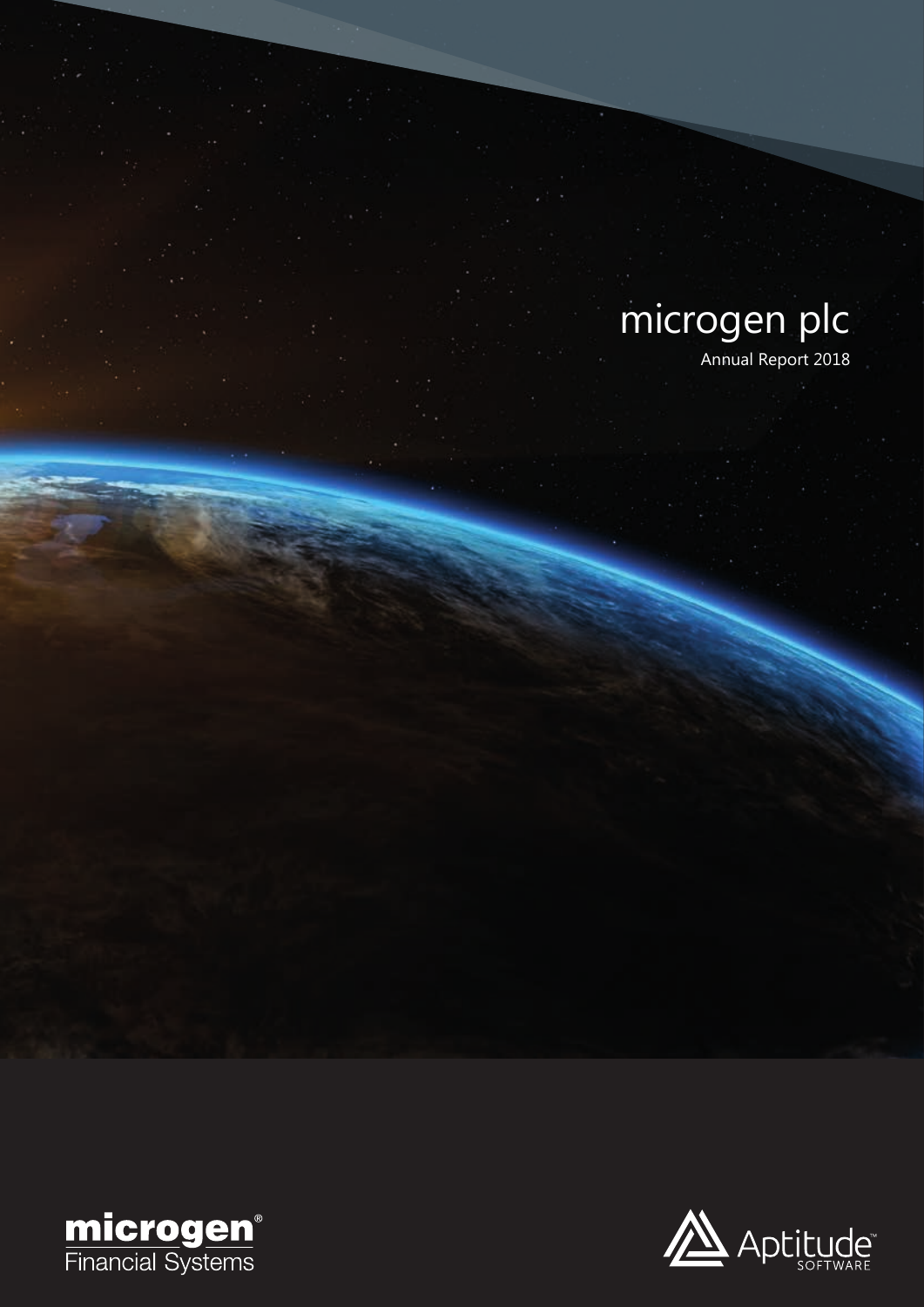### Directors and Company Secretary

#### **Ivan Martin**

Non-Executive Chairman / Chair of Nomination Committee

Ivan Martin was appointed to the Board on 1 January 2016 and assumed the role of Non-Executive Chairman on 4 March 2016. Ivan is also Non-Executive Chairman of Church Topco Limited, trading as Xceptor (a London-based international software business backed by CBPE Capital). He is also a member of various Wulstan Capital LLPs and Parch Three Estates LLP. Ivan served as Non-Executive Chairman of FDM Group (Holdings) plc since October 2006 but retired from that Board on 5 March 2019. He has no other significant commitments.

#### **Tom Crawford**

#### Chief Executive Officer, Aptitude Software

Tom Crawford was appointed to the Board on 1 January 2016 having joined the Group in 2003 as a Divisional Managing Director. Tom was appointed Senior Vice President of Aptitude Software in 2010 to expand its North American operations before being promoted to President in 2014 to lead the Aptitude Software business globally, a role that divides his time between North America and Europe.

#### **Philip Wood**

Chief Financial Officer and Acting Chief Executive Officer of Microgen Financial Systems Philip Wood was appointed Chief Financial Officer on 2 January 2007. A Chartered Accountant, Philip spent seven years with AttentiV Systems Group plc and its group companies during which time he as Group Finance Director oversaw the group's flotation in 2004 and subsequent acquisition in 2005 by Tieto Corporation. Philip was additionally appointed as Acting Chief Executive Officer of Microgen Financial Systems on 29 October 2018.

#### **Peter Whiting**

Senior Independent Non-Executive Director / Chair of Remuneration Committee Peter Whiting was appointed as a Non-Executive Director on 2 February 2012 and has been Chair of the Remuneration Committee since April 2016. Peter has over twenty years' experience as an investment analyst, specialising in the software and IT services sector. He joined UBS in 2000, led the UK small and mid-cap research team and was Chief Operating Officer of UBS European Equity Research from 2007 to 2011. Peter is currently Senior Independent Director and Chair of the Remuneration Committee of FDM Group (Holdings) plc, Senior Independent Director and Chair of the Audit Committee of Keystone Law Group plc, a Non-Executive Director and Chair of the Remuneration Committee of TruFin plc and a Non-Executive Director and Chair of the Renumeration Committee of D4T4 Solutions plc.

#### **Barbara Moorhouse**

#### Non-Executive Director / Chair of Audit Committee

Barbara Moorhouse was appointed as a Non-Executive Director on 1 April 2017. Barbara has extensive senior experience in operating and financial roles across the public and private sectors. Her most recent executive roles were as Chief Operating Officer at Westminster City Council, and Director General at Ministry of Justice and Department for Transport. Earlier in her career, she was CFO at two international listed software companies – Kewill Systems plc and Scala Business Solutions NV. Barbara is Chair of the Rail Safety Standards Board, a Non-Executive Director of Balfour Beatty plc and Agility Trains, and a Trustee at Guy's and St Thomas' Charity. Barbara also served as a Non-Executive Director of the Lending Standards Board until 28 February 2019 and IDOX plc until 29 March 2019.

#### **Georgina Sharley**

#### Company Secretary

Georgina Sharley was appointed as Company Secretary on 10 December 2018. She is a member of the Institute of Chartered Secretaries and Administrators and has 18 years' experience in supporting UK listed companies and groups with fulfilling their corporate governance and statutory compliance obligations.

### Independent Auditors

PricewaterhouseCoopers LLP Chartered Accountants and Statutory Auditors 1 Embankment Place London WC2N 6RH

#### Financial Advisors and **Stockbroker**

Investec Bank plc 30 Gresham Street London EC2V 7QP

#### Financial Public Relations

FTI Consulting LLP 200 Aldersgate Street London EC1A 4HD

#### **Registrars**

Link Asset Services The Registry 34 Beckenham Road Beckenham Kent BR3 4TU

#### Registered Office

Old Change House 128 Queen Victoria Street London EC4V 4BJ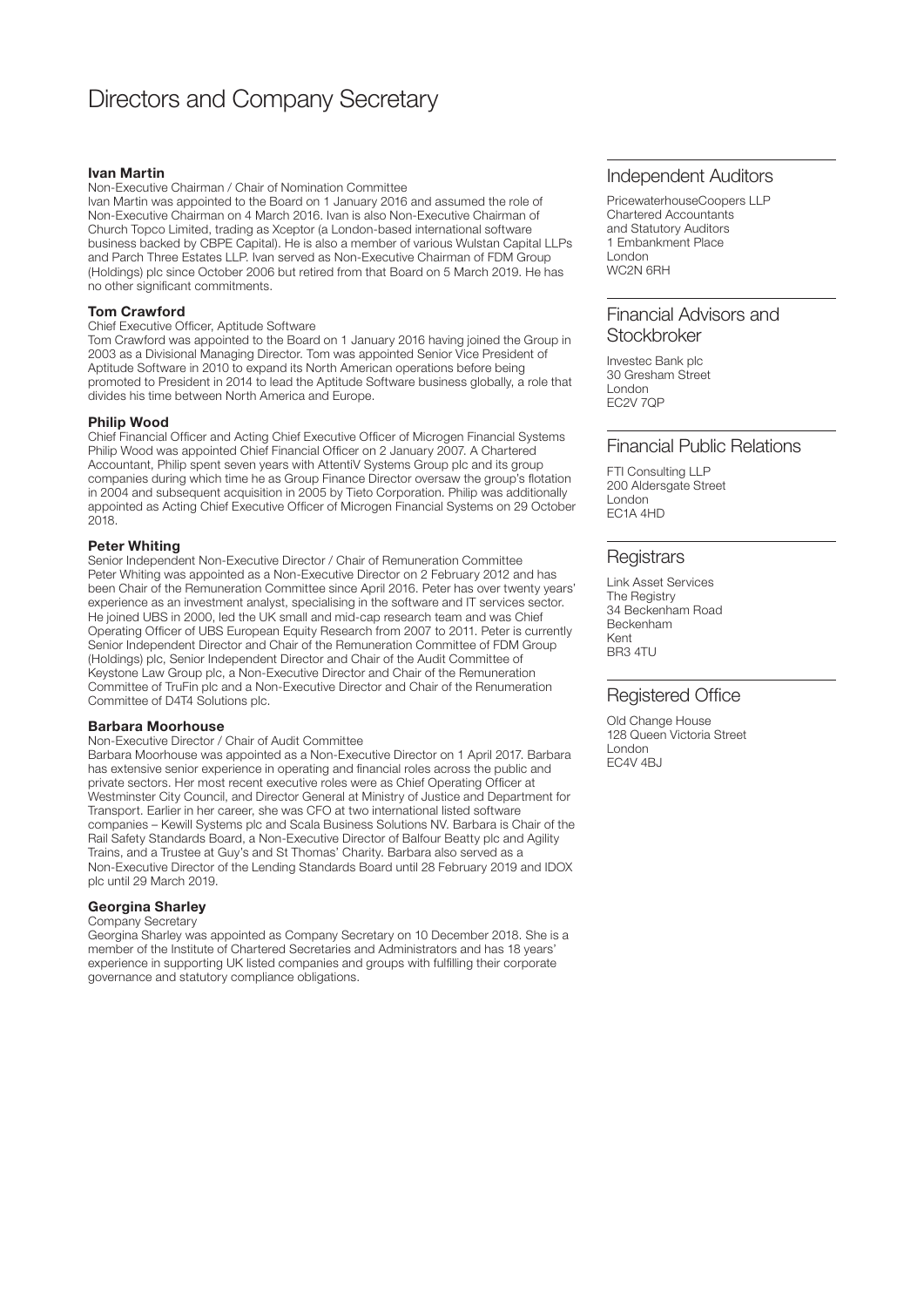## *Contents*

#### **STRATEGIC REPORT**

- Chairman's Statement
- Aptitude Software Report
- Microgen Financial Systems Report
- Group Financial Performance and Chief Financial Officer's Report
- Report of the Directors

#### **GOVERNANCE**

- Corporate Governance Statement
- Directors' Remuneration Report

#### **FINANCIAL STATEMENTS**

- Independent Auditors' Report to the Members of Microgen plc
- Consolidated Income Statement
- Consolidated Statement of Comprehensive Income
- Balance Sheets
- Consolidated Statement of Changes in Shareholders' Equity
- Company Statement of Changes in Shareholders' Equity
- Statements of Cash Flows
- Notes to the Financial Statements

### **SUPPLEMENTARY INFORMATION**

Shareholder Information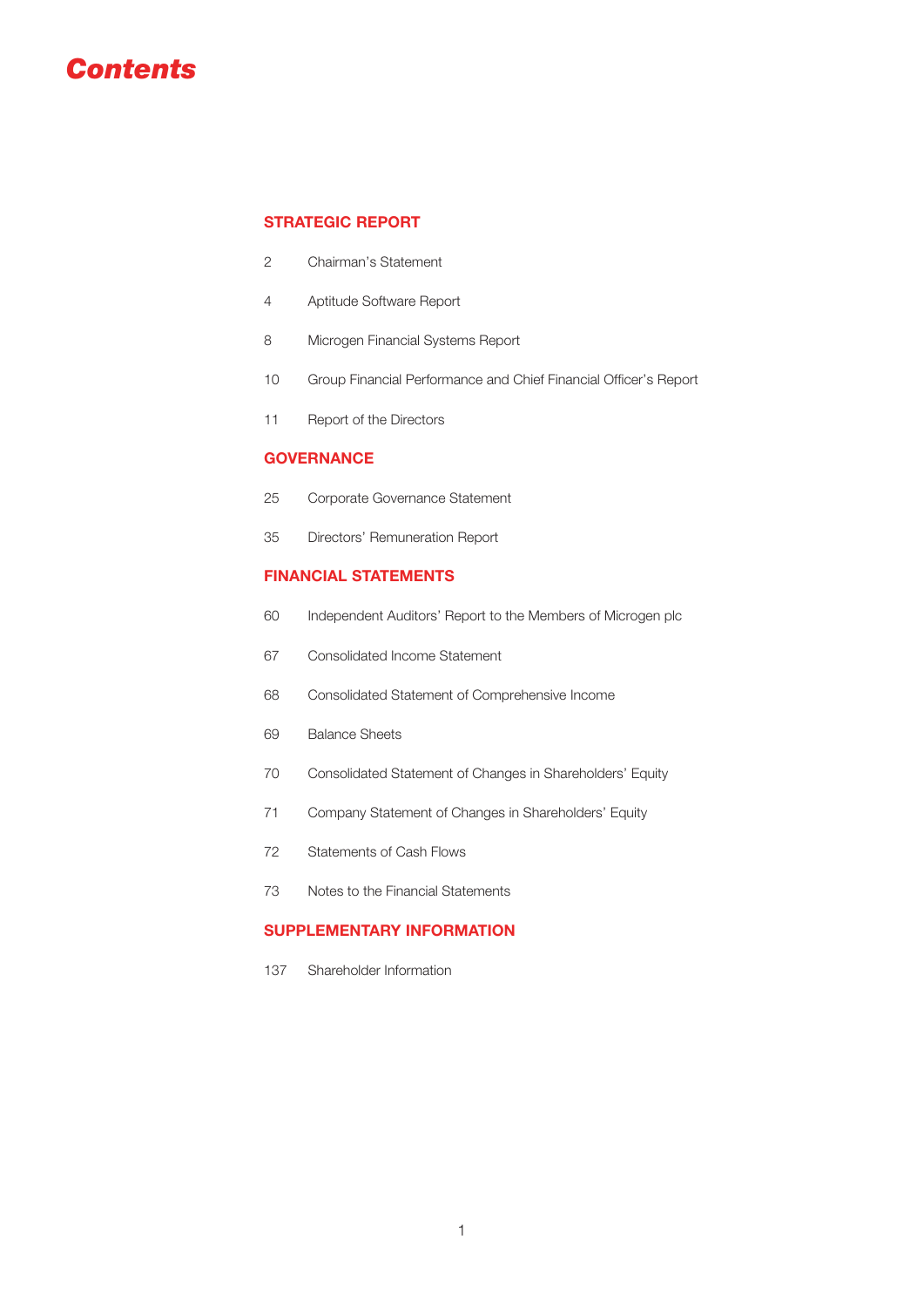## *Chairman's Statement*

The Group continued its progress in 2018 with an excellent new business performance from the Aptitude Software business supported by a solid performance from the Microgen Financial Systems business. A key highlight was the success achieved in 2018 with the recently launched Aptitude Insurance Calculation Engine, with sales in Asia, Europe and North America.

#### **Aptitude Software overview**

Aptitude Software's performance in 2018 benefitted from multiple sales of the Aptitude Insurance Calculation Engine together with an encouraging number of sales of Aptitude Software's growing suite of cloud-deployed applications, the Aptitude Lease Accounting Engine and Aptitude RevStream. Software revenue, the key focus of the Aptitude Software business, grew 37% to £24.8 million (2017: £18.1 million), Organic Growth of 23%. Overall revenue for the Aptitude Software business has grown by 17% to £52.3 million (2017: £44.7 million), Organic Growth of 7%. Overall revenue was impacted by the anticipated slowing of growth in services revenue principally due to the growing partner model. Adjusted Operating Profit increased by 21% to £10.4 million (2017: £8.6 million) representing an Adjusted Operating Margin of 20% (2017: 19%). Operating profit on a statutory basis was £9.4 million (2017: £7.8 million).

#### **Microgen Financial Systems overview**

Microgen Financial Systems delivered a solid performance in 2018 with an increased focus on Trust & Fund Administration following the disposal of the small non-core Payments software business on 2 July 2018. Microgen Financial Systems reported Ongoing Revenue of £17.3 million (2017: £16.9 million) with total revenue of £18.0 million (2017: £18.3 million). Microgen Financial Systems reported Ongoing Adjusted Operating Profit of £6.5 million (2017: £6.5 million) with operating profit on a statutory basis of £9.1 million (2017: £6.1 million).

#### **Group overview**

Overall the Group reported revenue growth of 12% to £70.3 million (2017: £63.0 million), Organic Growth of 6%. Group Adjusted Operating Profit increased by 9% to £15.7 million (2017: £14.5 million). Group operating profit on a statutory basis of £16.8 million (2017: £12.0 million) with 2018 benefitting from a gain from the disposal of the small non-core Payments business of £3.2 million.

#### **Dividend**

Having considered the Group's progress and financial performance in 2018 the Board proposes the payment of a final dividend of 4.40 pence per share (2017: 4.25 pence), making a total of 6.60 pence per share for the year (2017: 6.25 pence), an increase of 6%. The proposed final dividend will be paid on 30 May 2019, subject to shareholder approval, to shareholders on the register at 24 May 2019.

#### **Demerger of Microgen Financial Systems**

Following the change in leadership of Microgen Financial Systems in October 2018 the Board has been exploring a range of strategic options with the objective of delivering maximum value to shareholders.

The Board believes that greater value will be realised through a simpler and more focused business targeted at the specialised financial management software market served by Aptitude Software. The Board has therefore concluded that a demerger of Microgen Financial Systems on to AIM will enhance Microgen plc's ability to allocate capital and management attention on the higher growth Aptitude Software business whilst also providing Microgen Financial Systems with the best ownership environment for it to successfully focus on its specialist target market and service its international customer base.

Historically both businesses benefitted from the combined financial and organisational scale of the Group. Firstly, the Aptitude Software business leveraged the more established corporate credentials of the wider Group when securing new business contracts with prospects for whom the corporate strength of a key supplier is a material consideration. With the growth experienced by Aptitude Software in recent years this benefit has reduced materially as demonstrated by Aptitude Software's 2018 revenue of £52.3 million being significantly ahead of the Group's total revenue in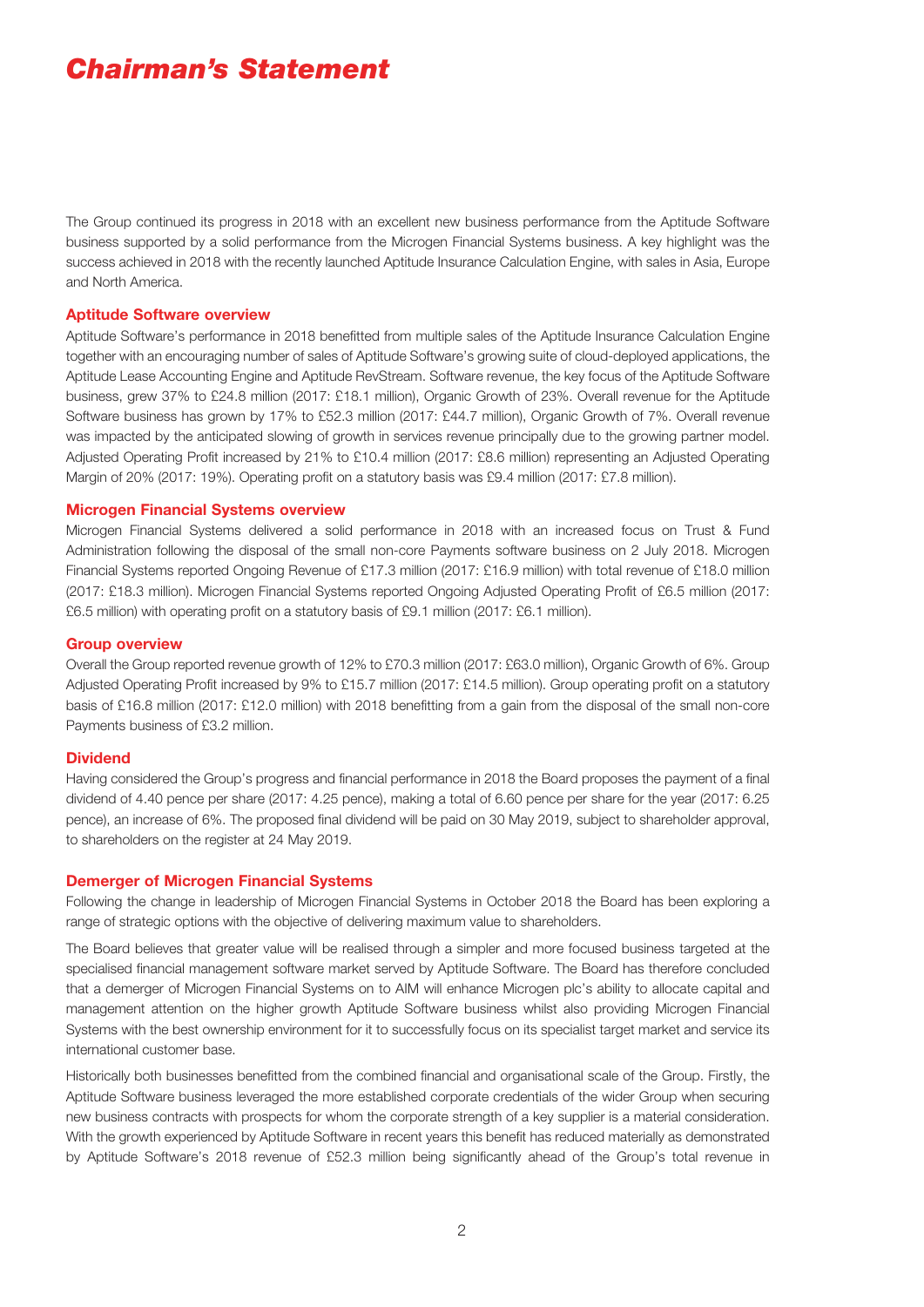earlier years (for example, in 2013 the Group's revenue was £29.8 million of which Aptitude Software represented £14.7 million). The second key historical benefit from the combined financial and organisational scale of the Group were the operational synergies focused principally on back office administration. In recent years these synergies have largely been reduced as the finance, legal and human resources functions have been embedded into each business unit separately, to provide greater and more tailored support for their growth.

In parallel with the reduction in synergies the Board implemented a number of changes which would facilitate the eventual demerger of Microgen Financial Systems in the future. These changes included the establishment of strong management teams into each of Microgen's two businesses, the separate branding adopted by the Aptitude Software business, the devolution to each business of the back-office administration functions, the recent disposal of the noncore Payments business and finally the signing in 2018 of material multi-year contract extensions with a number of Microgen Financial Systems' Application Management clients. As Microgen Financial Systems makes its final preparations for independence, further investment is now being made focusing on product development, business development and the further strengthening of its management team.

The demerger is subject to shareholder approval and it is expected that the demerged Microgen Financial Systems entity will apply to be admitted to AIM during the course of 2019. It is intended that shareholders of Microgen plc will have a direct shareholding in the demerged entity in proportion to their respective shareholding in Microgen plc. The Board will provide further information on the precise mechanics of the demerger and listing in due course.

Once demerged and admitted to AIM, the newly independent Microgen Financial Systems will become the total focus of its board and shareholders. This focus is expected to facilitate the ability to target acquisitions in Microgen Financial Systems' specialist market space whilst also allowing highly targeted and effective incentive schemes for its dedicated team.

It is expected that Peter Whiting, currently Senior Independent Non-Executive Director of Microgen plc, will chair the Board of the demerged Microgen Financial Systems. Peter's knowledge of the business and extensive public company experience will be a key asset for the business and its executive team. Shortly after demerger it is expected that Peter will step down from the Board of Microgen plc.

Robert Browning, currently leading Microgen Financial Systems' management team in his role of Chief Operating Officer, is expected to be appointed Chief Executive Officer of the demerged business upon admission to AIM. Philip Wood, currently Acting Chief Executive Officer of Microgen Financial Systems in addition to Chief Financial Officer of the Group will continue with Microgen plc in his longstanding role of Chief Financial Officer.

#### **Change of Name of Microgen plc to Aptitude Software Group plc**

With the Aptitude Software business expected to be the total focus of the Group in the near future, it is now considered appropriate to change the name of Microgen plc to Aptitude Software Group plc. The name change will be effective from early April 2019.

#### **Outlook**

After a solid performance in 2018 Microgen Financial Systems looks forward positively to the future with a number of investments either underway or planned to accelerate growth within Trust & Fund Administration as the business prepares for its future independence. The business continues to benefit from excellent revenue visibility arising from its strong Recurring Revenue Base and the signing in 2018 of material multi-year contract extensions with a number of its Application Management clients.

The opportunity for Aptitude Software is significant with the business benefitting from a number of new applications and services focussed across a number of different geographies and verticals. This increasingly well positioned suite of applications have enabled Aptitude Software, assisted by its growing partnership network, to establish a strong pipeline of opportunities allowing the business and the Group to look forward confidently to achieving continued success in 2019.

#### **Ivan Martin**

Chairman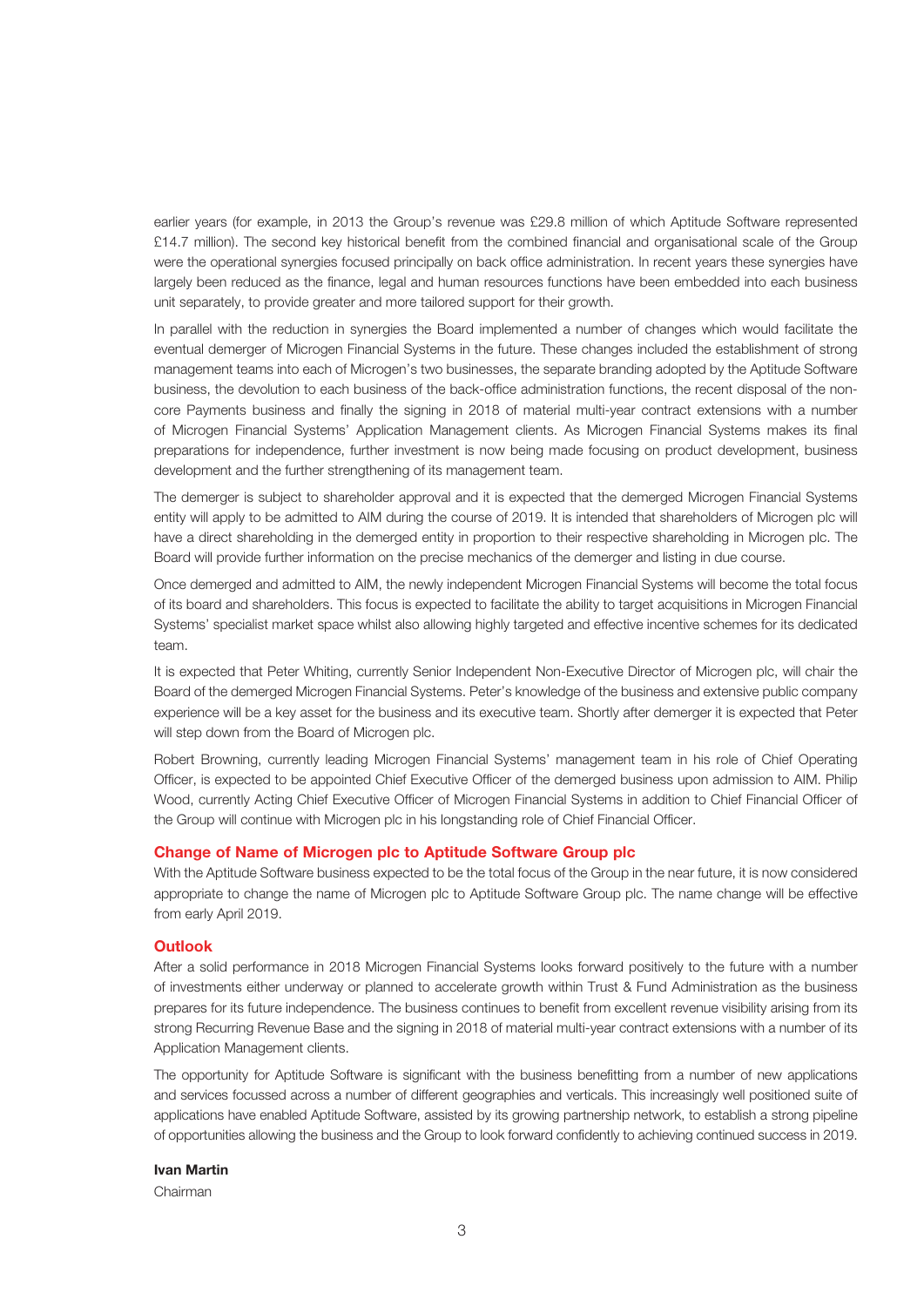

The Aptitude Software business provides a series of specialised financial management software applications which have the common capability of unifying, analysing and rapidly processing high volume, complex, business eventdriven transactions, scenarios and calculations to deliver finance insight and control. Development continues to be performed principally at the Aptitude Technology Centre in Poland with sales, support and implementation services provided from Aptitude Software's London headquarters in addition to the North American and Singaporean offices. The business generates revenue from its software through a combination of licence fees (primarily annual recurring licences), software maintenance/support, software subscriptions for its cloud-based offerings and implementation and other support services.

#### **Highlights and Financial Summary**

Aptitude Software has made good progress in the year as the business transitions from its previous focus on the Aptitude Revenue Recognition Engine to the significant opportunity with its latest application, the Aptitude Insurance Calculation Engine ('AICE'). The business has now completed multiple sales of AICE across Asia, Europe and North America to both existing and new customers demonstrating Aptitude Software's increasing geographic reach and the complementary nature of the broadening suite of applications. The business also achieved an encouraging number of sales of Aptitude Software's growing suite of cloud-deployed applications, the Aptitude Lease Accounting Engine and Aptitude RevStream.

Software revenues recognised in 2018 have increased 37% to £24.8 million (2017: £18.1 million), Organic Growth of 23%. At 31 December 2018 the Recurring Revenue Base stood at £24.0 million (31 December 2017: £19.3 million), an increase of 24% during the year. The business continues to be focused on increasing its Recurring Revenue Base by promoting the Annual Licence Fee model, however, the Recurring Revenue Base also now includes software subscription income in respect of the cloud-deployed applications with such income included within the software revenue disclosed above.

Overall revenue for the Aptitude Software business has grown by 17% to £52.3 million (2017: £44.7 million), Organic Growth of 7%. Overall revenue was impacted by the anticipated slowing of growth in services revenue principally due to the growing partner model, with services revenue increasing by only 3% to £27.5 million (2017: £26.6 million), marginally below the prior year if the benefit of the 2017 RevStream acquisition is excluded.

Adjusted Operating Profit increased by 21% to £10.4 million (2017: £8.6 million) representing an Adjusted Operating Margin of 20% (2017: 19%). Operating profit on a statutory basis was £9.4 million (2017: £7.8 million).

#### **Acceleration of Investment**

Building on the recent sales successes and in anticipation of the proposed new structure of the Group, the Board has accelerated investment in the future growth of Aptitude Software to both maximise current opportunities and to ensure the continued long-term development of the business. Overall, these investments moderate margin growth expectations for 2019 only.

The focus of investment has been the strengthening of the product development, product management and subject matter expertise capability of the business with a number of new senior hires. Investment has especially been accelerated on AICE where the new business opportunity will be at its peak in the period leading up to the effective date for IFRS 17 (accounting periods commencing on or after 1 January 2022).

Investment has also been accelerated ahead of earlier expectations in establishing the new Solution Management Service and further strengthening Aptitude Software's cloud capability, with both services attracting new customers in 2018.

#### **Our People**

Aptitude Software's people are the key asset of the business, whether through their knowledge of the market and the complex accounting challenges our clients face or the technical know-how on the development and implementation of our market leading specialised financial management software applications. This knowledge and know-how is leveraged through the outstanding commitment of its exceptionally talented employees across the globe enabling the business to make the excellent progress it achieved in 2018. The Board continues to be grateful to the wider Aptitude Software team for their outstanding contribution to the business. To ensure we retain knowledge leadership it is important that career development and training remains a key focus for the business. A series of training courses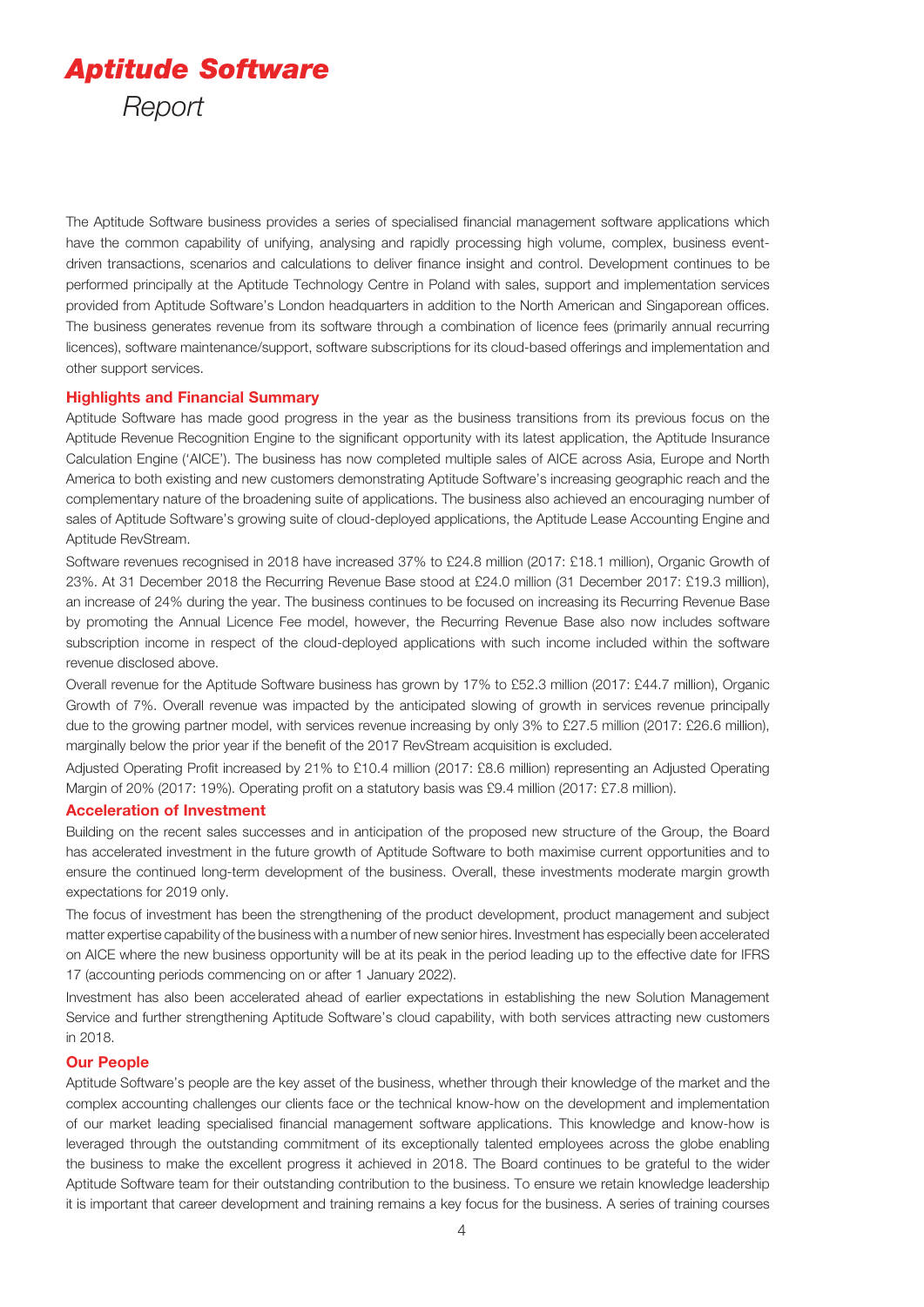aimed at developing functional, technical and managerial skills within the business continue to be rolled out with further initiatives planned for 2019.

It is considered that re-naming Microgen plc to Aptitude Software Group plc will be a positive contributor to employee engagement with the Group, with the proposed demerger of Microgen Financial Systems Limited likely to increase the effectiveness of future long-term incentive schemes for the Aptitude Software team.

#### **Key Product Review**

Aptitude Software has a growing suite of specialised financial management software applications which have the common capability of unifying, analysing and rapidly processing high volume, complex, business event-driven transactions, scenarios and calculations to deliver finance insight and control. During the year the business strengthened its product management capability highlighted by the appointment of a Chief Product Officer, a newly established role within Aptitude Software. The strengthened product management function ensures market driven insight remains at the heart of the decision-making process determining the focus of Aptitude Software's investment in both existing and new applications.

#### *Aptitude Insurance Calculation Engine ('AICE')*

Aptitude Software has made excellent progress in 2018 with its latest application, the Aptitude Insurance Calculation Engine. After completing the strategically important first sale to an Asian insurance group in February 2018, further contracts have now been signed with major insurers in three separate continents with a further material new business contract signed in the opening months of 2019 with an insurer in the UK. Success has been achieved with both insurers contracting for their first application with Aptitude Software as well as existing clients contracting for the application to build on their use of the Aptitude Accounting Hub ('AAH').

AICE allows insurers to address the requirements of IFRS 17, an accounting standard focused on insurance contracts. This new standard will require significant change by the insurance industry, a sector within which Aptitude Software has had a longstanding presence with a number of insurers using Aptitude Software's applications, a number of whom have now contracted for AICE. This new application leverages both Aptitude Software's existing technology and its experience of the insurance industry.

IFRS 17 will now be effective for accounting periods commencing on or after 1 January 2022, twelve months later than previously expected due to a recent extension in the effective date. Whilst this change has caused some delay to certain on-going sales processes, it is considered that in the medium term it will be beneficial to Aptitude Software as it provides insurers further time to select and implement more strategic and specialised software to address the requirement as opposed to short term tactical solutions.

There are a number of further global opportunities for AICE, the success of which will be a key part of the continued development of the business in both the short and medium term.

#### *Aptitude Accounting Hub ('AAH')*

AAH is a high volume operational accounting platform and sub-ledger that centralises control, improves reporting and generates a rich foundation of contract level finance and accounting data. Regulatory and industry change continues to be a driver of demand for AAH as complexity of contracts, products and services increases across a number of industries. AAH allows clients to simultaneously address the regulatory change and also leverage the detailed finance and accounting data within the system to drive commercial change within their business. AAH has clients within banking, healthcare, insurance and telecommunications with both new name business and account growth in 2018.

The opportunity for AAH remains significant. Whilst a number of target companies are currently prioritising regulatory requirements within their business (requirements addressed by a number of Aptitude Software's applications), AAH, regardless of regulation, is often the first element a client will licence to allow them to better control and manage the complexity of the finance transformation.

AAH is the cornerstone system in a number of client accounts and integrates with Aptitude Software's other leading applications. A number of sales of AICE or the Aptitude Revenue Recognition Engine have been made in recent years to existing users of AAH whilst sales of AICE to new customers will frequently be accompanied by a sale of AAH.

#### *Aptitude Lease Accounting Engine ('ALAE')*

The Aptitude Lease Accounting Engine has made good progress in 2018 with a number of new business sales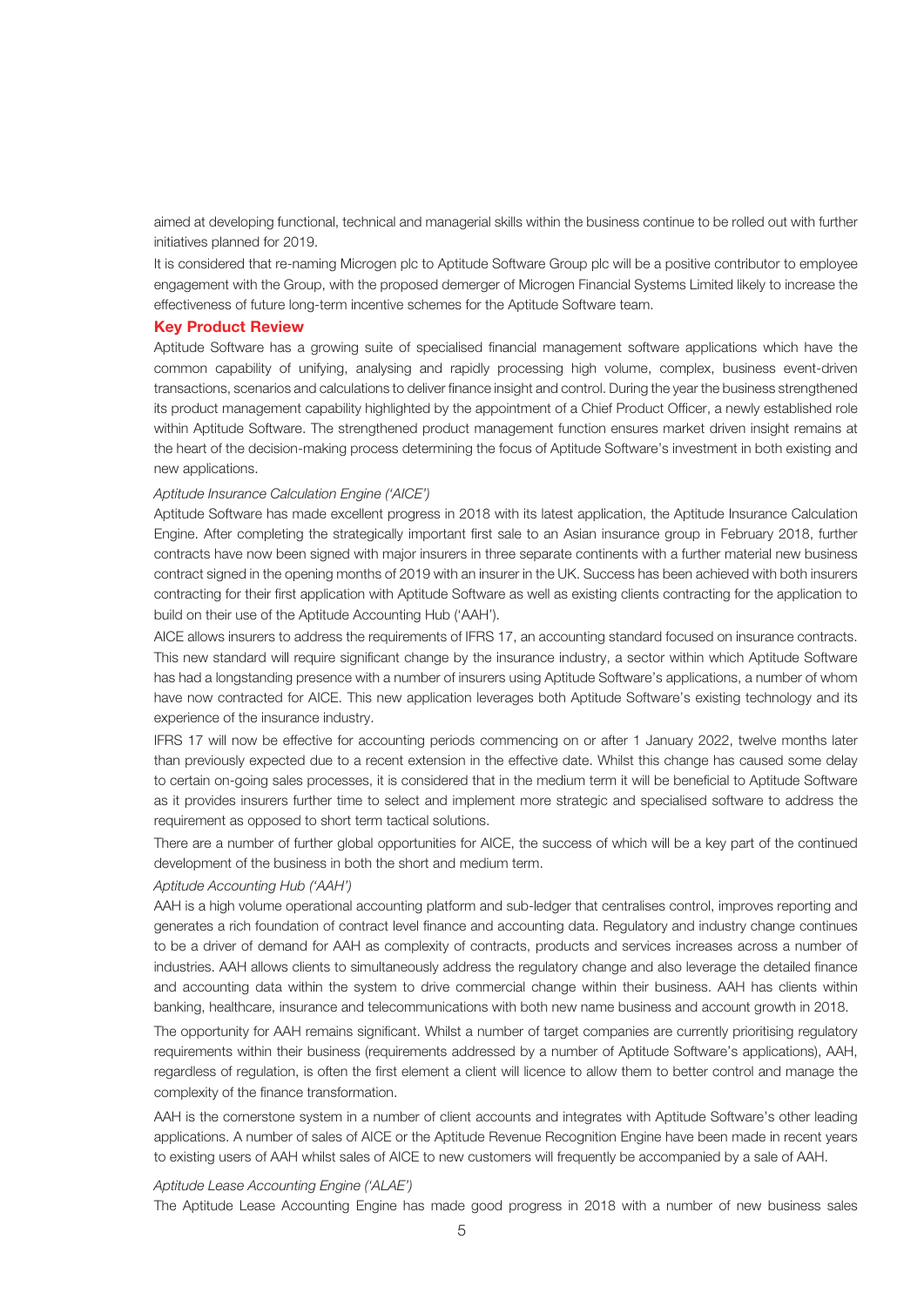# *Aptitude Software Report*

building on the first contract for the application in December 2017 with a global technology firm. With the demand for ALAE expected to be sustained in the short term the business is satisfied with the Recurring Revenue Base already established for this application.

ALAE addresses the requirements of IFRS 16 / ASC 842, the leasing accounting standards effective for accounting periods commencing on or after 1 January 2019. Contracts have been secured across a number of different industries including insurance, logistics, facilities management and manufacturing. ALAE is a particularly compelling proposition when the accounting complexity is high and / or involving a multi-currency, multi-entity, multi-country dimension.

With ALAE well suited to cloud deployment the majority of the users of ALAE have subscribed for Aptitude Software's growing Software-as-a-Service offering, a capability accelerated by the addition of the 2017 RevStream acquisition.

#### *Aptitude Revenue Recognition Engine ('ARRE')*

ARRE addresses the requirements of IFRS 15 / ASC 606 the revenue accounting standards first effective for accounting periods commencing on or after 1 January 2018 (1 January 2019 in certain markets). Whilst providing capability applicable to many sectors the base is comprised of telecom clients where the capabilities of ARRE are well suited to the accounting complexity and data volumes experienced in this market.

The majority of users have now entered live use with the application with future growth anticipated to be generated from growth in existing accounts.

#### *Aptitude RevStream*

Aptitude RevStream continues to see a number of new business opportunities due to the broad revenue management capability of the software. In addition to a number of new clients secured in 2018, 2019 has started well for this application with a material new business contract secured at the start of the year. The software provides clients with business benefits in addition to regulatory compliance and Aptitude Software is committed to this revenue management market with ongoing investment. In addition to the positive financial contribution from the application, the contribution of the RevStream acquisition to the development of the cloud offering of Aptitude Software's other applications is material. The knowledge and references provided by RevStream has significantly accelerated the introduction of Aptitude Software's cloud offering for the Aptitude Lease Accounting Engine.

#### *New Service Offerings*

In addition to Aptitude Software's growing software-as-a-service revenues, the business completed the first sale of its Solution Management Service ('SMS'), a three year contract with a large North American telco client. The revenues for these services are disclosed within Aptitude Software's service revenues, however, they are fixed and recurring in nature.

The services, which are expected to further enhance the longevity of applications with clients, extend the responsibilities of Aptitude Software beyond traditional maintenance services to include services typically performed by the clients' own IT teams, for example monitoring of system performance, user administration and release management. Investment was made in both the proposition and the delivery capability of this new service in 2018, earlier than previously expected by the Board. The business is now targeting a number of opportunities within the client base to whom it can sell and deploy this new capability.

#### *Research and Development*

The Aptitude Technology Centre in Poland is responsible for the development of Aptitude Software's applications with the exception of Aptitude RevStream where development is augmented by teams in California. Modern development methodologies are followed with multi-discipline teams focused on specific applications. Benefitting from this approach the teams are able to rapidly and frequently release new functionality, a key requirement given the continuing and evolving requirements from Aptitude Software's client base. Research and development expenditure, including the cost of the growing product management function, in the year was £8.5 million (2017: £6.0 million) with all costs expensed as incurred with the increase in cost including £1.6 million in respect of the full year of Aptitude RevStream development costs.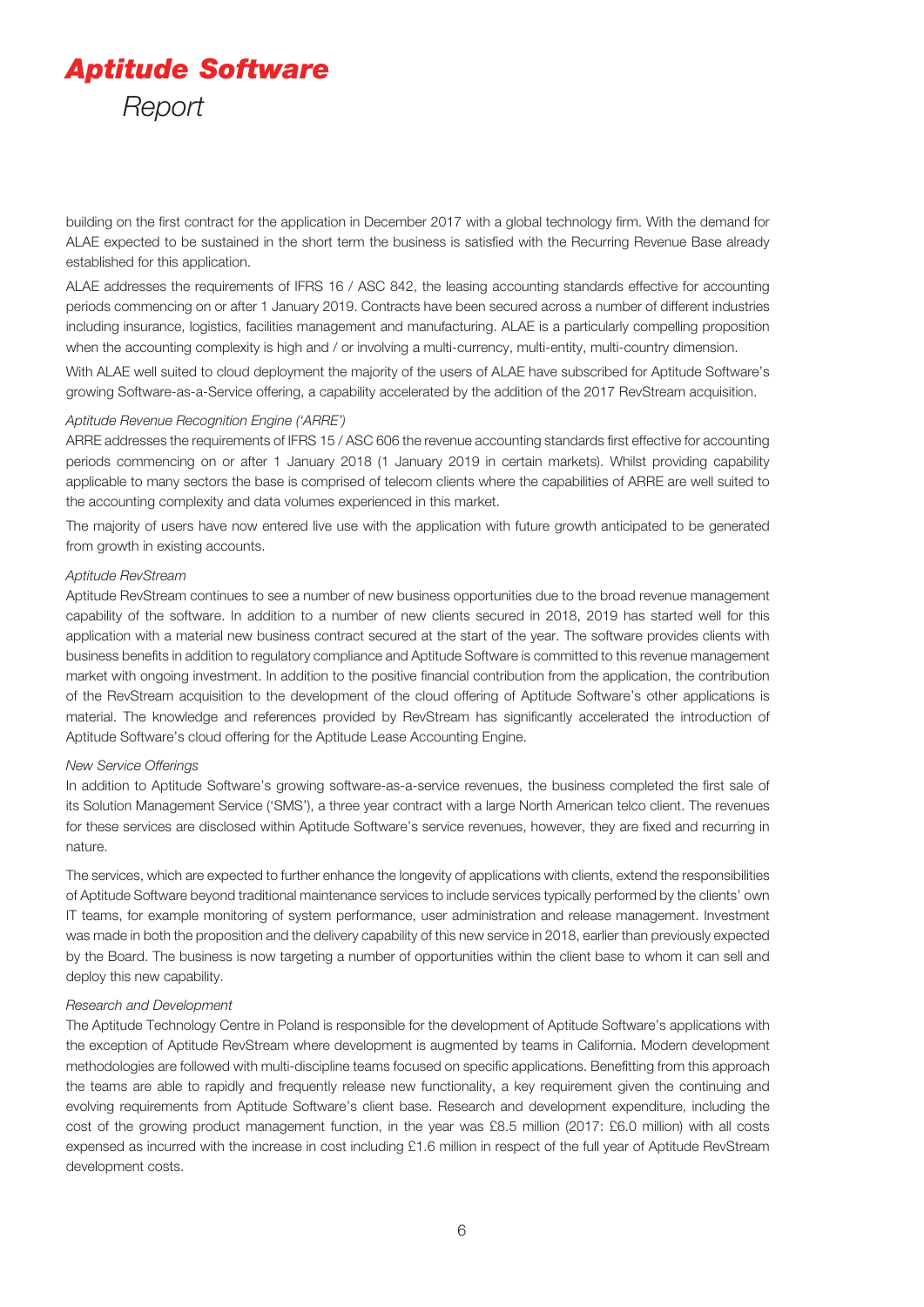#### *Geographical Expansion*

Aptitude Software's opportunity is worldwide with an established presence in Asia, Europe and its largest market, North America which represents 57% of the Recurring Revenue Base. Particularly pleasing is the material growth during the year in the value of the Recurring Revenue Base from Asia.

At the start of 2018 a Chief Revenue Officer for International (Asia and Europe) was appointed to lead business development across these two regions. Under his leadership an office in Singapore was established in the year with a multi-discipline team established to support this market and Aptitude Software's growing client base. In addition, Aptitude Software will be strengthening its presence in North America during 2019 with a senior appointment to lead the strategy and business in this key market, a market that has grown its Recurring Revenue Base from £1.6 million on 31 December 2013 to £13.1 million on 31 December 2018.

Whilst activities in Asia, North America and non-European Union European states are unlikely to be impacted by the United Kingdom's withdrawal from the European Union, Aptitude Software performs its development at the Aptitude Technology Centre in Poland and has a number of on-going implementation projects within European Union states (2018 revenue from European Union states excluding United Kingdom: £8.6 million). The business is continuing to monitor the developing situation, however, whilst there may be short term disruption it does not believe that there will be a long-term material impact given Aptitude Software's experience in deploying its highly skilled consultants across the world in addition to the flexibility provided by the partner network and the option of expanding the consulting capability of the Aptitude Technology Centre located in the European Union.

#### *Partner Network*

Aptitude Software's partner network is a very key influencer in our target markets where consultancies are frequently engaged to advise on technology selection. A significant number of partner resources have been training in Aptitude Software's applications providing partners with the capability to implement, or contribute to the implementation of, our applications. This capability augments the delivery capability for Aptitude Software's applications helping to accelerate their adoption.

Aptitude Software's partner network has continued to develop during 2018 with the majority of new business being partner influenced. A series of partnerships and alliances were publicly announced in 2018 with a number of different organisations including Deloitte, KPMG and Workday. In addition, Aptitude Software has hosted 25 partner events across 13 countries in 3 different continents.

#### *Foreign Exchange*

Aptitude Software is an increasingly international business with 54% of its revenues invoiced in US Dollars to North American clients (2017: 57%). Aptitude Software's 2018 revenue would have been reported higher at £52.7 million on a constant currency basis (compared to actual result of £52.3 million). On a constant currency basis adjusted operating profit in 2018 would be unchanged to that reported at £10.4 million. Constant currency is calculated by comparing the 2017 results with 2018 results retranslated at the rates of exchange prevailing during 2017.

#### *Summary*

In summary, the business has achieved excellent early success with the Aptitude Insurance Calculation Engine establishing an already valuable Recurring Revenue Base for this application. Good progress has also been made to develop new service offerings with the launch of its Solution Management Service and it is particularly pleasing to see a number of sales of the cloud-enabled Aptitude Lease Accounting Engine. Early success has also been achieved in the opening months of 2019 with material new business contracts secured for each of the Aptitude Insurance Calculation Engine and Aptitude RevStream applications.

The opportunity for Aptitude Software remains significant. With a growing suite of products and services focused across a number of different geographies and verticals the business looks forward confidently to achieving continued success in 2019.

#### **Tom Crawford**

Chief Executive Officer, Aptitude Software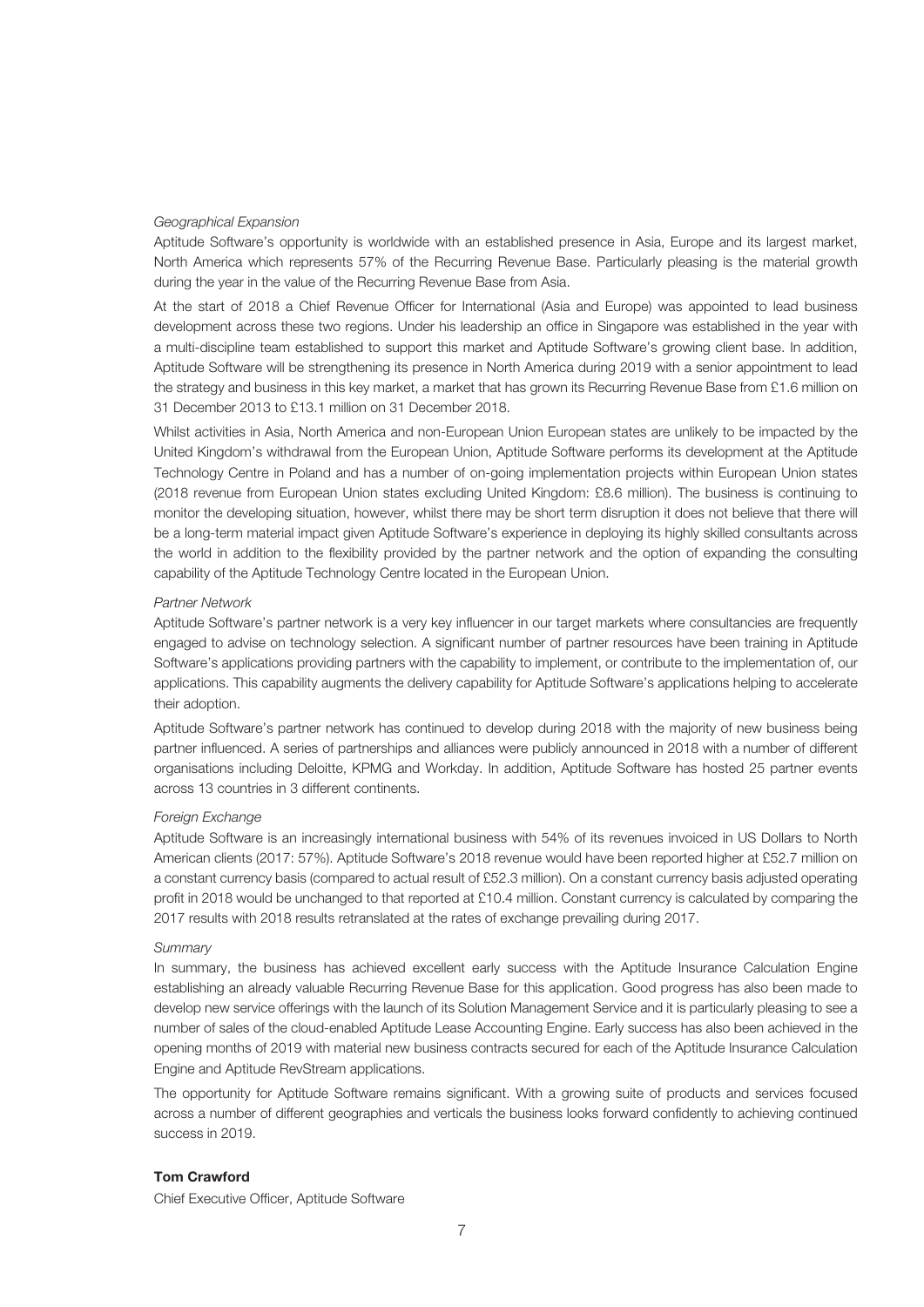# *Microgen Financial Systems Report*

In 2018 the Microgen Financial Systems business made good progress in increasing the proportion of its revenues from the Trust & Fund Administration ('T&FA') sector, both through organic growth and the disposal of the non-core Payments software business. Microgen Financial Systems' key product in this sector is Microgen 5Series which addresses the core operational and regulatory requirements of a number of organisations including Trust Administrators, Fiduciary Companies, Corporate Services Providers and Fund Administrators. In addition to Microgen Financial Systems' T&FA operations, revenue is generated from an Application Management business covering a range of Microgen-owned and third party systems principally focused on the financial services industry. Until 2 July 2018 revenue was also generated by a Payments software business at which time this business was disposed. Revenues are generated through a combination of software licence fees (primarily annual recurring licences), software maintenance/support fees and professional services.

#### **Highlights and Financial Summary**

Microgen Financial Systems' Ongoing Revenue for the year ended 31 December 2018 increased to £17.3 million (2017: £16.9 million) of which 75% (2017: 75%) is recurring in nature. Total revenue, impacted by the disposal of the Payments software business on 2 July 2018, of £18.0 million (2017: £18.3 million).

The key highlight in 2018 was the disposal of the Payments software business for cash consideration of £6.9 million. In 2018 this non-core part of Microgen Financial Systems contributed revenue of £0.8 million (2017: £1.4 million) and operating profit (before non-underlying items) of £0.5 million (2017: £1.0 million). Following the disposal of this non-core part of Microgen Financial Systems the 2018 Ongoing Revenue generated by T&FA increased to 70% (2017: 62%).

Adjusted Ongoing Operating Profit is reported at £6.5 million (2017: £6.5 million) representing an Adjusted Ongoing Operating Margin of 38% (2017: 38%). Operating profit on a statutory profit basis is reported at £9.1 million (2017: £6.1 million) with 2018 benefitting from a £3.2 million gain from the disposal of the non-core Payments business.

#### **Trust and Fund Administration**

T&FA saw solid progress with revenue growing by 7% to £12.1 million (2017: £11.3 million), Organic Growth of 7%. T&FA recurring revenue in 2018 increased by 7% to £8.7 million (2017: £8.1 million), Organic Growth of 7%.

The T&FA Recurring Revenue Base increased during the year by 5% to £9.0 million at 31 December 2018 (31 December 2017: £8.8 million). Within the T&FA Recurring Revenue Base of £9.0 million at 31 December 2018 is £5.0 million (2017: £4.5 million) relating to the Microgen 5Series product with the Recurring Revenue Base on acquired and legacy T&FA products of £4.0 million (2017: £4.3 million).

In preparation for being an independent business a number of investments are being made to accelerate the growth of Microgen Financial Systems' T&FA revenues. In addition to further strengthening of the management team, investment has increased in particular within product and business development with profitability expected to be impacted in the short term.

#### **Application Management**

The Application Management business comprises a number of Microgen-owned and third party systems focused principally on financial services. The Application Management business reported revenue in line with management expectations at £5.2 million (2017: £5.6 million) with a number of long-term contract extensions secured in the year to provide the business with increased visibility and resilience in coming years.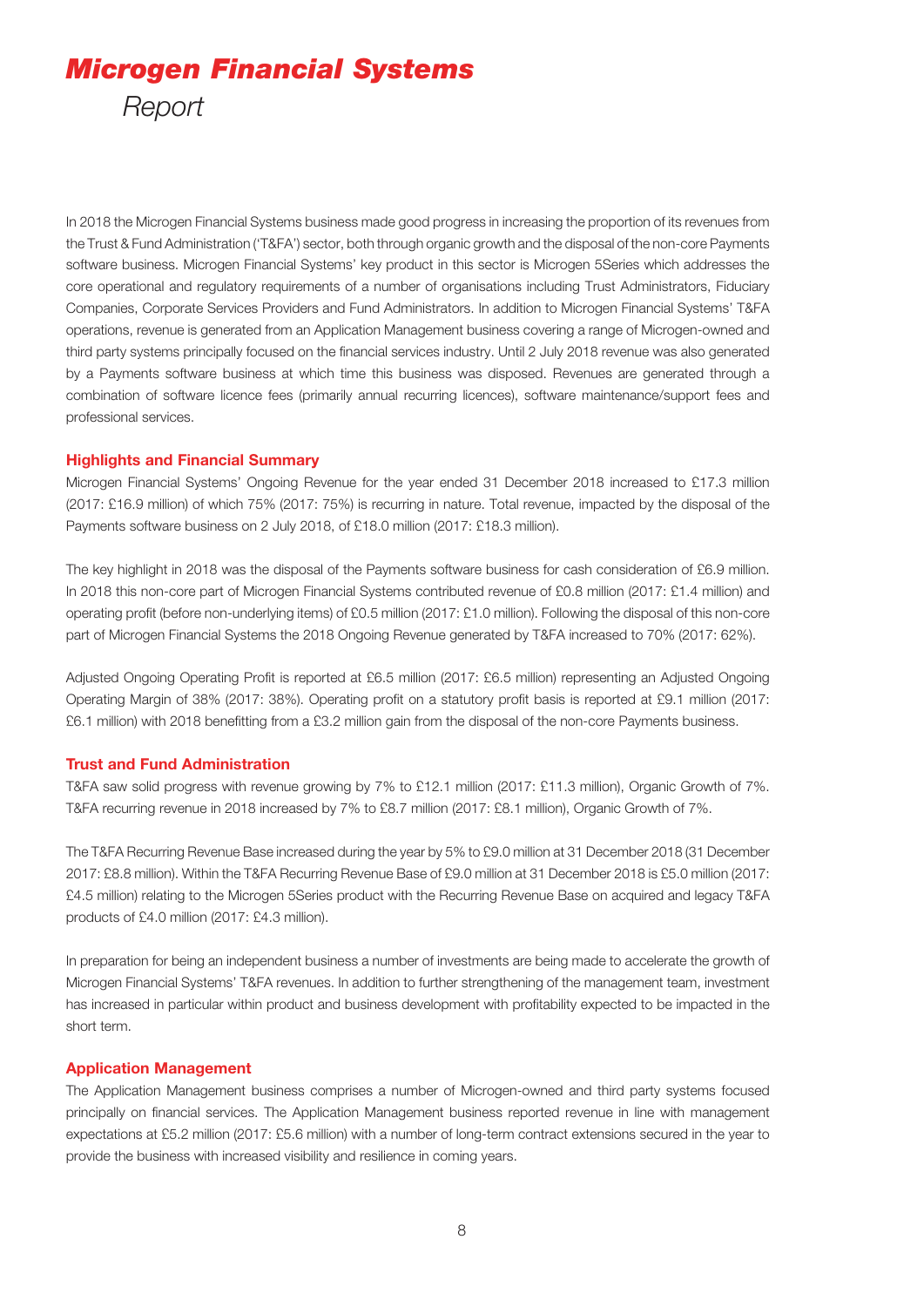#### **Our People and Leadership**

Following the departure of Microgen Financial Systems' Chief Executive Officer in October 2018 Philip Wood has been leading the business and providing support to the management team headed by Robert Browning. It is now confirmed that Robert will lead the business through its proposed demerger at which time it is expected he will be appointed Chief Executive Officer of Microgen Financial Systems.

The wider Microgen Financial Systems team are a key strength of the business and the Board are grateful for their excellent contribution in the year. Since the start of 2018 the team have successfully embraced several changes, whether the adoption of new modern development methodologies, enhanced approaches to implementation or refined go-to-market strategies. It is particularly pleasing to see individuals flourish in their new roles or responsibilities as part of these changes.

#### **Summary**

Microgen Financial Systems made solid progress in 2018 and enters 2019 with an increased focus on T&FA following the disposal of the non-core Payments business in July 2018. Microgen Financial Systems is now looking to accelerate its growth within T&FA through investment in several different areas of the business. Benefiting from these investments, high levels of recurring revenue and the material multi-year contract extensions with a number of Application Management clients, the business looks forward to being an independent software business focused on its core market and further improving its competitive position.

#### **Philip Wood**

Acting Chief Executive Officer, Microgen Financial Systems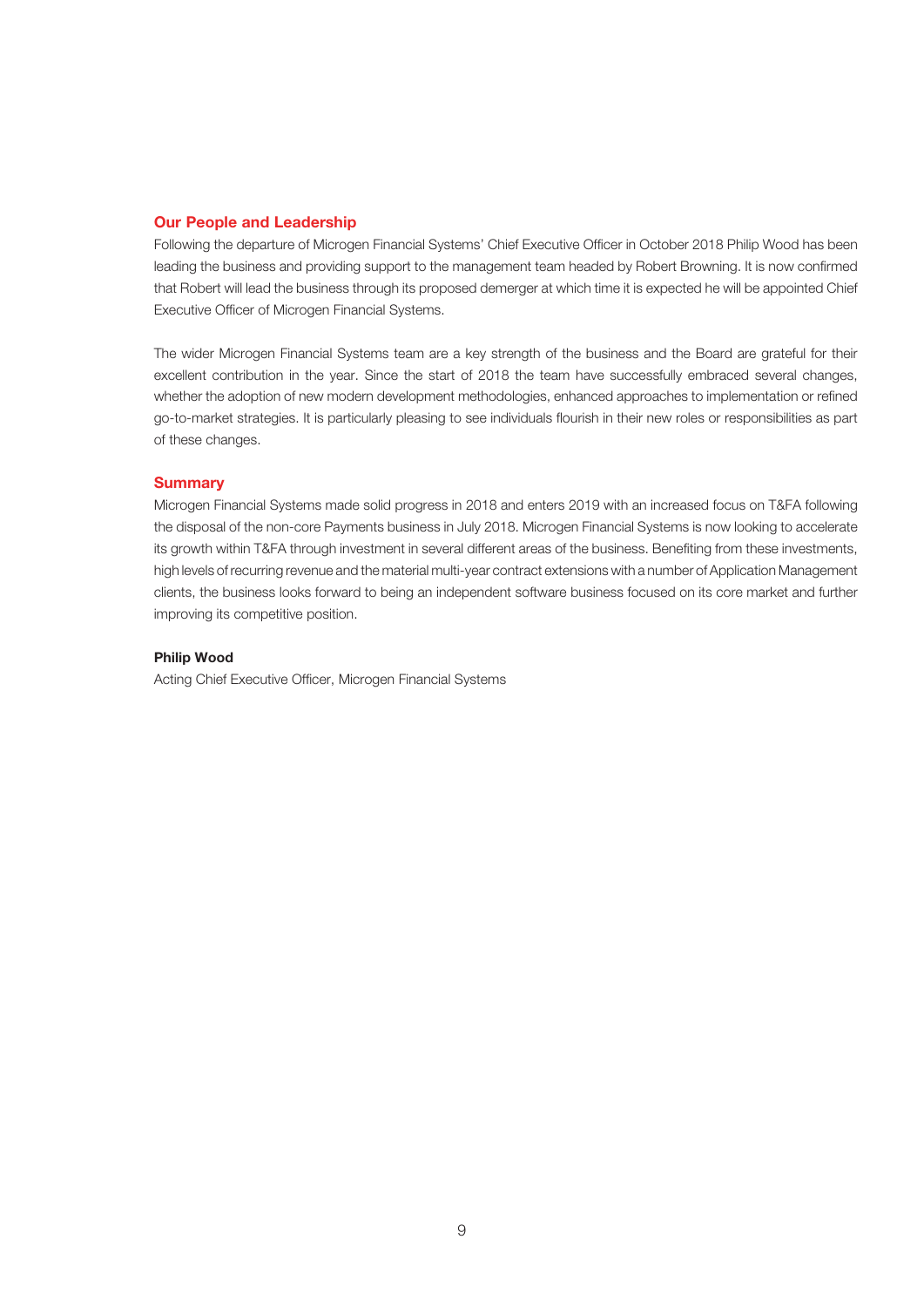## *Group Financial Performance and Chief Financial Officer's Report*

Throughout this report:

- The FY 2017 comparatives have been restated as a result of changes in accounting policies, see note 33 for further information
- Recurring Revenue Base includes recurring revenues contracted but yet to commence and excludes recurring revenues which are currently being received but are known to be terminating in the future
- Organic Growth percentages have been provided with the benefit of the acquisitions completed in 2017 and the impact of the 2018 small disposal removed, see note 1(e) for further information
- Adjusted Operating Profit, Adjusted Operating Margin and Adjusted Basic Earnings per Share excludes nonunderlying operating items, unless stated to the contrary. Further detail in respect of the non-underlying operating items can be found within note 3.
- Ongoing Revenue, Ongoing Adjusted Operating Profit and Ongoing Operating Margin are calculated to exclude the contribution from the Payments software business, a non-core part of Microgen Financial Systems, disposed on 2 July 2018. See 1(f) for further information.

Revenue for the year ended 31 December 2018 was £70.3 million (2017: £63.0 million) resulting in an Adjusted Operating Profit of £15.7 million (2017: £14.5 million) representing growth of 12% and 9% respectively. Organic Growth in revenue was 6%. Operating profit on a statutory basis was £16.8 million (2017: £12.0 million) benefitting from nonunderlying costs of £2.2 million (2017: £2.5 million) and a £3.2 million gain on disposal of the small non-core Payments software business (2017: nil). Group overhead costs were £1.6 million (2017: £1.7 million). The Group reported a profit for the year attributable to shareholders of £13.8 million (2017: £10.5 million). In accordance with IFRS, the Board has continued to conclude that all internal research and development costs are expensed as incurred and therefore the Group has no capitalisation of development expenditure.

Non-underlying operating costs in 2018 of £2.2 million (2017: £2.5 million) includes a £1.9 million (2017: £1.3 million) amortisation charge in respect of acquired intangible assets.

The total tax charge for the year is £1.6 million (2017: £1.1 million). After adjusting for the effect of non-underlying and other items, the Group's tax charge represents 22.93% of the Group's adjusted profit before tax (2017: 21.90%) which is the tax rate used for calculating the adjusted earnings per share. Adjusted basic earnings per share for the year ended 31 December 2018 was 19.4 pence (2017: 18.0 pence). Basic earnings per share for the year was 22.6 pence (2017: 17.3 pence).

The Group has a strong balance sheet with net assets at 31 December 2018 of £64.8 million (2017: £54.4 million), including cash at 31 December 2018 of £29.2 million (2017: £19.1 million), and net funds at 31 December 2018 of £17.3 million (2017: £4.9 million). During the year there were corporate cash inflows of £2.9 million comprising £6.8 million net proceeds from the disposal of the non-core Payments business less £3.9 million dividends. The net loan balance outstanding was £7.9 million at 31 December 2018 (2017: £9.8 million) with a further £4.0 million of capital lease obligations pursuant to the adoption of IFRS 16 (2017: £4.2 million). Trade and other receivables outstanding at 31 December 2018 were £14.7 million (2017: £13.6 million) with the growth in the Group's revenues also resulting in deferred income increasing to £28.3 million at 31 December 2018 (2017: £26.7 million).

Continuing to be a focus of the Group, cash conversion (measured by cash generated from operations as a percentage of operating profit adjusted for the non-underlying items with no cash effect) was once again excellent in 2018 at 97% (2017: 113%) with the Group continuing to benefit from a growing Recurring Revenue Base with customers typically paying annually in advance.

#### **Philip Wood**

Chief Financial Officer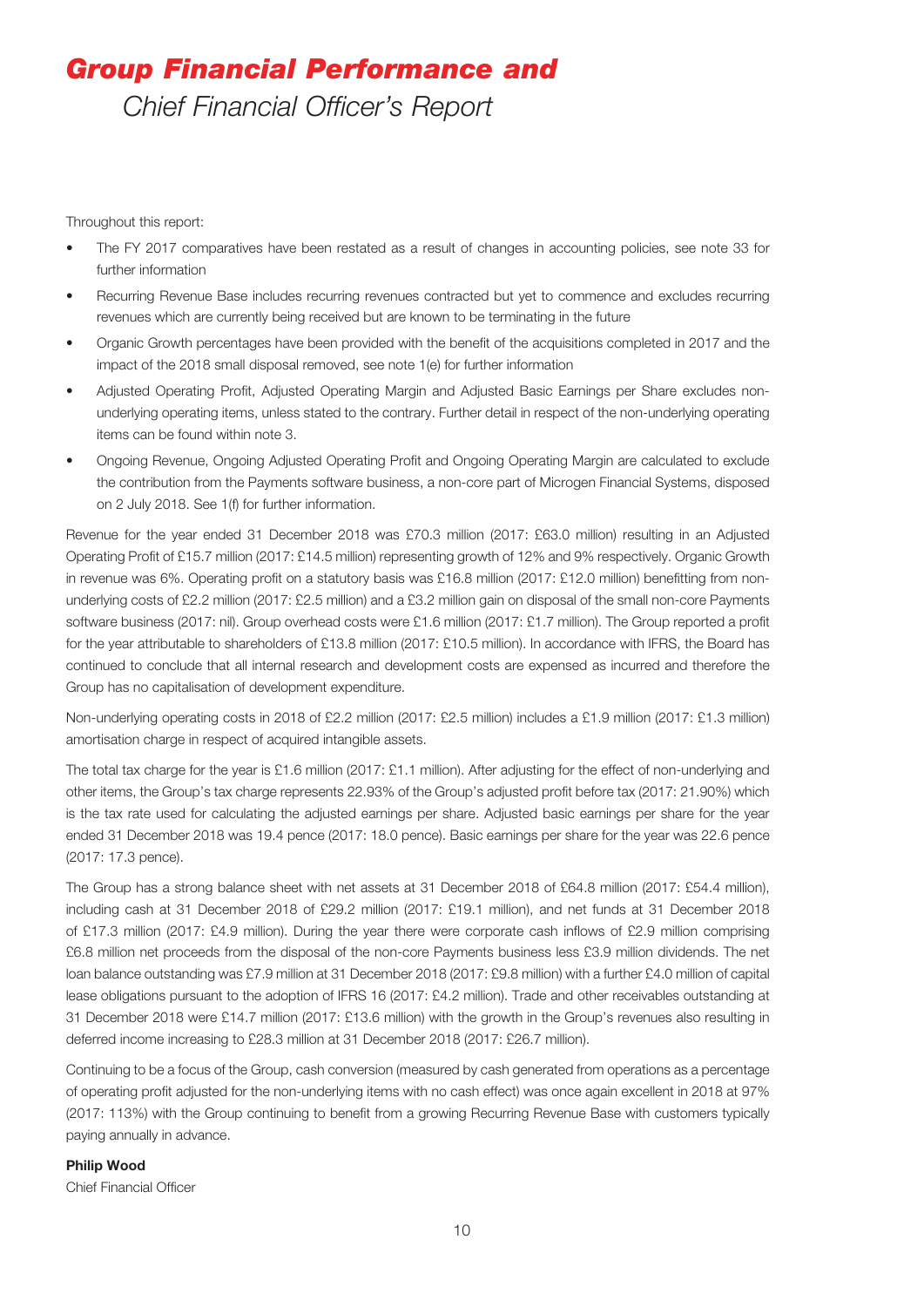

The Directors of Microgen plc (the "Company") present their report and the audited consolidated financial statements of the Company for the year ended 31 December 2018.

#### **Results and Dividends**

The results for the year are set out in the financial statements and notes that appear on pages 67 to 136. As explained in the Chairman's Statement, the Directors propose the payment of a final dividend of 4.40 pence per share, making a total of 6.60 pence per share for the year (2017 total: 6.25 pence). Subject to shareholder approval, the proposed final dividend will be paid on 30 May 2019 to shareholders on the register at close of business on 24 May 2019.

The ordinary dividends paid in 2018 totalled £3.9 million (2017: £3.3 million).

#### **Principal Activities**

As at 22 March 2019, the Company is the corporate parent of two information technology businesses, operated as independent business units, which provide business critical software and services. The Company and its subsidiaries together are referred to in this Annual Report as "the Group". The Group's products and services are detailed within the reports on pages 4 and 8.

As detailed within the Chairman's Statement, the Group proposes to demerge the Microgen Financial Systems business onto AIM. It is also intended to change the name of Microgen plc to Aptitude Software Group plc in early April 2019.

#### **Key Performance Indicators**

Key Performance Indicators are set for each of the Group's two operating businesses and can be found in the reports on pages 4 and 8. The Key Performance Indicators for the Microgen Financial Systems business are Operating Profit before Non-Underlying Items, Recurring Revenue, and growth in the Trust and Fund Administration sector revenues. The Key Performance Indicators for the Aptitude Software business are Revenue Growth, Operating Profit (before Non-Underlying Items) Growth and Recurring Software-based Revenue Growth.

#### **Principal Risks and Uncertainties**

The management of the business and the execution of the Group's strategy are subject to several risks. As detailed on page 25 risks are formally reviewed by the Board and appropriate processes put in place to monitor and mitigate such risks where feasible. The key business risks for the Group, as structured on 22 March 2019, are set out in the table on pages 14 and 15.

#### **United Kingdom vote to leave the European Union**

The potential longer-term political and economic consequences arising from the United Kingdom's vote to leave the European Union ("EU") remain uncertain. The Board has continued to assess the likely impact of exiting the EU on the Group's business.

The Group is engaged in a number of projects to implement its products with clients based in EU countries, and the Group's consultants and other staff are currently able to travel freely to those countries to participate in those projects without the need to obtain visas. In addition, development work on the products of the Aptitude Software business is carried out principally in Poland, and personnel therefore regularly travel between Poland and the United Kingdom.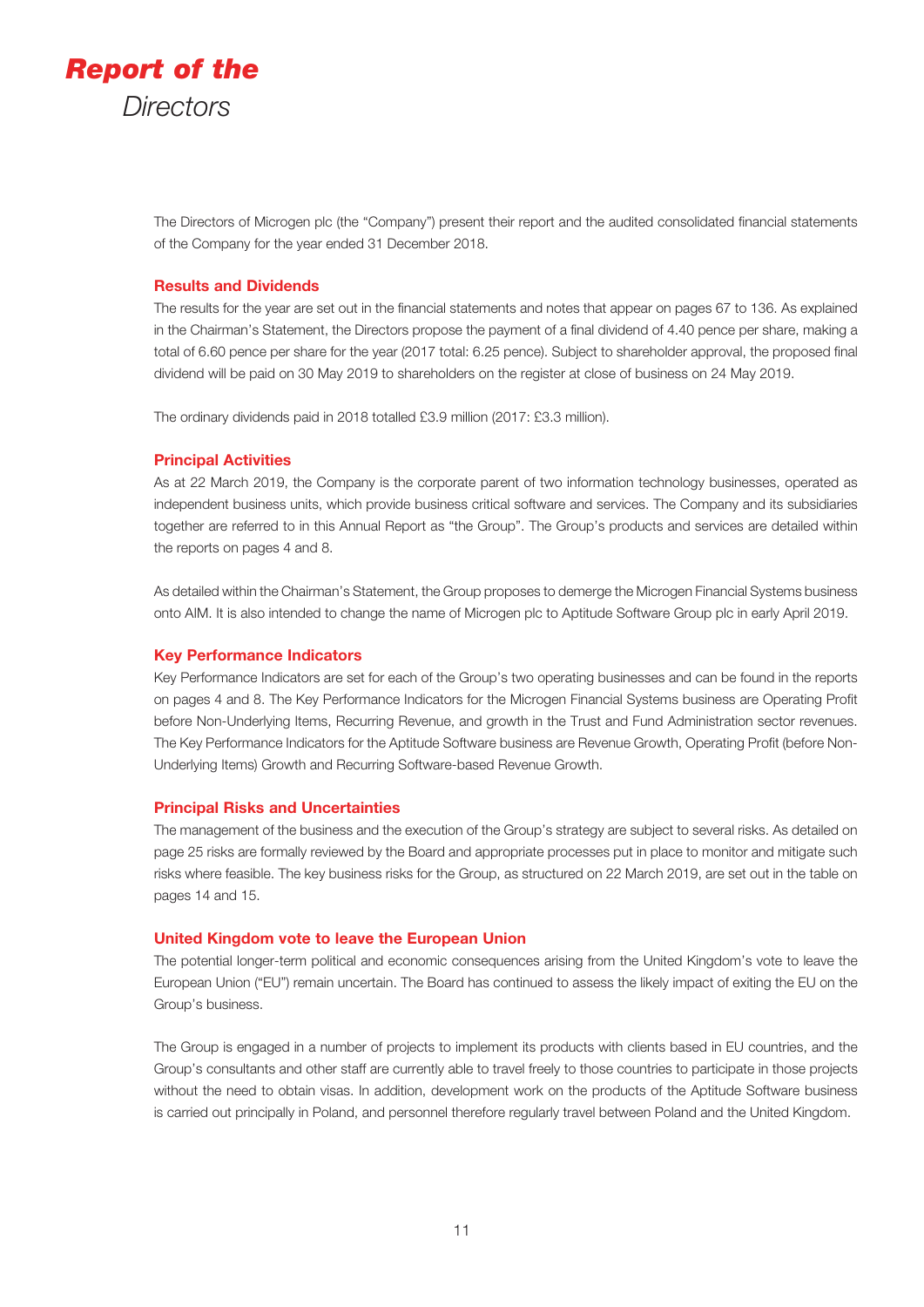

A change to the status of the United Kingdom may result in increased restriction on movement of the Group's employees between the United Kingdom, Poland and other EU countries and could lead to additional administrative costs, and other regulatory changes could adversely impact the administration of the Group's operation in Poland. For information, Group revenue from EU countries (excluding the United Kingdom) in 2018 was £9.3 million.

Regulatory changes and macro-economic risks are outside the Group's control, but the Board will continue to monitor the position and believes that the Group is well-placed to identify and react quickly to changes in the operating conditions.

#### **Statement of Directors' responsibilities**

The Directors are responsible for preparing the Annual Report and the financial statements in accordance with applicable law and regulation.

Company law requires the Directors to prepare financial statements for each financial year. Under that law the Directors have prepared the Group financial statements in accordance with International Financial Reporting Standards (IFRSs) as adopted by the European Union and Company financial statements in accordance with International Financial Reporting Standards (IFRSs) as adopted by the European Union. Under Company law the Directors must not approve the financial statements unless they are satisfied that they give a true and fair view of the state of affairs of the Group and Company and of the profit or loss of the Group and Company for that period. In preparing the financial statements, the Directors are required to:

- select suitable accounting policies and then apply them consistently;
- state whether applicable IFRSs as adopted by the European Union have been followed for the Group financial statements and IFRSs as adopted by the European Union have been followed for the Company financial statements, subject to any material departures disclosed and explained in the financial statements;
- make judgements and accounting estimates that are reasonable and prudent; and
- prepare the financial statements on the going concern basis unless it is inappropriate to presume that the Group and Company will continue in business.

The Directors are also responsible for safeguarding the assets of the Group and Company and hence for taking reasonable steps for the prevention and detection of fraud and other irregularities.

The Directors are responsible for keeping adequate accounting records that are sufficient to show and explain the Group and Company's transactions and disclose with reasonable accuracy at any time the financial position of the Group and Company and enable them to ensure that the financial statements and the Directors' Remuneration Report comply with the Companies Act 2006 and, as regards the Group financial statements, Article 4 of the IAS Regulation.

The Directors are responsible for the maintenance and integrity of the Company's website. Legislation in the United Kingdom governing the preparation and dissemination of financial statements may differ from legislation in other jurisdictions.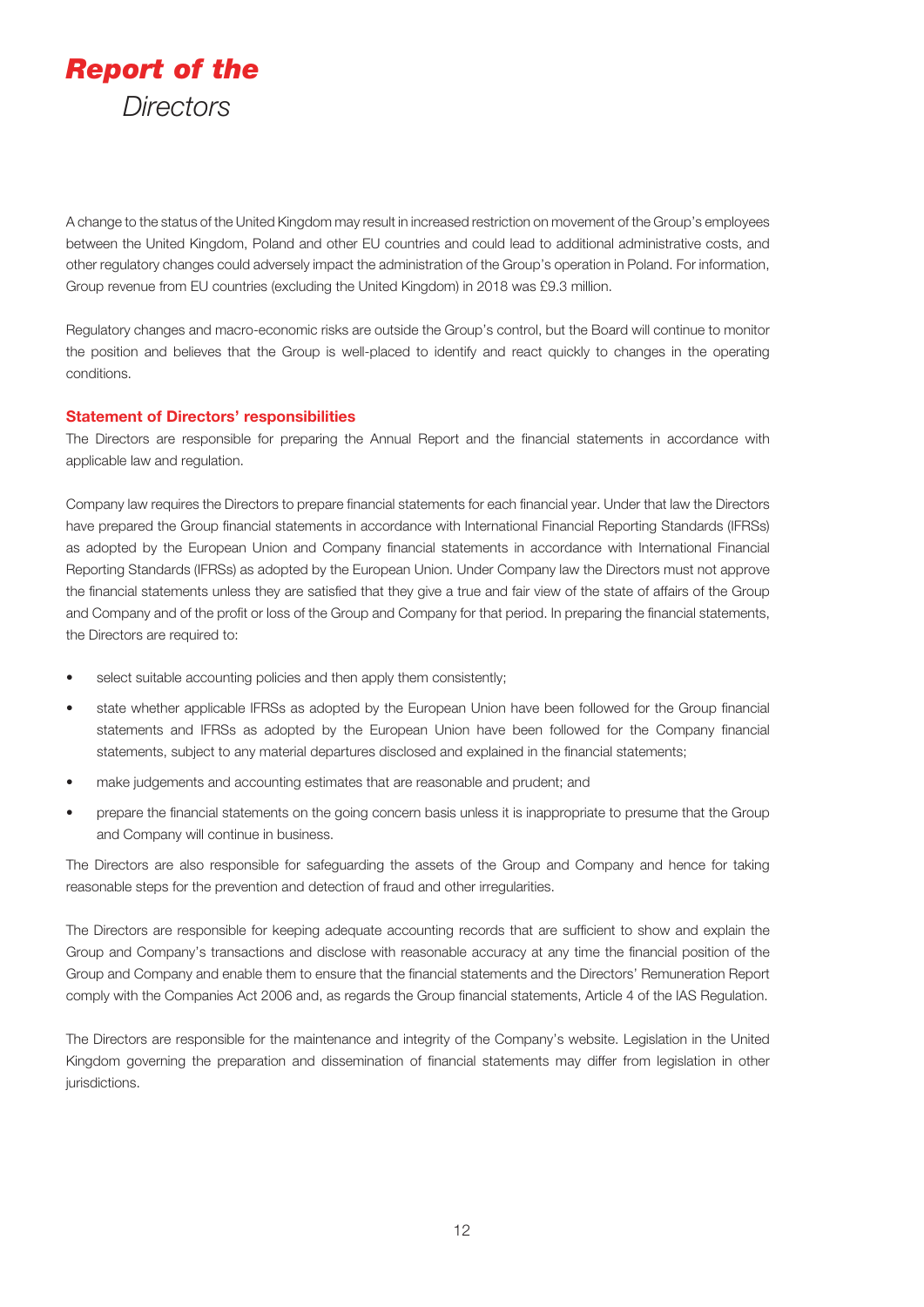### **Directors' confirmations**

The Directors consider that the annual report and accounts, taken as a whole, is fair, balanced and understandable and provides the information necessary for shareholders to assess the Group and Company's position and performance, business model and strategy.

Each of the Directors, whose names and functions are listed at the start of this report confirm that, to the best of their knowledge:

- the Company financial statements, which have been prepared in accordance with IFRSs as adopted by the European Union, give a true and fair view of the assets, liabilities, financial position and profit of the Company;
- the Group financial statements, which have been prepared in accordance with IFRSs as adopted by the European Union, give a true and fair view of the assets, liabilities, financial position and profit of the Group; and
- the Report of the Directors includes a fair review of the development and performance of the business and the position of the Group and Company, together with a description of the principal risks and uncertainties that it faces.

In the case of each Director in office at the date the Directors' Report is approved:

- so far as the Director is aware, there is no relevant audit information of which the Group and Company's auditors are unaware; and
- they have taken all the steps that they ought to have taken as a Director in order to make themselves aware of any relevant audit information and to establish that the Group and Company's auditors are aware of that information.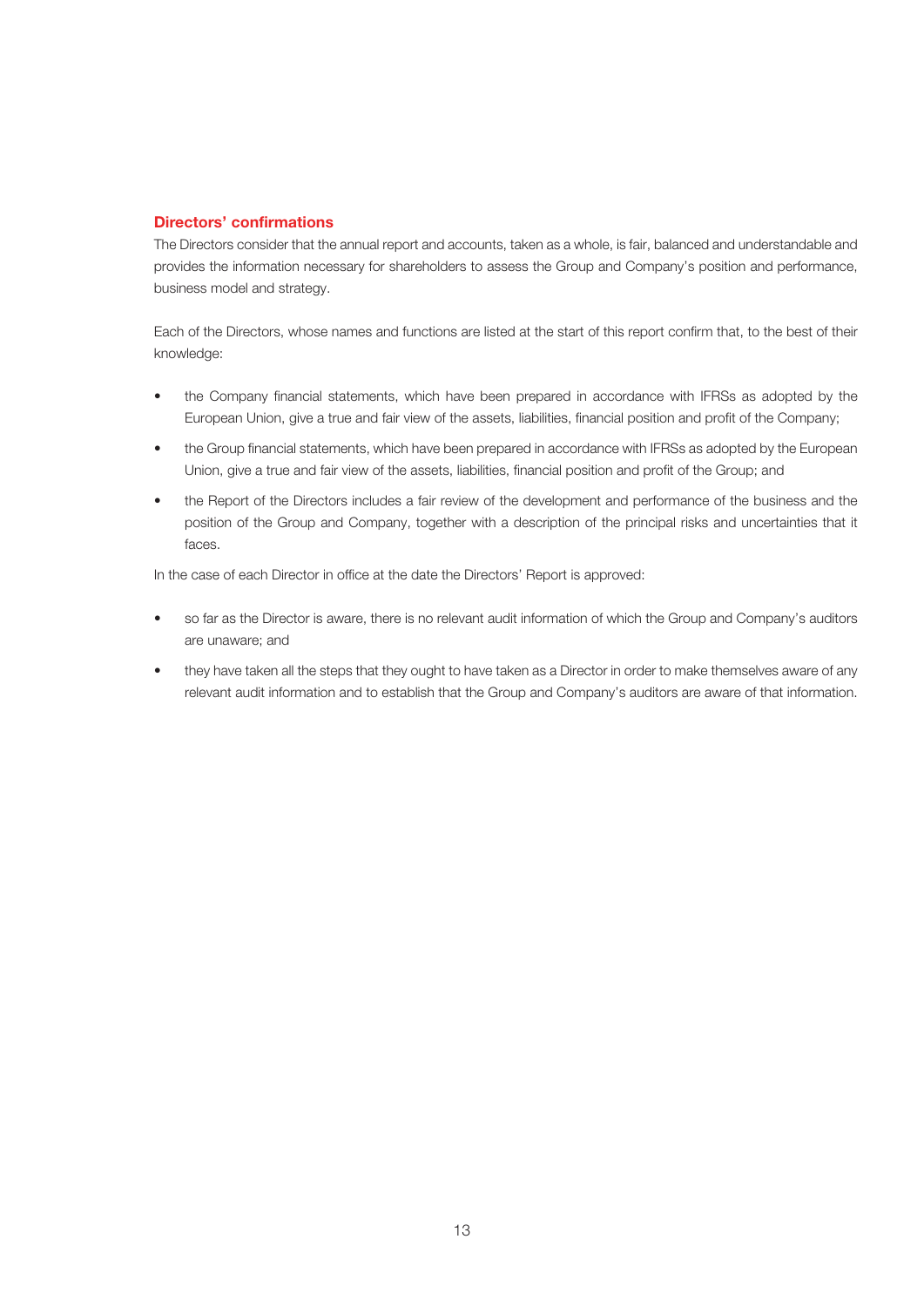

### **Table detailing Principal Risks and Uncertainties**

| <b>Major Risks and</b><br>Uncertainties                                                                                                                                               | <b>Explanation</b>                                                                                                                                                                                                                                                                                                                                                                                                                                                                                                                                                                                                                                                                                                                                                                                                                                                                                                                             | <b>Mitigating Action</b>                                                                                                                                                                                                                                                                                                                                                                                                                                                                                                                                                                                                                                                 |
|---------------------------------------------------------------------------------------------------------------------------------------------------------------------------------------|------------------------------------------------------------------------------------------------------------------------------------------------------------------------------------------------------------------------------------------------------------------------------------------------------------------------------------------------------------------------------------------------------------------------------------------------------------------------------------------------------------------------------------------------------------------------------------------------------------------------------------------------------------------------------------------------------------------------------------------------------------------------------------------------------------------------------------------------------------------------------------------------------------------------------------------------|--------------------------------------------------------------------------------------------------------------------------------------------------------------------------------------------------------------------------------------------------------------------------------------------------------------------------------------------------------------------------------------------------------------------------------------------------------------------------------------------------------------------------------------------------------------------------------------------------------------------------------------------------------------------------|
| Demand for the Group's<br>products may be adversely<br>affected if economic and<br>market conditions are<br>unfavourable.                                                             | Adverse economic conditions worldwide can contribute to<br>slowdowns in the Information Technology spending environment<br>and may impact the Group's business, resulting in reduced<br>demand for its products as a result of decreased spending by<br>customers and increased price competition for the Group's<br>products. This reduced demand could be attributable to a<br>reduction in the number and impact of accounting and/or<br>regulatory changes that have contributed to recent demand within<br>both businesses for their products. Additionally, there is potential<br>for adverse regulatory change in the end market for the Microgen<br>5Series product, software which is focused on international<br>financial centres. The Group's revenues, expenses and operating<br>results could vary significantly from period to period as a result of a<br>variety of factors, some of which are outside the Directors' control. | The Group's preferred annual licence fee or subscription<br>model generates recurring revenue which provides some<br>resilience against the full effects of market deterioration.<br>Additionally, the Group operates in multiple geographic<br>regions and, while it has a material exposure to the<br>financial services sector, operates in a number of<br>business sectors.                                                                                                                                                                                                                                                                                          |
| If the Group does not<br>successfully expand<br>or enhance its product<br>offerings or respond<br>effectively to technological<br>change, the business may<br>be negatively affected. | The Group's future performance will depend on the successful<br>development, introduction and market acceptance of new and<br>enhanced products that address customer requirements in a cost-<br>effective manner. If the Group does not expand or enhance its<br>product offerings or respond effectively to technological change,<br>its business may be negatively affected. Additionally, there is a risk<br>that the Group's technological approach will not achieve broad<br>market acceptance or that other technologies or solutions will<br>supplant the Group's approach. Some of the Group's markets are<br>characterised by rapid technological change, frequent introduction<br>of new products, changes in customer requirements and evolving<br>industry standards.                                                                                                                                                             | The Group has well-developed product roadmaps for its<br>key software products. The development of the product<br>roadmaps is a result of close liaison with prospects,<br>customers, partners and other organisations. In addition,<br>there is proactive monitoring of forthcoming regulations<br>to identify required changes to existing products and<br>opportunities for the development of new products.                                                                                                                                                                                                                                                          |
| There is substantial<br>competition in the Group's<br>markets which could<br>adversely affect the Group.                                                                              | Some of the markets for the Group's products are competitive,<br>rapidly evolving and subject to rapid technological change. As<br>a result, the Group expects competition to persist, intensify and<br>increase in the future. There are no substantial barriers to entry<br>into these markets and some of the Group's competitors are large<br>organisations with far greater financial resources than Microgen.<br>The Group's ability to compete is dependent upon many factors<br>within and beyond the Group's control, including:<br>timing and market acceptance of new solutions and<br>(a)<br>enhancements to existing solutions developed by the Group<br>and its competitors;<br>performance, ease of use and reliability of the Group's<br>(b)<br>products;<br>price;<br>$\left( \circ \right)$<br>customer service and support; and<br>(d)<br>sales and marketing efforts.<br>(e)                                               | The Group maintains and enhances its competitive<br>position by retaining highly specialised domain<br>knowledge within its chosen markets enabling it to<br>develop, implement and support its market-leading<br>products. The Group constantly seeks to improve<br>the implementation and support services provided to<br>its customers, whilst the Aptitude Technology Centre<br>located in Poland provides the Aptitude Software<br>business with a cost-efficient and highly performing<br>development centre. Market trends are carefully<br>monitored to ensure any threats to the Group's<br>competitive position are identified at the earliest<br>opportunity. |
| Potential future acquisitions<br>by the Group may have<br>unexpected material<br>adverse consequences.                                                                                | Acquisitions are part of the strategy for the Group as a whole and<br>the Microgen Financial Systems business in particular.<br>Acquisitions involve numerous risks which may have unexpected<br>adverse material consequences.                                                                                                                                                                                                                                                                                                                                                                                                                                                                                                                                                                                                                                                                                                                | Acquisitions are carefully assessed by the Board in<br>respect of their alignment with the Group's acquisition<br>strategy. The Group benefits from significant acquisition<br>experience following the completion of six acquisitions<br>since 2014 and seeks to perform thorough due<br>diligence, supported by the appropriate use of external<br>advisers, to help identify any unexpected material<br>adverse consequences.                                                                                                                                                                                                                                         |
| If the Group loses its key<br>personnel or cannot recruit<br>additional personnel, the<br>Group's business may<br>suffer.                                                             | The Group's success greatly depends on its ability to hire, train,<br>retain and motivate qualified personnel, particularly in sales,<br>marketing, research and development, consultancy services and<br>support. The Group faces significant competition for individuals<br>with the skills required to perform the services the Group will offer.<br>If the Group is unable to attract and retain qualified personnel it<br>could be prevented from effectively managing and expanding its<br>business. In addition, if the Group is unable to assign suitably<br>qualified staff to its implementation projects there is increased risk<br>of project failure with the consequences as outlined in the relevant<br>following section.                                                                                                                                                                                                      | The Group makes ongoing investments in its<br>employees, including the provision of Group-wide<br>share option schemes, regularly updated Company-<br>wide communication programmes and staff surveys,<br>as well as a focus on strengthening the culture of both<br>businesses through a number of initiatives.                                                                                                                                                                                                                                                                                                                                                         |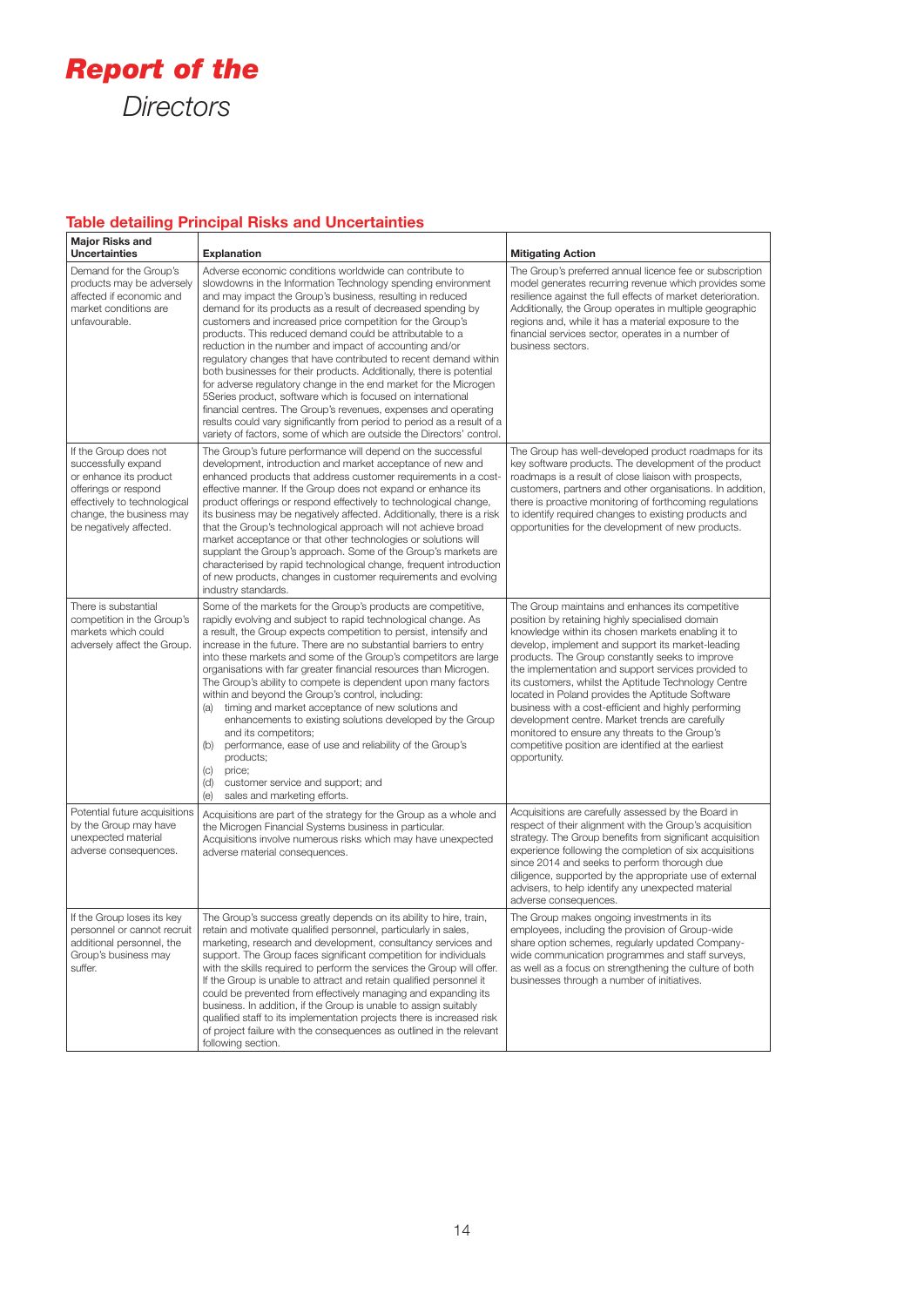### **Table detailing Principal Risks and Uncertainties (continued)**

| <b>Major Risks and</b><br><b>Uncertainties</b>                                                                                                                                                                                                            | <b>Explanation</b>                                                                                                                                                                                                                                                                                                                                                                                                                                                                                                                                                                                                                                                                                                                                                                                                                                                                                                                                                                                                                                                   | <b>Mitigating Action</b>                                                                                                                                                                                                                                                                                                 |
|-----------------------------------------------------------------------------------------------------------------------------------------------------------------------------------------------------------------------------------------------------------|----------------------------------------------------------------------------------------------------------------------------------------------------------------------------------------------------------------------------------------------------------------------------------------------------------------------------------------------------------------------------------------------------------------------------------------------------------------------------------------------------------------------------------------------------------------------------------------------------------------------------------------------------------------------------------------------------------------------------------------------------------------------------------------------------------------------------------------------------------------------------------------------------------------------------------------------------------------------------------------------------------------------------------------------------------------------|--------------------------------------------------------------------------------------------------------------------------------------------------------------------------------------------------------------------------------------------------------------------------------------------------------------------------|
| Claims by others that<br>the Group's products<br>or brands infringe their<br>intellectual property rights<br>could be costly to defend<br>and could harm the<br>Group's business.                                                                         | The Group may be subject to claims by others that the Group's<br>products or brands infringe or misappropriate their intellectual<br>property or other property rights. These claims, whether or<br>not valid, could require the Group to spend significant sums in<br>litigation, distract management attention from the business, pay<br>damages, delay or cancel product shipments, rebrand or re-<br>engineer the Group's products or acquire licences to third party<br>intellectual property. In the event that the Group needs to acquire<br>a third-party licence, the Group may not be able to secure it on<br>commercially reasonable terms, or at all.                                                                                                                                                                                                                                                                                                                                                                                                    | The Group's legal function regularly reviews methods by<br>which it can protect its own intellectual property rights<br>and avoid infringing the intellectual property rights of<br>third parties. This has resulted in both the registration of<br>trade-marks and patent applications where considered<br>appropriate. |
| The Group's reputation<br>as a quality professional<br>service provider may be<br>adversely affected by<br>any failure to optimise its<br>deployed products or meet<br>its contractual obligations,<br>customer expectations or<br>agreed service levels. | The Group's ability to attract new customers or retain existing<br>customers is largely dependent on its ability to provide reliable<br>high-quality products and services to them and to maintain a<br>good reputation. Because many of the engagements of the<br>Group involve projects that are critical to the business operations<br>and information systems of clients, the failure or inability of the<br>Group to meet a client's expectations could have an adverse<br>effect on the client's operations and could result in damage<br>to the reputation of the Group. Certain contracts may provide<br>for a reduction in fees payable by the client if service levels fall<br>below certain specified thresholds, thus potentially reducing or<br>eliminating the profit margin on any particular contract. If the<br>Group fails to meet its contractual obligations or perform to client<br>expectations, it could be subject to legal liability or damage to its<br>reputation and the client may ultimately be entitled to terminate<br>the contract. | The Group employs highly-skilled personnel and has<br>business processes in place to endeavour to ensure that<br>any lapse is quickly identified and addressed. In addition,<br>significant issues are reported to senior managers and, if<br>appropriate, the Board.                                                    |
| The Group's software<br>products may contain<br>undetected errors<br>producing incorrect results<br>or otherwise fail to process<br>data at sufficient speed.                                                                                             | The Group's products involve sophisticated technology that<br>performs critical functions to highly demanding standards.<br>Software products as complex as those offered by the Group<br>might contain undetected errors or failures. If flaws in design,<br>production, assembly or testing of the Group's products (by the<br>Group or the Group's suppliers) were to occur, the Group could<br>experience a rate of failure in its products that would result in<br>substantial repair, replacement or service costs and potential<br>liability and damage to the Group's reputation. The Group will<br>not be able to be certain that, despite testing by the Group and<br>by current and prospective customers, flaws will not be found in<br>products or product enhancements. Any flaws found may cause<br>substantial harm to the Group's reputation and result in additional<br>unplanned expenses to remedy any defects, and liability stemming<br>from such defects, as well as a loss in revenue and profit.                                            | Development activities including software quality are<br>reviewed in regular meetings with senior managers.<br>The Group has established robust development and<br>testing processes and has made a number of recent<br>investments to further strengthen this area of the<br>business.                                  |
| The Group's activities<br>may result in the loss or<br>disclosure of client data.                                                                                                                                                                         | The Group is implementing its products and services at a number<br>of customers where the Group's employees potentially have<br>access to sensitive client data and sensitive data of clients' own<br>customers. There is a risk that there could be unauthorised access<br>to, or disclosure or loss of, such data, whether inadvertently or<br>maliciously. In such circumstances the Group is likely to be subject<br>to legal liability and/or material damage to its reputation and the<br>client may ultimately be entitled to terminate the contract.                                                                                                                                                                                                                                                                                                                                                                                                                                                                                                         | Employees are trained in the importance of data security<br>with background checks performed at recruitment and<br>for certain other roles at regular intervals.                                                                                                                                                         |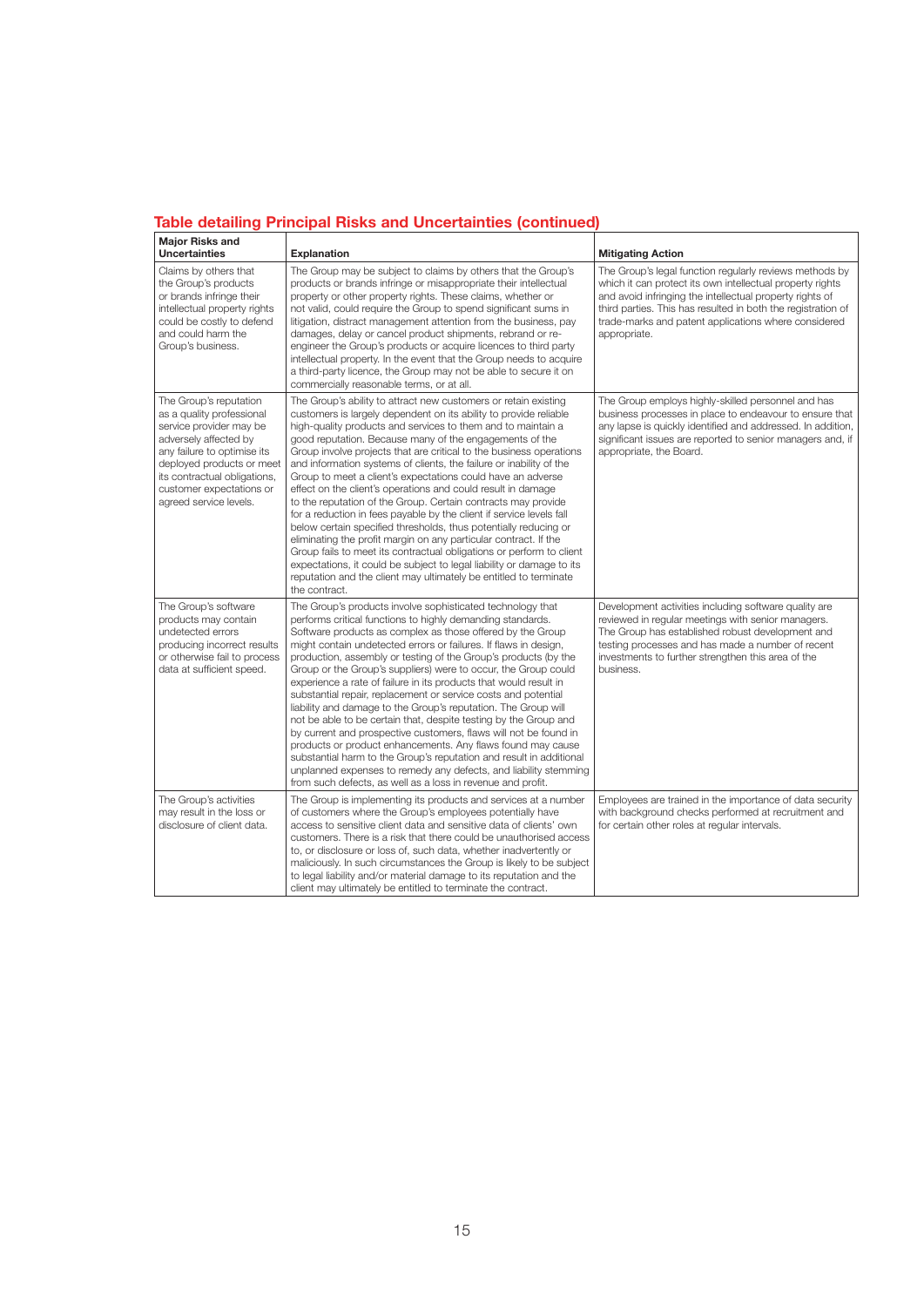

#### **Going Concern and Long-Term Viability Statement**

In accordance with provision C.2.2 of the 2016 revision of the UK Corporate Governance Code ("the Code"), the Directors have assessed the prospects of the Group over a longer period than the 12 months required by the "Going Concern" provision. The Board determined that it would be reasonable to perform this review for a period of three years and considered the Group's cash flows, loan compliance and other key financial indicators over the period. Sensitivity analysis was then performed with a number of the main assumptions underlying the forecast flexed both individually and in aggregate. Where appropriate, this analysis was carried out to evaluate the potential impacts of the Group's principal risks actually occurring.

Based on the results of the review the Directors confirm that they have a reasonable expectation that the Group will continue to operate and meet its liabilities, as they fall due, for the next three years. The Directors' assessment has been made with reference to the Group's current position and prospects, the Group's current strategy, which includes the proposed demerger of Microgen Financial Systems, the Board's current risk appetite and the Group's principal risks and how these are managed. The Group retains significant cash balances benefitting from its Annual Licence Fee model in which the overwhelming majority of its customers pay annually in advance, furthermore the Group has access to a revolving credit facility of £10 million which, at 31 December 2018 was not being utilised.

#### **Employment Policies and Gender Diversity**

The Group is committed to offering equal employment opportunities and its policies are designed to attract, retain and motivate the best staff regardless of gender, race, colour, religion, ethnic or national origin, age, marital status, disability, sexual orientation or any other conditions not relevant to the performance of the job, who can demonstrate that they have the necessary skills and abilities. The Group gives proper consideration to applications for employment when these are received from disabled persons and will employ them in posts whenever suitable vacancies arise. Staff who become disabled will be retained whenever possible through retraining, use of appropriate technology and making available suitable alternative employment.

The following table reports on the gender diversity of the Group's employees at 31 December 2018:

|         | <b>Board Diversity</b> |      | <b>Top Leadership Diversity</b> |      | <b>Total Workforce Diversity</b> |      |
|---------|------------------------|------|---------------------------------|------|----------------------------------|------|
|         | 2018                   | 2017 | 2018                            | 2017 | 2018                             | 2017 |
| Men     |                        |      | 12                              |      | 304                              | 297  |
| Women   |                        |      |                                 |      | 101                              | 99   |
| Men %   | 80%                    | 83%  | 75%                             | 85%  | 75%                              | 75%  |
| Women % | 20%                    | 17%  | 25%                             | 15%  | 25%                              | 25%  |

The Group encourages the participation of all employees in the operation and development of the business and has a policy of regular communications including overviews of the Group's financial performance. The Group from time to time provides employees with information on matters of concern to them, consulting them or their representatives regularly, so that their views can be taken into account when decisions are made that are likely to affect their interests. The Group incentivises employees and senior management through the payment of bonuses linked to performance objectives, together with the other components of remuneration detailed in the Directors' Remuneration Report. Following the resignation of Simon Baines on 29 October 2018, the Board now comprises four male Directors (80%) and one female Director (20%), and the Group's top leadership consists of twelve men (75%) and four women (25%). The Group is taking steps to further improve gender diversity among its employee base, including enhanced flexibility of workplace location and working hours, educating and supporting hiring managers with recruitment activities, driving cultural change within the organisation and the ongoing review of internal policies and communications, including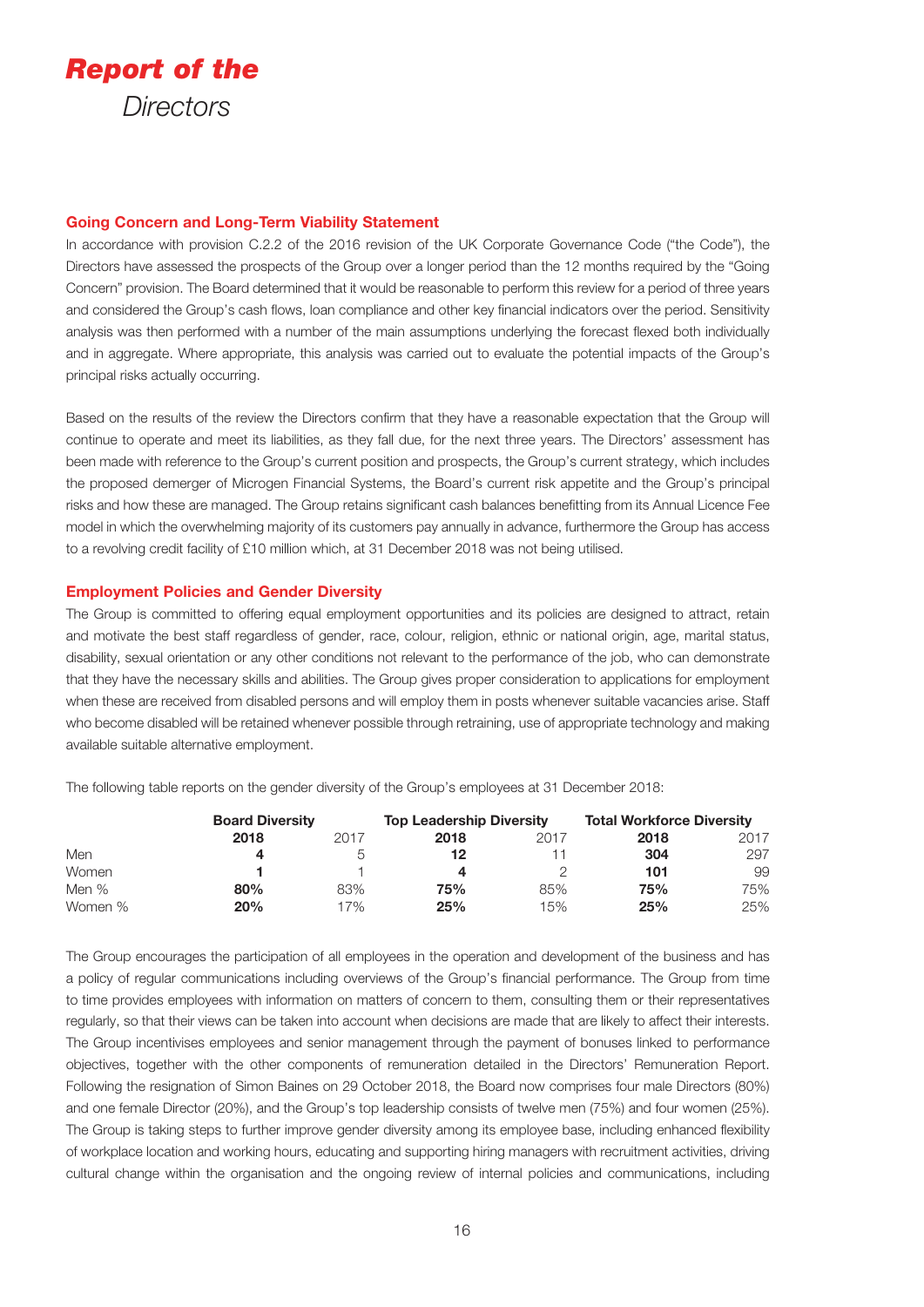the corporate website. The Group's policies remain consistent with the requirements of the Universal Declaration on Human Rights and the spirit of the International Labour Organisation core labour standards.

The Group operates a Save As You Earn Scheme and International Share Save Scheme to a significant majority of employees across the Group. These schemes encourage the involvement of employees in the Group's performance, and (together with the regular communications referred to above) this assists in achieving a common awareness on the part of employees of the financial and economic factors that affect the Group's performance. The Board has issued annual invitations to employees to join these schemes and continues to be very encouraged by the high levels of participation amongst employees across the Group.

#### **Corporate Social Responsibility**

The Directors recognise that the success of the business is dependent on maintaining a positive corporate culture at all levels of the organisation, and regularly consider the Group's impact on its stakeholders including employees, contractors, customers, suppliers, investors and the wider community. The Board ensures that the decisions made are responsible and ethical by taking into consideration the wider society external to the organisation. The Group is committed to contributing towards creating a sustainable environment and community in which it operates as a business.

During 2018, the Group held a variety of activities and events to increase awareness and raise funds for its chosen charities both in the UK and internationally, including Samaritans, Save the Children and Children in Need, as well as local hospices and organisations supporting those living in poverty. The Group also participated in the JP Morgan Corporate Challenge in London and Boston, which in turn raises funds for charitable organisations and good causes. The Group's charitable activities are organised by its regional social committees and employees are actively encouraged to partake in them at a regional level.

In addition, for the last two years the Group has been working on a charitable initiative known as "Operation Kanchenjunga", which has built a school in the remote Himalayan village of Hangdewa, Nepal. The Group has provided computers, networking equipment, servers and satellite internet connectivity to the project which aims to bring lifechanging technology and IT skills to the 175 children who attend the school. During this project, representatives of the Group travelled to Nepal to provide support and mentoring to teachers and students at the school to enable them to make the most of the new equipment, to improve the education of the pupils and thereby to change their life chances.

#### **Environmental Policy**

As a supplier of software solutions the Group's operations do not have a significant impact on the environment. The Group has no manufacturing facilities and its premises exclusively comprise offices. Any obsolete office equipment and computers are resold or recycled to the extent practicable. The Group has recycling facilities in all its offices and use of waste paper is minimised by promoting a paperless process and downloadable software products. However, the Group recognises that its activities should be carried out in an environmentally friendly manner and therefore aims to:

- comply with relevant environmental legislation;
- reduce waste and, where practicable, re-use and recycle consumables;
- dispose of non-recyclable items in an environmentally friendly manner;
- minimise the consumption of energy and resources in the Group's operations; and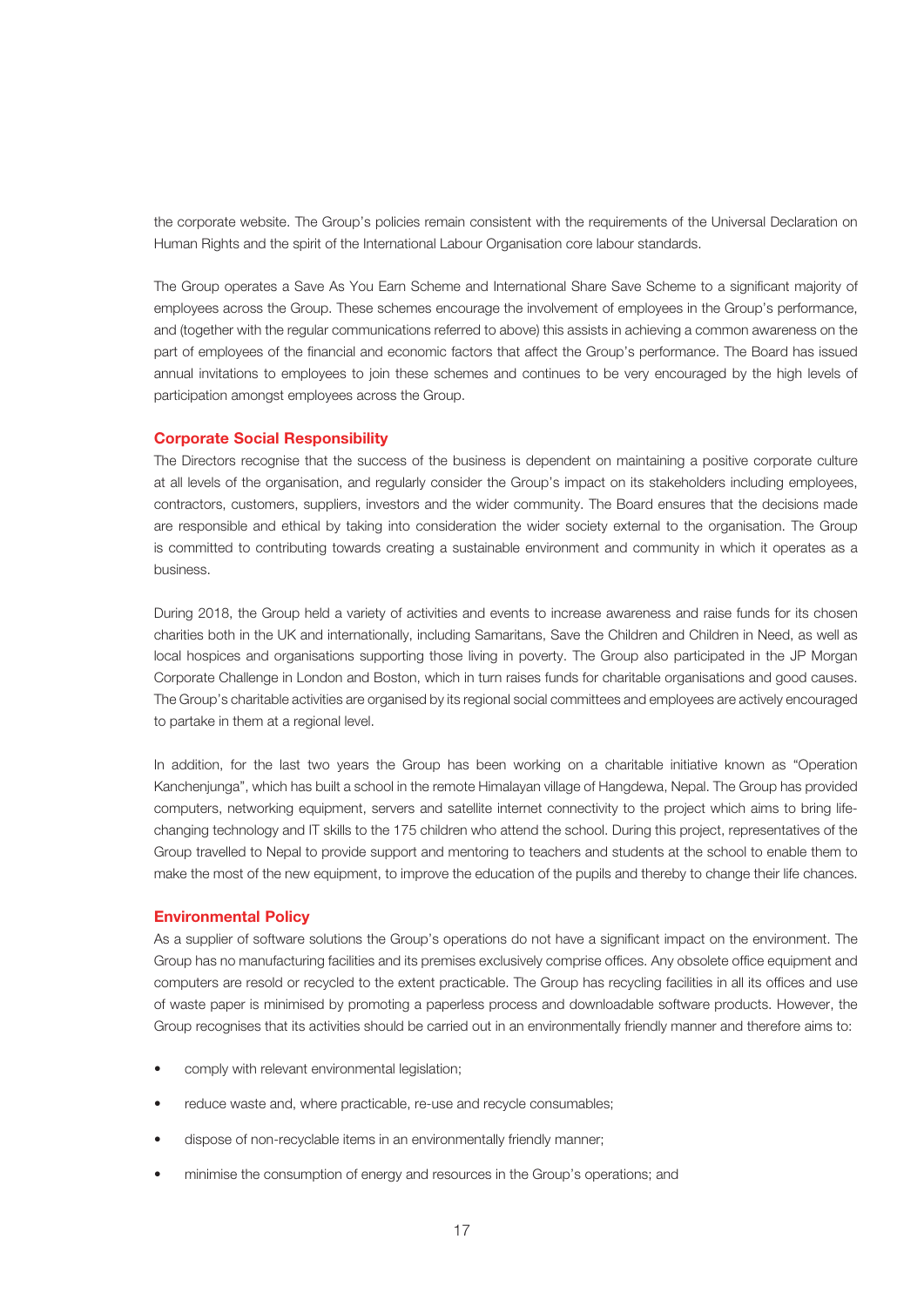

• reduce the environmental impact of the Group's activities and where possible increase the procurement of environmentally friendly products.

#### **Greenhouse Gas Emissions**

The Group complies with the greenhouse gas (GHG) emissions reporting requirements of The Companies Act 2006 (Strategic and Directors' Reports) Regulations 2013. The Group reports all material GHG emissions, wherever possible using 'tonnes of CO<sub>2</sub>-equivalent' (tCO<sub>2</sub>e) as the unit, to account for all GHGs which are attributable to human activity, as defined in section 92 of the Climate Change Act 2008(a). Emissions data is reported for the Group's operations in the UK, Poland, Guernsey, the USA, Canada, Cyprus and Singapore, together with the emissions data for the Group's former offices in Jersey and Serbia whilst in operation. The methodology used to compile this data is in accordance with the requirements of the following standards: the World Resources Institute's (WRI) Greenhouse Gas Protocol (revised version); Defra's Environmental Reporting Guidelines: Including mandatory greenhouse gas emissions reporting guidance (June 2013) and ISO 14064 – part 1.

Material GHG emissions from business activities in 2018 totalled 484 tCO<sub>2</sub>e (2017: 554 tCO<sub>2</sub>e), consisting of:

- $79$  tCO<sub>2</sub>e from the combustion of fuel and the operation of any facilities; and
- $\bullet$  405 tCO<sub>2</sub>e from the purchase of electricity, heat, steam or cooling by the Group for its own use.

|                                                                                                               | <b>Emissions</b><br>source               | <b>Tonnes of</b><br>CO <sub>e</sub><br>2016 | <b>Tonnes of</b><br>CO <sub>e</sub><br>2017 | <b>Tonnes of</b><br>CO <sub>e</sub><br>2018 | Percentage<br>change to<br>$2017 \frac{6}{6}$ |
|---------------------------------------------------------------------------------------------------------------|------------------------------------------|---------------------------------------------|---------------------------------------------|---------------------------------------------|-----------------------------------------------|
| CO <sub>2</sub> e from the combustion of fuel and                                                             | Natural gas                              | 111                                         | 91                                          | 74                                          | $-19$                                         |
| the operation of any facilities                                                                               | Refrigerant                              | 6                                           | 2                                           | 3                                           | 50                                            |
|                                                                                                               | Owned vehicles                           | 2                                           | 3                                           | 2                                           | $-33$                                         |
| CO <sub>2</sub> e from the purchase of electricity,<br>heat, steam or cooling by the Group for<br>its own use | Purchased<br>$e$ lectricity <sup>1</sup> | 545                                         | 458                                         | 405                                         | $-12$                                         |
|                                                                                                               | <b>Total</b>                             | 664                                         | 554                                         | 484                                         | $-13$                                         |

<sup>1</sup> This work is partially based on the country-specific CO2 emission factors developed by the International Energy Agency, © OECD/IEA 2018 but the resulting work has been prepared by Microgen and Carbon Smart and does not necessarily reflect the views of the International Energy Agency

Carbon intensity ratio for this reporting period was 6.9 tCO<sub>2</sub>e (2017: 8.8 tCO<sub>2</sub>e) per £1,000,000 turnover.

This is the sixth year that carbon footprint data has been gathered and the Group has seen a continued decrease in emissions, with a 13% reduction in total material emissions between 2017 and 2018. The primary reason for this is the reduction in emissions from electricity due to the decarbonisation of electricity grids. Other contributing factors included a decrease in electricity consumption by the Group and a decrease in natural gas consumption by the Group.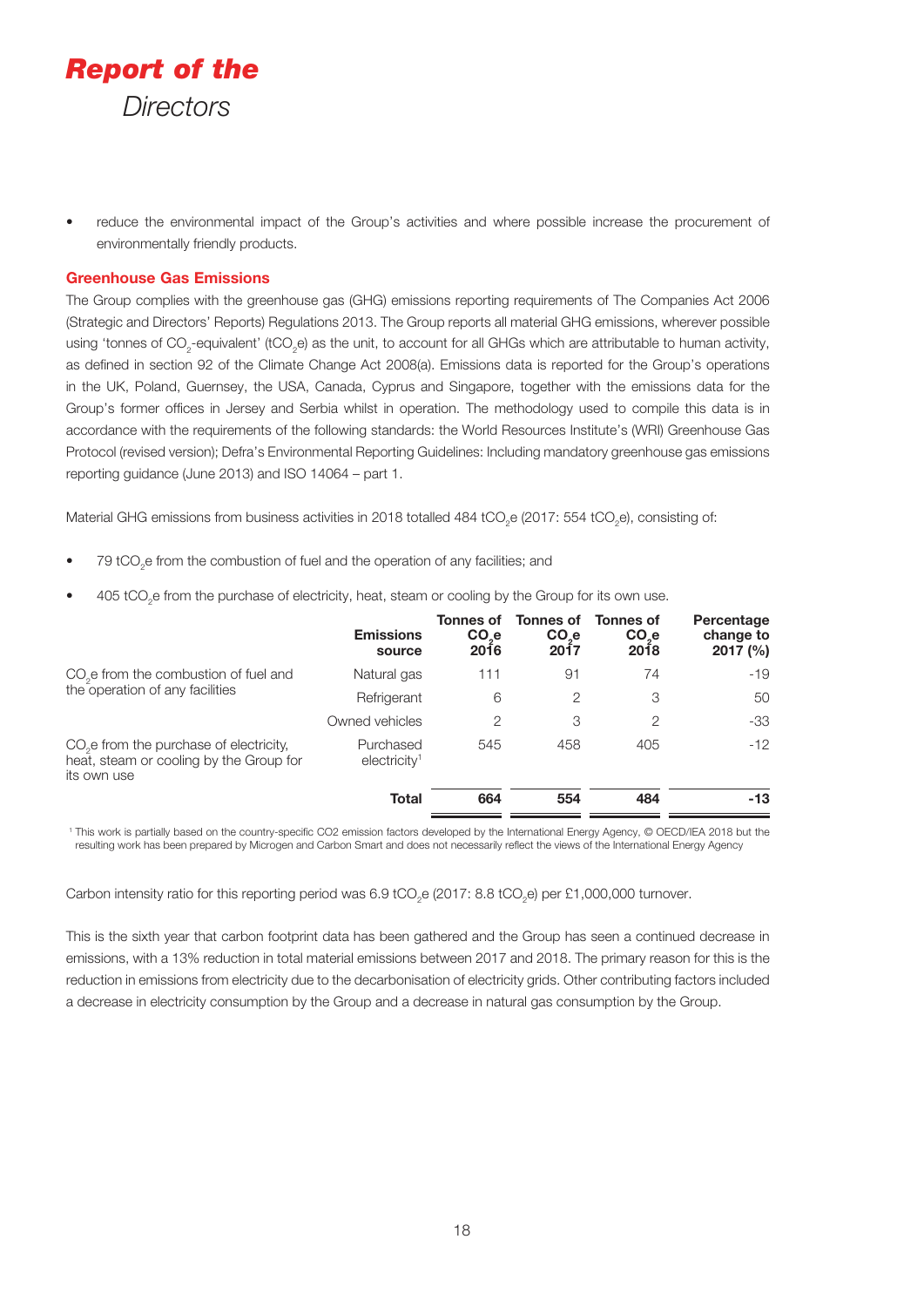In 2015 the WRI introduced updates to the Greenhouse Gas Protocol stating that organisations should provide two numbers to reflect the emissions from the purchase of electricity, heat, steam or cooling. The location based method reflects average emissions intensity of grids where energy consumption occurs. The market based method reflects emissions from energy that companies have chosen or their lack of choice.

| Country<br>UK & Channel Islands | <b>Electricity</b><br>generation<br>(location based)<br>tCO <sub>se</sub><br>94 | <b>Electricity</b><br>generation<br>(market based)<br>tCO <sub>se</sub><br>108 | <b>Instrument types</b><br>Mix of supplier fuel mix disclosure emission<br>rate and residual mix factor |
|---------------------------------|---------------------------------------------------------------------------------|--------------------------------------------------------------------------------|---------------------------------------------------------------------------------------------------------|
| Poland                          | 252                                                                             | 293                                                                            | Residual mix factor                                                                                     |
| <b>USA</b>                      | 29                                                                              | 29                                                                             | Average national emissions factor                                                                       |
| Canada                          | 5                                                                               | 5                                                                              | Average national emissions factor                                                                       |
| Cyprus                          | 17                                                                              | 18                                                                             | Supplier fuel mix disclosure                                                                            |
| Serbia                          |                                                                                 |                                                                                | Average national emissions factor                                                                       |
| Singapore                       |                                                                                 |                                                                                | Average national emissions factor                                                                       |
| <b>Total</b>                    | 405                                                                             | 461                                                                            |                                                                                                         |

Where it has not been practical to gather data on energy use for the Group's smaller offices, or those newly occupied, benchmark energy consumption figures have been used. Residential accommodation for employees is not included in our GHG emission statement.

The Group's financial reporting year is the calendar year; however, the Group has set its GHG reporting period back by a quarter to facilitate data collection. Therefore, the reporting period for greenhouse gas emissions is 1 October 2017 to 30 September 2018. The Company reports on GHG sources over which operational control is held and which are associated with the business activities covered in this Report of the Directors.

#### **Political Donations**

The Group made no political donations in the year (2017: £nil).

#### **Substantial Shareholdings**

In accordance with the Disclosure and Transparency Rules of the Financial Conduct Authority. As at 21 March 2019, the Company had been advised of the following notifiable interests in its voting rights:

|                                                                           | Number of<br><b>Shares</b> | $%$ Issued<br><b>Share Capital*</b> |
|---------------------------------------------------------------------------|----------------------------|-------------------------------------|
| Merian Global Investors (Previously Old Mutual Plc)                       | 8,438,360                  | 13.79%                              |
| Schroders Plc                                                             | 8.417.087                  | 13.76%                              |
| Cannacord Genuity Group Inc.                                              | 5.881.692                  | 9.61%                               |
| Mrs C Barbour, Mr B Barbour & Bank of New York Mellon (Brussels (Pooled)) | 4.409.689                  | 7.21%                               |
| <b>BlackRock Investment Mgt</b>                                           | 3,675,877                  | 6.01%                               |
| Invesco Limited                                                           | 3.104.058                  | 5.01%                               |
| Mr LG Crisp and Mrs H Crisp                                               | 2,726,602                  | 4.46%                               |
| Herald Investment Mgt                                                     | 1.963.889                  | 3.21%                               |

\* Calculated by reference to the number of shares in issue at 21 March 2019, being 61,177,137.

The number of shares provided in the table above reflect the amounts notified to the Group by each shareholder at the time of the TR1 announcements.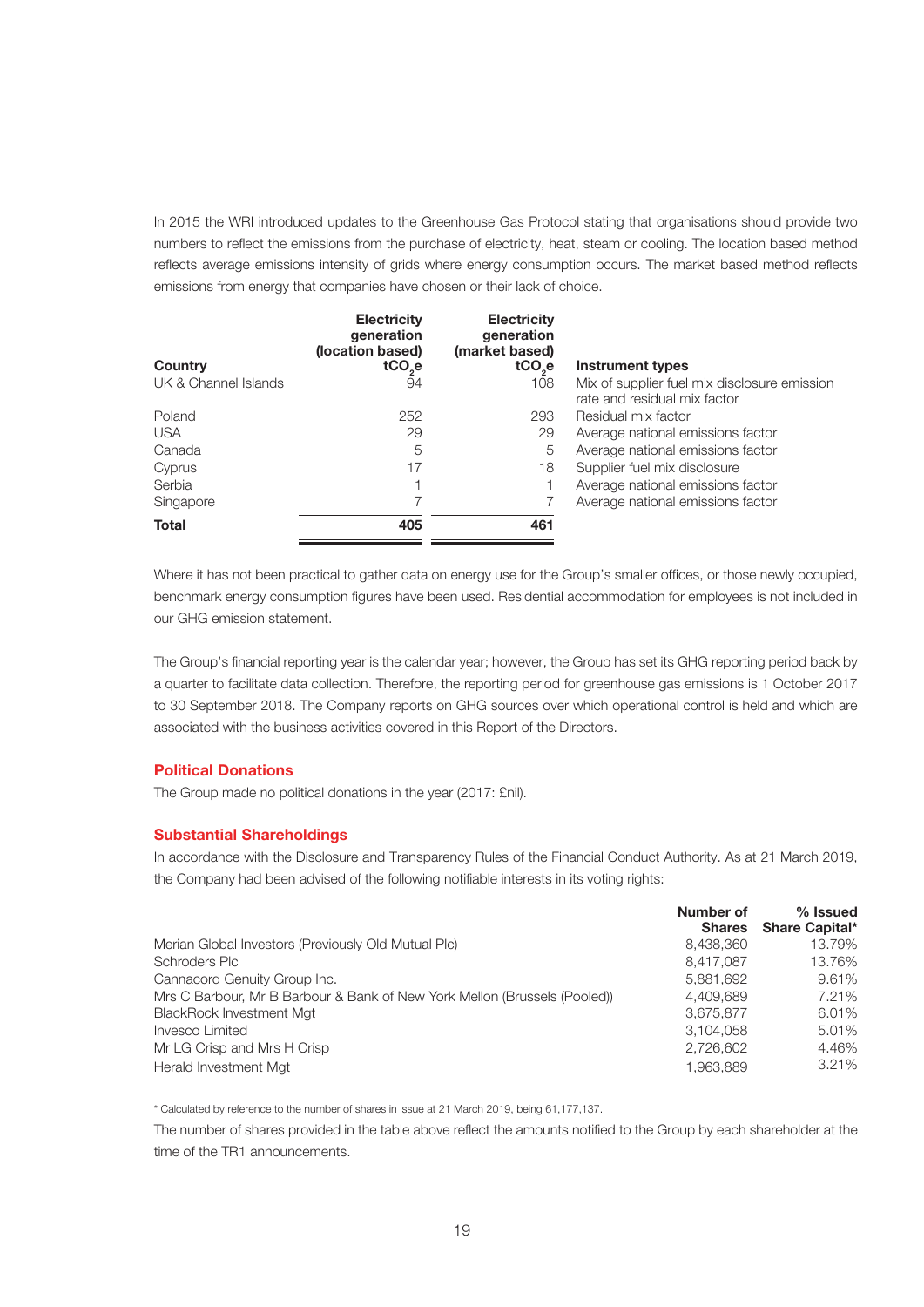

#### **Share Capital**

At 21 March 2019 the Company had a single class of share capital which is divided into ordinary shares of 6 3/7 pence each.

#### **Rights and Obligations Attaching to Shares**

#### Voting in Meetings of the Company

Voting at a general meeting shall be on a show of hands unless a poll is demanded. On a show of hands, every shareholder present in person and every proxy duly appointed by a shareholder shall have one vote. On a poll, every shareholder who is present in person or by proxy shall have one vote for every share of which he or she is the holder.

No shareholder shall be entitled to vote at any general meeting or class meeting in respect of shares held by him or her if any call or other sum then payable by him or her in respect of that share remains unpaid. Currently, all issued shares are fully paid.

#### Deadlines for Voting Rights

Full details of the deadlines for exercising voting rights in respect of the resolutions to be considered at the Annual General Meeting to be held on 21 May 2019 are set out in the Notice of Meeting which accompanies this report.

#### Dividends and Distributions

Subject to the provisions of the Companies Act 2006, the Company may, by ordinary resolution, declare a dividend to be paid to shareholders but no dividend shall exceed the amount recommended by the Board. The Board may pay interim dividends or special dividends of such amounts, on such dates and in respect of such periods as the Board think fit. If in the opinion of the Board the profits available for distribution justify such payments, the Board may declare and pay the fixed dividends on any class of shares carrying a fixed dividend (if any). All dividends shall be apportioned and paid pro-rata according to the amounts paid up on the shares.

#### Transfer of shares

Subject to the Articles, any shareholder may transfer all or any of his or her certified shares in writing by an instrument of transfer in any usual form or in any other form which the Board may approve. The Board may, in its absolute discretion and without giving any reasons, decline to register any instrument of transfer of a certified share which is not a fully paid share provided that, where any such shares are admitted to the Official List maintained by the UK Listing Authority, such discretion may not be exercised in such a way as to prevent dealings in the shares of that class from taking place on an open and proper basis. The Board may decline to recognise any instrument of transfer relating to shares in certificated form unless it is in respect of only one class of share and is lodged (duly stamped) at the Company's registered office or such other place as the Board have appointed accompanied by the relevant share certificate(s) and such other evidence as the Board may reasonably require to show the right of the transfer or to make the transfer (and, if the instrument of transfer is executed by some other person on his behalf, the authority of that person so to do). In the case of a transfer of shares in certificated form a recognised clearing house or a nominee of a recognised clearing house or of a recognised investment exchange the lodgement of share certificates will only be necessary if and to the extent that certificates have been issued in respect of the shares in question. The Directors may also refuse to register an allotment or transfer of shares (whether fully paid or not) in favour of more than four transferees. Subject to the Articles and the CREST Rules (as defined in the Uncertificated Securities Regulations, as amended), and apart from any class of wholly dematerialised security, the Board may permit any class of shares in the Company to be held in uncertificated form and, subject to the Articles, title to uncertificated shares to be transferred by means of a relevant system.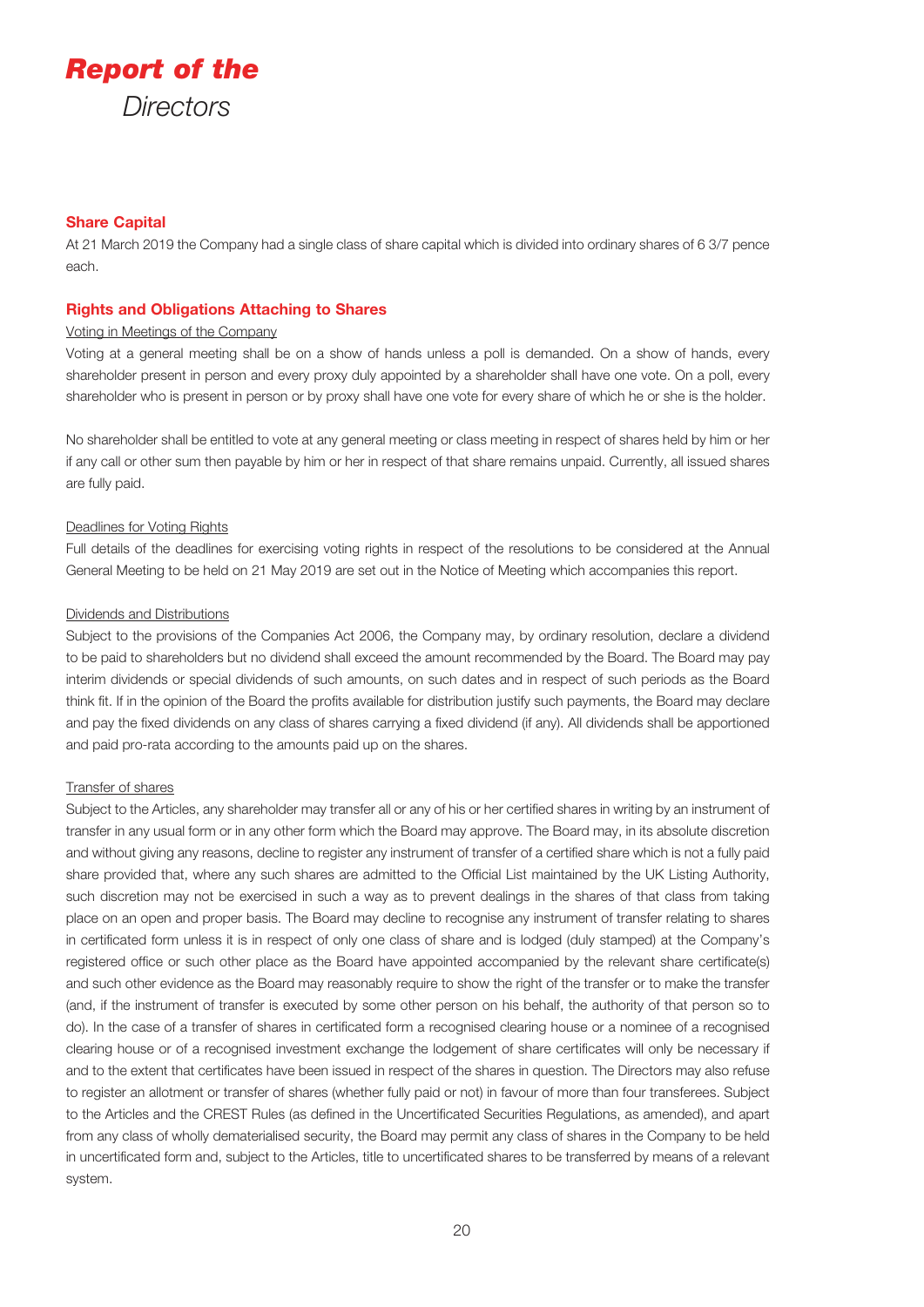#### **Change of Control**

Under the terms of the Company's share option schemes, upon a change of control of the Company following a takeover bid, an option holder shall be entitled to exercise the relevant option within a time period of not more than six (6) months. This would allow the exercise of awards subject to the discretion of the Remuneration Committee as to whether relevant performance conditions have been sufficiently satisfied. There are a small number of customer contracts which include a change of control clause in relation to the Group.

#### **Amendment to the Articles**

Amendments to the Articles may be made in accordance with the provisions of the Companies Act 2006 by way of a special resolution in general meeting.

#### **Appointment and Replacement of Directors**

Unless and until otherwise determined by ordinary resolution of the Company, Directors shall be no less than two (2) and no more than ten (10) in number. Directors may be appointed by the Company by ordinary resolution or by the Board. A Director appointed by the Board holds office only until the next Annual General Meeting and then shall be eligible for re-election by the shareholders.

The Board may from time to time appoint one or more Directors to undertake such services for the Company that the Board may decide and such persons (other than those who hold an executive office or are employees of the Company or any subsidiary) will be entitled to be paid such fees as the Board will determine for their services to the Company as Directors but will not exceed in aggregate the sum of £1,000,000 per annum (excluding bonus arrangements and incentive schemes of the Company) or such greater sum as the Company in general meeting may determine.

The Company by ordinary resolution, of which special notice has been given, may remove any Director before the expiration of his or her term of office and the Company may elect another person in place of a Director so removed from office.

The office of Director shall be vacated if:

- (i) he or she in writing resigns or offers to resign and the Directors accept such offer;
- (ii) an order is made by any court claiming that he or she is or may be suffering from a mental disorder;
- (iii) he or she is absent without permission of the Board from meetings for six months and the Board resolves that his or her office is vacated;
- (iv) he or she becomes bankrupt or compounds with his or her creditors generally;
- (v) he or she is prohibited by law from being a Director;
- (vi) he or she is removed from office pursuant to the Articles;
- (vii) a registered medical practitioner who is treating that person gives a written opinion to the Company stating that the Director has become physically or mentally incapable of acting as a Director and may remain so for more than three (3) months.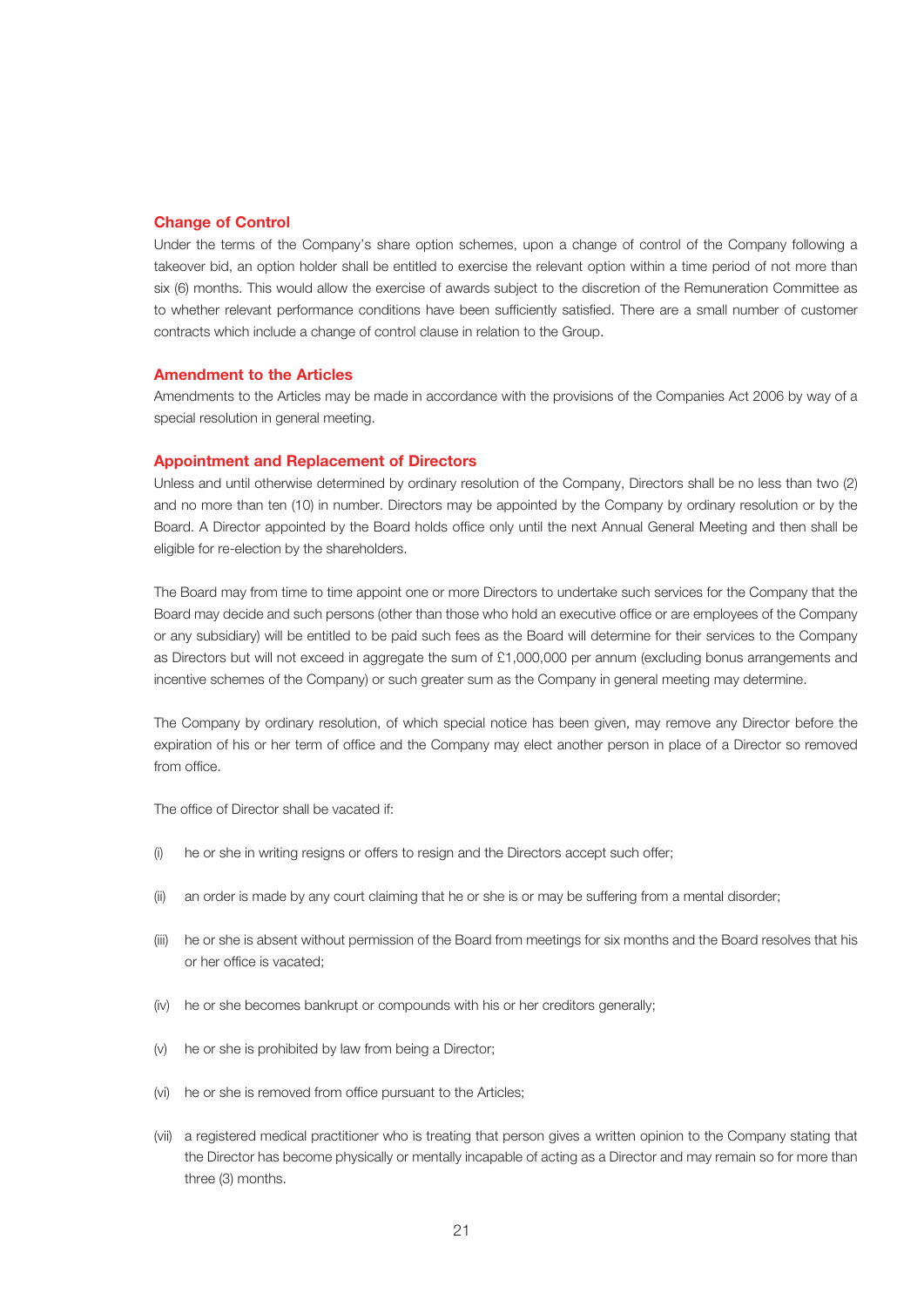

#### **Repurchase of Own Shares**

At the Annual General Meeting held on 23 April 2018 members renewed the authority under section 701 of the Companies Act 2006 to make market purchases on the London Stock Exchange of up to 6,089,022 ordinary shares of 6 3/7 pence each.

The minimum price which could be paid for each share was 6 3/7 pence.

The maximum price which could be paid for each share was an amount equal to:

- (a) 105% of the average of the middle market quotations for a share as derived from the London Stock Exchange Daily Official List for the five business days immediately preceding the day on which the Company agrees to buy the shares concerned; or
- (b) the higher of the price of the last independent trade of any share and the highest current bid for a share as stipulated by Article 5(1) of Commission Regulation (EC) 22 December 2003 implementing the Market Abuse Directive as regards exemptions for buyback programmes and stabilisation of financial instruments (2273/2003).

No shares have been purchased under this renewed authority. A resolution to give the Directors further authority for the Company to purchase its own shares is to be proposed at the forthcoming Annual General Meeting on 21 May 2019.

#### **Significant Contracts**

There did not exist at any time during the year any contract involving the Company or any of its subsidiaries in which a Director of the Company was or is materially interested or any contract which was either a contract of significance with a controlling shareholder or a contract for the provision of service by a controlling shareholder. Related party transactions are disclosed on page 125.

#### **Directors**

Details of Directors who have held office during the year and up to the date of signing these financial statements are given below:

Ivan Martin (Chair) Simon Baines (resigned 29 October 2018) Tom Crawford Barbara Moorhouse Peter Whiting Philip Wood

Biographical details of the current Directors are given on the inside front cover of this Annual Report. The Company's Articles of Association require Directors to retire and offer themselves for re-election at least every three years, however, the Board has taken the decision to introduce annual re-election for all Directors with effect from the 2019 Annual General Meeting, in accordance with the recommendation of the 2018 Corporate Governance Code.

The Company has purchased and maintained throughout the year Directors' and Officers' liability insurance in respect of itself and its Directors. The Directors also have the benefit of the indemnity provision contained at Article 138 of the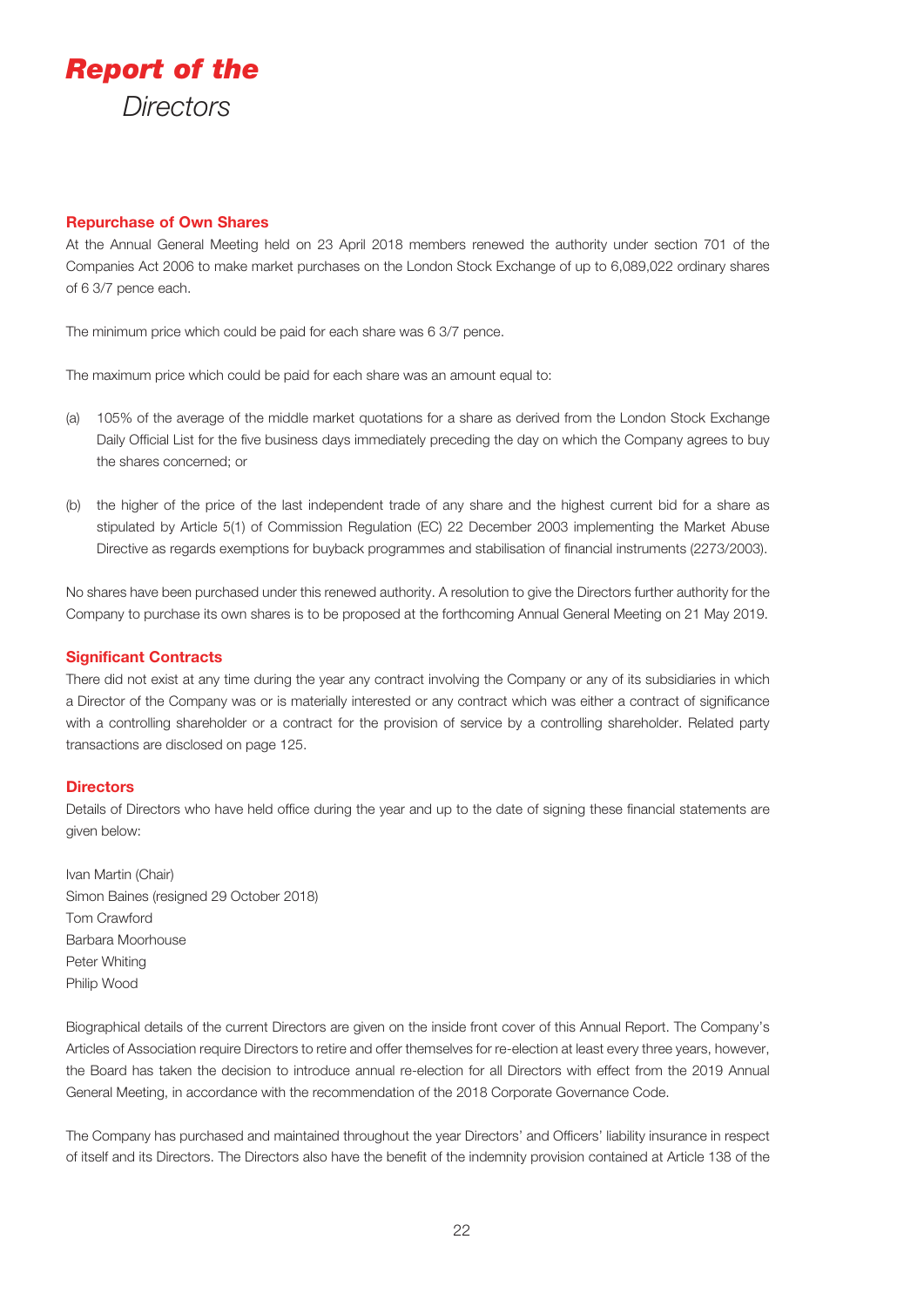Company's Articles of Association. Pursuant to this article 138, the Company has granted indemnities for the benefit of current and future Directors of, and the Company Secretary of, the Company in respect of liabilities which may attach to them in their capacity as Directors of, or Company Secretary of, the Company to the extent permitted by law and also committed to maintain Directors' and officers' insurance cover. Qualifying third party indemnity provisions (as defined by section 234 of the Companies Act 2006) were in force during the year ended 31 December 2018 and continue in force, in relation to certain losses and liabilities which the Directors (or Company Secretary) may incur to third parties in the course of acting as Directors (or Company Secretary).

#### **Treasury and Foreign Exchange**

The Group has in place appropriate treasury policies and procedures, which are approved by the Board. The treasury function manages interest rates for both borrowings and cash deposits for the Group and is also responsible for ensuring there is sufficient headroom against any banking covenants contained within its credit facilities, and for ensuring there are appropriate facilities available to meet the Group's strategic plans.

In order to mitigate and manage exchange rate risk arising in respect of the Group's Polish development organisation, the Group routinely enters into forward contracts in respect of monthly transactions with that part of the Group's business. The Group also has exposure to exchange rate risks arising in respect of US Dollar revenue and costs in the Group's Aptitude Software business, and the Group implemented in February 2017 a hedging policy involving the entry into forward contracts in respect of these US Dollar denominated transactions. In the meantime, the Group continues to monitor exchange rate risk generally in respect of other foreign currency exposures.

In order to mitigate and manage interest rate risk the Group has in place an effective interest rate hedge to manage exposure on borrowings. Interest rate swaps are used as cash flow hedges of future interest payments, which have the effect of increasing the proportion of fixed interest debt.

These treasury policies and procedures are regularly monitored and reviewed. It is the Group's policy not to undertake speculative transactions which create additional exposures over and above those arising from normal trading activity.

See page 83 for further information on the Group's management of financial risk.

#### **Overseas subsidiaries and branches**

Details of the Group's subsidiaries, including those in overseas jurisdictions, are disclosed in Note 12 to the financial statements on page 107. The Group also currently operates overseas branches in the following countries; Australia, Hong Kong, Singapore, Sweden and Switzerland.

#### **Auditors and Disclosure of Information to Auditors**

As far as the Directors are aware, there is no relevant audit information (as defined by section 418(3) of the Companies Act 2006) of which the Company's auditors are unaware and each of the Directors has taken the steps that they ought to have taken as Directors in order to make themselves aware of any relevant audit information and to establish that the Company's auditors are aware of that information.

The auditors, PricewaterhouseCoopers LLP, have indicated their willingness to continue in office, and a resolution that they be re-appointed will be proposed at the Annual General Meeting.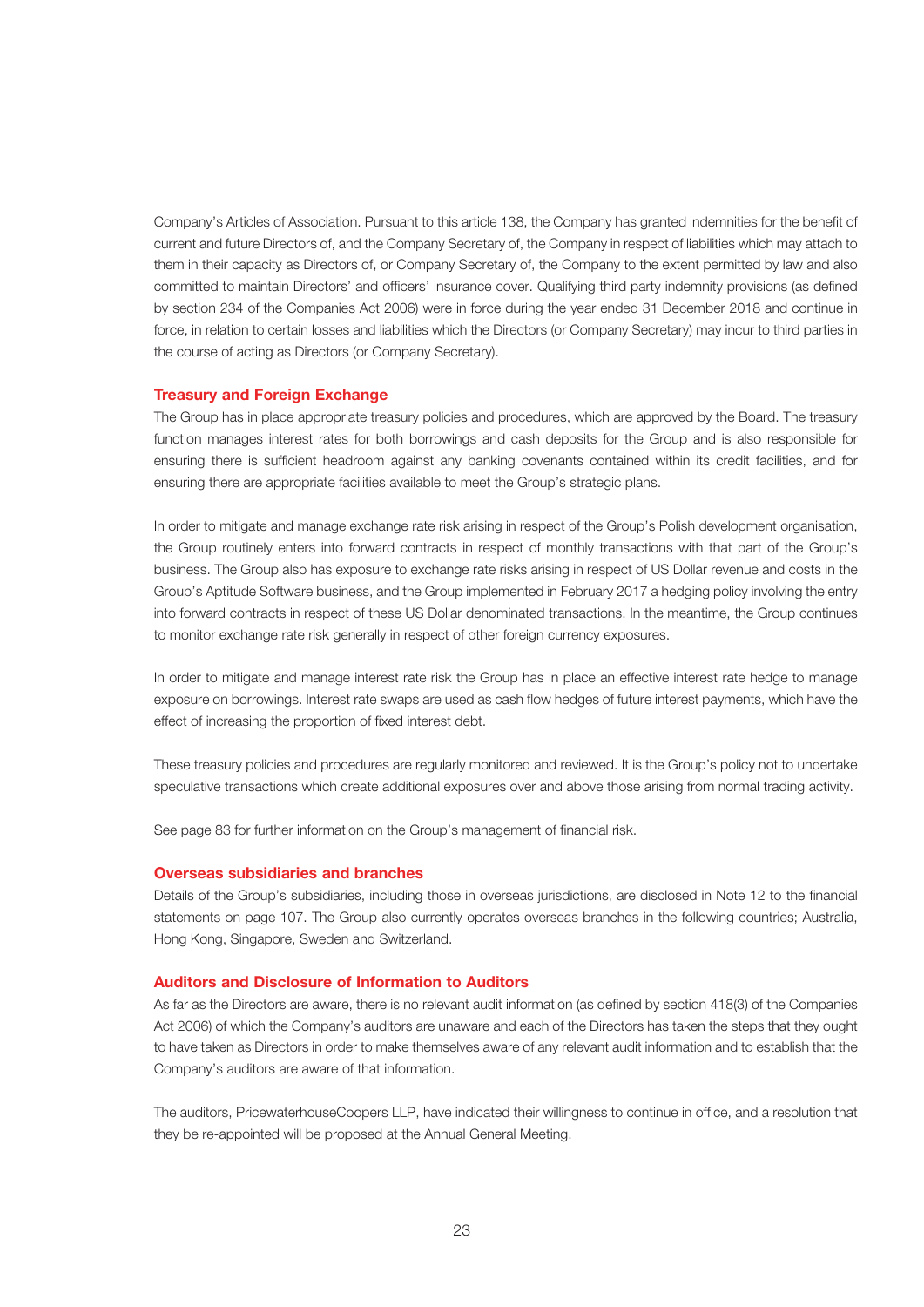

### **Corporate Governance**

The Group's statement on corporate governance is included in the Corporate Governance Statement on pages 25 to 34 is incorporated into this Report of the Directors by reference.

#### **Annual General Meeting**

The forthcoming Annual General Meeting will be held at 9.00 am on Tuesday, 21 May 2019 at the Company's offices at Old Change House, 128 Queen Victoria Street, London EC4V 4BJ. The notice of the Annual General Meeting contains the full text of resolutions to be proposed.

By Order of the Board

**Georgina Sharley** Company Secretary

22 March 2019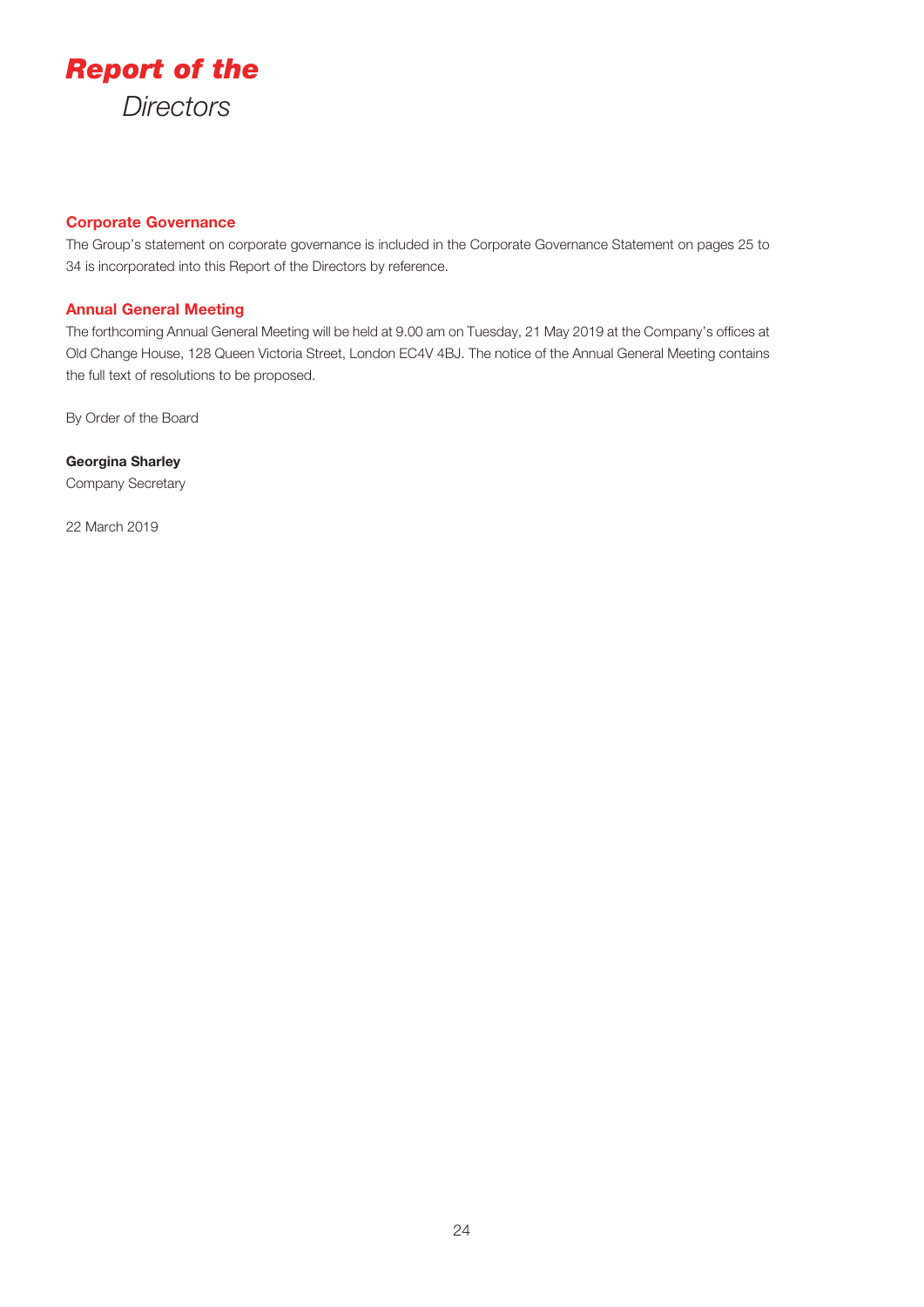## *Corporate Governance Statement*

#### **Statement of Compliance**

The Group has applied the main principles set out in the April 2016 edition of the UK Corporate Governance Code ("Code"), which is available to view on the website of the Financial Reporting Council (www.frc.org.uk).

The Group has complied with the Code throughout the year ended 31 December 2018 and a full statement of compliance with the main principles of the Code is on pages 33 and 34.

In July 2018 the Financial Reporting Council published an updated version of the UK Corporate Governance Code, which applies to accounting periods beginning on or after 1 January 2019. The Directors will report in full on the Group's full compliance with the new Code in its Annual Report for the year ended 31 December 2019, however, careful consideration has already been given to the updated principles and provisions of the new Code, and it is the Board's intention to apply these as far as is proportionate and appropriate for the Group.

#### **Board of Directors**

The Board of Directors meets regularly to review strategic, operational and financial matters, including proposed acquisitions and divestments, and has a formal schedule of matters reserved to it for decision. It approves the interim and preliminary financial statements, the annual financial plan, significant contracts and capital investment in addition to reviewing the effectiveness of the internal control systems and business risks faced by the Group. Where appropriate, it has delegated authority to committees of Directors. Information is supplied to the Board in advance of meetings and the Chairman ensures that all Directors are properly briefed on the matters being discussed. The Board also benefits from a rolling series of presentations by senior managers within different areas of the Group's business.

The Chairman is primarily responsible for management of the Board, corporate strategy and development and ensuring effective communication with shareholders. The Chief Executive Officers of each operating business are responsible for managing their respective businesses.

Non-Executive Directors are appointed for specified terms, up to a maximum of three years, and reappointment is not automatic. There is a formal selection process to appoint Non-Executive Directors which is led by a separate Nomination Committee. Peter Whiting is the Senior Independent Non-Executive Director. In performing this role, Peter provides shareholders with someone to whom they can turn if ever they have concerns which they cannot address through the normal channels, for example with the Chairman or Executive Directors. Peter is also available as an intermediary between his fellow Directors and the Chairman. Whilst there were no requests from Directors or shareholders for access to the Senior Independent Director during the year, the role serves as an important check and balance in the Company's governance process. In the fulfilment of his role Peter ensures that he maintains an appropriate level of understanding of the views of the Company's shareholders.

The Board considers that all of the current Non-Executive Directors are independent in character and judgement from the management of the Company and free from any business or other relationship which could materially interfere with the exercise of their independent judgement. All of the Non-Executive Directors have extensive recent and relevant business experience.

All Directors have access to the advice and services of the Company Secretary or a suitably qualified alternative, and all the Directors are able to take independent professional advice, if necessary, at the Company's expense.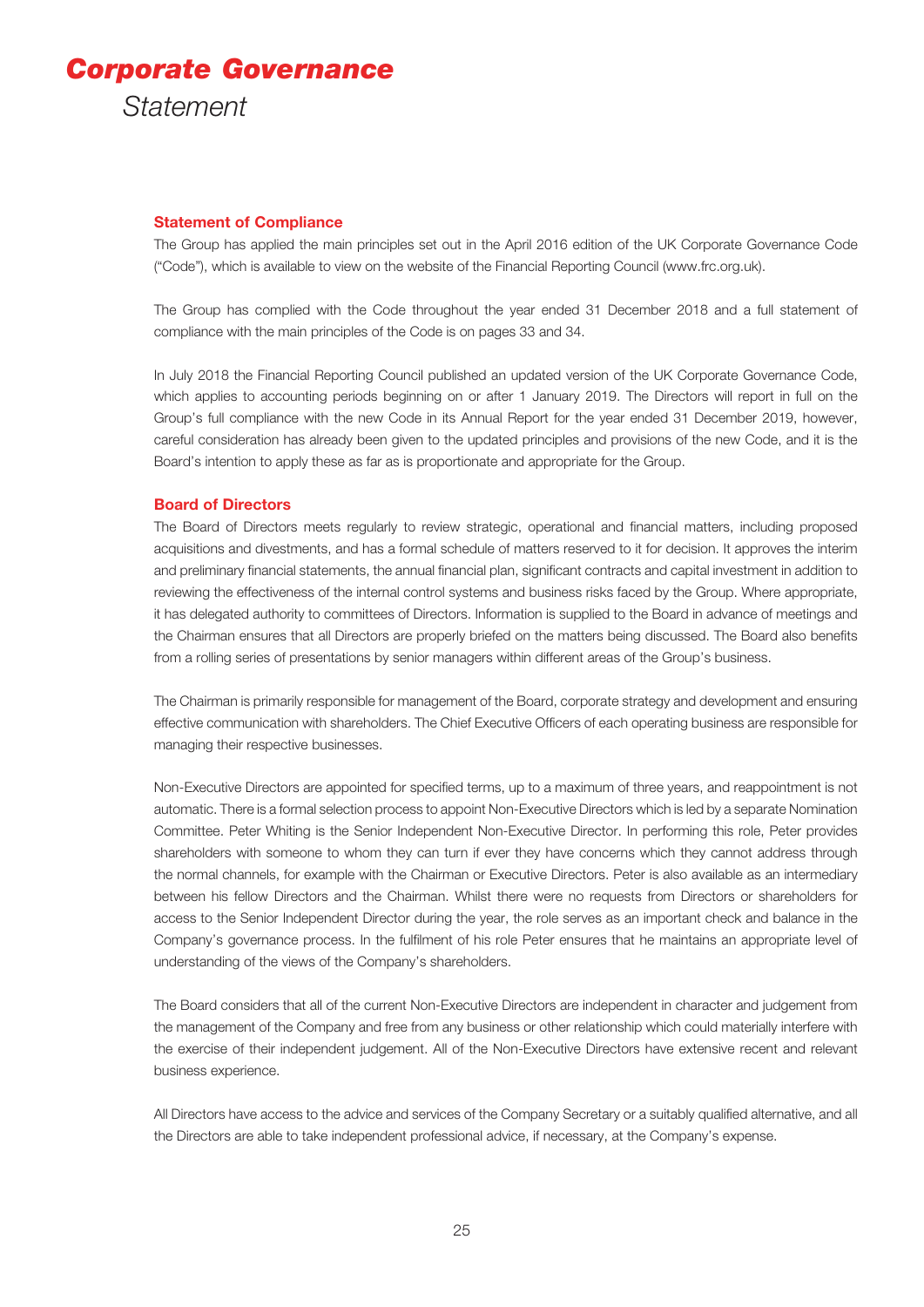*Corporate Governance Statement*

To date, Directors have offered themselves for re-election at the Annual General Meeting following their appointment by the Board and offered themselves for reappointment by shareholders if they were not appointed or reappointed at one of the preceding two Annual General Meetings, as required by the Company's Articles of Association. With effect from the 2019 Annual General Meeting, notwithstanding these provisions, all Directors will voluntarily offer themselves for annual re-appointment by shareholders, in accordance with the recommendations of the 2018 Corporate Governance Code.

#### **Board Committees**

Throughout 2018 each of Ivan Martin, Peter Whiting and Barbara Moorhouse served on the Nomination, Remuneration and Audit Committees. Ivan Martin resigned from the Audit Committee with effect from 1 January 2019 (see page 27 for further details). The Committees have written terms of reference which clearly specify their authority and duties and those terms of reference are available upon written request to the Company.

#### Nomination Committee

Ivan Martin is Chair of the Nomination Committee. During the year, the Committee also comprised Peter Whiting and Barbara Moorhouse.

The Nomination Committee meets at least once a year and its main responsibilities are to:

- Review the structure, size and composition of the Board and its Committees including its balance of skills and experience and make recommendations to the Board with regard to any changes;
- Lead the process for Board appointments and recommend new appointments to the Board for approval; and
- Consider succession for Directors and other senior executives, including the identification and assessment of potential candidates and making recommendations to the Board for its approval.

During the year, the Committee met three times, with all members present.

The Board and the Committee recognises the importance of promoting all aspects of diversity, including gender, throughout the Group. When considering any new appointments to the Board, candidates will be chosen against criteria, including their balance of skills, business experience, independence, qualifications, knowledge, diversity and other factors relevant to the Board operating effectively. Successful candidates are chosen on merit against these criteria, regardless of race, gender or religious beliefs.

Following the resignation of Simon Baines on 29 October 2018, the Committee has considered the current composition of the Board and determined that it is not necessary to appoint a replacement Executive Director at present with Phillip Wood performing the role of Acting Chief Executive Officer of the Microgen Financial Systems business. However, the composition of the Board will be kept under ongoing review by the Committee according to the current and future requirements of the Group.

During the year the Committee also:

• reviewed succession planning, considering both short term emergency and long-term planning scenarios, and executive talent management;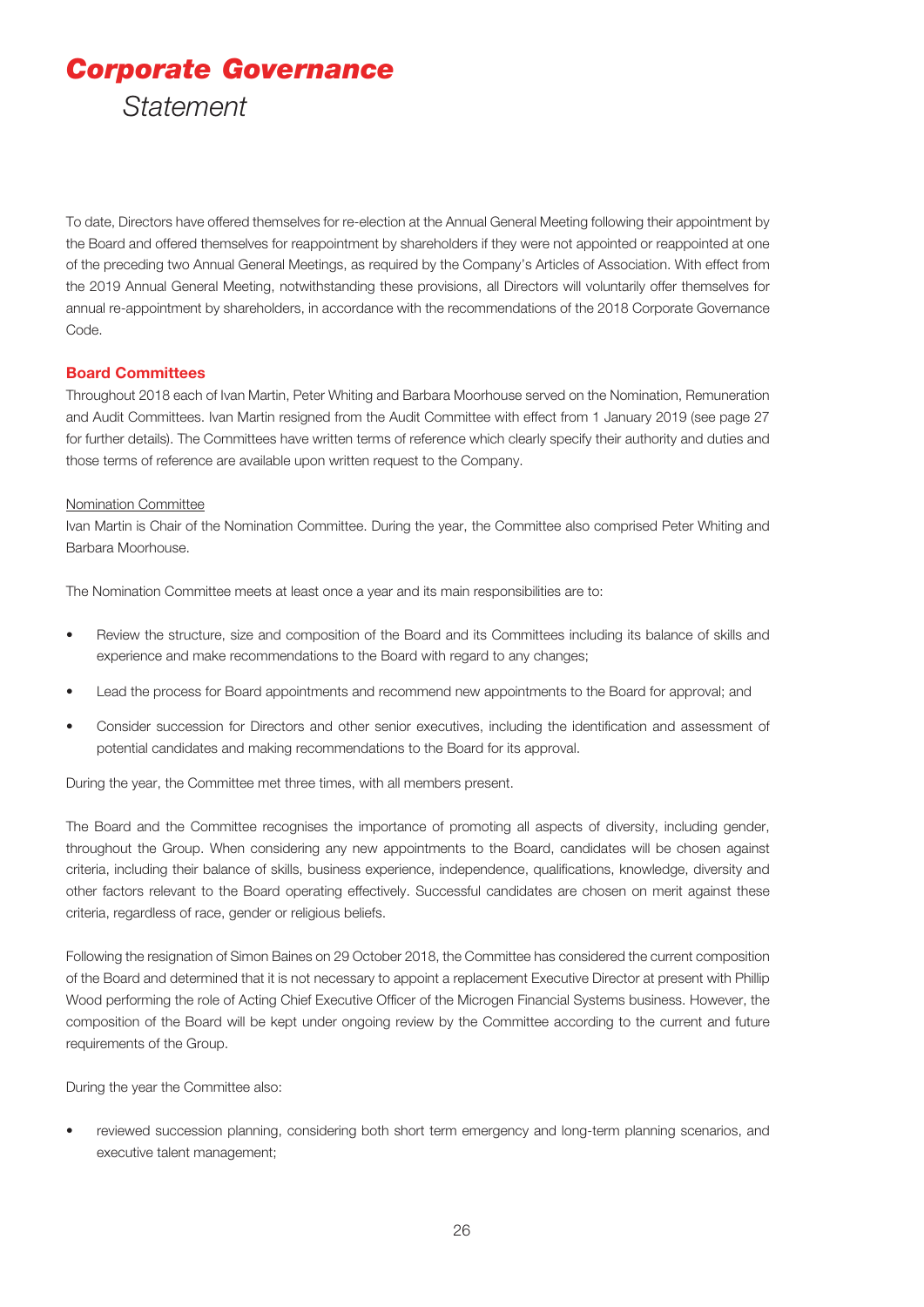- carried out the annual evaluation of the effectiveness of the Committee (following which the Committee concluded that it continued to operate effectively); and
- carried out a review of the skills of each of the Directors and the independence of each of the independent Non-Executive Directors prior to the 2018 AGM and recommended Directors for re-election at the 2018 AGM.

The Committee's priority for 2019 will be to continue its work in relation to succession planning and executive talent management.

Peter Whiting is Chair of the Remuneration Committee. During the year, the Committee also comprised Ivan Martin and Barbara Moorhouse. The Directors' Remuneration Report appears on pages 35 to 59.

#### Audit Committee

Barbara Moorhouse, a Fellow of the Chartered Institute of Management Accountants (CIMA), is Chair of the Audit Committee. During the year the Committee also comprised Ivan Martin and Peter Whiting. The 2018 Corporate Governance Code contains a new recommendation that the Chair of the Board should not also be a member of the Audit Committee. In view of this recommendation, it was agreed that Ivan Martin would resign from the Audit Committee with effect from 1 January 2019, albeit that he will continue to attend future meetings of the Committee in the capacity of an observer.

This year's Audit Committee Report outlines our activities and areas of focus during the year.

The Committee provides support to the Board in meeting its statutory responsibilities as set out in the UK Corporate Governance Code, which requires that Audit Committees have competence relevant to the sector in which the Company operates. The Board's view is that the skills and experience of the Audit Committee members are very much relevant to the Group's business, as evidenced by the biographies within the Directors, Officers and Advisors page at the front of this report.

The Audit Committee also monitors the integrity of the financial statements of the Company and meets regularly with management and PricewaterhouseCoopers LLP (the Company's external auditors) to review and monitor the financial reporting process, the statutory audit of the consolidated financial statements, audit procedures, risk management, internal controls and financial matters.

External audit partners are rotated every five years (seven years for subsidiary companies). The current external audit partner is Sam Taylor, who was appointed to the role during the current financial year, as successor to John Maitland, the previous external audit partner.

The external auditors present in advance of the year end their approach to the forthcoming audit together with their findings from the audit following the completion of their work. The Audit Committee assesses the performance of the external auditors on an annual basis and based on this review the Audit Committee recommends the appointment, reappointment or removal of the Company's external auditors to the Board. This review resulted in the Audit Committee determining to retain PricewaterhouseCoopers LLP as auditors for the Group's 2018 financial statements, however, following the initial appointment of PricewaterhouseCoopers LLP in 1996, under the Competition and Markets Authority regulation a replacement auditor will need to be appointed to report on the 2023 financial statements.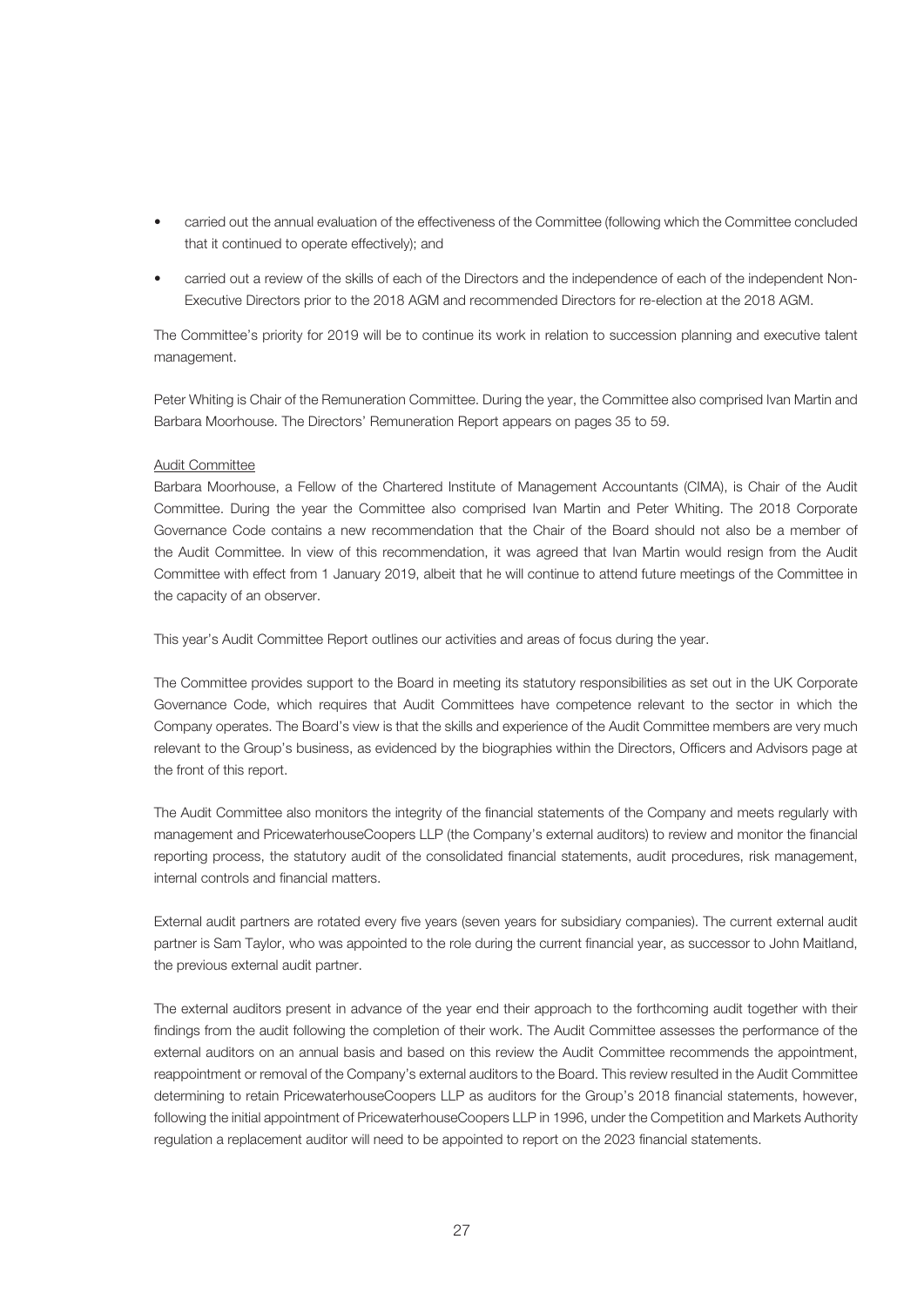# *Corporate Governance Statement*

The number of meetings of the Committee and the details of attendance by Committee members are set out at page 30. The Executive Directors attended the Audit Committee meetings throughout 2018 by invitation. The Audit Committee meets at least annually with the Company's external auditors without the other Directors present. The external auditors have unrestricted access to the Audit Committee.

The Audit Committee considers that, in some circumstances, the external auditors' understanding of the business can be beneficial in improving the efficiency and effectiveness of advisory work and, therefore, it has been considered appropriate that the external auditors be engaged for non-audit services related to certain financial matters. Both the Committee and the Board keep the external auditor's independence under close scrutiny. The Committee also continues to keep under review the nature of the work and level of fees paid to the external auditors for non-audit work and considers that this has not affected the auditors' objectivity and independence. The Committee delegates the authority for approval of such work to the Chief Financial Officer where the level of fees involved is clearly trivial. The Group also receives a formal statement of independence and objectivity from the external auditors each year.

The Audit Committee reports to the Board on how it has discharged its responsibilities. This includes identifying the significant issues that it has considered in relation to the financial statements and how these issues were addressed, its assessment of the effectiveness of the external audit process and its recommendation on the reappointment of the Company's external auditors together with any other issues on which the Board has asked the Audit Committee's opinion.

#### *Significant Judgements*

The significant judgements considered by the Audit Committee in its review of the financial statements were:-

#### *Revenue Recognition*

A key area of judgement in respect of recognising revenue is the timing of recognition where management assumptions and estimates are necessary. The Audit Committee receives an overview of significant contracts entered into during the course of the year which provides the opportunity to discuss the impact of contractual terms on revenue recognition.

Whilst the Group continues to promote its preferred Annual Licence Fee model, a small number of material contracts were secured in prior periods on an Initial or Perpetual Licence Fee basis with accompanying significant ongoing maintenance. The Audit Committee carefully considered and discussed with the external auditors the revenue recognition on both these contracts and its annual licence fee contracts in light of the Group's adoption of IFRS 15 "Revenue from contracts with customers" which has resulted in the drafting of a new accounting policy note detailed on pages 74 to 76 in respect of the revenue recognition on software licence revenue. The Audit Committee has concluded that they are satisfied with the accounting treatment of these agreements.

In addition, the Group has a material contract which includes the provision of implementation services on a fixed price basis with fees totalling approximately £1.9 million. This project has continued throughout 2018 and the Audit Committee is satisfied with the accounting treatment.

As part of the Audit Committee's normal activities the Committee was provided with an overview of significant balances, including deferred income, together with the movement on those balances since the previous year end.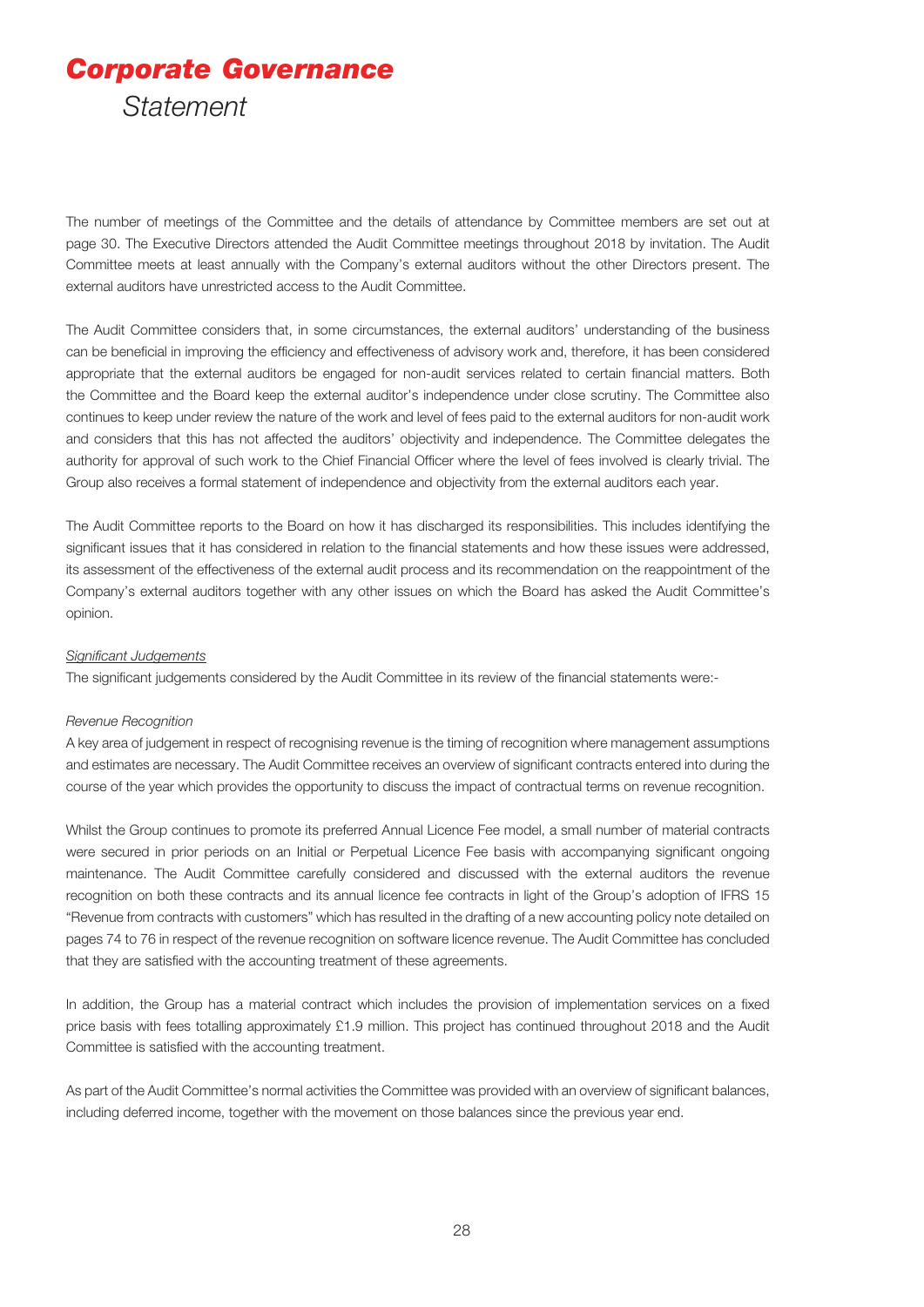The Committee concluded that the timing of recognition continues to be in line with the Group's accounting policy on revenue recognition.

#### *Annual Goodwill Impairment Review*

Goodwill is a material asset on the Group's balance sheet and it is the Group's policy to annually test the asset for impairment. The judgements in relation to goodwill impairment testing relate to the assumptions applied in calculating the value in use of the operating businesses. The key assumptions applied in the calculation relate to the future performance expectations of the businesses. Plans prepared by senior management supporting the future performance expectations used in the calculation were reviewed and approved by the Board. The Audit Committee received a presentation on the outcome of the impairment review performed by senior management. The Audit Committee concluded that there was no requirement to impair the carrying value of goodwill at the year end.

The Audit Committee has also reviewed the underlying calculation behind the amount of goodwill allocated to Microgen Banking Systems Limited on disposal and concluded that this treatment is appropriate. See note 28 for details.

#### *Tax*

Each of the Aptitude Software and Microgen Financial Systems businesses operate in a number of territories which increases the complexity of the Group's tax affairs. Senior Management provide regular updates of the Group's tax status to the Board and Audit Committee for consideration. The Audit Committee is currently satisfied with the tax position of the Group.

#### *Establishment of Internal Audit / Assurance Programme*

The growth of the Group has continued in 2018, including an increase in the international activities of both Aptitude Software and Microgen Financial Systems. The Board's focus on monitoring and mitigating risks continues and, following the Group's increase in size and complexity, is now being strengthened by the early stages of an internal audit / assurance process to focus on key areas of risk, both financial and operational. The programme is known within each of the two operating businesses as the "Aptitude Software Process Improvement Programme" and the "Microgen Financial Systems Process Improvement Programme", reflecting the benefits the Group expects to receive from the programme.

The Audit Committee has engaged with the management of the operating businesses to determine both the approach and areas of focus for the programmes. The programmes include the review of business processes for key areas of risk in addition to improving and testing of the operation of controls. The management teams will be supported and complemented by experienced external resources on a part-time project basis. The results of all work undertaken under the programme will be presented to the Audit Committee.

#### *Adoption of new Accounting Standards*

A number of new standards became applicable for the Group in the current reporting period. Both IFRS 15 "Revenue from Contracts with Customers" which deals with the nature, amount and timing of revenue recognition on the Group's customer contracts and IFRS 9 "Financial Instruments" which considers the classification and measurement of financial assets, impairment and hedging, were effective for annual periods beginning on or after 1 January 2018. In addition to this, the Group took the decision to early adopt the IFRS 16 "Leasing" standard with the equivalent effective date.

The Audit Committee has provided oversight on each of the projects calculating the impact and formulating the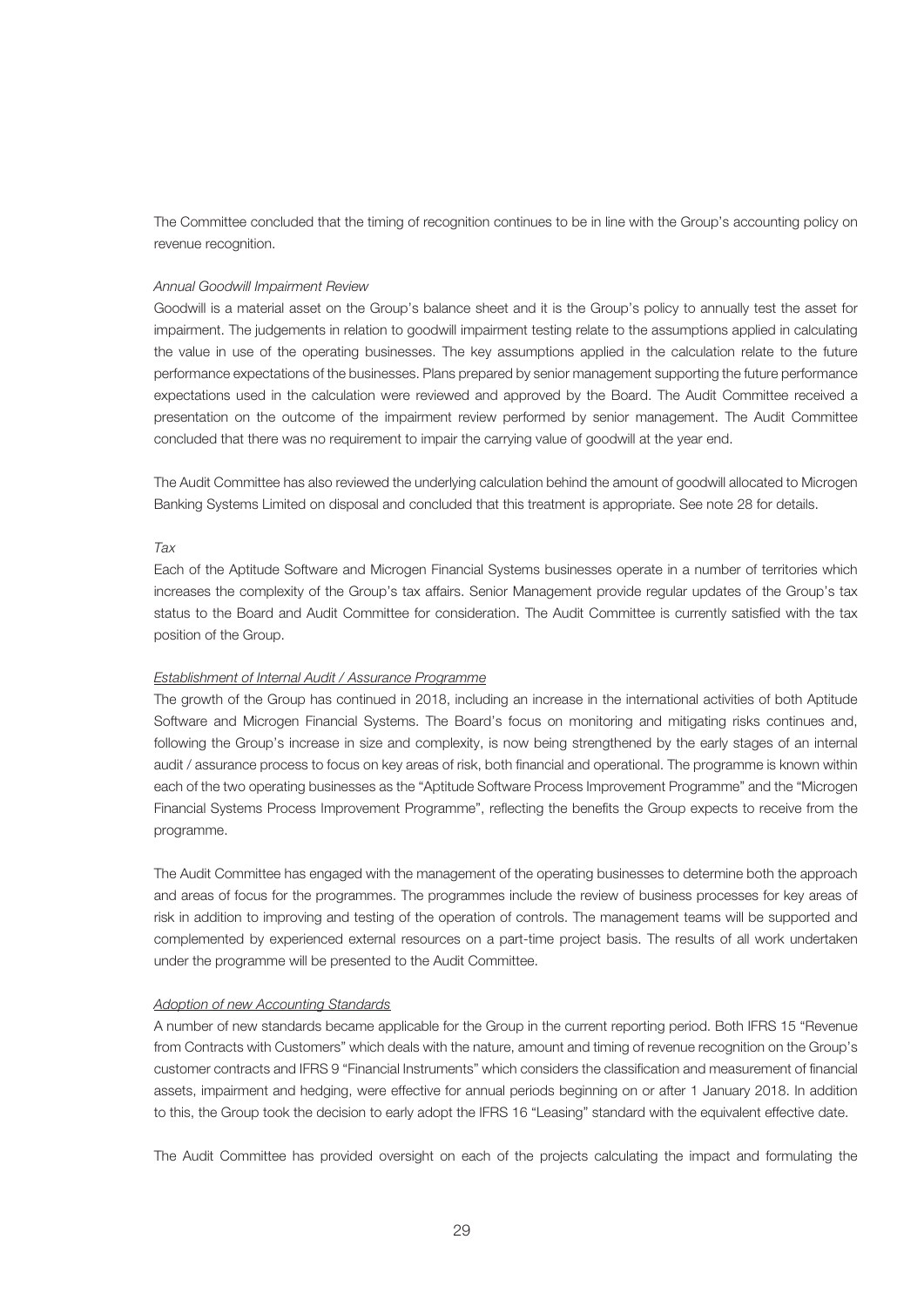*Corporate Governance Statement*

underlying principles of the standards application on the Group. Throughout the process, detailed discussions with the auditors have taken place and, in the case of IFRS 15, the project included the support of a third-party adviser in determining the detailed application. The Audit Committee has reviewed the work undertaken at regular intervals with the treatment and impact of adoption provided within note 33 to this report.

#### *Audit Committee Evaluation*

During the year the Committee carried out an evaluation of its effectiveness, and concluded that it continued to carry out its role effectively.

#### **Board Attendance**

Details of the number of meetings of the Board and its Committees (at which only certain Directors are required to attend) and individual attendances by Directors are set out in the table below.

|                                            | <b>Board</b><br><b>Meetings</b> | <b>Audit</b><br><b>Committee</b> | <b>Remuneration</b><br><b>Committee</b> | <b>Nomination</b><br><b>Committee</b> |
|--------------------------------------------|---------------------------------|----------------------------------|-----------------------------------------|---------------------------------------|
| Number of Meetings held in 2018            | 9                               | 4                                | 8                                       | 3                                     |
| Ivan Martin                                | 9/9                             | 4/4                              | 8/8                                     | 3/3                                   |
| Simon Baines<br>(resigned 29 October 2018) | 8/8                             | 3/3                              | 7/7                                     | 3/3                                   |
| Tom Crawford                               | 9/9                             | 4/4                              | 8/8                                     | 3/3                                   |
| Philip Wood                                | 9/9                             | 4/4                              | 8/8                                     | 3/3                                   |
| Peter Whiting                              | 9/9                             | 4/4                              | 8/8                                     | 3/3                                   |
| Barbara Moorhouse                          | 9/9                             | 4/4                              | 8/8                                     | 3/3                                   |

Executive Directors attended some committee meetings by invitation. In the case of meetings of the Remuneration Committee, attendance was for only part of the meetings in question, and the Executive Directors left the meetings when discussions about their remuneration were taking place. The above table details attendance at scheduled meetings as a proportion of the total number of meetings held. Simon Baines resigned during the year and accordingly, his attendance is indicated as a proportion of the total number of meetings held during the period until his retirement. In addition, a number of ad hoc meetings were held, including 7 meetings of a sub-committee relating to the exercise of options under the Company's share option schemes.

#### **Management Meetings of the Operating Businesses**

Each of the Group's two operating businesses hold management meetings on a monthly basis chaired by the Chief Executive Officer responsible for that business. Following Simon's Baines' resignation on 29 October 2018, Philip Wood has been acting as chair of the management meetings of Microgen Financial Systems.

#### **Relations with Shareholders**

In order to maintain dialogue with institutional shareholders the Chairman and/or Executive Directors meet with key shareholders. Other Directors are available to meet key shareholders on request. The Annual Report is sent to shareholders at least 20 working days before the Annual General Meeting and each issue for consideration at the Annual General Meeting is proposed as a separate resolution. All continuing Directors generally attend the Annual General Meeting.

#### **Capital Structure**

The information required pursuant to the Disclosure Guidance and Transparency Rules is detailed on pages 20 to 22.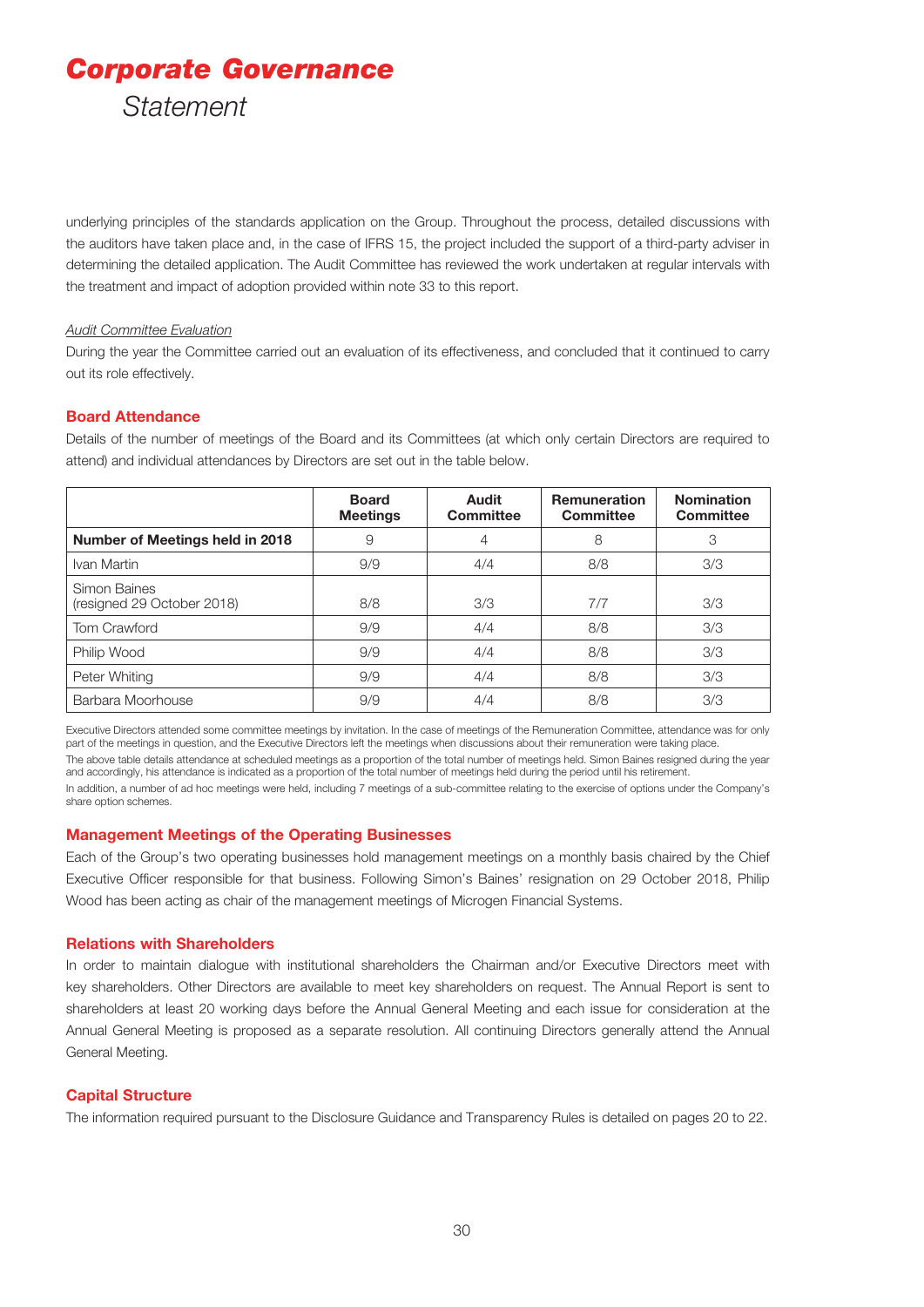#### **Social, Ethical and Environmental Risks**

The Board takes regular account of the significance of social, environmental and ethical ("SEE") matters to the Group's business of providing business-critical software and services.

The Board considers that it has received adequate information to enable it to assess any significant risks to the Company's short-term and long-term value arising from SEE matters and has concluded that the risks associated with SEE matters are minimal. The Board will continue to monitor those risks on an ongoing basis and will implement appropriate policies and procedures if those risks become significant.

#### **Internal Control**

The Group maintains an ongoing process in respect of internal control to safeguard shareholders' investments and the Group's assets and to facilitate the effective and efficient operation of the Group.

These processes enable the Group to respond appropriately, and in a timely fashion, to significant business, operational, financial, compliance and other risks, (in accordance with the Code), which may otherwise prevent the achievement of the Group's objectives.

The Group recognises that it operates in a competitive market that can be affected by factors and events outside its control. Details of the major risks identified by the Group are set out in the table on pages 14 and 15. The Group is committed to mitigating risks arising wherever possible and during the year has engaged in a significant review and update to the Group Risk Register. The Board consider that internal controls, rigorously applied and monitored, are an essential tool in mitigating risks.

The key elements of Group internal control, which have been effective during 2018 and up to the date of approval of these financial statements, are set out below:

- The existence of a clear organisational structure with defined lines of responsibility and delegation of authority from the Board to its Executive Directors and operating businesses;
- A procedure for the regular review of business issues and risks by the operating businesses;
- A planning and management reporting system operated by each operating business and the Executive Directors; and
- The establishment of prudent operating and financial policies.

The Directors have overall responsibility for establishing financial and other reporting procedures to provide them with a reasonable basis on which to make proper judgements as to the financial position and prospects of the Group, and have responsibility for establishing the Group's system of internal control and for monitoring its effectiveness.

The Group's systems are designed to provide Directors with reasonable assurance that physical and financial assets are safeguarded, transactions are authorised and properly recorded, and material errors and irregularities are either prevented or detected with the minimum delay. However, systems of internal financial control can provide only reasonable and not absolute assurance against material misstatement or loss.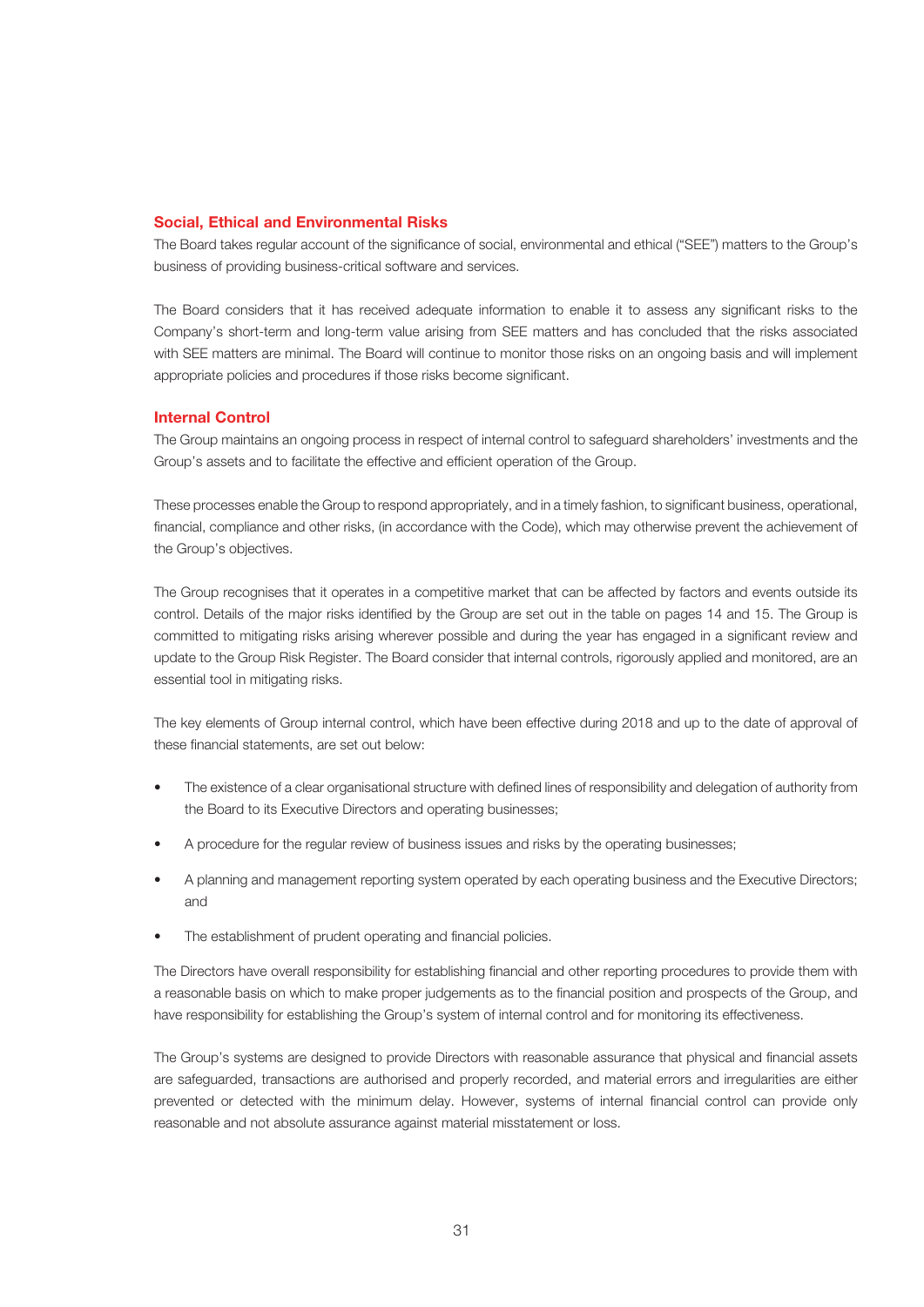# *Corporate Governance Statement*

The key features of the systems of internal financial control include:

- Financial planning process with an annual financial plan approved by the Board. The plan is regularly updated providing an updated forecast for the year;
- Monthly comparison of actual results against plan;
- Written procedures detailing operational and financial internal control policies which are reviewed on a regular basis;
- Regular reporting to the Board on tax, treasury and legal matters;
- Defined investment control guidelines and procedures; and
- Periodic reviews by the Audit Committee of the Group's systems and procedures.

Most of the Group's financial and management information is processed and stored on computer systems. The Group is dependent on systems that require sophisticated computer networks. The Group has established controls and procedures over the security of data held on such systems, including business continuity arrangements.

On behalf of the Board, the Audit Committee has reviewed the updated Group Risk Register, and the operation and effectiveness of this framework of internal control for the year ended 31 December 2018, and up to the date of approval of the Annual Report.

#### **Internal Audit**

During the year the Group established an outsourced internal audit function, further details of which are set out on page 29.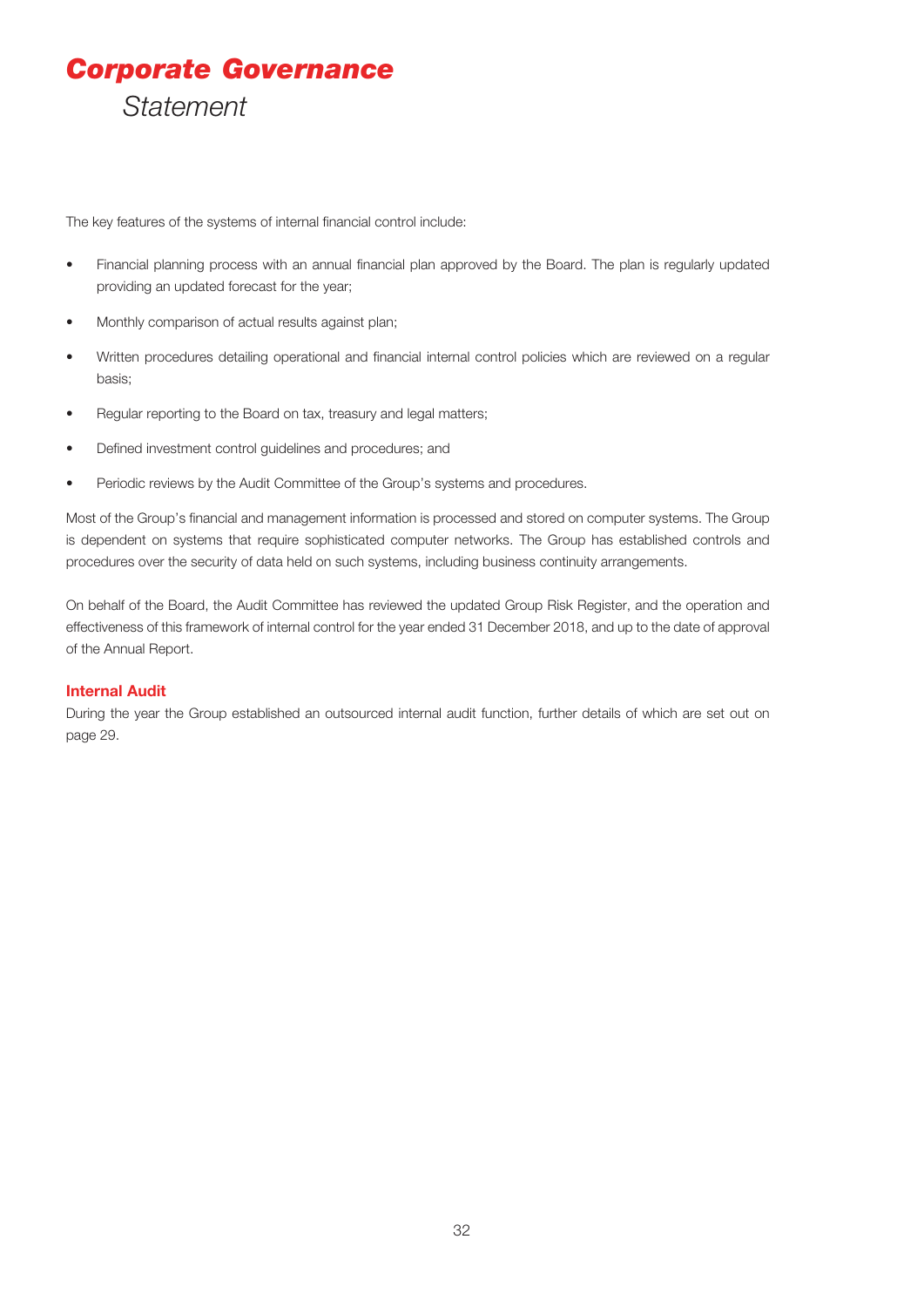|                         | <b>COMPLIANCE WITH THE UK CORPORATE GOVERNANCE CODE (April 2016 Version)</b>                                                                                                                                                                                                                                 |                                                                                                                                                                                                                                                                                                                                                                                                                                                                                                                                                                                                                                                                                                                                                                                                                                                                |  |  |  |  |
|-------------------------|--------------------------------------------------------------------------------------------------------------------------------------------------------------------------------------------------------------------------------------------------------------------------------------------------------------|----------------------------------------------------------------------------------------------------------------------------------------------------------------------------------------------------------------------------------------------------------------------------------------------------------------------------------------------------------------------------------------------------------------------------------------------------------------------------------------------------------------------------------------------------------------------------------------------------------------------------------------------------------------------------------------------------------------------------------------------------------------------------------------------------------------------------------------------------------------|--|--|--|--|
|                         | <b>Main Principles</b>                                                                                                                                                                                                                                                                                       | <b>Group Compliance Statement</b>                                                                                                                                                                                                                                                                                                                                                                                                                                                                                                                                                                                                                                                                                                                                                                                                                              |  |  |  |  |
| Α                       | <b>LEADERSHIP</b>                                                                                                                                                                                                                                                                                            |                                                                                                                                                                                                                                                                                                                                                                                                                                                                                                                                                                                                                                                                                                                                                                                                                                                                |  |  |  |  |
| 1                       | The Role of the Board<br>Every Company should be headed by an effective<br>board, which is collectively responsible for the long-term<br>success of the Company.                                                                                                                                             | The Directors' responsibilities are outlined in the Report of the Directors. The Board meets<br>regularly on a formal basis and for additional ad hoc meetings as necessary.                                                                                                                                                                                                                                                                                                                                                                                                                                                                                                                                                                                                                                                                                   |  |  |  |  |
| $\overline{\mathbf{2}}$ | <b>Division of Responsibilities</b><br>There should be a clear division of responsibilities at<br>the head of the Company between the running of the<br>board and the executive responsibility for the running of<br>the Company's business. No one individual should have<br>unfettered powers of decision. | The Board has an independent Non-Executive Chairman and Executive Directors are<br>responsible for the running of the Group's two operating businesses.                                                                                                                                                                                                                                                                                                                                                                                                                                                                                                                                                                                                                                                                                                        |  |  |  |  |
| 3                       | <b>The Chairman</b><br>The Chairman is responsible for leadership of the board<br>and ensuring its effectiveness on all aspects of its role.                                                                                                                                                                 | The Chairman is responsible for setting the Board's agenda and ensuring that adequate<br>time is available for discussion of all agenda items, including strategic issues. He promotes<br>a culture of openness and debate by facilitating the effective contribution of Non-Executive<br>Directors in particular, and ensuring constructive relations between Executive and Non-<br>Executive Directors. In addition, he ensures that the Directors receive accurate, timely and<br>clear information.                                                                                                                                                                                                                                                                                                                                                        |  |  |  |  |
| 4                       | <b>Non-Executive Directors</b><br>As part of their role as members of a unitary board, non-<br>executive Directors should constructively challenge and<br>help develop proposals on strategy.                                                                                                                | The Board has appointed Peter Whiting to be the Senior Independent Non-Executive<br>Director, to provide a sounding board for the Chairman and to serve as an intermediary<br>for the other Directors when necessary. The Senior Independent Non-Executive Director is<br>available to shareholders if they have concerns which contact through the normal channels<br>of the Chairman, Chief Executive Officer or Chief Financial Officer fails to resolve or for<br>which such contact is inappropriate. The Chairman holds meetings with the Non-Executive<br>Directors without the Executive Directors being present. Led by the Senior Independent<br>Non-Executive Director, the Non-Executive Directors meet without the Chairman at least<br>annually to appraise the Chairman's performance and on such other occasions as are<br>deemed appropriate. |  |  |  |  |
|                         |                                                                                                                                                                                                                                                                                                              | If the Directors have concerns which cannot be resolved about the running of the Company<br>or a proposed action, then they ensure that their concerns are recorded in the Board<br>minutes. On their resignation, a Non-Executive Director must provide a written statement to<br>the Chairman, for circulation to the Board, if they have any such concerns.                                                                                                                                                                                                                                                                                                                                                                                                                                                                                                 |  |  |  |  |
| в                       | <b>EFFECTIVENESS</b>                                                                                                                                                                                                                                                                                         |                                                                                                                                                                                                                                                                                                                                                                                                                                                                                                                                                                                                                                                                                                                                                                                                                                                                |  |  |  |  |
| 1                       | The Composition of the Board<br>The board and its committees should have the<br>appropriate balance of skills, experience, independence<br>and knowledge of the Company to enable them to<br>discharge their respective duties and responsibilities<br>effectively.                                          | All of the Non-Executive Directors are considered by the Board to be independent of the<br>management of the Company and free from any business or other relationship which could<br>materially interfere with the exercise of their independent judgment. The Board has included<br>three independent Non-Executive Directors (including the Non-Executive Chairman) at all<br>times during 2018.                                                                                                                                                                                                                                                                                                                                                                                                                                                             |  |  |  |  |
| $\overline{\mathbf{c}}$ | <b>Appointments to the Board</b><br>There should be a formal, rigorous and transparent<br>procedure for the appointment of new Directors to the<br>board.                                                                                                                                                    | A separate Nomination Committee, comprising all the Non-Executive Directors (including<br>the Non-Executive Chairman), is responsible for identifying and nominating candidates to fill<br>Board vacancies. A disclosure in relation to the composition of the Nomination Committee<br>under Code Provision B.2.1 is set out on page 26.                                                                                                                                                                                                                                                                                                                                                                                                                                                                                                                       |  |  |  |  |
| 3                       | <b>Commitment</b><br>All Directors should be able to allocate sufficient time to<br>the Company to discharge their responsibilities effectively.                                                                                                                                                             | The other significant commitments of the Chairman and the Non-Executive Directors<br>are disclosed in the Annual Report. Any changes to such commitments are reported to<br>the Board as they arise, and their impact explained in the next Annual Report. Executive<br>Directors will not be given permission by the Board to take on more than one Directorship<br>in another Company. None of the Executive Directors currently holds any other such role.<br>The terms and conditions of appointment of Non-Executive Directors are made available<br>for inspection. The letter of appointment sets out the expected time commitment. The<br>appointed Non-Executive Directors have undertaken that they will have sufficient time to<br>meet what is expected of them.                                                                                   |  |  |  |  |
| 4                       | Development<br>All Directors should receive induction on joining the board<br>and should regularly update and refresh their skills and<br>knowledge.                                                                                                                                                         | The Chairman ensures that new Directors receive an induction on joining the Board. Any<br>training needs required by the Directors will be discussed with the Chairman.                                                                                                                                                                                                                                                                                                                                                                                                                                                                                                                                                                                                                                                                                        |  |  |  |  |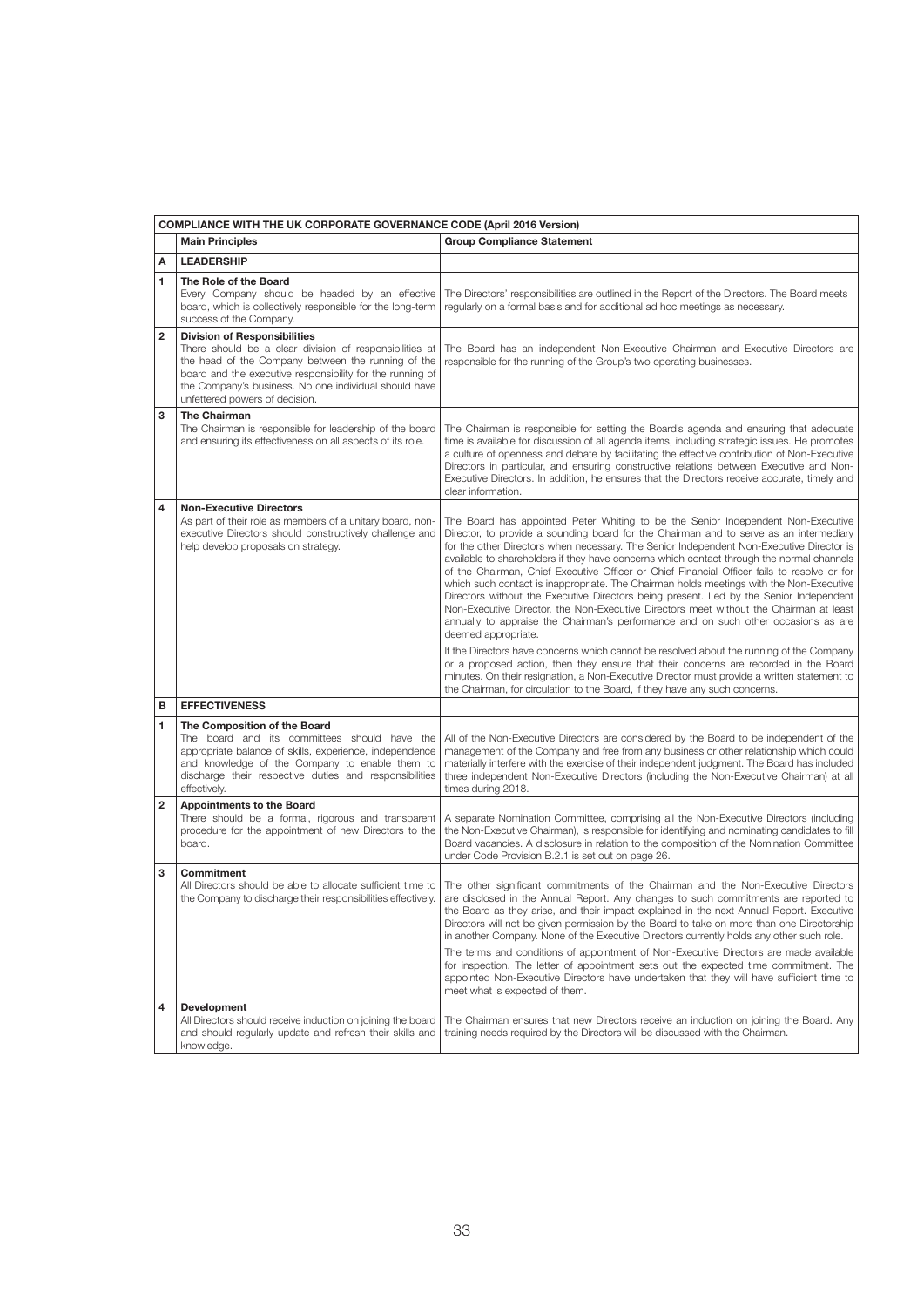# *Corporate Governance Statement*

|                         | <b>COMPLIANCE WITH THE UK CORPORATE GOVERNANCE CODE (continued)</b>                                                                                                                                                                                                                                              |                                                                                                                                                                                                                                                                                                                                                                                                                                                                                                                                                                                                                                                                                                                                                         |  |  |  |
|-------------------------|------------------------------------------------------------------------------------------------------------------------------------------------------------------------------------------------------------------------------------------------------------------------------------------------------------------|---------------------------------------------------------------------------------------------------------------------------------------------------------------------------------------------------------------------------------------------------------------------------------------------------------------------------------------------------------------------------------------------------------------------------------------------------------------------------------------------------------------------------------------------------------------------------------------------------------------------------------------------------------------------------------------------------------------------------------------------------------|--|--|--|
|                         | <b>Code of Best Practice - Principles</b>                                                                                                                                                                                                                                                                        | <b>Group Compliance Statement</b>                                                                                                                                                                                                                                                                                                                                                                                                                                                                                                                                                                                                                                                                                                                       |  |  |  |
| в                       | <b>EFFECTIVENESS</b>                                                                                                                                                                                                                                                                                             |                                                                                                                                                                                                                                                                                                                                                                                                                                                                                                                                                                                                                                                                                                                                                         |  |  |  |
| 5                       | <b>Information and Support</b><br>The board should be supplied in a timely manner with<br>information in a form and of a quality appropriate to<br>enable it to discharge its duties.                                                                                                                            | The Board is supplied with management accounts and operational reviews prior to each<br>meeting. All Non-Executive Directors have extensive business experience and possess<br>relevant and updated skills and knowledge to perform their duties.<br>The Board ensures that Directors, especially Non-Executive Directors, have access to<br>independent professional advice at the Company's expense where they judge it necessary<br>to discharge their responsibility as Directors. All Directors have access to the advice and                                                                                                                                                                                                                      |  |  |  |
|                         |                                                                                                                                                                                                                                                                                                                  | services of the Company Secretary, who is responsible to the Board for ensuring that Board<br>procedures are complied with. The appointment and removal of the Company Secretary is<br>a matter for the Board as a whole.                                                                                                                                                                                                                                                                                                                                                                                                                                                                                                                               |  |  |  |
| 6                       | <b>Evaluation</b><br>The board should undertake a formal and rigorous<br>annual evaluation of its own performance and that of its<br>committees and individual Directors.                                                                                                                                        | Given the Group's size and Board structure, performance evaluation is an ongoing process.<br>A performance evaluation is undertaken for all Directors at the time of their proposed<br>reappointment. The Executive Directors receive an annual performance appraisal as part of<br>the Management Bonus Scheme. The performance of each Board Committee is reviewed<br>on an annual basis.                                                                                                                                                                                                                                                                                                                                                             |  |  |  |
| $\overline{7}$          | <b>Re-election</b><br>All Directors should be submitted for re-election at regular<br>intervals, subject to continued satisfactory performance.                                                                                                                                                                  | Non-Executive Directors are appointed for specific terms, up to a maximum of three years<br>and re-appointment is not automatic. The Articles of Association require one-third of<br>Directors to retire in rotation at each Annual General Meeting, but with effect from 2019 all<br>Directors will voluntarily offer themselves for annual re-election by shareholders. The Board<br>sets out to shareholders in papers accompanying a resolution to elect a Non-Executive<br>Director the reasons why they believe an individual should be elected. The Chairman<br>confirms to shareholders when proposing re-election that the Non-Executive Director's<br>performance remains effective.                                                          |  |  |  |
| с                       | <b>ACCOUNTABILITY</b>                                                                                                                                                                                                                                                                                            |                                                                                                                                                                                                                                                                                                                                                                                                                                                                                                                                                                                                                                                                                                                                                         |  |  |  |
| 1                       | <b>Financial and Business Reporting</b><br>The board should present a fair, balanced and<br>understandable assessment of the Company's position<br>and prospects.                                                                                                                                                | The Board considers it is compliant with this requirement.                                                                                                                                                                                                                                                                                                                                                                                                                                                                                                                                                                                                                                                                                              |  |  |  |
| $\overline{2}$          | <b>Risk Management and Internal Control</b><br>The board is responsible for determining the nature and<br>extent of the principal risks it is willing to take in achieving<br>its strategic objectives. The board should maintain a<br>sound risk management and internal control systems.                       | The Company operates a detailed internal control process which is reviewed at least on<br>an annual basis by the Audit Committee and endorsed by the Board. A detailed review of<br>the Group Risk Register is being undertaken as part of the new internal audit programme.                                                                                                                                                                                                                                                                                                                                                                                                                                                                            |  |  |  |
| 3                       | <b>Audit Committee and Auditors</b><br>The board should establish formal and transparent<br>arrangements for considering how they should apply<br>the financial reporting and risk management and internal<br>control principles and for maintaining an appropriate<br>relationship with the Company's auditors. | Throughout the year ended 31 December 2018, the Audit Committee consisted of all<br>Non-Executive Directors. With effect from 1 January 2019, Ivan Martin stepped down from<br>the Audit Committee, in accordance with the recommendations of the 2018 Corporate<br>Governance Code. The Audit Committee meets at least three times a year. Executive<br>Directors were invited to attend in 2018 but the Audit Committee meets at least annually<br>with the Company's auditors without the other Directors present.<br>The Board ensures that at least one member of the Audit Committee has recent and relevant<br>financial experience and that all members have competence and experience relevant to the<br>sector in which the Company operates. |  |  |  |
| D                       | <b>REMUNERATION</b>                                                                                                                                                                                                                                                                                              |                                                                                                                                                                                                                                                                                                                                                                                                                                                                                                                                                                                                                                                                                                                                                         |  |  |  |
| 1                       | The Level and Components of Remuneration<br>Executive Directors' remuneration should be designed<br>to promote the long-term success of the Company.<br>Performance-related elements should be transparent,<br>stretching and rigorously applied.                                                                | The Directors' Remuneration Report provides details of the Executive Directors<br>remuneration.                                                                                                                                                                                                                                                                                                                                                                                                                                                                                                                                                                                                                                                         |  |  |  |
| $\overline{\mathbf{2}}$ | Procedure<br>There should be a formal and transparent procedure<br>for developing policy on remuneration and for fixing<br>the remuneration packages of individual Directors. No<br>Director should be involved in deciding his or her own<br>remuneration.                                                      | Remuneration packages for individual Directors are set by the Remuneration Committee<br>after receiving information from independent sources and if required the Company's Human<br>Resources function. Executive Directors were invited to attend parts of the Committee's<br>meetings in 2018. However, no Director was present during a discussion of his remuneration.<br>A disclosure in relation to the composition of the Committee under Code Provision D.2.1 is<br>set out on page 26.                                                                                                                                                                                                                                                         |  |  |  |
| Е                       | <b>RELATIONS WITH SHAREHOLDERS</b>                                                                                                                                                                                                                                                                               |                                                                                                                                                                                                                                                                                                                                                                                                                                                                                                                                                                                                                                                                                                                                                         |  |  |  |
| 1                       | <b>Dialogue with Shareholders</b><br>There should be a dialogue with shareholders based on<br>the mutual understanding of objectives. The board as a<br>whole has responsibility for ensuring that a satisfactory<br>dialogue with shareholders takes place.                                                     | The Chairman and/or the Executive Directors meet with key shareholders. After the release<br>of the 2018 results the Chairman and/or the Executive Directors will meet key shareholders<br>as appropriate. Non-Executive Directors are available to meet institutional shareholders if<br>requested.                                                                                                                                                                                                                                                                                                                                                                                                                                                    |  |  |  |
| $\overline{\mathbf{2}}$ | <b>Constructive Use of General Meetings</b><br>The board should use the general meetings to<br>communicate with investors and to encourage their<br>participation.                                                                                                                                               | The Company arranges for the Notice of the Annual General Meeting and related papers<br>to be sent to shareholders at least 20 working days before the meeting and for other<br>general meetings at least 14 clear days before the meeting. All continuing Directors make<br>themselves available at the Annual General Meeting to respond to any questions raised by<br>the investors in attendance.                                                                                                                                                                                                                                                                                                                                                   |  |  |  |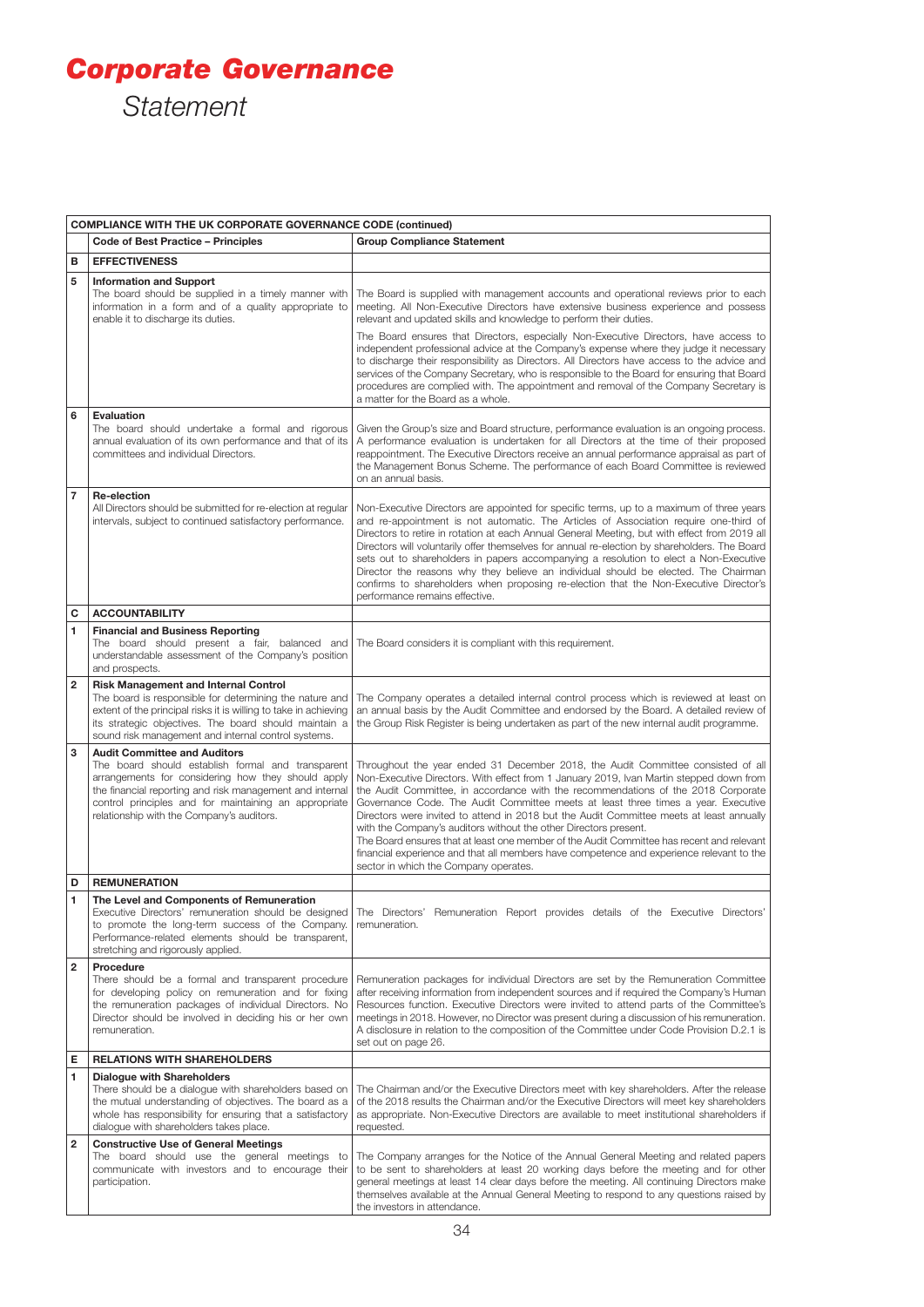#### **Introduction**

On behalf of the Board, I am pleased to present the Remuneration Committee's ("Committee") report of the Directors' remuneration for the year ended 31 December 2018. This report summarises the Committee's decisions in relation to Directors' remuneration in 2018 and how the Committee proposes to implement the Directors' Remuneration Policy in 2019.

#### **Our Directors' Remuneration Policy**

Our Directors' Remuneration Policy (which is set out below at Part A of this report) was approved by shareholders at the 2017 AGM with 95.25% of the votes cast in favour of it. We were also pleased to see strong support for the Annual Report on Remuneration at the 2018 AGM, with 99.99% of the votes being in favour of it. The Committee has considered the policy during 2018 and concluded that it remains appropriate. Therefore, that policy will continue to apply in 2019, during which time we will review the policy in advance of the next shareholder vote in respect of it, which is scheduled for the 2020 AGM, including updates to take account of the new Corporate Governance Code.

#### **Executive Director Remuneration in 2018**

#### *Salaries*

On 1 January 2018, the Executive Director salaries were increased by 3%, in line with the range of increases awarded to the wider workforce.

With effect from 29 October 2018, a salary supplement of £2,000 per month has been paid to Philip Wood, in recognition of the additional responsibilities and time commitment involved in his appointment as Acting Chief Executive Officer of Microgen Financial Systems. This arrangement will continue for the duration of this interim appointment.

#### *Variable remuneration outcomes*

The overall performance of the Group in 2018 is discussed in the Strategic Report on pages 2 to 10. Tom Crawford and Philip Wood performed strongly in respect of the non-financial measures attaching to the 2018 annual bonus scheme. However, recognising that the threshold financial performance measures were not achieved, no bonuses were earned. Simon Baines stepped down from the Board with effect from 29 October 2018 and, accordingly, was not eligible to earn a bonus in respect of 2018. Further information is given on page 49.

In 2015 each Executive Director was granted an award over 150,000 shares under the 2006 Performance Share Plan which vested by reference to TSR performance assessed to October 2018. Each award vested in respect of all of the shares subject to it, and further information can be found on page 48.

#### **Executive Director changes**

Simon Baines stepped down from the board with effect from 29 October 2018 and will leave the Group in April 2019. Details of the remuneration arrangements relating to Simon leaving the business, which were determined in accordance with the shareholder approved Directors' Remuneration Policy, are set out on page 52.

#### **Our approach to Executive Director remuneration in 2019**

Executive Director salaries have been increased with effect from 1 January 2019 by 4%, in line with wider workforce increases.

Philip Wood will continue to receive a salary supplement of £2,000 per month in recognition of the additional responsibilities and time commitment involved in his appointment as Acting Chief Executive Officer of Microgen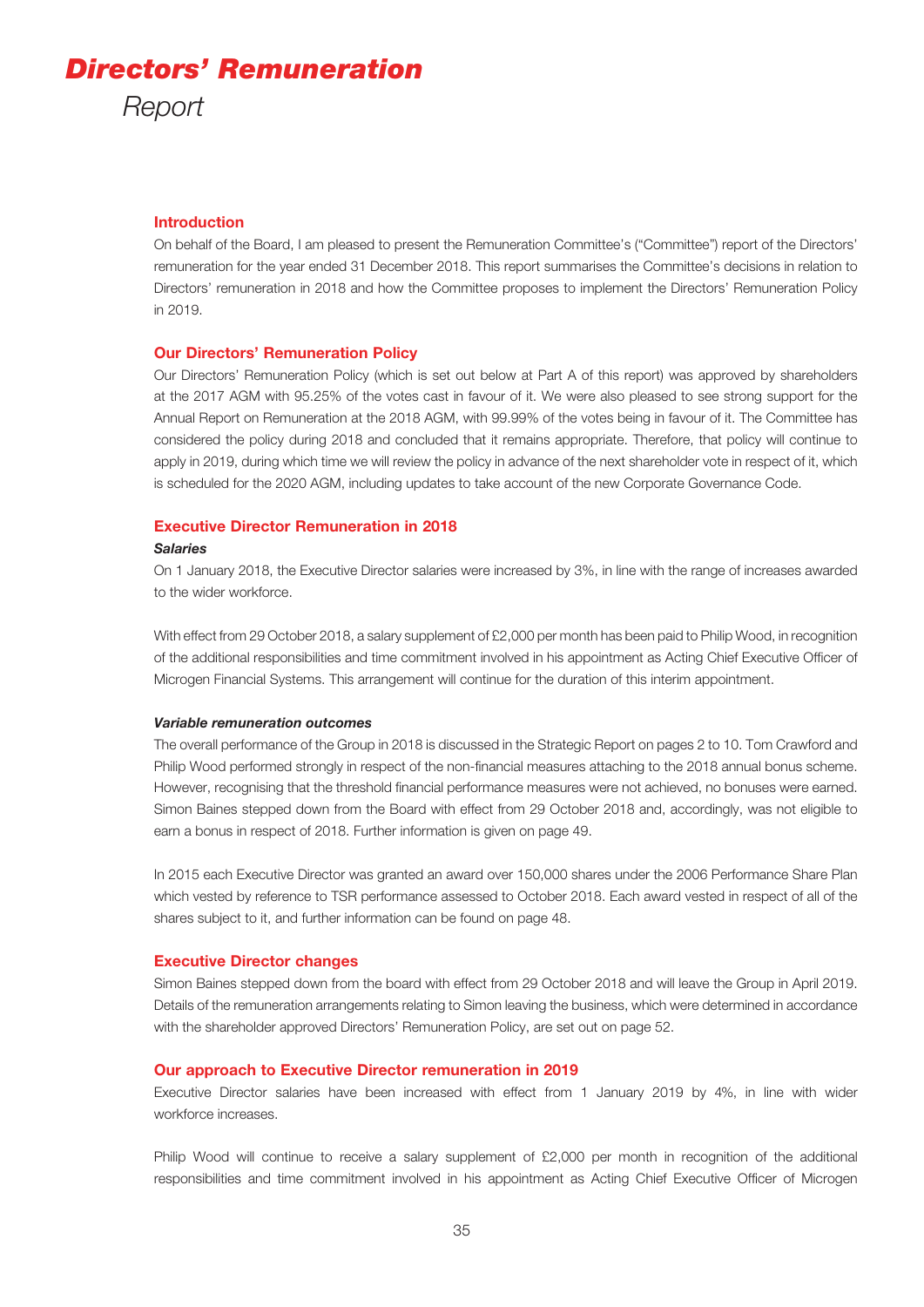Financial Systems. This arrangement will continue for the duration of this interim appointment. Philip's bonus and performance share plan award for 2019 will both be calculated by reference to his "ordinary" salary attributable to his role as Chief Financial Officer of the Group, his salary supplement will not be taken into account for these variable remuneration purposes.

The overall maximum bonus opportunity will remain at 100% of salary, reflecting the policy which was approved at the 2017 AGM. 75% of the opportunity will be based on financial performance measures and 25% on non-financial measures linked to the delivery of the Group's key strategic goals. The payment of any bonus in respect of non-financial measures will be conditional on the achievement of a financial underpin.

Awards are proposed to be granted under the performance share plan at the level of up to 100% of salary. The vesting of awards will be subject to the achievement of stretching performance conditions based on EPS and TSR; further information is included on page 51.

The Group's Directors' Remuneration Policy is next scheduled to be submitted for shareholder approval at the 2020 AGM. During the course of 2019, the Group will review the policy to ensure it remains fit for purpose and supports the Company's strategy. This will include taking into account the new Corporate Governance Code, including developing a policy for post cessation shareholdings for Executive Directors.

#### **Reporting and policy requirements**

This report comprises:

- Part A being the Directors' Remuneration Policy which was approved by shareholders at the 2017 Annual General Meeting, amended as noted in the introduction to the Policy; and
- Part B being the Annual Report on Remuneration, which provides details of the amounts earned by Directors in respect of the year ended 31 December 2018 and how the Directors' Remuneration Policy will be operated for the year commencing 1 January 2019. This will be subject to an advisory vote at the 2019 Annual General Meeting.

#### **Compliance**

This report (comprising this introduction and Parts A and B) has been prepared in accordance with the Companies Act 2006 and The Large and Medium Sized Companies and Groups (Accounts and Reports) Regulations 2008 (as amended in 2013). It also meets the requirements of the UK Listing Authority's Listing Rules and the Disclosure and Transparency Rules. The Committee has further adopted the principles of good governance as set out in the 2016 version of the UK Corporate Governance Code, in respect of the year ended 31 December 2018.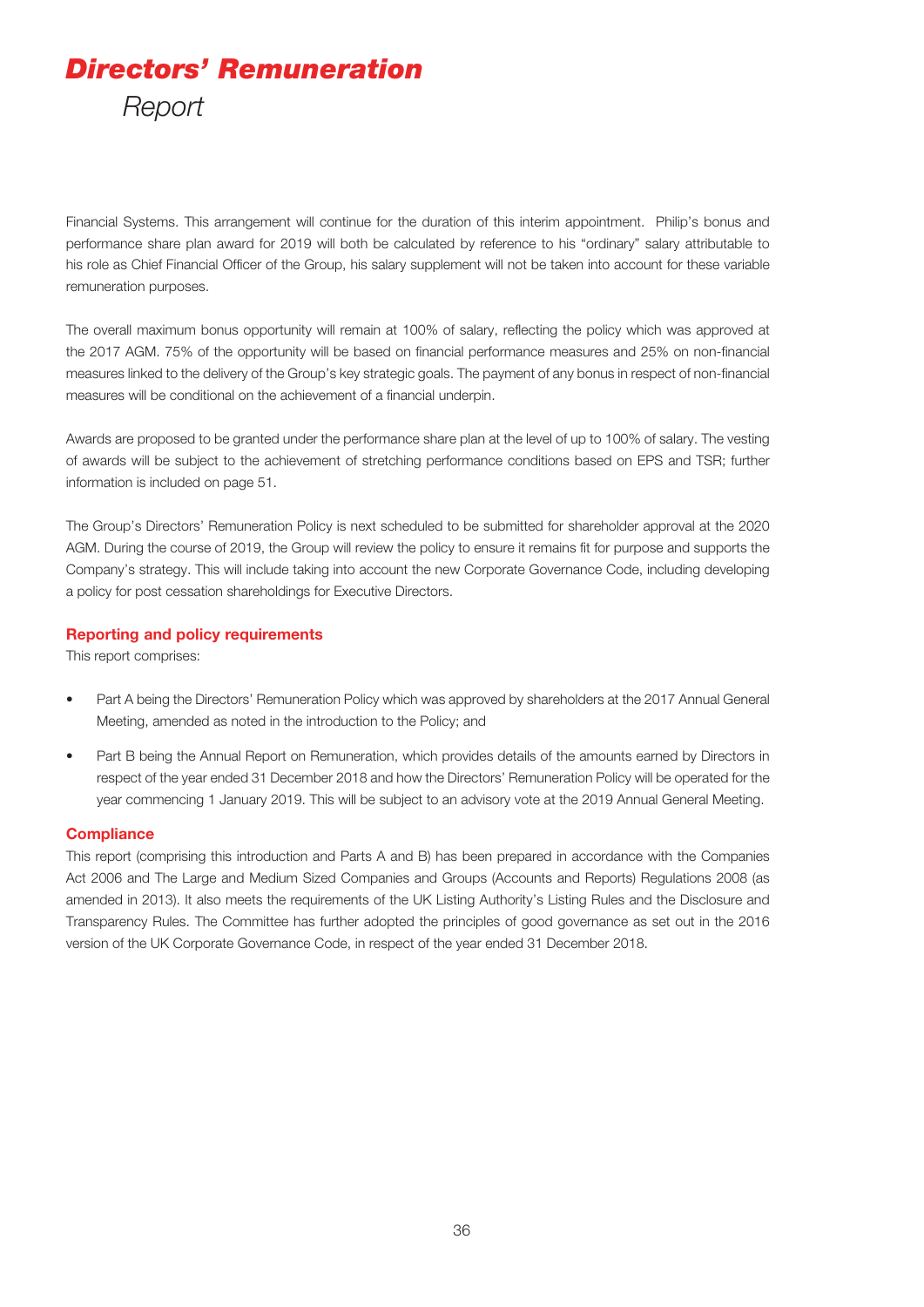**THIS PART OF THE REPORT SETS OUT THE COMPANY'S DIRECTORS' REMUNERATION POLICY WHICH WAS APPROVED BY SHAREHOLDERS AT THE ANNUAL GENERAL MEETING HELD ON 24 APRIL 2017, AND WHICH IS PROVIDED FOR INFORMATION ONLY. THE POLICY AS IT APPEARS IN SECTION A HAS BEEN UPDATED FOR EASE OF READING ONLY, AND THE CHARTS ILLUSTRATING THE APPLICATION OF THE POLICY IN 2018 HAVE BEEN UPDATED TO PROVIDE AN ESTIMATE OF POTENTIAL REMUNERATION FOR EXECUTIVE DIRECTORS IN 2019. A VERSION OF THE ORIGINAL TEXT AND CHARTS CAN BE FOUND IN THE ANNUAL REPORT 2016 AT WWW.MICROGEN.COM. THIS DIRECTORS' REMUNERATION POLICY IS NOT SUBJECT TO A VOTE AT THE ANNUAL GENERAL MEETING TO BE HELD ON 21 MAY 2019.**

#### **A. DIRECTORS' REMUNERATION POLICY ("POLICY")**

This part of the Report sets out the Company's Directors' Remuneration Policy, which was approved by shareholders at the 2017 Annual General Meeting, and took binding effect from the close of that meeting. This part of the Report is unaudited.

#### **Remuneration Policy for Executive Directors**

The Policy for the Executive Directors and other senior executives is based on the following principles, and takes into account prevailing best practice, shareholder expectations, and the remuneration of the wider employee population:

- Ensure remuneration arrangements support the Group's business strategy;
- Align interests of Directors and senior executives with those of the shareholders;
- Determine remuneration by reference to individual performance, experience and prevailing market conditions, with a view to providing a package appropriate to the responsibilities involved;
- Encourage behaviours which will enhance the performance of the Group and reward achievement of the Group's strategic and financial goals; and
- Ensure that an appropriate proportion of the overall remuneration package is incentive pay, which is earned for the delivery of stretching performance conditions.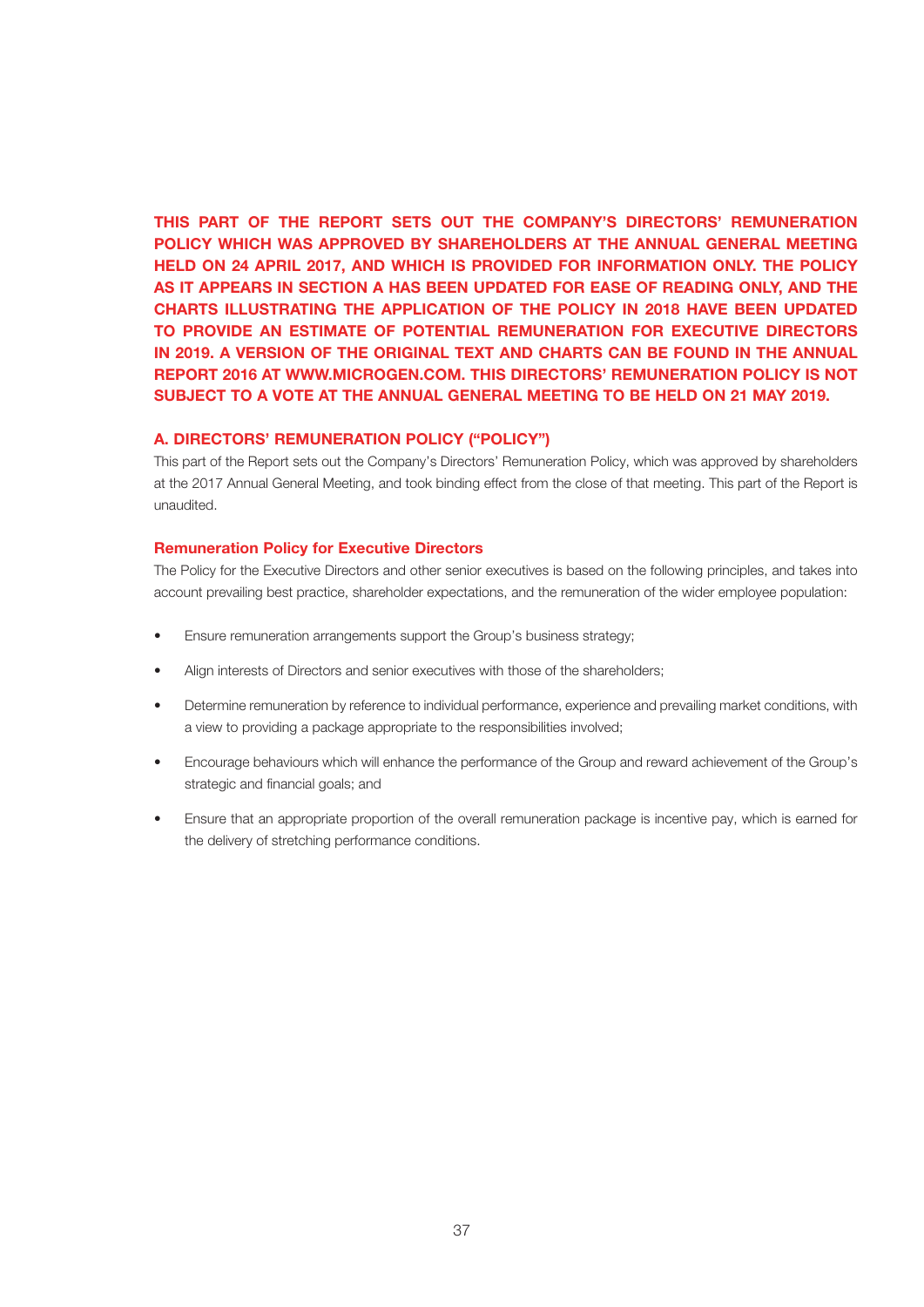#### **Executive Directors' Policy Table**

The following policy applies to any remuneration payment or loss of office payment made to an Executive Director following the Company's Annual General Meeting on 24 April 2017.

| Purpose and link to strategy                                                                                                                                                                                         | Operation                                                                                                                                                                                                                                                                                                                                                                                                                                                                               | <b>Maximum opportunity</b>                                                                                                                                                                                                                                                                                                                                                                                                                                                                                                                                                                                    | <b>Performance metrics</b>                                                                                                                                                                                                                                                                                                                                                                                                                                                                                                                                                                                                                                                                                                                                                                                                                                                                                           |
|----------------------------------------------------------------------------------------------------------------------------------------------------------------------------------------------------------------------|-----------------------------------------------------------------------------------------------------------------------------------------------------------------------------------------------------------------------------------------------------------------------------------------------------------------------------------------------------------------------------------------------------------------------------------------------------------------------------------------|---------------------------------------------------------------------------------------------------------------------------------------------------------------------------------------------------------------------------------------------------------------------------------------------------------------------------------------------------------------------------------------------------------------------------------------------------------------------------------------------------------------------------------------------------------------------------------------------------------------|----------------------------------------------------------------------------------------------------------------------------------------------------------------------------------------------------------------------------------------------------------------------------------------------------------------------------------------------------------------------------------------------------------------------------------------------------------------------------------------------------------------------------------------------------------------------------------------------------------------------------------------------------------------------------------------------------------------------------------------------------------------------------------------------------------------------------------------------------------------------------------------------------------------------|
| <b>Basic salary</b><br>To pay competitive basic salary to<br>attract, retain and motivate the talent<br>required to operate and develop the<br>Group's businesses and to develop<br>and deliver the Group's strategy | Basic salaries are ordinarily reviewed<br>on an annual basis with reference to<br>(i) scope of the role, (ii) performance<br>and experience of the individual, (iii)<br>pay levels at comparable companies,<br>and (iv) pay and conditions elsewhere<br>in the Group.<br>Basic salaries are reviewed when<br>an individual changes roles or<br>responsibilities.                                                                                                                        | While no maximum salary level has<br>been set, salary increases will<br>typically be in line with the increases<br>awarded to other employees in<br>the Group (in percentage of salary<br>terms). In appropriate circumstances,<br>increases of a higher amount may be<br>made taking into account individual<br>circumstances such as:<br>$\bullet$<br>an increase in scope or<br>responsibility of the individual's<br>role;<br>development of the individual<br>within<br>the<br>role<br>(including<br>enhanced performance);<br>alignment to market level; and<br>٠<br>a change in the size or complexity | None, although overall performance<br>of the individual will be taken into<br>consideration by the Committee<br>when setting and reviewing salary<br>levels.                                                                                                                                                                                                                                                                                                                                                                                                                                                                                                                                                                                                                                                                                                                                                         |
|                                                                                                                                                                                                                      |                                                                                                                                                                                                                                                                                                                                                                                                                                                                                         | of the business.                                                                                                                                                                                                                                                                                                                                                                                                                                                                                                                                                                                              |                                                                                                                                                                                                                                                                                                                                                                                                                                                                                                                                                                                                                                                                                                                                                                                                                                                                                                                      |
| <b>Retirement benefits</b><br>To provide an opportunity for<br>executives to build up income on<br>retirement                                                                                                        | All Executive Directors are eligible<br>to participate in the Group Personal<br>Pension Scheme. In appropriate<br>circumstances, Executive Directors<br>may receive a cash allowance in<br>lieu of a pension contribution, or a<br>combination of a pension contribution<br>and a cash allowance.                                                                                                                                                                                       | Pension contribution<br>The Group matches employee<br>contributions on a 2:1 basis with<br>employer contributions not exceeding<br>6% of basic salary. No element other<br>than basic salary is pensionable.<br>Cash allowance<br>The maximum cash allowance (after<br>deducting any employer pension<br>contribution) is 6% of basic salary.                                                                                                                                                                                                                                                                 | None. Not performance related.                                                                                                                                                                                                                                                                                                                                                                                                                                                                                                                                                                                                                                                                                                                                                                                                                                                                                       |
| <b>Benefits</b><br>To<br>provide<br>market-competitive<br>benefits                                                                                                                                                   | Executive Directors receive benefits<br>which consist primarily of income<br>protection in the event of long-term<br>ill health, private healthcare insurance<br>and death-in-service benefits. Other<br>benefits may be provided based on<br>individual circumstances, such as<br>relocation and travel expenses.                                                                                                                                                                      | No maximum value of benefits<br>has been set as benefits vary by<br>role. However, the level of benefits<br>provided is set at a level which the<br>Committee considers to be sufficient<br>based on the role and individual<br>circumstances.                                                                                                                                                                                                                                                                                                                                                                | None. Not performance related.                                                                                                                                                                                                                                                                                                                                                                                                                                                                                                                                                                                                                                                                                                                                                                                                                                                                                       |
| <b>Management Bonus Scheme</b><br>To incentivise and reward strong<br>performance against financial and<br>non-financial annual targets, thus<br>delivering value to shareholders                                    | The Committee assesses actual<br>performance compared to the<br>performance targets following the<br>completion of the financial year and<br>determines the bonus payable to<br>each individual. The Committee has<br>discretion to amend the pay- out<br>should any formulaic output not<br>reflect the Committee's assessment<br>of overall business performance.<br>Bonuses are payable in cash.<br>Bonuses are subject to clawback<br>provisions as referred to below the<br>table. | The maximum annual opportunity is<br>100% of salary.                                                                                                                                                                                                                                                                                                                                                                                                                                                                                                                                                          | Performance measures and targets<br>(and their weightings where there is<br>more than one measure) are set by<br>the Committee on an annual basis<br>to reflect the Company's strategic<br>priorities.<br>At least 75% of the opportunity will be<br>based on key financial measures, and<br>the balance will be based on non-<br>financial measures.<br>Financial measures<br>Up to 50% of the maximum payable<br>in respect of a financial measure will<br>be paid for on target performance,<br>increasing to 100% for stretch<br>performance.<br>Non-financial measures<br>Vesting in respect of any non-<br>financial measure will be between 0%<br>and 100% based on the Committee's<br>assessment of the extent to which<br>the relevant measure is achieved.<br>Vesting in respect of any non-financial<br>measure will ordinarily be subject<br>to the satisfaction of a financial<br>performance underpin. |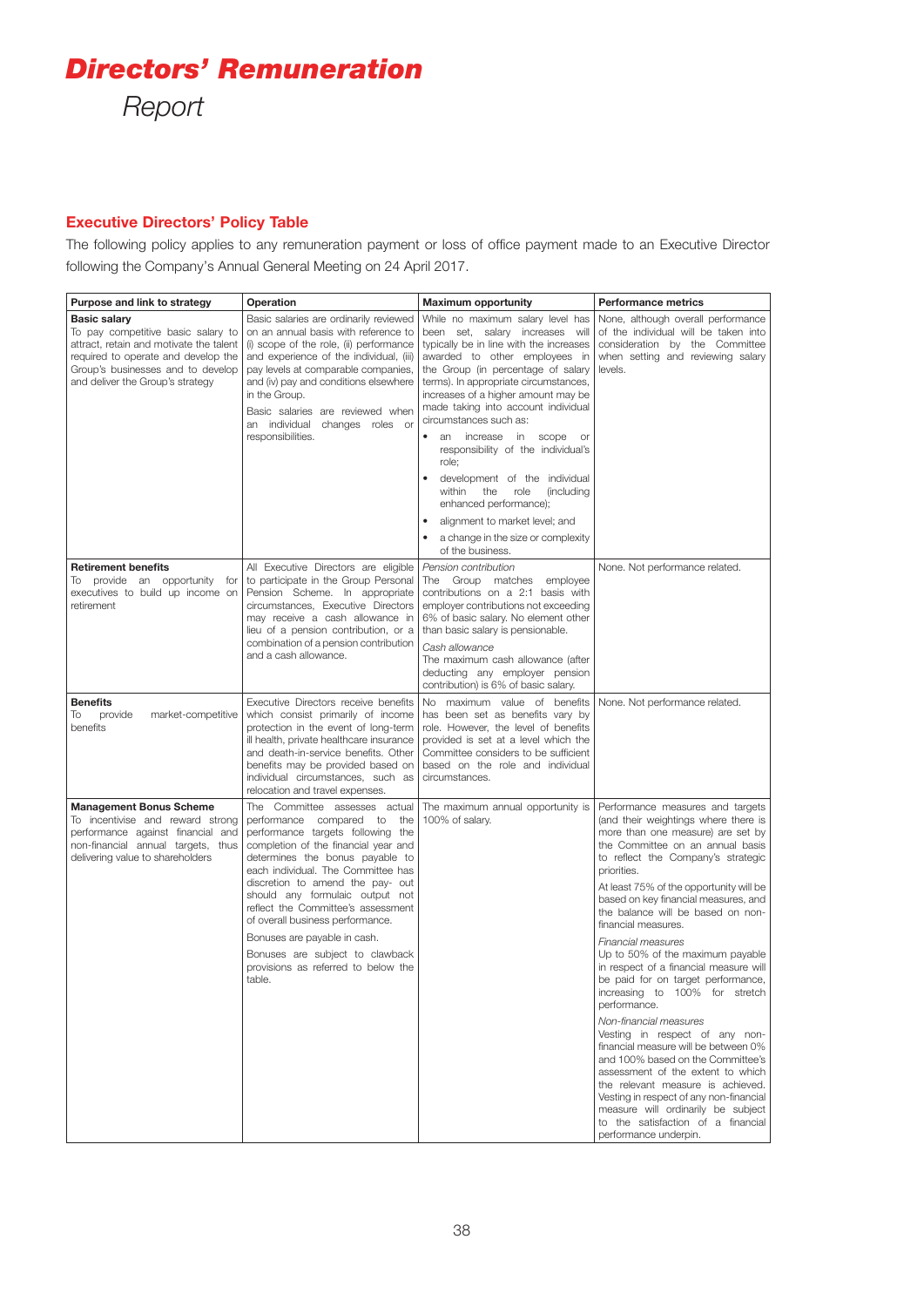#### **Executive Directors' Policy Table (continued)**

| Purpose and link to strategy                                                                                                                          | Operation                                                                                                                                                                                                                                                                                                                                                                                                                                                                                                                                                                                                                                                                                                                                                                                                                                                                                                                                                                                                                                                                                                                                                                     | <b>Maximum opportunity</b>                                                                                                                                                                                                                                                                                                                                                                                                                                                                                                                                                                              | <b>Performance metrics</b>                                                                                                                                                                                                                                                                                                                                                                                                                                                       |
|-------------------------------------------------------------------------------------------------------------------------------------------------------|-------------------------------------------------------------------------------------------------------------------------------------------------------------------------------------------------------------------------------------------------------------------------------------------------------------------------------------------------------------------------------------------------------------------------------------------------------------------------------------------------------------------------------------------------------------------------------------------------------------------------------------------------------------------------------------------------------------------------------------------------------------------------------------------------------------------------------------------------------------------------------------------------------------------------------------------------------------------------------------------------------------------------------------------------------------------------------------------------------------------------------------------------------------------------------|---------------------------------------------------------------------------------------------------------------------------------------------------------------------------------------------------------------------------------------------------------------------------------------------------------------------------------------------------------------------------------------------------------------------------------------------------------------------------------------------------------------------------------------------------------------------------------------------------------|----------------------------------------------------------------------------------------------------------------------------------------------------------------------------------------------------------------------------------------------------------------------------------------------------------------------------------------------------------------------------------------------------------------------------------------------------------------------------------|
| Performance Share Plan 2016<br>(2016 PSP)<br>drive<br>To<br>sustained<br>long-term<br>performance that supports the<br>creation of shareholder value. | The 2016 PSP is used to provide<br>a meaningful reward to senior<br>executives linked to the long-term<br>success of the business, by delivering<br>annual awards in the form of nil (or<br>nominal)-cost options, conditional<br>awards of shares or such other form<br>as has the same economic effect.<br>Awards will be granted subject to<br>performance conditions, assessed<br>over a period of at least three years,<br>The number of shares subject to<br>awards under the 2016 PSP may<br>be increased to take account of<br>dividends that would have been paid<br>on vested shares up to the date of<br>vesting (calculated assuming the<br>reinvestment of any such dividends<br>into additional shares on a cumulative<br>basis). Awards under the 2016 PSP<br>are subject to malus and clawback<br>provisions as referred to below the<br>table.<br>The Committee may, at its discretion,<br>structure awards as Qualifying<br>PSP awards comprising both a tax<br>qualifying option and an ordinary PSP<br>award, with the ordinary PSP award<br>scaled back at exercise to take<br>account of any gain made on the<br>exercise of the tax qualifying option. | The 2016 PSP provides for awards<br>of up to a maximum limit of 100%<br>of basic salary in respect of any<br>financial year of the Company. In<br>exceptional circumstances (such as<br>on the recruitment of a new Executive<br>Director) awards in respect of any<br>financial year may be granted at the<br>level of up to 200% of salary.<br>Where an award is granted as a<br>Qualifying PSP Award, the shares<br>subject to the tax qualifying option<br>are not taken into account for the<br>purposes of these limits, reflecting<br>the "scale back" referred to in the<br>"Operation" column. | Vesting of 2016 PSP awards is<br>subject to continuous employment<br>and performance against demanding<br>performance measures.<br>Awards made under the 2016 PSP<br>will have a performance period of at<br>least three years and will vest following<br>the assessment of the performance<br>conditions or on such later date as<br>the Committee determines. If no<br>entitlement has been earned at the<br>end of the relevant performance<br>period, the awards will lapse. |
| Save As You Earn Scheme 2016<br>To give all employees in the Group the<br>opportunity to buy shares.                                                  | All<br>qualifying<br>employees<br>and<br>Executive Directors of the Group are<br>invited to participate on the same<br>basis.<br>Awards in the UK must comply with<br>certain legislative requirements to<br>benefit from beneficial tax treatment.                                                                                                                                                                                                                                                                                                                                                                                                                                                                                                                                                                                                                                                                                                                                                                                                                                                                                                                           | Employees can save up to £500<br>per month (or such higher amount<br>as is permitted under the relevant<br>legislation) for a three or five year<br>period, and can then use those<br>savings to acquire shares at the end<br>of the period at an exercise price set<br>at the start of the savings contract at<br>a discount of up to 20% to the market<br>value of a share (or such higher<br>percentage as is permitted under the<br>applicable legislation).                                                                                                                                        | None. Not performance related.                                                                                                                                                                                                                                                                                                                                                                                                                                                   |

#### **Notes to the Policy Table**

#### *Selection of performance measures*

The performance measures under the Management Bonus Scheme and 2016 PSP are selected to reflect the main KPIs and strategic priorities for the Group and operating businesses. The Committee's policy is to set performance targets which are both stretching and achievable and that the maximum outcomes are only available for outstanding performance.

Performance conditions applying to subsisting awards may be amended or substituted by the Committee if an event occurs (such as a change in strategy, a material acquisition or divestment of a Group business or a change in prevailing market conditions) which causes the Committee to determine that the measures are no longer appropriate, and that amendment is required in order that they achieve their original purpose.

#### *Operation of share plans*

The Committee has discretion to operate the Company's share plans (including the 2016 PSP and the Save As You Earn Scheme 2016) in accordance with their terms, including the ability to settle awards in cash and to adjust the terms of awards in the event of any variation of the Company's share capital or any demerger, delisting, special dividend or other relevant event.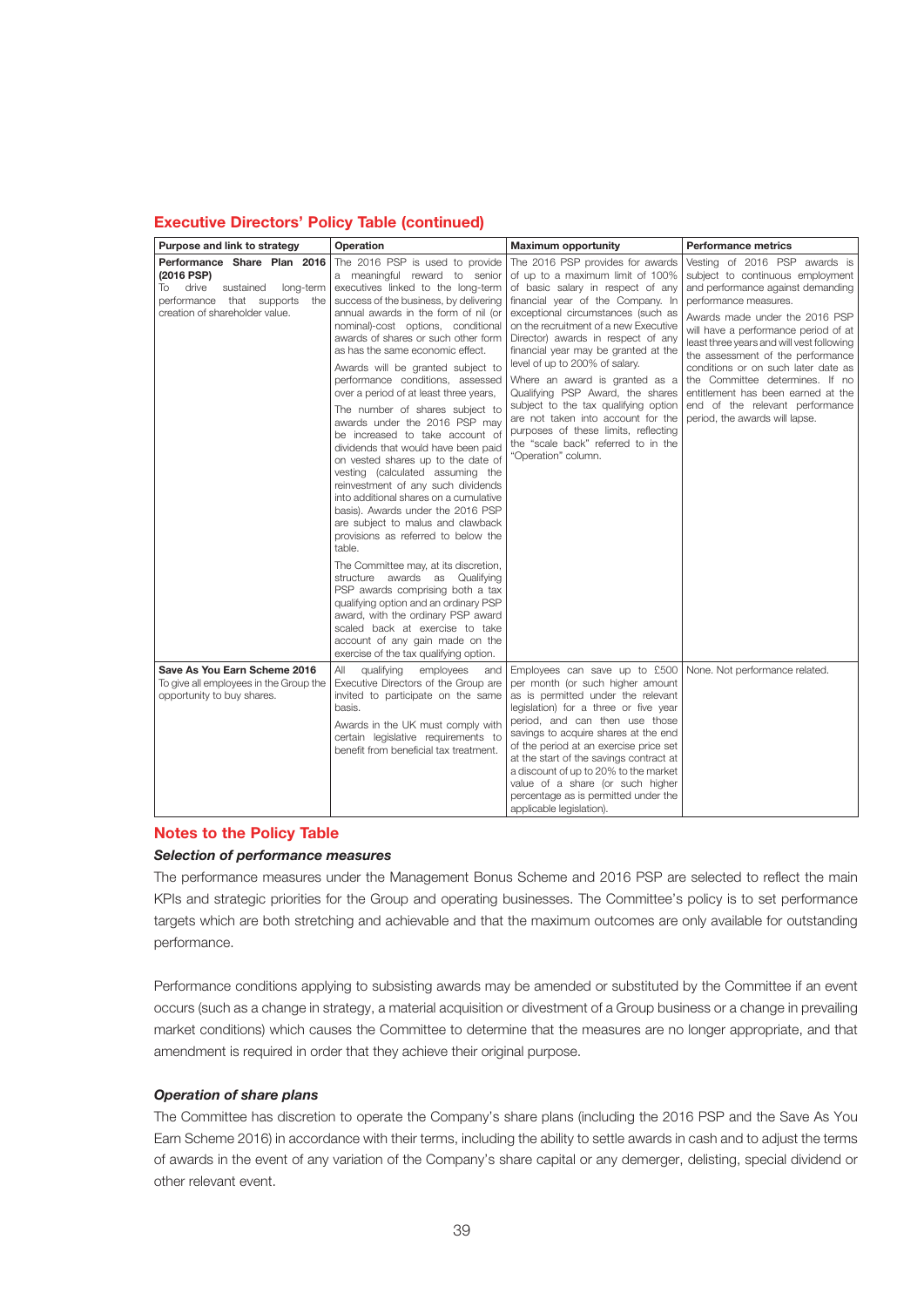#### *Shareholding guidelines*

The Company expects Directors and senior employees when acquiring shares under the 2016 PSP (or the former performance share plan) not to dispose of more than fifty per cent (50%) of the shares acquired until the day on which his or her holding has a market value equal to that of his or her basic salary. Any shares that are sold to discharge the option holder's fiscal obligations are not treated as having been acquired.

#### *Malus and clawback*

For up to two years following the payment of a bonus under the Management Bonus Scheme, the Committee may require repayment of some or all of any bonus payment in circumstances which the Committee considers appropriate, including a material misstatement of accounts, an error in assessing performance conditions, or misconduct on the part of the participant.

For up to two years after the vesting of an award under the 2016 PSP the Committee may cancel an award or require the participant to make a payment to the Company in respect of an award in the event of gross misconduct, fraud, malpractice, a material misstatement of results, a material breach of risk management or other circumstances that, in the opinion of the Committee have a sufficiently significant impact on the reputation of any Group business. Where an award is granted as a Qualifying PSP Award, malus and clawback will apply to the tax qualifying option to the extent permitted by the applicable legislation.

#### **Remuneration policy for Non-Executive Directors**

The remuneration policy for Non-Executive Directors is set by the Board having taken account of the fees in other companies of similar size and the limits set in the Company's Articles of Association. When recruiting Non-Executive Directors, the remuneration offered will be in line with the policy table below.

#### *Non-Executive Directors' Policy Table*

The following policy applies to any remuneration payment or loss of office payment made to a Non-Executive Director on or after the Company's Annual General Meeting on 24 April 2017.

| Purpose and link to strategy                                                                                                                     | Operation                                                                                                                                                                                                                                                                                                                                                                                                                                                                                                                                                                                                                                                   | <b>Maximum opportunity</b>                                                                                                                                                                                                                                                                                                                                                                                                                                                                                                                                                                                                                       | <b>Performance measures</b> |
|--------------------------------------------------------------------------------------------------------------------------------------------------|-------------------------------------------------------------------------------------------------------------------------------------------------------------------------------------------------------------------------------------------------------------------------------------------------------------------------------------------------------------------------------------------------------------------------------------------------------------------------------------------------------------------------------------------------------------------------------------------------------------------------------------------------------------|--------------------------------------------------------------------------------------------------------------------------------------------------------------------------------------------------------------------------------------------------------------------------------------------------------------------------------------------------------------------------------------------------------------------------------------------------------------------------------------------------------------------------------------------------------------------------------------------------------------------------------------------------|-----------------------------|
| To attract and retain Non-Executive<br>Directors of the highest calibre<br>with broad commercial and other<br>experience relevant to the Company | Each Non-Executive Director is paid a<br>basic fee. Additional fees are payable<br>for acting as Senior Independent<br>Director and as Chairman of any<br>of the Board's Committees (Audit<br>and Remuneration) excluding the<br>Nomination Committee.<br>The fees paid to the Non-Executive<br>Directors are determined by the<br>Board.<br>Fee levels<br>determined<br>bv<br>are<br>reference to fees paid to Non-<br>businesses and the expected time<br>commitment and complexity of the<br>role.<br>The Non-Executive Directors are not<br>eligible to participate in the Company's<br>performance-related incentive plans<br>or pension arrangements. | Non-Executive Director fees are<br>typically reviewed by the Board every<br>year with any adjustments effective 1<br>January of the following financial year.<br>However, in the event that there is<br>a material change in the complexity,<br>responsibility or time commitment<br>required to fulfil a Non-Executive<br>Director role, the Board shall seek<br>shareholder approval to make the<br>appropriate adjustment to the fee<br>level.<br>Executive Directors in similar sized   The maximum aggregate fees for all<br>Non-Executive Directors will remain<br>within the limit permitted by the<br>Company's Articles of Association. | None                        |
|                                                                                                                                                  | Non-Executive Directors may be<br>eligible to receive benefits such as<br>the use of secretarial support, travel<br>costs and other benefits that may be<br>considered appropriate.                                                                                                                                                                                                                                                                                                                                                                                                                                                                         |                                                                                                                                                                                                                                                                                                                                                                                                                                                                                                                                                                                                                                                  |                             |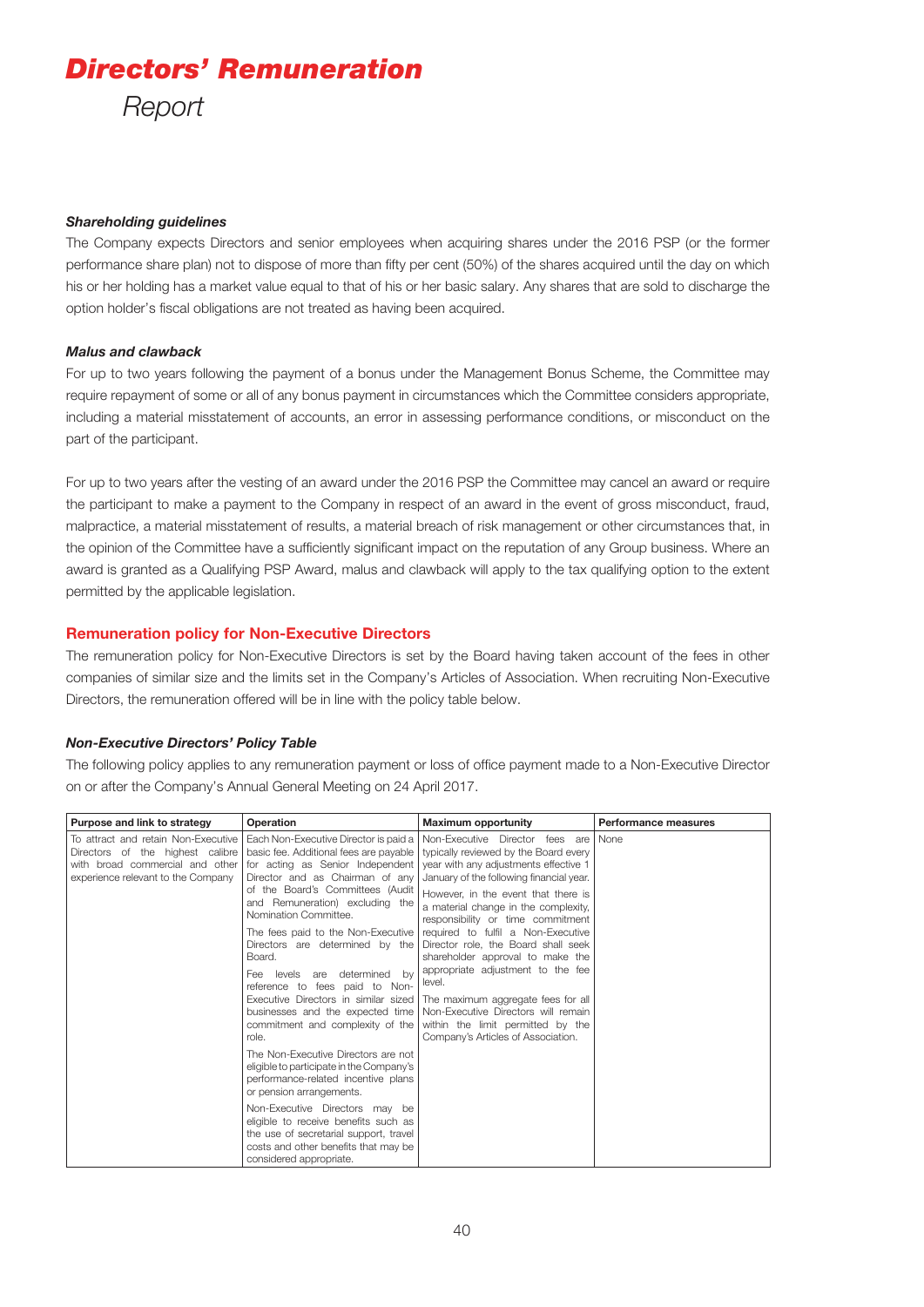#### **Remuneration policy for other employees across the Group**

The Committee's approach to annual salary reviews is consistent across the Group, with consideration given to the scope of the role, level of experience, responsibility, individual performance and pay levels in comparable companies. Interim salary reviews are typically only proposed where an employee has a change in role or the scope of their role increases.

The Group offers three variable pay schemes to permanent employees of the Group who do not participate in the Management Bonus Scheme. These are the Sales Commission Plan, the Consultants' Bonus Scheme and the Annual Profit Share Bonus Plan. Employees participate in one of these schemes only.

Under the Sales Commission Plan, commission is calculated and paid on a monthly basis for all commission-earning sales people in the Microgen Group. Employees who are consultants and are targeted to generate fee income are eligible to participate in the Consultants' Bonus Scheme. Employees who do not participate in the Sales Commission Plan or the Consultants' Bonus Scheme are eligible to participate in an Annual Profit Share Bonus Plan where the quantum is set by the Committee in relation to Group and operating business performance. Opportunities and specific performance conditions vary by organisational level with business area-specific metrics incorporated where appropriate.

All employees are eligible to participate in the 2016 PSP, and are eligible to receive option grants. Under normal conditions, performance conditions are consistent for all participants, while award sizes vary by organisational level. All qualifying employees are offered the opportunity to save and buy shares through the Save As You Earn Scheme 2016 up to the same maximum level (or substantially equivalent maximum level for employees outside the UK), thus giving them the opportunity to be shareholders. However, the Executive Directors do not currently intend to participate in the Save As You Earn Scheme 2016.

#### **Illustrations of the application of the Executive Directors' Remuneration Policy (Updated)**

The following chart sets out an illustration in line with the Policy for the Executive Directors set out above and provides an estimate of the potential remuneration in 2019 for the Executive Directors, and the potential split between the different elements of remuneration under three different performance scenarios: 'minimum', 'on-target' and 'maximum'.

Potential reward opportunities are based on the Policy, taking into account basic salaries applying with effect from 1 January 2019, an employer pension contribution of 6% on those basic salaries and the 2018 benefits figure from the single total figure of remuneration table on page 48. Recognising that Philip Wood's salary supplement for the additional responsibilities and time commitment involved in his appointment as Acting Chief Executive Officer of Microgen Financial Systems is an interim arrangement and will not be taken into account for the purposes of his 2019 variable remuneration opportunities, it is ignored for the purposes of these charts. Note that the projected values exclude the impact of share price movement and the payment of dividends and actual outcomes may differ from those shown.

The 'minimum' scenario shows basic salary, pension and benefits (i.e. fixed remuneration) which are the only elements of the Executive Directors' remuneration packages which are not at risk.

The 'on-target' scenario reflects fixed remuneration as above plus a target pay-out of 50% of salary from the Management Bonus Scheme. In this scenario it is assumed that the Executive Directors are granted 2016 PSP awards of a value equivalent to 100% of their basic salary with 50% of the maximum ultimately vesting.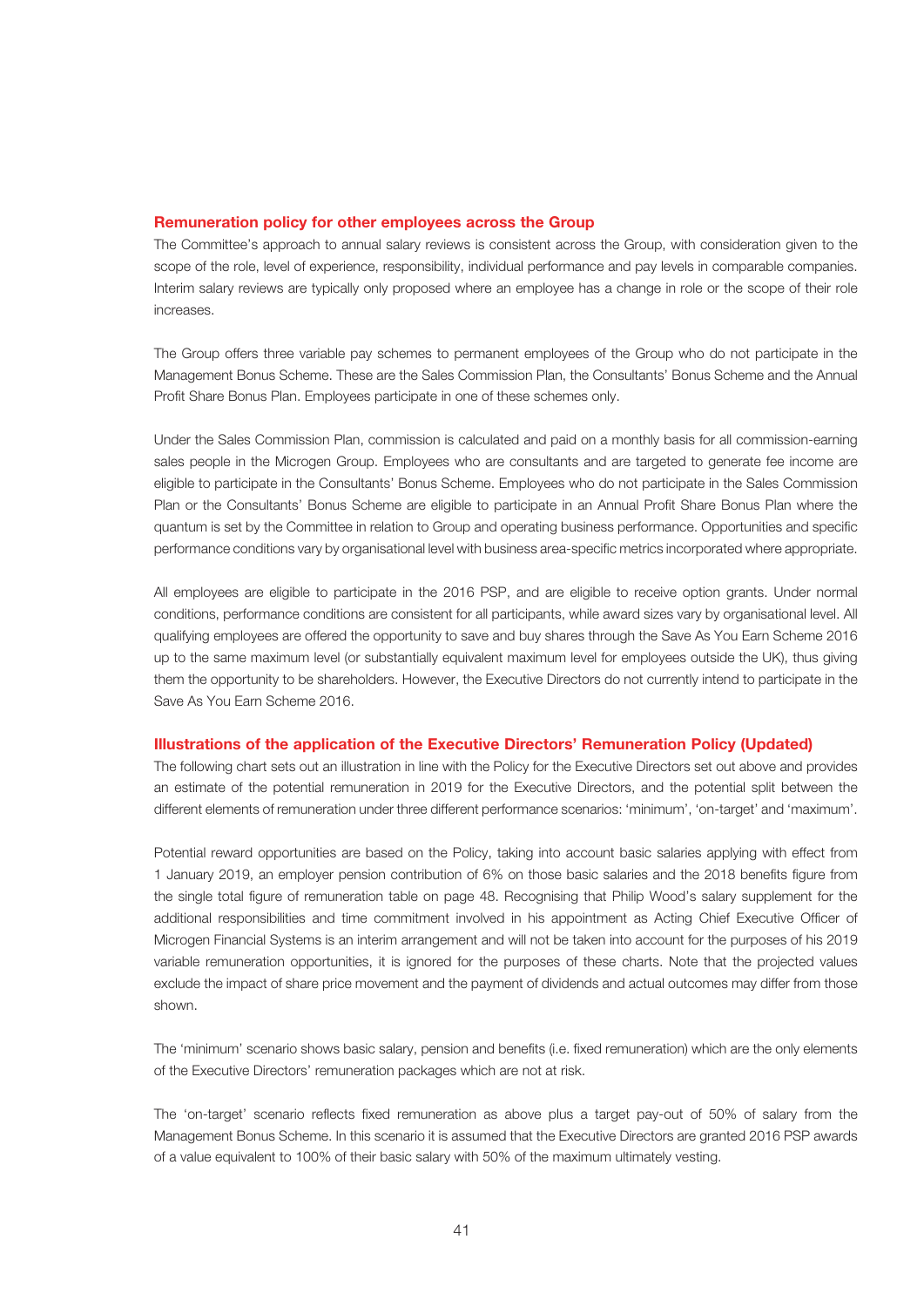The 'maximum' scenario reflects fixed remuneration as above plus a pay-out of 100% of salary from the Management Bonus Scheme. In this scenario it is assumed that the Executive Directors are granted 2016 PSP awards of a value equivalent to 100% of their basic salary with the full award ultimately vesting.



#### **Approach to Recruitment of Directors**

#### *Executive Directors*

When hiring a new Executive Director, or promoting to the Board from within the Group, the Committee will typically align the package with the above Policy. The Committee may, in order to secure the services of a candidate with the suitable skills to execute the Company's strategy, include other elements of pay; however, this discretion is capped and subject to the principles set out below. The maximum level of variable remuneration that may be granted (excluding any "buy-out" award as referred to below) is 300% of salary (assuming a 100% of salary annual bonus, and a PSP award at the exceptional limit of 200% of salary, which would only be awarded where necessary to secure a candidate of appropriate quality and experience). Where an individual has contractual commitments made prior to their promotion to the Board, the Company will continue to honour these remuneration arrangements.

| Component                   | Approach                                                                                                                                                                                                                                                                                                                                                                                                                                    |
|-----------------------------|---------------------------------------------------------------------------------------------------------------------------------------------------------------------------------------------------------------------------------------------------------------------------------------------------------------------------------------------------------------------------------------------------------------------------------------------|
| Basic salary                | The basic salaries of new appointees will be determined by reference to relevant market data, experience and<br>skills of the individual, internal relativities and their current basic salary. Where new appointees have initial basic<br>salaries set below a market competitive level, it may be increased to a market competitive rate over such period<br>as the Committee determines, subject to their development in role.           |
| Retirement benefits         | Retirement benefits will be determined in accordance with the policy table above.                                                                                                                                                                                                                                                                                                                                                           |
| <b>Benefits</b>             | Benefits will be determined in accordance with the policy table above, and may include relocation, travel and<br>subsistence payments in appropriate circumstances.                                                                                                                                                                                                                                                                         |
| Management Bonus Scheme     | The scheme described in the policy table will apply to new appointees with the relevant maximum being pro-<br>rated to reflect the proportion of employment over the year. Targets for the individual element will be tailored<br>towards the executive.                                                                                                                                                                                    |
| Performance Share Plan 2016 | New appointees who have been invited to participate in the 2016 PSP will be granted awards under the 2016<br>PSP, as described in the policy table. In accordance with the policy table and the rules of the 2016 PSP, in<br>exceptional circumstances in order to enable the Company to recruit an executive with the experience and skills<br>to execute the Company's strategy, awards may be granted up to the level of 200% of salary. |
| Save As You Earn Scheme     | New Appointees will be invited to participate in the SAYE Scheme on the same basis as other employees and<br><b>Executive Directors.</b>                                                                                                                                                                                                                                                                                                    |

In determining an appropriate remuneration package for new Executive Directors, the Committee will take into consideration all relevant factors (including quantum, the nature of remuneration and where the candidate was recruited from) to ensure that arrangements are in the best interests of the Company and its shareholders.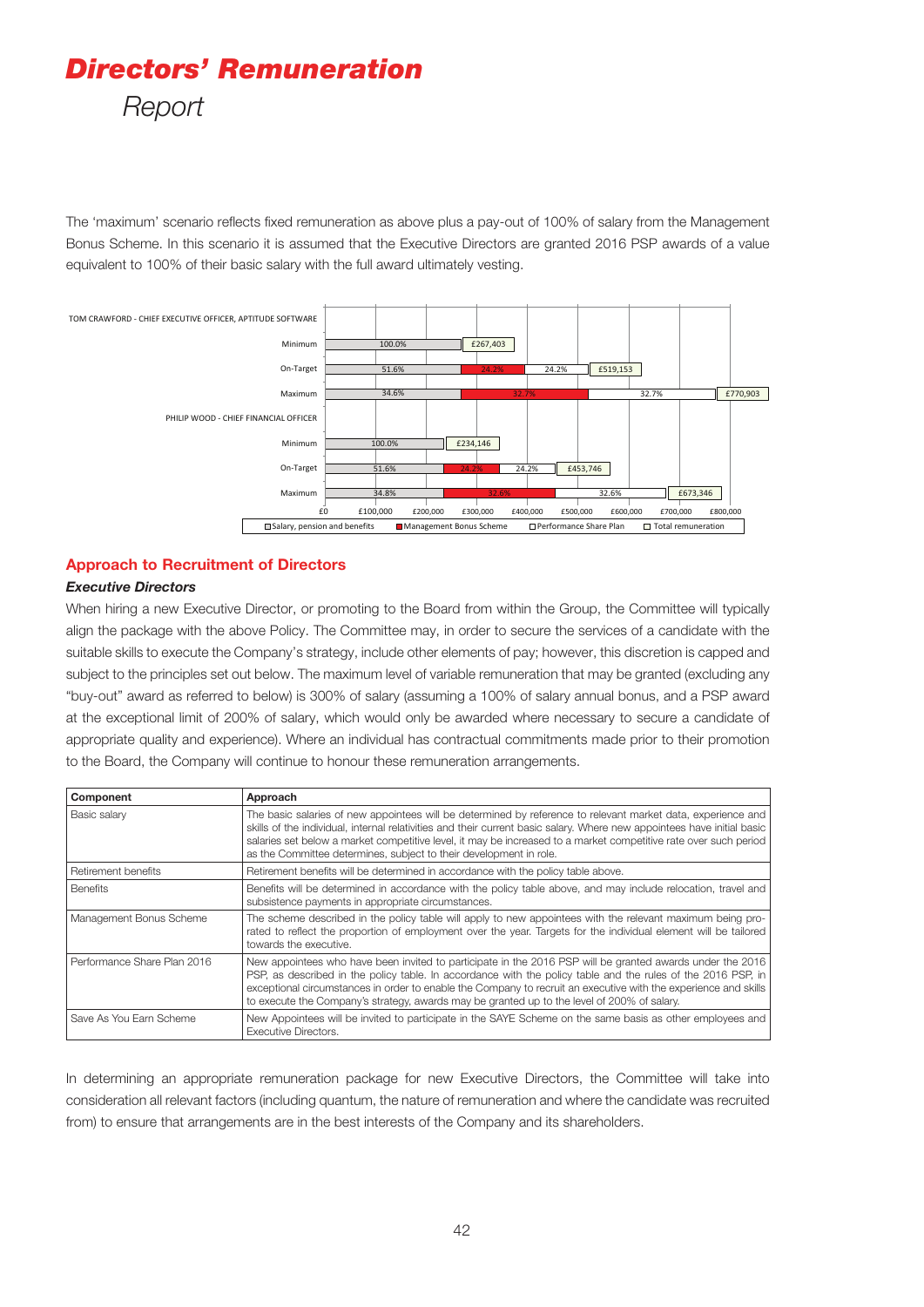An Executive Director may be recruited at a point in a financial year when it would be inappropriate to provide a bonus or long-term incentive award for that year (for example, because there would not be sufficient time to assess performance). In these circumstances, subject to the limit on variable remuneration set out above, the quantum of that Executive Director's bonus or long-term incentive award in respect of the months employed during that financial year may be transferred to the subsequent financial year so that the Executive Director is rewarded on a fair and reasonable basis.

The Committee may alter the performance measures and weightings and vesting period of the Management Bonus Scheme and long-term incentive award if the Committee considers that the circumstances of the recruitment merit such an alteration – the rationale will be clearly explained in a subsequent Directors' Remuneration Report.

In addition, the Committee reserves the right to make an award in respect of a new appointment to 'buy out' incentive arrangements forfeited on leaving a previous employer. In doing so, the Committee will consider relevant factors including any performance conditions attached to these awards and the likelihood of those conditions being met. The Committee will generally seek to structure any buy-out awards or payments on a comparable basis to the forfeited arrangements and to limit any such award to the expected value of the forfeited arrangements.

Share awards will be granted under the Company's existing share plans as far as possible, but the Company may adopt additional arrangements as permitted by the Listing Rules to facilitate the recruitment of an Executive Director.

#### *Non-Executive Directors*

In recruiting a new Non-Executive Director, the Committee will use the policy as set out in the table on page 21. A basic fee in line with the prevailing fee schedule would be payable for Board membership, with additional fees payable for acting as Senior Independent Director or Chairman of the Audit or Remuneration Committees as appropriate.

#### **Directors' Service Contracts**

Executive Director service contracts, including arrangements for early termination, are carefully considered by the Committee. Each Executive Director has a rolling service contract with the Group which can be terminated with written notice in accordance with the table below. Such contracts provide for an obligation to pay salary plus pension and benefits for any portion of the notice period waived by the Group. Executive Director service contracts are available to view at the Company's registered office.

| <b>Executive Director</b> | Date of service<br>contract | Notice period<br>from the<br>individual | Notice period<br>from the<br>employer |
|---------------------------|-----------------------------|-----------------------------------------|---------------------------------------|
| Tom Crawford              | 6 April 2014*               | 6 months                                | 6 months                              |
| Philip Wood               | 21 October 2006             | 6 months                                | 6 months                              |

\* Tom Crawford joined the Group in 2003 and was appointed to the Board on 1 January 2016.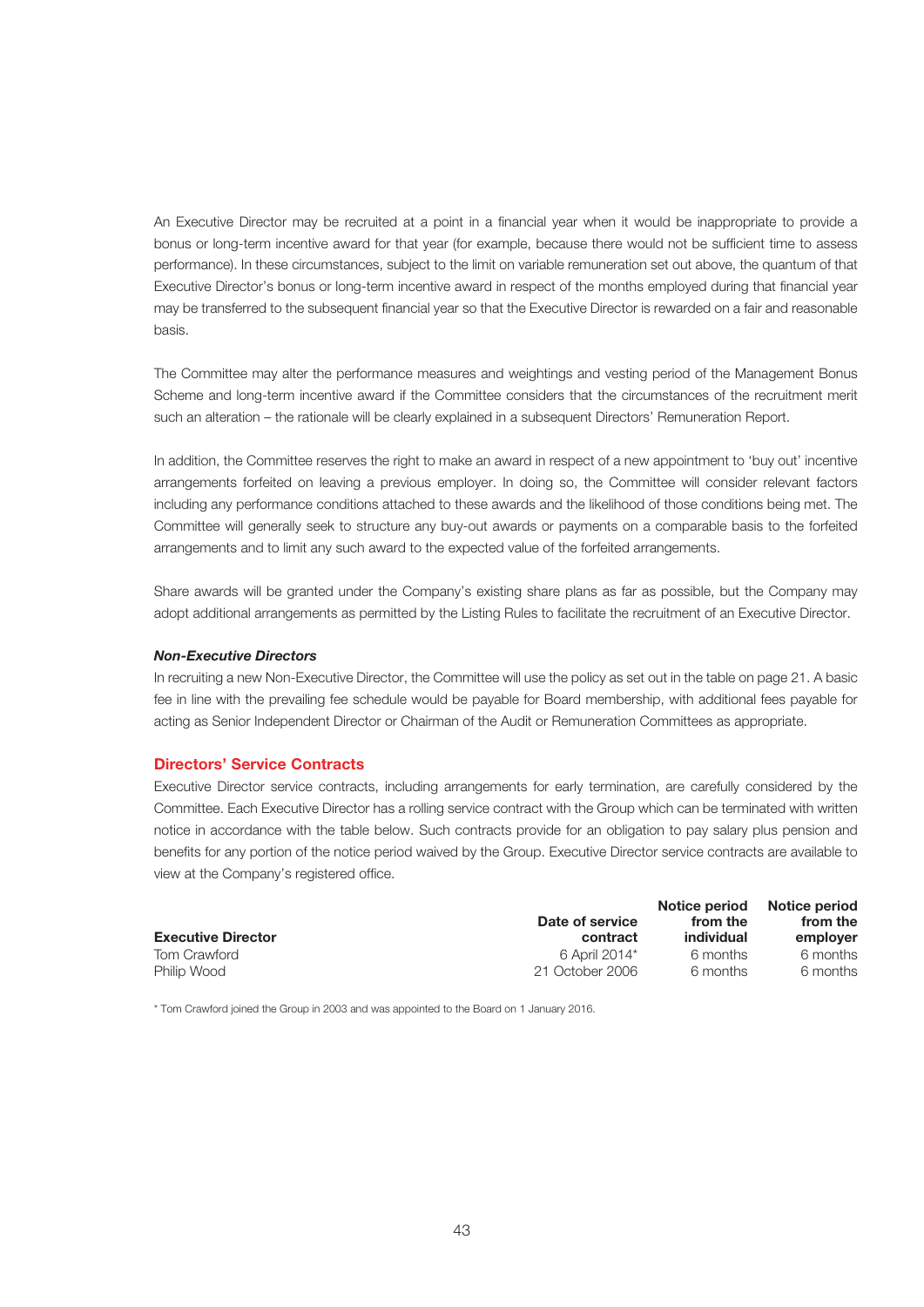The table below summarises how the awards under the Management Bonus Scheme and long-term incentives are typically treated in specific circumstances:

| <b>Reason for leaving</b>                                                                                          | <b>Treatment</b>                                                                                                                                                                                                                                                                                                                                                                                                               |
|--------------------------------------------------------------------------------------------------------------------|--------------------------------------------------------------------------------------------------------------------------------------------------------------------------------------------------------------------------------------------------------------------------------------------------------------------------------------------------------------------------------------------------------------------------------|
| <b>Management Bonus Scheme</b>                                                                                     |                                                                                                                                                                                                                                                                                                                                                                                                                                |
| Retirement, ill-health, disability,<br>death, redundancy or other<br>reasons at the discretion of the<br>Committee | The Committee may consider it appropriate to award a bonus depending on the relevant termination scenario.<br>The payment of any bonus will be subject to the satisfaction of the relevant performance conditions and will<br>ordinarily be reduced to reflect the proportion of the bonus year for which the Executive Director was in service<br>(although the Committee has discretion to waive this time-based reduction). |
|                                                                                                                    | Any such bonus will typically be paid following the end of the bonus year, although the Committee retains<br>discretion to pay the bonus at the date of cessation (and to assess performance conditions accordingly).                                                                                                                                                                                                          |
| Other reason                                                                                                       | Awards lapse on the date of termination.                                                                                                                                                                                                                                                                                                                                                                                       |
| Performance Share Plan 2016                                                                                        |                                                                                                                                                                                                                                                                                                                                                                                                                                |
| Death                                                                                                              | Awards can be exercised within 12 months from the date of death (or, if the Committee so decides, from the<br>ordinary vesting date) on a pro-rata basis and to the extent that performance conditions have been met (as<br>assessed by the Committee where awards vest before the end of the original performance period). However, the<br>Committee reserves the right to disapply pro-rating.                               |
| III-health, disability, or redundancy,<br>or any other reason at the<br>discretion of the Committee                | Awards will ordinarily continue and can be exercised within 6 months from the ordinary vesting date on a pro-<br>rata basis and to the extent that performance conditions have been met. However, the Committee reserves the<br>right to disapply pro-rating and to vest the award at the date of cessation (and to assess performance conditions<br>accordingly) depending on the circumstances.                              |
| Other reason                                                                                                       | Awards lapse on the date of termination.                                                                                                                                                                                                                                                                                                                                                                                       |
| Save As You Earn 2016                                                                                              |                                                                                                                                                                                                                                                                                                                                                                                                                                |
| Death                                                                                                              | Options can be exercised within 12 months from the date of death (or 12 months after the end of the savings<br>contract, if earlier).                                                                                                                                                                                                                                                                                          |
| Retirement, injury, disability,<br>redundancy, sale of the<br>participant's employer out of the<br>Group           | Options can be exercised within 6 months from the date of cessation of employment, but only to the extent that<br>savings have been made.                                                                                                                                                                                                                                                                                      |
| Any other reason more than three<br>years after grant                                                              | Options can be exercised within 6 months from the date of cessation of employment, but only to the extent that<br>savings have been made.                                                                                                                                                                                                                                                                                      |
| Any other reason                                                                                                   | Options lapse.                                                                                                                                                                                                                                                                                                                                                                                                                 |

#### *Change of control*

Awards under the 2016 PSP may vest early on the change of control or other relevant event, or awards may be exchanged for awards in a new Company. Where awards vest, they can be exercised on a pro-rata basis and to the extent that performance conditions have been met (as assessed by the Committee), although the Committee reserves the right to disapply pro-rating. Options under the Save As You Earn 2016 may vest early in the event of a change of control to the extent permitted by the rules of the scheme (or may be exchanged for new options), which do not permit the exercise of discretion as to the treatment on change of control.

#### *Other payments*

In appropriate circumstances, payments may also be made in respect of accrued holiday, legal fees and outplacement services. The Committee reserves the right to make any other payments in connection with a Director's cessation of office or employment where the payments are made in good faith in discharge of an existing legal obligation (or by way of damages for breach of such an obligation) or by way of settlement of any claim arising in connection with the cessation.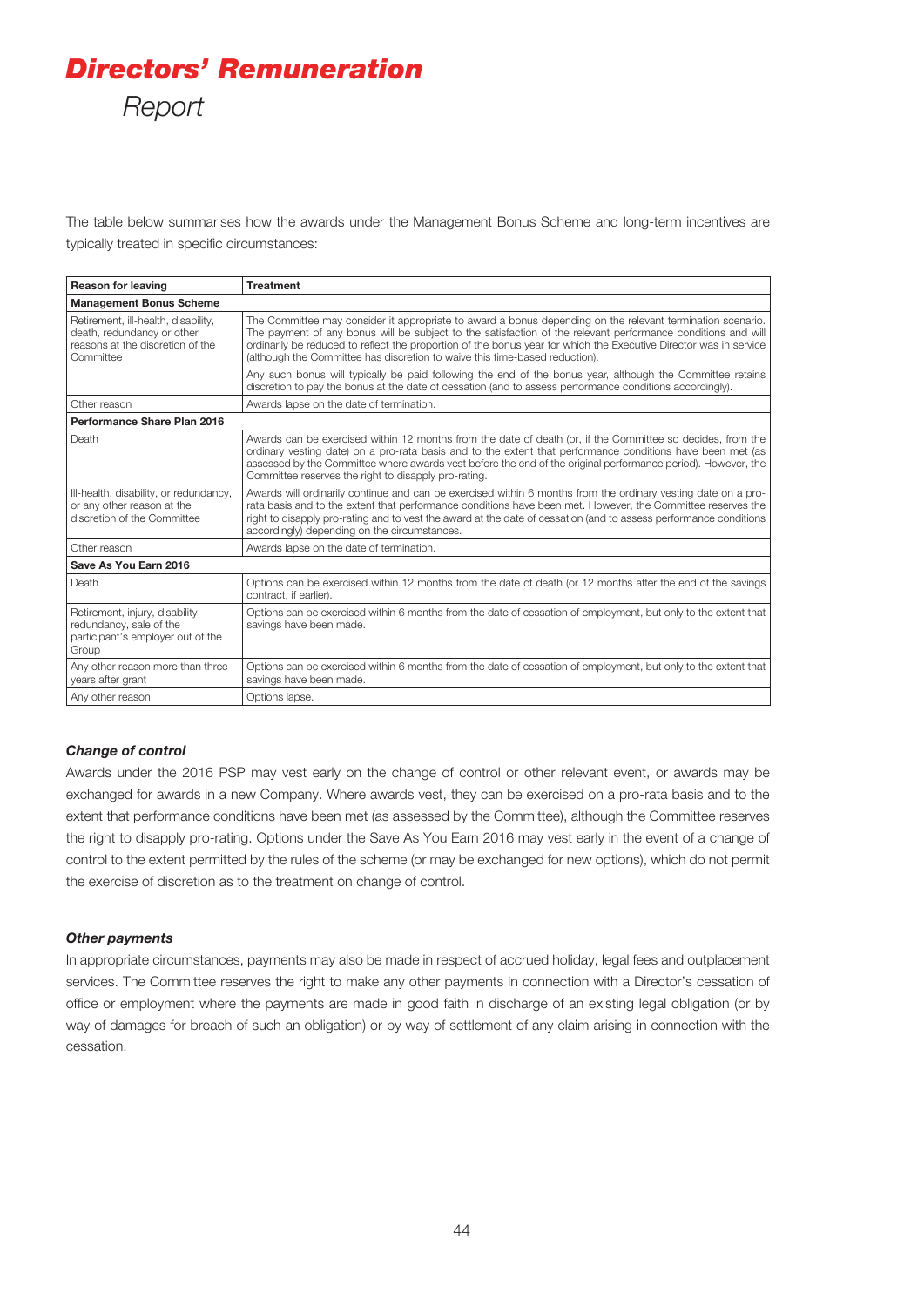#### **Non-Executive Directors' Terms of Appointment (updated)**

Subject to re-election by shareholders, Non-Executive Directors are appointed for an initial term of approximately three years. Subsequent terms of three years may be awarded, but with effect from the 2019 AGM, each Director will nevertheless offer themselves for annual re-election by shareholders, in accordance with the recommendations of the 2018 Corporate Governance Code.

Details of the Non-Executive Directors' terms of appointment are shown in the table below and copies of the Non-Executive Directors' terms of appointment are available to view at the Company's registered office. The appointment, re-appointment and the remuneration of Non-Executive Directors are matters reserved for the full Board.

|                   | Initial agreement | <b>Expiry date of</b> |  |
|-------------------|-------------------|-----------------------|--|
|                   | date              | current agreement     |  |
| Ivan Martin       | 21 October 2015   | 31 December 2021      |  |
| Peter Whiting     | 2 February 2012   | 30 April 2020         |  |
| Barbara Moorhouse | 27 February 2017  | 30 April 2020         |  |

#### **Legacy arrangements**

The Committee reserves the right to make any remuneration payment and/or payment for loss of office (including exercising any discretions available to it in connection with such payments) notwithstanding that they are not in line with the Policy set out above where the terms of the payment were agreed:

- 1. before the Policy came into effect (and, in the case of a payment agreed on or after 28 April 2014, where the terms of the payment are in line with the policy approved at the 2014 AGM);
- 2. at a time when the relevant individual was not a Director of the Company and, in the opinion of the Committee, the payment was not in consideration for the individual becoming a Director of the Company.

For these purposes, the term "payment" includes the satisfaction of awards of variable remuneration and in relation to an award over shares the terms of the payment are agreed at the time the award is granted. For the avoidance of doubt, this includes the ability to satisfy any awards granted under the Company's 2006 Performance Share Plan, and to exercise discretion under that plan in respect of any such awards.

#### **Executive Directors – External appointments**

The Executive Directors may accept external appointments of non-executive directorships in order to broaden their experience for the benefit of the Company. Such appointments are subject to approval by the Board in each case, and the Executive Director may retain any fees paid in respect of such a directorship.

#### **Consideration of conditions elsewhere in the Company**

Although the Committee does not consult directly with employees on executive remuneration policy, the Committee does consider general basic salary increases across the Company, remuneration arrangements and employment conditions for the broader employee population when determining remuneration policy for the Executive Directors.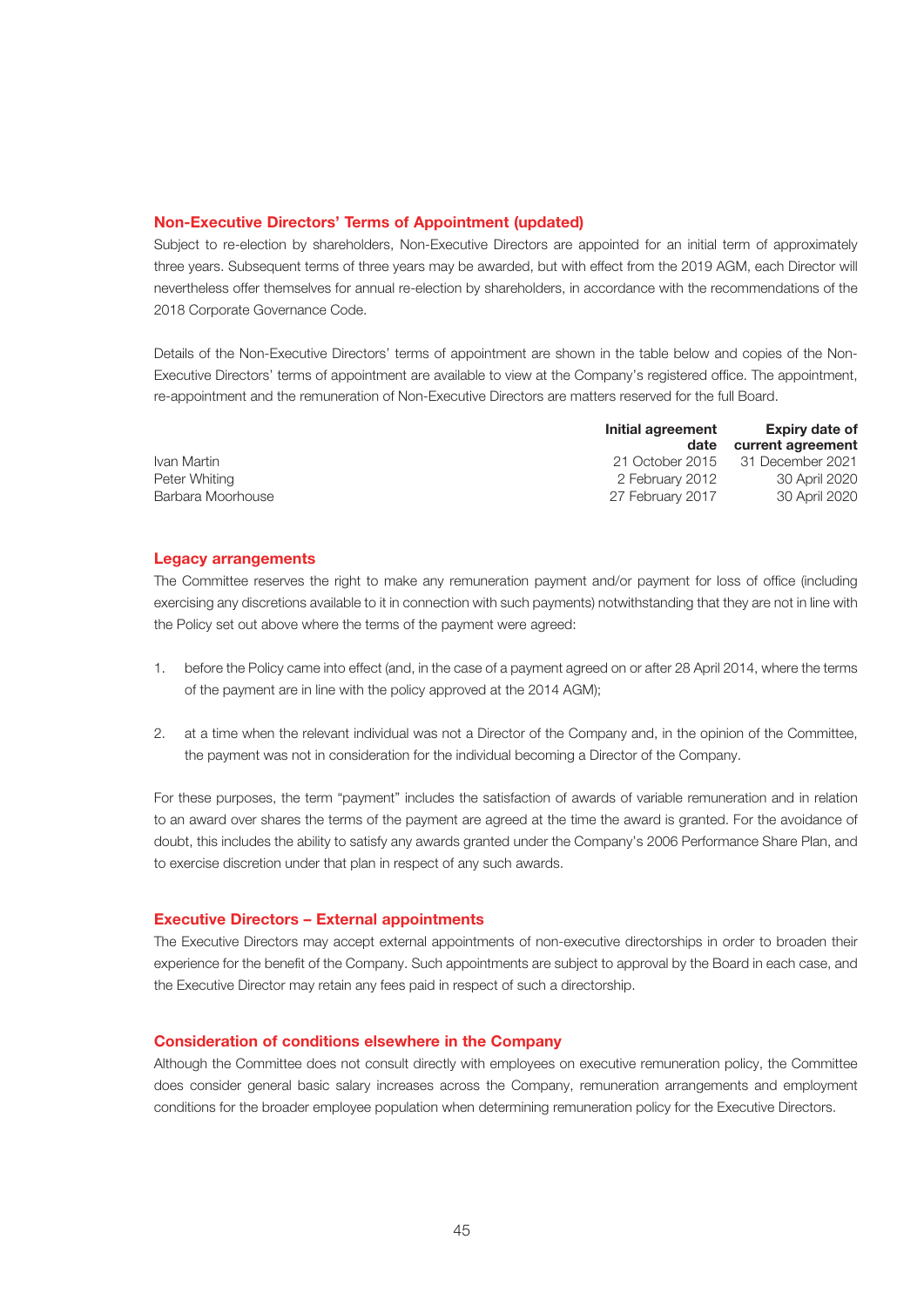#### **Consideration of shareholder views**

The Committee is committed to an open and transparent dialogue with shareholders on matters relating to remuneration. When determining remuneration, the Committee takes into account views of shareholders and investor guidelines. The Committee is always open to feedback from shareholders on remuneration policy and arrangements, and commits to undergoing shareholder consultation in advance of any significant changes to remuneration policy.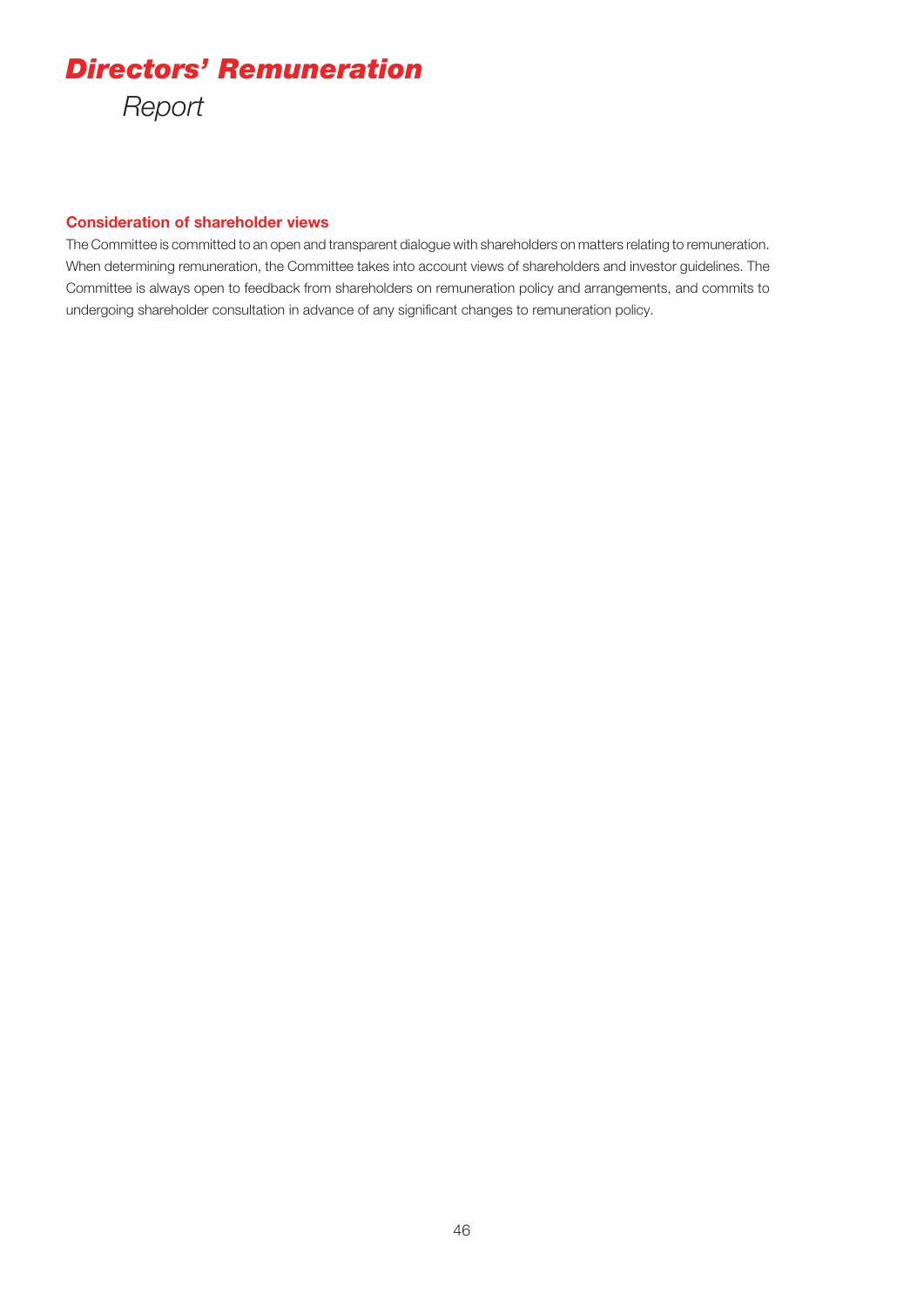#### **B ANNUAL REPORT ON REMUNERATION**

The following section provides details of how the Company's remuneration policy was implemented during the year ended 31 December 2018. The sections of the report which are audited are clearly identified as such in the section heading.

#### **Role of the Remuneration Committee**

The Committee's primary function is to support the Company's strategy by ensuring its delivery is supported by the Company's remuneration policy. The Committee's responsibilities during 2018 included:

- determining the Company's remuneration policy and monitoring its implementation;
- approving remuneration packages for each of the Executive Directors;
- determining the terms on which Performance Share Plan and Company Share Option Plan awards are made; and
- reviewing and setting performance targets for incentive plans.

The Committee has undertaken a review of its responsibilities in light of the 2018 Corporate Governance Code and has already put in place arrangements to review the remuneration of the Company's Senior Leadership Team with effect from 2019. The Committee will report fully on the application of the 2018 Corporate Governance Code in the 2019 Directors' Remuneration Report.

The Committee's full terms of reference provide further details of the roles and responsibilities of the Committee and are available on the Company's website.

#### **Remuneration Committee membership in 2018**

The membership of the Remuneration Committee as at 31 December 2018 comprised Peter Whiting (Committee Chair), Barbara Moorhouse and Ivan Martin.

Only Committee members have the right to attend Committee meetings, though other individuals such as the Executive Directors may attend by invitation. External consultants provide advice to the Committee from time to time. No individuals are involved in decisions relating to their own remuneration.

The Committee held 8 meetings during the financial year and details of members' attendance at meetings are provided in the Corporate Governance section on page 30.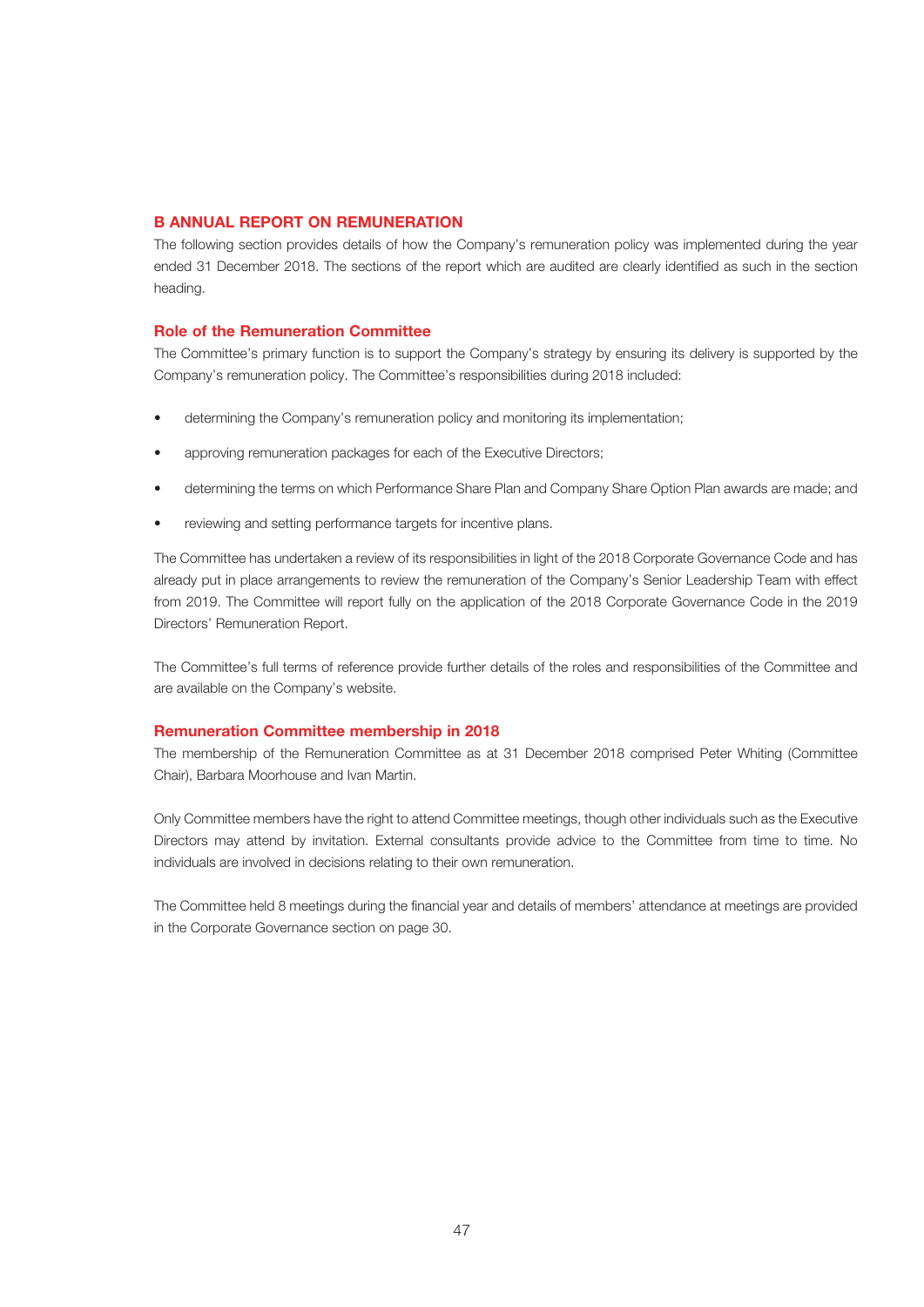# *Directors' Remuneration*

*Report*

#### **Single total figure of remuneration (audited)**

#### *Executive Directors*

The table below sets out a single figure for the total remuneration received by each Executive Director for the year ended 31 December 2018 and the prior year.

|                           | Simon Baines* |         | <b>Tom Crawford</b> |         | Philip Wood****** |         |
|---------------------------|---------------|---------|---------------------|---------|-------------------|---------|
|                           | 2018          | 2017    | 2018                | 2017    | 2018              | 2017    |
|                           | £             | £       | £                   | £.      | £                 | £.      |
| <b>Basic Salary</b>       | 162.391       | 190,550 | 242.050             | 225,650 | 215.358           | 197,775 |
| Taxable benefits**        | 1,093         | 1,173   | 548                 | 469     | 1,370             | 1,173   |
| Pension***                | 11,519        | 11.183  | 13,925              | 12.695  | 12.176            | 11,183  |
| Management Bonus****      |               | 67.169  | -                   | 194.623 | -                 | 152.049 |
| Long Term Incentives***** | 601.607       | -       | 601,607             | -       | 601.607           |         |
| Total                     | 776,610       | 270.075 | 858,130             | 433.437 | 830.511           | 362,180 |
|                           |               |         |                     |         |                   |         |

With effect from 29 October 2018, Simon Baines stepped down from the Board. In the table above, his remuneration for 2018 is stated to the date on which he stepped down from the Board. Details of payments made to him after that date are set out on page 52.

Taxable benefits consist primarily of private healthcare insurance. \*\*\* The Company paid £11,519 to Simon Baines and £12,176 to Philip Wood (2017: £11,183 for each of them) into a self-invested personal pension scheme. The Company paid £13,925 to Tom Crawford (2017: £12,695) by way of a pension allowance, from which tax and national insurance were deducted at the appropriate rates.

\*\*\*\* No bonuses were earned under the Management Bonus Scheme in respect of 2018 – further information is given below. \*\*\*\*\* Includes, in respect of 2018, PSP awards vesting in respect of a performance period ending in the year ended 31 December 2018 – further

information is given below. With effect from 29 October 2018 Philip Wood has received a salary supplement of £2,000 per month in respect of his interim appointment as Acting Chief Executive Officer of Microgen Financial Systems which is included in "Basic Salary" above.

#### *Non-Executive Directors*

The table below sets out a single figure for the total remuneration received by each Non-Executive Director (including Ivan Martin, Non-Executive Chairman) who served during the year ended 31 December 2018 and the prior year:

|                       | <b>Ivan Martin</b> |                          | <b>Peter Whiting</b> |          | Barbara Moorhouse* |        |
|-----------------------|--------------------|--------------------------|----------------------|----------|--------------------|--------|
|                       | 2018               | 2017                     | 2018                 | 2017     | 2018               | 2017   |
|                       | £                  | £                        | £                    |          |                    | £.     |
| <b>Basic Salary</b>   | 134,000            | 130.000                  | 43,300               | 42,000   | 43,300             | 31,500 |
| <b>Committee Fees</b> |                    | $\overline{\phantom{m}}$ | **11.900             | **11.500 | 7.700              | 5,144  |
| Other Fees            | -                  |                          | -                    | ***2.500 |                    |        |
| Total                 | 134.000            | 130,000                  | 55,200               | 56,000   | 51,000             | 36,644 |

\* Barbara Moorhouse was appointed to the Board on 1 April 2017.

Peter Whiting's Committee fees consist of £6,700 in respect of his Chairmanship of the Remuneration Committee and £5,200 in respect of his holding the office of Senior Independent Director.

\*\*\* The other fee paid in 2017 to Peter Whiting was due to the increased time requirement pursuant to the recruitment of a new Non-Executive Director to the Board.

#### **Salary increases during 2018**

Each Executive Director's salary was increased by 3% with effect from 1 January 2018, reflecting wider workforce increases.

#### **Incentive outcomes for the year ended 31 December 2018 (audited)**

#### *Management Bonus Scheme in respect of 2018 performance*

The 2018 Management Bonus Scheme for Executive Directors is determined by the Committee by reference to the Group's financial performance (as regards 75% of the opportunity) and the achievement by each Executive Director of non-financial performance measures (as regards 25% of the opportunity) during 2018. The maximum bonus opportunity for each Executive Director was 100% of salary. The financial performance underpin was not met and, accordingly, no management bonuses were earned in 2018.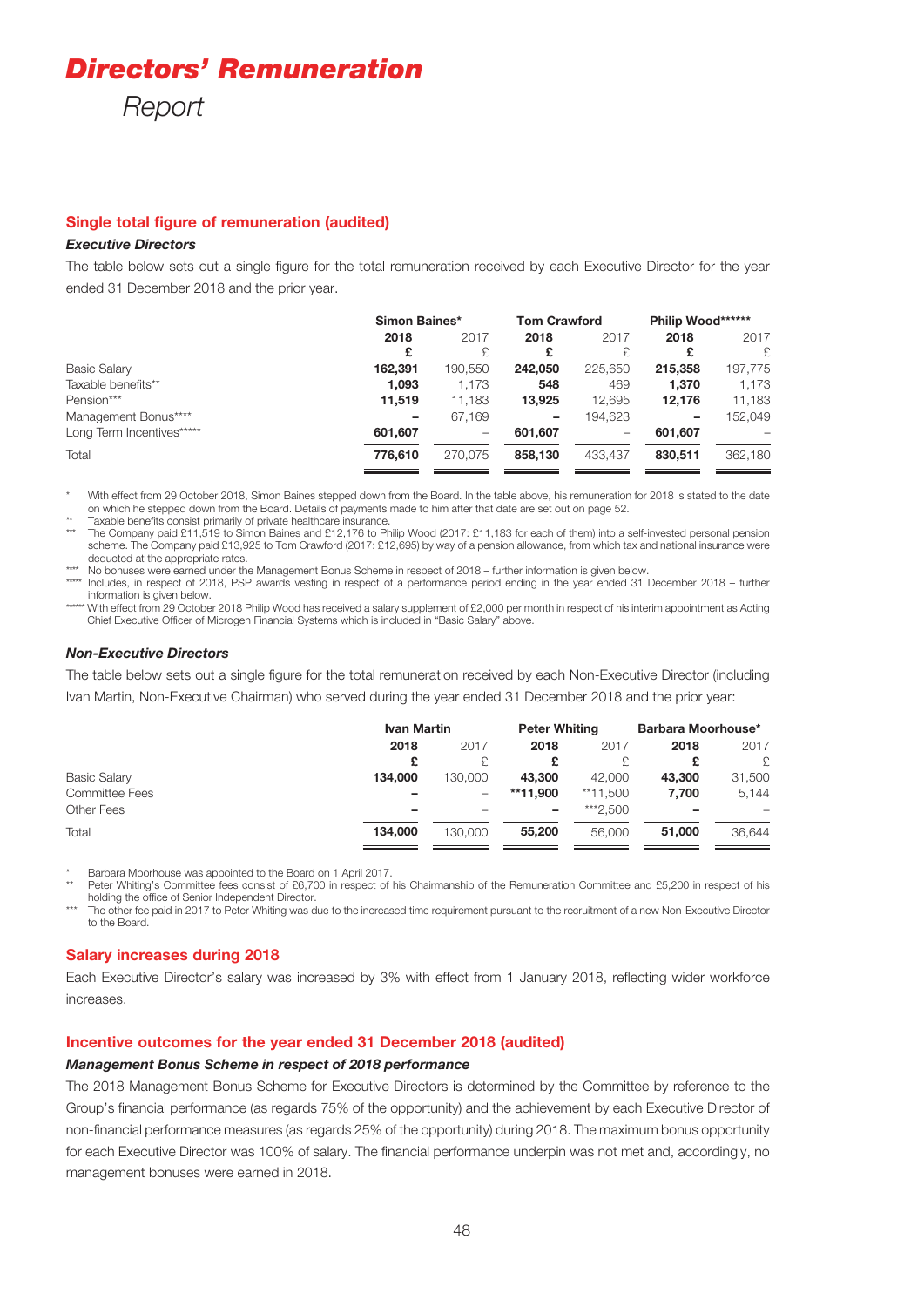#### *Financial performance measures (75% of the bonus opportunity)*

| <b>Executive</b><br><b>Director</b> | <b>Measure</b>                                                  | Weighting                                             | <b>Threshold</b><br>performance<br>level | On-target<br>performance<br>level | <b>Stretch</b><br>performance<br>level | <b>Actual</b><br>level | performance Bonus earned<br>(% of salary) |
|-------------------------------------|-----------------------------------------------------------------|-------------------------------------------------------|------------------------------------------|-----------------------------------|----------------------------------------|------------------------|-------------------------------------------|
| Simon Baines*                       | Recurring revenue<br>base in respect of<br>the 5Series product  | 33.33% of<br>the financial<br>measures<br>opportunity | £6.15m                                   | £6.50m                            | £7.15m                                 | £5.04m                 | 0%                                        |
|                                     | Operating profit<br>(pre-bonus accrual)                         | 33.33% of<br>the financial<br>measures<br>opportunity | £7.5m                                    | £7.9m                             | £7.8m                                  | £7.0m**                | 0%                                        |
|                                     | Quantum of acquired<br>revenue (annualised)                     | 33.33% of<br>the financial<br>measures<br>opportunity | £2.0m                                    | £4.0m                             | £8.0m                                  | £0.0m                  | 0%                                        |
| <b>Tom Crawford</b>                 | Recurring revenue<br>base (excluding<br>effect of acquisitions) | 50% of the<br>financial<br>measures<br>opportunity    | £23.1m                                   | £24.0m                            |                                        | £24.0m                 | 0%                                        |
|                                     | Operating Profit (pre-<br>bonus accrual)                        | 50% of the<br>financial<br>measures<br>opportunity    | £10.9m                                   | £11.9m                            | £13.9m                                 | £10.4m                 | 0%                                        |

\* Stepped down from the Board with effect from 29 October 2018.<br>\*\* Operating Prefit of Microgen Einengiel Systems for 2018 was impor-

\*\* Operating Profit of Microgen Financial Systems for 2018 was impacted by the disposal of Microgen Banking Systems Limited on 2 July 2018. The disposed entity held the trade of the Goup's payments software business (see note 28 for further details). Even allowing for this, the Operating Profit threshold would not have been met.

Reflecting his Group-wide position, Philip Wood's bonus in respect of the financial performance measures is calculated by reference to the financial performance measures related to Microgen Financial Systems and the bonus earned by Tom Crawford on the basis of financial performance measures related to Aptitude Software, with the weighting between the Microgen Financial Systems measures and Aptitude Software measures determined by the Committee based on its assessment of the degree of support given to each business. As these measures were not met for 2018, Philip Wood did not earn a bonus for 2018 in respect of financial performance measures.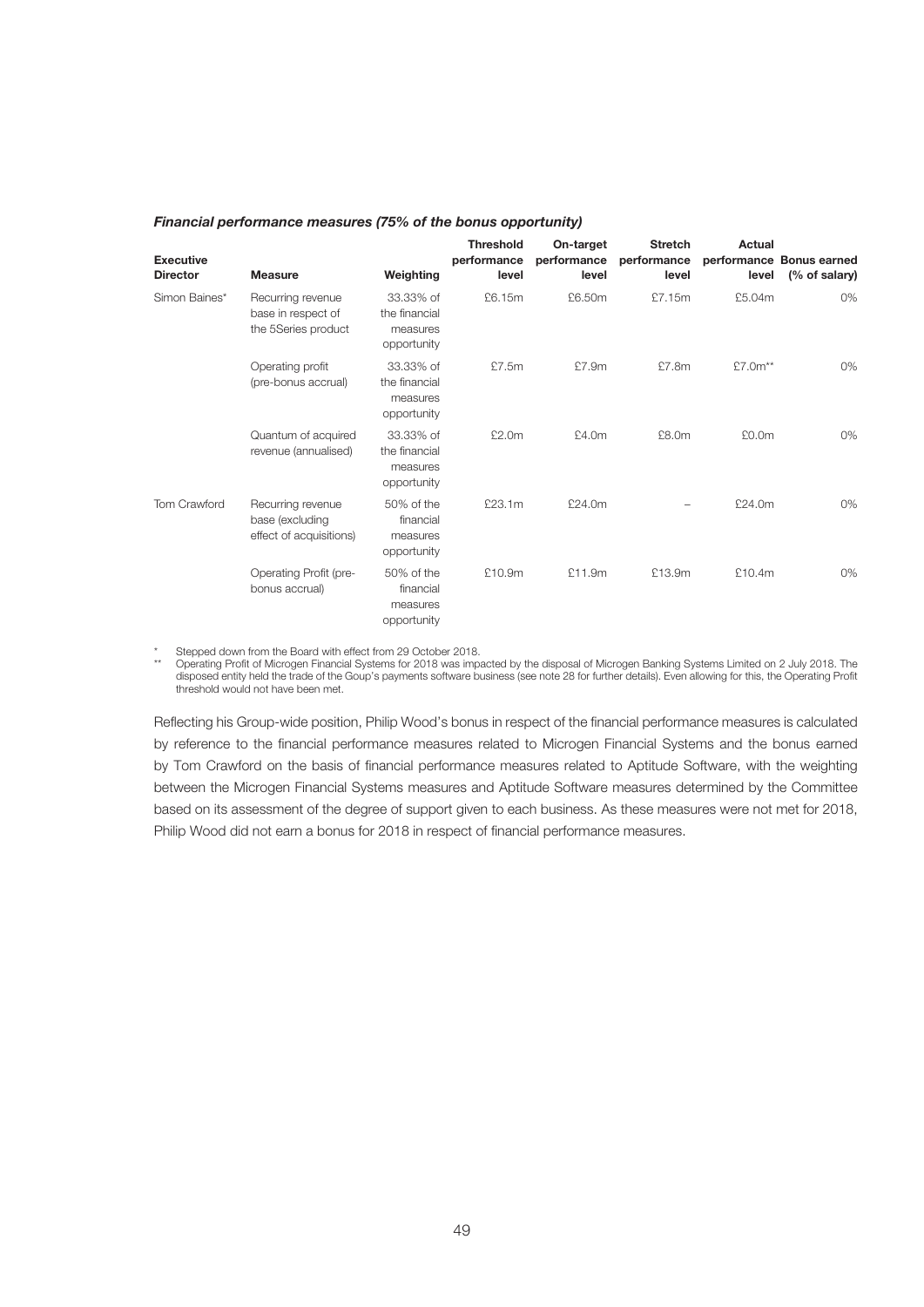#### *Non-financial performance measures (25% of the bonus opportunity)*

The performance of each Executive Director was assessed by the Remuneration Committee against a number of metrics reflecting the Board's key strategic goals for the year, as stated below. However, the bonus based on the nonfinancial performance measures was capable of being earned only if the threshold level of performance level against the operating profit financial metrics was achieved and, accordingly, notwithstanding performance against the non-financial measures, no bonus was earned by reference to them.

| <b>Executive Director</b> | <b>Non-financial measure</b>                                                                                                                        |
|---------------------------|-----------------------------------------------------------------------------------------------------------------------------------------------------|
| Simon Baines*             | Progress 5Series technology enhancements.                                                                                                           |
|                           | Progress moving acquired client base towards migration onto Microgen 5Series while<br>maintaining positive customer relationships.                  |
|                           | Drive a high performing culture with employees.                                                                                                     |
| Tom Crawford              | Grow annual contract value of Aptitude RevStream product, subscription, modules or<br>renewal uplift in 2018.                                       |
|                           | Launch a new specialised finance application (IFRS 17) to extend the product portfolio<br>and make sales of the new application.                    |
|                           | Launch a new revenue stream for the business in 2018 (regarding nature of service, as<br>opposed to new product) and make sales of the new service. |
| Philip Wood               | Execute acquisition strategy in Microgen Financial Systems in the best interests of the<br>Group.                                                   |
|                           | Successful implementation of new forecasting and reporting tool and roll out of new<br>expenses system within existing budgeted spend.              |
|                           | Provision of legal and commercial assistance to the Aptitude Software business.                                                                     |

\* Stepped down from the Board with effect from 29 October 2018.

#### *PSP awards vesting in respect of performance in 2018*

Each of Simon Baines, Tom Crawford and Philip Wood was granted an award on 21 October 2015 under the Company's 2006 Performance Share Plan over 150,000 shares, which vested on 21 October 2018. The value included in the single total figure of remuneration table is based on the value of the vested shares, calculated as the share price on the date of vesting (£4.075, being the share price on 19 October 2018 the last dealing day before vesting) less the per share exercise price (6 3/7 pence).

| Shares subject to award | Vesting percentage* | <b>Vested shares</b> | Value    |
|-------------------------|---------------------|----------------------|----------|
| 150,000                 | $00\%$              | 150,000              | £601,607 |

\*The awards vested subject to continued employment and performance based on Total Shareholder Return ("TSR") as follows:

- 50% would vest if (i) the Company's TSR at least matched the performance of the FTSE Fledgling Index over the performance period; and (ii) the Company's TSR over the performance period was not negative; and
- a further 50% would vest if (i) the Company's TSR outperformed the FTSE Fledgling Index by at least 25% over the performance period; and (ii) the Company's TSR over the performance period was at least 10%.

The Company's TSR over the period was over 360%, significantly in excess of the maximum targets and, accordingly, the awards vested in full.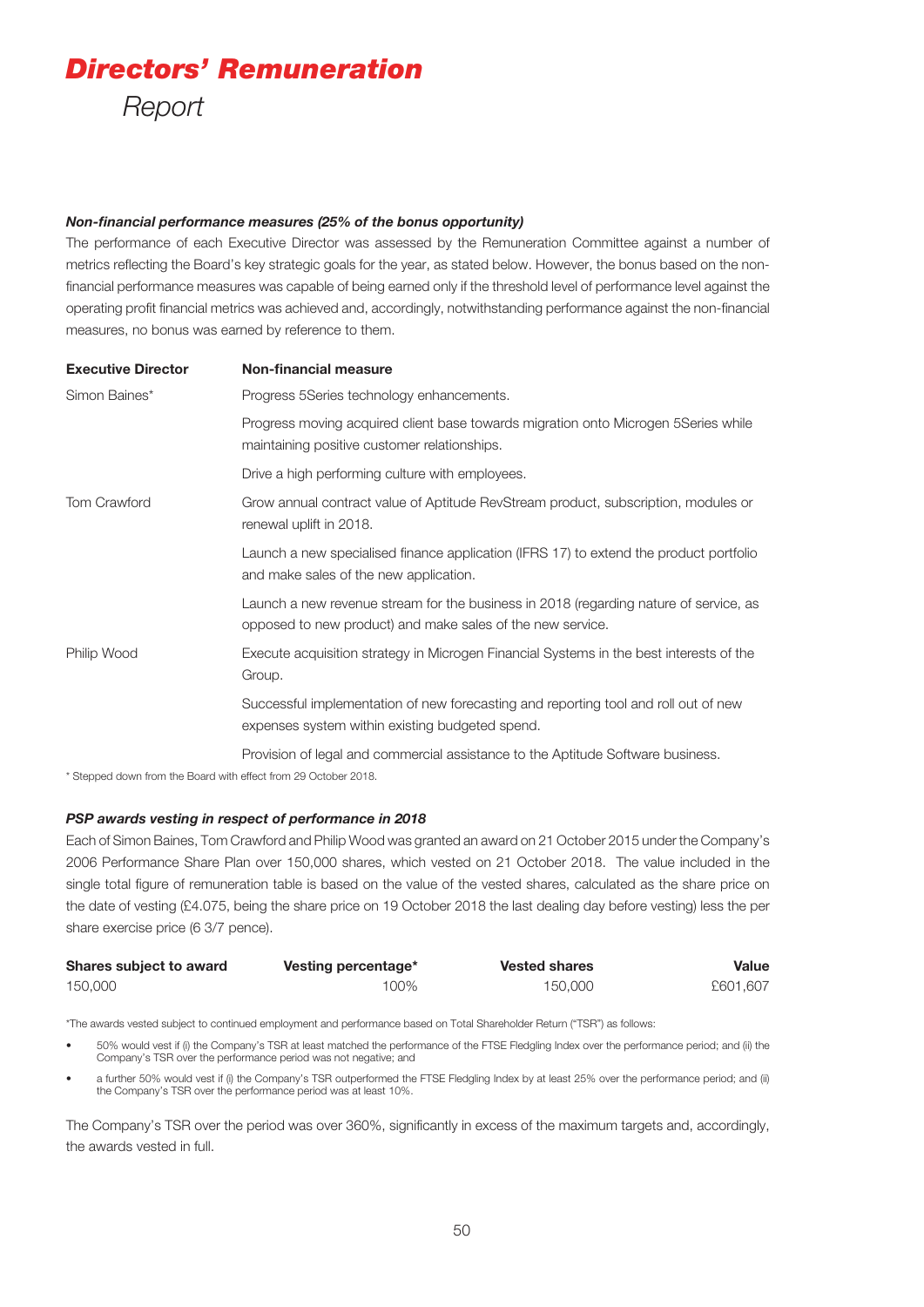#### **Share awards granted during the year (audited)**

On 30 August 2018 share options under the Performance Share Plan 2016 were awarded to the Executive Directors. Each award was granted in the form of an option with an exercise price of 6 3⁄7 pence per share and the basis of the award was 100% of salary, as follows:

| <b>Executive Director</b> | <b>Number of shares</b><br>subject to award |                | Basis of award Face value of award* | % of award vesting<br>for threshold<br>performance |
|---------------------------|---------------------------------------------|----------------|-------------------------------------|----------------------------------------------------|
| Simon Baines**            | 46.289                                      | 100% of salary | £196,265                            | 25%                                                |
| Tom Crawford              | 57.087                                      | 100% of salary | £242,049                            | 25%                                                |
| Philip Wood               | 49.799                                      | 100% of salary | £211.148                            | 25%                                                |

\* Based on a share price of £4.24 being the average of the mid-market closing share price on the three days prior to the date of grant.<br>\* Pinera Prince shared days from the President 200 October 0010 and will be a discuss Simon Baines stepped down from the Board on 29 October 2018 and will leave the Group in April 2019. His award lapsed on his stepping down from the Board.

The vesting of these options is subject to the satisfaction of performance conditions based on:

(a) as regards 50% the shares subject to the options, the annual compound growth in the Company's Earnings Per Share (EPS) measured over the period of three financial years commencing on 1 January 2018, as follows:

| Percentage of the options subject to the EPS performance<br>condition that vests | Annual compound growth in EPS |
|----------------------------------------------------------------------------------|-------------------------------|
| $0\%$                                                                            | Less than $10\%$              |
| 25%                                                                              | 10%                           |
| Determined on a straight-line basis between 25% and 100%                         | Between 10% and 12%           |
| 100%                                                                             | Equal to or greater than 12%  |

(b) as regards the other 50% of the shares subject to the options, the Company's Total Shareholder Return measured over the period of three financial years commencing on 1 January 2018, compared with the Total Shareholder Return (TSR) of a comparator Group consisting of the companies constituting the FTSE SmallCap Index (excluding investment trusts) as follows:

| Rank of the Company's TSR against the<br>TSR of the members of the comparator<br>Group |
|----------------------------------------------------------------------------------------|
| Below median                                                                           |
| Median                                                                                 |
| Between median and upper quartile                                                      |
| Upper quartile or above                                                                |
|                                                                                        |

**Rank of the Company's TSR against the** 

For these purposes, the Company's TSR will be calculated by reference to the average net return index for the Company's shares over each weekday (excluding Saturdays and Sundays) during:

- the one-month period ending on the day before the start of the three-year performance period; and
- the one-month period ending on the last day of the performance period.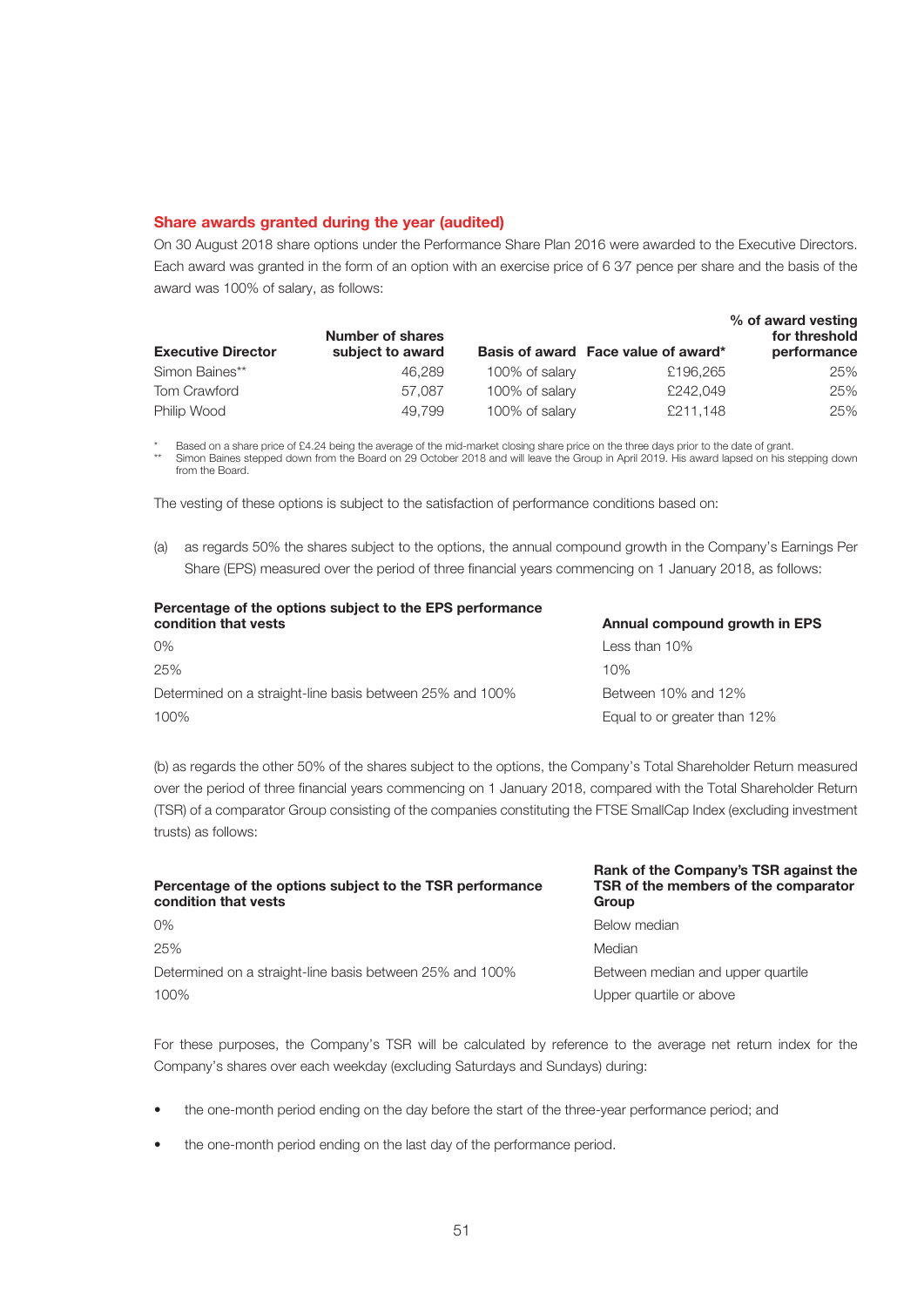The awards are also subject to a further underpin condition. No element of any award will vest unless the Committee determines that the level of vesting reflects the overall financial performance of the Group over the performance period.

These awards are subject to a two-year holding period following the end of the performance period, at the end of which they can be exercised.

#### **Termination payments and payments to past Directors (audited)**

Simon Baines stepped down from the Board on 29 October 2018 and will leave the Group in April 2019. The remuneration arrangements relating to Simon Baines leaving the Group are as follows:

- Simon will remain with the Microgen Financial Systems business as an employee until 28 April 2019 and will continue to receive his salary and benefits (including pension benefits) to that date, of £104,290 in aggregate. Payments of £34,127 were made in respect of salary and benefits (including pension benefits) for the period from 30 October 2018 to 31 December 2018 and payments of £70,163 have been made or will be made in respect of salary and benefits (including pension benefits) for the period from 1 January 2019 to 28 April 2019, this amount has been accrued in full during 2018.
- Simon was not entitled to a bonus in respect of 2018 or 2019.
- Simon Baines will be entitled to retain the following options and exercise them up to 28 April 2019:

|                  | <b>Shares subject</b> |                               |                     |
|------------------|-----------------------|-------------------------------|---------------------|
| Date of Grant    | to option             | <b>Performance Period</b>     | <b>Vesting Date</b> |
| 18 November 2013 | 172.419               | November 2013 – November 2016 | 18 November 2018    |
| 21 October 2015  | 150.000               | October 2015 – October 2018   | 21 October 2018     |

All other share options held by Simon Baines have lapsed.

Other than these arrangements, in the year no termination payments were made to Directors or payments made to past Directors.

#### **Implementation of remuneration policy for 2019**

#### *Basic salary*

Market positioning of basic salary is reviewed on an individual basis, by reference to individual performance, experience and market conditions with a view to providing a package which is appropriate for the responsibilities involved. The 4% increase awarded to Executive Directors is within the range of increases awarded to the wider workforce.

| <b>Executive Directors</b> | 31 December 2018 | 1 January 2019 | Basic salary as at Basic salary from Percentage Increase<br>on 1 January 2019 |
|----------------------------|------------------|----------------|-------------------------------------------------------------------------------|
| Tom Crawford               | £242.050         | £251.750       | $4\%$                                                                         |
| Philip Wood*               | £211.150         | £219,600       | $4\%$                                                                         |

With effect from 29 October 2018 Philip Wood has received a salary supplement of £2,000 per month in respect of his interim appointment as Acting Chief Executive Officer of Microgen Financial Systems.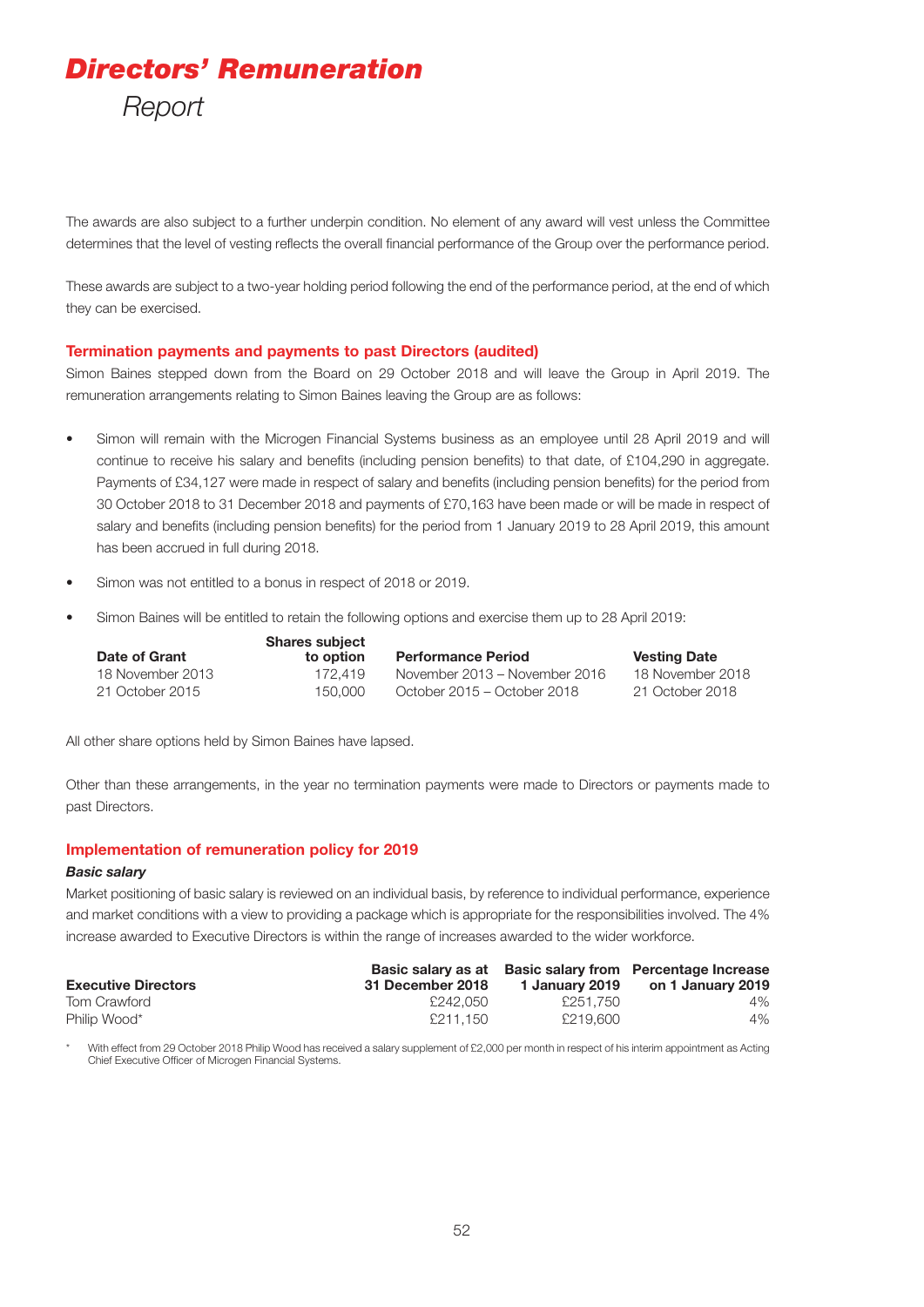#### *Management Bonus Scheme*

The maximum bonus opportunity for Executive Directors in 2019 will remain unchanged from the opportunity in 2018, and will be a maximum of 100% of salary, with 50% of the maximum paid for on target performance and 100% of the maximum paid for maximum performance.

As noted on page 35, Philip Wood's salary supplement relates to his interim appointment as Acting Chief Executive Officer of Microgen Financial Systems will not be taken into account for annual bonus purposes.

Bonuses will be based on performance compared to a number of financial metrics (as regards 75% of the overall opportunity) and the achievement of a number of non-financial performance measures set for the year (as regards 25% of the overall opportunity). The financial metrics include operating profit and a number of the KPIs of each operating business. The non-financial performance measures will be subject to a financial underpin. In the view of the Committee the measures and targets are commercially sensitive as they give competitors information in relation to the Company's targets and plans. Information will be disclosed when no longer considered commercially sensitive, as with the disclosure of the 2018 bonus outturn on pages 48 to 50.

#### *Long-term incentives*

Awards under the 2016 PSP will be granted to Executive Directors in 2019. The awards will be granted at the level of up to 100% of salary. Performance measures will be based on EPS and TSR as with the awards granted in 2018, with the measures again weighted 50:50. As with the awards granted in 2018, the TSR performance measures will compare Microgen's TSR performance with a comparator Group consisting of the FTSE SmallCap Index (excluding investment trusts), with 25% of the TSR element vesting for performance at median, rising to 100% for upper-quartile performance.

As noted on page 35, Philip Wood's salary supplement related to his interim appointment as Acting Chief Executive Officer of Microgen Financial Systems will not be taken into account for PSP purposes.

The EPS performance targets will be determined before the awards are granted and disclosed both at grant and in the 2019 Directors' Remuneration Report. Targets will be set to ensure that full vesting requires the achievement of stretching levels of performance, with threshold performance delivering 25% vesting. The awards will be subject to a two-year holding period following the end of the performance period, at the end of which they can be exercised.

#### *Non-Executive Director fees*

With effect from 1 January 2019, the fees payable to Non-Executive Directors have increased as follows:

|                                  | Fee at<br>1 Januarv<br>2018 | Fee at<br>1 January<br>2019<br>£ |
|----------------------------------|-----------------------------|----------------------------------|
| Basic Non-Executive Director Fee | 43,300                      | 45,000                           |
| Audit Committee Chair Fee        | 7.700                       | 8.000                            |
| Remuneration Committee Chair Fee | 6.700                       | 7,000                            |
| Senior Independent Director Fee  | 5.200                       | 5.400                            |

With effect from 1 January 2019 the fee paid to Ivan Martin, Non-Executive Chairman, increased from £134,000 to £139,400, an increase of 4%.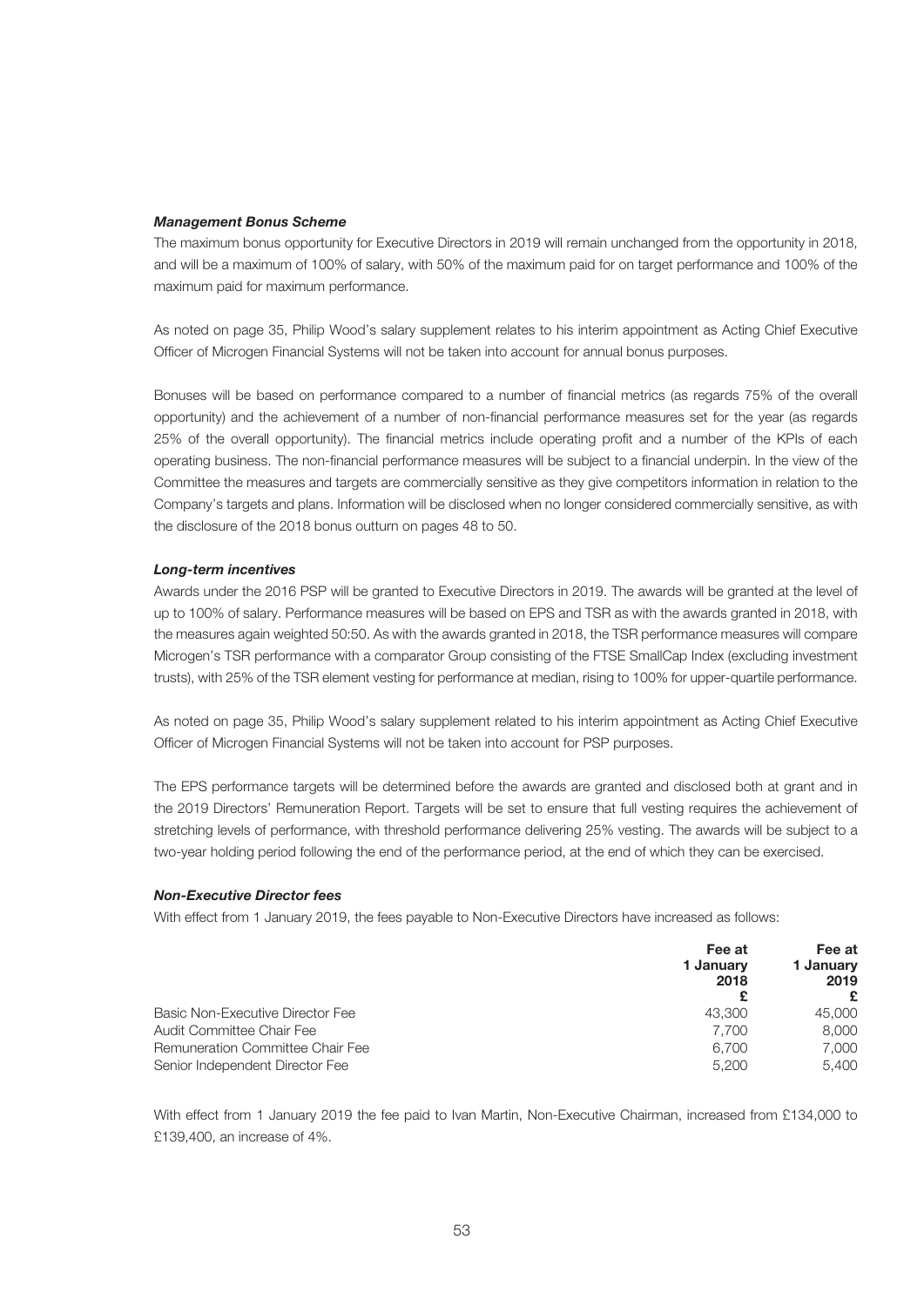The increases in the Non-Executive Director and Non-Executive Chairman fees are within the range of increases awarded to the wider workforce.

#### **Percentage change in Executive Directors' remuneration**

The table below shows the percentage change in Executive Directors' remuneration from the prior year compared to the average percentage change in remuneration for all other employees. For the purposes of this disclosure, remuneration comprises salary, benefits (excluding pension) and variable pay paid in the year only.

|                        | Tom<br><b>Crawford</b> | <b>Philip</b><br>Wood | <b>Other</b><br>employees* |
|------------------------|------------------------|-----------------------|----------------------------|
| Salary                 | 3%                     | 3%                    | 5%                         |
| Taxable benefits       | 15%                    | 17%                   | 6%                         |
| Single-year variable** | n/a                    | n/a                   | (32%)                      |

\* Based on UK employees only as the most appropriate comparator group.

\*\* No Executive Director earned a bonus for 2018.

\*\*\* The salary increase for Philip Wood is based on his salary as Chief Financial Officer and not the additional salary supplement of £2,000 per month payable to him on an interim basis in recognition of the additional responsibilities and time commitment involved in his appointment as Acting Chief Executive Officer of Microgen Financial Systems.

#### **Relative importance of spend on pay**

The table below shows the percentage change in spend on pay and shareholder distributions (i.e. dividends and share buybacks) from the financial year ended 31 December 2017 to the financial year ended 31 December 2018.

|                                |            | 2018   | 2017   |
|--------------------------------|------------|--------|--------|
|                                | % increase | £000   | £000   |
| Return to shareholders in year | 17%        | 3.928  | 3.345  |
| Employee remuneration          | 18%        | 37.242 | 31.555 |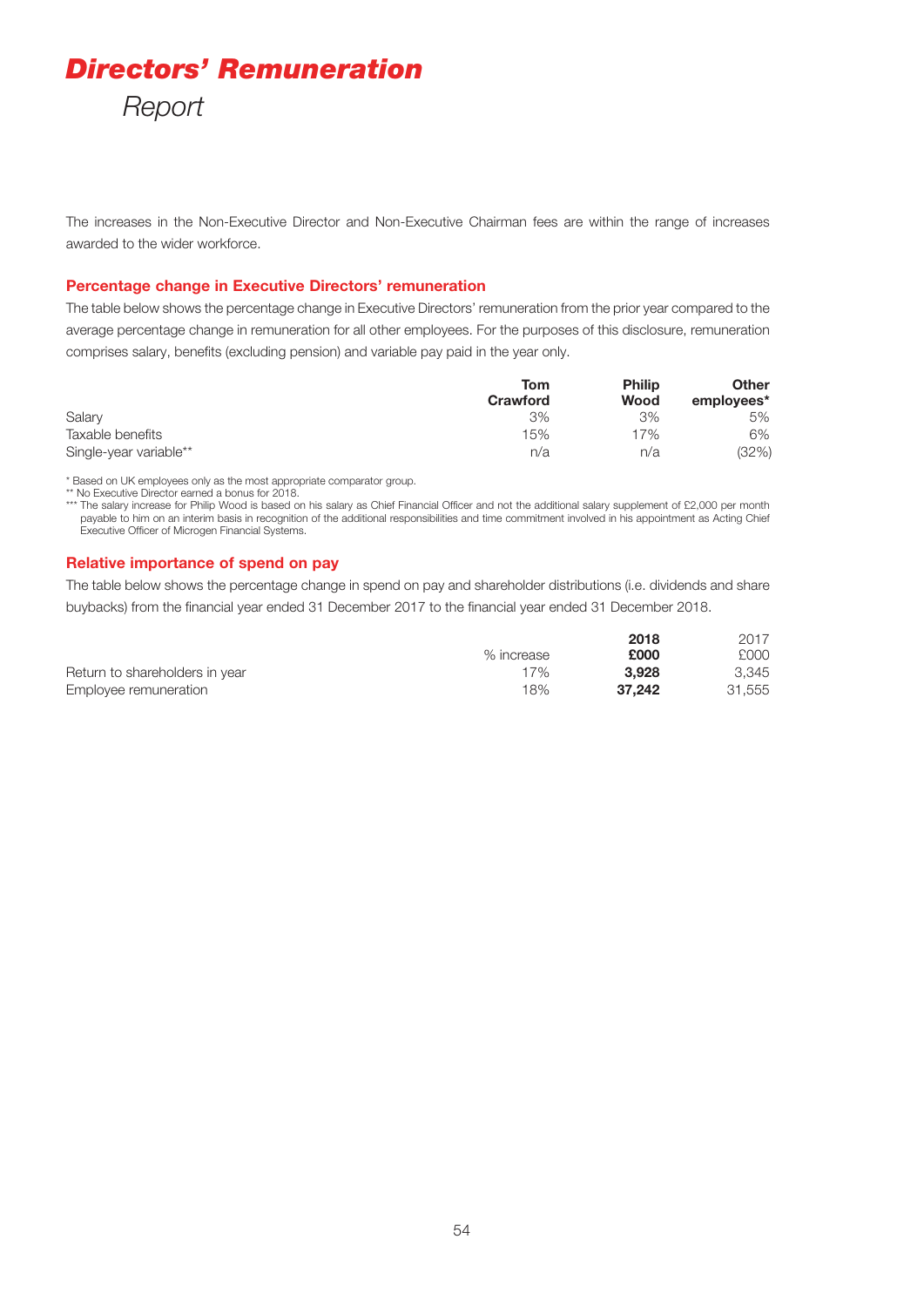#### **Comparison of Company performance**

The following graph shows the Company's performance, measured by total shareholder return, compared with the performance of the FTSE Fledgling Index for the ten years ended 31 December 2018. The Committee considers that the FTSE Fledgling Index is the most appropriate comparison across the period given the similarities between the Company and the companies forming this index.

The total shareholder return performance (as shown in the graph below) for the Company includes the impact of the dividends paid to its shareholders across the period; however, it does not reflect the 2010, 2013 and 2015 returns of capital to shareholders.



**Value of £100 invested on 31 December 2008**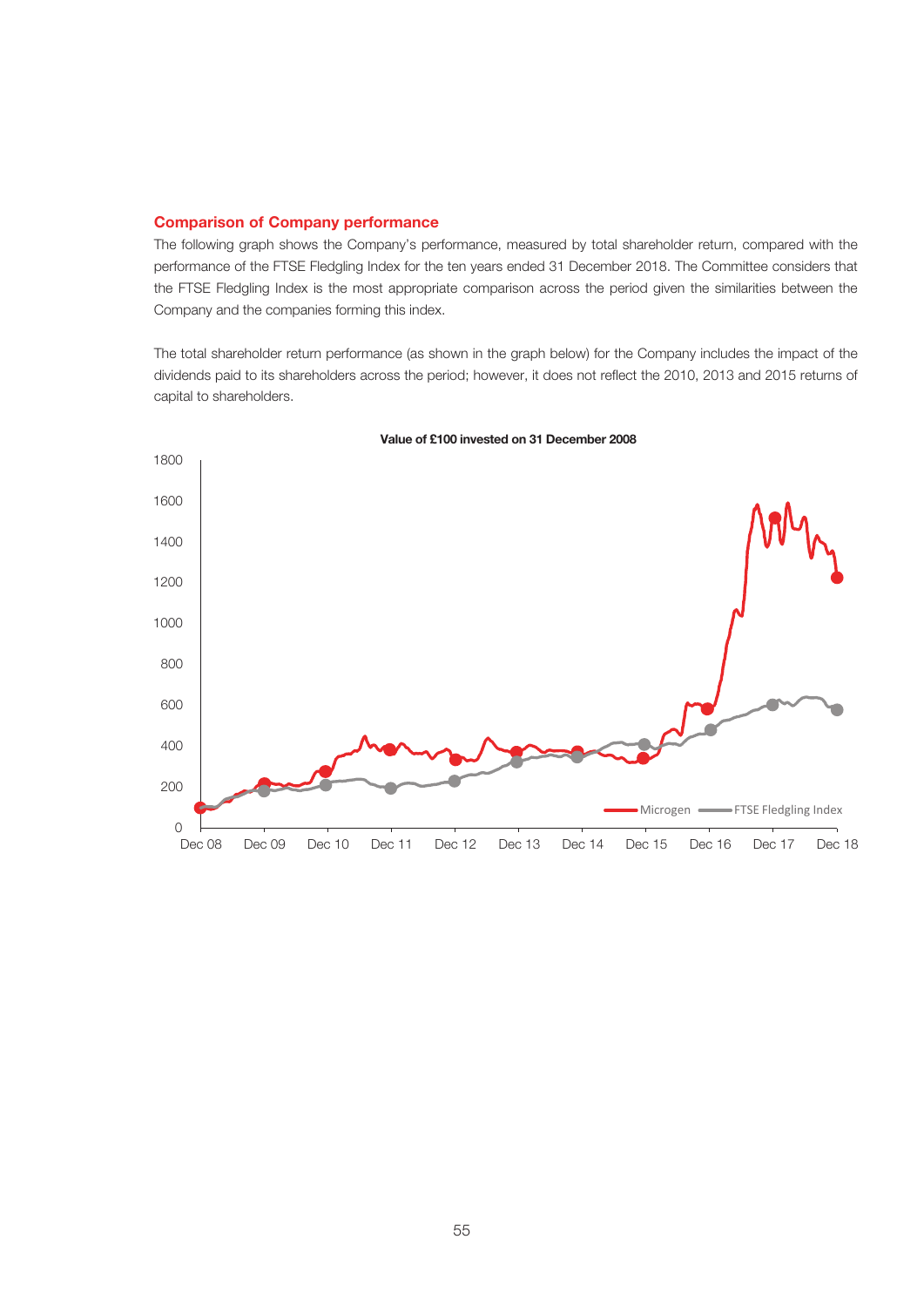#### **Table of historic remuneration (audited)**

The table below details the total remuneration, bonus award as a percentage of maximum opportunity and long-term incentive awards vesting as a percentage of maximum opportunity for the Group's senior executive officer(s) for each of the years from 2009 - 2018 (inclusive).

| Year |                                                                              | Total<br><b>Remuneration</b> | <b>Bonus</b><br>Award as a<br>percentage<br>of maximum<br>opportunity | Long term<br>incentives<br>vesting as a<br>percentage<br>of maximum<br>opportunity |
|------|------------------------------------------------------------------------------|------------------------------|-----------------------------------------------------------------------|------------------------------------------------------------------------------------|
| 2018 | Simon Baines (Chief Executive Officer, Microgen<br>Financial Systems)******  | £776,610*                    | $0.00\%$                                                              | 100.00%                                                                            |
|      | Tom Crawford (Chief Executive Officer, Aptitude<br>Software)                 | £858,130*                    | $0.00\%$                                                              | 100.00%                                                                            |
| 2017 | Simon Baines (Chief Executive Officer, Microgen<br><b>Financial Systems)</b> | £270,075                     | 35.25%                                                                | n/a                                                                                |
|      | Tom Crawford (Chief Executive Officer, Aptitude<br>Software)                 | £433,437                     | 86.25%                                                                | n/a                                                                                |
| 2016 | Simon Baines (Chief Executive Officer, Microgen<br><b>Financial Systems)</b> | £1,141,653**                 | 50.00%                                                                | 98.53%                                                                             |
|      | Tom Crawford (Chief Executive Officer, Aptitude<br>Software)                 | £1,269,113***                | 92.50%                                                                | 98.53%                                                                             |
| 2015 | Martyn Ratcliffe (Executive Chairman)****                                    | £199,375                     | n/a                                                                   | n/a                                                                                |
| 2014 | Martyn Ratcliffe (Executive Chairman)                                        | £275,000                     | n/a                                                                   | n/a                                                                                |
| 2013 | Martyn Ratcliffe (Executive Chairman)                                        | £216,667                     | n/a                                                                   | n/a                                                                                |
| 2012 | Martyn Ratcliffe (Executive Chairman)                                        | £205,000                     | n/a                                                                   | n/a                                                                                |
| 2011 | Martyn Ratcliffe (Executive Chairman)                                        | £1,096,498*****              | n/a                                                                   | 100.00%                                                                            |
| 2010 | Martyn Ratcliffe (Executive Chairman)                                        | £252,296                     | n/a                                                                   | n/a                                                                                |
| 2009 | Martyn Ratcliffe (Executive Chairman)                                        | £350,931                     | n/a                                                                   | n/a                                                                                |

\* £601,607 of this amount relates to the vesting, in terms of performance, of awards under the Microgen 2006 Performance Share Plan.

\*\* £852,241 of this amount relates to the vesting, in terms of performance, of awards under the Microgen 2006 Performance Share Plan.

\*\*\* £852,241 of this amount relates to the vesting, in terms of performance, of awards under the Microgen 2006 Performance Share Plan.

\*\*\*\* Martyn Ratcliffe was Executive Chairman in 2016 until his retirement on 4 March 2016.

\*\*\*\*\* £871,700 of this amount relates to the vesting, in terms of performance, of awards under the Group's share option schemes.

\*\*\*\*\*\* Simon Baines stepped down from the Board with effect from 29 October 2018 and in the table above his remuneration is stated to that date.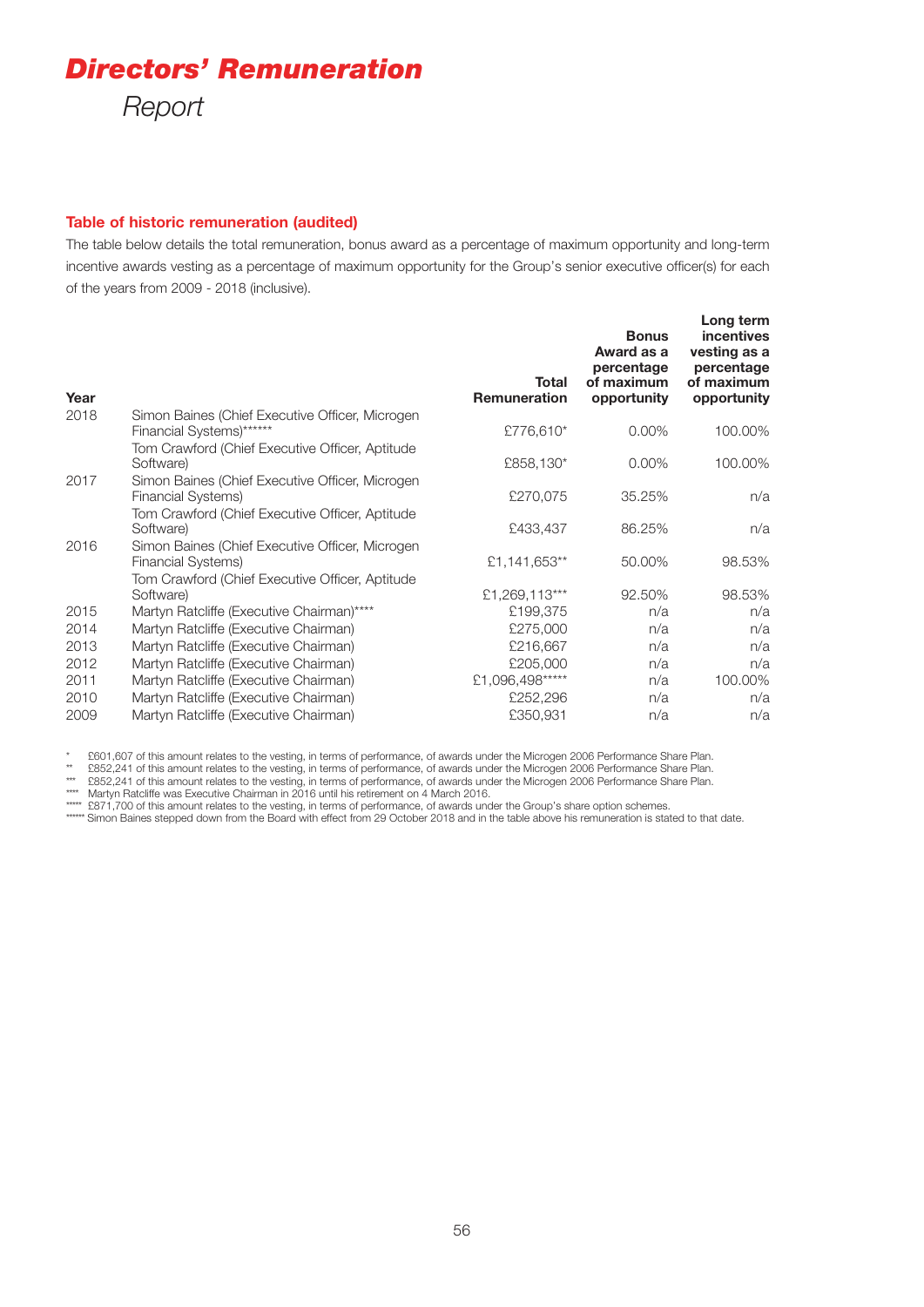#### **Directors' shareholdings and shareholding requirement (audited)**

The interests of those persons who served as Directors during 2018 and their families in the ordinary shares of the Company as at 31 December 2018 (or, if earlier, the date of their cessation of employment) were as follows:

|                                                               | Ordinary        |                |
|---------------------------------------------------------------|-----------------|----------------|
|                                                               | shares of       |                |
|                                                               | 6 3/7 pence at  |                |
|                                                               | 31 December     |                |
|                                                               | 2018 (or, if    | Ordinary       |
|                                                               | earlier, the    | shares of      |
|                                                               | date on which   | 6 3/7 pence at |
|                                                               | stepped down    | 31 December    |
|                                                               | from the Board) | 2017           |
| Ivan Martin                                                   | 200,000         | 200,000        |
| Simon Baines (stepped down from the Board on 29 October 2018) | 100,000         | 100,000        |
| <b>Tom Crawford</b>                                           | 380,000         | 380,000        |
| Philip Wood                                                   | 200,000         | 200,000        |
| Peter Whiting                                                 | 18,666          | 18.666         |
| Barbara Moorhouse                                             |                 |                |

There have been no changes since 31 December 2018 to the shareholdings of any current Director. None of the Directors had an interest in the shares of any subsidiary undertaking of the Company or in any significant contracts of the Group. Details of Directors' interests in shares and options under Company long-term incentives are set out in the sections below.

Executive Directors are required to retain half of any shares acquired on the exercise of options under the Company's share plans until such time as their shareholding has a market value equal to 100% of salary. On each occasion that any Executive Director exercises options under the Company's share plans, the value of their shareholding will be assessed at that point. If the value of his or her shareholding (based on the closing mid-market share price at that date) is not equal to or higher than his or her base salary on that date, then the Executive Director will be required to retain such of the shares arising from the exercise of the options (but not exceeding 50% of the shares arising) as are necessary to increase the value of his or her shareholding to equal his or her base salary on that date.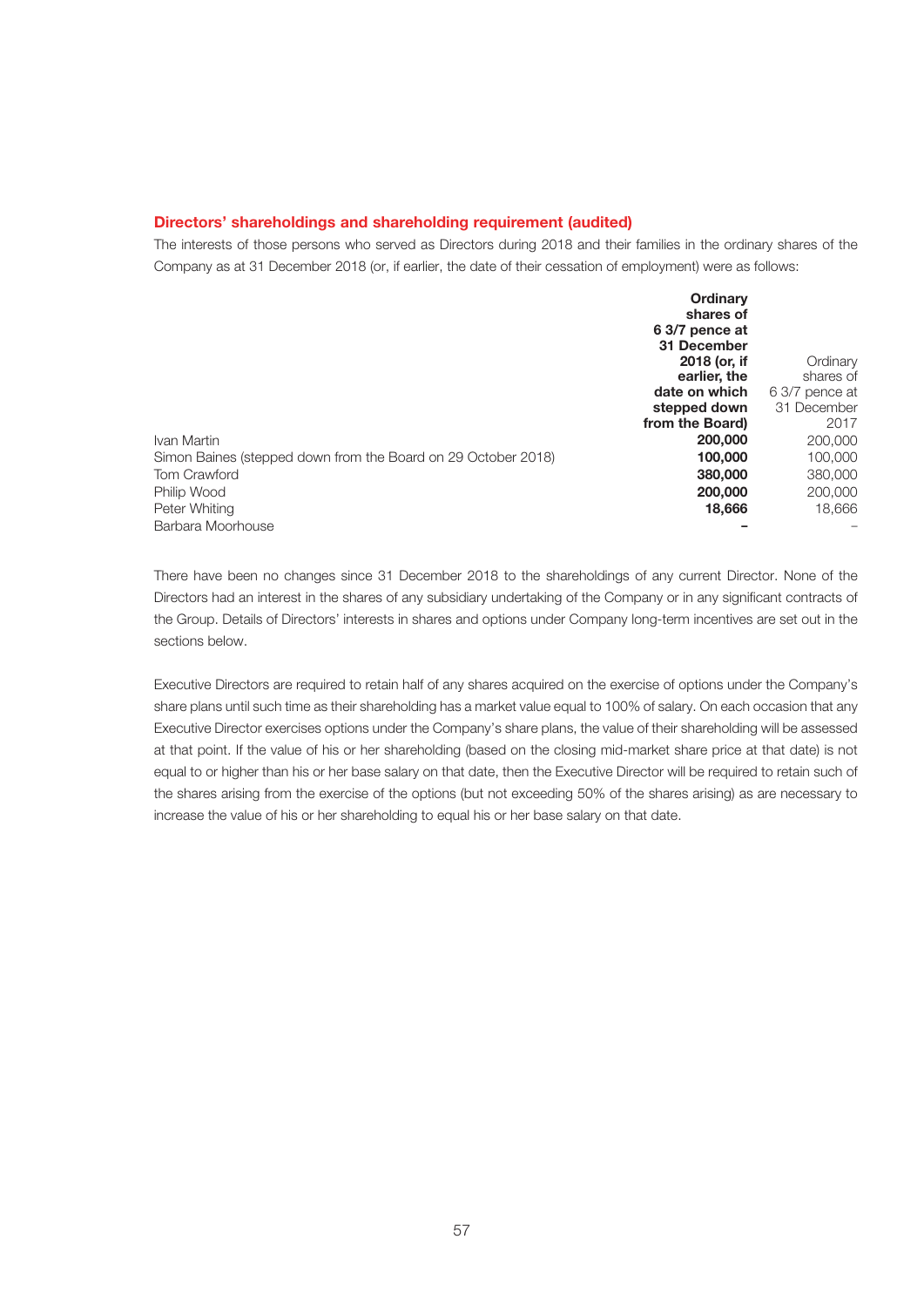# *Directors' Remuneration*

*Report*

#### **Directors' interests under Company share plans (audited)**

The table below shows the interests of each Director who served during 2018 as at 31 December 2018 in the Company's share plans. None of the Executive Directors exercised any of their options during the year.

| <b>Director</b>           | Grant      | <b>Shares</b><br>subject to<br>award as at<br>1 January<br>2018 | Granted<br>in 2018 | <b>Exercised</b><br>in 2018 | Lapsed           | <b>Shares subject</b><br>to awards as at<br>31 December<br>2018 (or, if<br>earlier, the<br>date on which<br>stepped down<br>in 2018 from the Board) | <b>Status</b>                                  |
|---------------------------|------------|-----------------------------------------------------------------|--------------------|-----------------------------|------------------|-----------------------------------------------------------------------------------------------------------------------------------------------------|------------------------------------------------|
| Simon Baines              | $2013*$    | 172,419                                                         |                    |                             |                  | 172,419                                                                                                                                             | Vested                                         |
| (stepped                  | $2015**$   | 150,000                                                         |                    |                             |                  | 150,000                                                                                                                                             | Vested                                         |
| down from<br>the Board on | 2016****   | 191,710                                                         |                    |                             | $(191, 710)$ *** |                                                                                                                                                     | Lapsed                                         |
| 29 October                | 2017*****  | 43,208                                                          |                    |                             | $(43,208)$ ***   |                                                                                                                                                     | Lapsed                                         |
| 2018                      | 2018****** |                                                                 | 46,289             |                             | $(46,289)$ ***   |                                                                                                                                                     | Lapsed                                         |
|                           |            | 557,337                                                         | 46,289             |                             | (281, 207)       | 322,419                                                                                                                                             |                                                |
| Tom                       | 2013*      | 172,419                                                         |                    |                             |                  | 172,419                                                                                                                                             | Vested                                         |
| Crawford                  | 2015**     | 150,000                                                         |                    |                             |                  | 150,000                                                                                                                                             | Vested                                         |
|                           | 2016****   | 217,617                                                         |                    |                             |                  | 217,617                                                                                                                                             | Unvested, subject to<br>performance conditions |
|                           | 2017*****  | 53,287                                                          |                    |                             |                  | 53,287                                                                                                                                              | Unvested, subject to<br>performance conditions |
|                           | 2018****** |                                                                 | 57,087             |                             |                  | 57,087                                                                                                                                              | Unvested, subject to<br>performance conditions |
|                           |            | 593,323                                                         | 57,087             |                             |                  | 650,410                                                                                                                                             |                                                |
| Philip Wood               | $2013*$    | 172,419                                                         |                    |                             |                  | 172,419                                                                                                                                             | Vested                                         |
|                           | 2015**     | 150,000                                                         |                    |                             |                  | 150,000                                                                                                                                             | Vested                                         |
|                           | 2016****   | 191,710                                                         |                    |                             |                  | 191,710                                                                                                                                             | Unvested, subject to<br>performance conditions |
|                           | 2017*****  | 46.485                                                          |                    |                             |                  | 46,485                                                                                                                                              | Unvested, subject to<br>performance conditions |
|                           | 2018****** |                                                                 | 49,799             |                             |                  | 49,799                                                                                                                                              | Unvested, subject to                           |
|                           |            | 560,614                                                         | 49,799             |                             |                  | 610,413                                                                                                                                             | performance conditions                         |
|                           |            |                                                                 |                    |                             |                  |                                                                                                                                                     |                                                |

\* The awards granted in 2013 vested in 2016. 65% of the vested shares became capable of exercise on 20 November 2016 and the balance became capable of exercise in November 2018

\*\* The awards granted in 2015 vested and became exercisable on 21 October 2018.<br>Simon Baines' awards granted in 2016, 2017 and 2018 langed on his stepping do Simon Baines' awards granted in 2016, 2017 and 2018 lapsed on his stepping down from the Board

The awards granted in 2016 are subject to a performance condition described on page 46 of the 2016 Annual Report and Accounts

\*\*\*\*\* The awards granted in 2017 are subject to a performance condition described on page 49 of the 2017 Annual Report and Accounts

\*\*\*\*\*\* The awards granted in 2018 are subject to a performance condition described on page 51.

#### **Advisors**

In fulfilling its role the Committee seeks professional advice when considered appropriate to do so. The services of Deloitte LLP, independent advisors on executive remuneration, were made available to the Committee during the year. Their total fees for the provision of remuneration services to the Committee in 2018 were £6,190. After careful consideration the Committee is satisfied that the advice provided by Deloitte LLP is independent.

Deloitte LLP is a founder member of the Remuneration Consultants Group and adheres to its Code of Conduct for consultants to Remuneration Committees of UK-listed companies, details of which can be found at www.remunerationconsultantsgroup.com.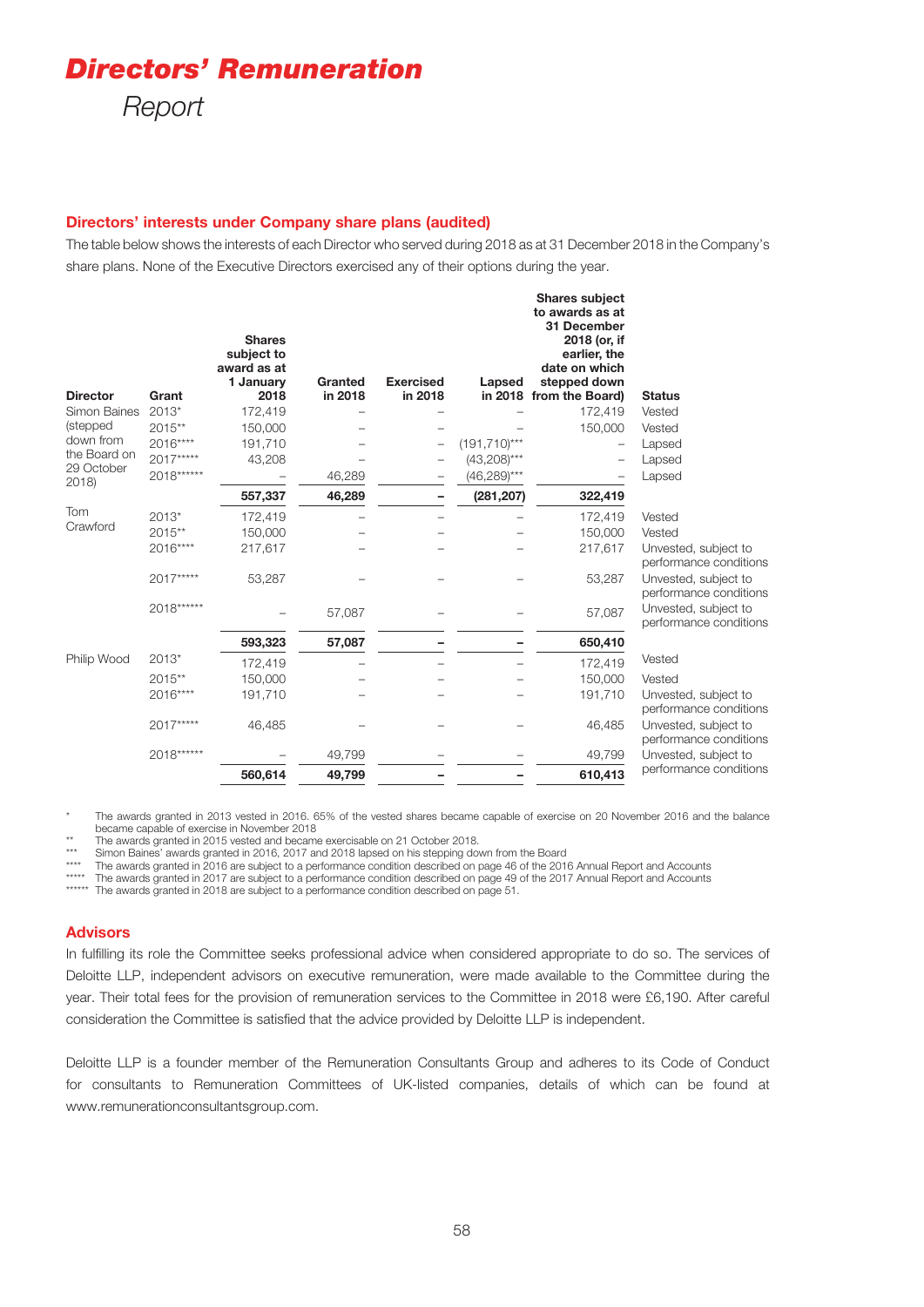#### **Statement of Shareholder voting**

At the Annual General Meeting of the Company on 24 April 2017 Directors' Remuneration Policy was approved by shareholders as follows:

| Approval of the Directors' Remuneration Policy | <b>Total number</b><br>of votes | $%$ of votes<br>cast |
|------------------------------------------------|---------------------------------|----------------------|
| For (including discretionary)                  | 42.630.950                      | 95.70%               |
| Against                                        | 1.914.484                       | 4.30%                |
| Total votes cast (excluding withheld votes)    | 44.545.434                      | 100.00%              |
| Votes withheld                                 | 13.516                          |                      |
| Total votes cast (including withheld votes)    | 44.558.950                      |                      |

At the Annual General Meeting of the Company on 23 April 2018, the Directors' Remuneration Report for the year ended 31 December 2017 was approved by shareholders as follows:

| Approval of the Directors' Remuneration Report for the year ended<br>31 December 2017 | <b>Total number</b><br>of votes | $%$ of votes<br>cast |
|---------------------------------------------------------------------------------------|---------------------------------|----------------------|
| For (including discretionary)                                                         | 45.945.466                      | 99.99%               |
| Against                                                                               | 3.922                           | 0.01%                |
| Total votes cast (excluding withheld votes)                                           | 45.949.388                      | 100.00%              |
| Votes withheld                                                                        |                                 |                      |
| Total votes cast (including withheld votes)                                           | 45,949,388                      |                      |

Note: Withheld votes are not included in the final voting figures as they are not recognised as a vote in law.

The Remuneration Report was approved by a duly authorised Committee of the Board of Directors on 22 March 2019 and signed on its behalf by:

#### **Peter Whiting**

Chair of the Remuneration Committee

22 March 2019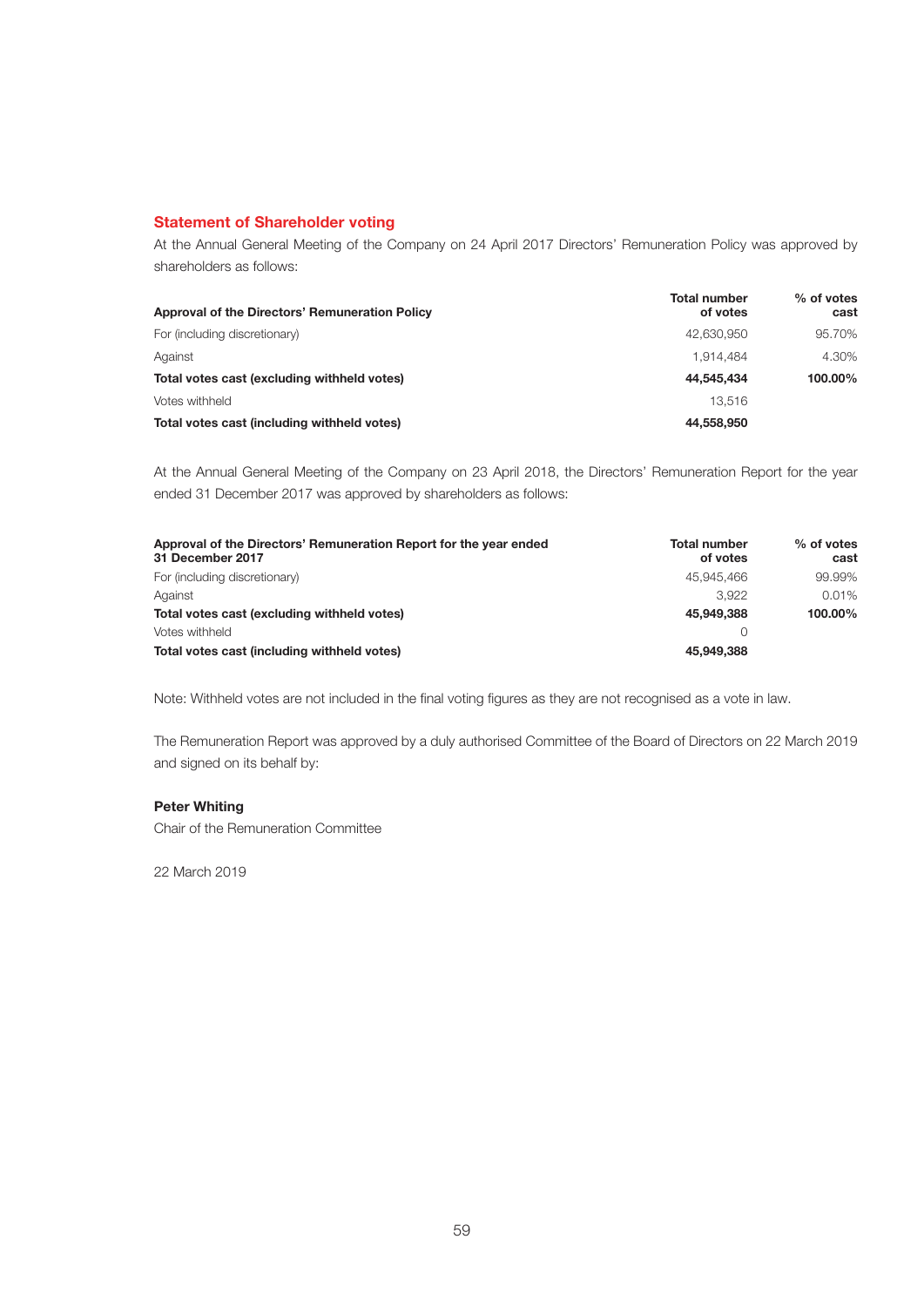### *Independent Auditors'*

*Report to the Members of Microgen plc*

#### **Report on the audit of the financial statements**

#### **Opinion**

In our opinion, Microgen plc's Group financial statements and Company financial statements (the "financial statements"):

- give a true and fair view of the state of the Group's and of the Company's affairs as at 31 December 2018 and of the Group's profit and the Group's and the Company's cash flows for the year then ended;
- have been properly prepared in accordance with International Financial Reporting Standards (IFRSs) as adopted by the European Union and, as regards the Company's financial statements, as applied in accordance with the provisions of the Companies Act 2006; and
- have been prepared in accordance with the requirements of the Companies Act 2006 and, as regards the Group financial statements, Article 4 of the IAS Regulation.

We have audited the financial statements, included within the Annual Report, which comprise: the Balance Sheets as at 31 December 2018; the Consolidated Income Statement and Consolidated Statement of Comprehensive Income for the year then ended; the Statements of Cash Flows for the year then ended; the Consolidated Statement of Changes in Shareholders' Equity and Company Statement of Changes in Shareholders' Equity for the year then ended; and the notes to the financial statements, which include a description of the significant accounting policies.

Our opinion is consistent with our reporting to the Audit Committee.

#### **Basis for opinion**

We conducted our audit in accordance with International Standards on Auditing (UK) ("ISAs (UK)") and applicable law. Our responsibilities under ISAs (UK) are further described in the Auditors' responsibilities for the audit of the financial statements section of our report. We believe that the audit evidence we have obtained is sufficient and appropriate to provide a basis for our opinion.

#### **Independence**

We remained independent of the Group in accordance with the ethical requirements that are relevant to our audit of the financial statements in the UK, which includes the FRC's Ethical Standard, as applicable to listed public interest entities, and we have fulfilled our other ethical responsibilities in accordance with these requirements.

To the best of our knowledge and belief, we declare that non-audit services prohibited by the FRC's Ethical Standard were not provided to the Group or the Company.

Other than those disclosed in note 3 to the financial statements, we have provided no non-audit services to the Group or the Company in the period from 1 January 2018 to 31 December 2018.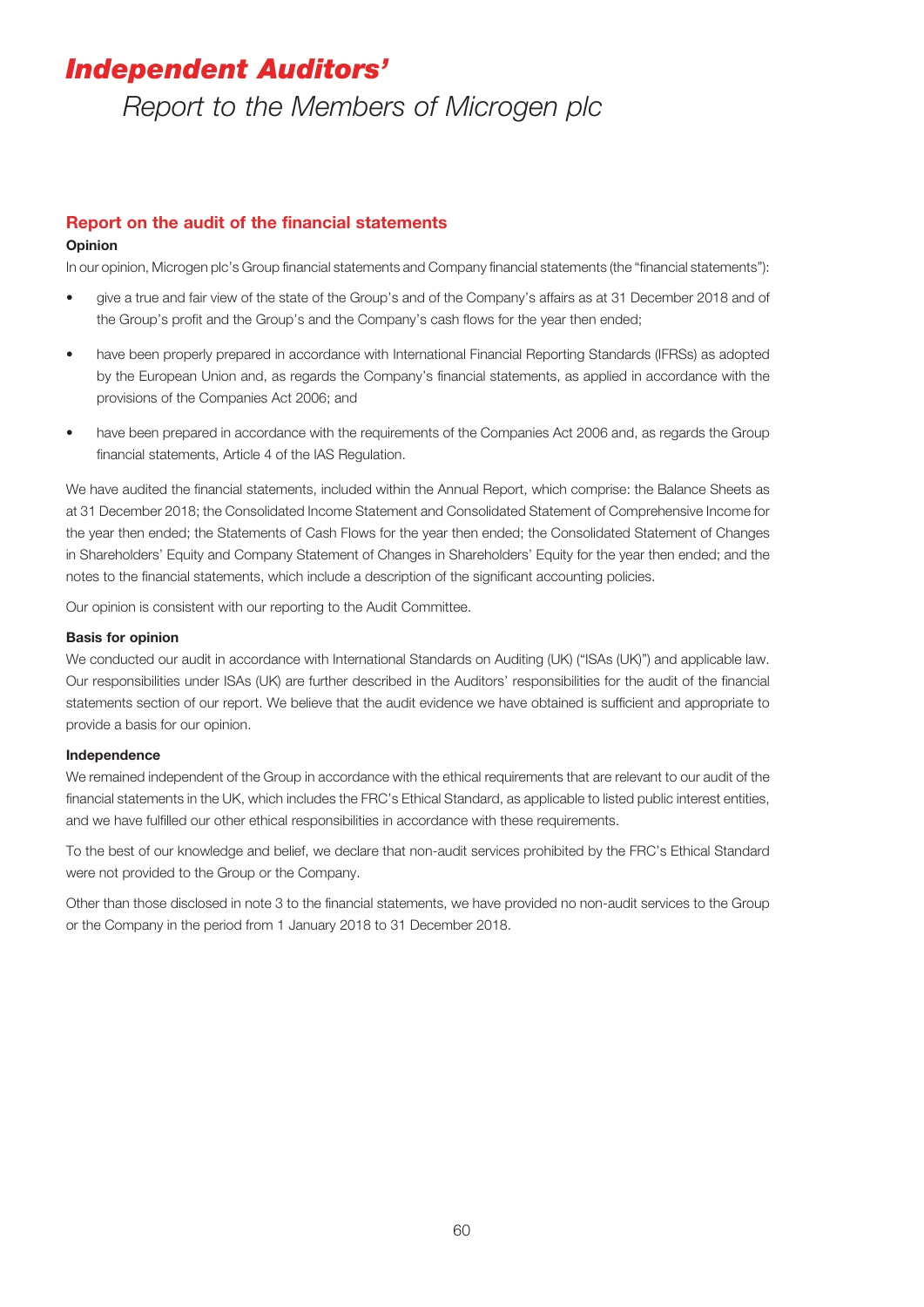#### **Our audit approach**

| Overview             |                                                                                                                                                                                                                                                                                                                                                            |
|----------------------|------------------------------------------------------------------------------------------------------------------------------------------------------------------------------------------------------------------------------------------------------------------------------------------------------------------------------------------------------------|
| Materiality          | Overall Group materiality: £652,000 (2017: £599,000), based on 5% of profit before tax,<br>٠<br>adjusted for the gain on sale of Microgen Banking Systems Limited.                                                                                                                                                                                         |
|                      | Overall Company materiality: £300,000 (2017: £450,000), based on 1% of total assets,<br>reduced for an allocation of component materiality as part of the Group audit.                                                                                                                                                                                     |
| Audit scope          | We conducted an audit of full year financial information for six reporting units based on their<br>٠<br>aggregated contribution to the overall Group profit, with specific tests undertaken on a further<br>three reporting units and at the Group's head office.<br>The reporting units where we performed audit work accounted for 84% of Group revenue, |
|                      | 71% of Group profit before tax and 77% of Group total assets.                                                                                                                                                                                                                                                                                              |
| Key Audit<br>matters | Risk of Fraud in Revenue Recognition – We considered and tested the recognition of revenue<br>٠<br>from customer contracts that require a higher level of management judgement due to their<br>non-standard contract terms or current operating status.                                                                                                    |
|                      |                                                                                                                                                                                                                                                                                                                                                            |

#### The scope of our audit

As part of designing our audit, we determined materiality and assessed the risks of material misstatement in the financial statements.

#### Capability of the audit in detecting irregularities, including fraud

Based on our understanding of the Group and industry, we identified that the principal risks of non-compliance with laws and regulations related to claims by others that the Group's products or brands infringe their intellectual property rights or the Group's activities may result in the loss or disclosure of client data, and we considered the extent to which non-compliance might have a material effect on the financial statements. We also considered those laws and regulations that have a direct impact on the preparation of the financial statements such as the Companies Act 2006. We evaluated management's incentives and opportunities for fraudulent manipulation of the financial statements (including the risk of override of controls), and determined that the principal risks were related to posting inappropriate journal entries to increase revenue or reduce expenditure and management bias in accounting judgements for complex revenue contracts. The Group engagement team shared this risk assessment with the component auditors so that they could include appropriate audit procedures in response to such risks in their work. Audit procedures performed by the Group engagement team and/or component auditors included:

- Testing of risk defined journal entries to validate that these were genuine business transactions and not indicative of fraudulent manipulation of the financial statements; and
- Assessing the appropriateness of management judgements in relation to revenue recognition for contracts where there were unexpected complexities in delivering the ongoing project; and
- Discussions with management, and consideration of known or suspected instances of non-compliance with laws and regulation and fraud;

There are inherent limitations in the audit procedures described above and the further removed non-compliance with laws and regulations is from the events and transactions reflected in the financial statements, the less likely we would become aware of it. Also, the risk of not detecting a material misstatement due to fraud is higher than the risk of not detecting one resulting from error, as fraud may involve deliberate concealment by, for example, forgery or intentional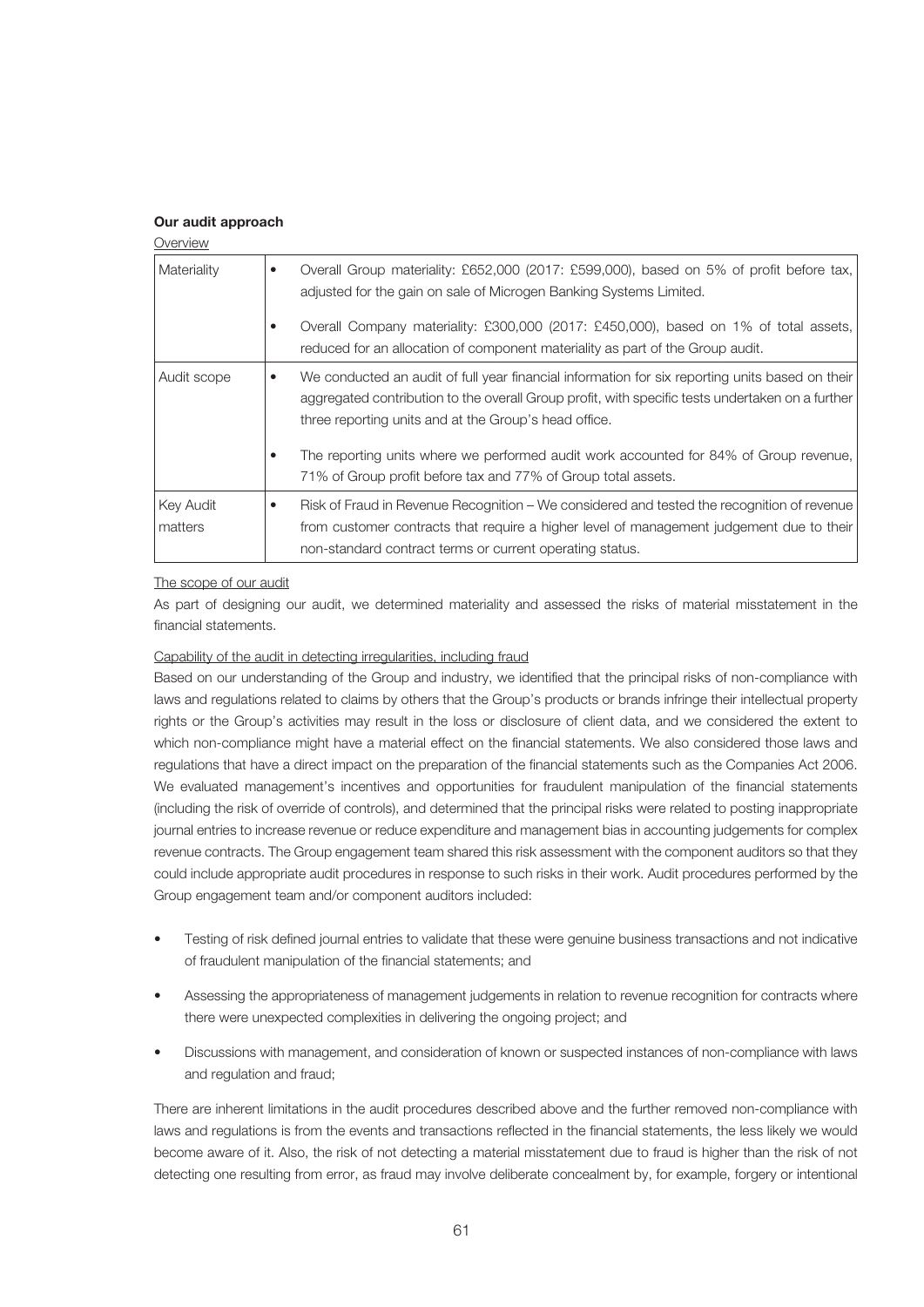# *Independent Auditors'*

*Report to the Members of Microgen plc*

misrepresentations, or through collusion.

#### Key audit matters

Key audit matters are those matters that, in the auditors' professional judgement, were of most significance in the audit of the financial statements of the current period and include the most significant assessed risks of material misstatement (whether or not due to fraud) identified by the auditors, including those which had the greatest effect on: the overall audit strategy; the allocation of resources in the audit; and directing the efforts of the engagement team. These matters, and any comments we make on the results of our procedures thereon, were addressed in the context of our audit of the financial statements as a whole, and in forming our opinion thereon, and we do not provide a separate opinion on these matters. This is not a complete list of all risks identified by our audit.

| Key audit matter                                                                                                                                                                                                                                                                                                                                                                                                                                                                                              | How our audit addressed the key audit matter                                                                                                                                                                                                                                                                                                                                                                                                                                                                                                                                          |
|---------------------------------------------------------------------------------------------------------------------------------------------------------------------------------------------------------------------------------------------------------------------------------------------------------------------------------------------------------------------------------------------------------------------------------------------------------------------------------------------------------------|---------------------------------------------------------------------------------------------------------------------------------------------------------------------------------------------------------------------------------------------------------------------------------------------------------------------------------------------------------------------------------------------------------------------------------------------------------------------------------------------------------------------------------------------------------------------------------------|
| <b>Risk of Fraud in Revenue Recognition</b><br>The Group has recognised £70.3 million (2017: £63.0 million) of revenue<br>in the year. The Group's key revenue recognition policies are set out<br>on page 74 to the financial statements. The risk relates to the key<br>judgements required in applying these policies.                                                                                                                                                                                     | We sought to identify those contracts where management may have<br>encountered unexpected complexities in delivering the project. We<br>made inquiries of operational management to identify contract claims<br>or potential losses, reviewed project financial information and sought<br>evidence of payment against milestones.                                                                                                                                                                                                                                                     |
| The accounting judgements can be complex when associated with<br>recognition of invoiced and accrued or deferred income for contracts<br>where there are specific ongoing delivery challenges, history or issues of<br>slow or non-payment, ongoing commercial negotiations, contract claims<br>or contract losses along with long term fixed priced contracts subject to<br>a specified delivery output. There is also a risk that invoiced and accrued<br>revenue on such contracts may not be recoverable. | We evaluated the appropriateness of the revenue recognised and<br>recoverability of invoiced and accrued income by selecting a risk-<br>based sample of contracts and obtaining evidence to support the<br>amount of revenue recognised during the year. This evidence included<br>testing support for subsequent and historic payments, obtaining<br>explanations from operational teams and validating these to customer<br>correspondence. Based on our procedures performed, we consider<br>the revenue recognised for those contracts identified and tested to be<br>reasonable. |

We determined that there were no key audit matters applicable to the Company to communicate in our report.

#### How we tailored the audit scope

We tailored the scope of our audit to ensure that we performed enough work to be able to give an opinion on the financial statements as a whole, taking into account the structure of the Group and the Company, the accounting processes and controls, and the industry in which they operate.

The Group is structured such that the significant majority of the business is comprised of two operating businesses, being Aptitude Software and Microgen Financial Systems. The Group financial statements are a consolidation of twenty three reporting units, comprising the Group's operating subsidiaries, overseas branches and centralised Group functions. In establishing the overall approach to the Group audit, we determined the type of work that needed to be performed at the reporting units.

Accordingly, of the Group's twenty three reporting units, we identified six which, in our view, required an audit of their complete financial information, either due to their size or their risk characteristics. In addition to the full scope audits, specific audit procedures were performed on three further reporting units and on selected consolidation adjustments made in relation to individually significant balances. These included procedures on the specific financial statement line items shown as non-underlying items, income tax expense, goodwill, intangible assets, deferred tax and current tax liabilities. This, together with additional procedures performed at the Group level, gave us the evidence we needed for our opinion on the Group financial statements as a whole. The reporting units where we performed audit work accounted for 84% of Group revenue, 71% of Group profit before tax and 77% of Group total assets.

We obtained reporting on specific financial statement line items from PwC Poland with regard to staff payroll costs in Aptitude Software (Poland). We have had regular discussions with the component audit team along with a review of their audit working papers.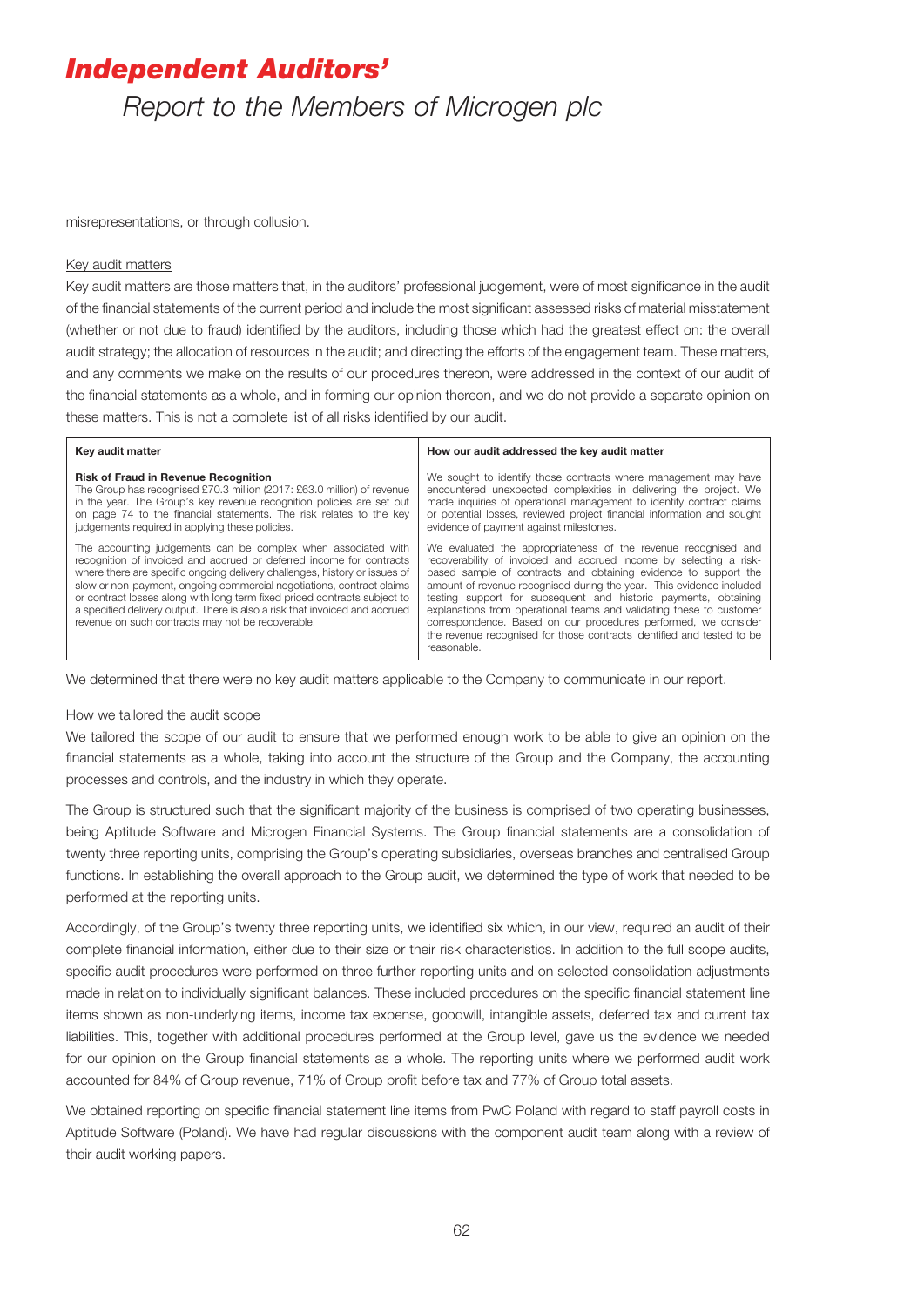#### **Materiality**

The scope of our audit was influenced by our application of materiality. We set certain quantitative thresholds for materiality. These, together with qualitative considerations, helped us to determine the scope of our audit and the nature, timing and extent of our audit procedures on the individual financial statement line items and disclosures and in evaluating the effect of misstatements, both individually and in aggregate on the financial statements as a whole.

Based on our professional judgement, we determined materiality for the financial statements as a whole as follows:

|                                           | <b>Group financial statements</b>                                                                                                                                                                                                                                                                                                     | <b>Company financial statements</b>                                                                                                                                                                                                                                                                                                          |
|-------------------------------------------|---------------------------------------------------------------------------------------------------------------------------------------------------------------------------------------------------------------------------------------------------------------------------------------------------------------------------------------|----------------------------------------------------------------------------------------------------------------------------------------------------------------------------------------------------------------------------------------------------------------------------------------------------------------------------------------------|
| <b>Overall materiality</b>                | £652,000 (2017: £599,000).                                                                                                                                                                                                                                                                                                            | £300,000 (2017: £450,000).                                                                                                                                                                                                                                                                                                                   |
| How we determined it                      | 5% of profit before tax, adjusted for the gain on sale of<br>Microgen Banking Systems Limited.                                                                                                                                                                                                                                        | 1% of total assets, reduced for an allocation of<br>component materiality as part of the overall Group<br>audit.                                                                                                                                                                                                                             |
| <b>Rationale for benchmark</b><br>applied | We believe that profit before tax is the primary<br>measure used by the shareholders in assessing the<br>performance of the Group, and is a generally accepted<br>auditing benchmark. We adjusted the profit for the<br>gain on sale of Microgen Banking Systems Limited, as<br>this was considered an exceptional nonrecurring gain. | We believe that total assets is the primary measure<br>used by the shareholders in assessing the<br>performance and position of the Company and<br>reflects the Company's principal activity as a holding<br>Company. We have adjusted this down to £300,000<br>on the basis of an appropriate component materiality<br>for the Group audit. |

For each component in the scope of our Group audit, we allocated a materiality that is less than our overall Group materiality. The range of materiality allocated across components was between £137,000 to £585,000

We agreed with the Audit Committee that we would report to them misstatements identified during our audit above £32,600 (Group audit) (2017: £26,500) and £30,000 (Company audit) (2017: £22,500) as well as misstatements below those amounts that, in our view, warranted reporting for qualitative reasons.

#### Going concern

In accordance with ISAs (UK) we report as follows:

| <b>Reporting obligation</b>                                                                                                                                                                                                                                                                                                                                                                                                                                                                                                                            | Outcome                                                                                                                                                                                                                                                                                                                                                                                                                                                                                                           |
|--------------------------------------------------------------------------------------------------------------------------------------------------------------------------------------------------------------------------------------------------------------------------------------------------------------------------------------------------------------------------------------------------------------------------------------------------------------------------------------------------------------------------------------------------------|-------------------------------------------------------------------------------------------------------------------------------------------------------------------------------------------------------------------------------------------------------------------------------------------------------------------------------------------------------------------------------------------------------------------------------------------------------------------------------------------------------------------|
| We are required to report if we have anything material to add or draw attention to in<br>respect of the Directors' statement in the financial statements about whether the Directors<br>considered it appropriate to adopt the going concern basis of accounting in preparing the<br>financial statements and the Directors' identification of any material uncertainties to the<br>Group's and the Company's ability to continue as a going concern over a period of at least<br>twelve months from the date of approval of the financial statements. | We have nothing material to add or to draw attention<br>to.<br>However, because not all future events or conditions<br>can be predicted, this statement is not a quarantee<br>as to the Group's and Company's ability to continue<br>as a going concern. For example, the terms on which<br>the United Kingdom may withdraw from the European<br>Union are not clear, and it is difficult to evaluate all of<br>the potential implications on the Company's trade,<br>customers, suppliers and the wider economy. |
| We are required to report if the Directors' statement relating to Going Concern in accordance<br>with Listing Rule 9.8.6R(3) is materially inconsistent with our knowledge obtained in the<br>audit.                                                                                                                                                                                                                                                                                                                                                   | We have nothing to report.                                                                                                                                                                                                                                                                                                                                                                                                                                                                                        |

#### **Reporting on other information**

The other information comprises all of the information in the Annual Report other than the financial statements and our auditors' report thereon. The Directors are responsible for the other information. Our opinion on the financial statements does not cover the other information and, accordingly, we do not express an audit opinion or, except to the extent otherwise explicitly stated in this report, any form of assurance thereon.

In connection with our audit of the financial statements, our responsibility is to read the other information and, in doing so, consider whether the other information is materially inconsistent with the financial statements or our knowledge obtained in the audit, or otherwise appears to be materially misstated. If we identify an apparent material inconsistency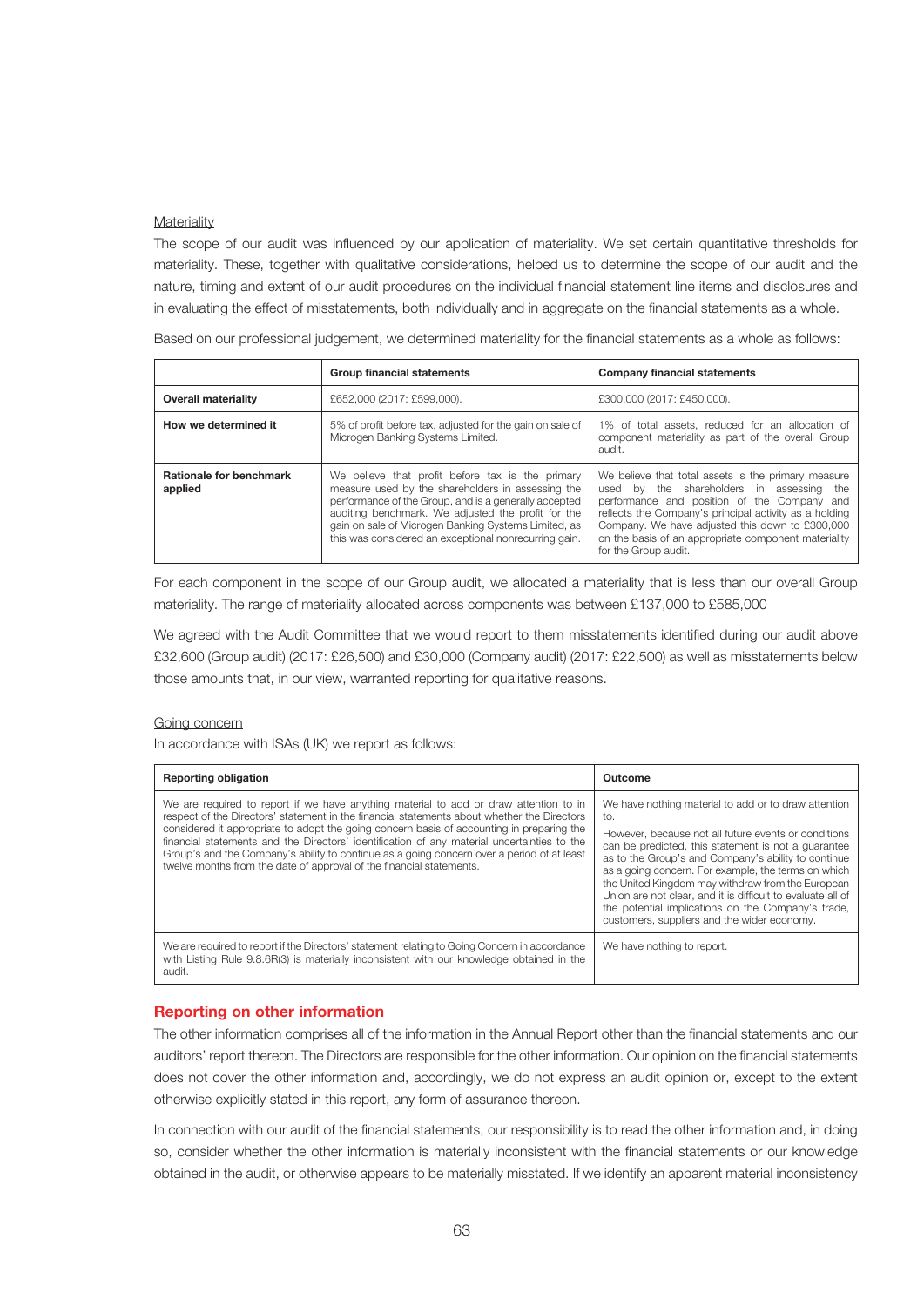### *Independent Auditors'*

### *Report to the Members of Microgen plc*

or material misstatement, we are required to perform procedures to conclude whether there is a material misstatement of the financial statements or a material misstatement of the other information. If, based on the work we have performed, we conclude that there is a material misstatement of this other information, we are required to report that fact. We have nothing to report based on these responsibilities.

With respect to the Strategic Report and Report of the Directors, we also considered whether the disclosures required by the UK Companies Act 2006 have been included.

Based on the responsibilities described above and our work undertaken in the course of the audit, the Companies Act 2006 (CA06), ISAs (UK) and the Listing Rules of the Financial Conduct Authority (FCA) require us also to report certain opinions and matters as described below (required by ISAs (UK) unless otherwise stated).

#### **Strategic Report and Report of the Directors**

In our opinion, based on the work undertaken in the course of the audit, the information given in the Strategic Report and Report of the Directors for the year ended 31 December 2018 is consistent with the financial statements and has been prepared in accordance with applicable legal requirements. *(CA06)*

In light of the knowledge and understanding of the Group and Company and their environment obtained in the course of the audit, we did not identify any material misstatements in the Strategic Report and Report of the Directors. *(CA06)*

#### **The Directors' assessment of the prospects of the Group and of the principal risks that would threaten the solvency or liquidity of the Group**

We have nothing material to add or draw attention to regarding:

- The Directors' confirmation on page 13 of the Annual Report that they have carried out a robust assessment of the principal risks facing the Group, including those that would threaten its business model, future performance, solvency or liquidity.
- The disclosures in the Annual Report that describe those risks and explain how they are being managed or mitigated.
- The Directors' explanation on page 16 of the Annual Report as to how they have assessed the prospects of the Group, over what period they have done so and why they consider that period to be appropriate, and their statement as to whether they have a reasonable expectation that the Group will be able to continue in operation and meet its liabilities as they fall due over the period of their assessment, including any related disclosures drawing attention to any necessary qualifications or assumptions.

We have nothing to report having performed a review of the Directors' statement that they have carried out a robust assessment of the principal risks facing the Group and statement in relation to the longer-term viability of the Group. Our review was substantially less in scope than an audit and only consisted of making inquiries and considering the Directors' process supporting their statements; checking that the statements are in alignment with the relevant provisions of the UK Corporate Governance Code (the "Code"); and considering whether the statements are consistent with the knowledge and understanding of the Group and Company and their environment obtained in the course of the audit. *(Listing Rules)*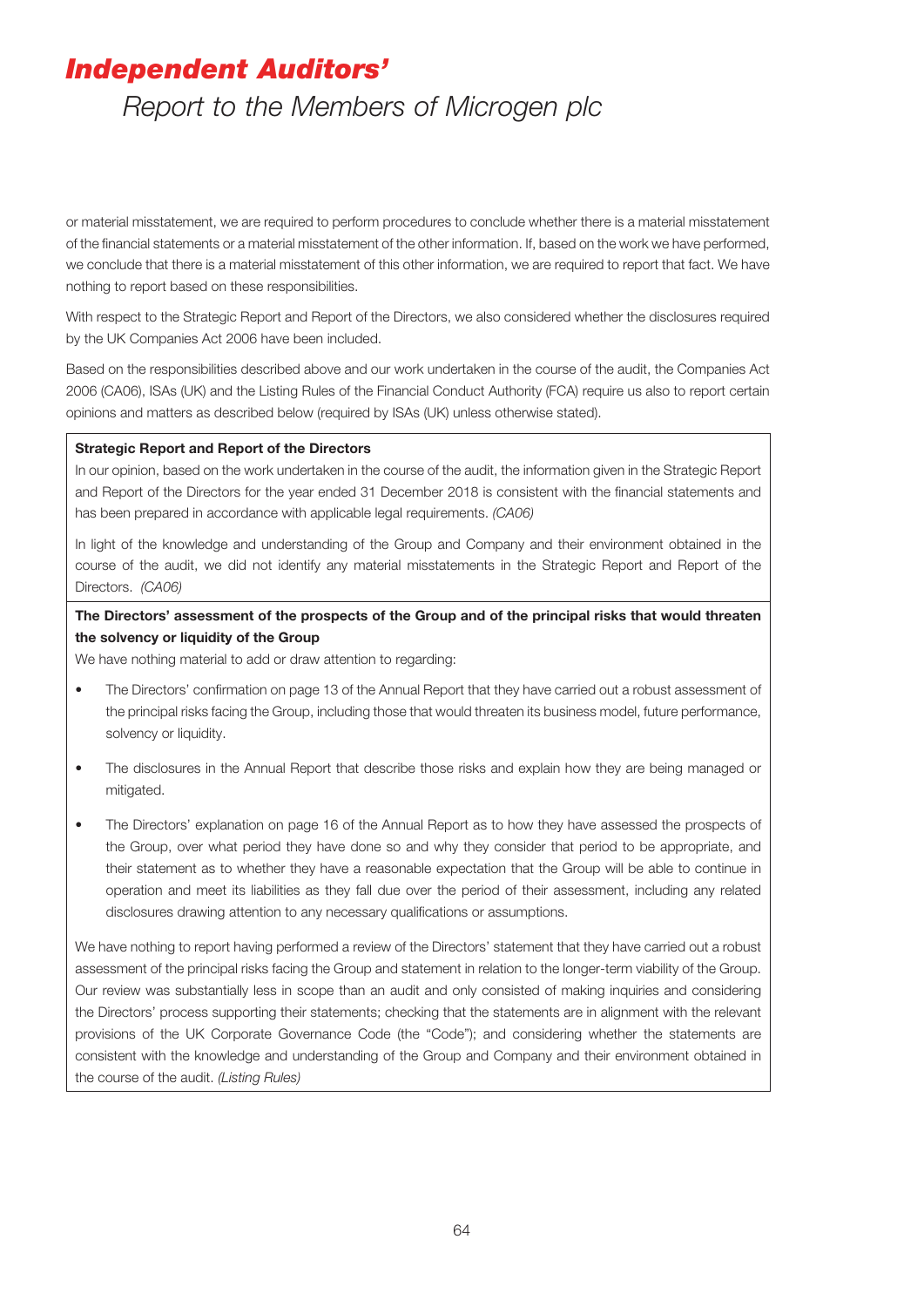#### **Other Code Provisions**

We have nothing to report in respect of our responsibility to report when:

- The statement given by the Directors, on page 13, that they consider the Annual Report taken as a whole to be fair, balanced and understandable, and provides the information necessary for the members to assess the Group's and Company's position and performance, business model and strategy is materially inconsistent with our knowledge of the Group and Company obtained in the course of performing our audit.
- The section of the Annual Report on page 27 describing the work of the Audit Committee does not appropriately address matters communicated by us to the Audit Committee.
- The Directors' statement relating to the Company's compliance with the Code does not properly disclose a departure from a relevant provision of the Code specified, under the Listing Rules, for review by the auditors.

#### **Directors' Remuneration**

In our opinion, the part of the Directors' Remuneration Report to be audited has been properly prepared in accordance with the Companies Act 2006. *(CA06)*

#### **Responsibilities for the financial statements and the audit**

#### **Responsibilities of the Directors for the financial statements**

As explained more fully in the Statement of Directors' Responsibilities set out on page 13, the Directors are responsible for the preparation of the financial statements in accordance with the applicable framework and for being satisfied that they give a true and fair view. The Directors are also responsible for such internal control as they determine is necessary to enable the preparation of financial statements that are free from material misstatement, whether due to fraud or error.

In preparing the financial statements, the Directors are responsible for assessing the Group's and the Company's ability to continue as a going concern, disclosing as applicable, matters related to going concern and using the going concern basis of accounting unless the Directors either intend to liquidate the Group or the Company or to cease operations, or have no realistic alternative but to do so.

#### **Auditors' responsibilities for the audit of the financial statements**

Our objectives are to obtain reasonable assurance about whether the financial statements as a whole are free from material misstatement, whether due to fraud or error, and to issue an auditors' report that includes our opinion. Reasonable assurance is a high level of assurance, but is not a guarantee that an audit conducted in accordance with ISAs (UK) will always detect a material misstatement when it exists. Misstatements can arise from fraud or error and are considered material if, individually or in the aggregate, they could reasonably be expected to influence the economic decisions of users taken on the basis of these financial statements.

A further description of our responsibilities for the audit of the financial statements is located on the FRC's website at: www.frc.org.uk/auditorsresponsibilities. This description forms part of our auditors' report.

#### **Use of this report**

This report, including the opinions, has been prepared for and only for the Company's members as a body in accordance with Chapter 3 of Part 16 of the Companies Act 2006 and for no other purpose. We do not, in giving these opinions, accept or assume responsibility for any other purpose or to any other person to whom this report is shown or into whose hands it may come save where expressly agreed by our prior consent in writing.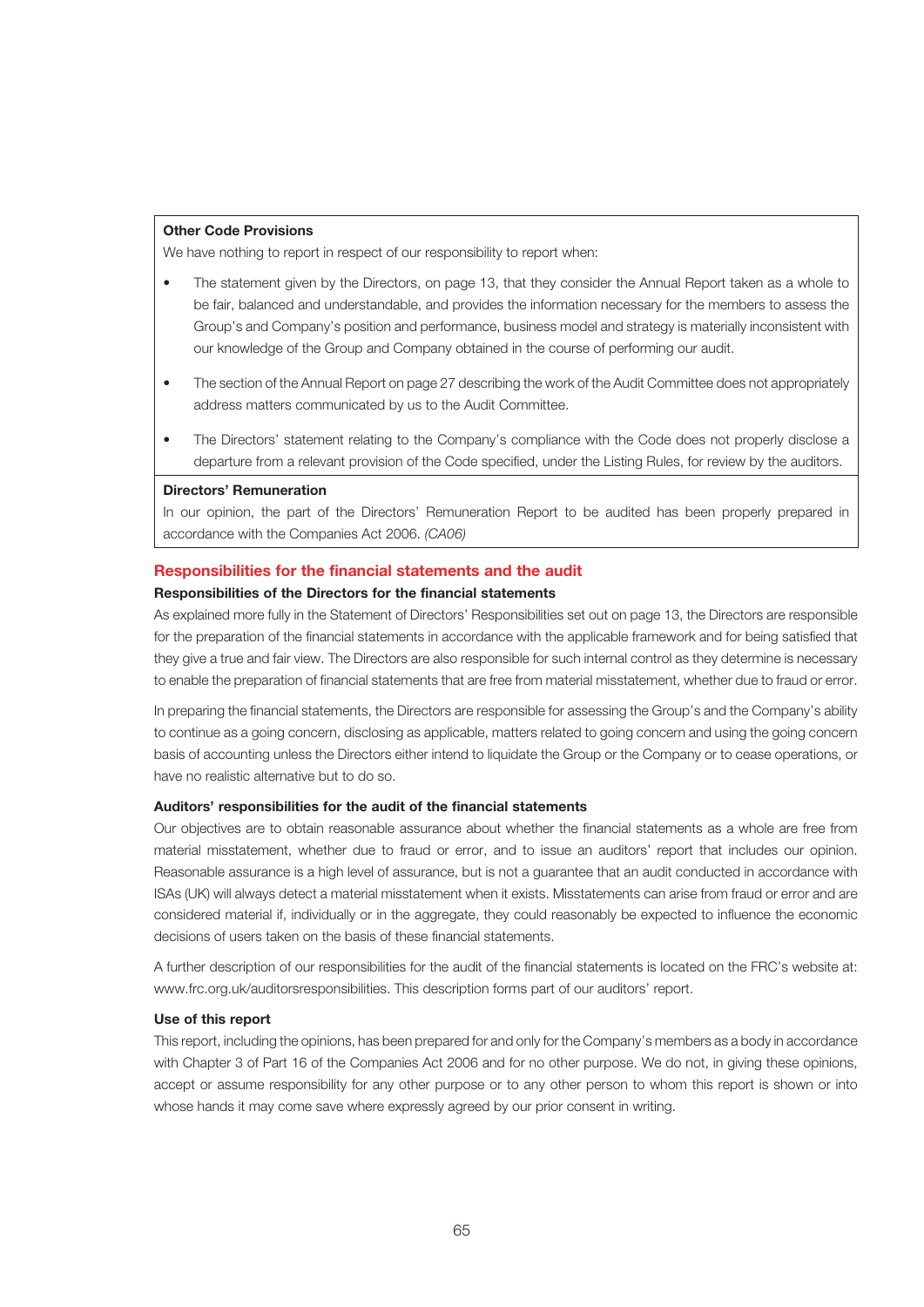### *Independent Auditors'*

*Report to the Members of Microgen plc*

#### **Other required reporting**

#### **Companies Act 2006 exception reporting**

Under the Companies Act 2006 we are required to report to you if, in our opinion:

- we have not received all the information and explanations we require for our audit; or
- adequate accounting records have not been kept by the Company, or returns adequate for our audit have not been received from branches not visited by us; or
- certain disclosures of Directors' remuneration specified by law are not made; or
- the Company financial statements and the part of the Directors' Remuneration Report to be audited are not in agreement with the accounting records and returns.

We have no exceptions to report arising from this responsibility.

#### **Appointment**

Following the recommendation of the audit committee, we were appointed by the members on 21 March 1996 to audit the financial statements for the year ended 31 October 1996 and subsequent financial periods. The period of total uninterrupted engagement is 23 years, covering the years ended 31 October 1996 to 31 December 2018.

Sam Taylor (Senior Statutory Auditor) for and on behalf of PricewaterhouseCoopers LLP Chartered Accountants and Statutory Auditors Reading

22 March 2019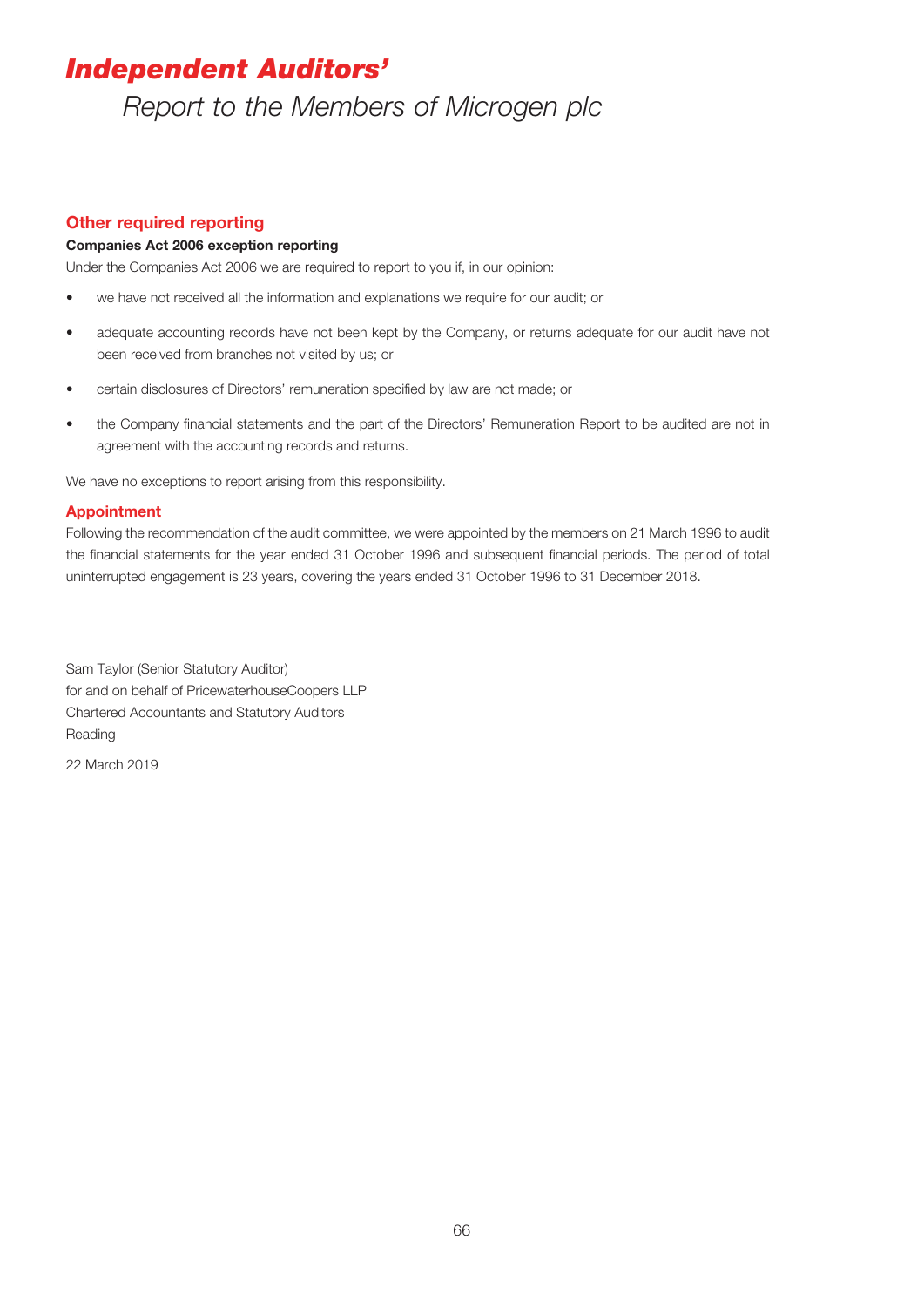### *Consolidated*

*Income Statement for the year ended 31 December 2018*

|                                                | Note | Year ended 31 Dec 2018<br>Before non-<br>Non-<br>underlying<br>underlying<br><b>Total</b><br>items<br>items |              | Before non-<br>underlying<br>items | Year ended 31 Dec 2017 Restated*<br><b>Total</b> |                  |                   |
|------------------------------------------------|------|-------------------------------------------------------------------------------------------------------------|--------------|------------------------------------|--------------------------------------------------|------------------|-------------------|
|                                                |      | £000                                                                                                        | £000         | £000                               | £000                                             | items<br>£000    | £000              |
| <b>Revenue</b>                                 | 1, 2 | 70,286                                                                                                      |              | 70,286                             | 63,021                                           |                  | 63,021            |
| Operating costs                                | 1, 3 | (54, 547)                                                                                                   | (2,201)      | (56, 748)                          | (48, 518)                                        | (2,541)          | (51,059)          |
| Gain on disposal of subsidiary                 | 28   |                                                                                                             | 3,237        | 3,237                              |                                                  |                  |                   |
| <b>Operating profit</b>                        | 3    | 15,739                                                                                                      | 1,036        | 16,775                             | 14,503                                           | (2, 541)         | 11,962            |
| Finance income                                 | 5    | 47                                                                                                          |              | 47                                 | 13                                               |                  | 13                |
| Finance costs                                  | 5    | (480)                                                                                                       |              | (480)                              | (472)                                            |                  | (472)             |
| Net finance costs                              |      | (433)                                                                                                       |              | (433)                              | (459)                                            |                  | (459)             |
| Profit before income tax<br>Income tax expense | 6    | 15,306<br>(3,070)                                                                                           | 1,036<br>521 | 16,342<br>(2, 549)                 | 14,044<br>(2, 447)                               | (2,541)<br>1,447 | 11,503<br>(1,000) |
| Profit for the year                            |      | 12,236                                                                                                      | 1,557        | 13,793                             | 11,597                                           | (1,094)          | 10,503            |
| <b>Earnings per share</b><br><b>Basic</b>      | 7    |                                                                                                             |              | 22.6p                              |                                                  |                  | 17.3p             |
| <b>Diluted</b>                                 | 7    |                                                                                                             |              | 21.5p                              |                                                  |                  | 16.5p             |

\* See note 33 for details regarding the restatement of the prior year financial statements which has arisen as a result of a change in the Group's accounting policies.

a s

The accounting policies and notes on pages 73 to 136 are an integral part of these consolidated financial statements.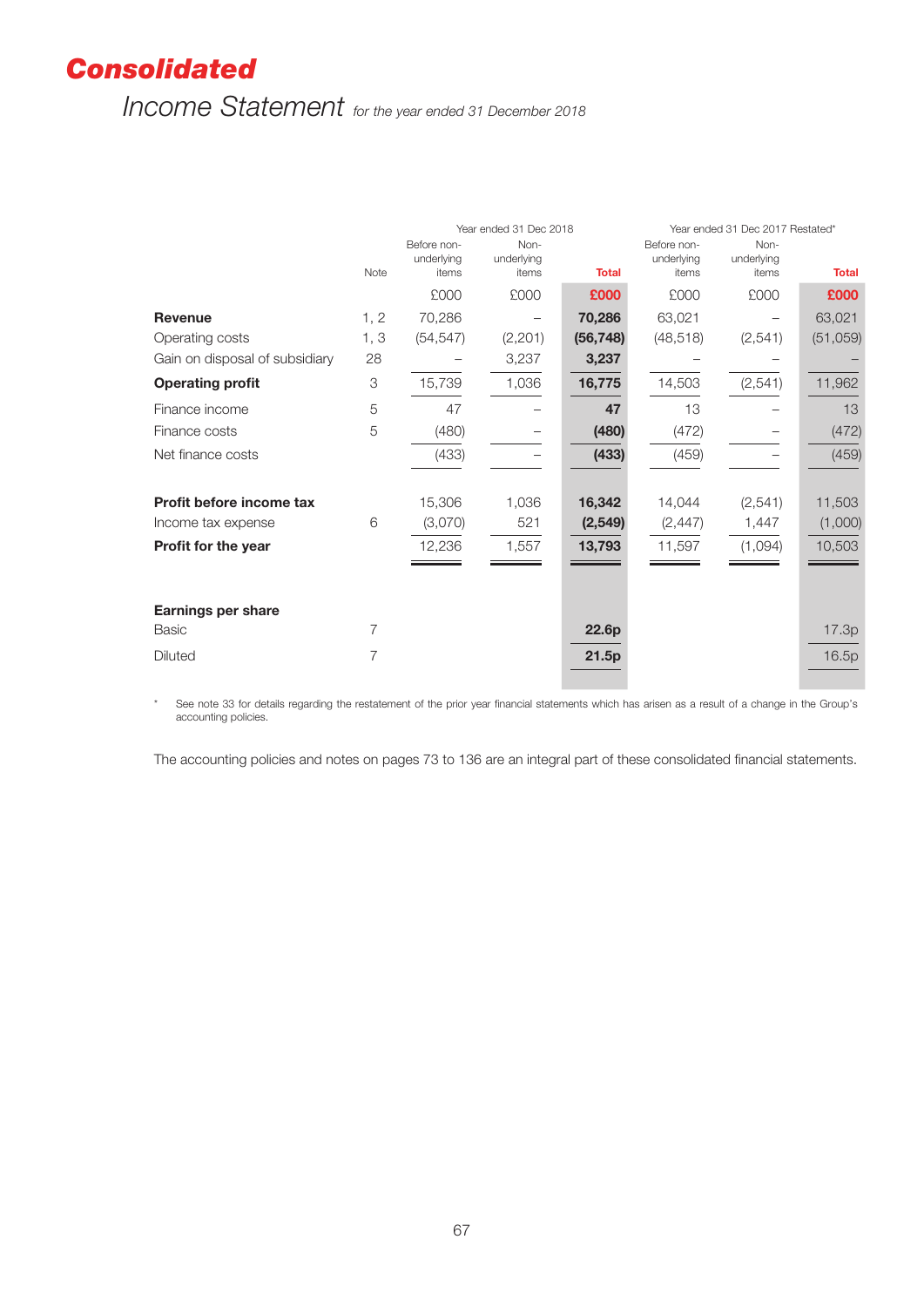### *Consolidated Statement*

### *Of Comprehensive Income for the year ended 31 December 2018*

|                                                                                                   |             | <b>Group</b><br><b>Year ended</b><br>31 Dec<br>2018 | Group<br>Year ended<br>31 Dec<br>2017<br>Restated* |
|---------------------------------------------------------------------------------------------------|-------------|-----------------------------------------------------|----------------------------------------------------|
| <b>Profit for the year</b>                                                                        | <b>Note</b> | £000<br>13,793                                      | £000<br>10,503                                     |
| Other comprehensive (expense)/income<br>Items that will or may be reclassified to profit or loss: |             |                                                     |                                                    |
| Fair value (loss)/gain on hedged financial instruments<br>Currency translation difference         | 24          | (14)<br>(370)                                       | 148<br>(40)                                        |
| Other comprehensive (expense)/income for the year, net of tax                                     |             | (384)                                               | 108                                                |
| Total comprehensive income for the year                                                           |             | 13,409                                              | 10.611                                             |

\* See note 33 for details regarding the restatement of the prior year financial statements which has arisen as a result of a change in the Group's accounting policies.

The accounting policies and notes on pages 73 to 136 are an integral part of these consolidated financial statements.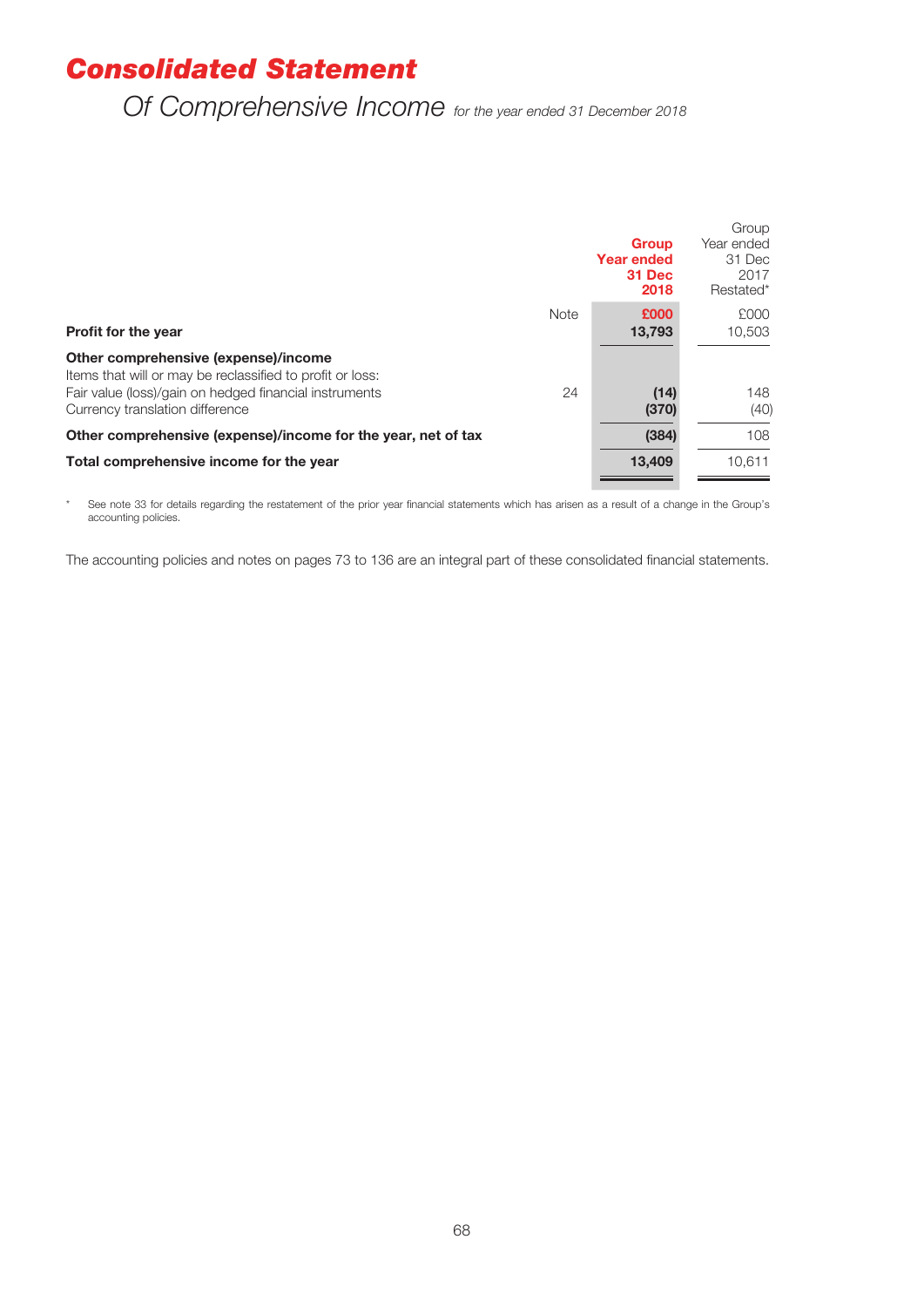

|                                                                        |      |                     | Group       |                     |             |
|------------------------------------------------------------------------|------|---------------------|-------------|---------------------|-------------|
|                                                                        |      | <b>Group</b>        | As at       | <b>Company</b>      | Company     |
|                                                                        |      | As at               | 31 Dec 2017 | As at               | As at       |
|                                                                        |      | 31 Dec 2018<br>£000 | Restated*   | 31 Dec 2018<br>£000 | 31 Dec 2017 |
| <b>ASSETS</b>                                                          | Note |                     | £000        |                     | £000        |
| <b>Non-current assets</b>                                              |      |                     |             |                     |             |
| Property, plant and equipment                                          | 11   | 5,417               | 5,543       | 206                 | 283         |
| Goodwill                                                               | 9    | 48,793              | 52,801      |                     |             |
| Intangible assets                                                      | 10   | 14,186              | 16,124      |                     |             |
| Investments in subsidiaries                                            | 12   |                     |             | 44,194              | 50,143      |
| Other long-term assets                                                 | 13   | 1,581               | 1,281       |                     |             |
| Deferred tax assets                                                    | 14   | 1,137               | 1,421       | 132                 | 136         |
|                                                                        |      |                     |             |                     |             |
|                                                                        |      | 71,114              | 77,170      | 44,532              | 50,562      |
| <b>Current assets</b>                                                  |      |                     |             |                     |             |
| Trade and other receivables<br>Financial assets - derivative financial | 15   | 14,675              | 13,568      | 5,338               | 5,685       |
| instruments                                                            | 21   | 114                 | 218         | 48                  |             |
| Current income tax assets                                              |      | 1,535               | 733         | 2,604               | 1,018       |
| Cash and cash equivalents                                              | 16   | 29,186              | 19,137      | 23,815              | 9,234       |
|                                                                        |      |                     |             |                     |             |
|                                                                        |      | 45,510              | 33,656      | 31,805              | 15,937      |
| <b>Total assets</b>                                                    |      | 116,624             | 110,826     | 76,337              | 66,499      |
| <b>LIABILITIES</b>                                                     |      |                     |             |                     |             |
| <b>Current liabilities</b>                                             |      |                     |             |                     |             |
| <b>Financial liabilities</b>                                           |      |                     |             |                     |             |
| - borrowings                                                           | 18   | (2,040)             | (2,040)     | (2,040)             | (2,040)     |
| - derivative financial instruments                                     | 21   | (12)                | (37)        |                     | (12)        |
| Trade and other payables                                               | 17   | (35, 484)           | (37, 227)   | (4, 567)            | (1, 918)    |
| Capital lease obligations                                              | 19   | (1, 109)            | (1,038)     |                     |             |
| Current income tax liabilities                                         |      | (489)               | (381)       |                     |             |
|                                                                        |      | (39, 134)           | (40, 723)   | (6,607)             | (3,970)     |
|                                                                        |      |                     |             |                     | 11,967      |
| Net current assets/(liabilities)                                       |      | 6,376               | (7,067)     | 25,198              |             |
| <b>Non-current liabilities</b>                                         |      |                     |             |                     |             |
| Financial liabilities - borrowings                                     | 18   | (5,818)             | (7, 778)    | (5,818)             | (7, 778)    |
| Capital lease obligations                                              | 19   | (2,846)             | (3,200)     |                     |             |
| Provisions                                                             | 20   | (424)               | (404)       |                     |             |
| Deferred tax liabilities                                               | 14   | (3,582)             | (4, 297)    |                     |             |
|                                                                        |      | (12, 670)           | (15, 679)   | (5,818)             | (7, 778)    |
| <b>NET ASSETS</b>                                                      |      | 64,820              | 54,424      | 63,912              | 54,751      |
|                                                                        |      |                     |             |                     |             |
| <b>SHAREHOLDERS' EQUITY</b>                                            |      |                     |             |                     |             |
| Share capital                                                          | 22   | 3,958               | 3,939       | 3,958               | 3,939       |
| Share premium account                                                  | 23   | 6,488               | 6,449       | 6,488               | 6,449       |
| Capital redemption reserve                                             |      | 12,372              | 12,372      | 12,372              | 12,372      |
| Other reserves                                                         | 24   | 34,265              | 34,279      | 17,404              | 17,386      |
| Retained earnings/(accumulated losses)                                 | 25   | 8,010               | (2,712)     | 23,690              | 14,605      |
| Foreign currency translation reserve                                   |      | (273)               | 97          |                     |             |
| <b>TOTAL EQUITY</b>                                                    |      | 64,820              | 54,424      | 63,912              | 54,751      |
|                                                                        |      |                     |             |                     |             |

\* See note 33 for details regarding the restatement of the prior year financial statements which has arisen as a result of a change in the Group's accounting policies.

The accounting policies and notes on pages 73 to 136 are an integral part of these consolidated financial statements.

The financial statements on pages 67 to 136 were authorised for issue by the Board of Directors on 22 March 2019 and were signed on its behalf by:

**Ivan Martin Philip Wood**<br> **Philip Wood**<br> **Pirector** Director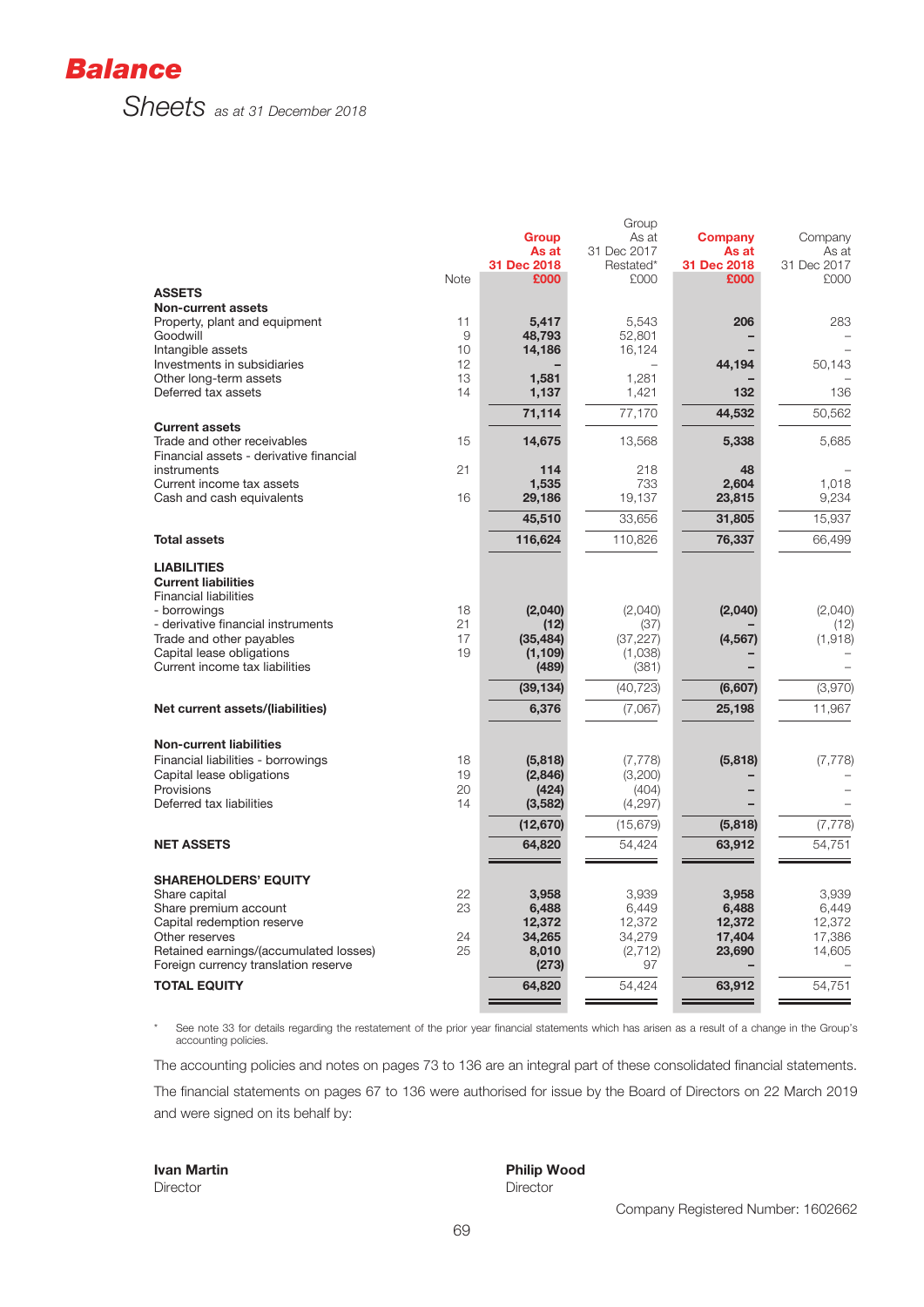### *Consolidated Statement*

# *Of Changes in Shareholders' Equity*

*for the year ended 31 December 2018*

|                                                                                                                 |           |                  |                             |                                                  | Attributable to owners of the Parent          |                                  |                          |                        |
|-----------------------------------------------------------------------------------------------------------------|-----------|------------------|-----------------------------|--------------------------------------------------|-----------------------------------------------|----------------------------------|--------------------------|------------------------|
|                                                                                                                 | Note      | Share<br>capital | Share<br>premium<br>account | Retained<br>earnings/<br>(accumulated<br>losses) | Foreign<br>currency<br>translation<br>reserve | Capital<br>redemption<br>reserve | Other<br>reserves        | <b>Total</b><br>equity |
|                                                                                                                 |           | £000             | £000                        | £000                                             | £000                                          | £000                             | £000                     | £000                   |
| Group                                                                                                           |           |                  |                             |                                                  |                                               |                                  |                          |                        |
| Balance at 1 January 2017                                                                                       |           | 3,811            | 4,498                       | (11, 552)                                        | 137                                           | 12,372                           | 34,131                   | 43,397                 |
| Changes in accounting policies*                                                                                 |           |                  |                             | (28)                                             |                                               |                                  |                          | (28)                   |
| <b>Restated total equity as</b><br>at 1 January 2017                                                            |           | 3,811            | 4,498                       | (11,580)                                         | 137                                           | 12,372                           | 34,131                   | 43,369                 |
| Restated profit for the year*                                                                                   |           |                  |                             | 10,503                                           |                                               |                                  |                          | 10,503                 |
| Cash flow hedges                                                                                                |           |                  |                             |                                                  |                                               |                                  |                          |                        |
| - net fair value gains in the year                                                                              | 24        |                  |                             |                                                  |                                               |                                  | 148                      | 148                    |
| Exchange rate adjustments                                                                                       |           |                  |                             |                                                  | (40)                                          |                                  | $\overline{\phantom{0}}$ | (40)                   |
| <b>Total comprehensive</b><br>income for the year                                                               |           |                  |                             | 10,503                                           | (40)                                          |                                  | 148                      | 10,611                 |
| Shares issued under share                                                                                       |           |                  |                             |                                                  |                                               |                                  |                          |                        |
| option schemes                                                                                                  | 22-23     | 102              | $\overline{4}$              |                                                  |                                               |                                  |                          | 106                    |
| Shares to be issued                                                                                             | $22 - 23$ | 26               | 1,947                       |                                                  |                                               |                                  |                          | 1,973                  |
| Share options - value of<br>employee service                                                                    | 25        |                  |                             | 796                                              |                                               |                                  |                          | 796                    |
| Deferred tax on financial instruments                                                                           | 14        |                  |                             | 39                                               |                                               |                                  |                          | 39                     |
| Deferred tax on share options                                                                                   | 14        |                  |                             | 383                                              |                                               |                                  |                          | 383                    |
| Corporation tax on share options                                                                                | 25        |                  |                             | 492                                              |                                               |                                  |                          | 492                    |
| Dividends to equity holders<br>of the Company                                                                   | 8         |                  |                             | (3, 345)                                         |                                               |                                  |                          | (3, 345)               |
| <b>Total Contributions by and</b><br>distributions to owners of<br>the Company recognised<br>directly in equity |           | 128              | 1,951                       | (1,635)                                          |                                               |                                  |                          | 444                    |
| <b>Balance at 31 December 2017</b>                                                                              |           | 3,939            | 6,449                       | (2, 712)                                         | 97                                            | 12,372                           | 34,279                   | 54,424                 |
|                                                                                                                 |           |                  |                             |                                                  |                                               |                                  |                          |                        |
| Profit for the year                                                                                             |           |                  |                             | 13,793                                           |                                               |                                  |                          | 13,793                 |
| Cash flow hedges                                                                                                | 24        |                  |                             |                                                  |                                               |                                  |                          |                        |
| - net fair value losses in the year<br>Exchange rate adjustments                                                |           |                  |                             |                                                  | (370)                                         |                                  | (14)                     | (14)<br>(370)          |
| <b>Total comprehensive</b>                                                                                      |           |                  |                             |                                                  |                                               |                                  |                          |                        |
| income for the year                                                                                             |           |                  |                             | 13,793                                           | (370)                                         |                                  | (14)                     | 13,409                 |
| Shares issued under share<br>option schemes                                                                     | $22 - 23$ | 19               | 39                          |                                                  |                                               |                                  |                          | 58                     |
| Share options - value of<br>employee service                                                                    | 25        |                  |                             | 1,074                                            |                                               |                                  |                          | 1,074                  |
| Deferred tax on financial instruments                                                                           | 14        |                  |                             | (17)                                             |                                               |                                  |                          | (17)                   |
| Deferred tax on share options                                                                                   | 14        |                  |                             | (331)                                            |                                               |                                  |                          | (331)                  |
| Corporation tax on share options                                                                                | 25        |                  |                             | 131                                              |                                               |                                  |                          | 131                    |
| Dividends to equity holders<br>of the Company                                                                   | 8         |                  |                             | (3,928)                                          |                                               |                                  |                          | (3,928)                |
| <b>Total Contributions by and</b><br>distributions to owners of<br>the Company recognised                       |           |                  |                             |                                                  |                                               |                                  |                          |                        |
| directly in equity                                                                                              |           | 19               | 39                          | (3,071)                                          |                                               |                                  |                          | (3,013)                |
| <b>Balance at 31 December 2018</b>                                                                              |           | 3,958            | 6,488                       | 8,010                                            | (273)                                         | 12,372                           | 34,265                   | 64,820                 |

See note 33 for details regarding the restatement of the prior year financial statements which has arisen as a result of a change in the Group's accounting policies.

The accounting policies and notes on pages 73 to 136 are an integral part of these consolidated financial statements.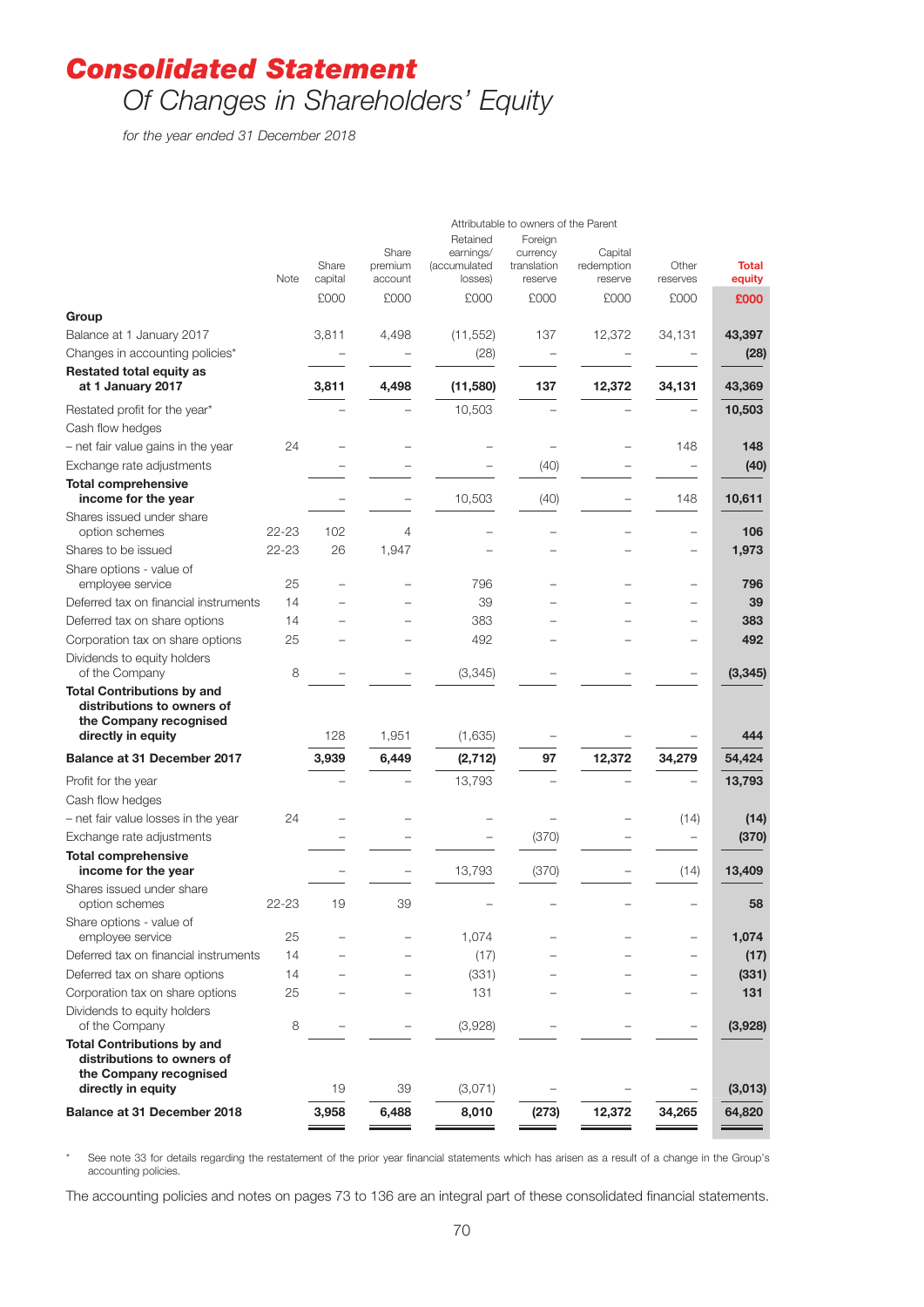# *Company Statement Of Changes in Shareholders' Equity*

*for the year ended 31 December 2018*

|                                                                             | Attributable to owners of the Company |                          |                          |          |                       |                          |              |
|-----------------------------------------------------------------------------|---------------------------------------|--------------------------|--------------------------|----------|-----------------------|--------------------------|--------------|
|                                                                             |                                       | Share                    | Share<br>premium         | Retained | Capital<br>redemption | Other                    | <b>Total</b> |
|                                                                             |                                       | Capital                  | account                  | earnings | reserve               | reserves                 | equity       |
|                                                                             |                                       | £000                     | £000                     | £000     | £000                  | £000                     | £000         |
| Company                                                                     |                                       |                          |                          |          |                       |                          |              |
| <b>Balance at 1 January 2017</b>                                            |                                       | 3,811                    | 4,498                    | 6,884    | 12,372                | 17,398                   | 44,963       |
| Profit for the year                                                         | 25                                    |                          |                          | 10,270   |                       |                          | 10,270       |
| Cash flow hedges<br>- net fair value losses in the year                     |                                       |                          |                          |          |                       | (12)                     | (12)         |
| Total comprehensive income for the year                                     |                                       |                          |                          | 10,270   |                       | (12)                     | 10,258       |
| Shares issued under share option schemes                                    | $22 - 23$                             | 102                      | 4                        |          |                       |                          | 106          |
| Shares to be issued                                                         | $22 - 23$                             | 26                       | 1,947                    |          |                       |                          | 1,973        |
| Share options - value of employee service                                   | 25                                    | $\overline{\phantom{0}}$ |                          | 796      |                       |                          | 796          |
| Dividends to equity holders of the Company                                  | 8                                     |                          |                          | (3, 345) |                       |                          | (3, 345)     |
| <b>Total Contributions by and distributions</b><br>to owners of the Company |                                       |                          |                          |          |                       |                          |              |
| recognised directly in equity                                               |                                       | 128                      | 1,951                    | (2,549)  |                       |                          | (470)        |
| <b>Balance at 31 December 2017</b>                                          |                                       | 3,939                    | 6,449                    | 14,605   | 12,372                | 17,386                   | 54,751       |
| Profit for the year                                                         | 25                                    |                          |                          | 11,949   |                       |                          | 11,949       |
| Cash flow hedges                                                            |                                       |                          |                          |          |                       |                          |              |
| - net fair value gains in the year                                          | 24                                    |                          |                          |          |                       | 18                       | 18           |
| Total comprehensive income for the year                                     |                                       |                          | $\overline{\phantom{0}}$ | 11,949   |                       | 18                       | 11,967       |
| Shares issued under share option schemes                                    | $22 - 23$                             | 19                       | 39                       |          |                       | $\overline{\phantom{0}}$ | 58           |
| Share options - value of employee service                                   | 25                                    |                          | $\overline{\phantom{0}}$ | 1.074    |                       | -                        | 1,074        |
| Deferred tax on financial instruments                                       | 14                                    |                          |                          | 9        |                       |                          | 9            |
| Deferred tax on share options                                               | 14                                    |                          |                          | (7)      |                       |                          | (7)          |
| Corporation tax on share options                                            | 25                                    |                          |                          | (12)     |                       |                          | (12)         |
| Dividends to equity holders of the Company                                  | 8                                     |                          |                          | (3,928)  |                       |                          | (3,928)      |
| <b>Total Contributions by and distributions</b><br>to owners of the Company |                                       |                          |                          |          |                       |                          |              |
| recognised directly in equity                                               |                                       | 19                       | 39                       | (2,864)  |                       |                          | (2,806)      |
| <b>Balance at 31 December 2018</b>                                          |                                       | 3,958                    | 6,488                    | 23,690   | 12,372                | 17,404                   | 63,912       |

The accounting policies and notes on pages 73 to 136 are an integral part of these consolidated financial statements.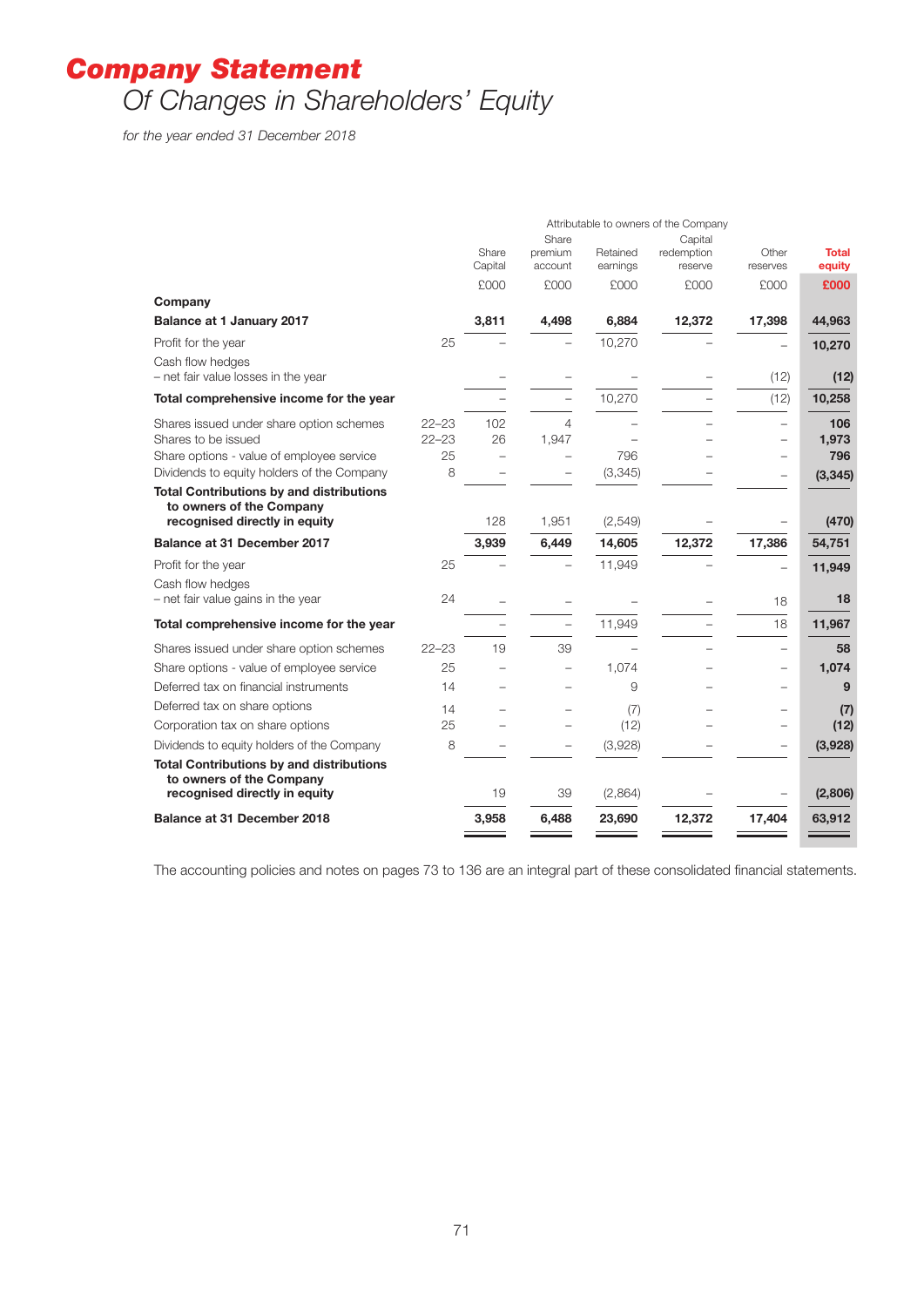

*for the year ended 31 December 2018*

|                                                                             |      |                                   | Group                     |                                     |                       |
|-----------------------------------------------------------------------------|------|-----------------------------------|---------------------------|-------------------------------------|-----------------------|
|                                                                             |      | <b>Group</b><br><b>Year ended</b> | Year ended<br>31 Dec 2017 | <b>Company</b><br><b>Year ended</b> | Company<br>Year ended |
|                                                                             |      | 31 Dec 2018                       | Restated*                 | 31 Dec 2018                         | 31 Dec 2017           |
|                                                                             | Note | £000                              | £000                      | £000                                | £000                  |
| Cash flows from operating activities                                        |      |                                   |                           |                                     |                       |
| Cash generated from operations                                              | 26   | 15,042                            | 15,193                    | 5,894                               | 7,103                 |
| Interest paid                                                               |      | (440)                             | (472)                     | (227)                               | (135)                 |
| Income tax paid                                                             |      | (3,068)                           | (2, 525)                  | (1,500)                             | (1,000)               |
| Net cash flows generated from<br>operating activities                       |      | 11,534                            | 12,196                    | 4,167                               | 5,968                 |
| Cash flows from investing activities                                        |      |                                   |                           |                                     |                       |
| Dividends received                                                          |      |                                   |                           | 13,852                              | 12,500                |
| Purchase of property, plant and equipment,<br>excluding right-of-use assets |      | (985)                             | (1, 180)                  | (53)                                | (337)                 |
| Purchase of share capital in subsidiaries                                   | 12   |                                   |                           |                                     | (16,000)              |
| Disposal of subsidiary, net of cash disposed                                | 28   | 6,770                             |                           |                                     |                       |
| Acquisition of subsidiaries, net of cash                                    |      |                                   |                           |                                     |                       |
| acquired<br>Interest received                                               |      |                                   | (10, 460)                 |                                     |                       |
|                                                                             |      | 47                                | 13                        | 5                                   | 5                     |
| Net cash generated from/(used in)<br>investing activities                   |      | 5,832                             | (11, 627)                 | 13,804                              | (3,832)               |
| Cash flows from financing activities                                        |      |                                   |                           |                                     |                       |
| Net proceeds from issuance of ordinary<br>shares                            |      | 58                                | 106                       | 58                                  | 106                   |
| Dividends paid to Company's shareholders                                    | 8    | (3,928)                           | (3,345)                   | (3,928)                             | (3,345)               |
| Repayments of loan                                                          |      | (2,000)                           | (12, 250)                 | (2,000)                             | (2,000)               |
| Repayment of capital lease obligations                                      |      | (1, 314)                          | (895)                     |                                     |                       |
| Repayment of debt and debt like items<br>acquired on acquisition            |      |                                   | (591)                     |                                     |                       |
| Drawdown of Ioan                                                            |      |                                   | 11,818                    |                                     | 11,818                |
| Amounts borrowed from/(lent to) Group<br>undertakings                       |      |                                   |                           | 2,480                               | (9, 544)              |
| Net cash used in financing activities                                       |      | (7, 184)                          | (5, 157)                  | (3, 390)                            | (2,965)               |
| Net increase/(decrease) in cash and<br>cash equivalents                     |      | 10,182                            | (4,588)                   | 14,581                              | (829)                 |
| Cash, cash equivalents and bank overdrafts<br>at beginning of year          | 16   | 19,137                            | 23,849                    | 9,234                               | 10,063                |
| Exchange rate losses on cash and cash<br>equivalents                        |      | (133)                             | (124)                     |                                     |                       |
| Cash and cash equivalents at end of<br>vear                                 | 16   | 29,186                            | 19,137                    | 23,815                              | 9,234                 |
|                                                                             |      |                                   |                           |                                     |                       |

\* See notes 27 and 33 for details regarding the restatement of the prior year financial statements which has arisen as a result of the reclassification of debt and debt like items on acquisition and a change in the Group's accounting policies.

The accounting policies and notes on pages 73 to 136 are an integral part of these consolidated financial statements.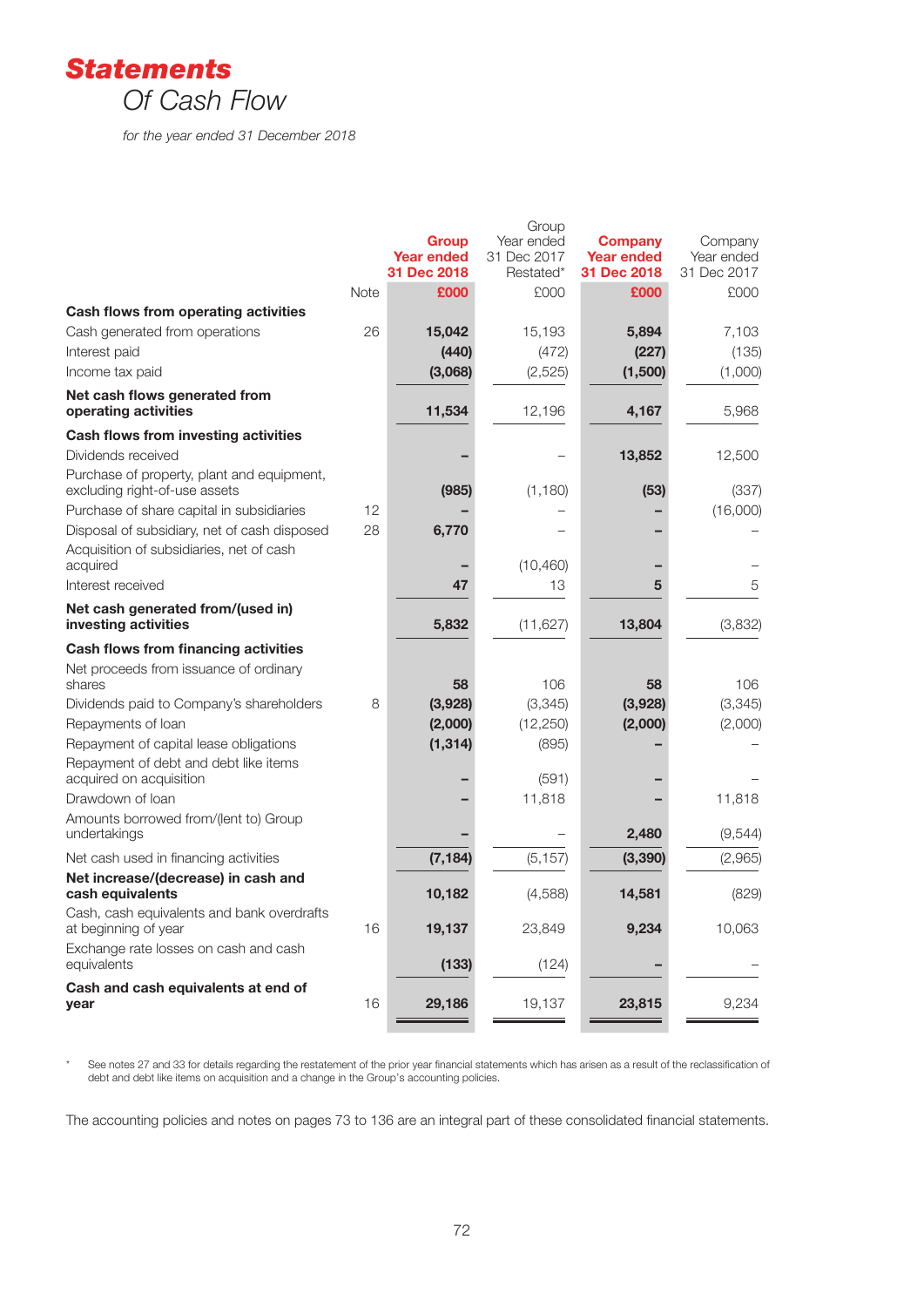# ACCOUNTING POLICIES

# General Information

The Company is a public company limited by shares and incorporated and domiciled in England and Wales.

The Group consolidated financial statements were authorised for issue by the Board of Directors on 22 March 2019.

# Summary of significant accounting policies

The principal accounting policies applied in the preparation of these consolidated financial statements are set out below. These policies have been consistently applied to all the years presented, unless otherwise stated.

# Basis of preparation

The consolidated financial statements of Microgen plc have been prepared in accordance with International Financial Reporting Standards ("IFRS") as adopted by the European Union (IFRSs as adopted by the EU) and IFRS Interpretations Committee (formerly IFRIC) interpretations and the Companies Act 2006 applicable to companies reporting under IFRS. The consolidated financial statements have been prepared under the historical cost basis, as modified by the revaluation of financial assets and financial liabilities (including derivatives) which are recognised at fair value.

The presentation of financial statements in conformity with IFRS requires the use of certain critical accounting estimates. It also requires management to exercise its judgement in the process of applying the Group's accounting policies. The areas involving a higher degree of judgement or complexity, or where assumptions and estimates are significant to the consolidated financial statements are disclosed on page 90.

# Going Concern

The Directors have a reasonable expectation that the Group has adequate resources to continue in operational existence for the foreseeable future. The Directors have prepared forecasts which show that the Group will have sufficient cash to operate within their existing bank facilities and to allow them to meet their operating liabilities as and when they fall due for a period of at least 12 months from the date of approval of these financial statements. The Group therefore continues to adopt the going concern basis in preparing its consolidated financial statements.

# Changes in Accounting policy and disclosures

# (a) New standards, interpretations and amendments effective from 1 January 2018

A number of new or amended standards became applicable for the current reporting period and the Group had to change its accounting policies and make retrospective adjustments as a result of adopting the following standards:

- IFRS 9 '*Financial instruments*', and
- IFRS 15 '*Revenue from Contracts with Customers*'

The impact of the adoption of these standards and the new accounting policies are disclosed in note 33.

No other new standards, interpretations and amendments which are effective for periods beginning 1 January 2018 had any impact on the Group's accounting policies and disclosures.

# (b) New standards, interpretations and amendments that have been early adopted

IFRS 16 '*Leasing*' replaces IAS 17 and is mandatory for annual reporting periods beginning on or after 1 January 2019. The Group has taken the decision to early adopt with an effective date from 1 January 2018 and make retrospective adjustments. The impact of this early application and the new accounting policy is disclosed in note 33.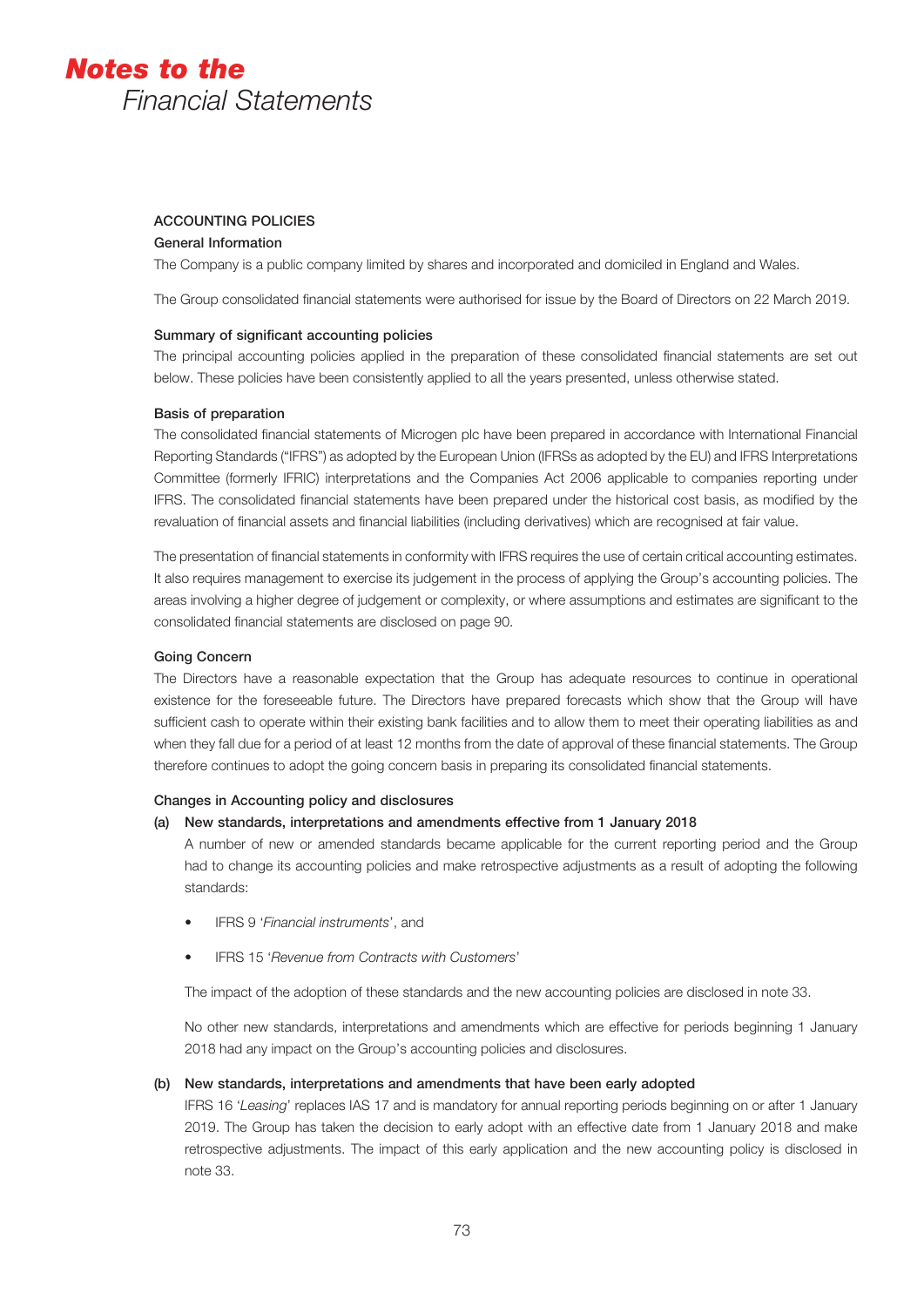# (c) New standards and interpretations that have not been early adopted.

None of the other new standards, amendments and interpretations, which are effective for periods beginning after 1 January 2018 and which have not been adopted early, are expected to have a significant effect on the consolidated financial statements of the Group.

# Basis of consolidation

The financial statements of the Group comprise the financial statements of the Company, Microgen plc and its subsidiary undertakings ("subsidiaries") prepared at the consolidated statement of financial position date.

Subsidiaries are entities controlled by the Group. The Group has control over an entity where the Group is exposed to, or has rights to, variable returns from its involvement within the entity and it has the power over the entity to effect those returns. The existence and effect of potential voting rights that are currently exercisable or convertible are considered when assessing control. The Group also assesses existence of control where it does not have more than 50% of the voting power but is able to govern the financial and operating policies by virtue of de-facto control. De-Facto control may arise in circumstances where the size and dispersion of holdings of other shareholders give the Group the power to govern the financial and operating activities. The results of subsidiaries are consolidated from the date on which control passes to the Group. Results of disposed subsidiaries are consolidated up to the date on which control passes from the Group.

The purchase method of accounting is used to account for the acquisition of subsidiaries by the Group. The cost of an acquisition is measured as the fair value of the assets given, equity instruments issued and liabilities incurred or assumed at the date of exchange, plus costs directly attributable to the acquisition. Identifiable assets and liabilities and contingent liabilities assumed in a business combination are measured initially at their fair values at acquisition date, irrespective of the extent of any minority interest. The excess of cost of acquisition over the fair value of the Group's share of the identifiable net assets is recorded as goodwill.

Intercompany balances, income and expenses on transactions between Group companies and profits and losses resulting from intercompany transactions that are recognised in assets are all eliminated. Accounting policies of the subsidiaries have been changed where necessary to ensure consistency with the policies adopted by the Group.

# Revenue recognition

Revenue compromises the fair value of the consideration received or receivable for the sale of goods and services in the ordinary course of the Group's activities. Revenue is shown net of value–added tax, returns, rebates and discounts and after eliminating sales within the Group.

The Group's two operating businesses derive their revenues from some or all of the following categories of revenue:

- software based activity relating to the Group's intellectual property (comprising software licences, maintenance, support, funded development and related consultancy);
- managed services (comprising principally of application management services); and
- general consultancy services.

The Group recognises revenue from each of these categories as follows:–

### Software based activity

### *Software licences*

The Group licences its software on an Annual Licence Fee, Initial Licence Fee or Perpetual Licence Fee basis.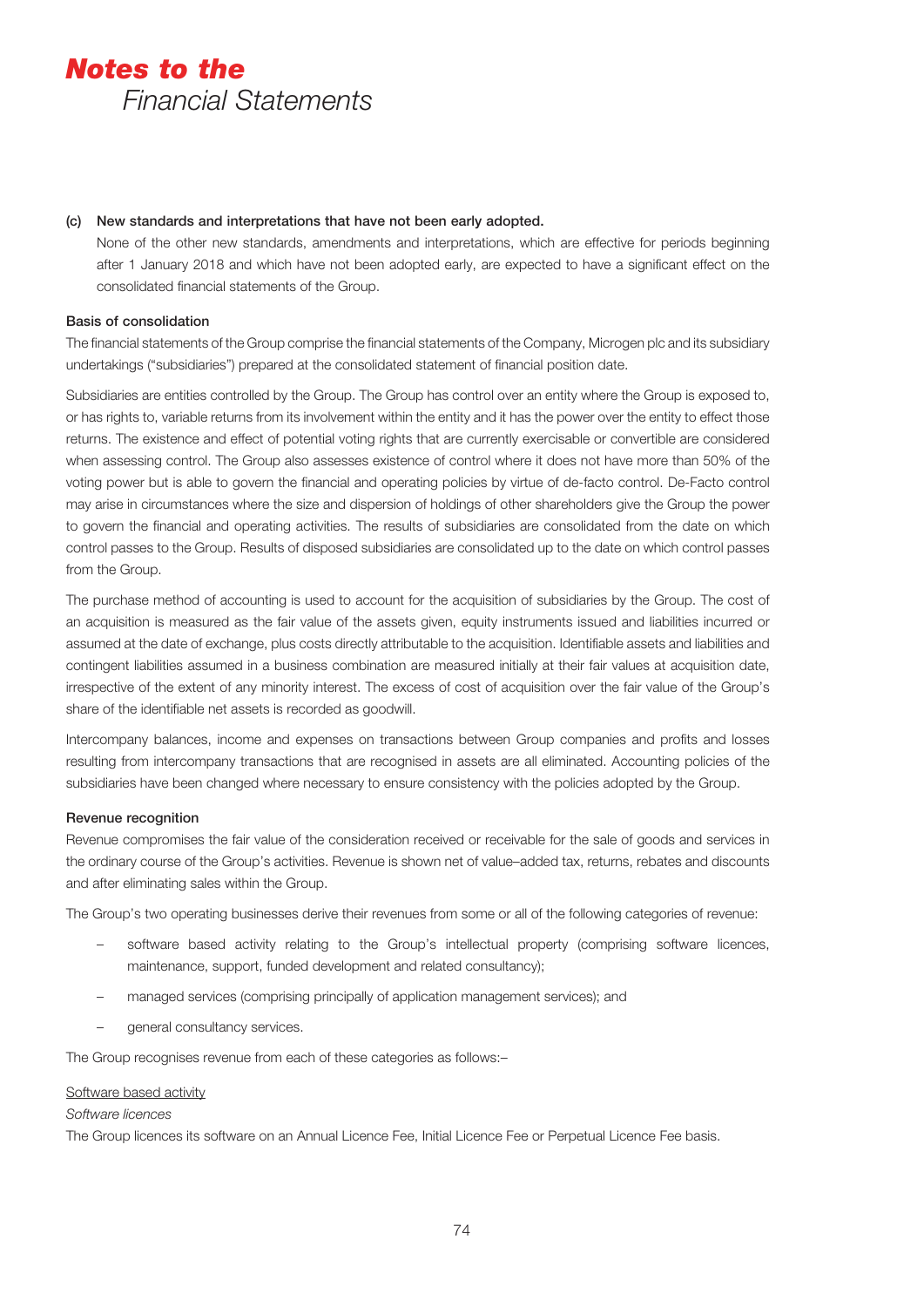The Group assesses whether ongoing contractual obligations represent a performance obligation that is distinct from the licence. If not distinct the combined performance obligation is recognised over time. If the licence is distinct it is recognised separately from the other performance obligations at the time of the delivery of the licenced software.

In assessing whether a licence is distinct the Group considers the continuing requirement to:-

- optimise functionality;
- optimise performance; and
- provide enhancements to ensure user regulatory compliance.

If there is a combined performance obligation then the Group will determine for each contract the period over which significant modification and optimisation of software is required, or whether the requirement is on–going during the expected duration of the contract.

In determining the most appropriate method of recognising revenue over time, the Group has concluded that for Aptitude Software products the combined performance obligation will be recognised in line with development activity related to the relevant product over the period in which the enhancements are required by the particular user.

The transfer of the combined performance obligation is considered complete once this period of intense functionality enhancement activity has concluded at which point it diminishes to a consistent level of ongoing maintenance obligation. Where this is delivered through Annual Licence Fees, the amount will be recognised on a straight-line basis in the period covered by the invoice.

For Microgen 5Series, the leading product of Microgen Financial Systems, there is a continuing requirement to provide enhancements to ensure regulatory compliance and consequently the Annual Licence Fee received from customers will be recognised on a straight-line basis in the period covered by the invoice.

For all other Microgen Financial Systems products, the Annual Licence Fees are recognised on a straight-line basis in the period covered by the invoice. This is due to the substance of the contract taking the form of a consistent level of ongoing maintenance being provided.

#### *Software Maintenance*

Fees relating to the maintenance of the Group's software are recognised depending on the Group's assessment of whether this ongoing contractual maintenance represents a performance obligation that is distinct from the licence. If the licence is distinct, software maintenance fees are recognised in the period the services are provided, using a straight-line basis over the term of the maintenance agreement.

If, however, the licence is not distinct, the software maintenance fees form a combined performance obligation which is recognised over time in line with the development activity related to the relevant product over the period in which the enhancements are required by the particular user.

The transfer of the combined performance obligation is considered complete once this period of intense functionality enhancement activity has concluded at which point it diminishes to a consistent level of ongoing maintenance obligation. Where this is delivered through annual maintenance charges, the amount will be recognised on a straight line basis across the period the services are provided.

#### *Software subscription fees*

Software subscription fees relating to the Group's Software-as-a-service offering are recognised in the same manner as Annual Licence Fees in which the Group assesses whether ongoing contractual obligations represent a performance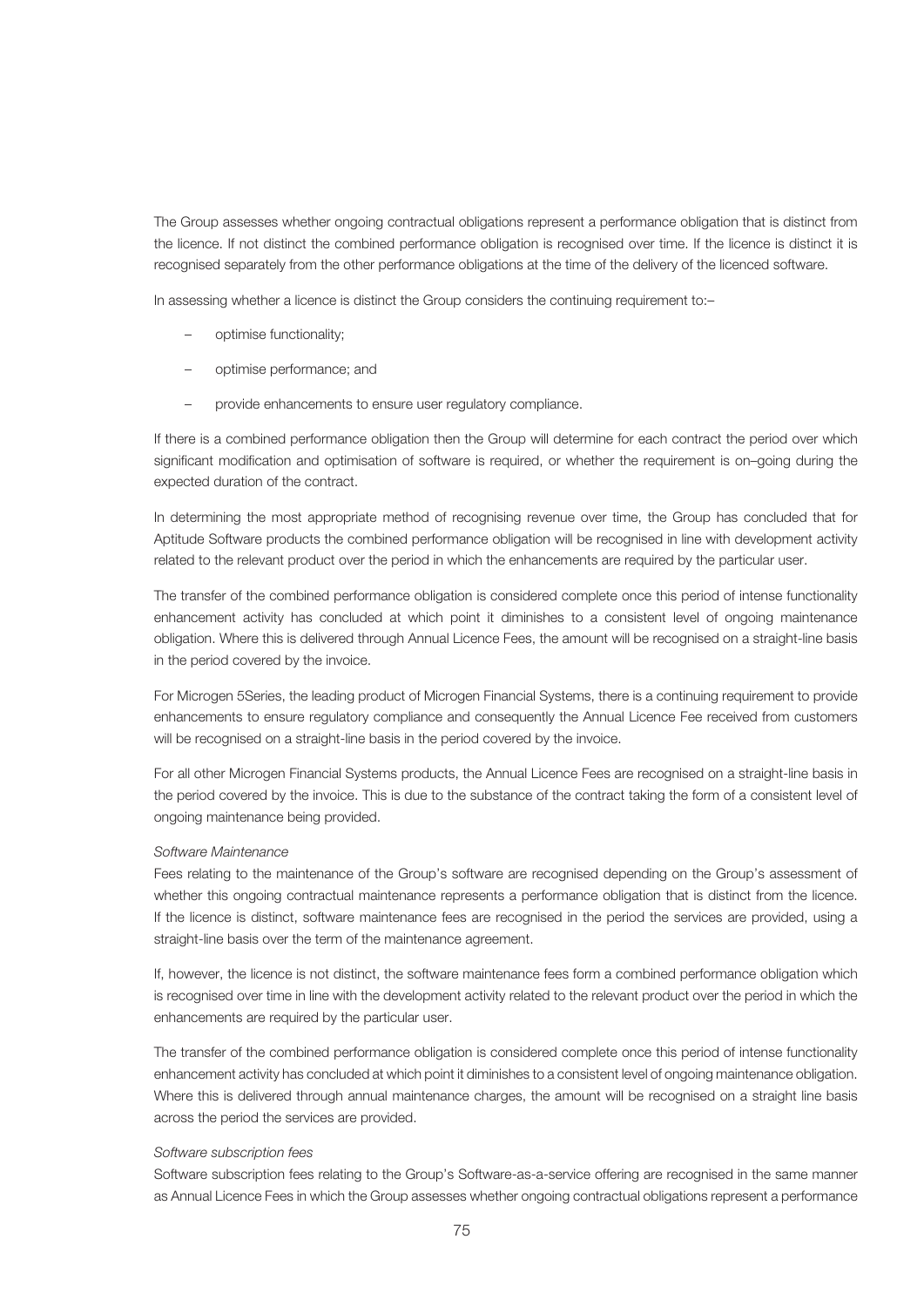obligation that is distinct from the licence. If not distinct the subscription fees are recognised over time. If the licence is distinct it is recognised separately from the other performance obligations at the time of the delivery of the licenced software.

The Group determines for each contract the period over which significant modification and optimisation of software is required with the most appropriate method being to recognise revenue in line with development activity related to the relevant product over the period in which the enhancements are required by the particular user. This period is considered complete once the activity reduces to a consistent level of ongoing maintenance at which point it is recognised on a straight-line basis in the period covered by the invoice.

#### *Support fees*

Support fees are billed to customers where the Group's software is used by a customer as part of an IT solution and that customer contracts with the Group for support relating to that IT solution. The customer will commit to a minimum monthly, quarterly or annual fee that covers an agreed level of support and then agrees additional fees for support used over and above the minimum commitment. Revenue from support contracts are recognised as the fees are earned.

#### *Funded development*

Where customers wish to accelerate the product development the Group may undertake funded development work. Revenue for funded development work is recognised on a percentage completed basis after deferring a proportion of the revenue to cover the resolution of any issues arising after the enhancement has been delivered to the customer. The percentage completed is determined with reference to effort required to complete the development. Once the enhancement has been accepted by the customer the deferred portion of the revenue is recognised.

#### *Product specific consultancy*

Consultancy services which relate to a project which includes the Group's software is contracted for on either a time and materials basis or fixed priced basis. Time and materials consultancy is recognised in the period it is performed in. Fixed price or share risk work is recognised on a percentage completion basis of the remaining unbilled milestones. The percentage completed is determined with reference to effort incurred to date and effort required to complete the development or consultancy.

#### Managed Services

Where the Group provides application management services to a customer for a third party software product or solution revenue from these services are recognised as the services are performed.

### General Consultancy

The majority of general consultancy services are contracted for on a time and materials basis, with revenue and costs recognised as incurred. Revenue and costs on fixed price and shared risk contracts are recognised on a percentage completion basis after deferring a proportion of the overall revenue until the end of the relevant stage of the project.

# **Commissions**

Software sales commission costs meet the definition under IFRS 15 of incremental costs of obtaining a contract. As a result, an asset is recognised at inception of the contract for the total value of commissions payable which will typically be amortised across the contract life of each customer.

#### Segmental reporting

Operating segments are reported in a manner consistent with the internal reporting provided to key decision makers. These decision makers are responsible for allocating resources and assessing performance of the operating segments.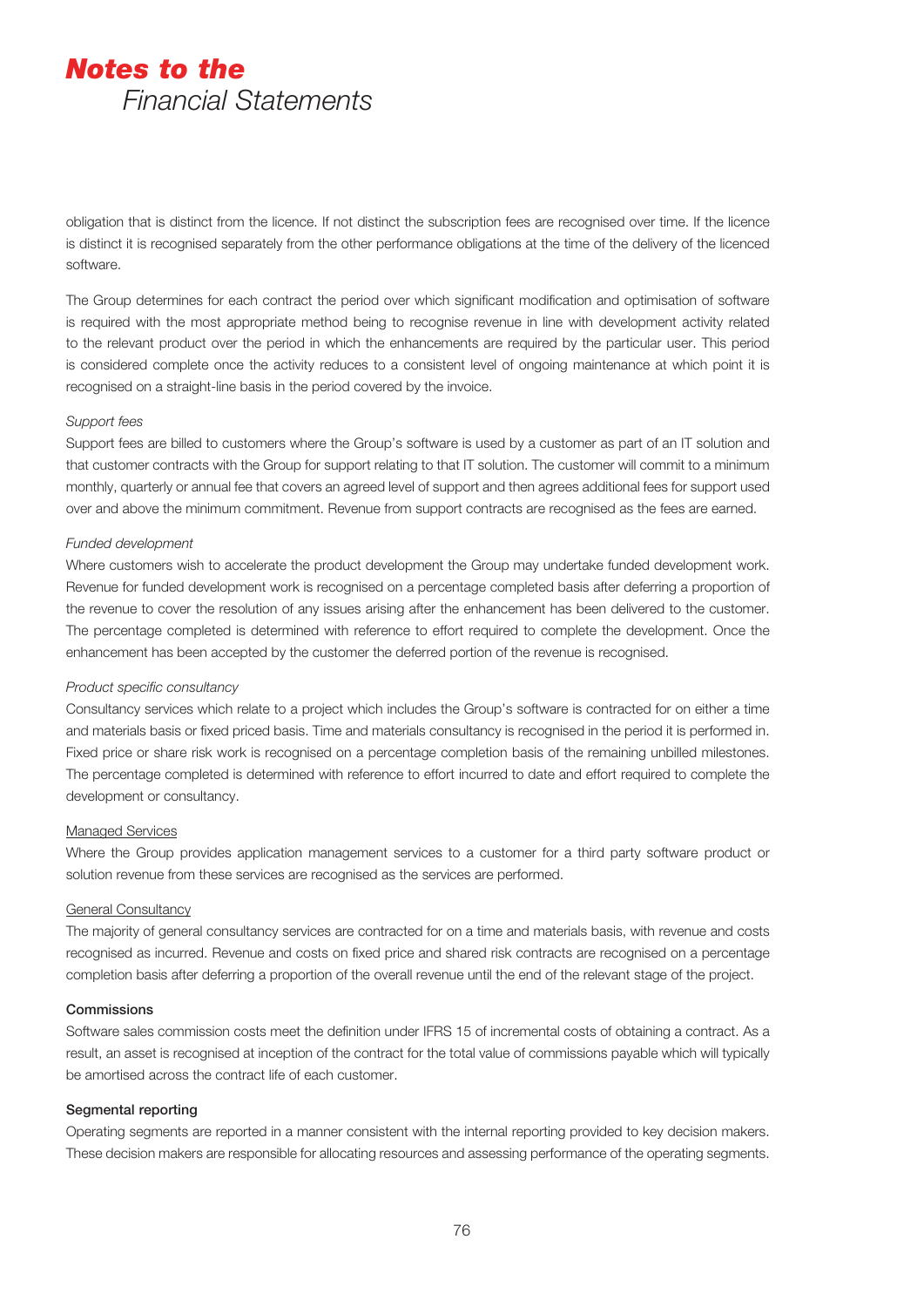The primary segmental reporting is by operating business being Aptitude Software and Microgen Financial Systems. The chief operational decision makers for the two businesses are Tom Crawford (Aptitude Software) and Philip Wood (Microgen Financial Systems).

The operating businesses are allocated central function costs in arriving at operating profit. Group overhead costs are not allocated into the operating businesses as the Board believes that these relate to Group activities as opposed to the operating businesses, these costs are detailed as "Group" costs in Note 1.

# Non–underlying items.

Non–underlying items are material items of income or expense which are disclosed and described separately in the accounts where it is necessary to do so in order to provide a better understanding of the financial performance of the Group. These items include the gain or loss on disposal of a Group subsidiary, post acquisition restructuring costs, the amortisation of acquired intangibles, the impact of share based payments and fees in relation to replacement credit facilities.

#### Property, plant and equipment

Property, plant and equipment is shown at historic purchase cost less accumulated depreciation and adjusted for any impairment. Right-of-use assets are depreciated over the shorter of the lease term and their useful lives unless it is reasonably certain that the Group will obtain ownership by the end of the lease term, full details of the initial recognition and ongoing measurement of these assets is provided within the leasing policy note on page 81. Land is not depreciated. Costs include expenditure that is directly attributable to the acquisition of the items.

Depreciation is provided on assets so as to write off the cost of property, plant and equipment less their residual value over their estimated useful economic lives by equal annual instalments at the following rates.

| Leasehold improvements | $10 - 20$ per cent (or the life of the lease if shorter) |
|------------------------|----------------------------------------------------------|
| Plant and machinery    | $20 - 50$ per cent                                       |
| Fixtures and fittings  | 20 per cent                                              |

Estimation of the useful economic life includes an assessment of the expected rate of technological developments and the intensity at which the assets are expected to be used.

The assets' residual values and useful economic lives are reviewed, and adjusted if appropriate, at each balance sheet date.

# Goodwill

Goodwill arising on consolidation represents the excess of the fair value of the consideration given over the fair value of the identifiable net assets acquired. Goodwill is capitalised on the balance sheet and subject to an annual impairment test. The carrying value of goodwill is cost less accumulated impairment. Goodwill is allocated to cash generating units for the purpose of impairment testing. The allocation is made to those cash generating units that are expected to benefit from the business combinations in which the goodwill arose. Impairment reviews are carried out by the Board at least annually. Impairments to goodwill are charged to the income statement in the period in which they arise.

#### Disposal of subsidiary

When a change in the Company's ownership interest in a subsidiary results in a loss of control over the subsidiary, the assets and liabilities of the subsidiary including any goodwill are derecognised from this date. The amount of goodwill apportioned to the disposal is calculated based on the level of profits achieved over a set period prior to the date of sale compared with the profits generated within the cash generating unit to which the disposed entity is allocated. The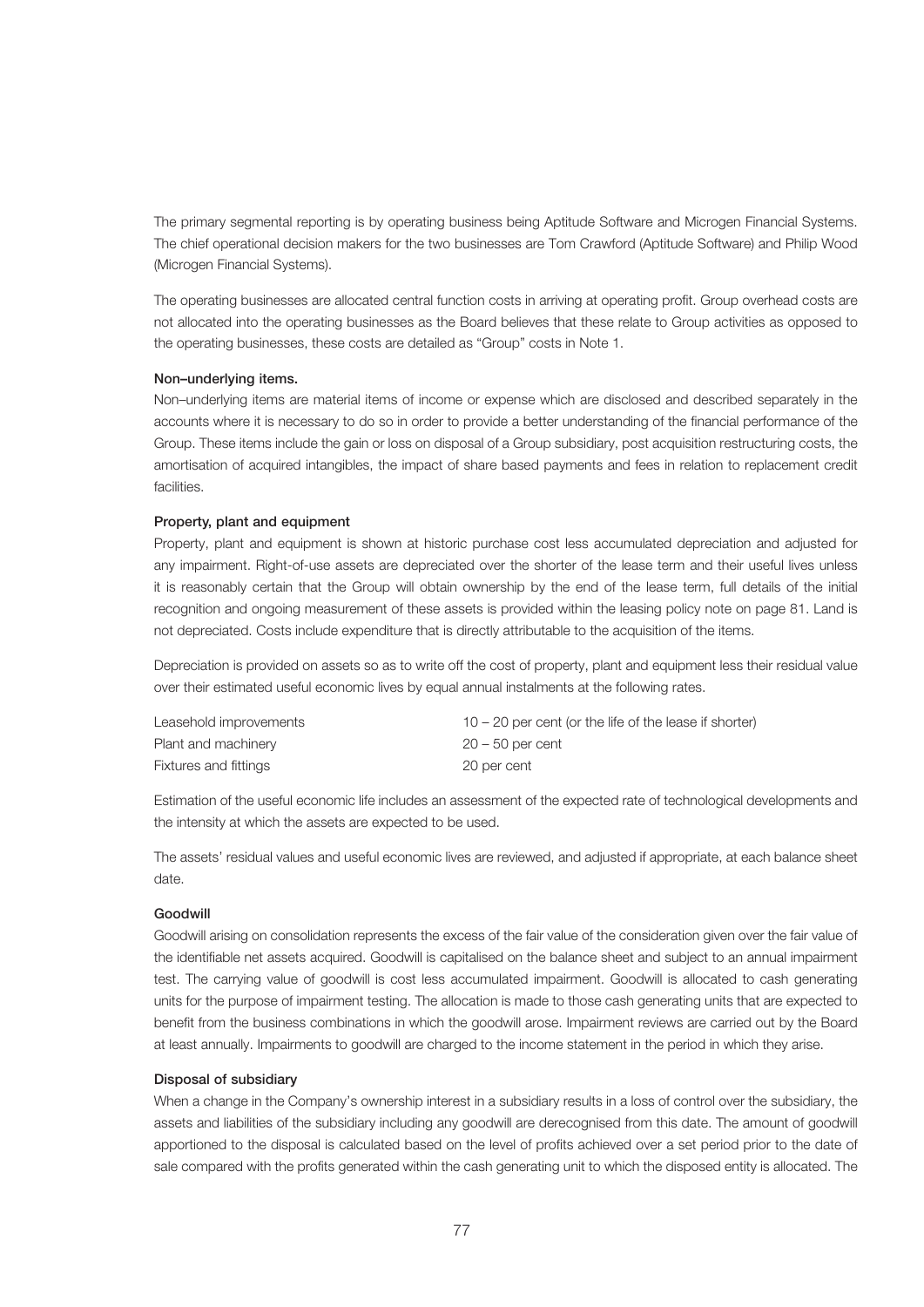difference between the consideration received, net of directly attributable costs incurred and the carrying value of net assets or liabilities derecognised on the date of disposal is taken to the income statement.

### Intangible assets

### *Research and Development ("R&D")*

Research expenditure is expensed to the income statement as incurred. Costs incurred on internal development projects relating to new or substantially improved products are recognised as intangible assets from the date upon which all IAS 38 criteria have been satisfied.

In assessing the IAS 38 criteria it is considered that because of the challenges presented by the complexity of underlying software development issues and the competitive nature of the markets in which we operate, the technical feasibility and future probability of development has only been satisfied once the product is deployed into a live customer environment therefore all research and development costs have been expensed when incurred.

# *Externally acquired software intellectual property rights*

Rights in externally acquired software assets are capitalised at cost and amortised over their estimated useful economic life. Useful economic life is assessed on an individual basis.

# *Software IPR and In process R&D*

Software IPR and In process R&D is recognised only on acquisition. The fair value is derived based on time spent on the project by the Group at an average daily cost rate. The carrying value is stated at fair value at acquisition less accumulated amortisation and impairment losses. The useful economic life is assessed on an individual basis. Amortisation is charged on a straight line basis over the estimated useful economic life of the assets.

# *Customer relationships*

Customer relationships are recognised only on acquisition. The fair value is derived based on discounted cash flows from estimated recurring revenue streams. The carrying value is stated at fair value at acquisition less accumulated amortisation and impairment losses. The useful economic life is assessed on an individual basis. Amortisation is charged on a straight line basis over the estimated economic useful life of the assets.

#### Interest income and expense

Interest is recognised using the effective interest method.

# Impairment of non–financial assets

Assets that have an indefinite useful economic life are not subject to amortisation and are tested annually for impairment and whenever events or changes in circumstances indicate that the carrying amount may not be recoverable. Assets that are subject to amortisation are tested for impairment whenever events or changes in circumstances indicate that the carrying value may not be recoverable. An impairment loss is recognised for the amount by which the asset's carrying amount exceeds its recoverable amount. The recoverable amount is the higher of an asset's fair value less costs to sell and value in use. For the purposes of assessing impairment, assets are grouped at the lowest levels for which there are separately identifiable cash flows. Non–financial assets other than goodwill that suffered an impairment are reviewed for possible reversal of the impairment at each reporting date. Any impairment of goodwill is not reversed.

#### Investments

Investments in subsidiaries are stated in the financial statements of the Company at cost less any provision for impairment.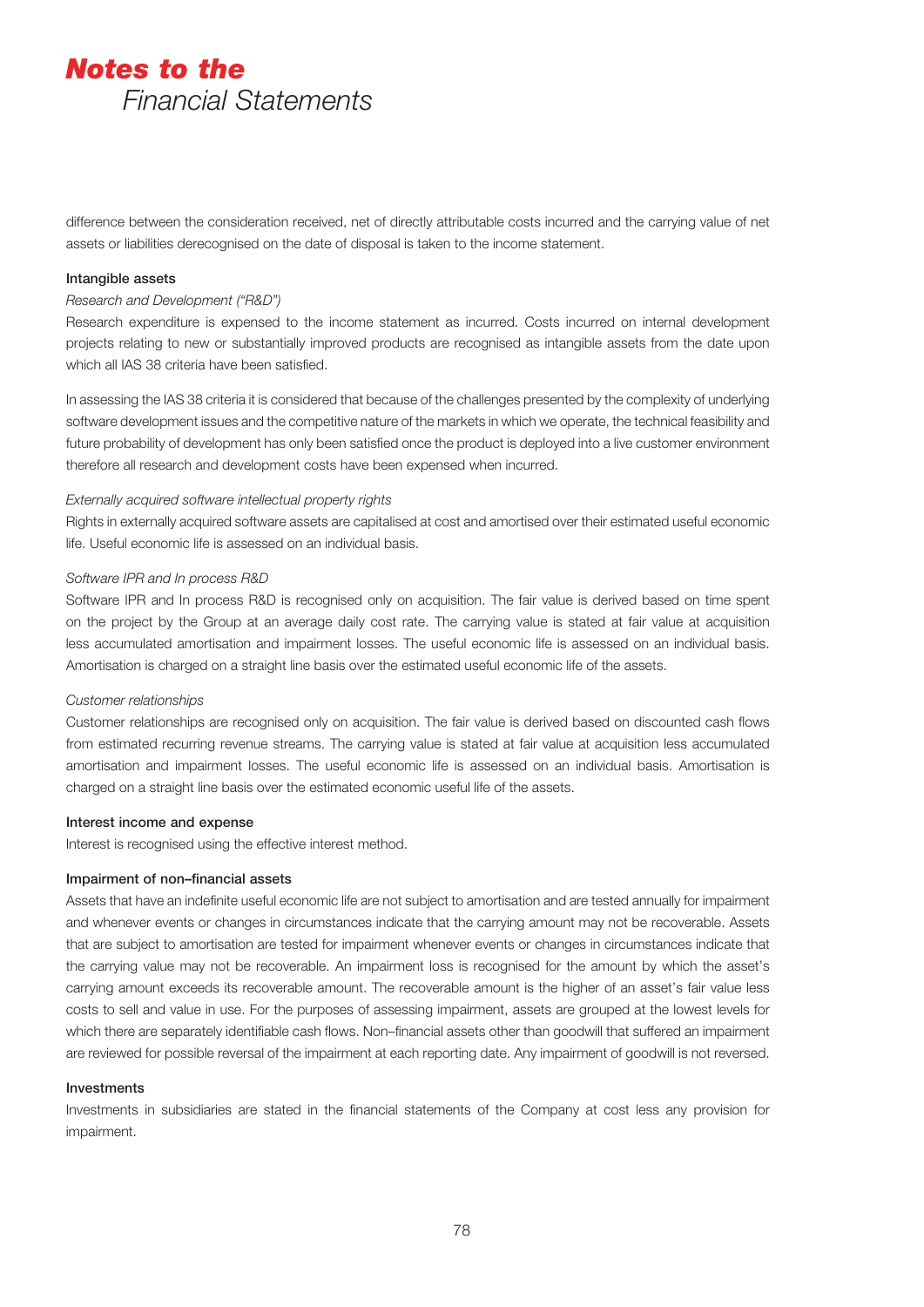# Cash and cash equivalents

Cash is defined as cash in hand and on demand deposits. Cash equivalents are defined as short term, highly liquid investments with original maturities of three months or less.

#### Share–based payments

The Group operates share–based compensation plans that are equity settled. The fair value of the employee services received in exchange for the grant of the options is recognised as an expense in the Group income statement over the vesting period with a corresponding adjustment to equity. The expense in relation to options granted on 18 November 2013 (details can be found on page 97) is shown within non–underlying items. The expense for options granted between 2015 and 2018 are included within operating costs. The charge taken to the Company income statement reflects only those options granted to employees of the Company with the remainder granted to employees employed under subsidiary companies. These options are treated in a similar manner to capital contributions with an addition to investments.

The total amount to be expensed over the vesting period is determined by reference to the fair value of the options granted, excluding the impact of any non–market vesting conditions.

Non–market vesting conditions are included in assumptions about the number of options that are expected to become exercisable. At each balance sheet date, the entity revises its estimates of the number of options that are expected to become exercisable. It recognises the impact of the revision of original estimates, if any, in the income statement, with a corresponding adjustment to equity.

The proceeds received net of any directly attributable transaction costs are credited to share capital (nominal value) and share premium when the options are exercised.

Where the options granted have market based vesting conditions attached, the Group utilises the Monte Carlo pricing model. For all other option grants the Black Scholes pricing model is applied.

#### Foreign currency

Items included within the financial statements of each of the Group's entities are measured using the currency of the primary economic environment in which the entity operates. The consolidated financial statements are presented in sterling, which is the Group's functional and presentation currency.

Foreign transactions are translated into the functional currency at the exchange rate ruling when the transaction is entered into. Foreign exchange gains and losses resulting from the settlement of such transactions and from the translation at year–end exchange rates of monetary assets and liabilities denominated in foreign currencies are recognised in the income statement.

On consolidation, the balance sheet of each overseas subsidiary is translated at the closing rate at the date of the balance sheet, and the income and expenses for each income statement are translated at the average exchange rate for the period subject to revenue from overseas subsidiaries quarterly, half yearly or annual invoices for Annual Licence Fees or Maintenance being recognised at the exchange rate at the point of invoicing. Exchange gains and losses arising thereon are recognised as a separate component of equity. The main overseas balance sheets requiring translation are denominated in US Dollar, Euro, Polish Zloty and Canadian Dollar.

Exchange differences arising from the translation of the net investment in foreign subsidiaries are taken to shareholders' equity on consolidation. When a foreign operation is sold, such exchange differences are recognised in the income statement as part of the gain or loss on sale.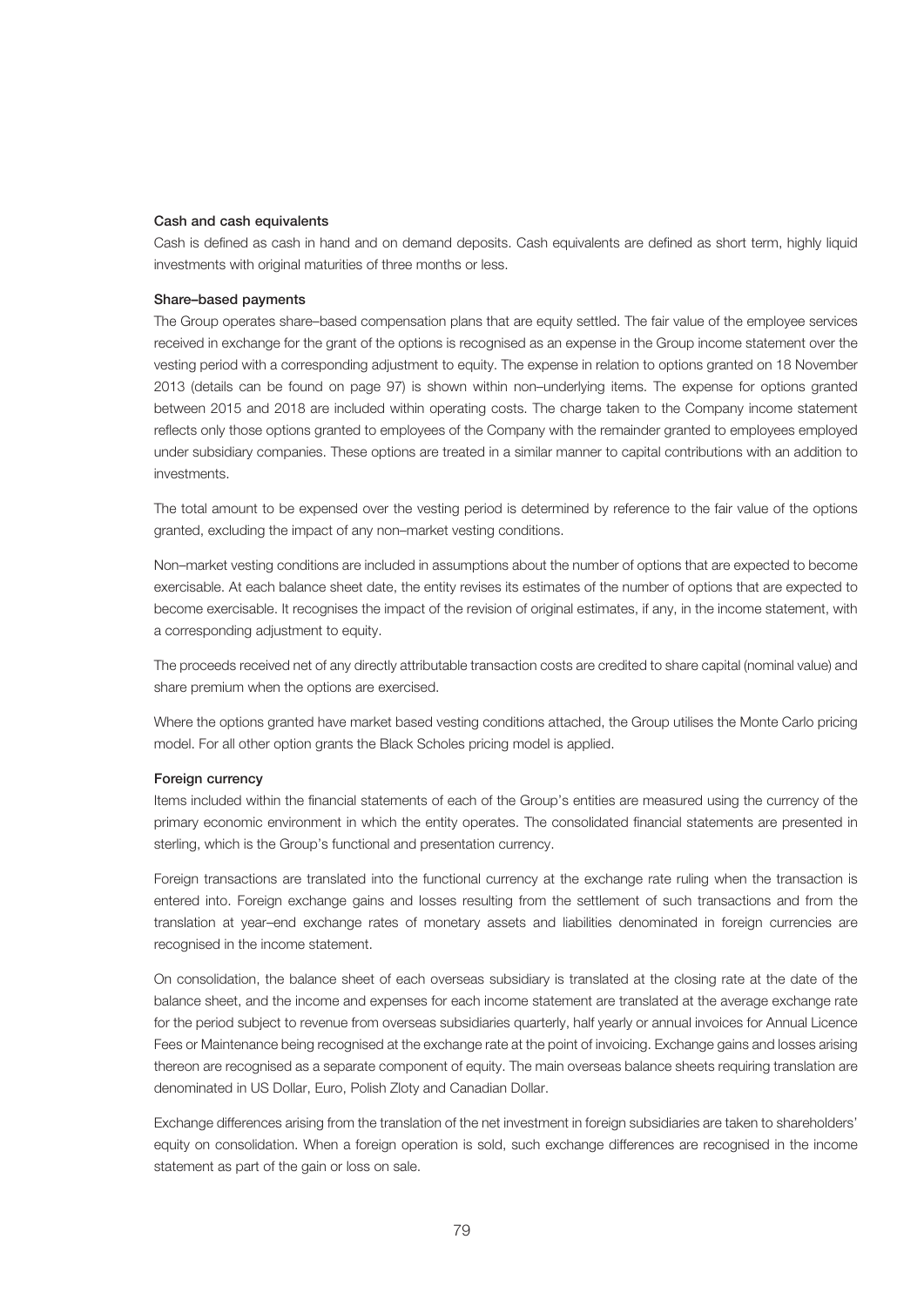# Pensions

The Group operates defined contribution retirement benefit plans in respect of its UK employees and for employees in certain overseas territories. Employee and employer contributions are based on basic earnings for the current year. The schemes are funded by payments to trustee–administered funds completely independent of the Group's finances. The expense is recognised on a monthly basis as accrued. The Group has no further payment obligations once the contributions have been paid.

### Current and deferred income tax

The charge for current tax is based on the results for the year as adjusted for items which are non–assessable or disallowed. It is calculated using tax rates that have been enacted or substantively enacted by the balance sheet date.

Deferred income tax is provided in full, using the liability method, on temporary differences arising between the tax bases of assets and liabilities and their carrying amounts in the consolidated financial statements. However, the deferred income tax is not accounted for, if it arises from initial recognition of an asset or liability in a transaction other than a business combination that at the time of the transaction affects neither accounting nor taxable profit and loss.

Deferred income tax is determined using tax rates (and laws) that have been enacted or substantially enacted by the balance sheet date and are expected to apply when the related deferred income tax asset is realised or the deferred income tax liability is settled.

Deferred tax assets are recognised to the extent that it is probable that future taxable profit will be available against which the temporary differences can be utilised.

Deferred income tax is provided on temporary differences arising on investments in subsidiaries and associates, except where the timing of the reversal of the temporary difference is controlled by the Group and it is probable that the temporary difference will not reverse in the foreseeable future.

#### Trade and other receivables

Trade and other receivables are recognised initially at fair value and to the extent that it is deemed necessary are subsequently measured at amortised cost using the effective interest method, less provision for impairment. The Group assesses impairment on a forward–looking basis using the expected credit loss method and has applied the simplified approach which permits the use of the lifetime expected loss provision for all trade and other receivables.

The amount of any provision is recognised in the income statement within other operating costs.

### Trade payables

Trade payables are recognised initially at fair value and subsequently measured at amortised cost using the effective interest method.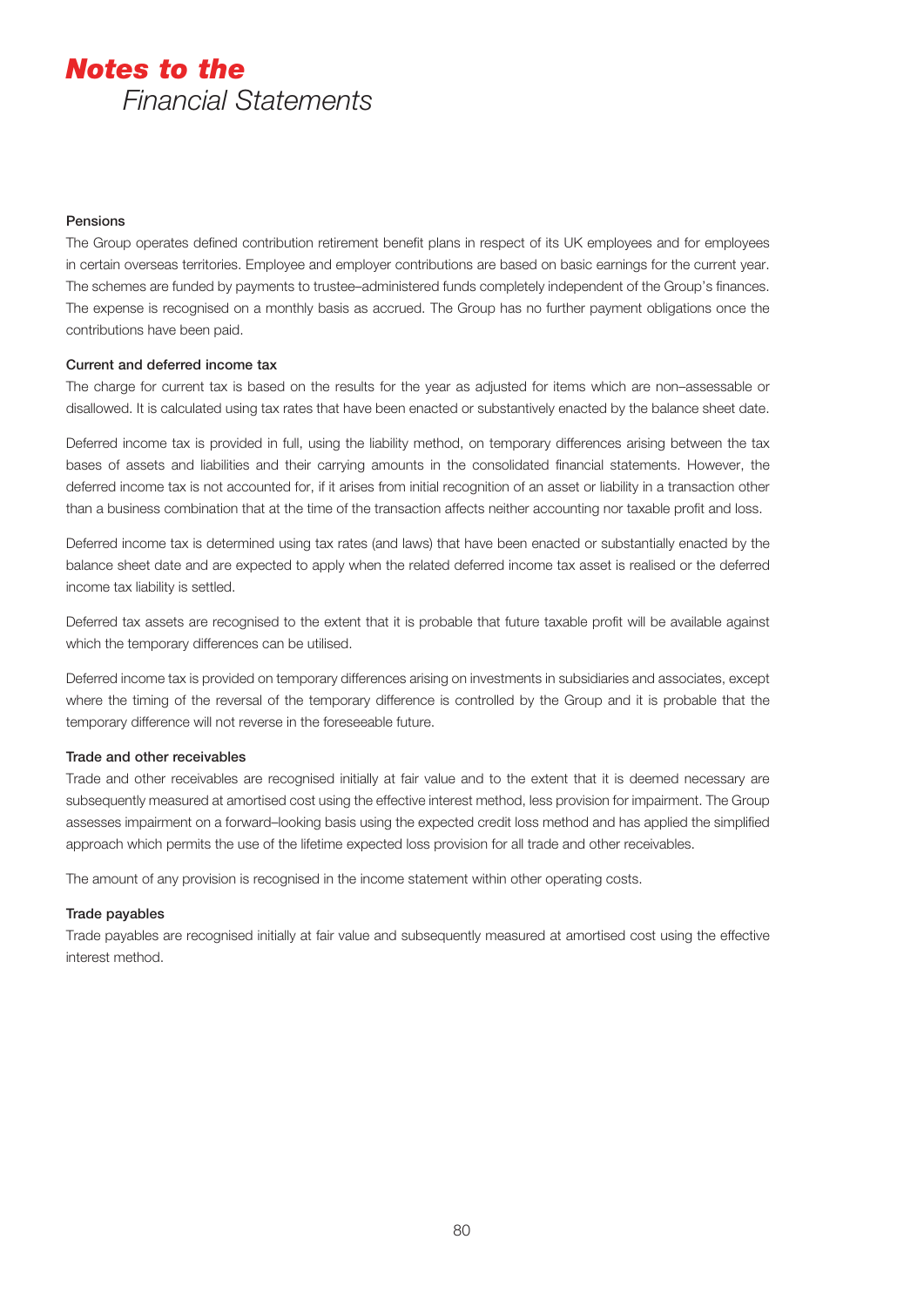# Leasing

At inception of a contract, the Group assesses whether a contract is, or contains a lease. A contract is, or contains a lease if the contract conveys the right to control the use of an identified asset for a period of time in exchange for consideration. To assess whether a contract conveys the right to control the use of an identified asset, the Group assesses whether:

- The contract involved the use of an identified asset this may be specified explicitly or implicitly and should be physically distinct or represent substantially all of the capacity of a physically distinct asset. If the supplier has a substantive substitution right, then the asset is not identified
- The Group has the right to obtain substantially all of the economic benefits from use of the asset throughout the period of use; and
- The Group has the right to direct the use of the asset. The Group has this right when it has the decision– making rights that are most relevant to changing how and for what purposes the asset is used. In rare cases where all the decisions about how and for what purpose the asset is used are predetermined, the Group has the right to direct the use of the asset if either:
	- The Group has the right to operate the asset; or
	- The Group designed the asset in a way that predetermines how and for what purpose it will be used.

The Group has applied this approach on a fully retrospective basis to any contracts entered into.

On lease commencement date, the Group recognises a right–of–use asset and a lease liability. The right–of–use asset is initially measured at cost, which comprises the initial amount of the lease liability adjusted for any lease payments made at or before the commencement date, plus any initial direct costs incurred and an estimate of costs to dismantle, less any lease incentives received.

The right–of–use asset is subsequently depreciated using the straight–line method from the commencement date to the earlier of the end of the useful life of the right–of–use asset or the end of the lease term. The estimated useful lives of the right–of–use asset is periodically reduced by impairment losses, if any, and adjusted for certain re–measurements of the lease liability.

The lease liability is initially measured at the present value of the lease payments that are not paid at the commencement date, discounted using the interest rate implicit in the lease or, if that rate cannot be readily determined, the Group's incremental borrowing rate adjusted for lease specific and asset specific terms where required. Generally, the Group uses its incremental borrowing rate as the discount rate adjusted for lease specific and asset specific terms where required.

Lease payments included in the measurement of the lease liability comprise:

- Fixed payments, including in–substance fixed payments;
- Variable lease payments that depend on an index or a rate, initially measured using the index or rate as at the commencement date; and
- Lease payments in an option renewal period if the Group is reasonably certain to exercise an extension option, and penalties for early termination of a lease unless the Group is reasonably certain not to terminate early.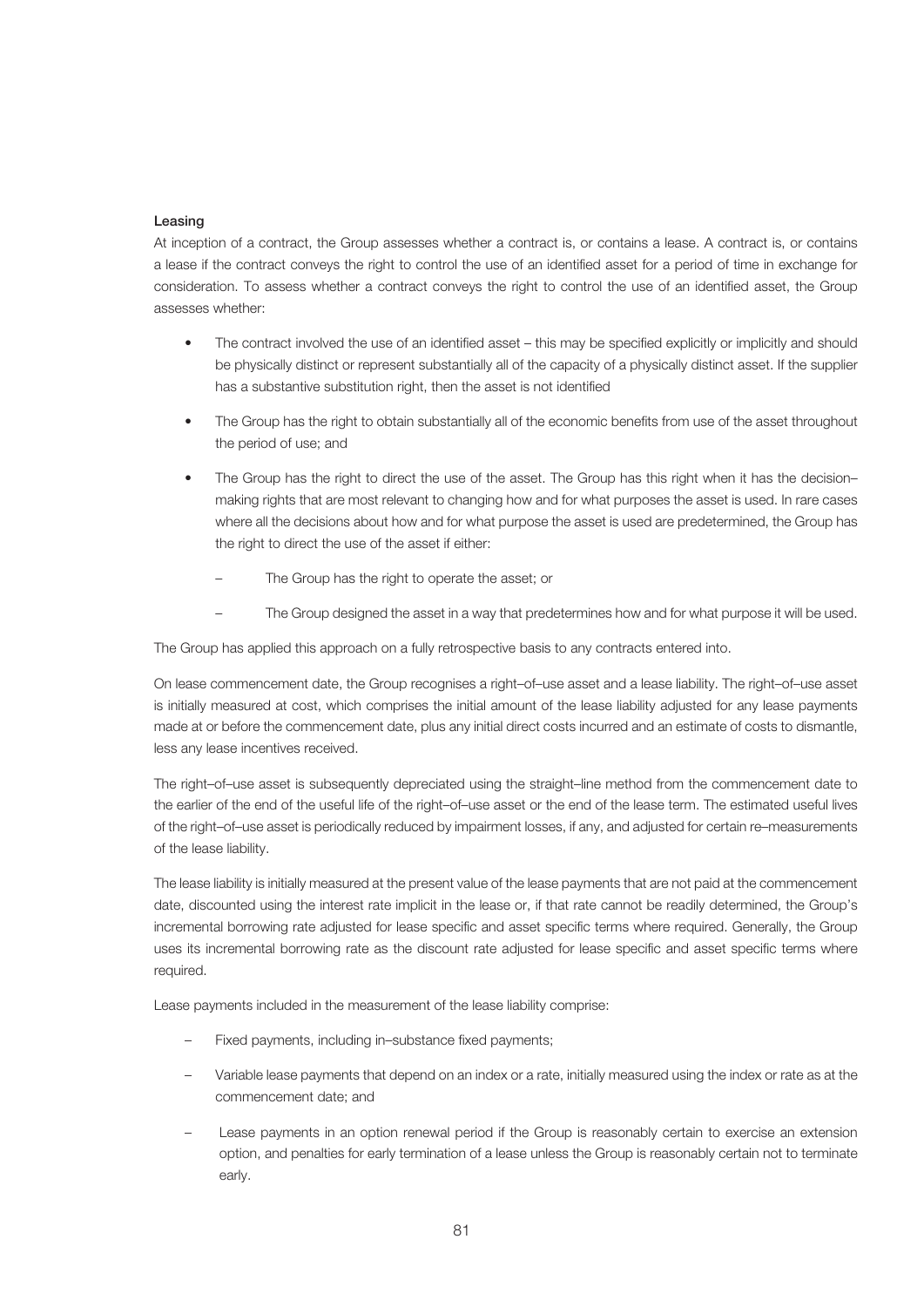The lease liability is measured at amortised cost using the effective interest method. It is remeasured when there is a change in future lease payments arising from a change in an index or rate, or if the Group changes its assessment of whether it will exercise an extension or termination option.

Where the Group leases properties with no defined lease term, management have made an estimate of the remaining lease term on commencement date based on their view of the business needs. The lease liability is then remeasured if circumstances arise which change management's perception of the remaining lease term and subsequent future lease payments.

If the contract includes options to break or terminate the lease which are at the right of the lessor, the Group measures the lease term based on the expectation that these will lapse unless it has been made aware at the time of adoption. If subsequently the lessor decides to exercise any of these options, the lease liability is then remeasured due to the change in future lease payments.

When the lease liability is remeasured in the above circumstances, a corresponding adjustment is made to the carrying value of the right–of–use asset, or is recorded in the profit or loss if the carrying value of the right–of–use asset has been reduced to zero.

Where the Group has a legal obligation for future expenditure in relation to onerous lease properties which are either vacant or being sublet, the right-of-use asset is adjusted by the present value of management's best estimate of the expenditure required to settle the present obligation. The discount rate used to determine the present value reflects current market assessments of the time value of money and the risks specific to the lease agreement.

The Group presents right–of–use assets within "property, plant and equipment" and lease liabilities in "capital lease obligations".

#### Short term lease and leases of low–value assets

The Group has elected to take the exemption not to recognise right–of–use assets and lease liabilities for short–term lease of machinery that have a lease term of 12 months or less and leases of low–value assets. The Group defines leases of low-value assets as being any lease agreement where the total value of payments made across the lease term is less than £5,000. The Group recognises the lease payments associated with these leases as an expense on a straight–line basis over the lease.

#### Share capital

Ordinary shares are classified as equity. Incremental costs directly attributable to the issue of new ordinary shares or options are shown in equity as a deduction, net of tax, from the proceeds.

# Provisions

Provisions are created on the Group's leased properties where it has a legal obligation to return them to their fair condition at the end of their respective lease terms. The provision is measured at the present value of management's best estimate of the future expected repair costs required at the balance sheet date. The discount rate used to determine the present value reflects the current market assessments of the time value of money and the risks specific to the liability.

# **Borrowings**

Borrowings are recognised initially at fair value, net of transaction costs incurred. Borrowings are subsequently carried at amortised cost; any difference between the proceeds (net of transaction costs) and the redemption value is recognised in the income statement over the period of the borrowings using the effective rate.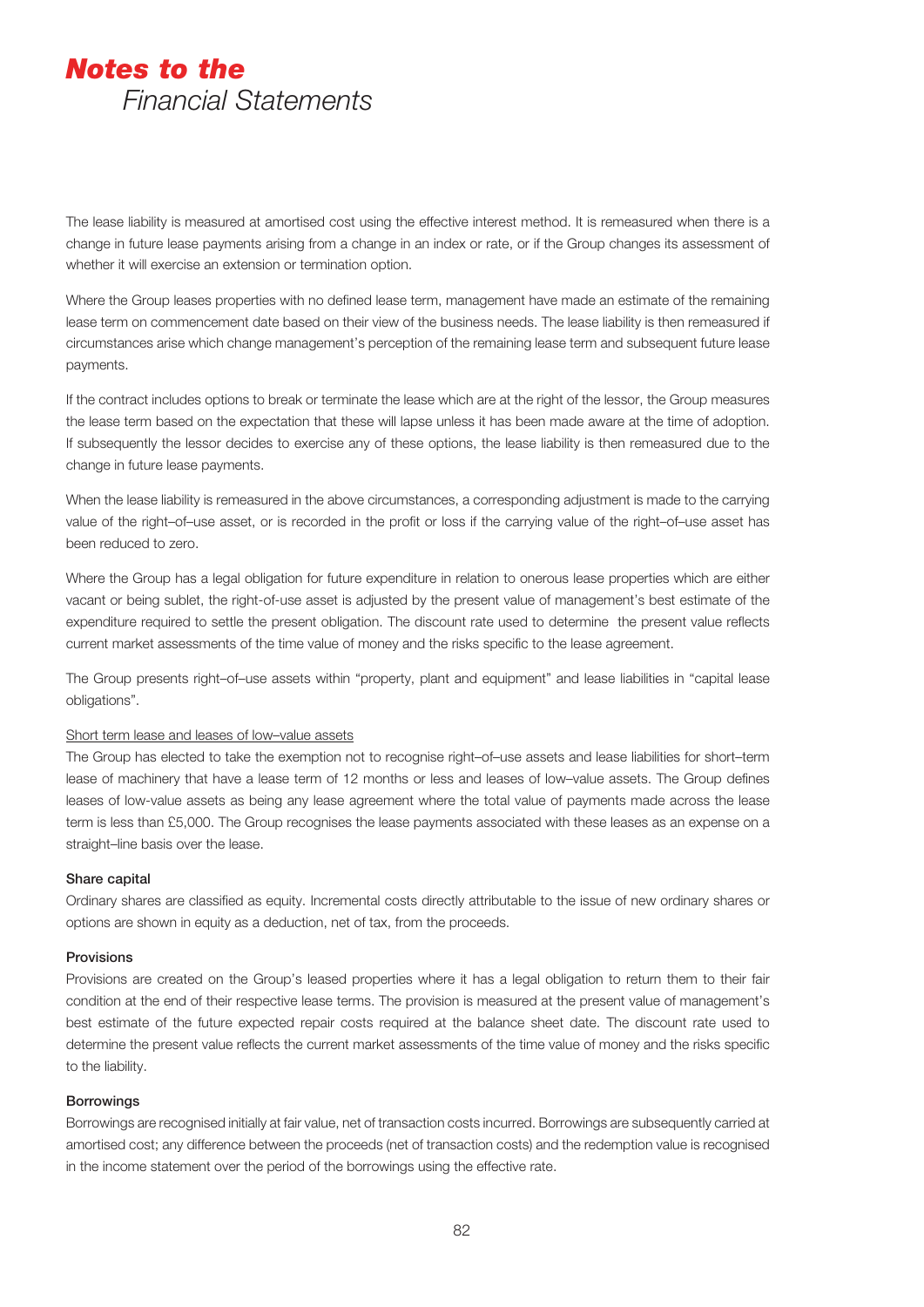# Dividend distribution

Dividend distribution to the Company's shareholders is recognised as a liability in the Group's financial statements in the period in which the dividends are approved by the Company's shareholders or in respect of interim dividends when they are paid.

# Dividend income

Dividend income to the Company received from subsidiary investments is recognised in the Company income statement in the period in which it is paid.

#### Derivative financial instruments and hedging activities

The Group holds derivative financial instruments to hedge its foreign currency and interest rate risk exposure.

Derivatives are initially recognised and measured at fair value on the date a derivative contract is entered into and subsequently measured at fair value. The gain or loss on re–measurement is taken to the income statement except where the derivative is a designated hedging instrument. The accounting treatment of derivatives classified as hedges depends on their designation, which occurs on the date that the derivative contract is committed to. At the year-end the Group has designated its derivatives as a hedge of the cost of a highly probable forecasted transaction commitment ('cash flow hedge'). Gains or losses on cash flow hedges that are regarded as highly effective are recognised in equity. If the forecasted transaction or commitment results in future income or expenditure, gains or losses deferred in equity are transferred to the income statement in the same period as the underlying income or expenditure.

For the portion of hedges deemed ineffective or transactions that do not qualify for hedge accounting under IFRS 9, any change in assets or liabilities is recognised immediately in the income statement. When a hedging instrument expires or is sold, any cumulative gain or loss existing in equity at that time remains in equity and is recognised when the forecasted transaction is ultimately recognised in the income statement.

# FINANCIAL RISK MANAGEMENT

The Group's trading, multi–national operations and debt financing expose it to financial risks that include the effects of changes in foreign currency exchange rates, credit risk, liquidity and interest rates.

The Group manages these risks so as to limit any adverse effects on the financial performance of the Group.

#### (a) Market risk – Foreign exchange

The Group's major foreign exchange exposures are to the Euro, Polish Zloty, South African Rand, US Dollar, Canadian Dollar and Singapore Dollar. Group policy in this area is to eliminate foreign currency cash flows between Group companies once the size and timing of transactions can be predicted with sufficient certainty. Since April 2007 this has been achieved by hedging Polish Zloty cash outflows 12 months in advance by using forward foreign currency contracts. These have the effect of fixing the sterling amount of Polish Zlotys to be paid in the future. The average remaining life of the forward exchange contracts at 31 December 2018 was 5 months (2017: 6 months).

In addition, forward foreign currency contracts were also put in place from March 2017 to hedge a proportion of the Group's forecasted US dollar denominated service related revenue less US dollar denominated cost over the next 12 months. These have the effect of fixing the sterling amount of US dollars to be received in the future from US dollar denominated service revenue less US dollar denominated costs. The average remaining life of the forward contracts at 31 December 2018 was 4 months (2017: 5 months).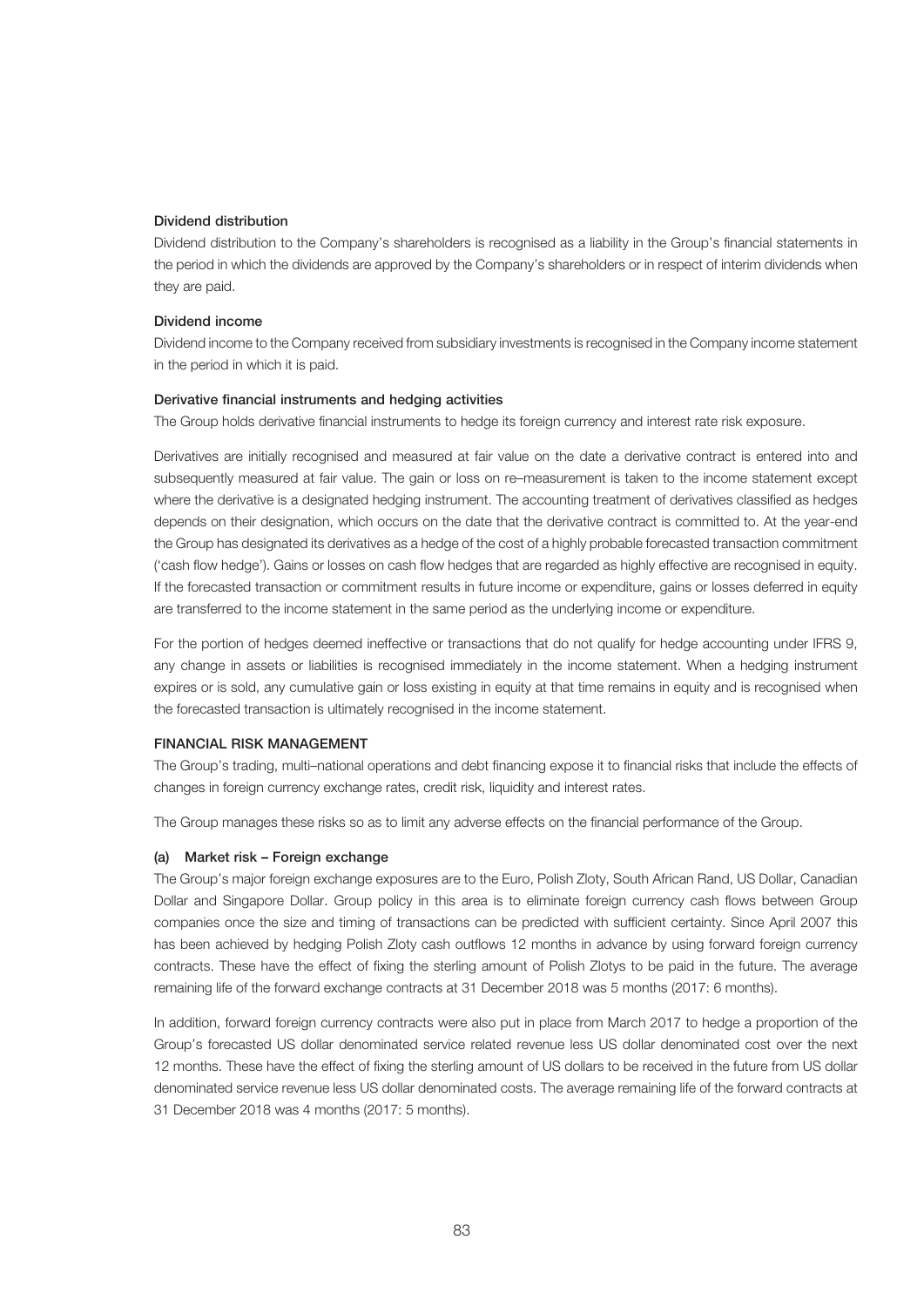Given the above policy, the table below approximates the impact on the Group's profit before tax of a 5% exchange rate movement (strengthening of sterling against the specified currency) of the Group's major non sterling trading currencies during the year.

|                    |      | 2017      |
|--------------------|------|-----------|
|                    | 2018 | Restated* |
|                    | £000 | £000      |
| Polish Zloty       | 18   | 47        |
| South African Rand | (41) | (48)      |
| <b>US Dollar</b>   | (82) | (124)     |
| Euro               | (16) | (8)       |
| Canadian Dollar    | (4)  | 2         |
| Singapore Dollar   | 46   | 8         |
|                    | (79) | (123)     |
|                    |      |           |

See note 33 for details regarding the restatement of the prior year financial statements which has arisen as a result of a change in the Group's accounting policies.

For a 5% weakening of sterling against the relevant currency, there would be a comparable but opposite impact on the profit.

# (b) Market risk – Interest rate

The Group's major interest rate exposures arise from both interest payable on borrowings and interest earned on its cash balances.

In respect of interest payable on borrowings, it is the Group's policy to enter into an interest rate swap so that there is no change in interest payable pursuant to changes in interest rates. The fixed interest rate payable on the Group's credit facility is 2.46%.

The Group's policy on interest earned from its cash balances is to maximise the return (subject to the constraints imposed by the need to limit credit and liquidity risk as detailed below).

Given the above policies the table below approximates the impact on the Group's profit before tax of an increase of 100 basis points in interest rates during the year.

|                                                  | 2018<br>£000 | 2017<br>£000 |
|--------------------------------------------------|--------------|--------------|
| Increase in interest receivable on cash balances | 182          | 167          |

For a decrease of 100 basis points in interest rates, there would be a comparable but opposite impact on profit.

# (c) Credit risk

The Group's major credit risk exposures arise from its cash and trade receivable balances. The Group's policies in this area are:

- in respect of cash balances to ensure that deposits are always held across at least 2 financial institutions; and
- in respect of trade receivables, the client or prospective client's credit risk is assessed at the commencement of any new project with payment terms agreed which are appropriate. Regular receivable reports are provided to senior management and in addition credit insurance is maintained as appropriate for a number of trade receivable balances.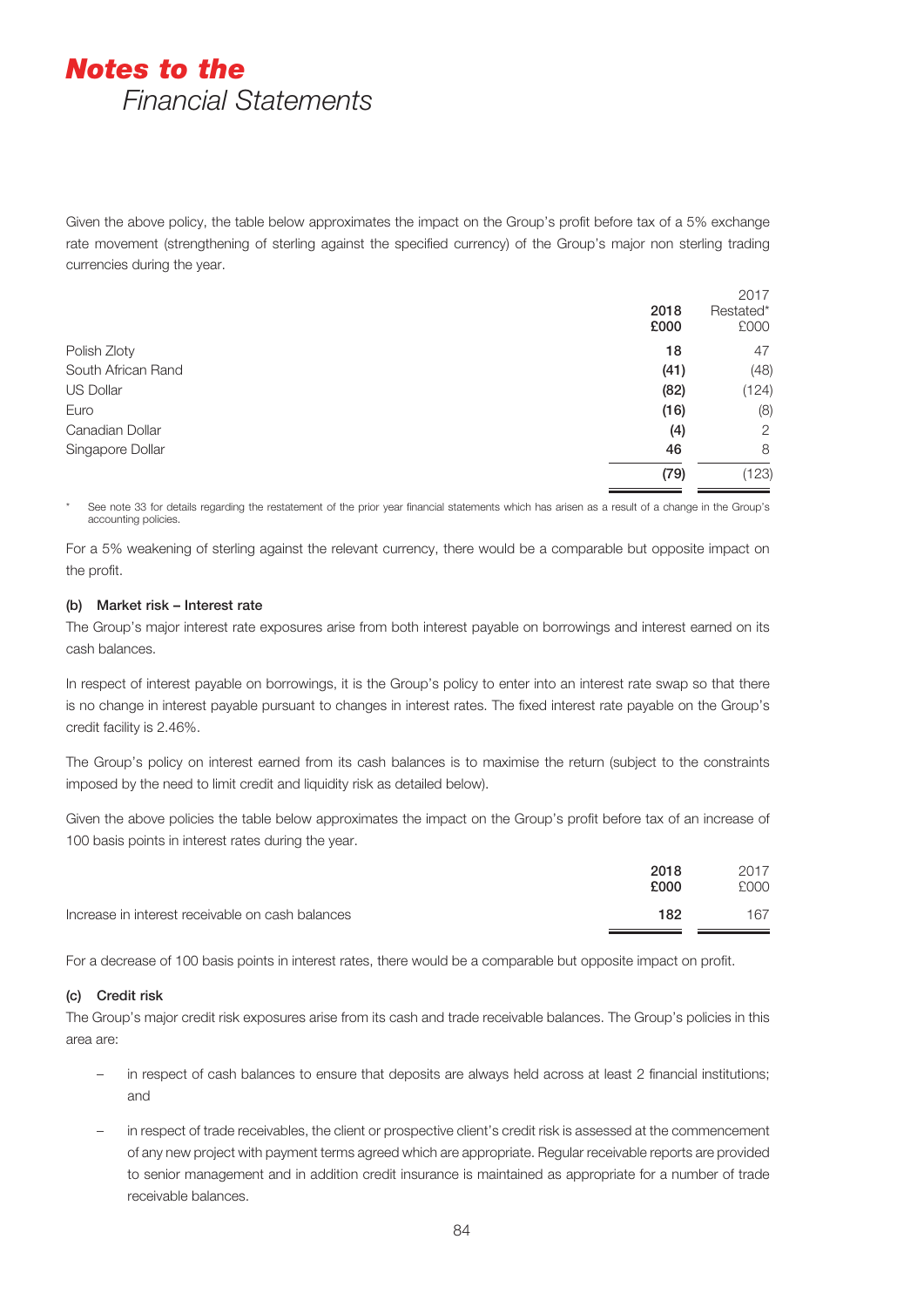The table below shows the credit rating and balance of the six major counterparties at the balance sheet date:

| Counterparty | Current<br>Rating<br>(Moody's) | 31 December<br>2018<br><b>Balance</b><br>£000 | 31 December<br>2017<br>Balance<br>£000 |
|--------------|--------------------------------|-----------------------------------------------|----------------------------------------|
| Bank A       | Baa2                           | 10,741                                        | 10,619                                 |
| Bank B       | Aa <sub>2</sub>                | 9,801                                         | 3,504                                  |
| Bank C       | Baa3                           | 4,340                                         | 1,020                                  |
|              |                                | 24,882                                        | 15,143                                 |
| Customer A   | Ba <sub>2</sub>                | 911                                           | 1,094                                  |
| Customer B   | A1                             | 792                                           | 793                                    |
| Customer C   | Aa <sub>2</sub>                | 655                                           | 590                                    |
|              |                                | 2,358                                         | 2,477                                  |

The Group applies the IFRS 9 simplified approach to measuring expected credit losses which uses a lifetime expected loss allowance for all trade receivables.

To measure the expected credit losses, trade receivables have been grouped based on shared credit risk characteristics and the days past due.

The expected loss rates are based on the payment profiles of sales over a period of 36 months before 31 December 2018 and the corresponding historical credit losses experienced within this period. The historical loss rates are adjusted to reflect current and forward-looking information on macroeconomic factors affecting the ability of the customers to settle the receivables.

The gross trade receivables amount included within the loss allowance calculation has been adjusted for elements which carry no expected credit loss; these being both the upfront Annual Licence Fees and amounts covered by the Group's credit insurance.

Where the Company holds intercompany loan amounts due from fellow Group subsidiaries, IFRS 9 requires the measurement of expected credit losses. These loans were determined to be stage 1 intercompany loans for the purposes of the IFRS 9 impairment model and consequently a twelve month expected credit loss was calculated.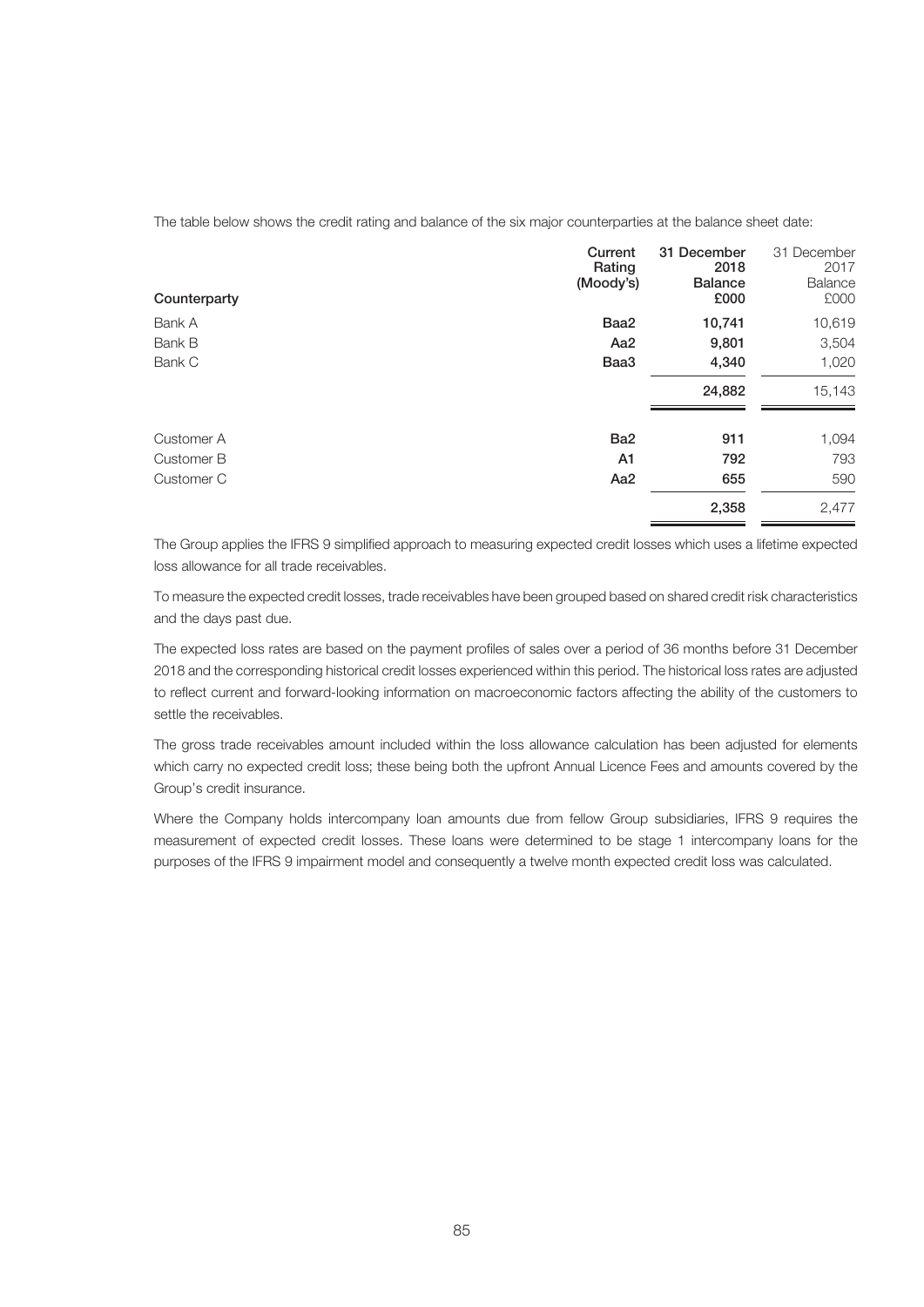On that basis, the loss allowance as at 31 December 2018 for the Group and Company was determined as follows:

| Group                                              | Not past<br>due<br>£000 | Less than<br>one month<br>overdue<br>£000 | One to<br>two<br>months<br>overdue<br>£000 | Two to<br>three<br>months<br>overdue<br>£000 | More than<br>three<br>months<br>overdue<br>£000 | 2018<br>Total<br>£000 |
|----------------------------------------------------|-------------------------|-------------------------------------------|--------------------------------------------|----------------------------------------------|-------------------------------------------------|-----------------------|
| Expected loss rate                                 | 1%                      | 5%                                        | 10%                                        | 15%                                          | 20%                                             |                       |
| Net carrying amount - trade<br>receivables**       | 716                     | 611                                       | 152                                        | 25                                           | 218                                             | 1,722                 |
| Less: specific loss allowance provision            |                         |                                           |                                            |                                              | (161)                                           | (161)                 |
| Amounts subject to expected loss<br>allowance rate | 716                     | 611                                       | 152                                        | 25                                           | 57                                              | 1,561                 |
| Loss allowance provision                           |                         |                                           |                                            |                                              |                                                 |                       |
| Expected loss allowance                            | 7                       | 31                                        | 15                                         | 4                                            | 11                                              | 68                    |
| Specific loss allowance                            |                         |                                           |                                            |                                              | 161                                             | 161                   |
| Total loss allowance                               | 7                       | 31                                        | 15                                         | 4                                            | 172                                             | 229                   |

\*\* Net carrying amount excludes the value of annual licence fees and amounts covered by credit insurance.

| Company                                               | 2018<br>£000 |
|-------------------------------------------------------|--------------|
| Gross carrying amount – intercompany loan receivables | 2.057        |
| Expected loss rate                                    | $1\%$        |
| Loss allowance provision                              | 21           |

# (d) Liquidity risk

The Group's major liquidity exposures arise from the need to settle its trade, employee and taxation liabilities as they fall due.

Whilst the Group is comfortably able to finance all of these payments out of operating cash flows, policies are in place to further limit exposure to liquidity risk:

- surplus cash is never deposited for maturities of longer than 110 days; and
- uncommitted facilities will be entered into to support any specific expansion opportunities that arise.

Management monitors forecasts of the Group's liquidity reserve on the basis of expected cash flow. The Group's liquidity management policy involves projecting cash flows in major currencies and considering the level of liquid assets necessary to meet these.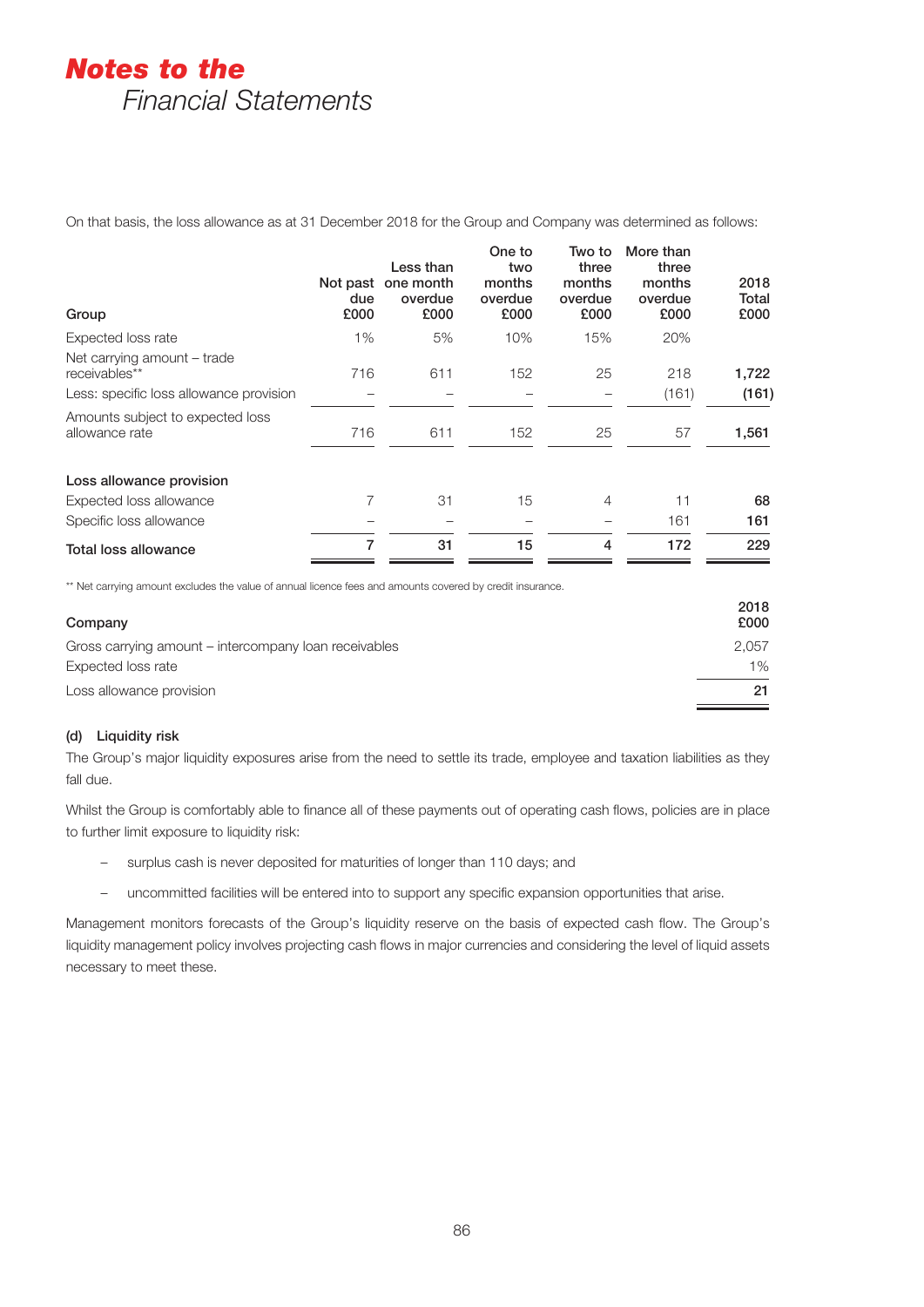The table below analyses the Group and Company's financial liabilities and net–settled derivative financial liabilities into relevant maturity groupings based on the remaining period at the balance sheet to the contractual maturity date. The amounts disclosed in the table are the contractual undiscounted cash flows including interest.

| At 31 December 2018<br>£000<br>£000<br>£000<br>2,219<br>4,290<br>2,046<br><b>Borrowings</b><br>Capital lease obligations<br>1,109<br>2,295<br>551<br>Derivative financial instruments<br>12<br>33,522<br>Trade and other payables<br>36,862<br>6,585<br>2,597<br><b>Between</b><br><b>Between</b><br>Less than<br>1 and<br>2 and<br>1 year<br>2 years<br>5 years<br>At 31 December 2017 Restated*<br>£000<br>£000<br>£000<br>2,268<br>4,389<br>4,166<br>Borrowings<br>697<br>Capital lease obligations<br>1,038<br>2,503<br>Derivative financial instruments<br>37<br>Trade and other payables<br>35,424<br>4,863<br>38,767<br>6,892<br><b>Between</b><br><b>Between</b><br>Less than<br>Company<br>1 and<br>2 and<br>1 year<br>2 years<br>5 years<br>£000<br>£000<br>At 31 December 2018<br>£000<br>2,219<br>4,290<br>2,046<br><b>Borrowings</b><br>4,309<br>Trade and other payables<br>4,290<br>2,046<br>6,528<br><b>Between</b><br><b>Between</b><br>Less than<br>1 and<br>2 and<br>2 years<br>1 year<br>5 years<br>£000<br>£000<br>At 31 December 2017<br>£000<br>2,268<br>4,389<br>4,166<br>Borrowings<br>Trade and other payables<br>1,880<br>4,148<br>4,389<br>4,166 | Group | Less than<br>1 year | <b>Between</b><br>1 and<br>2 years | <b>Between</b><br>2 and<br>5 years |
|------------------------------------------------------------------------------------------------------------------------------------------------------------------------------------------------------------------------------------------------------------------------------------------------------------------------------------------------------------------------------------------------------------------------------------------------------------------------------------------------------------------------------------------------------------------------------------------------------------------------------------------------------------------------------------------------------------------------------------------------------------------------------------------------------------------------------------------------------------------------------------------------------------------------------------------------------------------------------------------------------------------------------------------------------------------------------------------------------------------------------------------------------------------------------|-------|---------------------|------------------------------------|------------------------------------|
|                                                                                                                                                                                                                                                                                                                                                                                                                                                                                                                                                                                                                                                                                                                                                                                                                                                                                                                                                                                                                                                                                                                                                                              |       |                     |                                    |                                    |
|                                                                                                                                                                                                                                                                                                                                                                                                                                                                                                                                                                                                                                                                                                                                                                                                                                                                                                                                                                                                                                                                                                                                                                              |       |                     |                                    |                                    |
|                                                                                                                                                                                                                                                                                                                                                                                                                                                                                                                                                                                                                                                                                                                                                                                                                                                                                                                                                                                                                                                                                                                                                                              |       |                     |                                    |                                    |
|                                                                                                                                                                                                                                                                                                                                                                                                                                                                                                                                                                                                                                                                                                                                                                                                                                                                                                                                                                                                                                                                                                                                                                              |       |                     |                                    |                                    |
|                                                                                                                                                                                                                                                                                                                                                                                                                                                                                                                                                                                                                                                                                                                                                                                                                                                                                                                                                                                                                                                                                                                                                                              |       |                     |                                    |                                    |
|                                                                                                                                                                                                                                                                                                                                                                                                                                                                                                                                                                                                                                                                                                                                                                                                                                                                                                                                                                                                                                                                                                                                                                              |       |                     |                                    |                                    |
|                                                                                                                                                                                                                                                                                                                                                                                                                                                                                                                                                                                                                                                                                                                                                                                                                                                                                                                                                                                                                                                                                                                                                                              |       |                     |                                    |                                    |
|                                                                                                                                                                                                                                                                                                                                                                                                                                                                                                                                                                                                                                                                                                                                                                                                                                                                                                                                                                                                                                                                                                                                                                              |       |                     |                                    |                                    |
|                                                                                                                                                                                                                                                                                                                                                                                                                                                                                                                                                                                                                                                                                                                                                                                                                                                                                                                                                                                                                                                                                                                                                                              |       |                     |                                    |                                    |
|                                                                                                                                                                                                                                                                                                                                                                                                                                                                                                                                                                                                                                                                                                                                                                                                                                                                                                                                                                                                                                                                                                                                                                              |       |                     |                                    |                                    |
|                                                                                                                                                                                                                                                                                                                                                                                                                                                                                                                                                                                                                                                                                                                                                                                                                                                                                                                                                                                                                                                                                                                                                                              |       |                     |                                    |                                    |
|                                                                                                                                                                                                                                                                                                                                                                                                                                                                                                                                                                                                                                                                                                                                                                                                                                                                                                                                                                                                                                                                                                                                                                              |       |                     |                                    |                                    |
|                                                                                                                                                                                                                                                                                                                                                                                                                                                                                                                                                                                                                                                                                                                                                                                                                                                                                                                                                                                                                                                                                                                                                                              |       |                     |                                    |                                    |
|                                                                                                                                                                                                                                                                                                                                                                                                                                                                                                                                                                                                                                                                                                                                                                                                                                                                                                                                                                                                                                                                                                                                                                              |       |                     |                                    |                                    |
|                                                                                                                                                                                                                                                                                                                                                                                                                                                                                                                                                                                                                                                                                                                                                                                                                                                                                                                                                                                                                                                                                                                                                                              |       |                     |                                    |                                    |
|                                                                                                                                                                                                                                                                                                                                                                                                                                                                                                                                                                                                                                                                                                                                                                                                                                                                                                                                                                                                                                                                                                                                                                              |       |                     |                                    |                                    |
|                                                                                                                                                                                                                                                                                                                                                                                                                                                                                                                                                                                                                                                                                                                                                                                                                                                                                                                                                                                                                                                                                                                                                                              |       |                     |                                    |                                    |
|                                                                                                                                                                                                                                                                                                                                                                                                                                                                                                                                                                                                                                                                                                                                                                                                                                                                                                                                                                                                                                                                                                                                                                              |       |                     |                                    |                                    |
|                                                                                                                                                                                                                                                                                                                                                                                                                                                                                                                                                                                                                                                                                                                                                                                                                                                                                                                                                                                                                                                                                                                                                                              |       |                     |                                    |                                    |
|                                                                                                                                                                                                                                                                                                                                                                                                                                                                                                                                                                                                                                                                                                                                                                                                                                                                                                                                                                                                                                                                                                                                                                              |       |                     |                                    |                                    |

See note 33 for details regarding the restatement of the prior year financial statements which has arisen as a result of a change in the Group's accounting policies.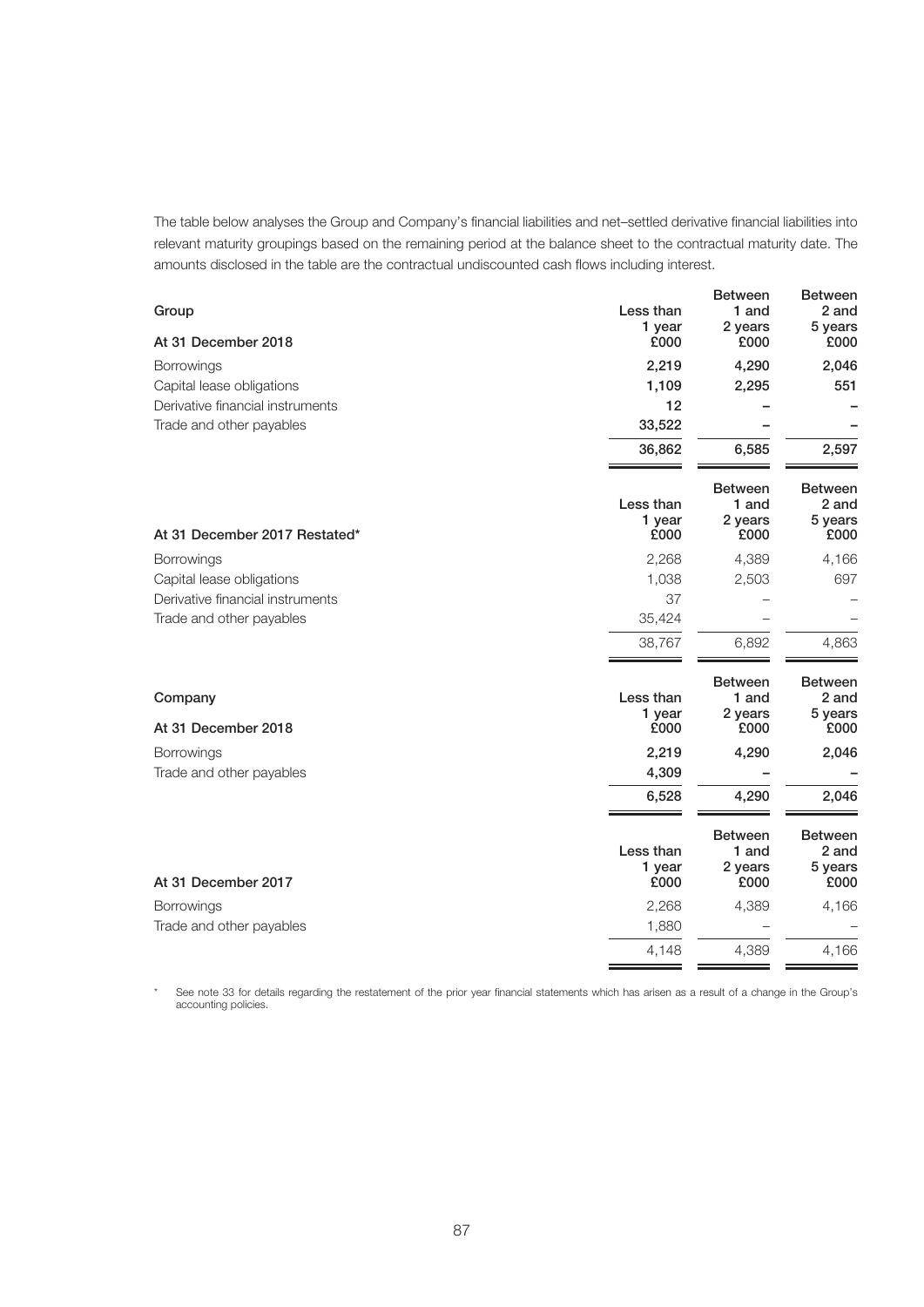The table below analyses the Group's derivative financial instruments which will be settled on a gross basis into the relevant maturity Groups based on the remaining period at the balance sheet to the contractual maturity date. The amounts disclosed in the table are the contractual undiscounted cash flows.

| Less than<br>1 year<br>At 31 December 2018<br>£000 | <b>Between</b><br>1 and<br>2 years<br>£000 | <b>Between</b><br>2 and<br>5 years<br>£000 |
|----------------------------------------------------|--------------------------------------------|--------------------------------------------|
| Forward foreign exchange contracts                 |                                            |                                            |
| - cash flow hedges<br>Outflow                      |                                            |                                            |
| (5,038)<br>Inflow<br>5,026                         |                                            |                                            |
| Interest rate swap                                 |                                            |                                            |
| - cash flow hedges                                 |                                            |                                            |
| Outflow<br>(219)                                   | (290)                                      | (46)                                       |
| Inflow<br>206                                      | 276                                        | 45                                         |
| (25)                                               | (14)                                       | (1)                                        |
|                                                    |                                            |                                            |
| Less than<br>1 year<br>At 31 December 2017<br>£000 | <b>Between</b><br>1 and<br>2 years<br>£000 | <b>Between</b><br>2 and<br>5 years<br>£000 |
| Forward foreign exchange contracts                 |                                            |                                            |
| - cash flow hedges                                 |                                            |                                            |
| Outflow<br>(5,906)                                 |                                            |                                            |
| Inflow<br>5,898                                    |                                            |                                            |
| Interest rate swap<br>- cash flow hedges           |                                            |                                            |
| Outflow<br>(268)                                   | (389)                                      | (166)                                      |
| Inflow<br>234                                      | 345                                        | 154                                        |
| (42)                                               | (44)                                       | (12)                                       |

# Fair value estimation

# Financial instruments not measured at fair value

Financial instruments not measured at fair value includes cash and cash equivalents, trade and other receivables, trade and other payables, and loans and borrowings, however, due to their short term nature and ability to be liquidated at short notice their carrying value approximates their fair value.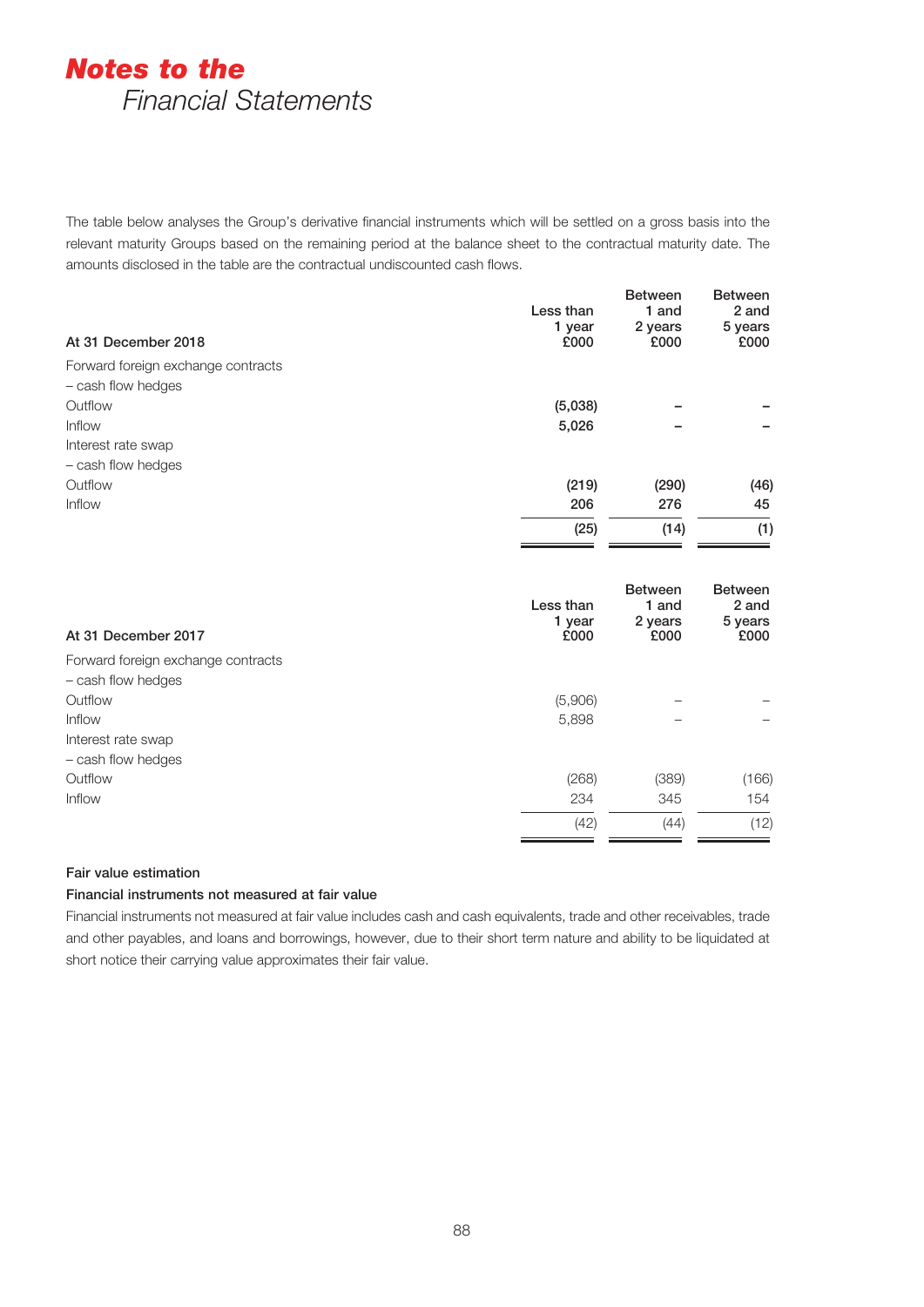#### Financial instruments measured at fair value

The fair value hierarchy of the financial instruments measures at fair value is provided below.

| Level 2      |              |
|--------------|--------------|
| 2018<br>£000 | 2017<br>£000 |
|              |              |
| 114          | 218          |
| 114          | 218          |
|              |              |
| 12           | 37           |
| 12           | 37           |
|              |              |

The derivative financial assets and liabilities have been valued using the market approach and are considered to be Level 2 inputs. There were no changes to the valuation techniques used in the year. There were no transfers between levels during the year.

#### Capital risk management

The Group's capital is considered by the Board to be the equity of the Company's shareholders and includes the Group's tangible and intangible fixed assets and cash balances. The Group's objectives when managing capital are to safeguard the Group's ability to continue as a going concern in order to provide returns for shareholders and benefits for other stakeholders and to maintain an optimal capital structure to reduce the cost of capital. In order to maintain or adjust the capital structure, the Group may adjust the amount of dividends paid to shareholders, return capital to shareholders, issue new shares or sell assets to reduce debt.

Microgen plc manage the capital structure based on the economic conditions and the risk characteristics of the Group. The Board reviews the capital structure regularly. No changes were made to our objectives and processes during 2018.

Our general funding policy is to raise long term debt when required to meet the anticipated requirements of the Group.

Microgen plc has a bank loan, details of which are given in note 18. Microgen plc has complied with the externally imposed capital requirements to which it is subject. There are no further capital covenants to which the Group or the Company are subject.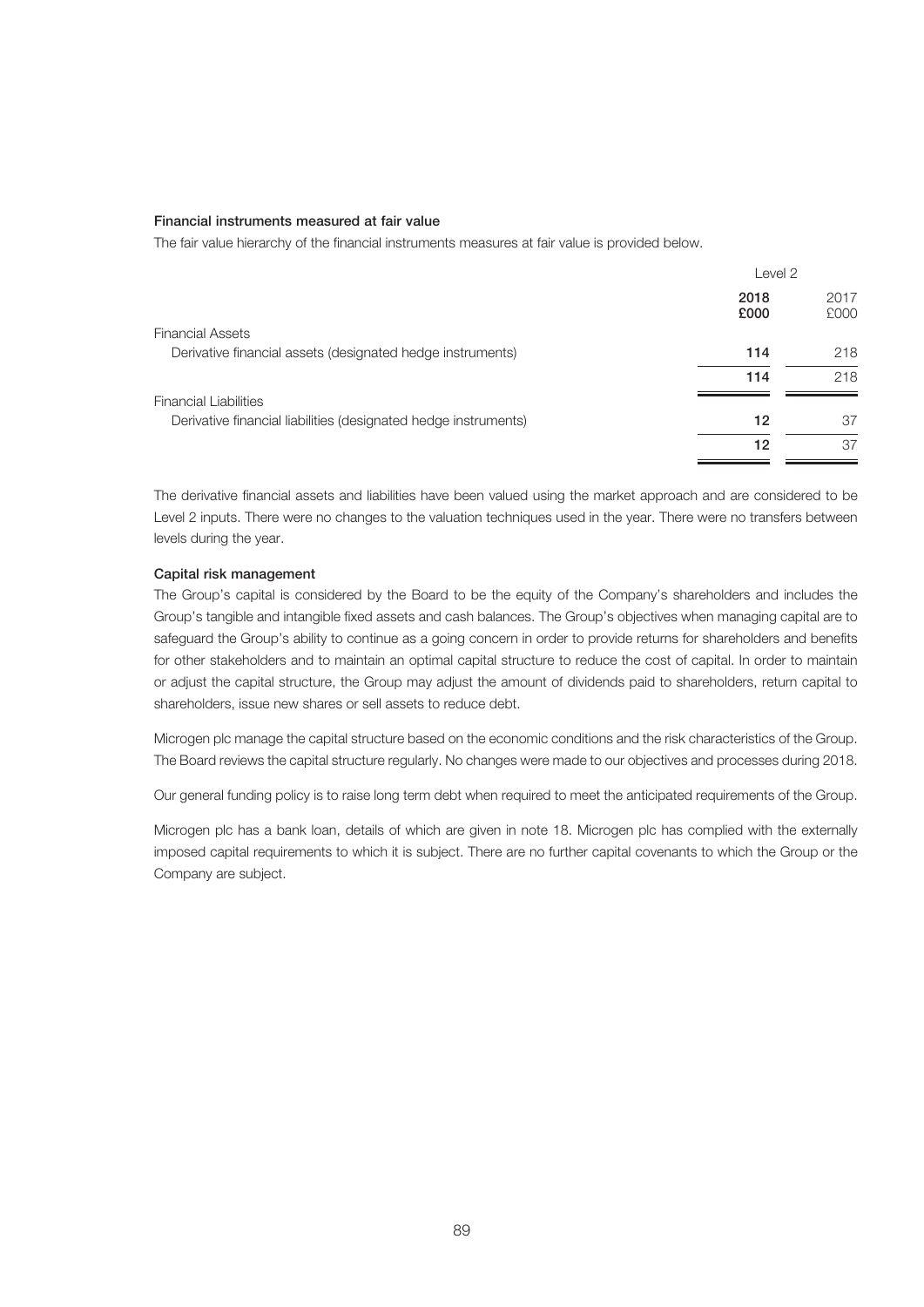# CRITICAL ACCOUNTING ESTIMATES AND JUDGEMENTS

### (a) Recognition of Revenue

The policy for the recognition of Licence Fees is detailed on pages 74 to 75. For recognition of Licence Fees to commence a number of criteria need to be met at which point, in respect of Initial or Perpetual Licence Fees, a deferral of revenue may be required in respect of any unfunded performance obligations which will require estimation. Furthermore for Annual Licence Fees, where the ongoing contractual obligations are not distinct from the licence the Group will determine for each contract the period over which significant modification and optimisation of software is required. Where the Group has concluded that a combined performance obligation will be recognised in line with development activity related to the relevant product, estimation is needed to calculate the period in which the enhancements are required by the particular user. Fixed priced development or consultancy projects also require estimates in respect of the percentage completion of each project.

#### (b) Impairment of goodwill

Determining whether goodwill is impaired requires an estimation of the value in use of the cash generating units to which goodwill has been allocated. The value in use calculation requires the Group to estimate the future cash flows expected to arise from the cash generating unit and a suitable discount rate in order to calculate present value. The discount rate applied in the value in use calculation approximates to the Group's Weighted Average Cost of Capital.

The Group annually reviews the goodwill valuation based on various scenarios and each of these scenarios have different growth rate assumptions. The growth rate assumptions are in relation to periods covered by Board approved plans.

Impairments recognised during the year are performed against the carrying value of goodwill. The impairment is recognised in the income statements in the period which it is deemed to arise.

### (c) Impairment of other intangibles

The Group also assesses annually any indicators that other intangible assets might be impaired. The impairment tests are based on value–in–use calculations on a similar basis to that used in the impairment of Goodwill calculation and is therefore subject to the same estimates by management.

Impairments recognised during the year are performed against the carrying value of other intangible assets. The impairment is recognised in the income statement in the period which it is deemed to arise.

#### (d) Impairment of investments

The Group has also carried out an impairment review on the value of investments held in the Company. Where the investment is held in a Company which has an ongoing trade, the value is derived by a value in use calculation of the cash generating units. This is done on a similar basis to that used in the impairment of goodwill calculation as detailed above and is therefore subject to the same estimates by management. Where the investment is held in a Company which is no longer trading, the value is derived from the carrying value of the net assets on the balance sheet of that entity.

# (e) Taxation

The actual tax the Group pays on its profits is determined according to complex tax laws and regulations. Where the effect of these laws and regulations is unclear, estimates are used in determining the liability for the tax to be paid on past profits which are then recognised in the financial statements. The Group believes the estimates, assumptions and judgements are reasonable but this can involve complex issues which may take a number of years to resolve. The final determination of prior year tax liabilities could be different from the estimates reflected in the financial statements and may result in the recognition of an additional tax expense or tax credit in the income statement.

Deferred tax assets and liabilities require management judgement in determining the amount to be recognised. In particular, judgement is used when assessing the extent to which deferred tax assets should be recognised with consideration given to the timing and level of future taxable income.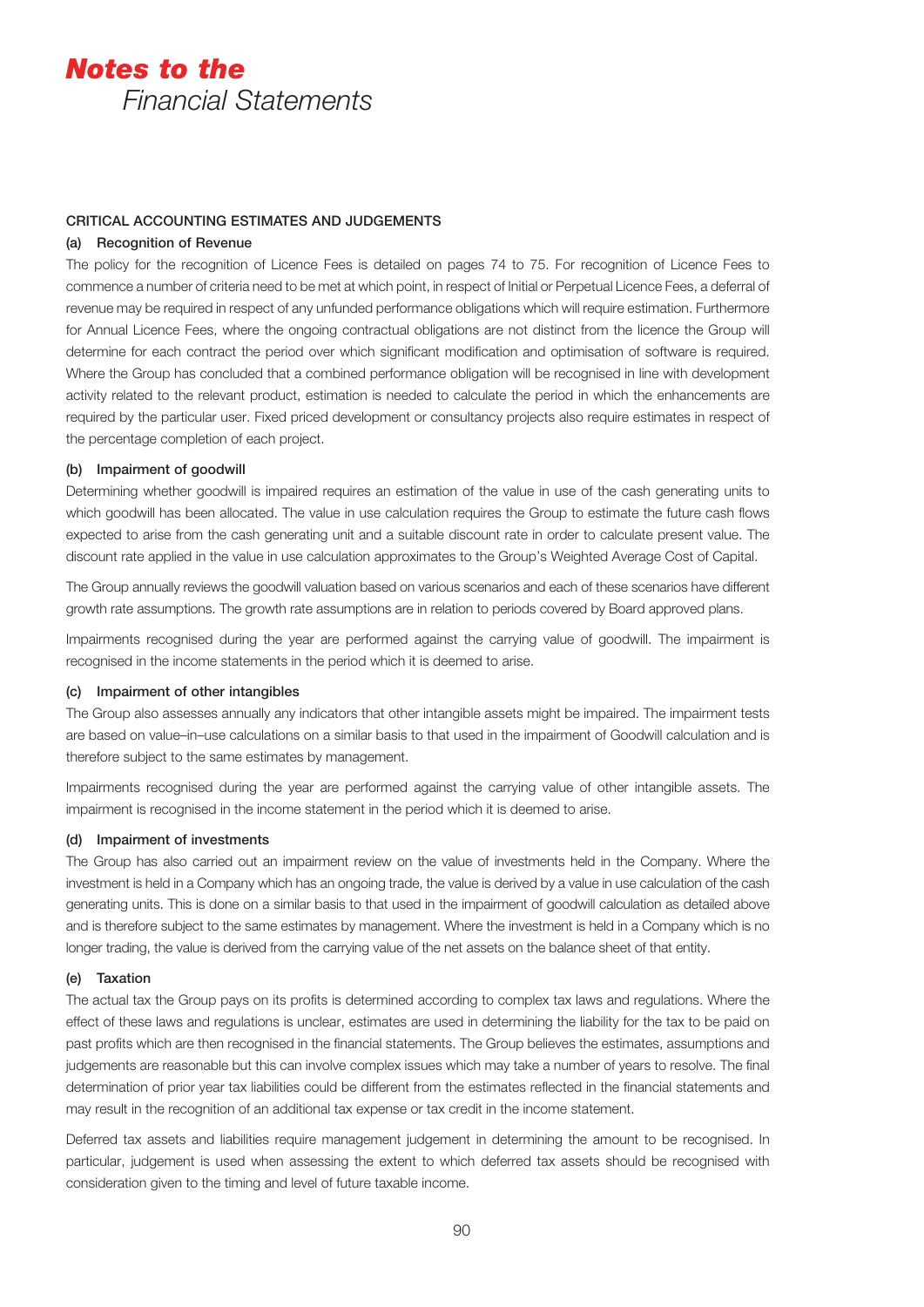# 1. Segmental Information

# Business segments

The Board has determined the operating segments based on the reports it receives from management to make strategic decisions.

The segmental analysis is split into the Aptitude Software and Microgen Financial Systems operating businesses.

The principal activity of the Group throughout 2017 and 2018 was the provision of business-critical software and services.

The operating businesses are allocated central function costs in arriving at operating profit/(loss). Group overhead costs are not allocated into the operating businesses as the Board believes that these relate to Group activities as opposed to the operating businesses. Capital expenditure and depreciation detailed within note 1(b) as Group is in respect of assets utilised by both operating businesses and the Group function. Assets and liabilities detailed within note 1(c) as Group are in respect of assets and liabilities held separately from the two operating businesses.

# (a) Revenue and operating profit by operating business

| Year ended 31 December 2018                      | Aptitude<br>Software<br>£000 | Microgen<br>Financial<br><b>Systems</b><br>£000 | Group<br>£000 | Total<br>£000 |
|--------------------------------------------------|------------------------------|-------------------------------------------------|---------------|---------------|
| Revenue                                          | 52,274                       | 18,012                                          |               | 70,286        |
| Operating costs                                  | (41, 873)                    | (11,048)                                        |               | (52, 921)     |
| Operating profit before Group overheads          | 10,401                       | 6,964                                           |               | 17,365        |
| Unallocated Group overheads                      |                              |                                                 | (1,626)       | (1,626)       |
| Operating profit before non-underlying and other |                              |                                                 |               | 15,739        |
| Non-underlying items                             | (1,008)                      | (1,092)                                         | (101)         | (2,201)       |
| Gain on disposal of subsidiary                   |                              | 3,237                                           |               | 3,237         |
| Operating profit/(loss)                          | 9,393                        | 9,109                                           | (1,727)       | 16,775        |
| Net finance costs                                |                              |                                                 |               | (433)         |
| Profit before tax                                |                              |                                                 |               | 16,342        |
| Income tax expense                               |                              |                                                 |               | (2, 549)      |
| Profit for the year                              |                              |                                                 |               | 13,793        |

| Year ended 31 December 2017 Restated*        | Aptitude<br>Software<br>£000 | <b>MICrogen</b><br>Financial<br><b>Systems</b><br>£000 | Group<br>£000 | Total<br>£000 |
|----------------------------------------------|------------------------------|--------------------------------------------------------|---------------|---------------|
| Revenue                                      | 44,721                       | 18,300                                                 |               | 63,021        |
| Operating costs                              | (36, 102)                    | (10, 765)                                              |               | (46, 867)     |
| Operating profit before Group overheads      | 8.619                        | 7.535                                                  |               | 16,154        |
| Unallocated Group overheads                  |                              |                                                        | (1,651)       | (1,651)       |
| Operating profit before non-underlying items |                              |                                                        |               | 14,503        |
| Non-underlying items                         | (829)                        | (1,398)                                                | (314)         | (2, 541)      |
| Operating profit/(loss)                      | 7,790                        | 6,137                                                  | (1,965)       | 11,962        |
| Net finance costs                            |                              |                                                        |               | (459)         |
| Profit before tax                            |                              |                                                        |               | 11,503        |
| Income tax expense                           |                              |                                                        |               | (1,000)       |
| Profit for the year                          |                              |                                                        |               | 10,503        |
|                                              |                              |                                                        |               |               |

Microgen

\* See note 33 for details regarding the restatement of the prior year financial statements which has arisen as a result of a change in the Group's accounting policies.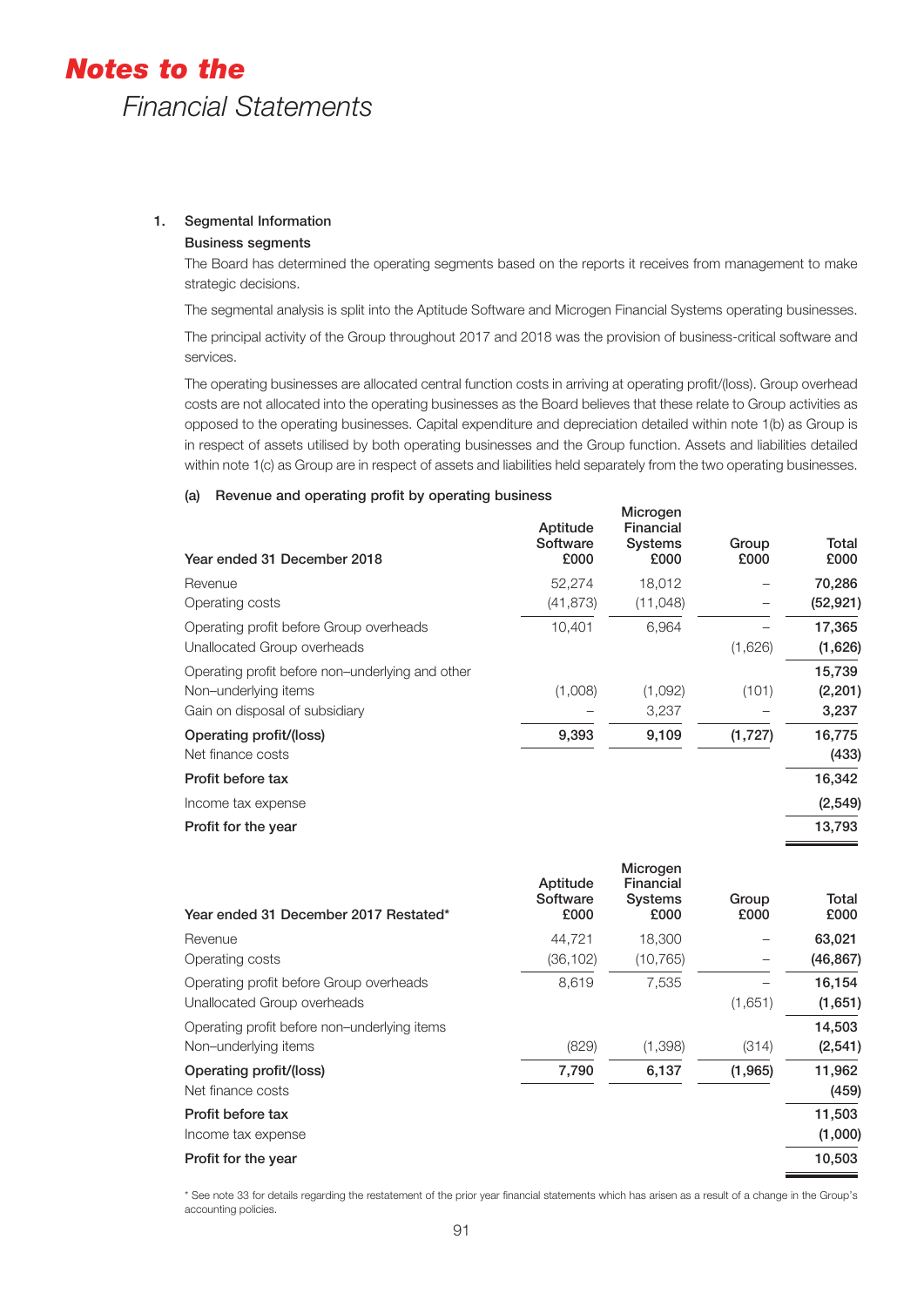# 1. Segmental Information (continued)

(b) Other information

| Year ended 31 December 2018               | Aptitude<br>Software<br>£000 | Microgen<br>Financial<br><b>Systems</b><br>£000 | Group<br>£000 | Total<br>£000 |
|-------------------------------------------|------------------------------|-------------------------------------------------|---------------|---------------|
| Capital expenditure                       |                              |                                                 |               |               |
| - property, plant and equipment (note 11) | 778                          | 154                                             | 53            | 985           |
| Depreciation (note 11)                    | (488)                        | (227)                                           | (130)         | (845)         |
|                                           |                              |                                                 |               |               |

| Year ended 31 December 2017 Restated*     | Aptitude<br>Software<br>£000 | Microgen<br>Financial<br><b>Systems</b><br>£000 | Group<br>£000 | Total<br>£000 |
|-------------------------------------------|------------------------------|-------------------------------------------------|---------------|---------------|
| Capital expenditure                       |                              |                                                 |               |               |
| - property, plant and equipment (note 11) | 630                          | 248                                             | 302           | 1.180         |
| Depreciation (note 11)                    | (364)                        | (238)                                           | (105)         | (707)         |

\* See note 33 for details regarding the restatement of the prior year financial statements which has arisen as a result of a change in the Group's accounting policies.

# (c) Balance sheet

| Year ended 31 December 2018    | Aptitude<br>Software<br>£000 | Microgen<br>Financial<br><b>Systems</b><br>£000 | Group<br>£000 | Total<br>£000 |
|--------------------------------|------------------------------|-------------------------------------------------|---------------|---------------|
| Consolidated total assets      | 53,329                       | 36.229                                          | 27,066        | 116.624       |
| Consolidated total liabilities | (30, 892)                    | (12,036)                                        | (8,876)       | (51, 804)     |
|                                | 22.437                       | 24.193                                          | 18.190        | 64.820        |

| Year ended 31 December 2017 Restated* | Aptitude<br>Software<br>£000 | Microgen<br>Financial<br><b>Systems</b><br>£000 | Group<br>£000 | Total<br>£000 |
|---------------------------------------|------------------------------|-------------------------------------------------|---------------|---------------|
| Consolidated total assets             | 53.494                       | 35,902                                          | 21.430        | 110.826       |
| Consolidated total liabilities        | (32,028)                     | (14.924)                                        | (9,450)       | (56, 402)     |
|                                       | 21.466                       | 20,978                                          | 11.980        | 54.424        |

\* See note 33 for details regarding the restatement of the prior year financial statements which has arisen as a result of a change in the Group's accounting policies.

Capital expenditure comprises additions to property, plant and equipment and intangible assets, excluding rightof-use asset additions resulting from property lease agreements or acquisitions through business combinations.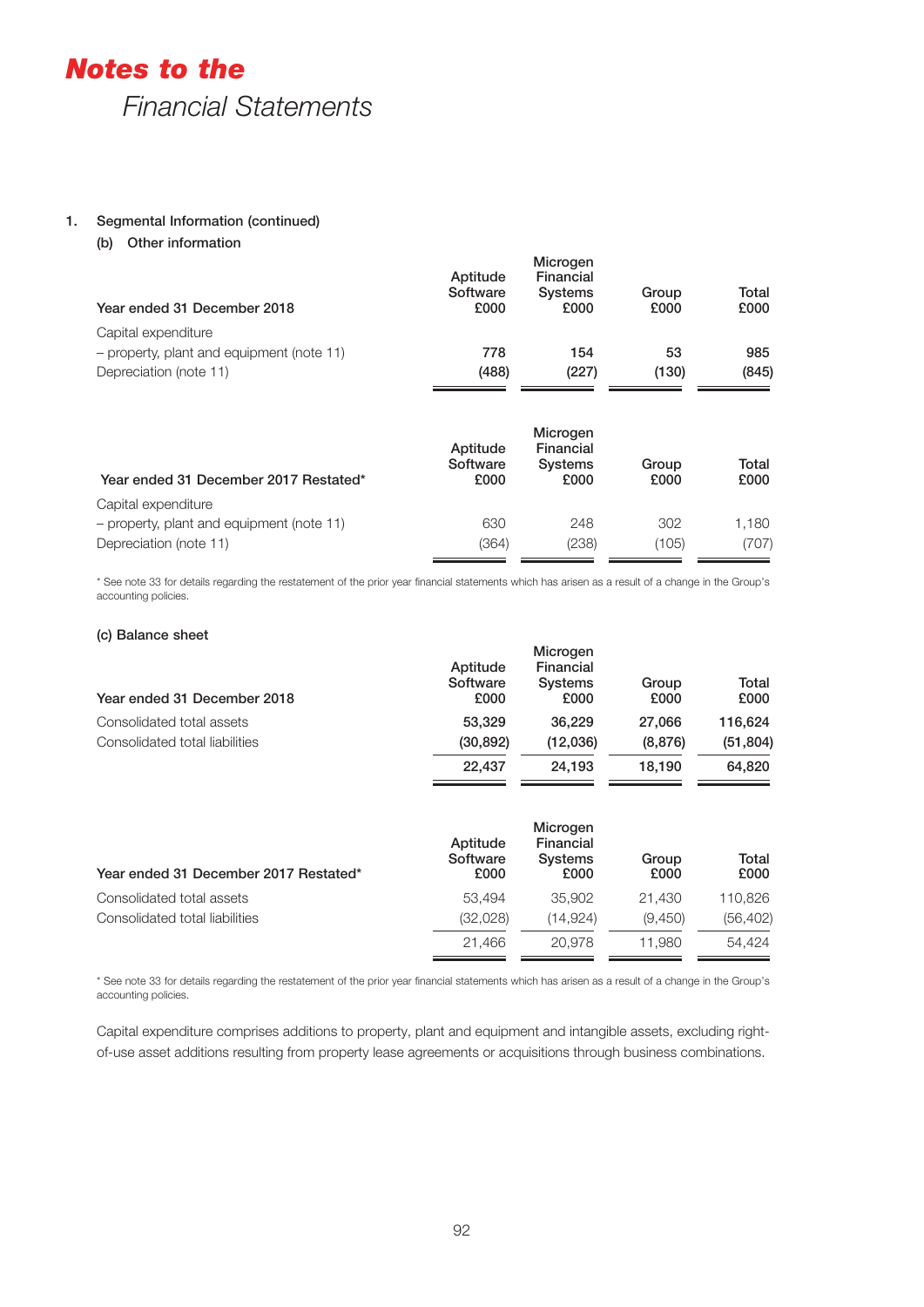# 1. Segmental Information (continued)

### (d) Geographical segments

The Group has two geographical segments for reporting purposes, the United Kingdom and the Rest of the World.

The following table provides an analysis of the Group's sales by origin and by destination.

|                | Sales revenue by origin |                        |                       | Sales revenue by destination  |  |  |
|----------------|-------------------------|------------------------|-----------------------|-------------------------------|--|--|
|                |                         | Year ended             |                       | Year ended                    |  |  |
|                |                         | Year ended 31 Dec 2017 |                       | <b>Year ended</b> 31 Dec 2017 |  |  |
|                | 31 Dec 2018             |                        | Restated* 31 Dec 2018 | Restated*                     |  |  |
|                | £000                    | £000                   | £000                  | £000                          |  |  |
| United Kingdom | 36,190                  | 32.343                 | 10.188                | 11,111                        |  |  |
| Rest of World  | 34,096                  | 30,678                 | 60,098                | 51,910                        |  |  |
|                | 70,286                  | 63.021                 | 70.286                | 63,021                        |  |  |

The following is an analysis of the carrying amount of non-current assets (excluding deferred tax assets), and additions to property, plant and equipment and intangible assets (excluding right-of-use asset additions resulting from property lease agreements or acquisitions through business combinations), analysed by the geographical area in which the assets are located.

|                      | Carrying amount of<br>non-current assets | Capital expenditure                             |                                   |            |
|----------------------|------------------------------------------|-------------------------------------------------|-----------------------------------|------------|
|                      |                                          |                                                 |                                   |            |
|                      |                                          | <b>Year ended</b> 31 Dec 2017 <b>Year ended</b> |                                   | Year ended |
|                      | 31 Dec 2018                              |                                                 | Restated* 31 Dec 2018 31 Dec 2017 |            |
|                      | £000                                     | £000                                            | £000                              | £000       |
| United Kingdom       | 40.324                                   | 47.430                                          | 380                               | 780        |
| <b>Rest of World</b> | 29,653                                   | 28,319                                          | 605                               | 400        |
|                      | 69.977                                   | 75.749                                          | 985                               | 1,180      |

\* See note 33 for details regarding the restatement of the prior year financial statements which has arisen as a result of a change in the Group's accounting policies.

The reduction in the carrying value of non-current assets located within the UK is principally due to the disposal of Microgen Banking Systems Limited, see note 28 for details.

The Company's business is to invest in its subsidiaries and, therefore, it operates in a single segment.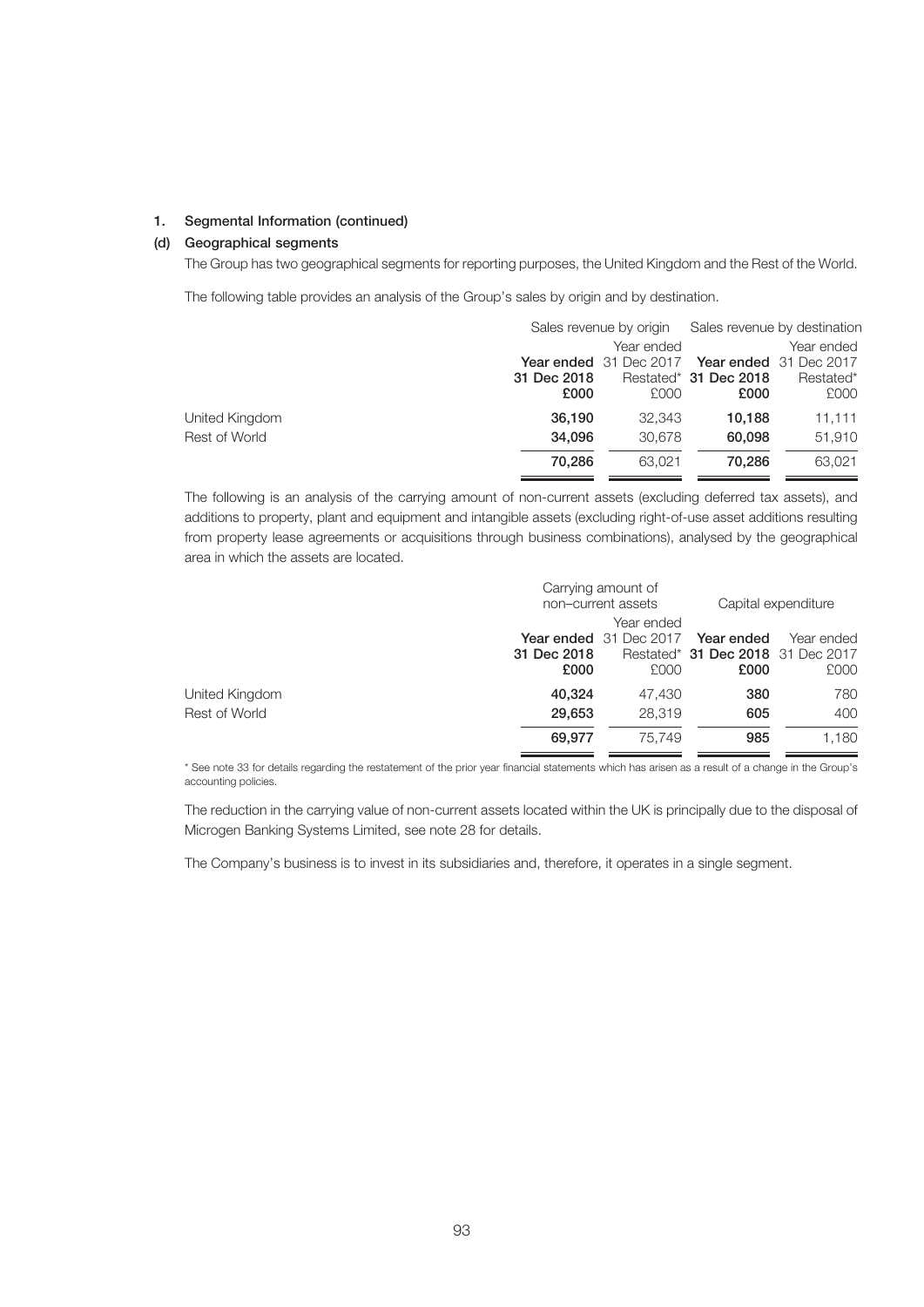# 1. Segmental Information (continued)

# (e) Organic Growth in Revenue

Within this report the Group discloses the level of Organic Growth in Revenue it has generated.

This is computed by excluding both the benefit of any acquisitions completed in 2017 along with the impact of the 2018 disposal of the Payments software business, see note 28 for further information.

The following table provides an analysis of how this has been calculated.

| Year ended 31 December 2018              | Aptitude<br>Software<br>£000 | Microgen<br>Financial<br><b>Systems</b><br>£000 | Total<br>£000 |
|------------------------------------------|------------------------------|-------------------------------------------------|---------------|
| Revenue as presented                     | 52,274                       | 18,012                                          | 70,286        |
| Revenue generated from 2017 acquisitions | (7, 484)                     | (873)                                           | (8, 357)      |
| Payments software revenue                |                              | (758)                                           | (758)         |
|                                          | 44,790                       | 16,381                                          | 61,171        |
|                                          |                              |                                                 |               |
| Year ended 31 December 2017 Restated*    | Aptitude<br>Software<br>£000 | Microgen<br>Financial<br><b>Systems</b><br>£000 | Total<br>£000 |
| Revenue as presented                     | 44,721                       | 18,300                                          | 63,021        |
| Revenue generated from 2017 acquisitions | (2,980)                      | (792)                                           | (3,772)       |
| Payments software revenue                |                              | (1,448)                                         | (1,448)       |

\* See note 33 for details regarding the restatement of the prior year financial statements which has arisen as a result of a change in the Group's accounting policies.

#### (f) Ongoing Revenue and Adjusted Operating Profit of Microgen Financial Systems

Within this report the Group discloses the level of Ongoing Revenue and Adjusted Operating Profit generated within the Microgen Financial Systems business.

This has been computed by excluding the contribution from the Payments software business. See note 28 for details.

The tables below provide an analysis of how these have been calculated.

| 31 Dec<br>2018<br>£000<br><b>Ongoing Revenue</b>                                           | 31 Dec<br>2017<br>£000 |
|--------------------------------------------------------------------------------------------|------------------------|
| Revenue as presented<br>18,012                                                             | 18,300                 |
| Payments software revenue<br>(758)                                                         | (1, 448)               |
| 17.254                                                                                     | 16.852                 |
| Year ending<br>31 Dec 2018 31 Dec 2017<br><b>Ongoing Adjusted Operating Profit</b><br>£000 | Year ending<br>£000    |
| Adjusted Operating Profit as presented<br>6,964                                            | 7,535                  |
| Payments software adjusted operating profit<br>(483)                                       | (1,047)                |
| 6,481                                                                                      | 6.488                  |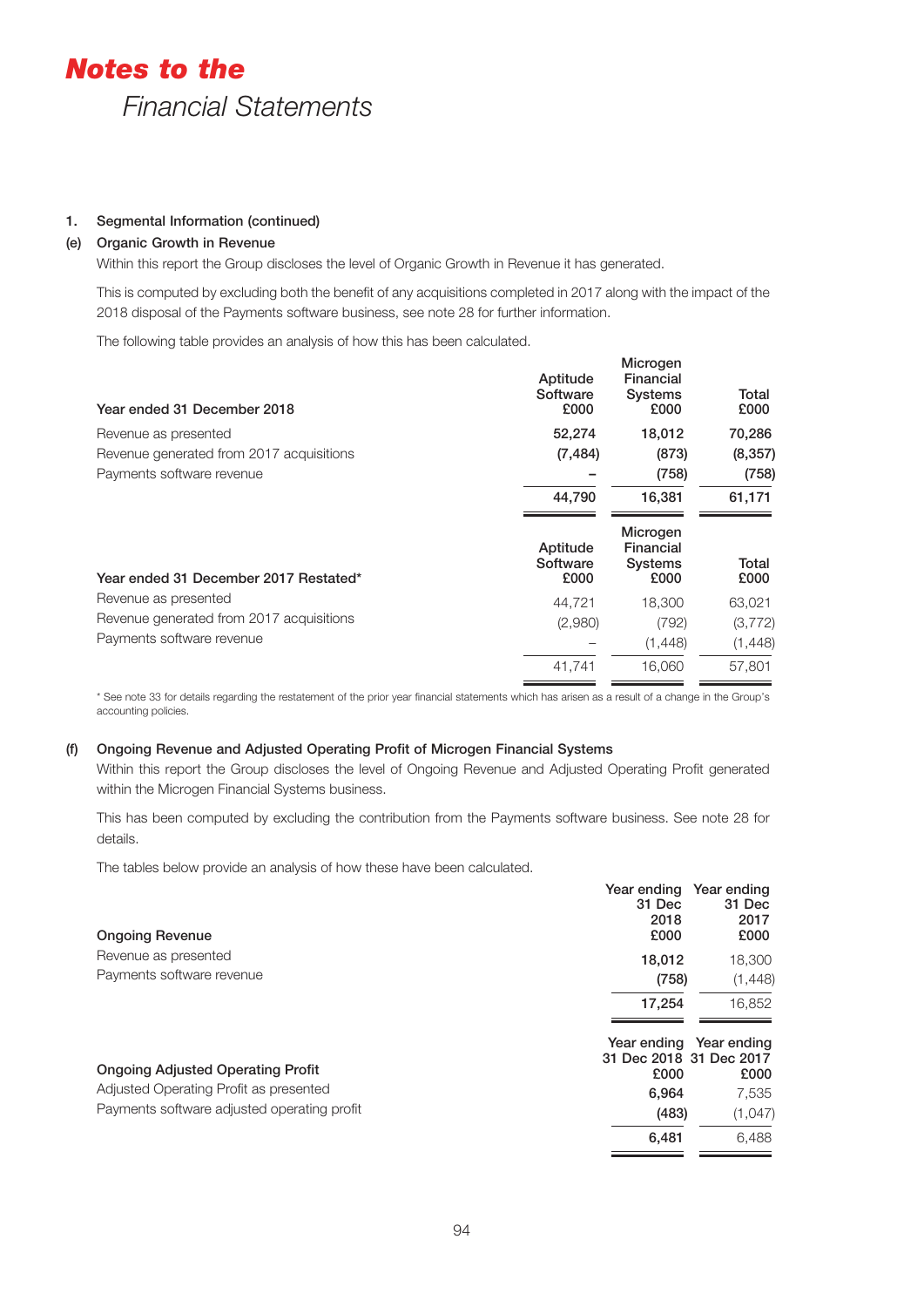# 2 Revenue from contracts with customers

### (a) Analysis of revenue from contracts with customers

The Group derives revenue from the transfer of goods and services in the following major product lines and geographical regions:

|                                     |                           | <b>Aptitude Software</b><br><b>Microgen Financial Systems</b> |                           |                                    |                           |                             |                             |                          |        |
|-------------------------------------|---------------------------|---------------------------------------------------------------|---------------------------|------------------------------------|---------------------------|-----------------------------|-----------------------------|--------------------------|--------|
|                                     |                           | Software<br>related revenue                                   |                           | <b>Services</b><br>related revenue |                           | Software<br>related revenue | Services<br>related revenue |                          | Total  |
| Year ended 31 Dec 2018              | United<br>Kingdom<br>£000 | Rest of<br>World<br>£000                                      | United<br>Kingdom<br>£000 | Rest of<br>World<br>£000           | United<br>Kingdom<br>£000 | Rest of<br>World<br>£000    | United<br>Kingdom<br>£000   | Rest of<br>World<br>£000 | £000   |
| Revenue from external customers     | 3,573                     | 21,241                                                        | 2,464                     | 24,996                             | 3,454                     | 10,197                      | 691                         | 3,670                    | 70,286 |
|                                     |                           | Aptitude Software                                             |                           |                                    |                           |                             | Microgen Financial Systems  |                          |        |
|                                     | Software                  |                                                               |                           | Services related                   |                           | Software                    | Services related            |                          |        |
|                                     |                           | related revenue                                               |                           | revenue                            |                           | related revenue             | revenue                     |                          | Total  |
| Year ended 31 Dec 2017<br>Restated* | United<br>Kingdom<br>£000 | Rest of<br>World<br>£000                                      | United<br>Kingdom<br>£000 | Rest of<br>World<br>£000           | United<br>Kingdom<br>£000 | Rest of<br>World<br>£000    | United<br>Kingdom<br>£000   | Rest of<br>World<br>£000 | £000   |
| Revenue from external customers     | 3,372                     | 14.735                                                        | 2,304                     | 24,310                             | 4,122                     | 9,774                       | 908                         | 3,496                    | 63,021 |

All of the revenue displayed in the above table is recognised over time in line with the Group's accounting policy detailed on pages 74 to 76 and has been generated from contracts with customers.

For software related revenue, the Group receives payment for its licence and maintenance fees annually in advance of the performance obligations being satisfied. Service related revenue is paid as and when either the services have been provided or, in the case of fixed price projects in line with the payment schedule.

\* See note 33 for details regarding the restatement of the prior year financial statements which has arisen as a result of a change in the Group's accounting policies.

# (b) Assets and liabilities related to contracts with customers

The Group has recognised assets and liabilities relating to contracts with customers. These amounts are classified as accrued and deferred income respectively for the purposes of this report and are displayed within notes 15 and 17.

# *(i) Significant movements in accrued and deferred income*

Accrued income has decreased slightly against the prior year to £1,158,000 at 31 December 2018 (31 December 2017: £1,190,000) due to timing differences on when the software or service was provided against when it has been invoiced to the customer.

Deferred income has increased by £1,605,000 to £28,276,000 at 31 December 2018. This has arisen principally through the Group's new business growth during the year which has caused an uplift in the value of Annual Licence Fee invoices issued during 2018 in excess of that recognised.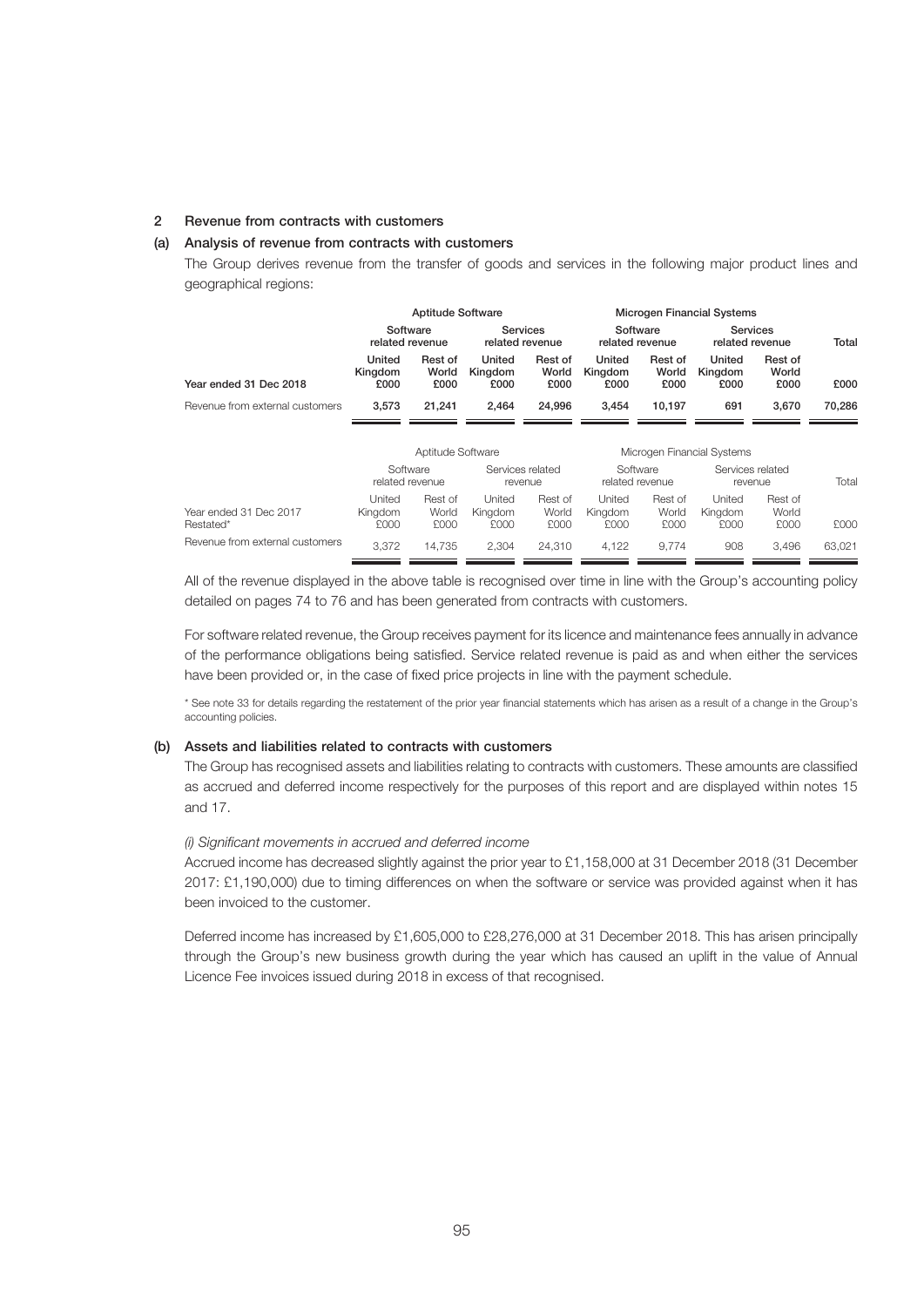# 2 Revenue from contracts with customers (continued)

*(ii) Revenue recognised in relation to deferred income*

The following table shows how much of the revenue recognised in the current reporting period relates to the release of the carried-forward deferred income balance on 31 December of the previous period:

|                                                      | Group      | Group                     |
|------------------------------------------------------|------------|---------------------------|
|                                                      | Year ended | Year ended                |
|                                                      |            | <b>31 Dec</b> 31 Dec 2017 |
|                                                      | 2018       | Restated*                 |
|                                                      | £000       | £000                      |
| Revenue recognised that was included in the deferred |            |                           |
| income balance at 31 December of the previous period | 25,458     | 19.066                    |

\*see note 33 for details regarding the restatement of the prior year financial statements which has arisen as a result of a change in the Group's accounting policies

Of the deferred income balance at 31 December 2017, £0.4 million was not recognised in revenue during the year due to it being derecognised on the disposal of Microgen Banking Systems Limited. See note 28 for details.

# *(iii) Revenue yet to be recognised on long-term contracts*

The following table details the value of future contracted revenue resulting from the Group's fixed price long term software and services contracts which is yet to be recognised in the income statement due to the relevant contractual performance obligations not being satisfied before the year end. These amounts are set to be recognised in the Group's income statement across the period 1 January 2019 to 31 December 2024 on a contract by contract basis as and when the performance obligations are met:

|                                                                                                                                                         | Group<br>As at<br>31 Dec<br>2018 | Group<br>As at<br>31 Dec<br>2017 |
|---------------------------------------------------------------------------------------------------------------------------------------------------------|----------------------------------|----------------------------------|
| Aggregate amount of future contracted revenue in relation to long-term<br>software and service contracts that is not recognised in the income statement | £000                             | £000                             |
| as at 31 December                                                                                                                                       | 104.720                          | $\rightarrow$                    |

\*As permitted under the transitional provisions in IFRS 15, the value as of 31 December 2017 is not disclosed.

All other software and service contracts are billed based on time incurred. As permitted under IFRS 15, these amounts have been excluded for the purposes of the above calculation given the variable nature.

#### *(iv) Assets recognised from costs to fulfil a contract*

In addition to the contract balances disclosed above, the Group has also recognised an asset in relation to the commission costs of obtaining a contract. This is amortised on a straight-line basis over the term of the specific contract and presented within other long-term assets in the balance sheet.

|                                                                          | Group | Group                     |
|--------------------------------------------------------------------------|-------|---------------------------|
|                                                                          | As at | As at                     |
|                                                                          |       | <b>31 Dec</b> 31 Dec 2017 |
|                                                                          | 2018  | Restated*                 |
|                                                                          | £000  | £000                      |
| Asset recognised from costs incurred to fulfil a contract at 31 December | 1.581 | 1.281                     |
| Amortisation recognised as cost of providing services during the year    | 564   | 623                       |

\* See note 33 for details regarding the restatement of the prior year financial statements which has arisen as a result of a change in the Group's accounting policies.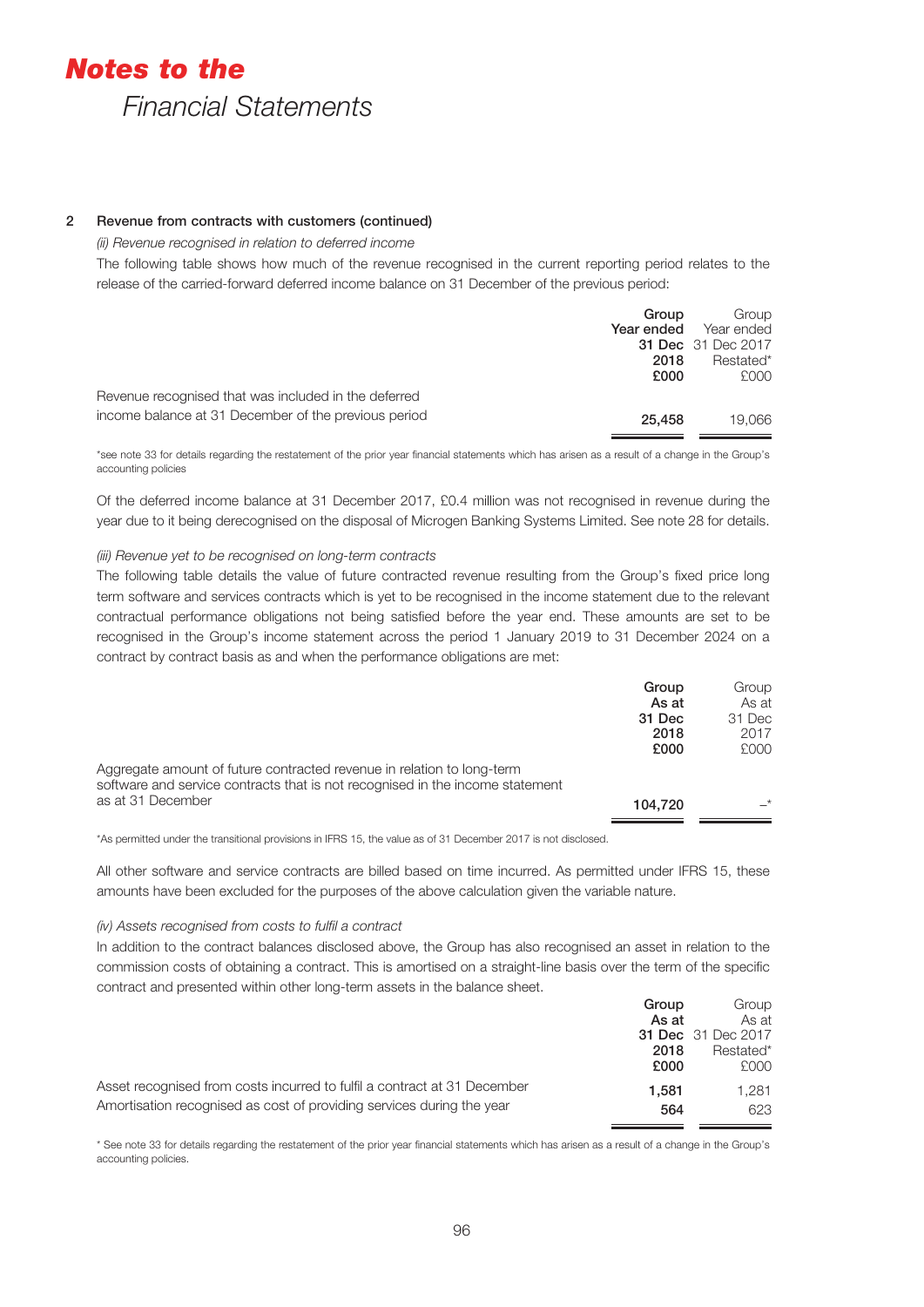#### 3 Operating profit

The following items are included in operating costs:

|                                                      |             | Year ended             |
|------------------------------------------------------|-------------|------------------------|
|                                                      |             | Year ended 31 Dec 2017 |
|                                                      | 31 Dec 2018 | Restated*              |
|                                                      | £000        | £000                   |
| Employee benefit expense (note 4)                    | 37,242      | 31,555                 |
| Depreciation (note 11)                               | 1.869       | 1,529                  |
| Other operating costs                                | 15,436      | 15,434                 |
| Non-underlying operating costs:                      |             |                        |
| Amortisation of intangibles                          | 1,938       | 1.316                  |
| Share based payments on share options issued in 2013 | 101         | 115                    |
| Costs in relation to replacement credit facility     |             | 199                    |
| Acquisition and associated restructuring costs       | 162         | 911                    |
|                                                      | 56,748      | 51.059                 |

\* See note 33 for details regarding the restatement of the prior year financial statements which has arisen as a result of a change in the Group's accounting policies.

Profit from operations has been arrived at after charging:

|                                                                      |             | Year ended                    |
|----------------------------------------------------------------------|-------------|-------------------------------|
|                                                                      |             | <b>Year ended</b> 31 Dec 2017 |
|                                                                      | 31 Dec 2018 | Restated*                     |
|                                                                      | £000        | £000                          |
| Net foreign exchange gains                                           | (182)       | (201)                         |
| Research and development costs - Aptitude Software                   | 7.457       | 5.262                         |
| Research and development costs – Microgen Financial Systems          | 3.159       | 3.350                         |
| Depreciation of property, plant and equipment (note 11)              | 1,869       | 1.529                         |
| Repairs and maintenance expenditure on property, plant and equipment | 321         | 234                           |
|                                                                      |             |                               |

\* See note 33 for details regarding the restatement of the prior year financial statements which has arisen as a result of a change in the Group's accounting policies.

During the year the Group obtained the following services from the Group's auditors at costs as detailed below:

|                                                                                                                 | Year ended<br>31 Dec 2018 31 Dec 2017<br>£000 | Year ended<br>£000 |
|-----------------------------------------------------------------------------------------------------------------|-----------------------------------------------|--------------------|
| Fees payable to Company's auditors for the audit of the Parent Company and<br>consolidated financial statements | 139                                           | 122                |
| Fees payable to the Company's auditors and its associates for other services:                                   |                                               |                    |
| - the audit of Company's subsidiaries pursuant to legislation                                                   | 38                                            | 46                 |
| - audit related assurance service                                                                               | 15                                            | 35                 |
| - other consultancy services                                                                                    | 10                                            | 28                 |
| - corporation tax services                                                                                      |                                               | 10                 |
|                                                                                                                 | 202                                           | 241                |
|                                                                                                                 |                                               |                    |

A description of the work of the Audit Committee is included in the corporate governance statement on pages 27 and 28 and includes an explanation of how auditor objectivity and independence is safeguarded when non-audit services are provided by the auditors.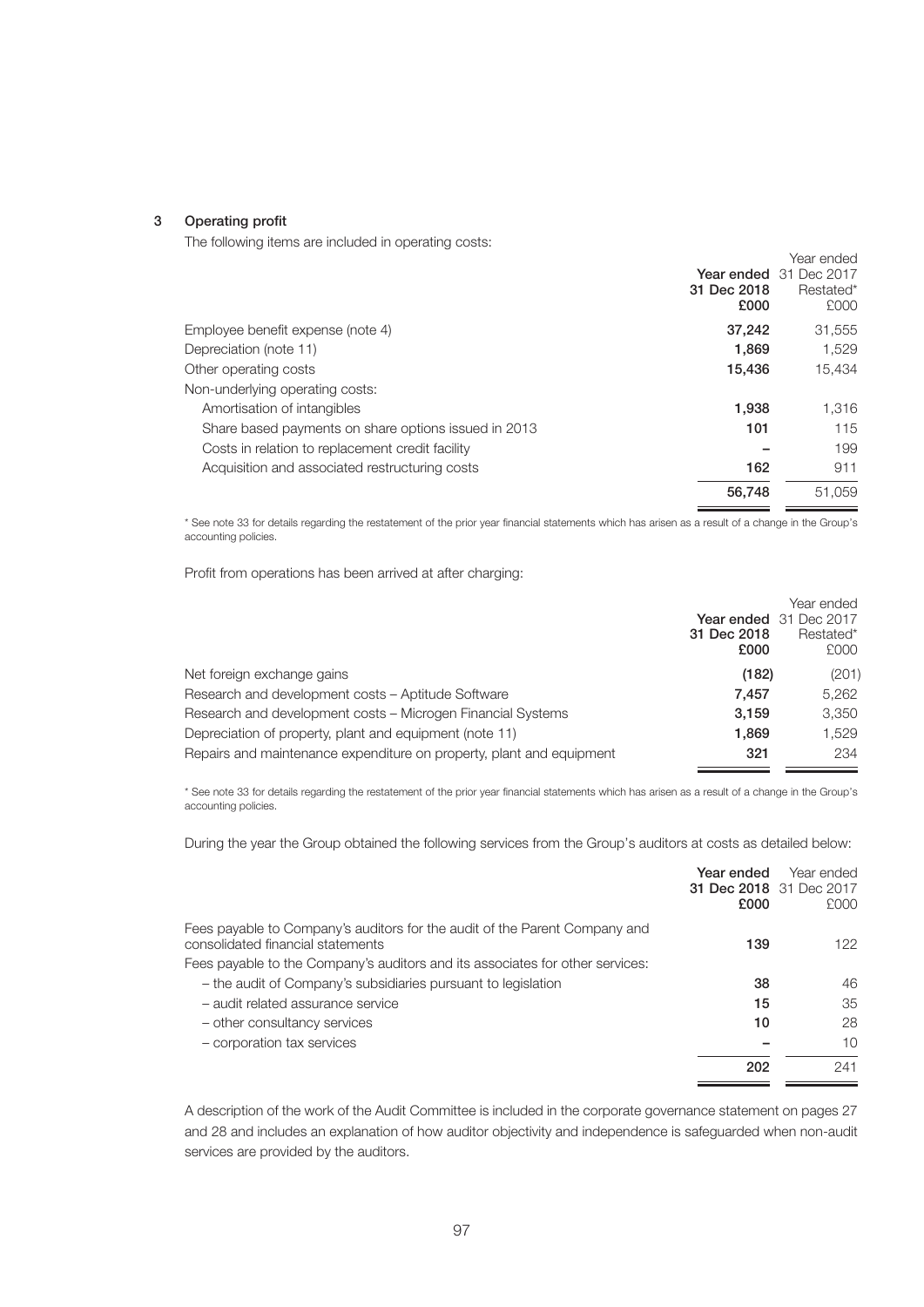# 4 Employees and Directors

|                                                                                      | Group<br>Year ended<br>31 Dec 2018<br>£000 | Group<br>Year ended<br>Dec 2017<br>31<br>£000            | Company<br>Year ended<br>31 Dec 2018<br>£000          | Company<br>Year ended<br>31 Dec 2017<br>£000          |
|--------------------------------------------------------------------------------------|--------------------------------------------|----------------------------------------------------------|-------------------------------------------------------|-------------------------------------------------------|
| Employee benefit expense during the year                                             |                                            |                                                          |                                                       |                                                       |
| Excluding non-underlying costs                                                       |                                            |                                                          |                                                       |                                                       |
| Wages and salaries                                                                   | 32,547                                     | 27,883                                                   | 1,233                                                 | 831                                                   |
| Social security costs                                                                | 2,758                                      | 2,335                                                    | 133                                                   | 79                                                    |
| Other pension costs (note 31)                                                        | 964                                        | 656                                                      | 46                                                    | 21                                                    |
| Share based payment costs on share options issued<br>after 2013 (note 30)            | 973                                        | 681                                                      | 127                                                   | 55                                                    |
|                                                                                      | 37,242                                     | 31,555                                                   | 1,539                                                 | 986                                                   |
| Non-underlying share based payment cost on share<br>options issued in 2013 (note 30) | 101                                        | 115                                                      | 101                                                   | 58                                                    |
|                                                                                      | 37,343                                     | 31,670                                                   | 1,640                                                 | 1,044                                                 |
| Average monthly number of employees (including Directors) are:                       | Group<br>Year ended<br><b>Number</b>       | Group<br>Year ended<br>31 Dec 2018 31 Dec 2017<br>Number | Company<br>Year ended<br>31 Dec 2018<br><b>Number</b> | Company<br>Year ended<br>31 Dec 2017<br><b>Number</b> |
| By location:                                                                         |                                            |                                                          |                                                       |                                                       |
| United Kingdom                                                                       | 182                                        | 150                                                      | 13                                                    | 7                                                     |

Group headcount at 31 December 2018 was 405 (2017: 396).

|                              | Year ended<br>£000 | Year ended<br>31 Dec 2018 31 Dec 2017<br>£000 |
|------------------------------|--------------------|-----------------------------------------------|
| Key management compensation: |                    |                                               |
| Short-term employee benefits | 2.266              | 2.463                                         |
| Post employment benefits     | 86                 | 71                                            |
| Share based payment          | 498                | 427                                           |
|                              | 2,850              | 2,961                                         |

**407** 354 **13** 7

Rest of World **225** 204 –

Key management compensation for the Group includes the Board of the Company and senior executives within the Group.

|                                                        | Year ended                     | Year ended |
|--------------------------------------------------------|--------------------------------|------------|
|                                                        | <b>31 Dec 2018</b> 31 Dec 2017 |            |
| <b>Directors</b>                                       | £000                           | £000       |
| Aggregate emoluments                                   | 858                            | 1.269      |
| Company contributions to money purchase pension scheme | 38                             | 35         |
|                                                        | 896                            | 1.304      |

Average monthly number of Directors and senior executives were 16 (2017: 12). The key management figures given above include the Directors of Microgen plc.

The information on Directors' remuneration required by the Companies Act and the Listing Rules of the Financial Conduct Authority is contained in the Directors' Remuneration Report on pages 35 to 59. Amounts displayed above exclude the impact of long term incentive awards which have vested but are yet to be exercised.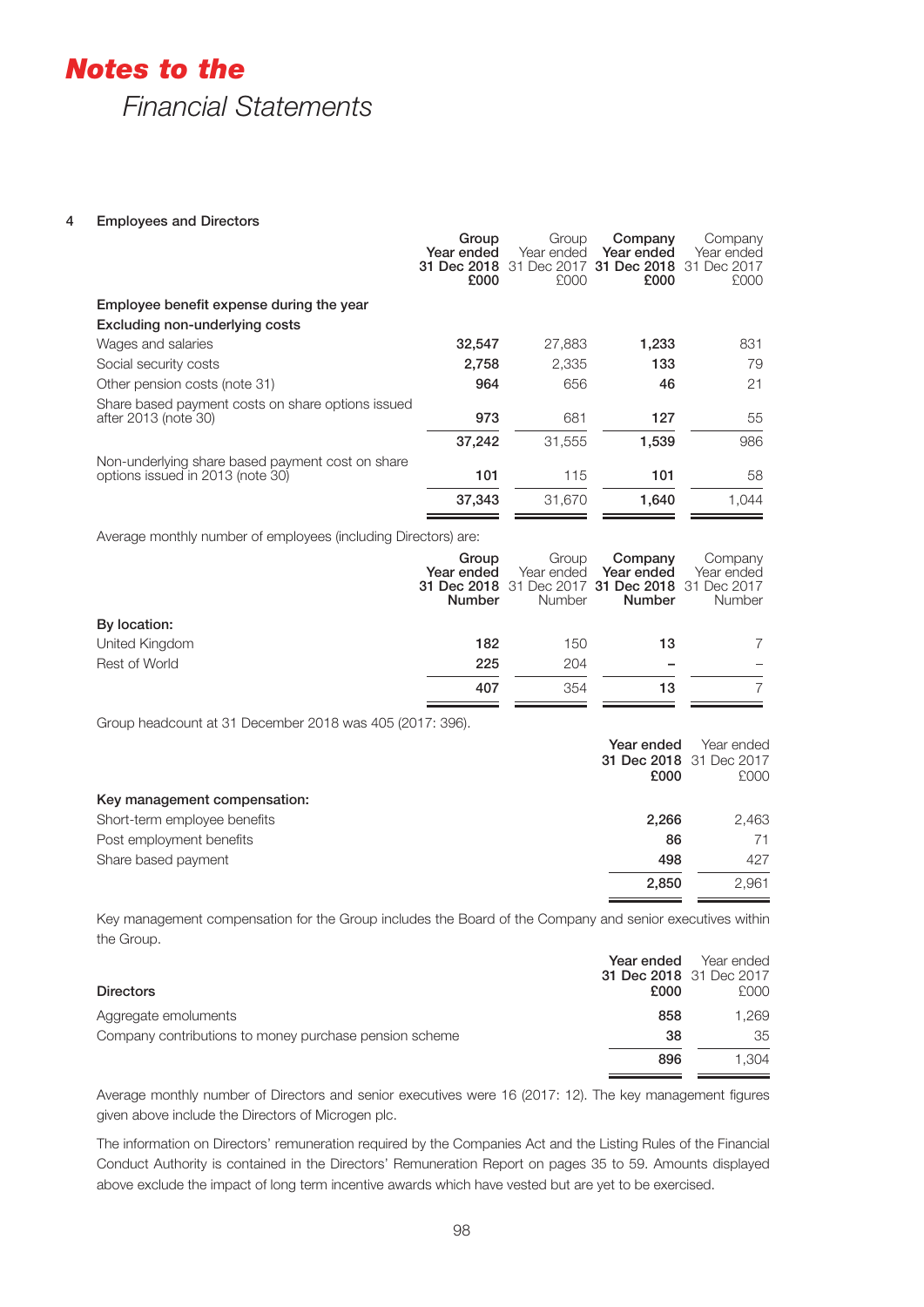#### 5 Net finance costs

|                                               | 31 Dec 2018<br>£000 | Year ended<br>Year ended 31 Dec 2017<br>Restated*<br>£000 |
|-----------------------------------------------|---------------------|-----------------------------------------------------------|
| Finance income                                |                     |                                                           |
| Interest on bank deposits                     | 47                  | 13                                                        |
|                                               | 47                  | 13                                                        |
| <b>Finance costs</b>                          |                     |                                                           |
| Interest payable on bank borrowings           | (273)               | (316)                                                     |
| Interest payable on capital lease obligations | (167)               | (156)                                                     |
| Amortisation of loan facility arrangement fee | (40)                |                                                           |
|                                               | (480)               | (472)                                                     |
| Net finance costs                             | (433)               | (459)                                                     |

\* See note 33 for details regarding the restatement of the prior year financial statements which has arisen as a result of a change in the Group's accounting policies.

# 6 Income tax costs

|                                                 |             | Year ended                    |
|-------------------------------------------------|-------------|-------------------------------|
|                                                 |             | <b>Year ended</b> 31 Dec 2017 |
|                                                 | 31 Dec 2018 | Restated*                     |
| Analysis of charge in the year                  | £000        | £000                          |
| Current tax:                                    |             |                               |
| - tax charge on underlying items                | (3, 479)    | (2,707)                       |
| - adjustment to tax in respect of prior periods | 145         | (96)                          |
| Total current tax                               | (3, 334)    | (2,803)                       |
| Deferred tax (note 14):                         |             |                               |
| - tax credit on underlying items                | 18          | 112                           |
| - tax credit on non-underlying items            | 521         | 1,447                         |
| - adjustment to tax in respect of prior periods | 2           | 403                           |
| - adjustment for change in accounting policies  | 244         | (159)                         |
| Total deferred tax                              | 785         | 1,803                         |
| Income tax expense                              | (2,549)     | (1,000)                       |
|                                                 |             |                               |

\* See note 33 for details regarding the restatement of the prior year financial statements which has arisen as a result of a change in the Group's accounting policies.

UK corporation tax is calculated at 19.00% (2017: 19.25%) of the estimated assessable profit for the year. Taxation for other jurisdictions is calculated at the rates prevailing in the respective jurisdictions.

UK corporation tax rates substantively enacted as part of the Finance Bill 2016 include reductions to the main rate to 19% from 1 April 2017 and further reduction to 17% from 1 April 2020. In 2017, changes to the US tax rates were substantively enacted by the balance sheet date where the Federal tax rate was reduced from 35% to 21%, which after taking into account state taxes reduces the Group's US effective tax rate from 43% to 29% for 2018. Deferred taxes at the balance sheet date have been measured using these enacted rates and reflected in the financial statements. Within the prior year, a deferred tax credit on non-underlying items was recognised totaling £1.1 million in respect of the revaluation of the £3.6 million deferred tax liability established on the acquisition of Aptitude RevStream Inc.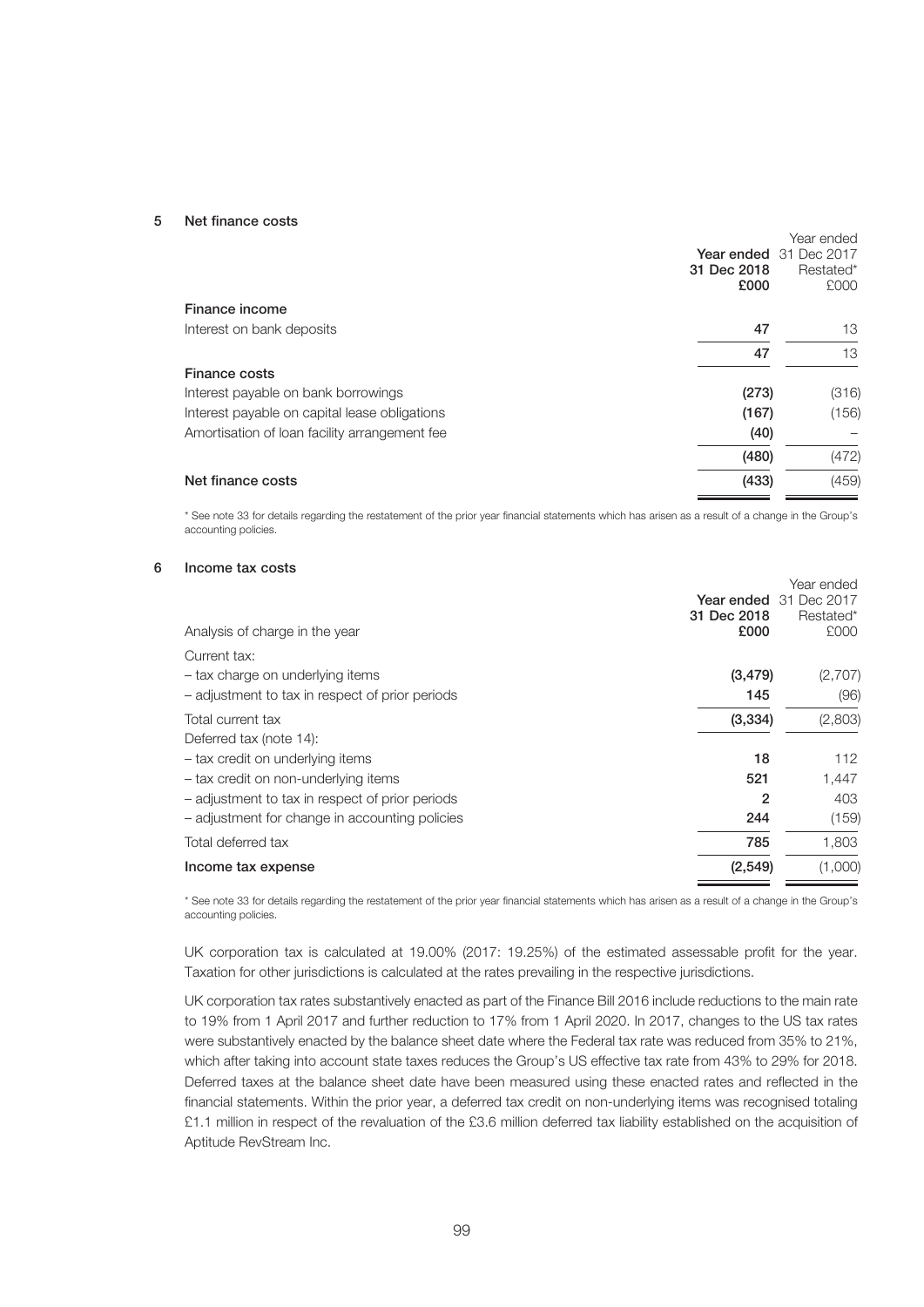# 6 Income tax expense (continued)

During the year the Group adopted a number of new accounting standards on a retrospective basis, the result of which was an adjustment to reserves for the year ending 31 December 2017. The tax impact of these movements was reflected in the deferred tax balance. In accordance with tax legislation in the relevant jurisdictions, adjustments which directly impact the income statement have now been fully realised in the current period. See note 33 for full details.

The tax for the year is lower than (2017: lower than) the standard rate of corporation tax in the UK of 19.00% (2017: 19.25%). The differences are explained below:

|                                                             | 31 Dec 2018<br>£000 | Year ended<br><b>Year ended</b> 31 Dec 2017<br>Restated*<br>£000 |
|-------------------------------------------------------------|---------------------|------------------------------------------------------------------|
| Profit on ordinary activities before tax                    | 16,342              | 11,503                                                           |
| Tax at the UK corporation tax rate of 19.00% (2017: 19.25%) | (3, 105)            | (2, 214)                                                         |
| Effects of:                                                 |                     |                                                                  |
| Adjustment to tax in respect of prior periods               | 145                 | 307                                                              |
| Adjustment for change in accounting policies                | 244                 |                                                                  |
| Adjustment in respect of foreign tax rates                  | (499)               | (409)                                                            |
| Expenses not deductible for tax purposes                    |                     |                                                                  |
| Exempt gain on disposal                                     | 594                 |                                                                  |
| Other                                                       | 18                  | (112)                                                            |
| Recognition of tax losses                                   | 50                  | 321                                                              |
| Change in future tax rates                                  | 4                   | 1,107                                                            |
| Total taxation                                              | (2,549)             | (1,000)                                                          |

The total tax charge of £2,549,000 (2017 Restated\*: £1,000,000) represents 15.60% (2017 Restated\*: 8.69%) of the Group profit before tax of £16,342,000 (2017 Restated\*: £11,503,000). The increase in effective rate from the prior year is due principally to the impact of the movement in the US deferred tax rate during 2017.

After adjusting for the impact of non-underlying items, change in tax rates, share based payment charge, prior year tax charges and the change in accounting policies, the tax charge for the year of £3,509,000 (2017 Restated\*; £3,075,000) represents 22.93% (2017: 21.90%), which is the tax rate used for calculating the adjusted earnings per share.

\* See note 33 for details regarding the restatement of the prior year financial statements which has arisen as a result of a change in the Group's accounting policies.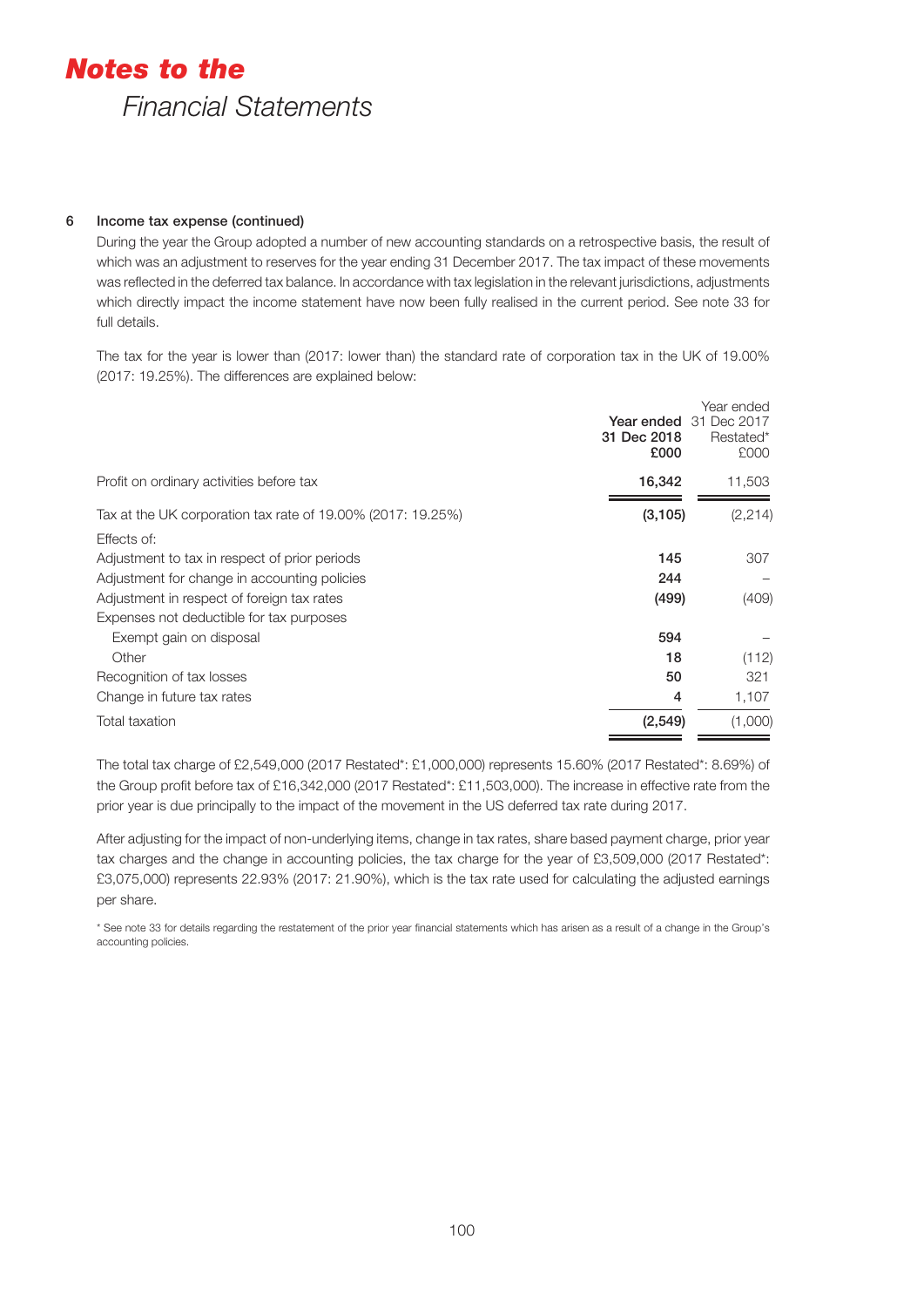# 7 Earnings per share

Basic earnings per share is calculated by dividing the earnings attributable to ordinary shareholders by the weighted average number of ordinary shares outstanding during the year.

For diluted earnings per share, the weighted average number of ordinary shares in issue is adjusted to assume conversion of all dilutive potential ordinary shares. The Group has dilutive potential ordinary shares in the form of share options granted to employees where the exercise price is less than the average market price of the Company's ordinary shares during the year along with the deferred equity consideration arising as part of the Aptitude RevStream Inc. acquisition.

The calculation of the basic and diluted earnings per share is based on the following data:

|                                                   | Year ended 31 Dec 2018 |                                                              |                              | Year ended 31 Dec 2017 Restated* |                                                              |                              |
|---------------------------------------------------|------------------------|--------------------------------------------------------------|------------------------------|----------------------------------|--------------------------------------------------------------|------------------------------|
|                                                   | Earnings<br>£000       | Weighted<br>average<br>number of<br>shares (in<br>thousands) | Per-share<br>amount<br>pence | Earnings<br>£000                 | Weighted<br>average<br>number of<br>shares (in<br>thousands) | Per-share<br>amount<br>pence |
| Basic EPS                                         |                        |                                                              |                              |                                  |                                                              |                              |
| Earnings attributable to<br>ordinary shareholders | 13,793                 | 60.922                                                       | 22.6                         | 10.503                           | 60.612                                                       | 17.3                         |
| Effect of dilutive<br>securities:                 |                        |                                                              |                              |                                  |                                                              |                              |
| - share options                                   |                        | 3.336                                                        | (1.1)                        |                                  | 3.228                                                        | (0.8)                        |
| <b>Diluted EPS</b>                                | 13,793                 | 64.258                                                       | 21.5                         | 10.503                           | 63.840                                                       | 16.5                         |

To provide an indication of the underlying operating performance per share the adjusted profit after tax figure shown below excludes non-underlying and other items and has a tax charge using the effective rate of 22.93% (2017: 21.90%). Year ended 31 Dec 2017

|                                 | Year ended 31 Dec 2018    |                             | rear ended 31 Dec ZUTT<br>Restated* |                             |
|---------------------------------|---------------------------|-----------------------------|-------------------------------------|-----------------------------|
|                                 | <b>Basic EPS</b><br>pence | <b>Diluted EPS</b><br>pence | Basic EPS<br>pence                  | <b>Diluted EPS</b><br>pence |
| Earnings per share              | 22.6                      | 21.5                        | 17.3                                | 16.5                        |
| Non-underlying items net of tax | (2.5)                     | (2.4)                       | 1.8                                 | 1.7                         |
| Prior years' tax credit         | (0.2)                     | (0.2)                       | (0.5)                               | (0.4)                       |
| Change in accounting policies   | (0.4)                     | (0.4)                       |                                     |                             |
| Tax losses recognised           | (0.1)                     | (0.1)                       | (0.6)                               | (0.6)                       |
| Adjusted earnings per share     | 19.4                      | 18.4                        | 18.0                                | 17.2                        |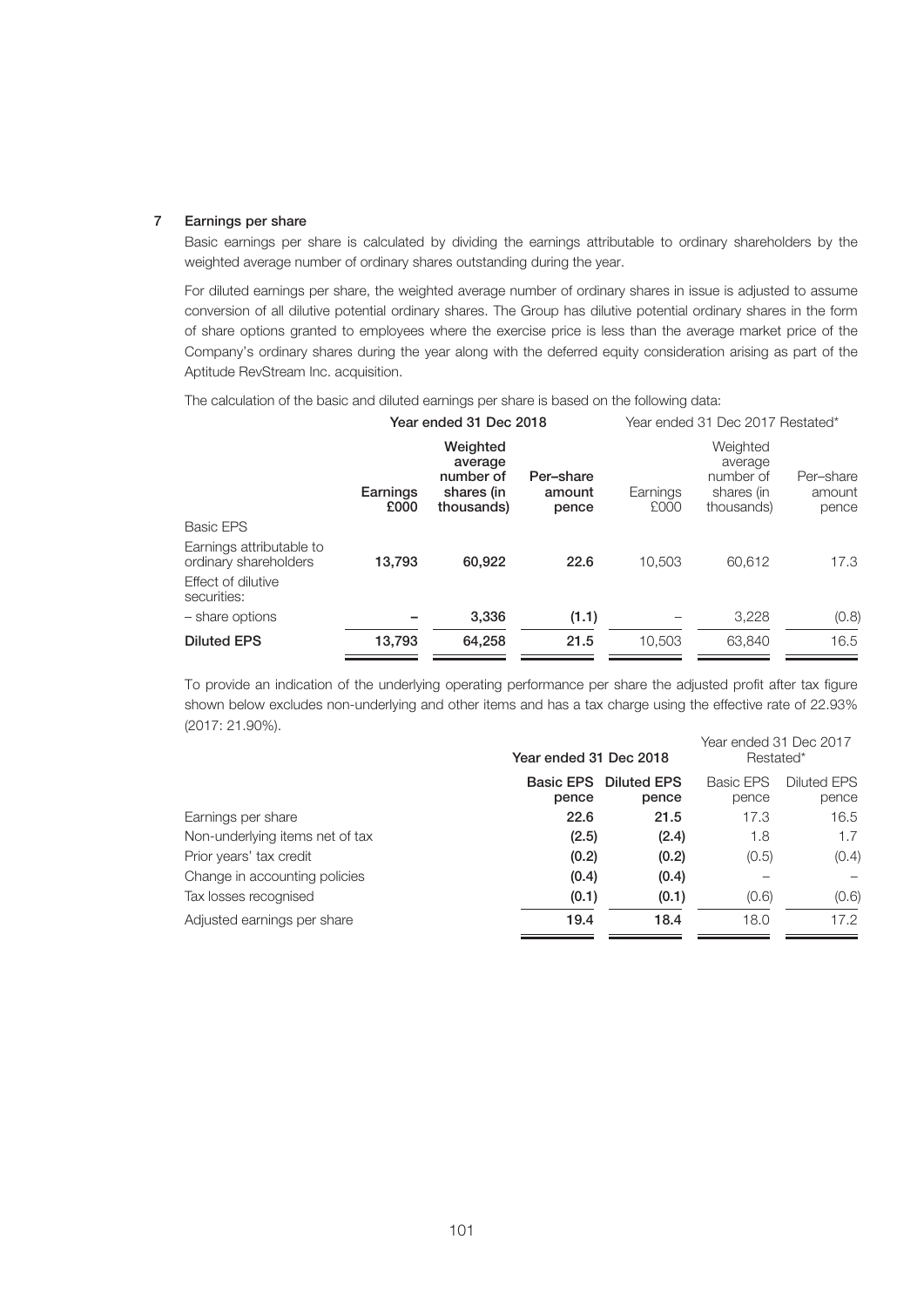# *Notes to the*

*Financial Statements*

# 7 Earnings per share (continued)

|                                                                   | 31 Dec 2018<br>£000 | Year ended<br><b>Year ended</b> 31 Dec 2017<br>Restated*<br>£000 |
|-------------------------------------------------------------------|---------------------|------------------------------------------------------------------|
| Profit on ordinary activities before tax and non-underlying items | 15,306              | 14.044                                                           |
| Tax charge at a rate of 22.93% (2017: 21.90%)                     | (3,509)             | (3,075)                                                          |
|                                                                   | 11,797              | 10,969                                                           |
| Prior years' tax charge                                           | 145                 | 307                                                              |
| Non-underlying items net of tax                                   | 1,557               | (1,094)                                                          |
| Change in accounting policies                                     | 244                 |                                                                  |
| Recognition of tax losses                                         | 50                  | 321                                                              |
| Profit on ordinary activities after tax                           | 13,793              | 10.503                                                           |

\* See note 33 for details regarding the restatement of the prior year financial statements which has arisen as a result of a change in the Group's accounting policies.

# 8 Dividends

|                                             | 2018<br>pence<br>per share | 2017<br>pence<br>per share | 2018<br>£000 | 2017<br>£000 |
|---------------------------------------------|----------------------------|----------------------------|--------------|--------------|
| Dividends paid:                             |                            |                            |              |              |
| Interim dividend                            | 2.20                       | 2.00                       | 1,340        | 1,217        |
| Final dividend (prior year)                 | 4.25                       | 3.50                       | 2,588        | 2,128        |
|                                             | 6.45                       | 5.50                       | 3.928        | 3.345        |
| Proposed but not recognised as a liability: |                            |                            |              |              |
| Final dividend (current year)               | 4.40                       | 4.25                       | 2,692        | 2,587        |

The proposed final dividend was approved by the Board on 4 March 2019 but was not included as a liability as at 31 December 2018, in accordance with IAS 10 'Events after the Balance Sheet date'. If approved by the shareholders at the Annual General Meeting this final dividend will be payable on 30 May 2019 to shareholders on the register at the close of business on 24 May 2019.

# 9 Goodwill

| Cost                                       | £000      | 31 Dec 2018 31 Dec 2017<br>£000 |
|--------------------------------------------|-----------|---------------------------------|
| At 1 January                               | 70,736    | 59,709                          |
| Acquisitions through business combinations |           | 9,329                           |
| Disposal of subsidiary                     | (4,008)   |                                 |
| Transfer from Intangibles                  |           | 1,698                           |
| At 31 December                             | 66,728    | 70.736                          |
| Accumulated impairment                     |           |                                 |
| At 1 January and 31 December               | (17, 935) | (17,935)                        |
| Net book amount                            | 48,793    | 52,801                          |
|                                            |           |                                 |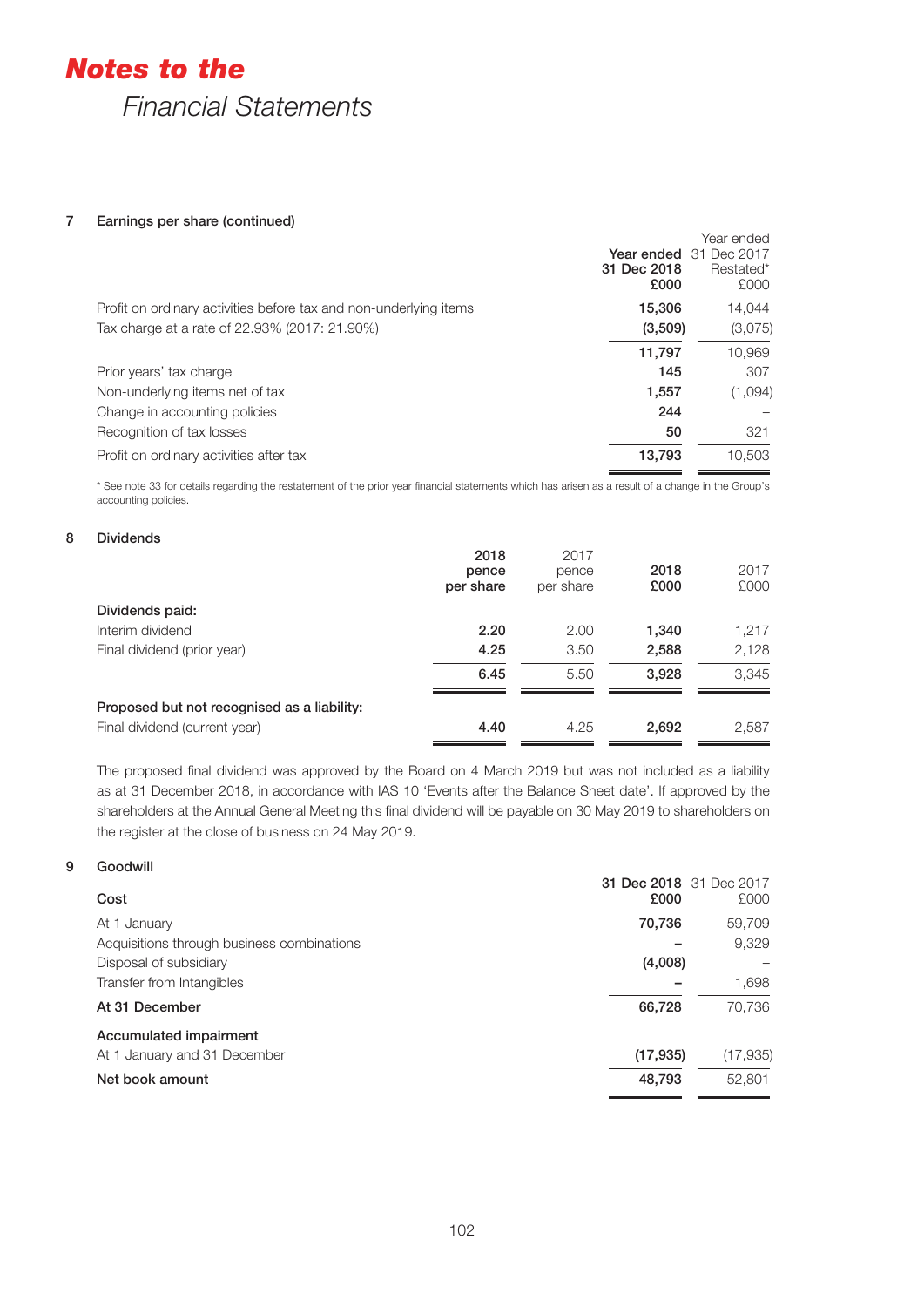### 9 Goodwill (continued)

Goodwill acquired in a business combination is allocated, at acquisition, to the cash generating units (CGUs) that are expected to benefit from that business combination. The carrying amount of goodwill has been allocated as follows:

|                        | Aptitude<br>Software<br>£000 | Microgen<br>Financial<br>Systems<br>£000 | Total<br>£000 |
|------------------------|------------------------------|------------------------------------------|---------------|
| At 1 January 2018      | 23.787                       | 29.014                                   | 52,801        |
| Disposal of subsidiary |                              | (4,008)                                  | (4,008)       |
| At 31 December 2018    | 23,787                       | 25,006                                   | 48,793        |

The disposal of subsidiary during the year of £4,008,000 represents the amount of goodwill allocated within the Microgen Financial Systems cash generating unit to Microgen Banking Systems Limited. See note 28 for details.

The transfer from Intangibles during the prior year of £1,698,000 was made to re-allocate part of the value attributed to Intangibles in recent business combinations. The re-allocation was made because this amount should, under IAS 12, have been treated as goodwill because it arose from the recognition of a deferred tax liability relating to acquired Intangibles. The Directors consider that the effect of this misallocation on prior period financial statements was immaterial.

The Group tests goodwill annually for impairment, or more frequently if there are indications that goodwill might be impaired.

Determining whether goodwill is impaired requires an estimation of the value in use of the CGUs to which goodwill has been allocated. The value in use calculation requires the Group to estimate the future cash flows expected to arise from the CGUs and a suitable discount rate in order to calculate present value.

The Board-approved plans, prepared for the Microgen Financial Systems operating business, project a continuation of current operating profit levels for the next four years following the approved 2019 plan. The Board considers this achievable through a combination of continued organic growth in the Wealth Management sector and the contribution from focused acquisitions. No benefit of any potential acquisitions is, however, included in the value in use calculation for Microgen Financial Systems.

The Board approved plans for Aptitude Software project a growth in operating income of 10% per annum for the next four years following the approved 2019 plans. This growth rate was applied based on the Group's assessment of the future opportunities within the market, supported by the latest three year forecast produced by management.

The terminal growth rates for the period after 2023 are no greater than 2.25% per annum for either business based on both the Group's assessment of the market opportunities and the inherent uncertainties in preparing forecasts from this point onwards. The conversion to cash ratios for Microgen Financial Systems and Aptitude Software are assumed to be 81% and 77% respectively based on Aptitude Software's increased activity within the US. The utilisation of deferred tax losses to offset the tax payable has not been considered. The discount rate applied to the CGUs was 9.8% (2017: 9.8%).

Sensitivity analysis was performed on both businesses with a reasonable proportional movement in any combination of the assumptions for Aptitude Software Limited not resulting in an impairment. For Microgen Financial Systems, an impairment would only be triggered if operating profits were to see a reduction of 12.5% year on year for the period to 2023. Given the business benefits from high levels of contracted recurring revenue based on its Annual Licence Fee model complemented by the business' ability in previous periods to meet planned operating profit levels which, in the latest three year forecast produced by management are significantly higher than that which would trigger an impairment, the risk of this occurring is considered extremely remote.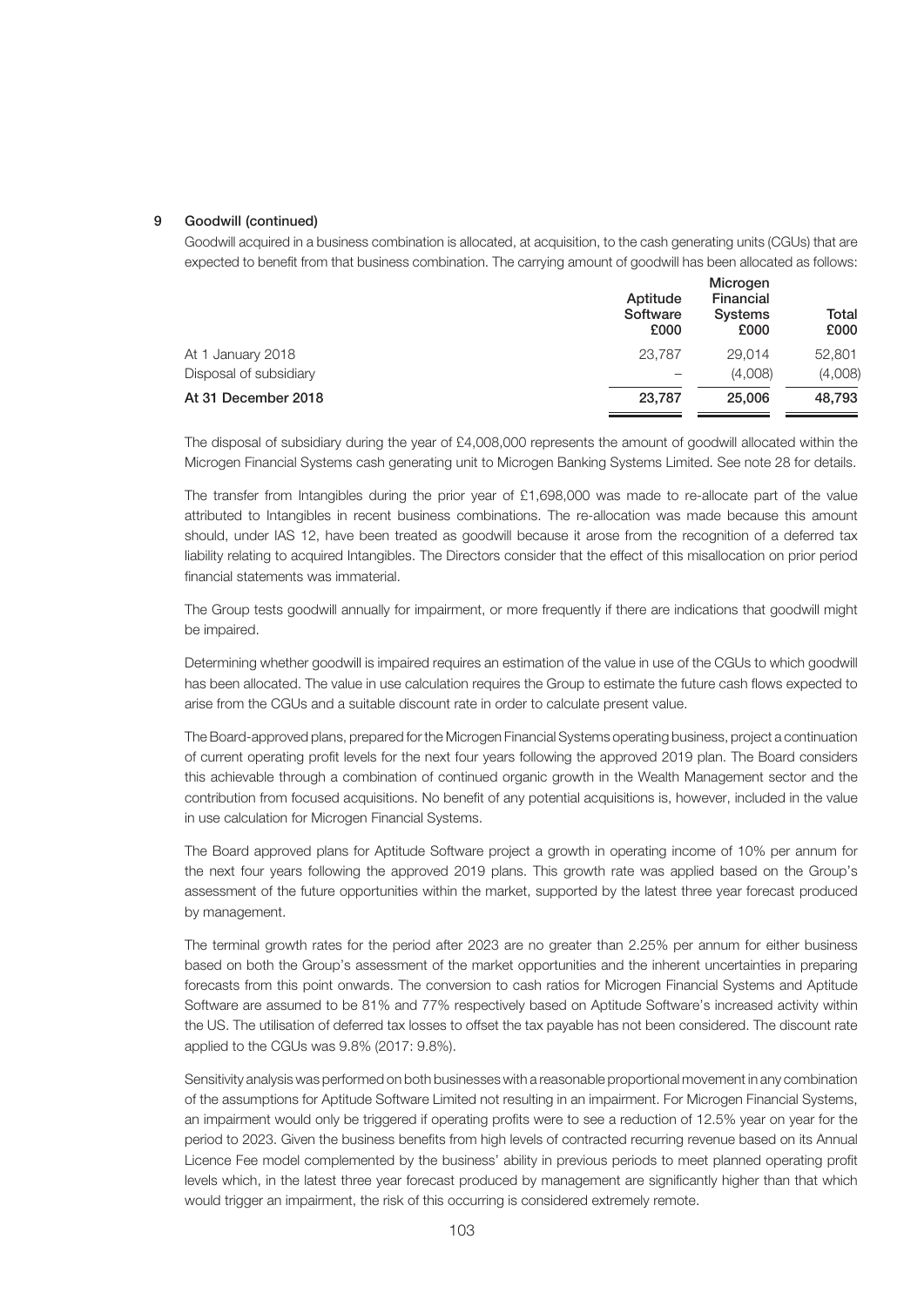*Notes to the*

*Financial Statements*

10 Intangible assets

|                                         | <b>Software IPR</b><br>and in<br>process R&D relationships<br>£000 | Customer<br>£000 | Total<br>£000 |
|-----------------------------------------|--------------------------------------------------------------------|------------------|---------------|
| Group<br>Cost                           |                                                                    |                  |               |
| At 1 January and 31 December 2018       | 6,033                                                              | 12,648           | 18,681        |
| Accumulated amortisation and impairment |                                                                    |                  |               |
| At 1 January 2018                       | 561                                                                | 1,996            | 2,557         |
| Amortisation                            | 672                                                                | 1,266            | 1,938         |
| At 31 December 2018                     | 1,233                                                              | 3,262            | 4,495         |
| Net book amount                         |                                                                    |                  |               |
| At 31 December 2018                     | 4,800                                                              | 9,386            | 14,186        |
|                                         |                                                                    |                  |               |
|                                         |                                                                    |                  |               |

|                                            | Software IPR<br>and in<br>process R&D relationships<br>£000 | Customer<br>£000 | Total<br>£000 |
|--------------------------------------------|-------------------------------------------------------------|------------------|---------------|
| Group                                      |                                                             |                  |               |
| Cost                                       |                                                             |                  |               |
| At 1 January 2017                          | 982                                                         | 7,516            | 8,498         |
| Acquisitions through business combinations | 5,247                                                       | 6,634            | 11,881        |
| <b>Transfer to Goodwill</b>                | (196)                                                       | (1,502)          | (1,698)       |
| At 31 December 2017                        | 6,033                                                       | 12,648           | 18,681        |
| Accumulated amortisation and impairment    |                                                             |                  |               |
| At 1 January 2017                          | 229                                                         | 1,012            | 1,241         |
| Amortisation                               | 332                                                         | 984              | 1,316         |
| At 31 December 2017                        | 561                                                         | 1,996            | 2,557         |
| Net book amount                            |                                                             |                  |               |
| At 31 December 2017                        | 5,472                                                       | 10,652           | 16,124        |

The Company held no intangible assets during the year (2017: nil).

The externally acquired software IPR and in process R&D relates to expected future benefits of software and development projects in progress at the date of acquisition. As at 31 December 2018 no internal research and development costs have been capitalised. The customer relationships relate to expected benefits obtained from recurring level of business from customers obtained as a result of acquisitions. The useful lives of the intangible assets acquired during the year has been determined as between 6-10 years (2017: 6-10 years) in respect of software IPR and in process R&D and 10 years (2017: 10 years) in respect of customer relationships.

The amortisation charge in the year is shown in non–underlying costs.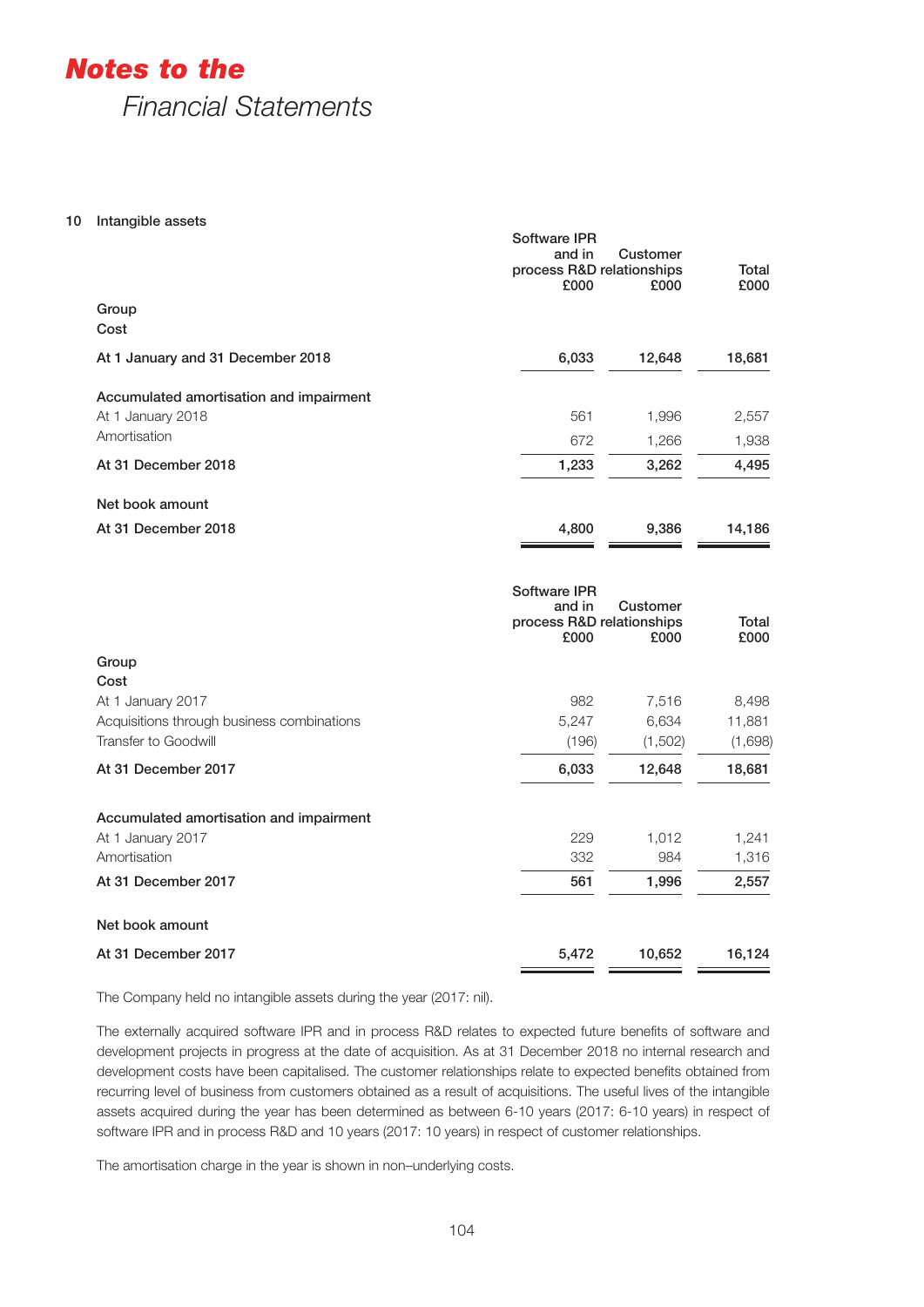# 11 Property, plant and equipment

The Group leases various offices and plant and machinery which, following the adoption of IFRS 16, met the criteria set out to be recognised as capital lease agreements. Consequently right-of-use assets were recognised, see note 33 for details. Leasehold

|                                        | Right-of-use<br>assets<br>£000 | Leasehold<br>improve-<br>ments<br>£000 | Plant &<br>machinery<br>£000 | <b>Fixtures &amp;</b><br>fittings<br>£000 | Total<br>£000 |
|----------------------------------------|--------------------------------|----------------------------------------|------------------------------|-------------------------------------------|---------------|
| Group                                  |                                |                                        |                              |                                           |               |
| Cost                                   |                                |                                        |                              |                                           |               |
| At 1 January 2018                      | 7,680                          | 649                                    | 5,375                        | 425                                       | 14,129        |
| Additions                              | 879                            | 87                                     | 748                          | 150                                       | 1,864         |
| On disposal of subsidiary              |                                | $\overline{\phantom{0}}$               | (281)                        | $\overline{\phantom{0}}$                  | (281)         |
| Disposals                              | (43)                           | (28)                                   | (327)                        | (11)                                      | (409)         |
| Exchange movements                     |                                | (1)                                    | (28)                         | 4                                         | (25)          |
| At 31 December 2018                    | 8,516                          | 707                                    | 5,487                        | 568                                       | 15,278        |
| Accumulated depreciation               |                                |                                        |                              |                                           |               |
| At 1 January 2018                      | 3,962                          | 481                                    | 3,936                        | 207                                       | 8,586         |
| Charge for the year (note 3)           | 1,024                          | 26                                     | 747                          | 72                                        | 1,869         |
| On disposal of subsidiary              |                                |                                        | (230)                        |                                           | (230)         |
| Disposals                              | (1)                            | (6)                                    | (321)                        | (5)                                       | (333)         |
| Exchange movements                     |                                |                                        | (16)                         | (15)                                      | (31)          |
| At 31 December 2018                    | 4,985                          | 501                                    | 4,116                        | 259                                       | 9,861         |
| Net book amount                        |                                |                                        |                              |                                           |               |
| At 31 December 2018                    | 3,531                          | 206                                    | 1,371                        | 309                                       | 5,417         |
|                                        | Right-of-use<br>assets<br>£000 | Leasehold<br>improve-<br>ments<br>£000 | Plant &<br>machinery<br>£000 | <b>Fixtures &amp;</b><br>fittings<br>£000 | Total<br>£000 |
| Group Restated*                        |                                |                                        |                              |                                           |               |
| Cost                                   |                                |                                        |                              |                                           |               |
| At 1 January 2017                      | 6,300                          | 599                                    | 4,721                        | 202                                       | 11,822        |
| Additions                              | 1,380                          | 33                                     | 941                          | 206                                       | 2,628         |
| Acquired from acquisitions             |                                | 8                                      | 17                           | 38                                        | 63            |
| Disposals                              |                                | $\overline{\phantom{0}}$               | (506)                        | (22)                                      | (596)         |
| Exchange movements                     |                                | $\Theta$                               | 202                          | 1                                         | 212           |
| At 31 December 2017                    | 7,680                          | 649                                    | 5,375                        | 425                                       | 14,129        |
| Accumulated depreciation               |                                |                                        |                              |                                           |               |
| At 1 January 2017                      | 3,140                          | 455                                    | 3,571                        | 166                                       | 7,332         |
| Charge for the year (note 3)           | 822                            | 20                                     | 650                          | 37                                        | 1,529         |
| Disposals                              |                                |                                        | (491)                        | (5)                                       | (496)         |
| Exchange movements                     |                                | 6                                      | 206                          | 9                                         | 221           |
| At 31 December 2017                    | 3,962                          | 481                                    | 3,936                        | 207                                       | 8,586         |
| Net book amount<br>At 31 December 2017 | 3,718                          | 168                                    | 1,439                        | 218                                       | 5,543         |

\* See note 33 for details regarding the restatement of the prior year financial statements which has arisen as a result of a change in the Group's accounting policies.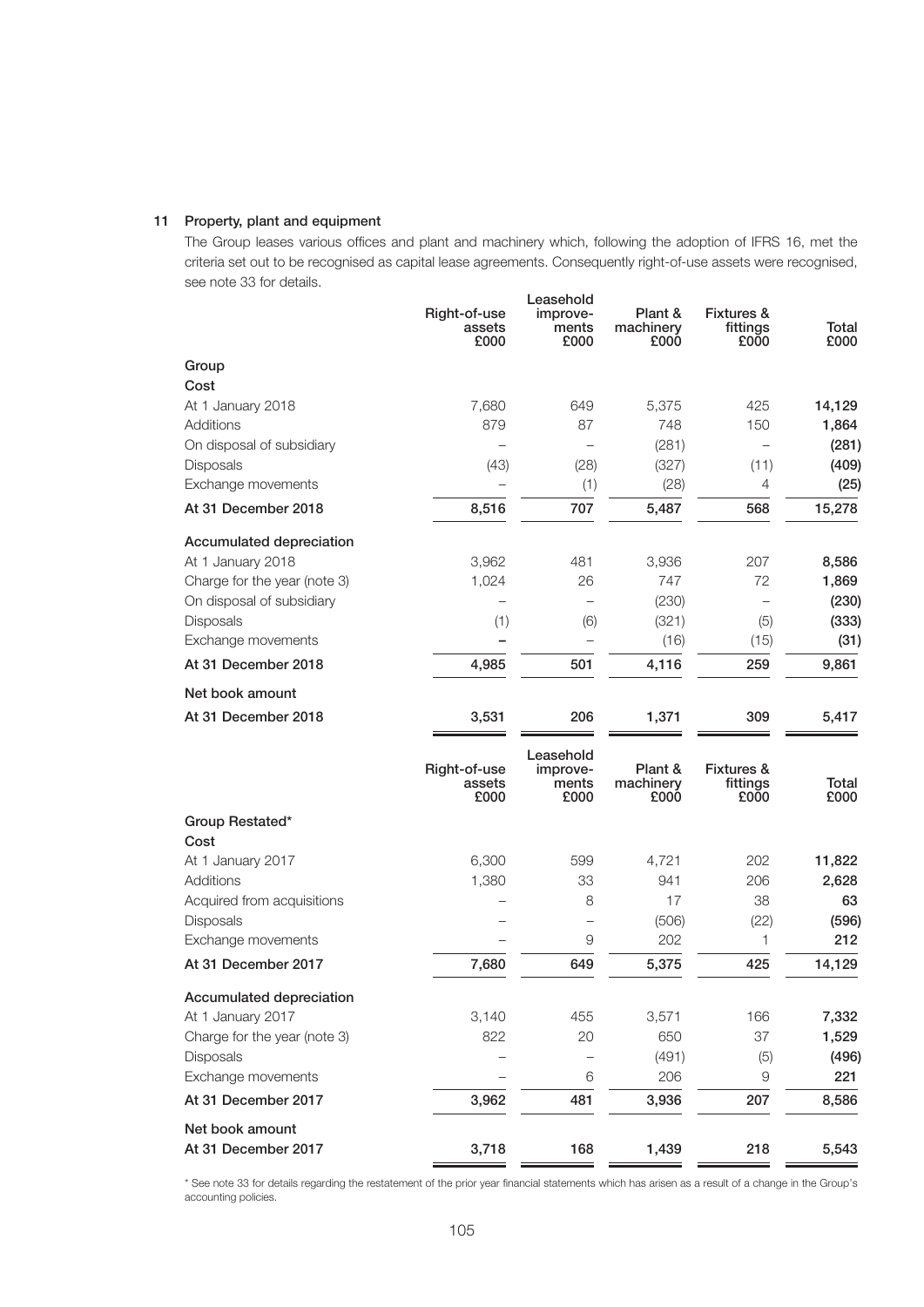*Notes to the*

*Financial Statements*

# 11 Property, plant and equipment (continued)

| rioperty, plant and equipment (commued) | Plant &<br>machinery<br>£000 | Total<br>£000 |
|-----------------------------------------|------------------------------|---------------|
| Company                                 |                              |               |
| Cost                                    |                              |               |
| At 1 January 2018                       | 337                          | 337           |
| <b>Additions</b>                        | 53                           | 53            |
| At 31 December 2018                     | 390                          | 390           |
| Accumulated depreciation                |                              |               |
| At 1 January 2018                       | 54                           | 54            |
| Charge for the year                     | 130                          | 130           |
| At 31 December 2018                     | 184                          | 184           |
| Net book amount                         |                              |               |
| At 31 December 2018                     | 206                          | 206           |
|                                         | Plant &<br>machinery<br>£000 | Total<br>£000 |
| Company                                 |                              |               |
| Cost                                    |                              |               |
| At 1 January 2017                       |                              |               |
| Additions                               | 337                          | 337           |
| At 31 December 2017                     | 337                          | 337           |
| Accumulated depreciation                |                              |               |
| At 1 January 2017                       |                              |               |
| Charge for the year                     | 54                           | 54            |
| At 31 December 2017                     | 54                           | 54            |
| Net book amount                         |                              |               |
| At 31 December 2017                     | 283                          | 283           |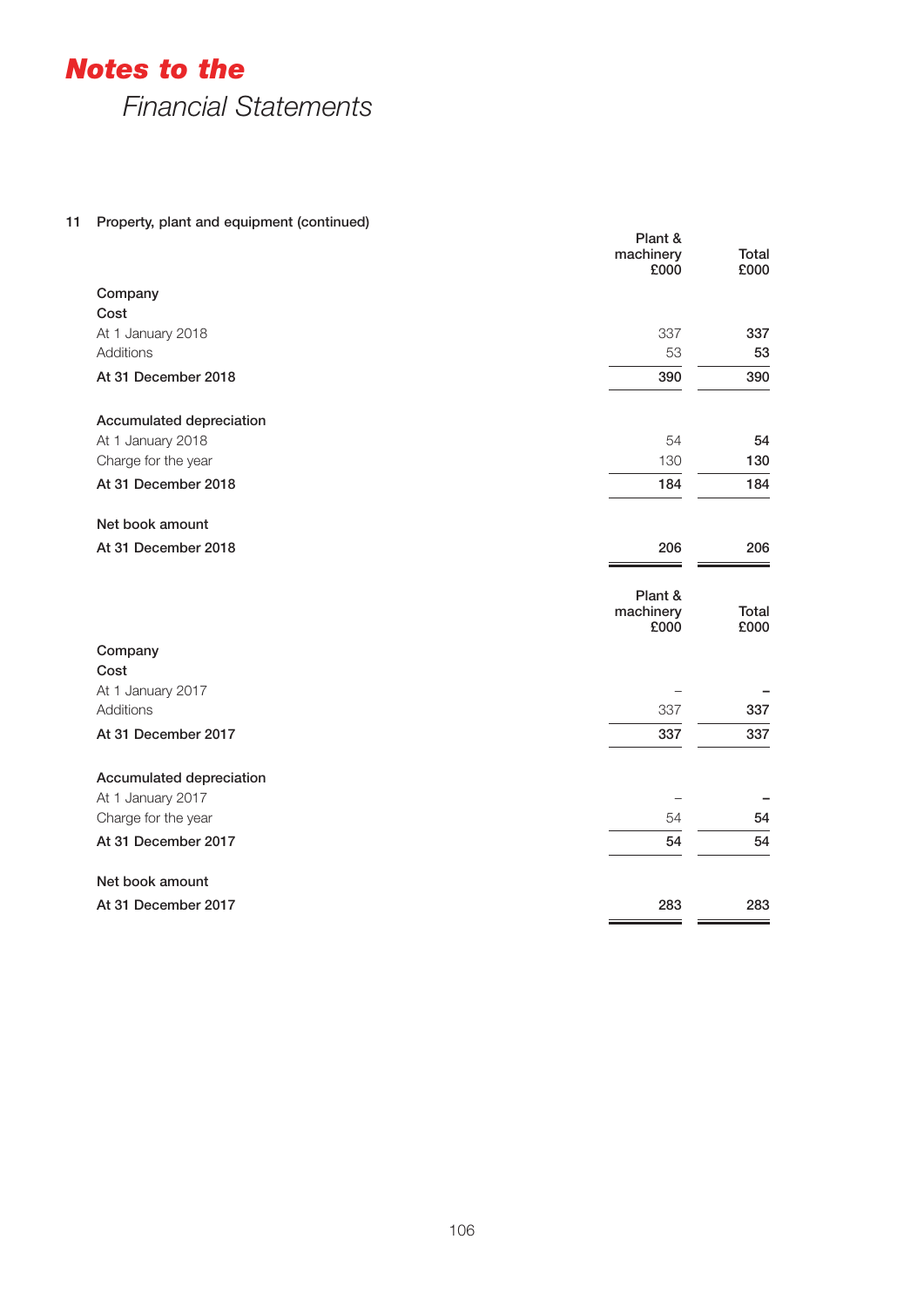#### 12 Investments in subsidiaries

The Group did not hold any investments in 2018 (2017: nil).

|                                                                           | 2018<br>£000 | 2017<br>£000 |
|---------------------------------------------------------------------------|--------------|--------------|
| Company                                                                   |              |              |
| Cost                                                                      |              |              |
| At 1 January                                                              | 72,298       | 55,614       |
| Additions                                                                 |              | 16,000       |
| Share based payments – share options granted to employees of subsidiaries | 846          | 684          |
| At 31 December                                                            | 73,144       | 72,298       |
| Impairment                                                                |              |              |
| At 1 January                                                              | 22,155       | 13,155       |
| Charge for the year pursuant to return of capital                         | 6,795        | 9,000        |
| At 31 December                                                            | 28,950       | 22,155       |
| Net book amount                                                           |              |              |
| At 31 December                                                            | 44,194       | 50,143       |

Investments are held at cost less provisions for impairment. If there is an impairment trigger then the recoverable amounts of the investments are determined by calculating a value in use for the appropriate subsidiary investment. Management estimates discount rates using pre–tax rates that reflect current market assessments of the time value of money and the risks specific to the subsidiary investments. During the course of 2018, a return of capital was made by Microgen Management Services Limited to Microgen plc of £6,795,000. At this time the net book value of the investment in Microgen Management Services Limited was reduced by the value of this return of capital to its recoverable amount.

Where the investment is held in a Company which is no longer trading, the value is derived from the carrying value of the net assets on the balance sheet of that entity.

The Directors consider the value of the investments to be supported by their underlying assets.

| <b>Subsidiaries</b>                          | Country         | Activity                             |
|----------------------------------------------|-----------------|--------------------------------------|
| Aptitude Software (Canada) Limited *         | Canada          | <b>Employment and Group Services</b> |
| Aptitude Software Inc.*                      | USA             | Software and Services                |
| Aptitude Software Limited                    | England & Wales | Software and Services                |
| Aptitude Software (Poland) sp. z o.o.*       | Poland          | Development                          |
| Aptitude Revstream Inc.*                     | USA.            | Software and Services                |
| Infoscreen (Cyprus) Limited*                 | Cyprus          | Software and Services                |
| Microgen (Channel Islands) Limited *         | Guernsey        | Software and Services                |
| Microgen Financial Systems Limited           | England & Wales | Software and Services                |
| Microgen (Jersey) Limited *                  | Jersey          | Software and Services                |
| Microgen Management Services Limited         | England & Wales | Dormant                              |
| Microgen Software (Primacy) Limited*         | Canada          | Software and Services                |
| Microgen Solutions Limited *                 | England & Wales | Software and Services                |
| Microgen (South Africa) Pty Limited *        | South Africa    | Software and Services                |
| Microgen Wealth Management Systems Limited * | England & Wales | Software and Services                |

\* Indirectly held by Microgen plc

The Company owns 100% of the ordinary share capital and share premium in the above subsidiaries.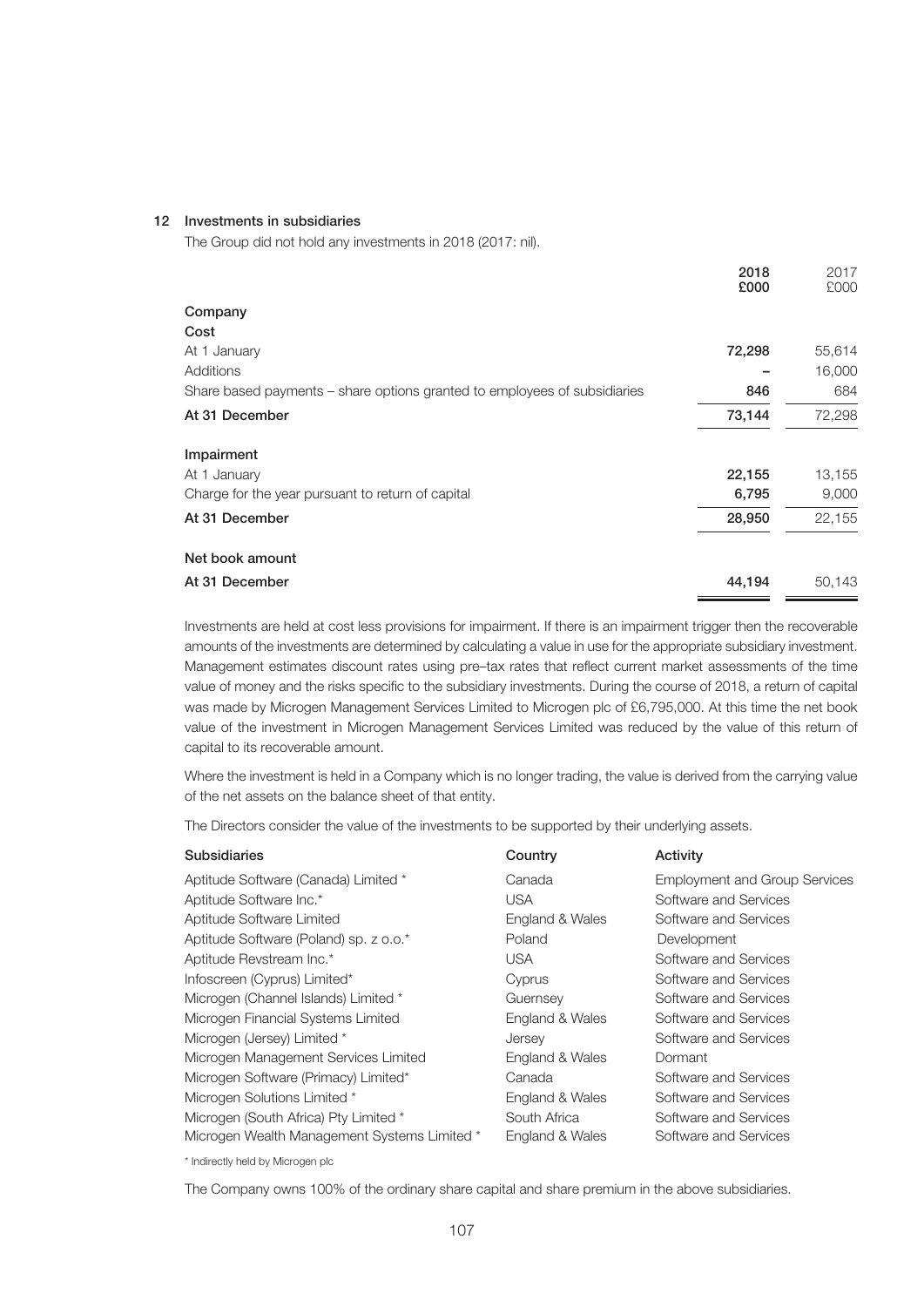## 12 Investments in subsidiaries (continued)

The registered office of the Group's principal subsidiaries which is not that of the Company are detailed below:

| <b>Subsidiaries</b>                 | <b>Registered office</b>                                                                                   |
|-------------------------------------|------------------------------------------------------------------------------------------------------------|
| Aptitude Software (Canada) Limited  | 1500 Royal Centre, 1055 West Georgia Street, PO Box 11117,<br>Vancouver, British Columbia, V6E 4N7, Canada |
| Aptitude Software Inc               | CT Corporation System, 111 8th Avenue, New York, 10011, USA                                                |
| Aptitude RevStream Inc.             | 100 Marine Parkway, Suite 210, Redwood City, CA 94065, USA                                                 |
| Infoscreen (Cyprus) Limited         | Sophia Court, 3rd Floor, Agias, Filaxeos 166, Limassol 3083,<br>Cyprus                                     |
| Microgen (Channel Islands) Limited  | Provident House, Havilland Street, Guernsey, GY1 2QE                                                       |
| Microgen (Jersey) Limited           | 19 Hilary Street, St Helier, Jersey, JE2 4SX                                                               |
| Microgen Poland Sp. Z.o.o.          | ul. Muchoborska 6, 54–424 Wroclaw, Poland                                                                  |
| Microgen Software (Primacy) Limited | Suite 2600, Three Bentall Centre, 595 Burrard Street, PO Box<br>49314, Vancouver BC V7X 1L3, Canada        |
| Microgen (South Africa) Pty Limited | 6th Floor, 199 Hertzog Boulevard, Foreshore, Cape Town, 8001,<br>South Africa                              |

During 2018 Microgen Financial Systems, a subsidiary of Microgen plc, disposed of the entire share capital of Microgen Banking Systems Limited to an unrelated third party. See note 28 for details.

#### 13 Other long–term assets

|                          | Group<br>2018<br>£000 | Group<br>2017<br>Restated*<br>£000 |
|--------------------------|-----------------------|------------------------------------|
| Prepaid commission costs | 1.581                 | 1.281                              |

On adoption of IFRS 15, the Group's assessment is that commission incurred on software licence sales meets the definition of incremental costs of obtaining a contract. An asset is therefore recognised at inception of the contract for the total value of commissions payable which is then amortised across the contract life of each customer.

The Company held no other long term assets during the year (2017: nil).

\* See note 33 for details regarding the restatement of the prior year financial statements which has arisen as a result of a change in the Group's accounting policies.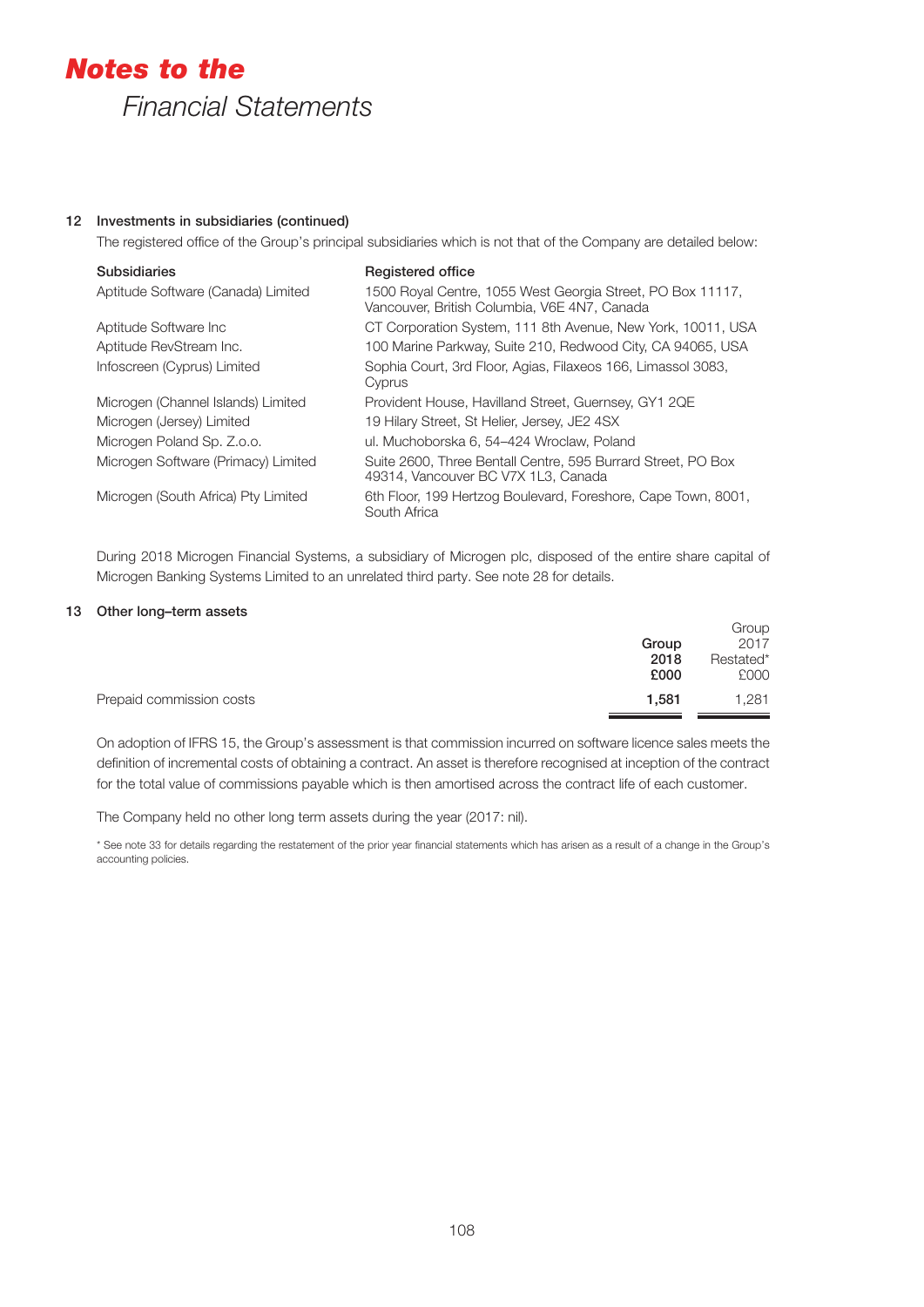#### 14 Deferred tax

Deferred tax is calculated in full on temporary differences under the liability method using a tax rate of 19% (2017: 19%) for balances expected to be recovered within 12 months and 17% (2017: 19%) for all subsequent periods. US deferred tax is calculated using an effective rate of 30.3% being made up of 21% federal and 9.3% state tax (2017: 29% made up of 21% federal and 8% state tax).

| Deferred tax                                                          | Group<br>2018<br>£000 | Group<br>2017<br>Restated*<br>£000 | Company<br>2018<br>£000 | Company<br>2017<br>£000 |
|-----------------------------------------------------------------------|-----------------------|------------------------------------|-------------------------|-------------------------|
| Group                                                                 |                       |                                    |                         |                         |
| Deferred tax assets:                                                  |                       |                                    |                         |                         |
| - Deferred tax asset to be recovered after more than<br>12 months     | 1,032                 | 1,042                              | 112                     | 116                     |
| - Deferred tax asset to be recovered within 12 months                 | 105                   | 379                                | 20                      | 20                      |
|                                                                       | 1,137                 | 1.421                              | 132                     | 136                     |
| Deferred tax liabilities:                                             |                       |                                    |                         |                         |
| - Deferred tax liabilities to be settled after more than<br>12 months | (3,080)               | (3,720)                            |                         |                         |
| - Deferred tax liabilities to be settled within 12 months             | (502)                 | (577)                              |                         |                         |
|                                                                       | (3,582)               | (4,297)                            |                         |                         |
| Net deferred tax (liability)/asset                                    | (2, 445)              | (2,876)                            | 132                     | 136                     |

\* See note 33 for details regarding the restatement of the prior year financial statements which has arisen as a result of a change in the Group's accounting policies.

|          | Group   |           |                 |
|----------|---------|-----------|-----------------|
| Group    | 2017    | Company   | Company<br>2017 |
| £000     | £000    | £000      | £000            |
| (2,876)  | (578)   | 136       |                 |
| 101      | 173     | (6)       | 2               |
| (348)    | 422     | 2         |                 |
| (6)      | 18      |           |                 |
|          | (4,527) |           |                 |
| 434      | 661     |           |                 |
| 6        | 1,107   |           |                 |
|          |         |           | 134             |
| 244      | (152)   |           |                 |
| (2, 445) | (2,876) | 132       | 136             |
|          | 2018    | Restated* | 2018            |

\* See note 33 for details regarding the restatement of the prior year financial statements which has arisen as a result of a change in the Group's accounting policies.

The deferred tax liability recognised on acquisition of subsidiaries in 2017 is in relation to the acquisitions of Microgen Solutions (Primacy) Limited (£889,000) and Aptitude Revstream Inc. (£3,638,000). These amounts represent the intangible assets acquired on acquisition recognised at the effective tax rate enforced on that date.

As outlined in note 6, the US tax rate was reduced during 2017 which lowered the Group's US effective rate from 43% to 29%. As a result, the deferred tax liability recognised with respect to Aptitude Revstream Inc during the prior year was revalued at the new enacted rate, the effect of which is shown within the changes in tax rate.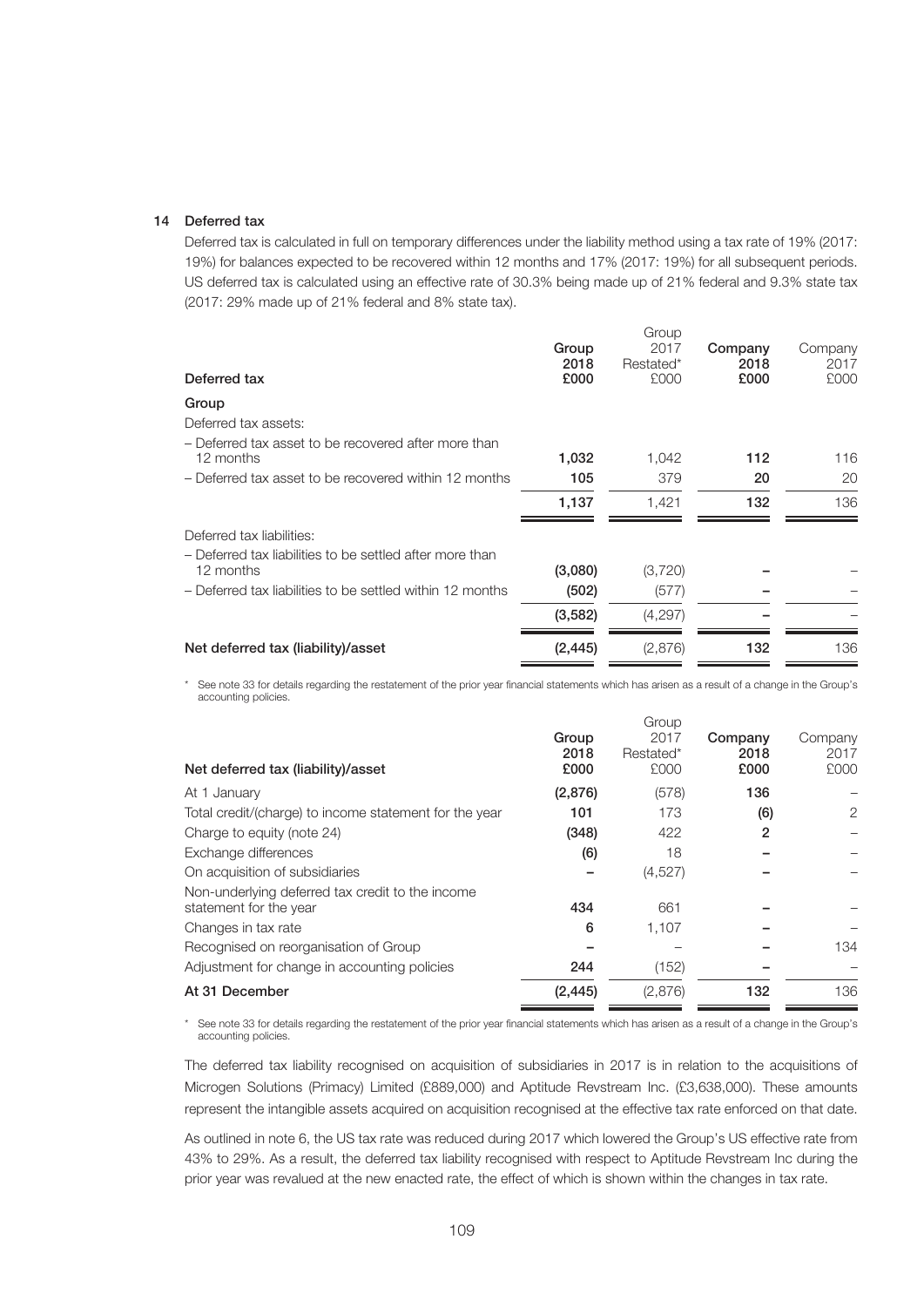## 14 Deferred tax (continued)

Deferred tax assets have been recognised in respect of taxable losses and other temporary differences giving rise to deferred tax assets where it is probable that these assets will be recovered.

| Deferred tax asset Restated*                           | Accelerated<br>capital<br>allowances<br>£000 | Short term<br>differences<br>£000 | timing Share-based<br>payments<br>£000 | Taxable<br>trading<br>losses<br>£000 | Total<br>£000 |
|--------------------------------------------------------|----------------------------------------------|-----------------------------------|----------------------------------------|--------------------------------------|---------------|
| Group                                                  |                                              |                                   |                                        |                                      |               |
| At 1 January 2017                                      | 94                                           | 130                               | 428                                    | 86                                   | 738           |
| Total credit to income statement for the year          | 35                                           | 64                                | 16                                     | 58                                   | 173           |
| Credit to equity (note 25)                             |                                              | 39                                | 383                                    |                                      | 422           |
| Exchange differences                                   |                                              | 18                                |                                        |                                      | 18            |
| Changes in tax rate                                    | (5)                                          | (10)                              |                                        |                                      | (15)          |
| Adjustment for change in accounting policies           |                                              | 85                                |                                        |                                      | 85            |
| At 31 December 2017                                    | 124                                          | 326                               | 827                                    | 144                                  | 1,421         |
| Total (charge)/credit to income statement for the year | (10)                                         | (9)                               | 178                                    | (58)                                 | 101           |
| Charge to equity (note 25)                             |                                              | (17)                              | (331)                                  |                                      | (348)         |
| Exchange differences                                   |                                              | (5)                               |                                        |                                      | (5)           |
| Adjustment for change in accounting policies           |                                              | 6                                 |                                        |                                      | 6             |
| Changes in tax rate                                    | (12)                                         | (16)                              |                                        | (10)                                 | (38)          |
| At 31 December 2018                                    | 102                                          | 285                               | 674                                    | 76                                   | 1,137         |

See note 33 for details regarding the restatement of the prior year financial statements which has arisen as a result of a change in the Group's accounting policies.

At the balance sheet date, the Group has unused tax losses of £3,080,000 (2017: £3,366,000) available for offset against future profits. A deferred tax asset has been recognised in respect of £455,000 (2017: £756,000) of such losses which is the maximum the Group anticipates being able to utilise in the year ending 31 December 2019. No deferred asset has been recognised in respect of the remaining £2,625,000 (2017: £2,610,000) due to the unpredictability of future profit streams.

|                                                        | Accelerated<br>allowances<br>£000 | capital Share-based<br>payments<br>£000 | Total<br>£000 |
|--------------------------------------------------------|-----------------------------------|-----------------------------------------|---------------|
| Company                                                |                                   |                                         |               |
| At 1 January 2017                                      |                                   |                                         |               |
| Total credit to income statement for the year          | $\overline{2}$                    |                                         | 2             |
| Recognised on reorganisation of Group                  | 18                                | 116                                     | 134           |
| At 31 December 2017                                    | 20                                | 116                                     | 136           |
| Total credit/(charge) to income statement for the year | 6                                 | (12)                                    | (6)           |
| Credit/(charge) to equity (note 25)                    | 9                                 | (7)                                     | 2             |
| At 31 December 2018                                    | 35                                | 97                                      | 132           |
|                                                        |                                   |                                         |               |

During the prior year, the employees and trade of Microgen Management Services Limited, a subsidiary of Microgen plc, was transferred into the relevant Group entity. Microgen plc recognised a deferred tax asset on its share of the transferred trade.

Deferred tax assets and liabilities are only offset where there is a legally enforceable right of offset and there is an intention to settle the balances net.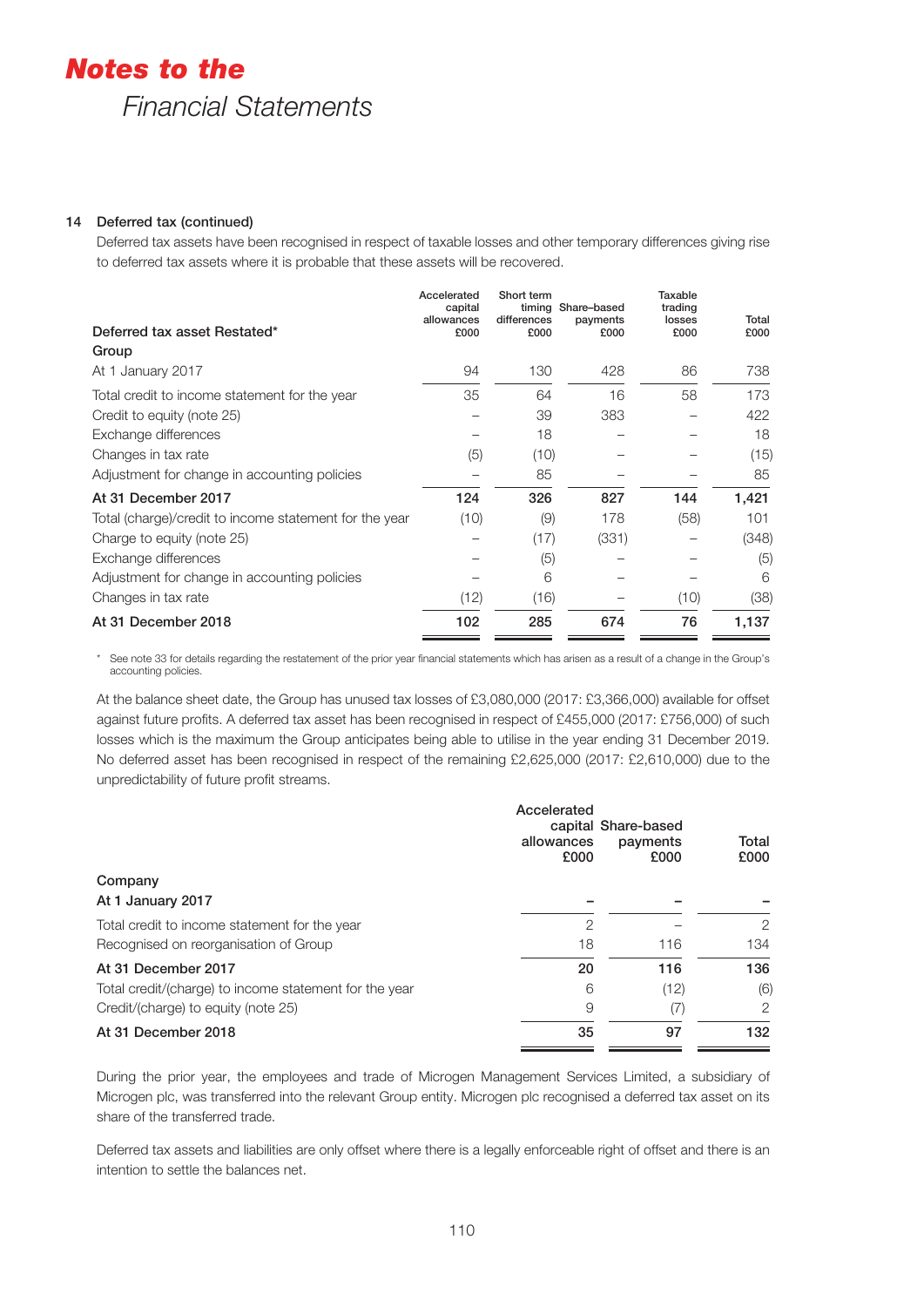#### 14 Deferred tax (continued)

| Deferred tax liability arising on acquisitions of intangible fixed assets | 2018<br>£000 | 2017<br>Restated*<br>£000 |
|---------------------------------------------------------------------------|--------------|---------------------------|
| Group                                                                     |              |                           |
| At 1 January                                                              | (4,297)      | (1,316)                   |
| On acquisition of subsidiaries                                            |              | (4,527)                   |
| Non-underlying deferred tax credit to the income statement for the year   | 434          | 661                       |
| Changes in tax rate                                                       | 44           | 1.122                     |
| Adjustment for change in accounting policies                              | 237          | (237)                     |
| At 31 December                                                            | (3,582)      | (4,297)                   |

\* See note 33 for details regarding the restatement of the prior year financial statements which has arisen as a result of a change in the Group's accounting policies.

Explanation of the movements in the year is provided on page 109.

### 15 Trade and other receivables

|                                               |             | Group                    |                                   |         |
|-----------------------------------------------|-------------|--------------------------|-----------------------------------|---------|
|                                               |             | <b>Group</b> 31 Dec 2017 | Company                           | Company |
|                                               | 31 Dec 2018 |                          | Restated* 31 Dec 2018 31 Dec 2017 |         |
|                                               | £000        | £000                     | £000                              | £000    |
| Trade receivables                             | 11,258      | 10.496                   |                                   |         |
| Less: provision for impairment of receivables | (229)       | (88)                     |                                   |         |
| Trade receivables – net                       | 11,029      | 10.408                   |                                   |         |
| Amounts owed by Group undertakings            |             |                          | 5.085                             | 5,308   |
| Other receivables                             | 1.571       | 964                      | 21                                | 72      |
| Prepayments                                   | 917         | 1.006                    | 232                               | 305     |
| Accrued income                                | 1.158       | 1.190                    |                                   |         |
|                                               | 14,675      | 13.568                   | 5.338                             | 5.685   |

\* See note 33 for details regarding the restatement of the prior year financial statements which has arisen as a result of a change in the Group's accounting policies.

Amounts due from Group undertakings are unsecured and repayable on demand.

Within the trade receivables balance of £11,258,000 (2017: £10,496,000) there are balances totalling £3,718,000 (2017: £3,531,000) which, at 31 December 2018, were overdue for payment. Of this balance £3,596,000 (2017: £3,125,000) has been collected at 22 March 2019 (2017: 6 March 2018).

|                                                    | Trade receivables |                         |  |
|----------------------------------------------------|-------------------|-------------------------|--|
|                                                    |                   | 31 Dec 2018 31 Dec 2017 |  |
| The ageing of the trade receivables is as follows: | £000              | £000                    |  |
| Not past due                                       | 7,540             | 6,965                   |  |
| Past due                                           |                   |                         |  |
| Less than one month overdue                        | 1,954             | 2,806                   |  |
| One to two months overdue                          | 1,172             | 296                     |  |
| Two to three months overdue                        | 113               | 232                     |  |
| More than three months overdue                     | 479               | 197                     |  |
| At 31 December                                     | 11,258            | 10.496                  |  |

The Company had no trade receivables in either year.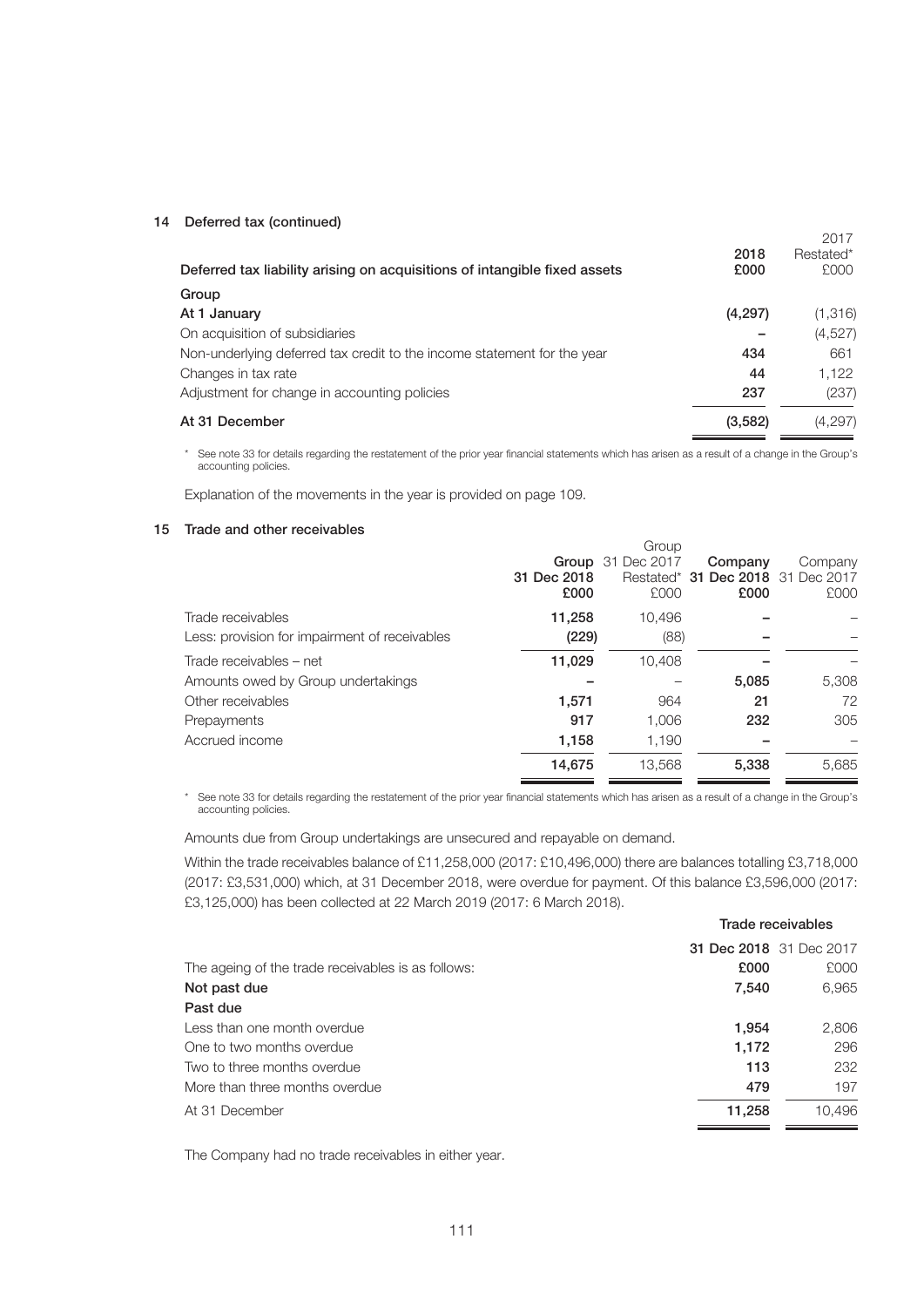#### 15 Trade and other receivables (continued)

Trade and other receivables are denominated in the following currencies:

|                       |             | Group                    |                                   |         |
|-----------------------|-------------|--------------------------|-----------------------------------|---------|
|                       |             | <b>Group</b> 31 Dec 2017 | Company                           | Company |
|                       | 31 Dec 2018 |                          | Restated* 31 Dec 2018 31 Dec 2017 |         |
|                       | £000        | £000                     | £000                              | £000    |
| Sterling              | 8.624       | 7.248                    | 5.338                             | 5,685   |
| United States Dollars | 5.619       | 5.884                    |                                   |         |
| Other                 | 432         | 436                      |                                   |         |
|                       | 14,675      | 13.568                   | 5,338                             | 5,685   |

\* See note 33 for details regarding the restatement of the prior year financial statements which has arisen as a result of a change in the Group's accounting policies.

Movements on the provision for impairment of trade receivables are as follows:

|                             | Group | Group                   |
|-----------------------------|-------|-------------------------|
|                             |       | 31 Dec 2018 31 Dec 2017 |
|                             | £000  | £000                    |
| At 1 January                | 88    | $\overline{4}$          |
| On acquisition              |       | 14                      |
| Charged to income statement | 141   | 70                      |
| At 31 December              | 229   | 88                      |
|                             |       |                         |

Movements in the provision for impaired trade receivables have been included in the income statement under other operating costs. No amounts were written off as unrecoverable to the income statement during the year (2017: £nil). Non–trade receivables do not contain any impaired assets.

Whilst the Group retains credit insurance in respect of certain balances, the maximum exposure to credit risk at the reporting date is the fair value of each receivable class mentioned above. No collateral is held as security against these assets.

The Company does not have any provision for impairment against its trade receivables (2017: nil) but does have a provision for impairment on its intercompany loan balance totalling £21,000 (2017: nil). See financial risk management section for details.

#### 16 Cash and cash equivalents

Cash and cash equivalents are denominated in the following currencies:

|                             | Group<br>£000 | Group<br>£000 | Company<br>31 Dec 2018 31 Dec 2017 31 Dec 2018 31 Dec 2017<br>£000 | Company<br>£000 |
|-----------------------------|---------------|---------------|--------------------------------------------------------------------|-----------------|
| Sterling                    | 24,178        | 12,065        | 23,815                                                             | 9,234           |
| South African Rand          | 219           | 772           |                                                                    |                 |
| <b>United States Dollar</b> | 4,407         | 5.448         |                                                                    |                 |
| Polish Zloty                | 158           | 215           |                                                                    |                 |
| Canadian Dollar             | 197           | 572           |                                                                    |                 |
| Euros                       | 27            | 64            |                                                                    |                 |
| Serbian Dinars              |               |               |                                                                    |                 |
| Cash at bank and in hand    | 29,186        | 19,137        | 23,815                                                             | 9,234           |

The effective interest rate on short term deposits was 0.2% (2017: 0.1%).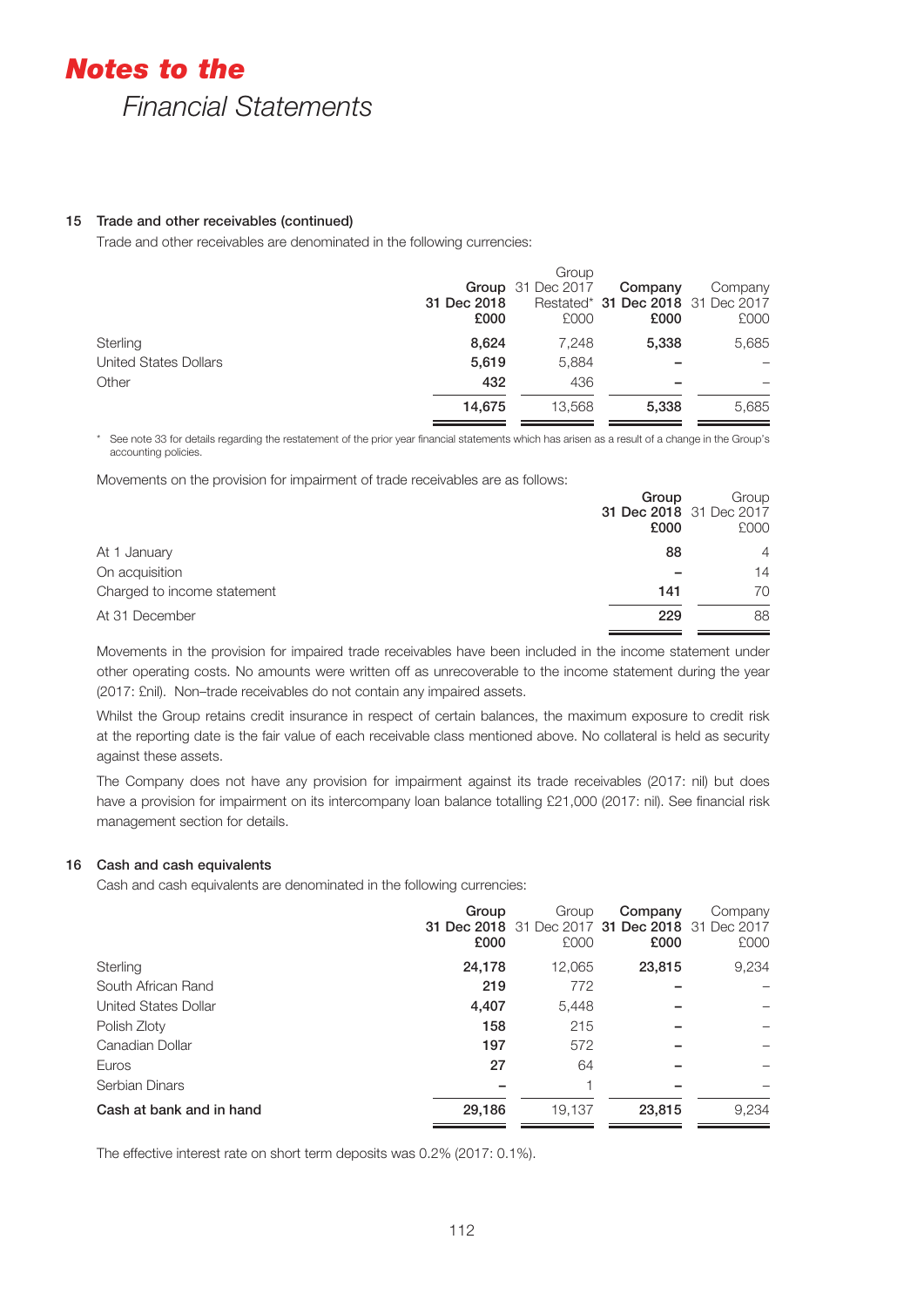#### 17 Trade and other payables

|                                       |             | Group                    |                                   |         |
|---------------------------------------|-------------|--------------------------|-----------------------------------|---------|
|                                       |             | <b>Group</b> 31 Dec 2017 | Company                           | Company |
|                                       | 31 Dec 2018 |                          | Restated* 31 Dec 2018 31 Dec 2017 |         |
|                                       | £000        | £000                     | £000                              | £000    |
| Trade payables                        | 1,778       | 1.797                    | 495                               | 169     |
| Amounts owed to Group undertakings    |             |                          | 3,506                             | 1,091   |
| Other tax and social security payable | 1,962       | 1,803                    | 258                               | 38      |
| Other payables                        | 228         | 113                      | 10                                | 14      |
| Accruals                              | 3,240       | 6,843                    | 298                               | 606     |
| Deferred income                       | 28,276      | 26,671                   |                                   |         |
|                                       | 35,484      | 37,227                   | 4,567                             | 1,918   |
|                                       |             |                          |                                   |         |

\* See note 33 for details regarding the restatement of the prior year financial statements which has arisen as a result of a change in the Group's accounting policies.

The amounts owed to Group undertakings are unsecured, interest free and repayable upon demand.

## 18 Financial liabilities

|                                               | Group<br>£000 | Group<br><b>31 Dec 2018</b> 31 Dec 2017 <b>31</b><br>£000 | Company<br>£000 | Company<br><b>Dec 2018</b> 31 Dec 2017<br>£000 |
|-----------------------------------------------|---------------|-----------------------------------------------------------|-----------------|------------------------------------------------|
| Bank loan                                     | 7.858         | 9.818                                                     | 7.858           | 9.818                                          |
| The borrowings are repayable as follows:      |               |                                                           |                 |                                                |
| Within one year                               | 2.040         | 2.040                                                     | 2.040           | 2,040                                          |
| In the second year                            | 2,040         | 2,040                                                     | 2,040           | 2,040                                          |
| In the third to fifth years inclusive         | 3,920         | 5.920                                                     | 3.920           | 5,920                                          |
|                                               | 8.000         | 10.000                                                    | 8.000           | 10,000                                         |
| Unamortised prepaid facility arrangement fees | (142)         | (182)                                                     | (142)           | (182)                                          |
| As at 31 December                             | 7,858         | 9.818                                                     | 7,858           | 9,818                                          |

On 21 July 2017, the Group and Company entered into a loan agreement with Bank of Ireland consisting of a £10 million term loan in addition to a revolving credit facility of £10 million. The loan is secured on the assets of the Group. Operating covenants are limited to the Group's net debt leverage and interest cover. The term loan is repayable over five years with an annual capital repayment of £2,000,000. The loan is denominated in Pound Sterling and carries interest at LIBOR plus 1.60%. The Group entered into an interest swap on 24 July 2017, effectively fixing the interest rate at 2.46% over a five year period.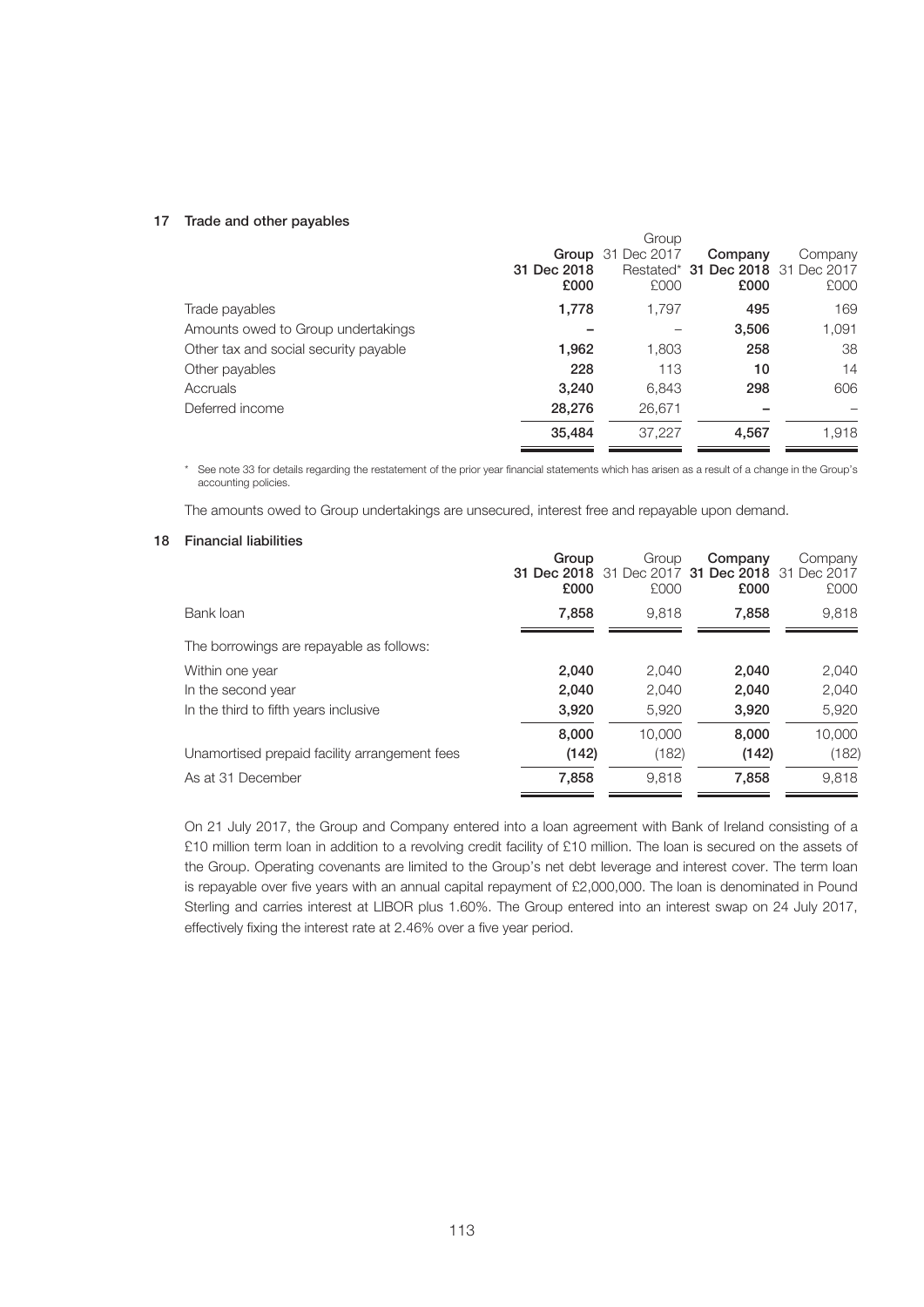## 19 Capital lease obligations

The Group leases various offices and plant and machinery which, following the adoption of IFRS 16 met the criteria set out to be recognised as capital lease agreements (see note 33 for details).

|                                                                                    | 31 Dec 2018<br>£000 | Group<br><b>Group</b> 31 Dec 2017<br>Restated*<br>£000 |
|------------------------------------------------------------------------------------|---------------------|--------------------------------------------------------|
| Amounts payable under capital lease arrangements:                                  |                     |                                                        |
| Within one year                                                                    | 1,243               | 1,155                                                  |
| Within two to five years                                                           | 2,510               | 2,798                                                  |
| After five years                                                                   | 571                 | 736                                                    |
| Total                                                                              | 4,324               | 4,689                                                  |
| Less: future finance charges                                                       | (369)               | (451)                                                  |
| Present value of lease obligations                                                 | 3,955               | 4,238                                                  |
| Less: Amount due for settlement within 12 months (shown under current liabilities) | (1, 109)            | (1,038)                                                |
|                                                                                    | 2,846               | 3,200                                                  |
|                                                                                    | 31 Dec 2018<br>£000 | Group<br>Group 31 Dec 2017<br>Restated*<br>£000        |
| The present value of financial lease liabilities is split as follows:              |                     |                                                        |
| Within one year                                                                    | 1,109               | 1,038                                                  |
| Within two to five years                                                           | 2,295               | 2,503                                                  |
| After five years                                                                   | 551                 | 697                                                    |
|                                                                                    | 3,955               | 4,238                                                  |

The Company had no capital lease obligations during the year (2017: nil).

\* See note 33 for details regarding the restatement of the prior year financial statements which has arisen as a result of a change in the Group's accounting policies.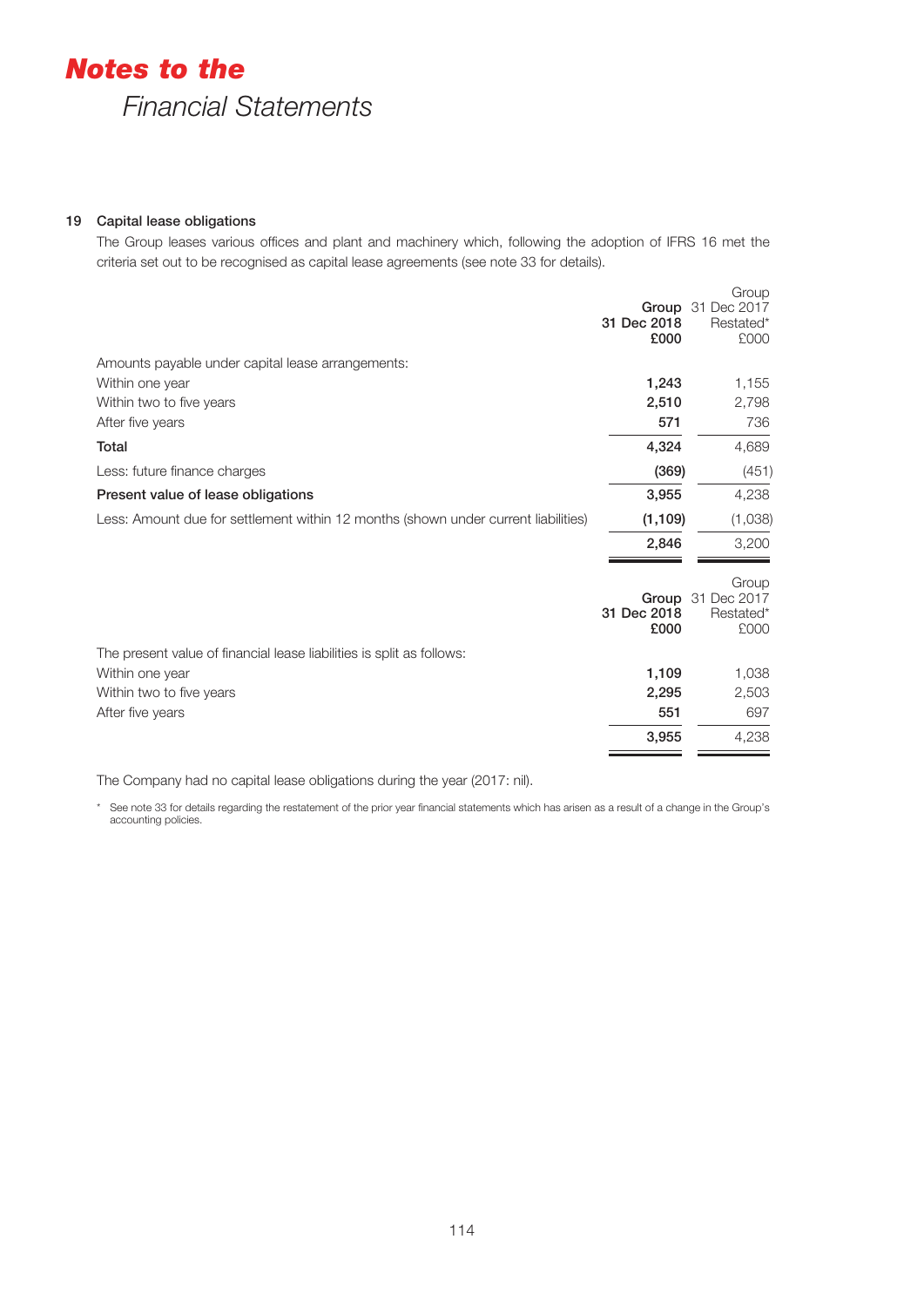#### 20 Provisions

|                             | <b>Provisions</b> |                                 |  |
|-----------------------------|-------------------|---------------------------------|--|
|                             | £000              | 31 Dec 2018 31 Dec 2017<br>£000 |  |
| Group                       |                   |                                 |  |
| At 1 January                | 404               | 311                             |  |
| Charged to income statement | 14                | 94                              |  |
| Utilised                    |                   | (9)                             |  |
| Foreign exchange            | 6                 | 8                               |  |
| At 31 December              | 424               | 404                             |  |

Provisions have been analysed between current and non-current as follows:

|             |      | <b>Provisions</b>               |  |
|-------------|------|---------------------------------|--|
|             | £000 | 31 Dec 2018 31 Dec 2017<br>£000 |  |
| Current     |      |                                 |  |
| Non-current | 424  | 404                             |  |
|             | 424  | 404                             |  |

£374,000 (2017: £365,000) of the total provision at 31 December 2018 of £424,000 relates to the cost of dilapidations in respect of the Group's occupied leasehold premises.

All of the non-current provision is expected to unwind within 2 to 5 years (2017: £404,000).

#### 21 Financial instruments

At the balance sheet date, the total notional amount of outstanding forward foreign exchange and the interest rate swap are:

|                                                          | 31 Dec 2018    |                     | 31 Dec 2017    |                     |
|----------------------------------------------------------|----------------|---------------------|----------------|---------------------|
| Group                                                    | Assets<br>£000 | Liabilities<br>£000 | Assets<br>£000 | Liabilities<br>£000 |
| Interest rate swaps – cash flow hedges                   | 48             |                     |                | 12                  |
| Forward foreign exchange contracts - cash flow<br>hedges | 66             | 12                  | 218            | 25                  |
|                                                          | 114            | 12                  | 218            | 37                  |
|                                                          | 31 Dec 2018    |                     | 31 Dec 2017    |                     |
| Company                                                  | Assets<br>£000 | Liabilities<br>£000 | Assets<br>£000 | Liabilities<br>£000 |
| Interest rate swaps – cash flow hedges                   | 48             |                     |                | 12                  |
|                                                          |                |                     |                |                     |

## Total derivatives designated as hedging instruments

The maximum exposure to credit risk at the reporting date is the fair value of the derivative assets in the consolidated statement of financial position.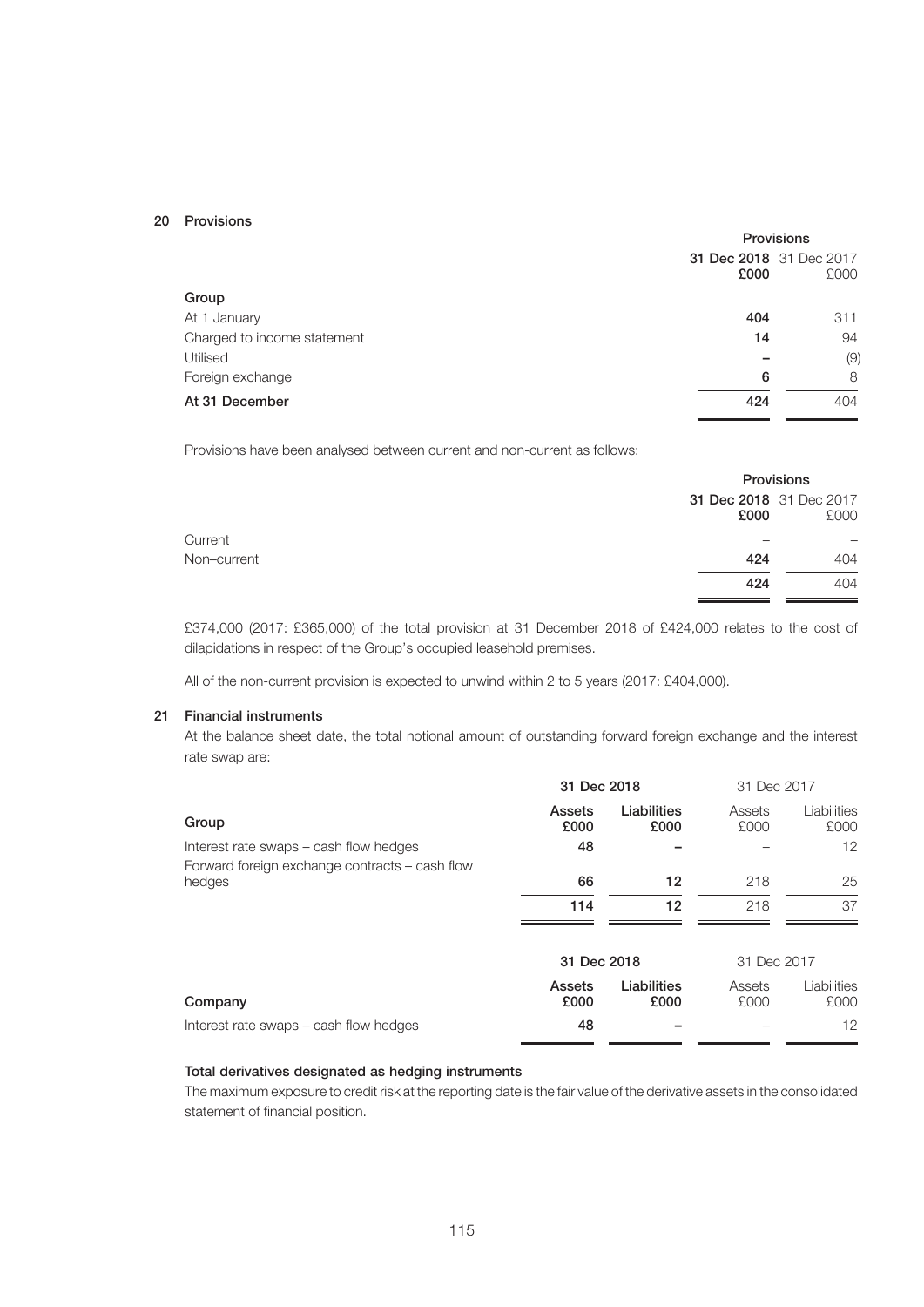## 21 Financial instruments (continued)

## Currency derivatives

As in previous years, forward foreign exchange contracts are used to hedge the Group's forecasted Polish Zloty denominated costs over the next 12 months. In addition, forward foreign currency contracts were also put in place from March 2017 to hedge a proportion of the Group's forecasted US dollar denominated service related revenue less US dollar denominated cost over the next 12 months. The forward exchange contracts mature across the year.

The notional principal amounts outstanding at the balance sheet date are as follows:

|                                                   | 31 Dec 2018 31 Dec 2017<br>£000 | £000  |
|---------------------------------------------------|---------------------------------|-------|
| Forward foreign exchange contracts – Polish Zloty | 4.379                           | 4.610 |
| Forward foreign exchange contracts – US Dollar    | 659                             | 1.296 |
|                                                   |                                 |       |

At 31 December 2018, the fair value of the Group's currency derivatives is estimated to be an asset of approximately £54,000, (2017: £193,000), comprising £66,000 assets (2017: £218,000) and £12,000 liabilities (2017: £25,000), based on quoted market values.

The forward contracts are designated as effective cash flow hedges in accordance with IFRS 9 '*Financial Instruments*'. The fair value has been recognised in other comprehensive income and presented in the hedging reserve in equity. These will be transferred to the income statement over the next 12 months (2017: 12 months).

A gain of £94,000 (2017: £437,000) has been transferred to the income statement in respect of contracts which have matured during the year.

## Fair Value interest rate swaps

The Group and Company entered into floating-to-fixed interest rate swaps to hedge the fair value interest rate risk arising where it has borrowed at floating rates.

The notional principal amounts of the outstanding interest rate swap contracts designated as hedging instruments in fair value interest rate debt at 31 December 2018 amounts to £8,000,000 (2017: £10,000,000).

The fair value asset recognised in the consolidated statement of comprehensive income is £48,000 (2017: liability of £12,000).

Additional disclosures are set out in the accounting policies relating to risk management.

## Fair values of non-derivative financial assets and financial liabilities

Where market values are not available, fair values of financial assets and financial liabilities have been calculated by discounting expected future cash flows at prevailing interest rates and by applying year-end exchange rates.

|                          |             | 31 Dec 2018        |                    | 31 Dec 2017        |                    |
|--------------------------|-------------|--------------------|--------------------|--------------------|--------------------|
|                          | <b>Note</b> | Book value<br>£000 | Fair value<br>£000 | Book value<br>£000 | Fair value<br>£000 |
| Group                    |             |                    |                    |                    |                    |
| Cash at bank and in hand | 16          | 29.186             | 29.186             | 19.137             | 19.137             |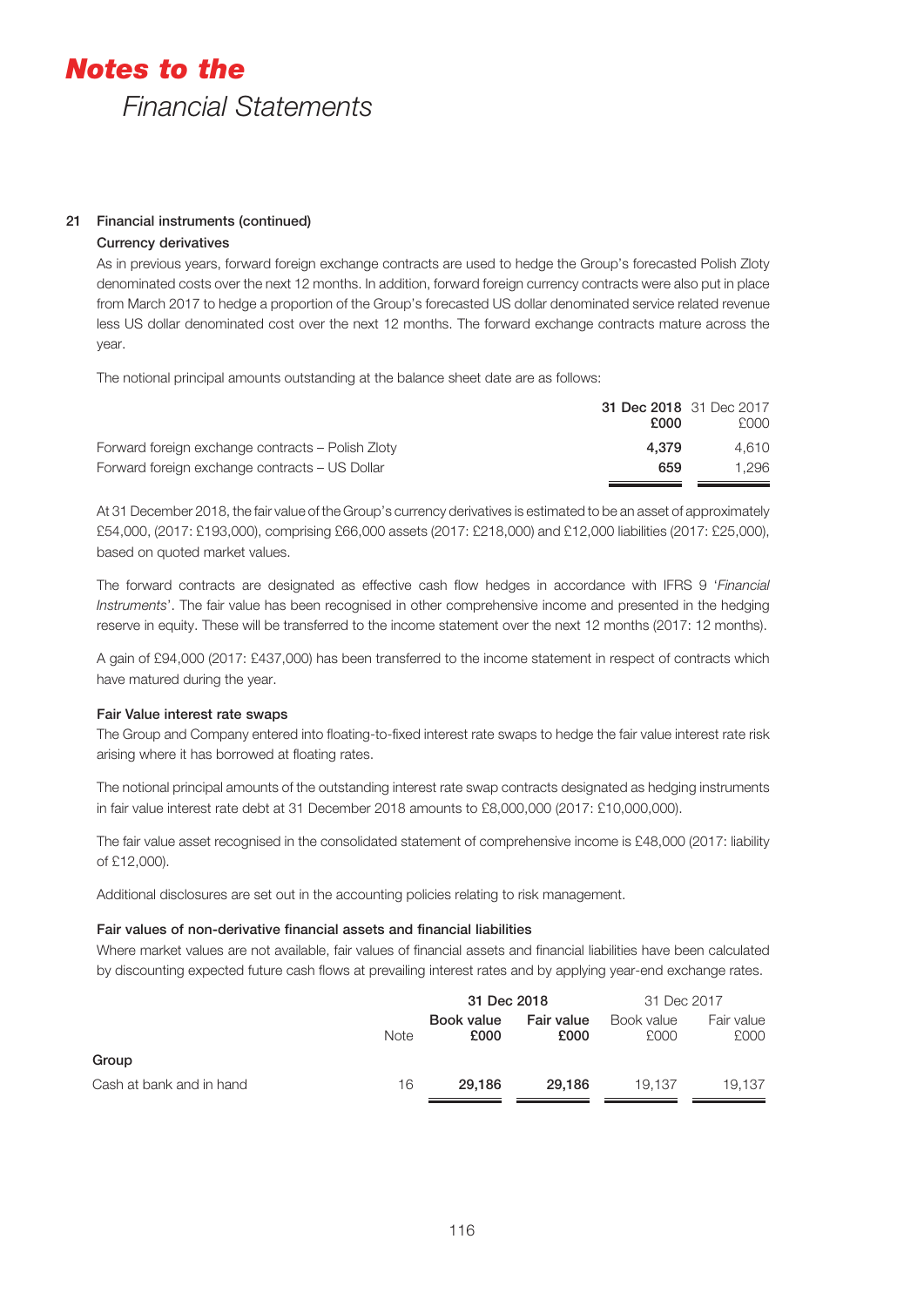#### 21 Financial instruments (continued)

|                          |             | 31 Dec 2018        |                    | 31 Dec 2017        |                    |
|--------------------------|-------------|--------------------|--------------------|--------------------|--------------------|
|                          | <b>Note</b> | Book value<br>£000 | Fair value<br>£000 | Book value<br>£000 | Fair value<br>£000 |
| Company                  |             |                    |                    |                    |                    |
| Cash at bank and in hand | 16          | 23,815             | 23,815             | 9.234              | 9.234              |

The carrying amount of borrowings, short term payables and receivables, net of impairment, is equal to their fair value.

Neither the Group or the Company defaulted on any loans during the year. In addition the Group and Company did not breach the terms of any loan agreements during the year.

#### Credit quality of financial assets

The credit quality of financial assets that are neither past due or impaired can be assessed by reference to the customer type.

|                                  | 2018   | 2017   |
|----------------------------------|--------|--------|
| Group                            | £000   | £000   |
| Trade receivables                |        |        |
| Banks and financial institutions | 2.116  | 1,503  |
| Other corporates                 | 5.424  | 5.462  |
| Total current trade receivables  | 7.540  | 6.965  |
| Overdue trade receivables        | 3.718  | 3.531  |
| Total trade receivables          | 11,258 | 10.496 |

| Current<br>Rating<br>Cash at bank and short-term bank deposits<br>(Moody's) | 2018<br>£000          | 2017<br>£000 |
|-----------------------------------------------------------------------------|-----------------------|--------------|
|                                                                             | 10,606<br>Aa2         | 261          |
|                                                                             | 2,834<br>Aa3          | 2,537        |
|                                                                             | 167<br>A <sub>1</sub> | 4,332        |
|                                                                             | 253<br>A2             | 10,619       |
| Baa2                                                                        | 10,959                | 772          |
| Baa3                                                                        | 4,340                 | —            |
|                                                                             | <b>B1</b><br>27       | —            |
| Caa1                                                                        |                       | 64           |
| No rating                                                                   | -                     | 552          |
|                                                                             | 29,186                | 19,137       |

None of the financial assets that are fully performing have been renegotiated in the last year.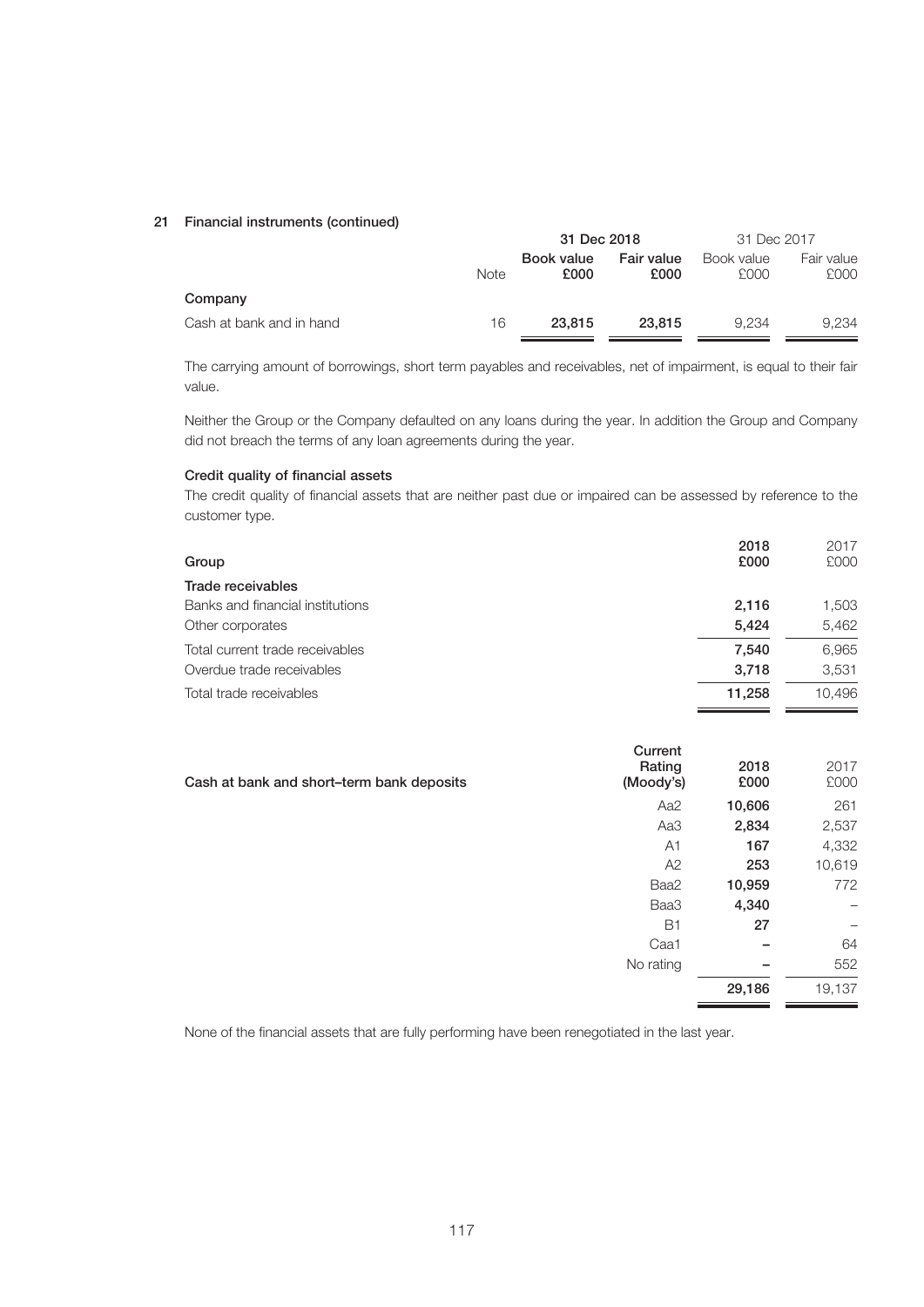## *Notes to the*

## *Financial Statements*

## 22 Share capital

|                                                                 | 31 Dec 2018   |       | 31 Dec 2017   |       |
|-----------------------------------------------------------------|---------------|-------|---------------|-------|
| Group and Company                                               | <b>Number</b> | £000  | <b>Number</b> | £000  |
| Ordinary shares of 6 3/7p each                                  |               |       |               |       |
| Issued and fully paid:                                          |               |       |               |       |
| At 1 January                                                    | 60,878,689    | 3.913 | 59.297.030    | 3.811 |
| Issued under share option schemes                               | 294.241       | 19    | 1.581.659     | 102   |
| At 31 December                                                  | 61,172,930    | 3,932 | 60,878,689    | 3.913 |
| Shares to be issued:                                            |               |       |               |       |
| Deferred equity consideration on acquisition                    | 398,518       | 26    | 398.518       | 26    |
| Total Ordinary shares issued and to be issued at<br>31 December | 61,571,448    | 3.958 | 61.277.207    | 3.939 |

The 398,518 shares to be issued in August 2019 represents the deferred equity consideration arising on the acquisition of Aptitude Revstream Inc. These shares have been recognised at the market value on date of acquisition and are due to be issued in August 2019.

The number of ordinary shares for which Microgen employees hold options and the period to which the options are exercisable are as follows (note 30):

| Period                                        | Year of<br>grant | Exercise<br>price | 2018<br>Number | 2017<br>Number |
|-----------------------------------------------|------------------|-------------------|----------------|----------------|
| Between 28 February 2011 and 28 February 2018 | 2008             | 48.17p            |                | 20,832         |
| Between 2 December 2011 and 2 December 2018   | 2008             | 43.50p            |                | 24,999         |
| Between 18 November 2018 and 18 November 2023 | 2013             | 5p                | 752,403        | 842,403        |
| Between 21 October 2018 and 21 October 2025   | 2015             | 63/7p             | 527,423        | 690,000        |
| Between 3 August 2019 and 3 August 2026       | 2016             | 63/7p             | 409,327        | 601,037        |
| Between 3 August 2019 and 3 August 2026       | 2016             | 63/7p             | 282,850        | 386,476        |
| Between 1 November 2019 and 1 May 2020        | 2016             | 190.5p            | 183,147        | 199,491        |
| Between 1 November 2019 and 1 May 2020        | 2016             | 186.5p            | 501,815        | 541,195        |
| Between 1 November 2020 and 1 May 2021        | 2017             | 450.5p            | 53,009         | 89,944         |
| Between 1 November 2020 and 1 May 2021        | 2017             | 433.0p            | 121,749        | 122,754        |
| Between 1 December 2020 and 1 June 2021       | 2017             | 400.0p            | 108,692        | 108,692        |
| Between March 2022 and 10 August 2027         | 2017             | 63/7p             | 99,772         | 142,980        |
| Between March 2020 and 10 August 2027         | 2017             | 63/7p             | 100,794        | 126,285        |
| Between March 2020 and 15 March 2021          | 2017             | 63/7p             | 205,013        | 243,115        |
| Between 30 August 2023 and 10 August 2028     | 2018             | 63/7p             | 106,886        |                |
| Between 30 August 2023 and 10 August 2028     | 2018             | 63/7p             | 192,435        |                |
| Between 12 March 2021 and 10 August 2028      | 2018             | 63/7p             | 41,763         |                |
| Between 1 November 2021 and 1 May 2022        | 2018             | 410.0p            | 80,216         |                |
| Between 1 November 2021 and 1 May 2022        | 2018             | 418.0p            | 154,634        |                |
|                                               |                  |                   | 3,921,928      | 4,140,203      |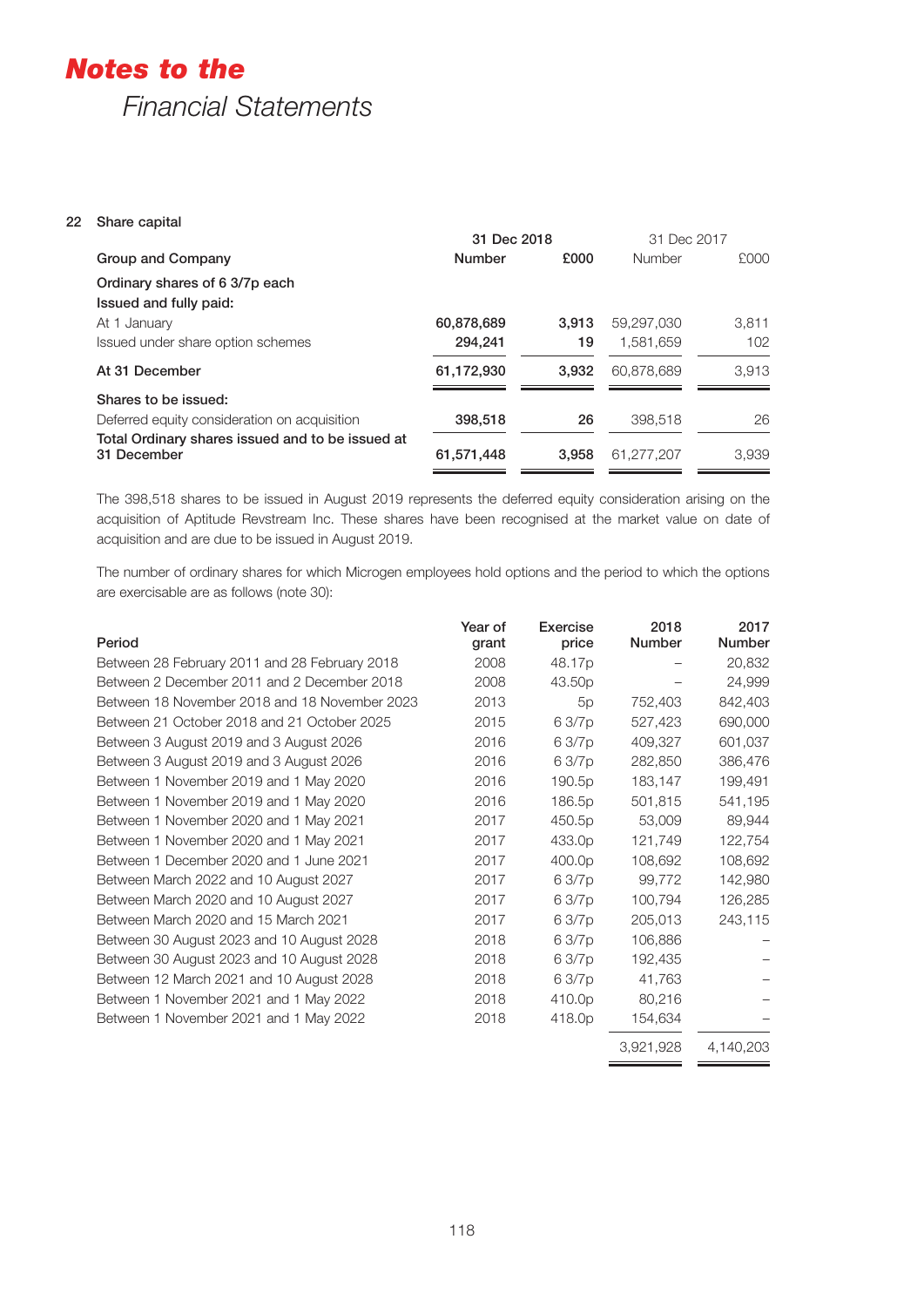## 23 Share premium account

| <b>JUAIC DICITIUIII AUUUIII</b>                                         | 2018<br>£000 | 2017<br>£000   |
|-------------------------------------------------------------------------|--------------|----------------|
| Group and Company                                                       |              |                |
| At 1 January                                                            | 6,449        | 4.498          |
| Premium on shares issued during the year under the share option schemes | 39           | $\overline{4}$ |
| Premium on shares to be issued                                          | -            | 1.947          |
| At 31 December                                                          | 6.488        | 6.449          |

## 24 Other reserves

|                                       | <b>Derivatives</b><br>hedge<br>reserve<br>£000 | Merger<br>reserve<br>£000 | Total<br>£000 |
|---------------------------------------|------------------------------------------------|---------------------------|---------------|
| Group                                 |                                                |                           |               |
| At 1 January 2017                     | (64)                                           | 34,195                    | 34,131        |
| - net fair value gains in the period  | 148                                            |                           | 148           |
| At 31 December 2017                   | 84                                             | 34.195                    | 34,279        |
| Cash flow hedges                      |                                                |                           |               |
| - net fair value losses in the period | (14)                                           |                           | (14)          |
| At 31 December 2018                   | 70                                             | 34,195                    | 34,265        |

|                                       | <b>Derivatives</b><br>hedge<br>reserve<br>£000 | Merger<br>reserve<br>£000 | Total<br>£000 |
|---------------------------------------|------------------------------------------------|---------------------------|---------------|
| Company                               |                                                |                           |               |
| At 1 January 2017                     |                                                | 17,398                    | 17,398        |
| Cash flow hedges                      |                                                |                           |               |
| - net fair value losses in the period | (12)                                           |                           | (12)          |
| At 31 December 2017                   | (12)                                           | 17,398                    | 17,386        |
| Cash flow hedges                      |                                                |                           |               |
| - net fair value gains in the period  | 18                                             |                           | 18            |
| At 31 December 2018                   | 6                                              | 17,398                    | 17,404        |
|                                       |                                                |                           |               |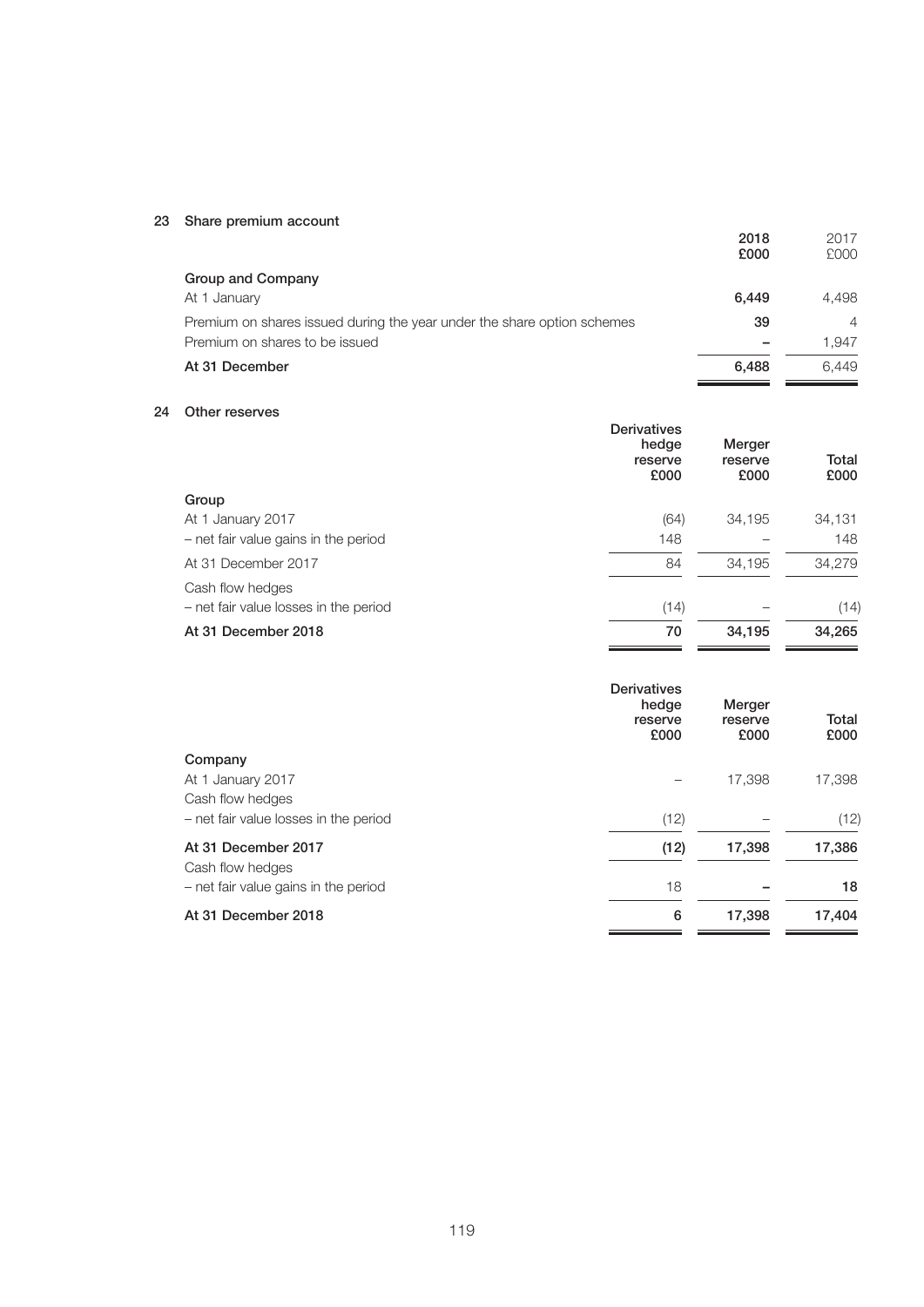## *Notes to the*

*Financial Statements*

## 25 Retained earnings/(accumulated losses)

|                                                                   | Group<br>£000 | Company<br>£000 |
|-------------------------------------------------------------------|---------------|-----------------|
| At 1 January 2017                                                 | (11, 552)     | 6,884           |
| Changes in accounting policies*                                   | (28)          |                 |
| Restated (accumulated losses)/retained earnings at 1 January 2017 | (11,580)      | 6,884           |
| Restated profit for the year*                                     | 10,503        | 10,270          |
| Share options – value of employee service (note 30)               | 796           | 796             |
| Deferred tax on financial instruments (note 14)                   | 39            |                 |
| Deferred tax on share options (note 14)                           | 383           |                 |
| Corporation tax on share options                                  | 492           |                 |
| Dividends paid (note 8)                                           | (3,345)       | (3,345)         |
| At 31 December 2017                                               | (2, 712)      | 14,605          |
| Profit for the year                                               | 13,793        | 11,949          |
| Share options – value of employee service (note 30)               | 1,074         | 1,074           |
| Deferred tax on financial instruments (note 14)                   | (17)          | 9               |
| Deferred tax on share options (note 14)                           | (331)         | (7)             |
| Corporation tax on share options                                  | 131           | (12)            |
| Dividends paid (note 8)                                           | (3,928)       | (3,928)         |
| At 31 December 2018                                               | 8,010         | 23,690          |

\* See note 33 for details regarding the restatement of the prior year financial statements which has arisen as a result of a change in the Group's accounting policies.

The profit for the financial year dealt with in the financial statements of the Company was £11,949,000 (2017: £10,270,000). As permitted by Section 408 of the Companies Act 2006, no separate income statement or statement of comprehensive income is presented in respect of the Company.

Of the Company's £23,690,000 retained earnings, £21,099,000 (2017: £10,686,000) is distributable to shareholders following adjustment for the cumulative impact of share options value of service through reserves.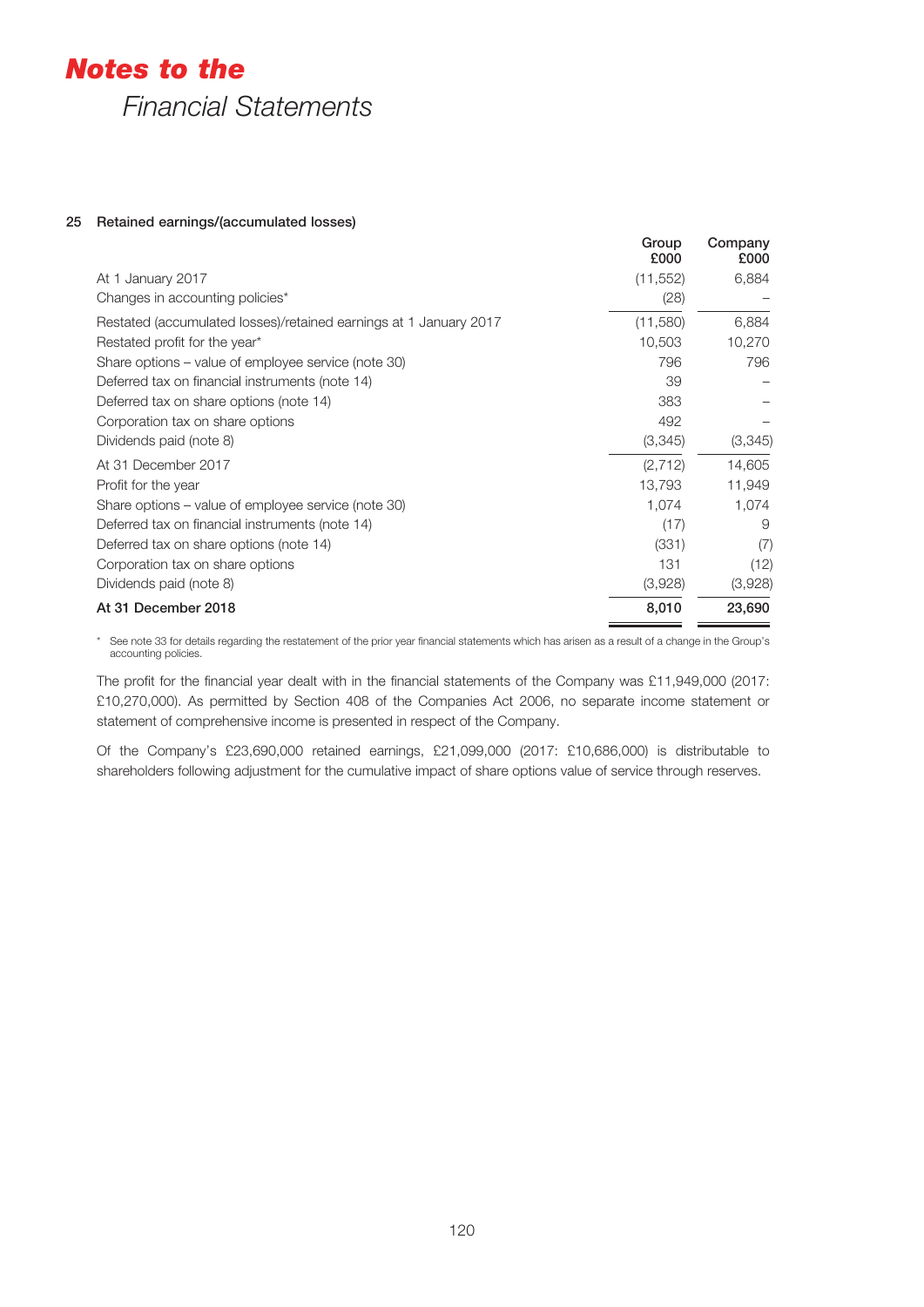#### 26 Cash flows from operating activities

Reconciliation of profit before tax to net cash generated from operations:

| Profit before tax                                                   | Group<br>Year ended<br>31 Dec 2018<br>£000<br>16,342 | Group<br>Year ended<br>31<br>Dec 2017<br>Restated*<br>£000<br>11,503 | Company<br>Year ended<br>31 Dec 2018<br>£000<br>11,949 | Company<br>Year ended<br>Dec 2017<br>31<br>£000<br>10,270 |
|---------------------------------------------------------------------|------------------------------------------------------|----------------------------------------------------------------------|--------------------------------------------------------|-----------------------------------------------------------|
| Adjustments for:                                                    |                                                      |                                                                      |                                                        |                                                           |
| Depreciation                                                        | 1,869                                                | 1,529                                                                | 130                                                    | 54                                                        |
| Amortisation                                                        | 1,938                                                | 1,316                                                                |                                                        |                                                           |
| Share-based payment expense                                         | 1,074                                                | 796                                                                  | 228                                                    | 113                                                       |
| Gain on disposal of subsidiary                                      | (3,237)                                              |                                                                      |                                                        |                                                           |
| Finance income                                                      | (47)                                                 | (13)                                                                 | (5)                                                    | (5)                                                       |
| Finance costs                                                       | 480                                                  | 472                                                                  | 267                                                    | 135                                                       |
| Dividend income, net of capital contribution                        |                                                      |                                                                      | (7,057)                                                | (3,500)                                                   |
| Changes in working capital excluding the effects<br>of acquisition: |                                                      |                                                                      |                                                        |                                                           |
| (Increase)/decrease in receivables                                  | (2,040)                                              | (3,924)                                                              | 124                                                    | (155)                                                     |
| (Decrease)/increase in payables                                     | (1, 357)                                             | 3,421                                                                | 258                                                    | 191                                                       |
| Increase in provisions                                              | 20                                                   | 93                                                                   |                                                        |                                                           |
| Cash generated from operations                                      | 15,042                                               | 15,193                                                               | 5,894                                                  | 7,103                                                     |

\* See note 33 for details regarding the restatement of the prior year financial statements which has arisen as a result of a change in the Group's accounting policies.

#### 27 Acquisitions

#### RevStream Inc. ("RevStream")

At 31 December 2017, the fair value adjustments for the August 2017 acquisition of RevStream Inc. (subsequently renamed Aptitude RevStream Inc.) were provisional. The Group has completed the review in 2018 and the net assets acquired in 2017 and the intangibles arising remain at the values disclosed within the 2017 annual report.

As part of the acquisition the Group agreed to repay the outstanding loan balance of £0.6 million. Within the Group's cash flow statement presented in the 2017 annual report, this amount had been classified within cash generated from operations as a movement in payables. For the purposes of this report, it was concluded that this amount should be reclassified as a separate line item within cash flows from financing activities.

## Primacy Corporation ("Primacy")

At 31 December 2017, the fair value adjustments for the February 2017 acquisition of Primacy Corporation (subsequently renamed Microgen Software (Primacy) Limited) were provisional. The Group has completed the review in 2018 and the net assets acquired in 2017 and the intangibles arising remain at the values disclosed within the 2017 annual report.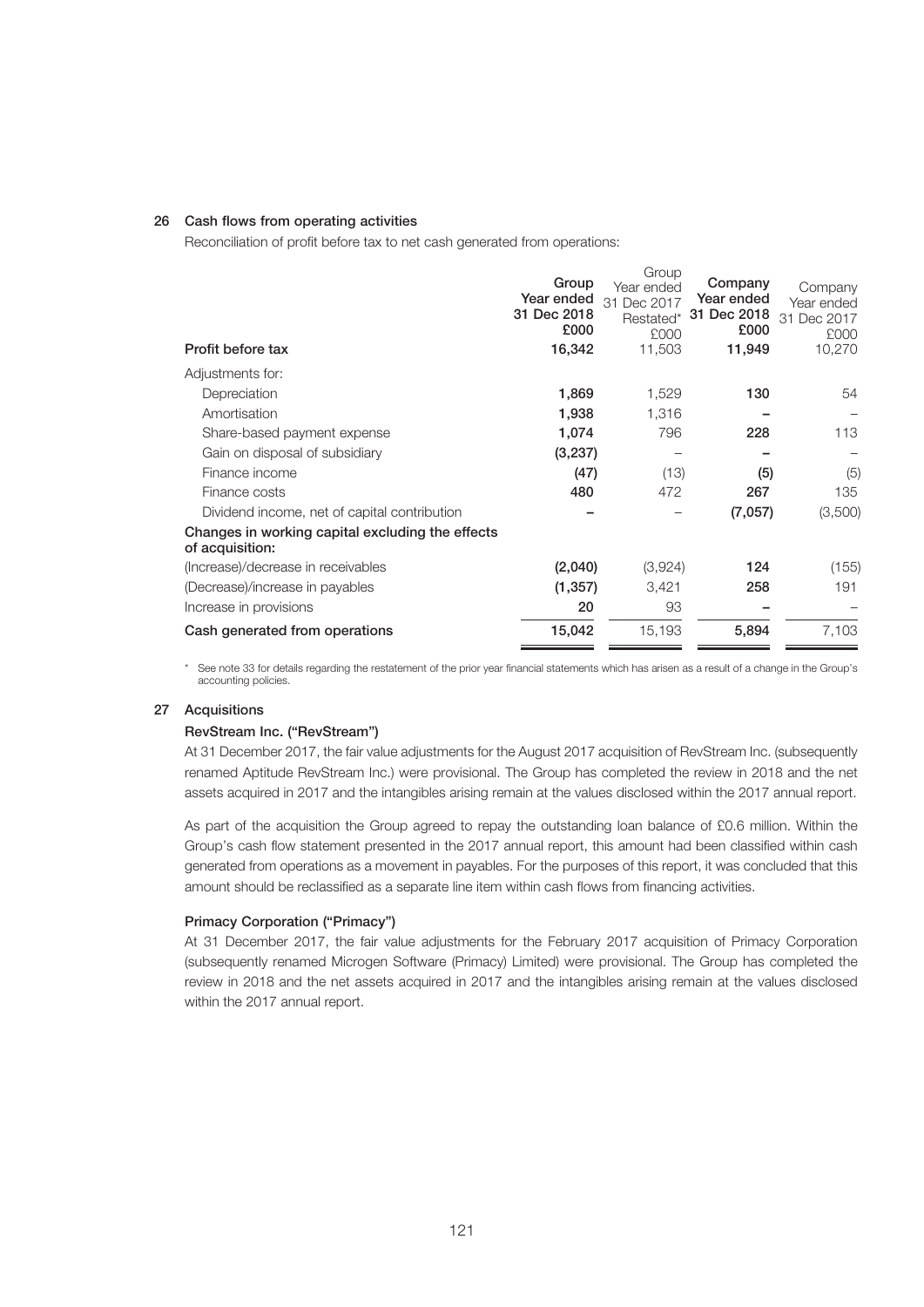## 28 Disposals

On 2 July 2018 the Group disposed of the entire share capital and voting rights of Microgen Banking Systems Limited for consideration in cash of £6.9 million. The disposed entity held the trade of the Group's Payments software business.

The book value of the net assets disposed of in the transaction and the gain arising on disposal are as follows:

|                                            | <b>Book Value</b><br>£000 |
|--------------------------------------------|---------------------------|
| Net assets disposed                        |                           |
| Property, plant and equipment              | 51                        |
| Trade and other receivables                | 502                       |
| Cash and cash equivalents                  | 130                       |
| Trade and other payables                   | (440)                     |
| Deferred income                            | (905)                     |
| Deferred income tax liability              | (1)                       |
| Net liabilities before goodwill allocation | (663)                     |
| Goodwill                                   | 4,008                     |
| Total net assets on disposal               | 3,345                     |
| <b>Consideration received</b>              |                           |
| Proceeds received on completion            | 6,900                     |
| Directly attributable costs incurred       | (318)                     |
| Net consideration                          | 6,582                     |
| Gain on disposal                           | 3,237                     |

Microgen Banking Systems Limited generated revenue of £1.7 million and £1.0 million profit before non-underlying items and intra-group recharges in 2018 whilst under Microgen's ownership. Prior to the sale, the trades of the Group's Cortex and Musketeer products were transferred into Microgen Solutions Limited, a fellow Group subsidiary. These trades generated revenue of £0.9 million and £0.6 million profit before non-underlying items and intra-group recharges in 2018 whilst under the ownership of Microgen Banking Systems Limited. The remaining £0.8 million of revenue and £0.4 million profit before non-underlying items and intra-group recharges was generated by the Payments software business, the trade held by Microgen Banking Systems Limited on disposal.

The amount of goodwill allocated on disposal has been calculated based on comparing the profits generated by the trade of the Group's Payments business being disposed against the overall profits of the Microgen Financial Systems business over a period of 36 months prior to the date of sale. This value has then been deducted against the carrying value of Goodwill assigned to the Microgen Financial Systems cash generating unit.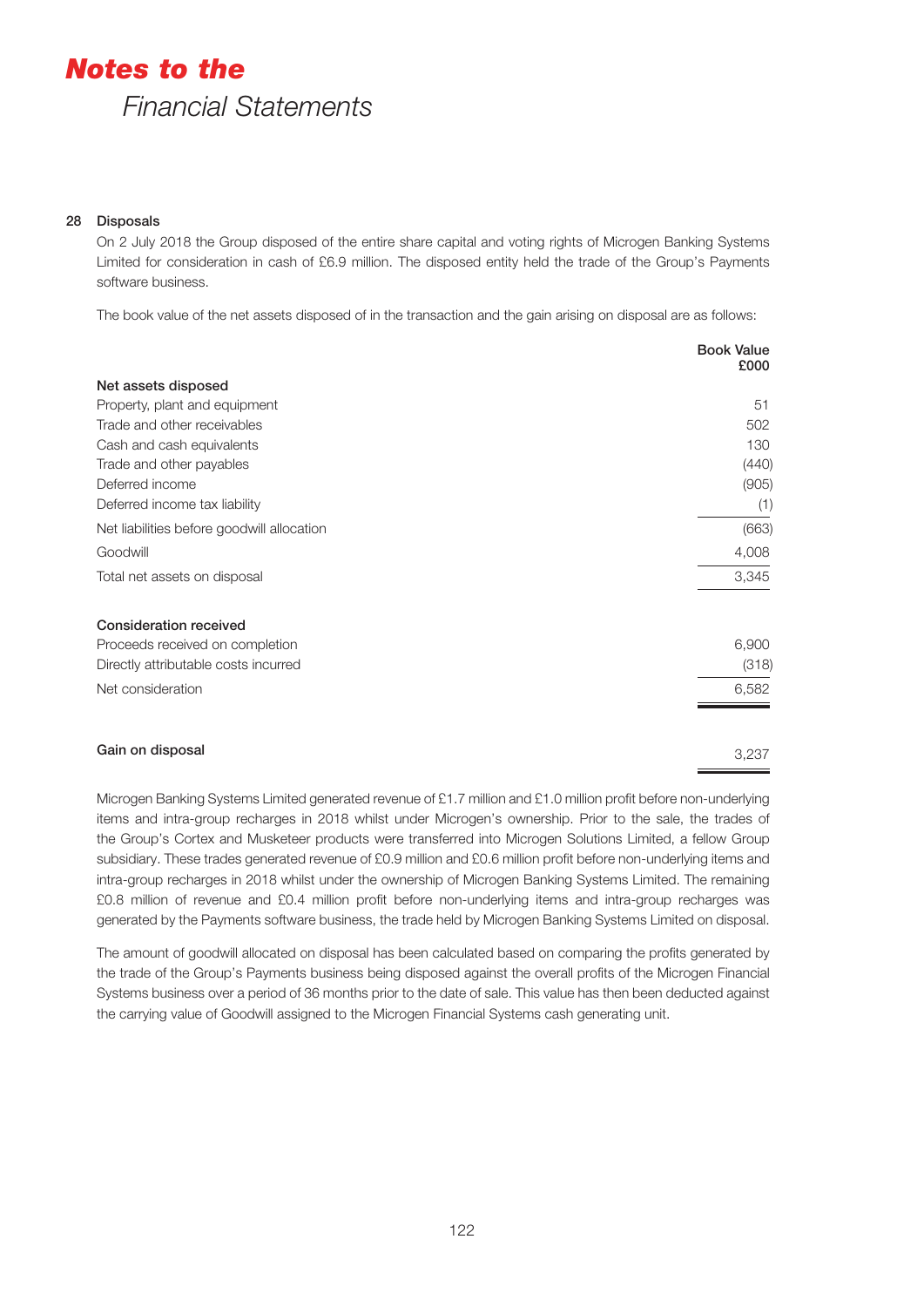#### 29 Commitments and operating leases

The Group and Company have no unprovided financial commitments (2017: £nil).

#### Operating leases – minimum lease payments

The Group leases various offices and plant and machinery which previously were accounted for as non-cancellable operating lease agreements. Following the adoption of IFRS 16, these are now treated as capital leases and consequently neither the Group or Company held any operating leases during the year (2017: £nil (restated\*)).

\* See note 33 for details regarding the restatement of the prior year financial statements which has arisen as a result of a change in the Group's accounting policies.

#### 30 Share based payments

#### Performance Share Plan (PSP)

Under the 2006 Performance Share Plan (PSP), the Remuneration Committee is allowed to grant conditional allocations of par value options in the Company to key executives. In 2016 a new scheme was introduced, the 2016 Performance Share Plan, with many similar features as the 2006 Performance Share Plan. For the purposes of this note 30, references to the PSP is in respect of both the 2006 and 2016 Performance Share Plans. The contractual life of an option is 10 years.

The PSP is considered a Long Term Incentive Plan (LTIP) award.

391,304 options were granted between 12 March and 30 August 2018 (2017: 512,380 awards granted). The performance conditions are in line with those described for the executive Directors on page 51.

At the year end there were 27 (2017: 30) employees currently participating in the scheme. Exercise of an option is subject to continued employment.

Details of the share options outstanding under the PSP during the year are as follows:

|                            | 2018          |                                 | 2017          |                                 |
|----------------------------|---------------|---------------------------------|---------------|---------------------------------|
|                            |               | Weighted<br>average<br>exercise |               | Weighted<br>average<br>exercise |
|                            | <b>Number</b> | price                           | Number        | price                           |
| Outstanding at 1 January   | 3,032,296     | 6.04 <sub>p</sub>               | 4,092,948     | 5.59 <sub>p</sub>               |
| Granted                    | 391,304       | 6 3/7p                          | 512,380       | 63/7p                           |
| Exercised                  | (252, 577)    | 5.51 <sub>p</sub>               | (1, 555, 788) | 5p                              |
| Lapsed                     | (452, 357)    | 63/7p                           |               | $\overline{0}$                  |
| Forfeited                  |               |                                 | (17, 244)     | 5p                              |
| Outstanding at 31 December | 2,718,666     | 6.08 <sub>p</sub>               | 3,032,296     | 6.04p                           |
| Exercisable at 31 December | 1,279,826     | 5.59 <sub>p</sub>               |               |                                 |

252,577 PSP share options were exercised in 2018. The weighted average share price at the date of exercise for share options exercised during 2018 under the Share Option Plans was 459p.

The options outstanding at the end of the year have an expected weighted average remaining contractual life of 6.62 years (2017: 7.32 years).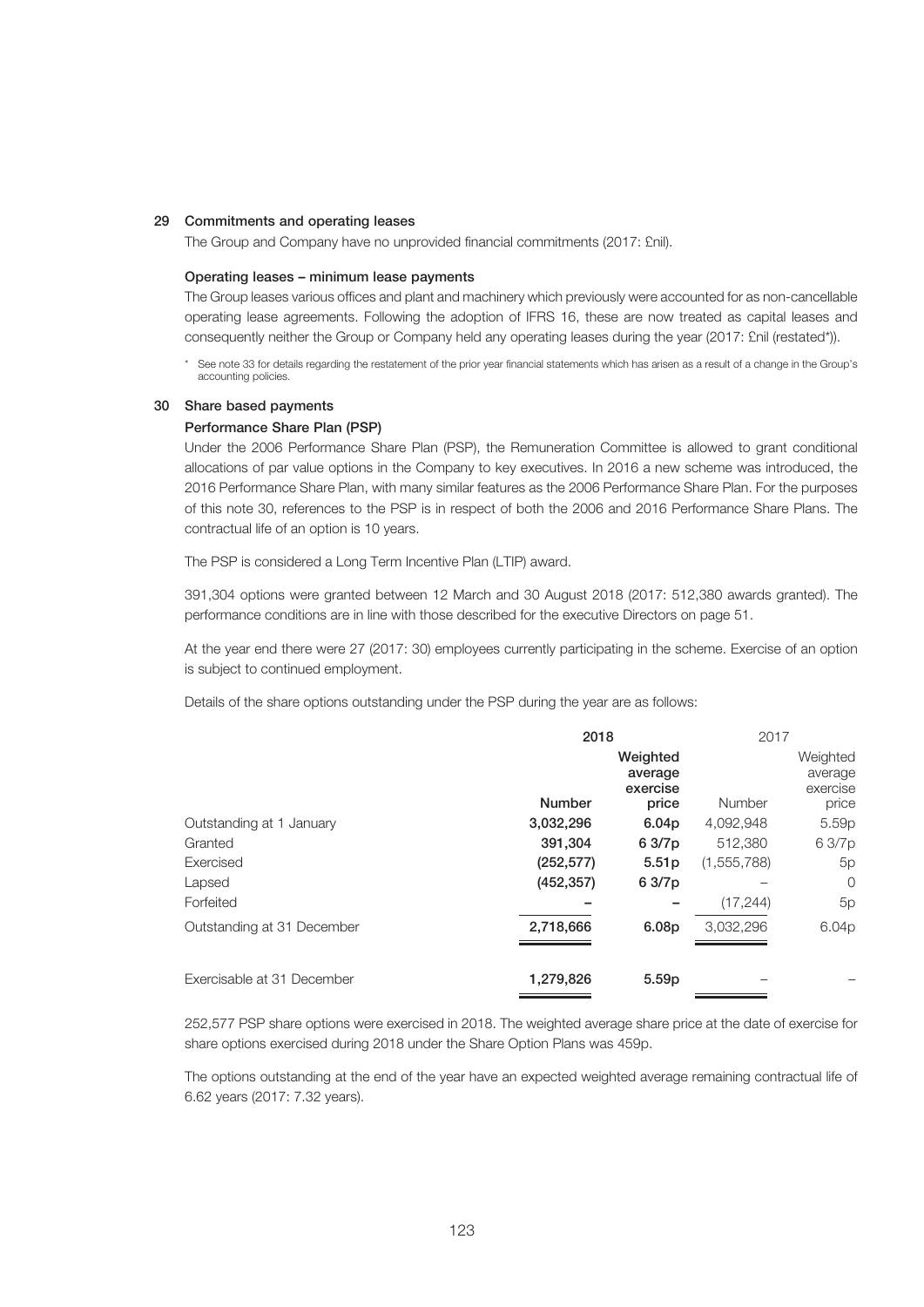## 30 Share based payments (continued)

## Share Option Plans

The Group has set up several Share Option Plans, under which the Remuneration Committee can grant options over shares in the Company to employees of the Group. Options are granted with a fixed exercise price equal to the market price of the shares under option at the date of grant. The contractual life of an option is 10 years. Following the introduction of a new sharesave scheme in 2018, 275 employees (2017: 242) currently participate in these Plans.

Options granted under the Share Option Plans will become exercisable on the third anniversary of the date of grant, subject to specific criteria being met. The present criteria are based on a combination of factors including adjusted earnings per share and share price growth over a minimum period of three years.

Exercise of an option is subject to continued employment.

Details of the share options outstanding under the Share Option Plans during the year are as follows:

|                            | 2018          |                                 | 2017      |                                 |
|----------------------------|---------------|---------------------------------|-----------|---------------------------------|
|                            |               | Weighted<br>average<br>exercise |           | Weighted<br>average<br>exercise |
|                            | <b>Number</b> | price                           | Number    | price                           |
| Outstanding at 1 January   | 1,107,907     | 253.61p                         | 851,355   | 177.51p                         |
| Granted                    | 234,850       | 415.27p                         | 324,921   | 426.57p                         |
| Exercised                  | (41, 664)     | 40.49 <sub>p</sub>              | (25, 871) | 108.79p                         |
| Lapsed                     | (97, 831)     | 259.60p                         | (42, 498) | 205.19 <sub>p</sub>             |
| Outstanding at 31 December | 1,203,262     | 293.44 <sub>p</sub>             | 1.107.907 | 253.61 <sub>p</sub>             |
| Exercisable at 31 December |               |                                 | 45.831    | 45.62p                          |

The weighted average share price at the date of exercise for share options exercised during the year under the Share Option Plans was 417.1p (2017: 359.3p).

The options outstanding at the end of the year have an expected weighted average remaining contractual life of 2.88 year (2017: 2.55 years).

Included within the outstanding share options at 31 December 2018 under Share Option Plans and the PSP were outstanding share options of 1,279,826 (2017: 1,532,403) which whilst outside of the Association of British Insurers recommended limits, have been approved by the Company's shareholders.

The Group recognised total expenses of £1,074,000 (2017: £796,000) related to equity–settled share–based payment transactions during the year. After deferred tax, the total charge in the income statement was £1,152,000 (2017: £843,000). There was a deferred tax charge of £331,000 (2017: credit of £383,000) and a corporation tax credit of £131,000 (2017: £492,000) taken directly to equity.

The Company recognised total expenses of £228,000 (2017: £113,000) related to the equity-settled share-based payment transactions of its employees during the year. After deferred tax, the total charge in the income statement was £240,000 (2017: £113,000). There was a deferred tax charge of £7,000 (2017: £nil) and a corporation tax charge of £12,000 (2017: £nil) taken directly to equity.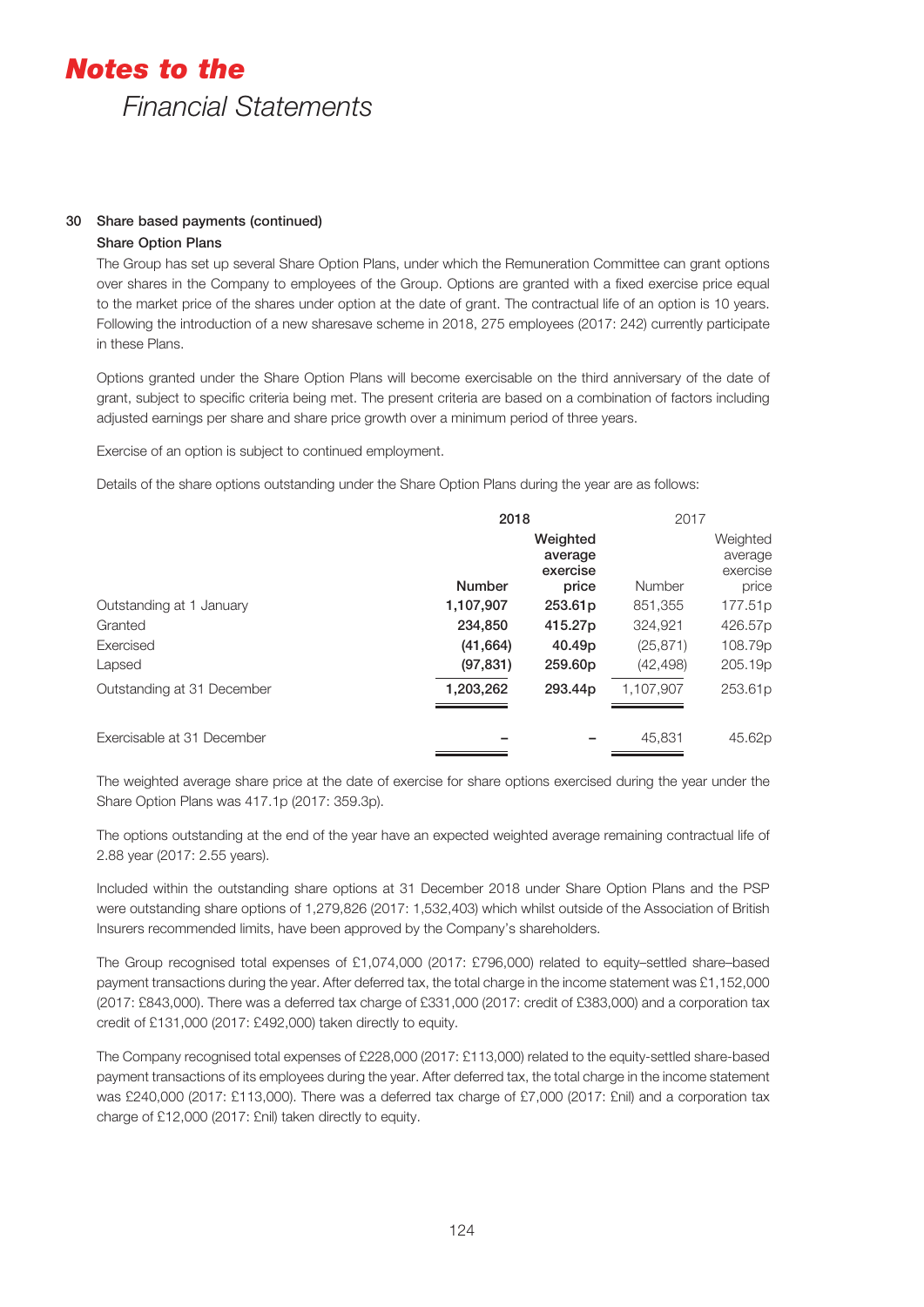#### 31 Retirement benefit schemes

The Group operates defined contribution retirement benefit plans for qualifying employees in the UK. The assets of the plans are held separately from those of the Group in funds under the control of trustees.

The Group also operates defined contribution retirement benefit plans for its overseas employees with contributions of up to 9.76% of basic salary.

The total expense recognised in the income statement of £964,000 (2017: £656,000) represents contributions payable to these plans by the Group at rates specified in the rules of the plans. As at 31 December 2018, contributions of £67,000 (2017: £55,000) due in respect of the 2018 reporting year had not been paid over to the plans and were included within accruals. The amounts were paid over subsequent to the balance sheet date.

#### 32 Related party transactions

#### Group

The following transactions were carried out with related parties:

During 2018, the Group entered into transactions with a subsidiary of FDM Group (Holdings) plc, a Company for which Peter Whiting (non-executive Director) is currently a non-executive Director. Ivan Martin (Chairman) also acted as a non-executive Director during 2018 but stood down from his role on 5 March 2019. FDM Group (Holdings) plc provided consultancy services to the Group during the year at a cost of £231,000 (2017: £99,000).

During 2018, the Group entered into transactions with Phoenix Johnson Ltd, a Company for which Naomi Johnson (an experienced facility management professional), the wife of Tom Crawford (Director), is both the sole shareholder and an employee. Phoenix Johnson Ltd provided consultancy services to Microgen plc during the year at a cost of £67,000 (2017: £9,000).

The Company acts as the Group's treasury vehicle and during the year was owed a net £1,579,000 (2017: £4,217,000) from its subsidiary companies.

There were no further related party transactions in the year ended 31 December 2018 (2017: nil), as defined by International Accounting Standard No 24 "Related Party Disclosures" other than key management compensation as disclosed in note 4.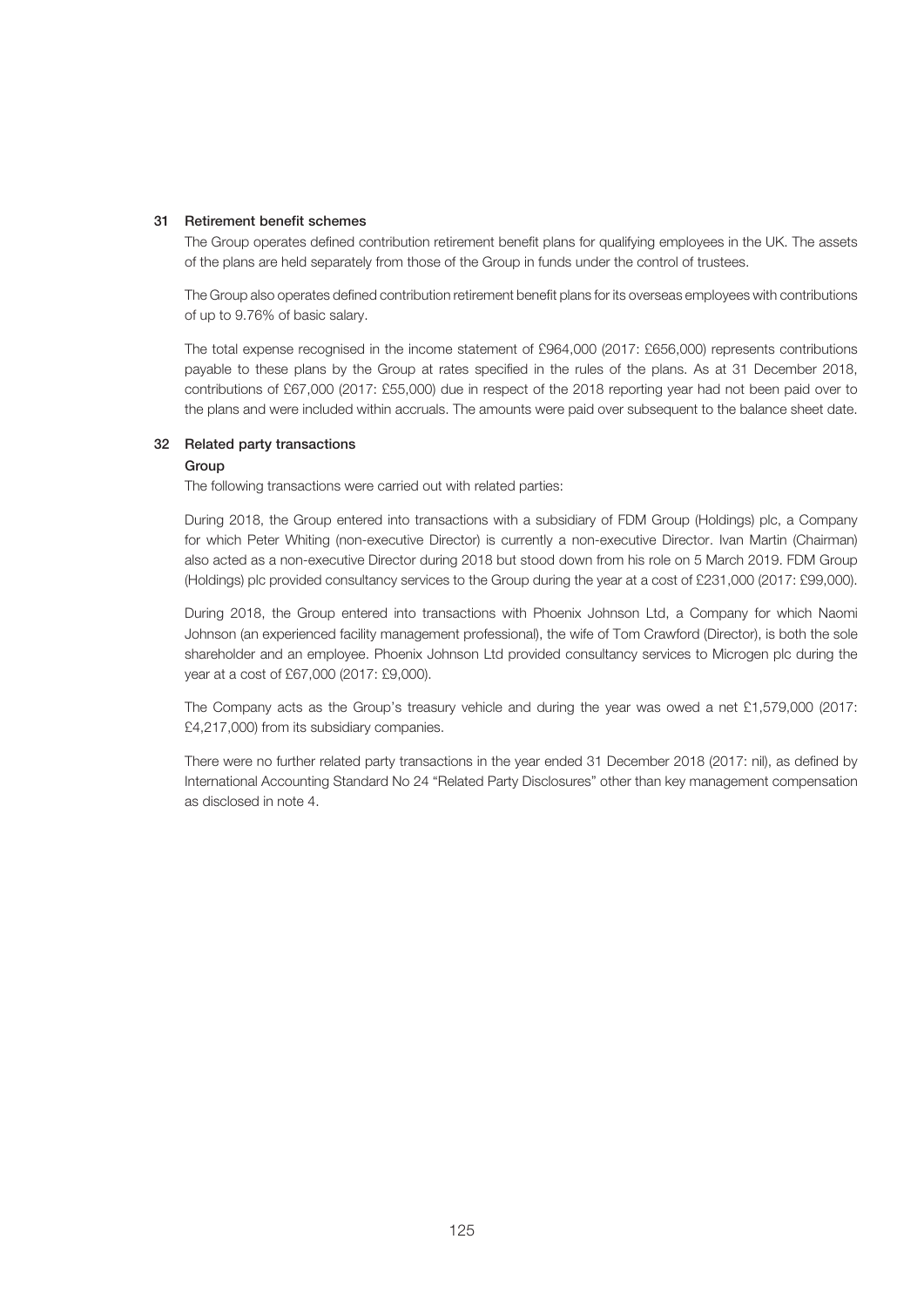### 33 Changes in accounting policies

This note explains the impact of the adoption of IFRS 9 'Financial Instruments', IFRS 15 'Revenue from Contracts with Customers' and IFRS 16 'Leasing' on the Group's financial statements together with the new accounting policies that have been applied from 1 January 2018 where they are different to those applied in prior periods.

## 33(a) Impact on financial statements

As a result of the changes in the Group's accounting policies the prior year financial statements have been restated. The tables on the following pages summarise the impact of the adjustments which are explained in more detail in section 33(b). The new accounting policies where relevant are provided in section 33(c).

Whilst the adoption of IFRS 9 '*Financial Instruments*' from 1 January 2018 resulted in changes in accounting policies, no adjustments were made to the amounts recognised in the financial statements as the effect was deemed to be insignificant.

## Condensed consolidated income statement extract

| Revenue                  | Year ended<br>31 Dec 2017<br>As originally<br>presented<br>£000<br>62,640 | IFRS 15<br>£000<br>381 | IFRS 16<br>£000 | Year ended<br>31 Dec 2017<br>Restated<br>£000<br>63,021 |
|--------------------------|---------------------------------------------------------------------------|------------------------|-----------------|---------------------------------------------------------|
| Operating costs          | (51, 560)                                                                 | 271                    | 230             | (51,059)                                                |
| Operating profit         | 11,080                                                                    | 652                    | 230             | 11,962                                                  |
|                          |                                                                           |                        |                 |                                                         |
| Finance income           | 13                                                                        |                        |                 | 13                                                      |
| Finance costs            | (316)                                                                     |                        | (156)           | (472)                                                   |
| Net finance costs        | (303)                                                                     |                        | (156)           | (459)                                                   |
| Profit before income tax | 10,777                                                                    | 652                    | 74              | 11,503                                                  |
| Income tax expense       | (841)                                                                     | (150)                  | (9)             | (1,000)                                                 |
| Profit for the year      | 9,936                                                                     | 502                    | 65              | 10,503                                                  |
| Earnings per share       |                                                                           |                        |                 |                                                         |
| <b>Basic</b>             | 16.4p                                                                     | 0.7p                   | 0.2p            | 17.3p                                                   |
| Diluted                  | 15.6p                                                                     | 0.7p                   | 0.2p            | 16.5p                                                   |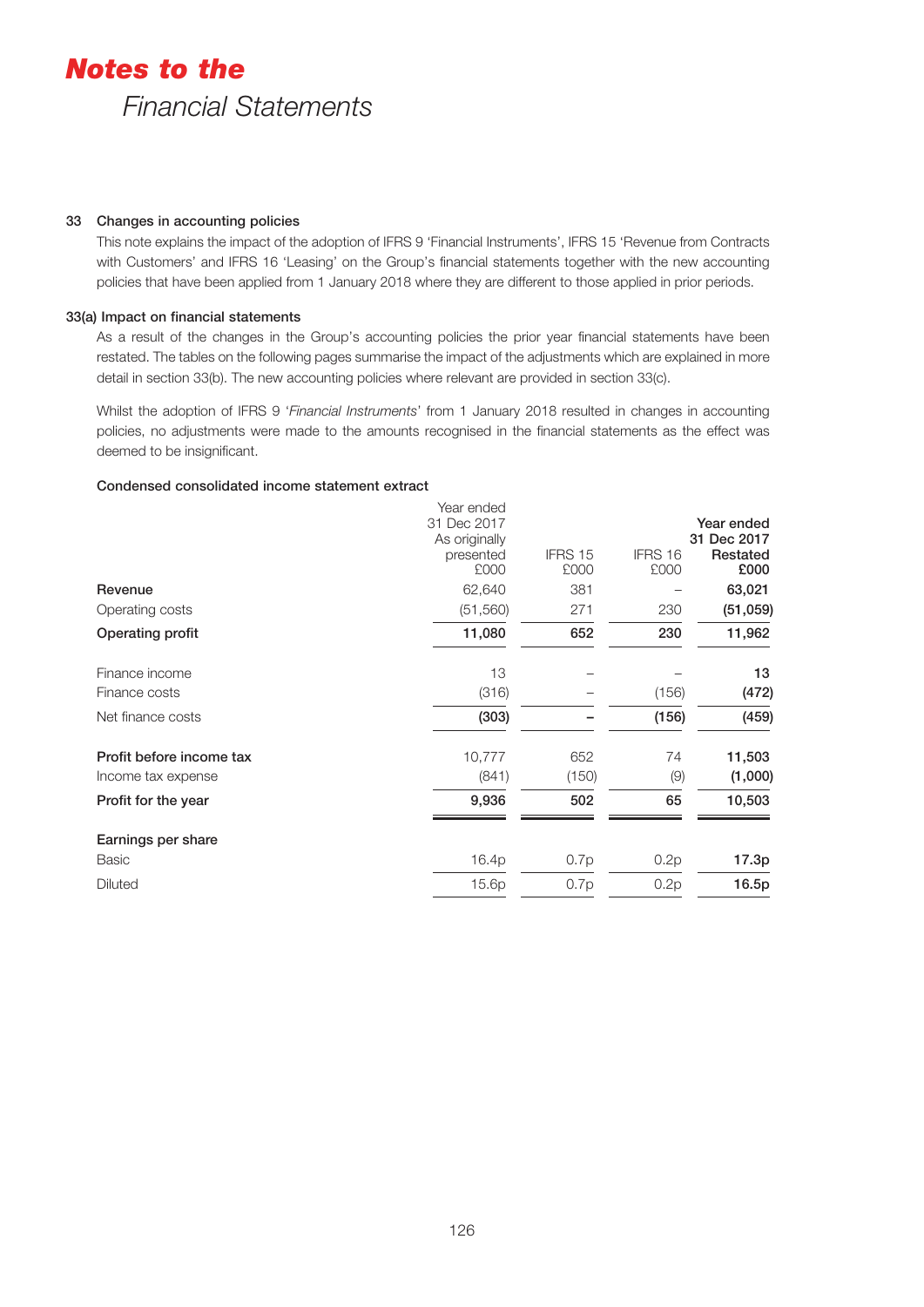#### 33(a) Impact on financial statements (continued)

Condensed consolidated balance sheet extracts

|                               | As at<br>31 Dec 2017<br>As originally<br>presented<br>£000 | IFRS 15<br>£000 | IFRS 16<br>£000 | As at<br>31 Dec 2017<br>Restated<br>£000 |
|-------------------------------|------------------------------------------------------------|-----------------|-----------------|------------------------------------------|
| <b>ASSETS</b>                 |                                                            |                 |                 |                                          |
| Non-current assets            |                                                            |                 |                 |                                          |
| Property, plant and equipment | 1,825                                                      |                 | 3,718           | 5,543                                    |
| Other long-term assets        |                                                            | 1,281           |                 | 1,281                                    |
| Deferred tax assets           | 1,336                                                      | (6)             | 91              | 1,421                                    |
|                               | 72,086                                                     | 1,275           | 3,809           | 77,170                                   |
| <b>Current assets</b>         |                                                            |                 |                 |                                          |
| Trade and other receivables   | 13,363                                                     | 205             |                 | 13,568                                   |
|                               | 33,451                                                     | 205             |                 | 33,656                                   |
| <b>Total assets</b>           | 105,537                                                    | 1,480           | 3,809           | 110,826                                  |
| <b>LIABILITIES</b>            |                                                            |                 |                 |                                          |
| <b>Current liabilities</b>    |                                                            |                 |                 |                                          |
| Trade and other payables      | (36,952)                                                   | (343)           | 68              | (37, 227)                                |
| Capital lease obligations     |                                                            |                 | (1,038)         | (1,038)                                  |
|                               | (39, 410)                                                  | (343)           | (970)           | (40, 723)                                |
| Net current liabilities       | (5,959)                                                    | (138)           | (970)           | (7,067)                                  |
| Non-current liabilities       |                                                            |                 |                 |                                          |
| Capital lease obligations     |                                                            |                 | (3,200)         | (3, 200)                                 |
| Deferred tax liabilities      | (4,060)                                                    | (237)           |                 | (4, 297)                                 |
|                               | (12, 242)                                                  | (237)           | (3, 200)        | (15, 679)                                |
| <b>NET ASSETS</b>             | 53,885                                                     | 900             | (361)           | 54,424                                   |
| <b>SHAREHOLDERS' EQUITY</b>   |                                                            |                 |                 |                                          |
| Accumulated losses            | (3,251)                                                    | 900             | (361)           | (2, 712)                                 |
| <b>TOTAL EQUITY</b>           | 53,885                                                     | 900             | (361)           | 54,424                                   |

The above table details line items within the condensed consolidated balance sheet which have been subject to adjustment as a result of the changes in accounting policies. Line items unaffected by the changes have not been included.

The adoption of the new accounting standards during the year had no impact on the comparative figures presented within the Company balance sheet.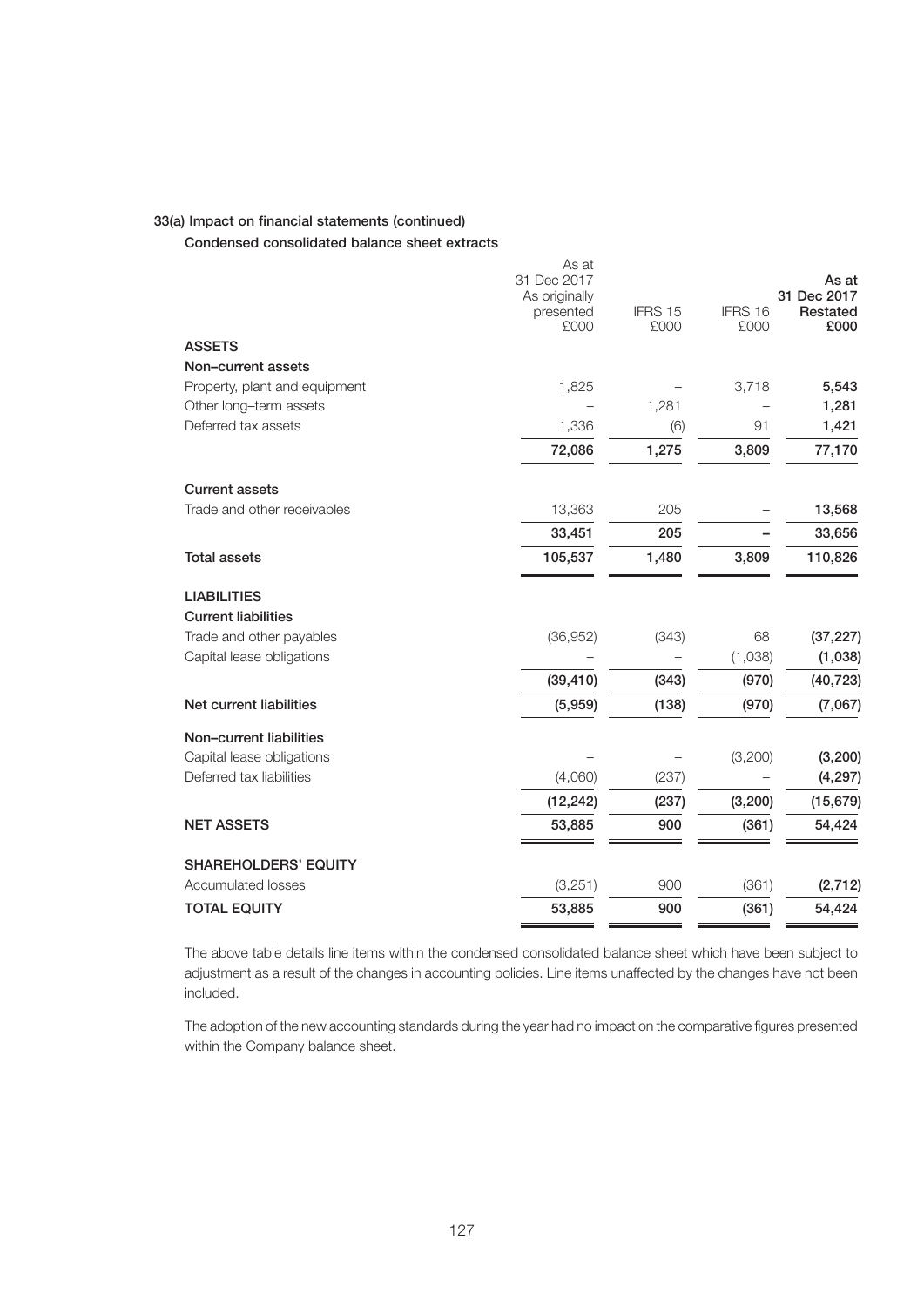# *Notes to the*

*Financial Statements*

## 33(a) Impact on financial statements (continued)

|                                  | As at<br>31 Dec 2016<br>As originally<br>presented | IFRS 15 | IFRS 16  | As at<br>1 Jan 2017 |
|----------------------------------|----------------------------------------------------|---------|----------|---------------------|
| <b>ASSETS</b>                    | £000                                               | £000    | £000     | £000                |
| Non-current assets               |                                                    |         |          |                     |
| Property, plant and equipment    | 1,330                                              |         | 3,160    | 4,490               |
| Other long-term assets           |                                                    | 1,010   |          | 1,010               |
| Deferred tax assets              | 738                                                |         | 100      | 838                 |
|                                  | 51,099                                             | 1,010   | 3,260    | 55,369              |
| <b>Current assets</b>            |                                                    |         |          |                     |
| Trade and other receivables      | 8,337                                              | 14      |          | 8,351               |
|                                  | 32,320                                             | 14      |          | 32,334              |
| <b>Total assets</b>              | 83,419                                             | 1,024   | 3,260    | 87,703              |
| <b>LIABILITIES</b>               |                                                    |         |          |                     |
| <b>Current liabilities</b>       |                                                    |         |          |                     |
| Trade and other payables         | (27, 847)                                          | (533)   |          | (28, 380)           |
| Capital lease obligations        |                                                    |         | (774)    | (774)               |
|                                  | (31, 169)                                          | (533)   | (774)    | (32, 476)           |
| Net current assets/(liabilities) | 1,151                                              | (519)   | (774)    | (142)               |
| Non-current liabilities          |                                                    |         |          |                     |
| Capital lease obligations        |                                                    |         | (2, 912) | (2,912)             |
| Deferred tax liabilities         | (1,316)                                            | (93)    |          | (1, 409)            |
|                                  | (8, 853)                                           | (93)    | (2, 912) | (11, 858)           |
| <b>NET ASSETS</b>                | 43,397                                             | 398     | (426)    | 43,369              |
| <b>SHAREHOLDERS' EQUITY</b>      |                                                    |         |          |                     |
| Accumulated losses               | (11, 552)                                          | 398     | (426)    | (11,580)            |
| <b>TOTAL EQUITY</b>              | 43,397                                             | 398     | (426)    | 43,369              |

The above table details line items within the condensed consolidated balance sheet which have been subject to adjustment as a result of the changes in accounting policies. Line items unaffected by the changes have not been included.

The adoption of the new accounting standards during the year had no impact on the comparative figures presented within the Company balance sheet.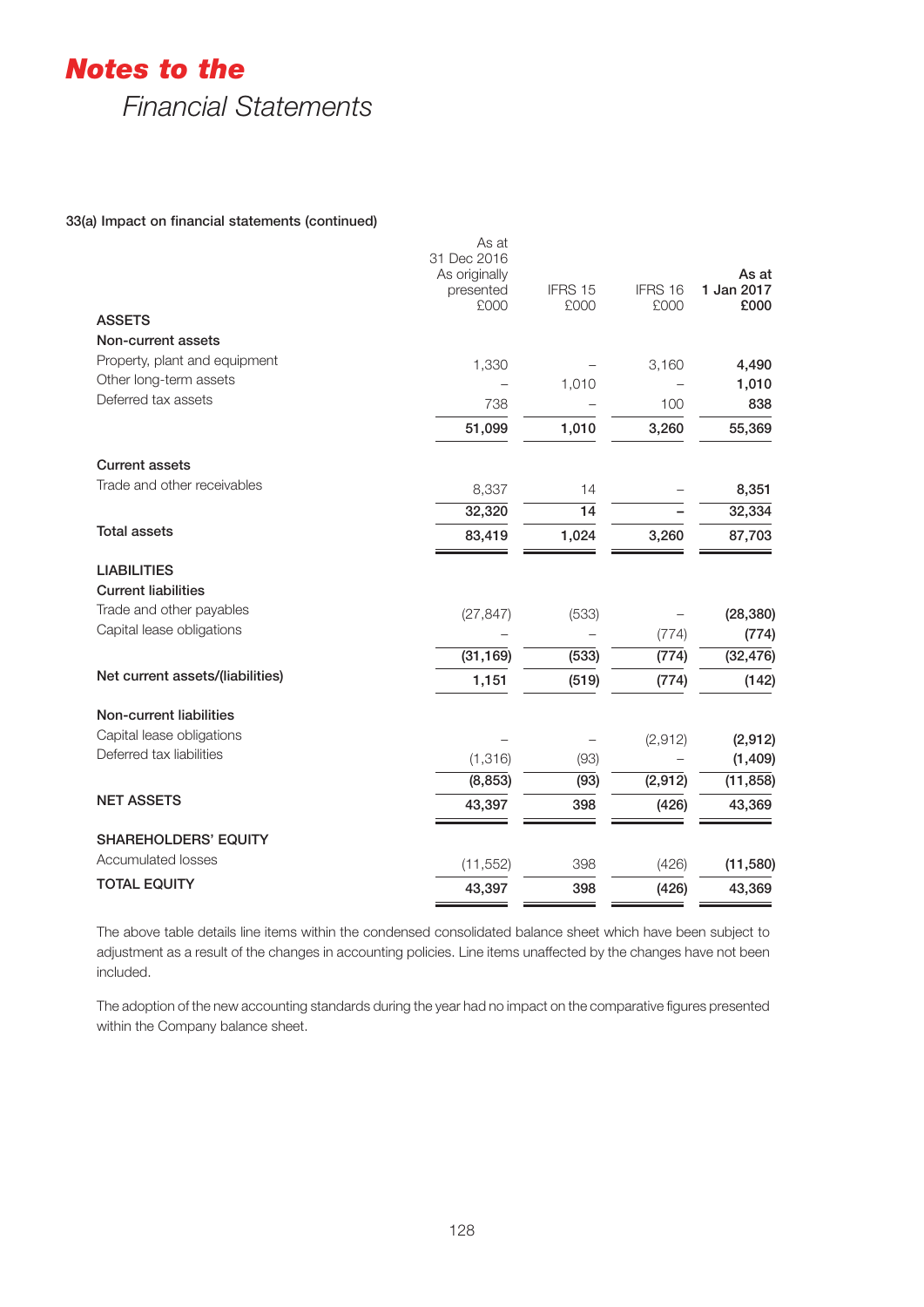#### 33(a) Impact on financial statements (continued)

Condensed consolidated statement of cash flow extract

|                                                                 | Year ended      |         | Year ended              |
|-----------------------------------------------------------------|-----------------|---------|-------------------------|
|                                                                 | 31 Dec<br>2017* | IFRS 16 | 31 Dec 2017<br>Restated |
|                                                                 | £000            | £000    | £000                    |
| Cash flows from operating activities                            |                 |         |                         |
| Cash generated from operations                                  | 14,142          | 1,051   | 15,193                  |
| Interest paid                                                   | (316)           | (156)   | (472)                   |
| Net cash flows generated from operating activities              | 11,301          | 895     | 12,196                  |
| Cash flows from investing activities                            |                 |         |                         |
| Net cash used in investing activities                           | (11, 627)       |         | (11, 627)               |
| Cash flows from financing activities                            |                 |         |                         |
| Repayment of capital lease obligations                          |                 | (895)   | (895)                   |
| Net cash used in financing activities                           | (4, 262)        | (895)   | (5, 157)                |
| Net decrease in cash and cash equivalents                       | (4,588)         |         | (4, 588)                |
| Cash, cash equivalents and bank overdrafts at beginning of year | 23,849          |         | 23,849                  |
| Exchange rate losses on cash and cash equivalents               | (124)           |         | (124)                   |
| Cash and cash equivalents at end of year                        | 19,137          |         | 19,137                  |

Amounts displayed above are as originally presented but after the reclassification of the loan repayment totalling £0.6 million which was made as part of the Group's acquisition of RevStream Inc. in 2017. This amount had been shown in cash generated from operations but was reclassified as a separate item within cash flows from financing activities. See note 27 for details.

The above table details line items within the condensed consolidated statement of cash flow which have been subject to adjustment as a result of the changes in accounting policies. Line items unaffected by the changes have not been included.

The adoption of the new accounting standards during the year had no impact on the comparative figures presented within the Company statement of cash flow.

## 33(b) Impact of adoption

#### IFRS 9

IFRS 9 '*Financial instruments*' replaces the provisions of IAS 39 that relate to the recognition, classification and measurement of financial assets and financial liabilities, derecognition of financial instruments, impairment of financial assets and hedge accounting.

As mentioned, the adoption of IFRS 9 '*Financial Instruments*' from 1 January 2018 resulted in changes in accounting policies but no adjustments were made to the amounts recognised in the financial statements as the effect was deemed to be insignificant. The new accounting policies are set out in note 33(c). In accordance with the transitional provisions in IFRS 9 (7.2.15) and (7.2.26), comparative figures have not been restated.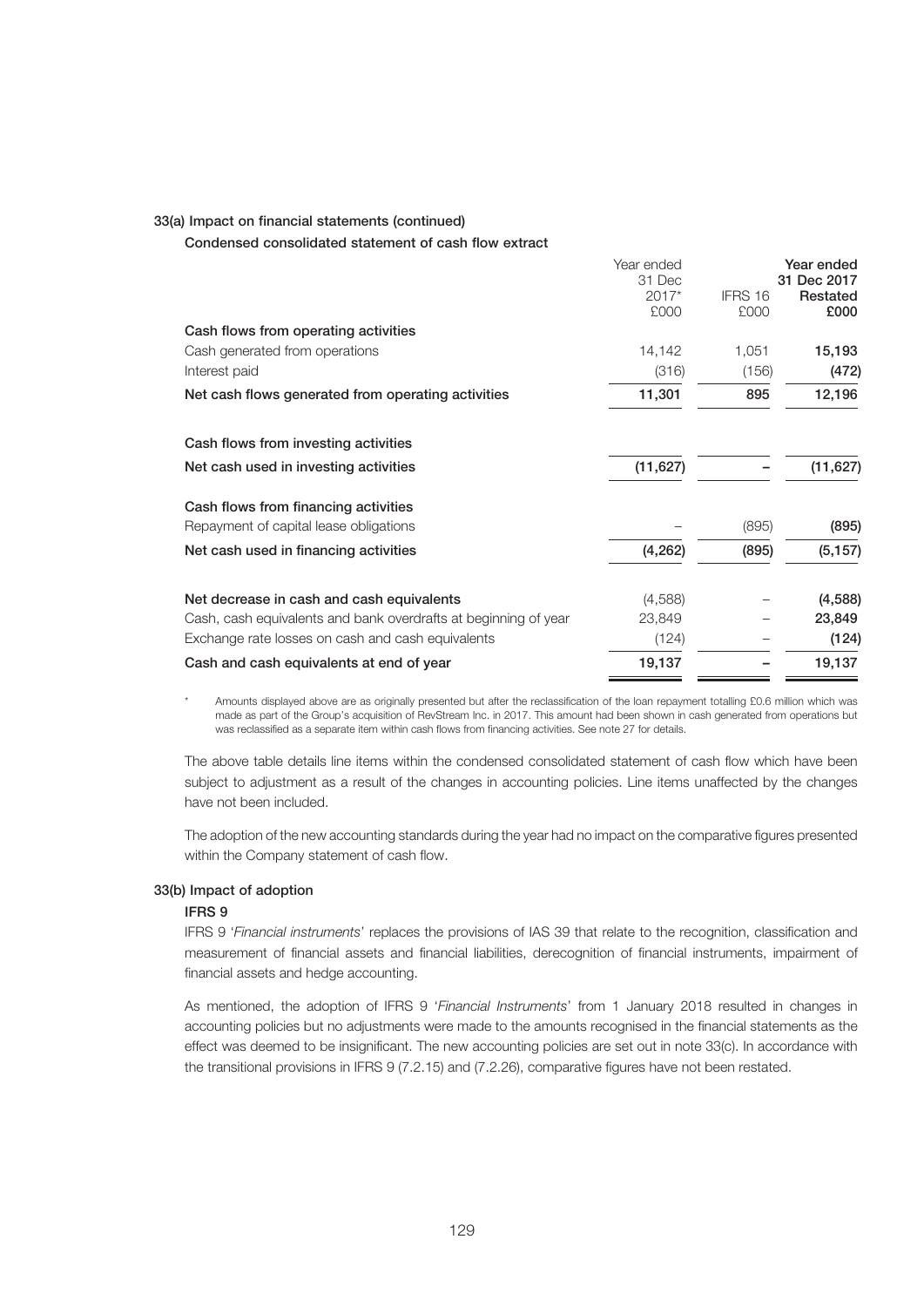## 33(b) Impact of adoption (continued)

## IFRS 15

The Group has adopted IFRS 15 '*Revenue from Contracts with Customers*' from 1 January 2018 which has resulted in changes in accounting policies and adjustments to the amounts recognised in prior year financial statements. In accordance with the transition provisions in IFRS 15, the Group has adopted the new accounting policies retrospectively and has restated comparatives for the 2017 financial year.

The income statement impact on each of the Group's operating segments for the year ended 31 December 2017 is summarised below:

## Year ending 31 December 2017

|                        |             | <b>IFRS 15 adjustments</b>          |                  |                              |               |                              |  |
|------------------------|-------------|-------------------------------------|------------------|------------------------------|---------------|------------------------------|--|
|                        | 31 Dec 2017 |                                     | Aptitude         | Microgen                     |               | <b>IFRS15</b><br>31 Dec 2017 |  |
|                        | Ref         | As originally<br>presented*<br>£000 | Software<br>£000 | Financial<br>Systems<br>£000 | Group<br>£000 | Restated<br>£000             |  |
| Revenue                | (i)         | 62.640                              | 381              |                              |               | 63,021                       |  |
| <b>Operating Costs</b> | (i)         | (51, 560)                           | 270              |                              |               | (51, 289)                    |  |
| Income tax expense     | (iii)       | (841)                               | (150)            |                              |               | (991)                        |  |

\*The amounts in the tables above do not include the adjustments from the adoption of IFRS 16

In addition, the following adjustments were made to the amounts recognised in the condensed consolidated balance sheet at the date of initial application (1 January 2018):

|                             | Ref      | 31 Dec 17<br>As originally<br>presented*<br>£000 | Re-measurements<br>£000 | <b>IFRS15</b><br>carrying amount<br>1 Jan 18<br>£000 |
|-----------------------------|----------|--------------------------------------------------|-------------------------|------------------------------------------------------|
| Other long-term assets      | (i)      |                                                  | 1,281                   | 1,281                                                |
| Deferred tax asset          | (iii)    | 1,336                                            | (6)                     | 1,330                                                |
| Trade and other receivables | (i)      | 13,363                                           | 205                     | 13,568                                               |
| Trade and other payables    | (i)/(ii) | (36, 952)                                        | (343)                   | (37, 295)                                            |
| Deferred tax liability      | (iii)    | (4,060)                                          | (237)                   | (4,297)                                              |

\*The amounts in the tables above do not include the adjustments from the adoption of IFRS 16

The impact on the Group's retained earnings as at 1 January 2018 and 1 January 2017 is as follows:

|                                                                     |       | 2018     | 2017      |
|---------------------------------------------------------------------|-------|----------|-----------|
|                                                                     | Ref   | £000     | £000      |
| Closing retained earnings at 31 December as originally presented in |       |          |           |
| the previous year                                                   |       | (3,251)  | (11, 552) |
| Recognition of revenue                                              | (i)   | (138)    | (519)     |
| Commission recognised on new customer contracts                     | (i)   | 1.281    | 1.010     |
| Movement in deferred tax                                            | (iii) | (243)    | (93)      |
| Adjustment to retained earnings from adoption of IFRS 15            |       | 900      | 398       |
| Opening retained earnings 1 January - IFRS 15                       |       | (2, 351) | (11, 154) |
|                                                                     |       |          |           |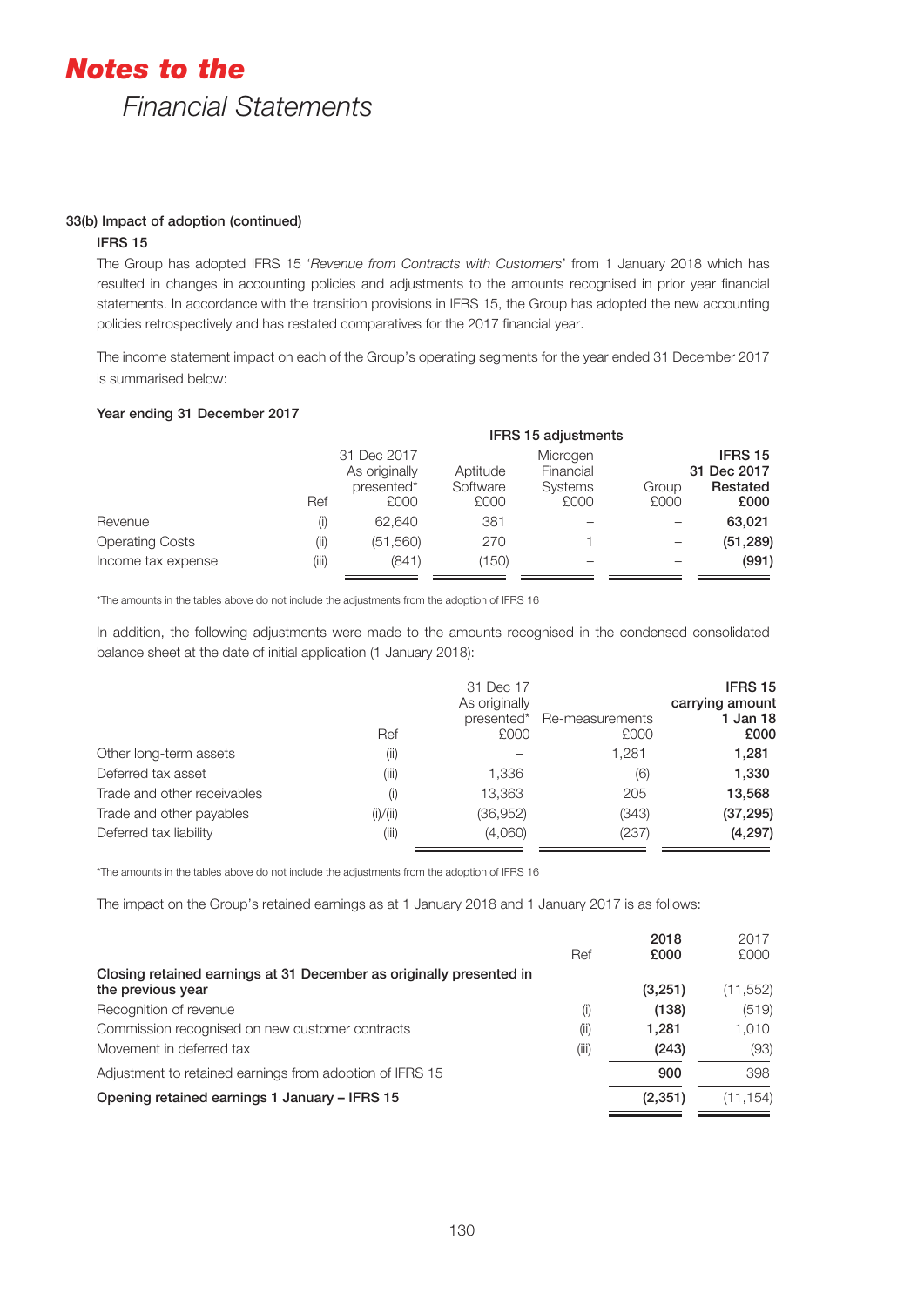#### 33(b) Impact of adoption (continued)

#### *(i) Recognition of software licences and maintenance services*

The Group's revenue contracts overwhelmingly include the provision of licenced software where enhancement of the core software over time represents an integral part of the obligation to our customers. For Aptitude Software products this enhancement typically involves significant ongoing optimisation of functionality and performance for its users. For Microgen 5Series, the key product of Microgen Financial Systems, the enhancements typically provide mission-critical and timely regulatory functionality. These enhancements are essential for the ongoing compliance of its users and their clients.

These material ongoing enhancement obligations have historically been the reason why the significant majority of our products are structured around Annual Licence Fees for which revenue has been recognised over time in prior periods. Further information in respect of the accounting policies governing the recognition of software licence and maintenance revenues in previous reporting periods is detailed on page 74 of the 2017 Annual Report.

IFRS 15 requires an entity to evaluate whether the ongoing obligations represent a performance obligation that is distinct from the licence. If not distinct the combined performance obligation is evaluated against recognition over time criteria. If the licence is distinct it is recognised separately from the other performance obligations.

The Group's evaluation of this judgement for Aptitude Software products and Microgen 5Series is further explained below.

#### *Aptitude Software products*

Aptitude Software's specialised financial management software applications require optimisation of functionality and performance in the initial years of their use to ensure that the applications continue to meet the requirements of the users. This requirement is due to the significant complexity of the applications which specialise in very rapidly processing very high volume complex, business event-driven transactions and calculations. As a result, the Group has concluded that the software licence and maintenance services are not distinct from each other during the period in which the functionality is being optimised and should be combined to create a single performance obligation ('Combined Performance Obligation'). The Group's evaluation is that the Combined Performance Obligation meets the criteria for revenue to be recognised over time as the services are significantly modifying and optimising the software the customer controls.

In determining the most appropriate method of recognising revenue over time, the Group has concluded that the Combined Performance Obligation will be recognised in line with development activity related to the relevant product over the period in which the enhancements are required by the particular user.

The transfer of the Combined Performance Obligation is considered complete when the intense functionality enhancement activity in the initial years diminishes to a consistent level of ongoing maintenance obligation which is delivered through either annual maintenance charges or Annual Licence Fees.

Consequently, the adoption of IFRS 15 to Aptitude Software's revenue from customer contracts has resulted in additional revenue being recognised totalling £381,000 and £509,000 for the year ended 31 December 2017 and 31 December 2018 respectively.

The Group's net asset position reduced by £138,000 on 1 January 2018 (£519,000 lower on 1 January 2017) as a result of this adoption.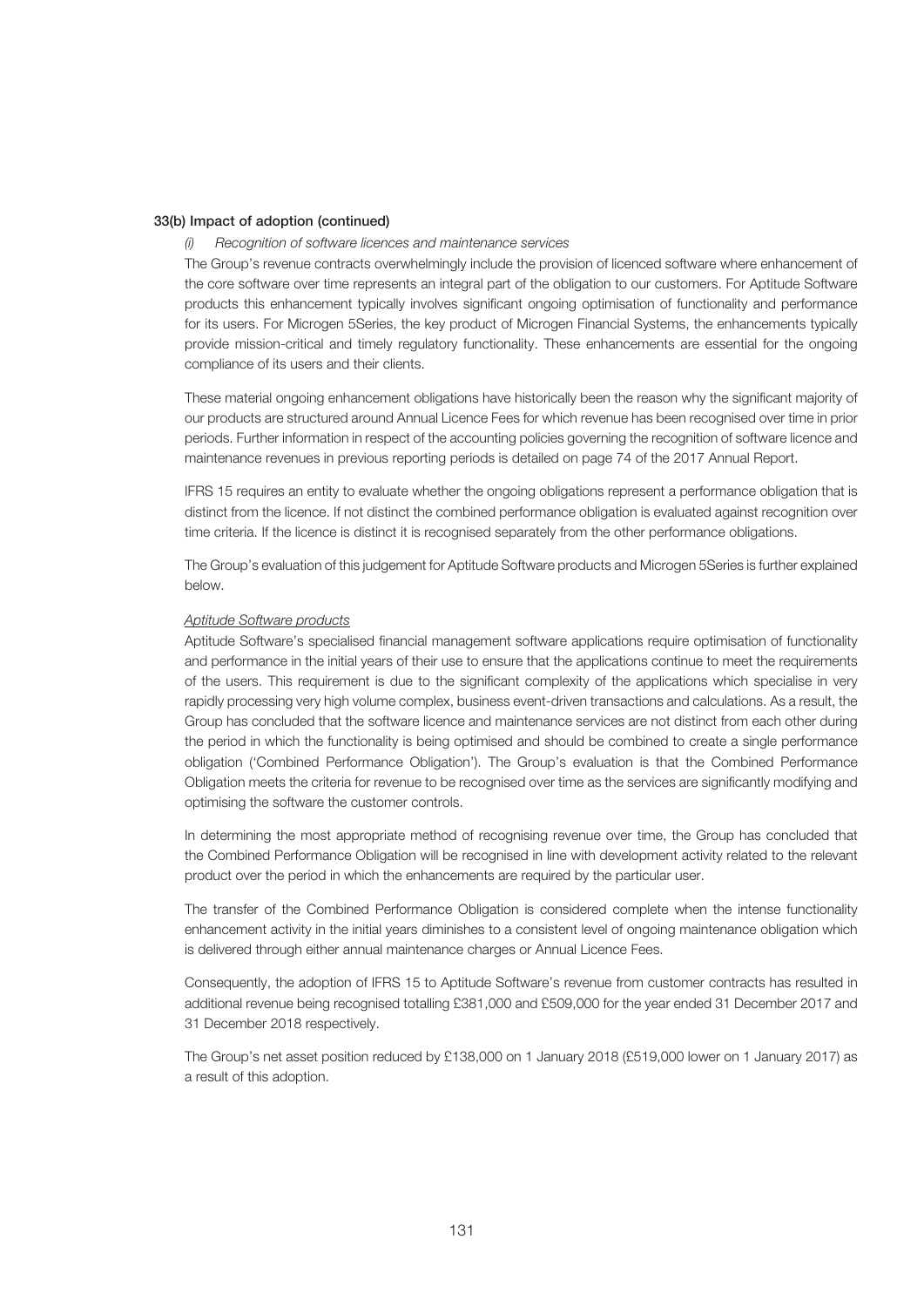## 33(b) Impact of adoption (continued)

## *Microgen 5Series*

Microgen 5Series, the leading product of Microgen Financial Systems, is focused on the Trust & Fund Administration market. A core requirement of Microgen 5Series is to enable its users, and in turn their customers, to remain compliant with multiple significant financial industry regulations. The Microgen team expends considerable effort ensuring that the product remains up to date with changing regulations across multiple jurisdictions. Should this effort not be expended, and the product consequently fails to be kept updated, the risk to customers would be such that they would be unlikely to continue to use the product. As a result of this need for ongoing material modification to the product's functionality, the Group considers that the two promises in a typical contract (the software licence and the maintenance services) should be combined to create a Combined Performance Obligation, the revenue relating to which is recognised over time. With revenue continuing to be recognised over time the adoption of IFRS 15 does not result in any restatement of revenues recognised in previous reporting periods.

## *(ii) Commission recognised on software licence sales*

In previous reporting periods, commission incurred on software licence sales would be recognised in full as and when it fell due. Under the adoption of IFRS 15, the Group's assessment is that these commissions meet the definition of incremental costs of obtaining a contract. As a result, an asset is required to be recognised which will typically be amortised across the expected contract life of each client.

To reflect this change in policy, the Group has recognised a reduction in its commission related costs of £271,000 and £113,000 for the year ended 31 December 2017 and 31 December 2018 respectively.

The Group's net asset position improved by £1,281,000 on 1 January 2018 (£1,010,000 on 1 January 2017) as a result of long-term assets being recognised for the prepaid commissions which will be amortised across the life of the respective contracts.

## *(iii) Movement in deferred tax*

As a result of the adjustments to the net asset position and subsequent retained earnings balance on 1 January 2018, the Group has recognised a net deferred tax liability of £243,000 (1 January 2017: £93,000). This amount has been calculated based on the net equity adjustment multiplied by the relevant tax rate prevailing in the jurisdictions of those Group entities for which IFRS 15 has impacted.

For the year ended 31 December 2017 the Group has recognised a movement through deferred tax creating an additional tax expense of £150,000 due to the adoption of IFRS 15 bringing about an increase in profit before tax.

For the year ended 31 December 2018, the adjustment to the net asset position and subsequent retained earnings was fully realised within the current year tax charge. The deferred tax liability of £243,000 recognised on 1 January 2018 is now within the Group's current income tax liability.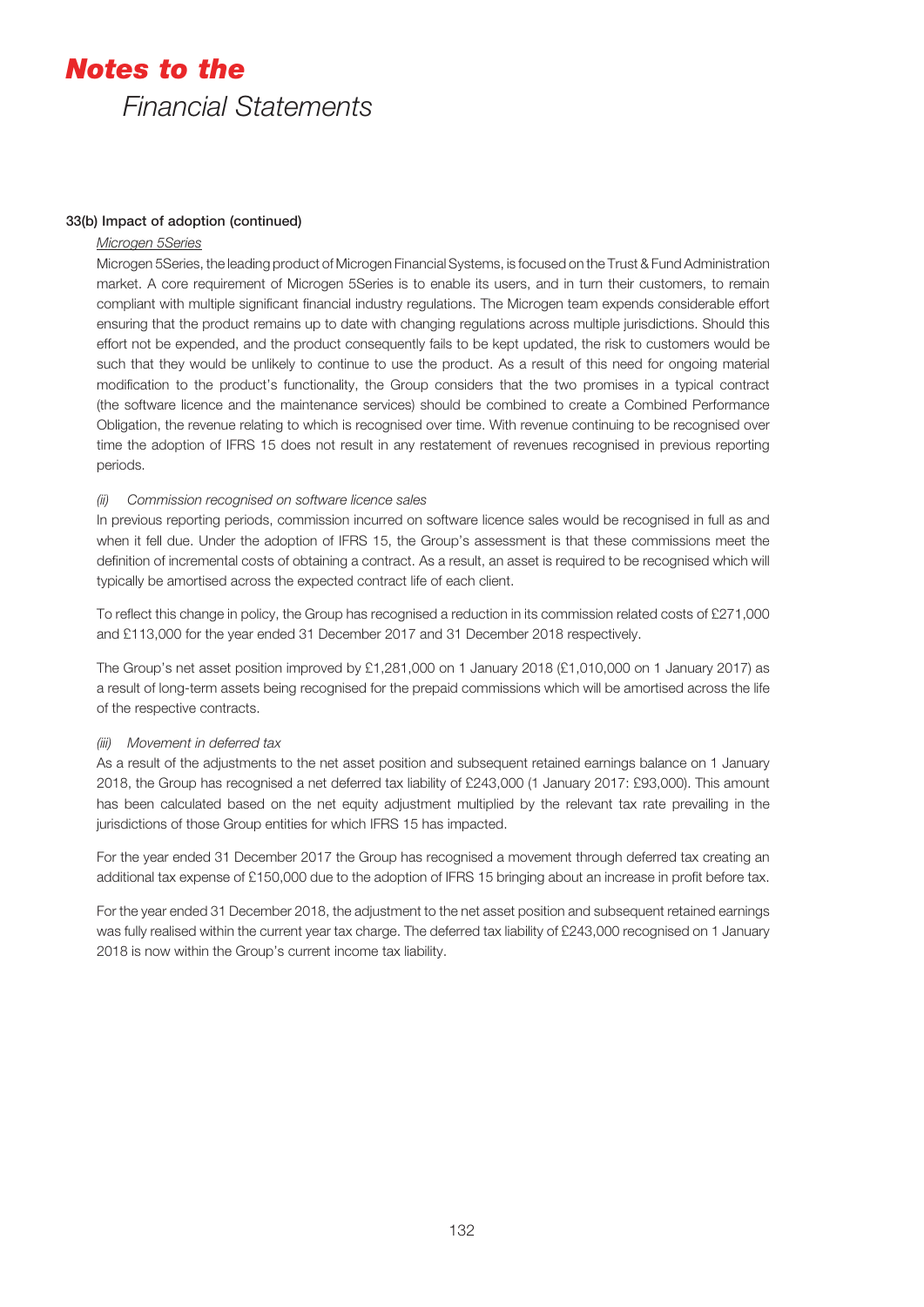## 33(b) Impact of adoption (continued) IFRS 16

The Group has early adopted IFRS 16 'Leasing' from 1 January 2018 which resulted in changes in accounting policies and adjustments to the amounts recognised in the previous period financial statements due to the introduction of a single lessee accounting model which eliminates the previous classification within IAS 17 of leases being either operating or finance.

In accordance with the transition provisions in IFRS 16, the Group has adopted the new rules retrospectively and has restated comparatives for the 2017 financial year.

The income statement impact on each of the Group's operating segments for the year ended 31 December 2017 is summarised below:

#### Year ending 31 December 2017

|                    |     |                      | <b>IFRS 16 adjustments</b>        |                        |               |                        |
|--------------------|-----|----------------------|-----------------------------------|------------------------|---------------|------------------------|
|                    |     |                      | Microgen<br>Financial<br>Aptitude |                        |               | IFRS 16<br>31 Dec 2017 |
|                    | Ref | 31 Dec 2017*<br>£000 | Software<br>£000                  | <b>Systems</b><br>£000 | Group<br>£000 | Restated<br>£000       |
| Operating costs    | (i) | (51, 289)            | 22                                | 32                     | 176           | (51, 059)              |
| Finance costs      | (i) | (316)                | (78)                              | (32)                   | (46)          | (472)                  |
| Income tax expense | (i) | (991)                | 16                                |                        | (25)          | (1,000)                |

\*The amounts in the table above include the adjustments from the adoption of IFRS 15

In addition, the following adjustments were made to the amounts recognised in the condensed consolidated balance sheet at the date of initial application (1 January 2018):

|                                 |     |            |                 | IFRS 16         |
|---------------------------------|-----|------------|-----------------|-----------------|
|                                 |     |            |                 | carrying amount |
|                                 |     | 31 Dec 17* | Re-measurements | 1 Jan 18        |
|                                 | Ref | £000       | £000            | £000            |
| Property, plant and equipment   |     | 1.825      | 3.718           | 5,543           |
| Deferred tax asset              | (i) | 1.330      | 91              | 1.421           |
| Trade and other payables        | (i) | (37, 295)  | 68              | (37, 227)       |
| Obligations under capital lease | (i) |            | (4,238)         | (4, 238)        |

\*The amounts in the table above include the adjustments from the adoption of IFRS 15

The impact on the Group's retained earnings as at 1 January 2018 and 1 January 2017 is as follows:

|                                                                                                        | Ref        | 2018<br>£000 | 2017<br>£000 |
|--------------------------------------------------------------------------------------------------------|------------|--------------|--------------|
| Closing retained earnings at 31 December in the previous year – after<br><b>IFRS 15 restatement</b>    |            | (2, 351)     | (11,154)     |
| Capitalisation of property leases previously recognised as operating lease<br>Movement in deferred tax | (i)<br>(i) | (452)<br>91  | (526)<br>100 |
| Adjustment to retained earnings from adoption of IFRS 16                                               |            | (361)        | (426)        |
| Opening retained earnings 1 January - IFRS 15 and IFRS 16                                              |            | (2,712)      | (11,580)     |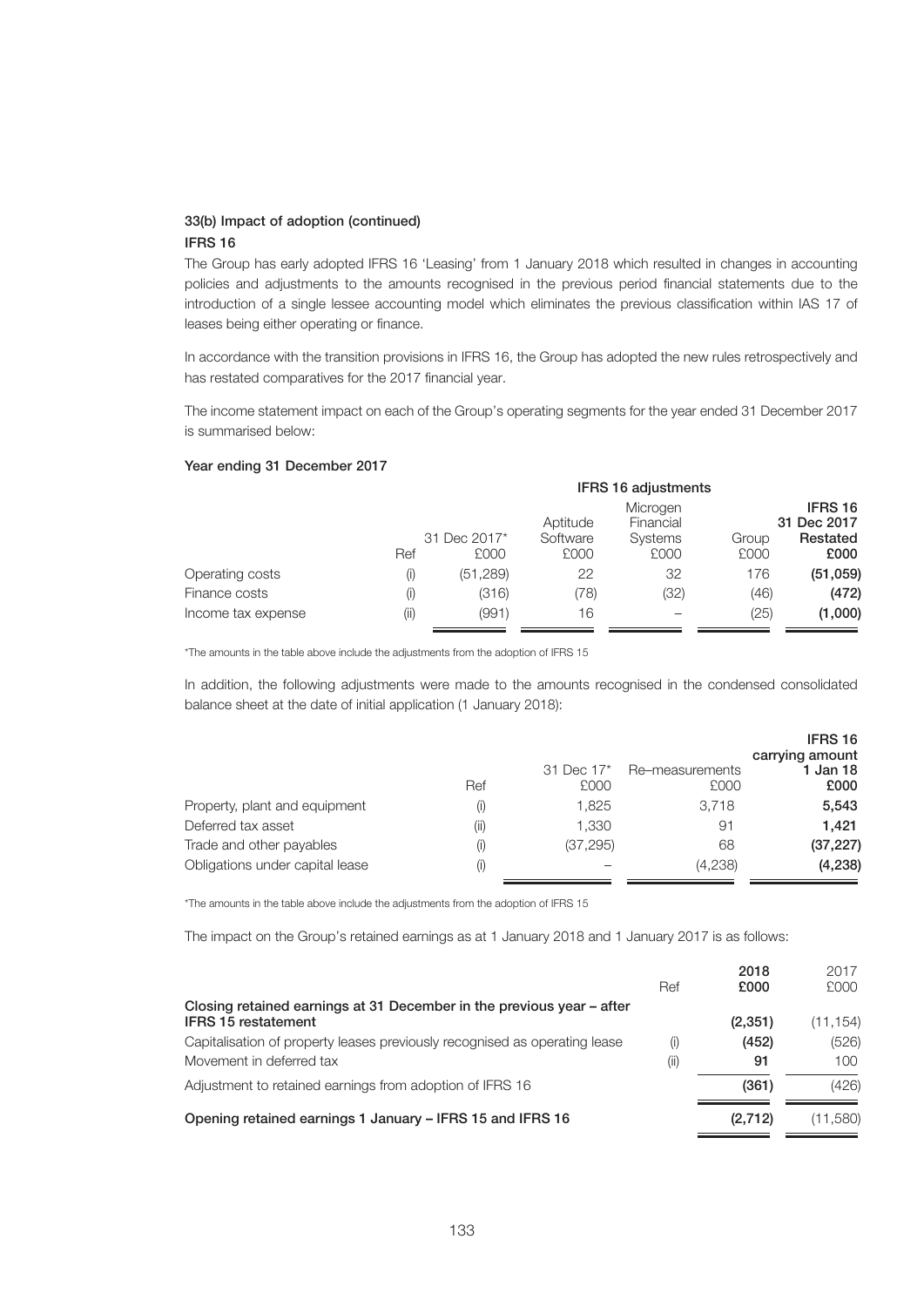#### 33(b) Impact of adoption (continued)

*(i) Accounting for property leases previously recognised as operating leases*

As a lessee, the Group previously classified leases as operating or finance leases based on its assessment of whether the lease transferred significantly all of the risks and rewards incidental to ownership of the underlying asset to the Group. Under IFRS 16, the Group recognises right-of-use assets and lease liabilities for most leases based on the definition detailed within the Group's accounting policy on page 81.

As a consequence, the Group recognised right-of-use assets on its property leases totalling £3,718,000 and corresponding capital lease liabilities of £4,238,000 on 1 January 2018 with a net reduction in retained earnings of £452,000 (£526,000 on 1 January 2017) after taking account of a reduction in trade and other payables of £68,000 due to an onerous lease accrual recognised under the previous policy.

Under IFRS 16, the Group has chosen to apply the practical expedient in relation to its assessment of whether leases are onerous by applying IAS 37 "*Provisions, Contingent Liabilities and Contingent Assets*" immediately before the date of initial application as an alternative to performing an impairment review. Subsequently, the right-of-use asset at the date of initial application was adjusted by the amount of any provision for onerous leases recognised in the statement of financial position immediately before the date of initial application.

The assets are amortised on a straight–line basis over the term of the lease with the liability being measured at amortised cost using the effective interest method. During the year ended 31 December 2017 and 31 December 2018, additional depreciation of £822,000 and £1,024,000 was charged along with lease liability interest costs totalling £156,000 and £167,000. These amounts are net of capital lease repayments which, under IAS 17 were charged to the income statement on a straight-line basis in line with their classification as operating leases. Instead, under IFRS 16, these amounts should have been accounted for as a reduction against the lease liability. Subsequently, operating lease costs amounting to £1,050,000 and £1,482,000 respectively were credited from the Group's income statement. The net impact on the Group's income statement for the year ended 31 December 2017 and 31 December 2018 is an increase in profit before tax of £74,000 and £291,000 respectively.

## *(ii) Movement in deferred tax*

The recognition of right-of-use assets and corresponding lease liabilities under IFRS 16 for the Group's various property leases gives rise to deferred tax balances through temporary timing differences. On 1 January 2018, the Group has recognised a deferred tax asset of £91,000 (deferred tax asset of £100,000 on 1 January 2017).

For the year ended 31 December 2017 and 31 December 2018, the Group recognised a movement through deferred tax which created an additional tax expense of £9,000 and £22,000 respectively. This resulted from the increase in profit before tax across both periods caused by the adoption of IFRS 16.

### 33(c) Changes to accounting policies applied from 1 January 2018

#### *Software licences*

This policy replaces "Software licences" on page 74 of the 2017 annual report in which Annual Licence Fees were recognised in the period the services were provided, using a straight-line basis over the term of the licence.

On adoption of IFRS 15, the Group makes an assessment of whether ongoing contractual obligations represent a performance obligation that is distinct from the licence. Where the licence fee is determined to be distinct, it is recognised separately from the other performance obligations at the time of the delivery of the licenced software.

If, however, the conclusion is that the licence is not distinct, a combined performance obligation is recognised over time which is determined on a contract by contract basis and represents the period over which significant modification and optimisation of the software is required.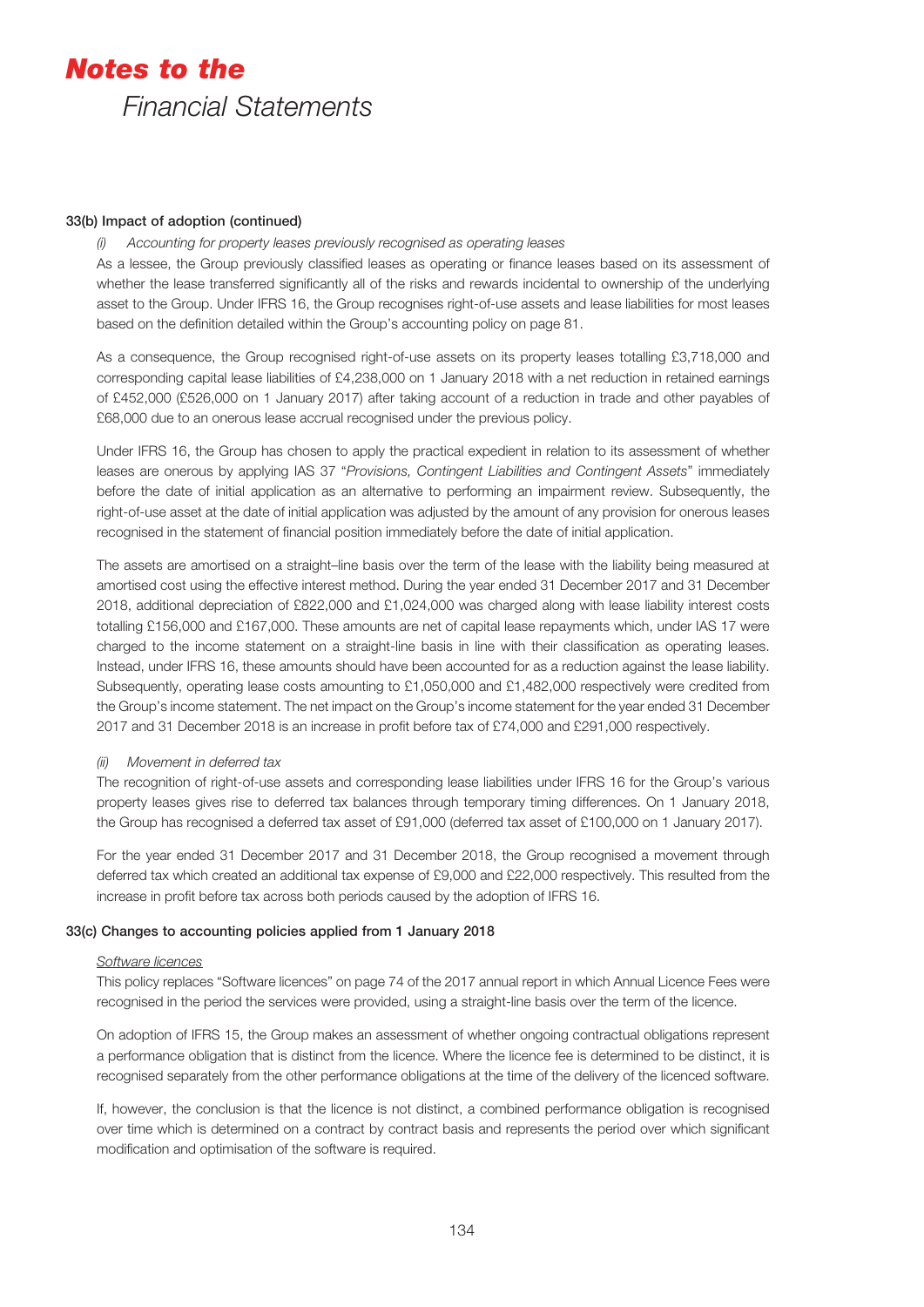#### 33(c) Changes to accounting policies applied from 1 January 2018 (continued)

In determining the most appropriate method of recognising revenue over time, the Group has concluded that for Aptitude Software products the combined performance obligation will be recognised in line with development activity related to the relevant product over the period in which the enhancements are required by the particular user.

Once this period of intense functionality enhancement has diminished to a consistent level of ongoing maintenance obligation, the transfer of combined performance obligation is considered complete. Where this ongoing obligation is delivered through Annual Licence Fees this amount is recognised on a straight-line basis in the period covered by the invoice.

For Microgen 5Series, the leading product of Microgen Financial Systems, there is a continuing requirement to provide enhancements to ensure regulatory compliance and consequently the recognition of the Annual Licence Fee is done on a straight-line basis over the period covered by the invoice.

#### *Software maintenance*

Fees relating to the maintenance of the Group's software are now recognised depending on the Group's assessment of whether this ongoing contractual maintenance represents a performance obligation that is distinct from the licence. If the licence is distinct, the software maintenance fees are recognised in the period the services are provided, using a straight-line basis over the term of the maintenance agreement. This is consistent with the Group's previous policy detailed on page 74 of the 2017 annual report.

If, however, the licence is not distinct, the software maintenance fees form a combined performance obligation which is recognised over time in line with the development activity related to the relevant product over the period in which the enhancements are required by the particular user.

Consistent with the treatment of software licence revenue, once this period of intense functionality enhancement has diminished to a consistent level of ongoing maintenance obligation, the combined performance obligation is considered complete and maintenance fees from this point are recognised on a straight-line basis in the period the services are provided.

#### *Commissions (a new accounting policy)*

Under previous accounting policies, software sales commission costs were recognised in full through the income statement on the date of signing the contract. On adoption of IFRS 15, these costs meet the definition of incremental costs of obtaining a contract. As a result, an asset is recognised at inception of the contract for the total value of commission payable which will typically be amortised across the contract life of each client.

#### *Leasing*

The Group leases a number of properties which, under IAS 17, were classified as operating leases. Consequently, the accounting policy (detailed on page 75 of the 2017 annual report) was to charge the rentals directly to the income statement on a straight-line basis over the life of the lease.

On adoption of IFRS 16, the Group is now required to recognise right-of-use assets and corresponding lease liabilities in respect of these property leases due to its single lessee accounting model.

The right-of-use asset is subsequently depreciated using the straight-line method from the commencement date to the earlier of the end of the useful life of the right-of-use asset or the end of the lease term and is adjusted to reflect any onerous lease arrangements.

The lease liability is initially measured at the present value of the lease payments and then unwound over the remaining lease term with an interest charge recognised in the income statement.

Where the Group has short term leases or leases of low-value assets, the treatment of these is consistent with that of an operating lease.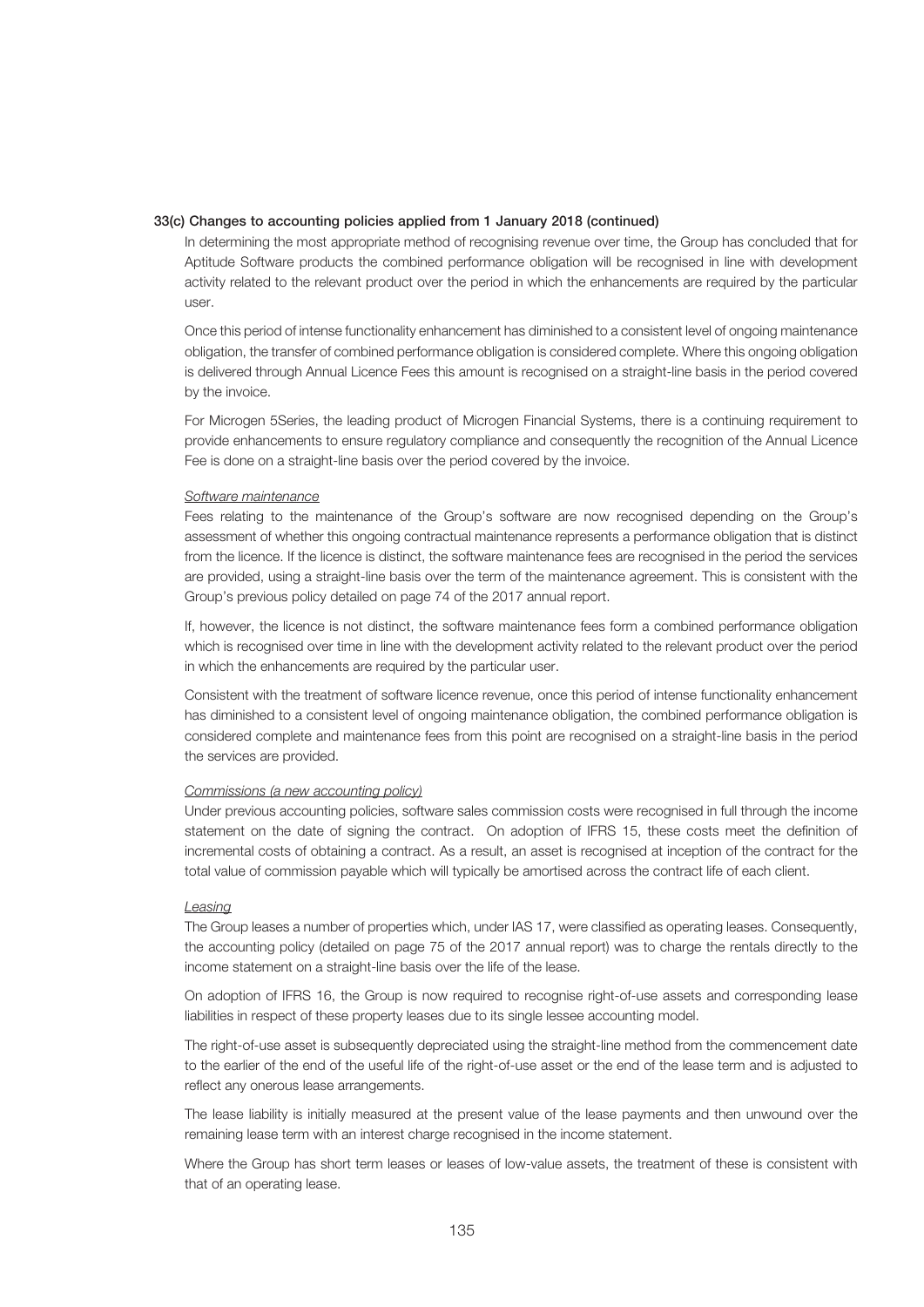### 33(c) Changes to accounting policies applied from 1 January 2018 (continued)

#### *Trade and other receivables*

Under IFRS 9, a provision for impairment of trade and other receivables is assessed on a forward-looking basis using the expected credit loss method with the simplified approach permitting the use of the lifetime expected loss provision for all trade receivables. This represents a change from the prior year accounting policy "Trade receivables" detailed on page 78 of the 2017 annual report where provisions for impairment were only established when there was objective evidence that the Group will not be able to collect all amounts due according to the original terms of the receivables.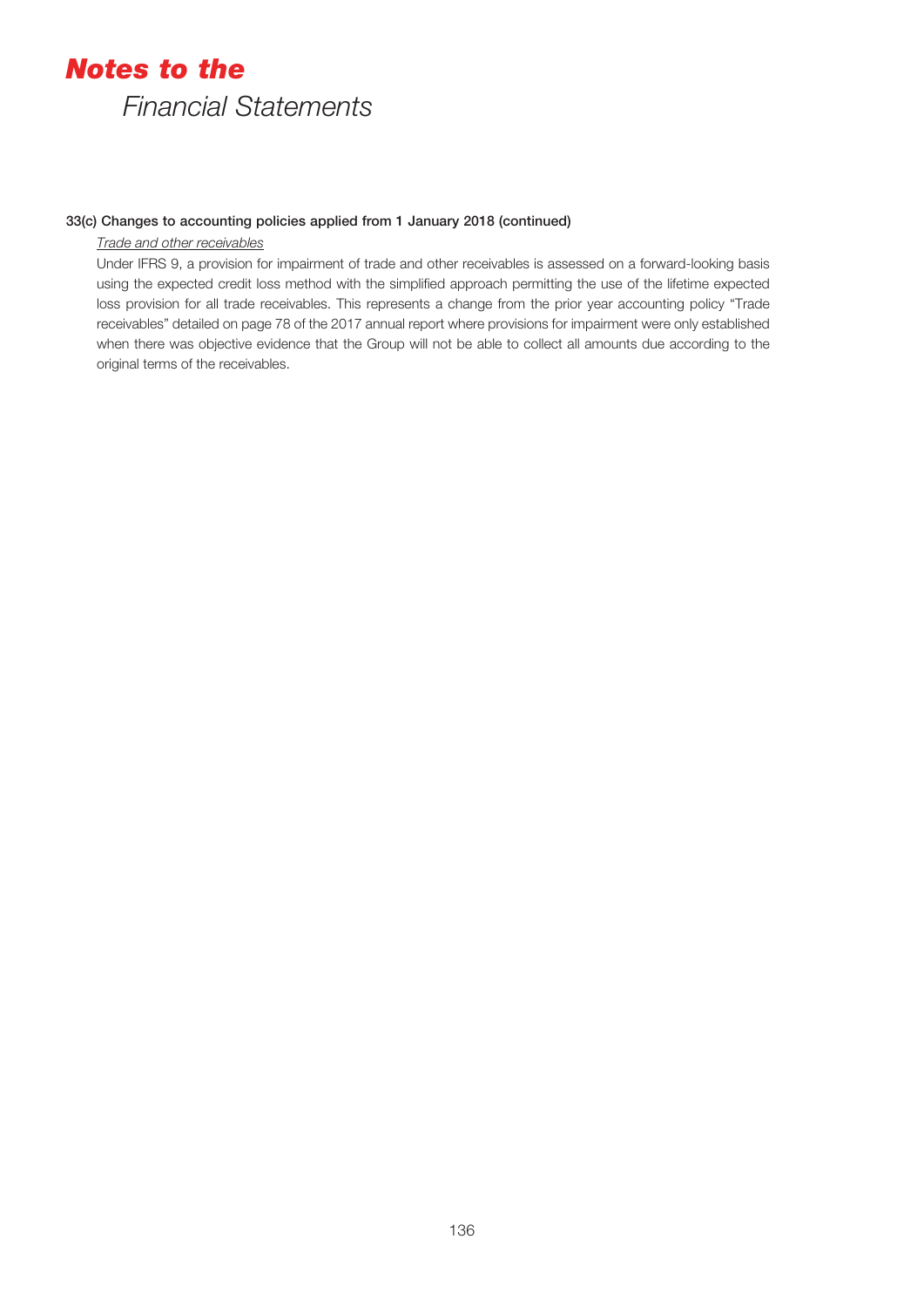

| Size of Shareholding | Number of<br><b>Shareholders</b> | Percentage<br>of Total<br><b>Shareholders</b> | Number of<br>shares | Percentage of<br>total issued<br>shares |
|----------------------|----------------------------------|-----------------------------------------------|---------------------|-----------------------------------------|
| $1 - 1.000$          | 561                              | 56.84%                                        | 173,438             | 0.28%                                   |
| $1,001 - 5,000$      | 209                              | 21.17%                                        | 482,987             | 0.79%                                   |
| $5,001 - 50,000$     | 126                              | 12.77%                                        | 2,179,080           | 3.56%                                   |
| $50,001 - 500,000$   | 66                               | 6.69%                                         | 10,454,150          | 17.09%                                  |
| 500,001 and above    | 25                               | 2.53%                                         | 47,887,482          | 78.28%                                  |
| <b>Totals</b>        | 987                              | 100.00%                                       | 61,177,137          | 100.00%                                 |

| <b>Investor Type</b>        | Number of<br><b>Shares</b> | Percentage of<br><b>Total issued</b><br>shares |
|-----------------------------|----------------------------|------------------------------------------------|
| Nominee Companies           | 46.743.236                 | 76.41%                                         |
| Bank & Bank Nominees        | 5,232,399                  | 8.55%                                          |
| <b>Private Shareholders</b> | 5,274,336                  | 8.62%                                          |
| Pension Funds               | 1,500,000                  | 2.45%                                          |
| Limited Companies           | 60,677                     | 0.10%                                          |
| Other Institutions          | 2,337,133                  | 3.82%                                          |
| Deceased Shareholders       | 29,356                     | 0.05%                                          |
| <b>Totals</b>               | 61,177,137                 | 100.00%                                        |
|                             |                            |                                                |

### Registered Office and Group Head Office Registrar

Microgen plc Old Change House 128 Queen Victoria Street London EC4V 4BJ

Link Asset Services The Registry 34 Beckenham Road Beckenham Kent BR3 4TU

Telephone:(0) 203 880 7100 e-mail: investors@aptitudesoftware.com Telephone: 0871 664 0300 e-mail: shareholderenquiries@linkgroup.co.uk

Microgen plc ordinary shares are listed on the main market of the London Stock Exchange.

#### Shareholders' enquiries

Enquiries regarding shareholdings or dividends should in the first instance be addressed to Link Asset Services.

Please note that calls will cost 12p per minute plus network extras. Lines are open 9.00 am – 5.30 pm Monday to Friday, excluding public holidays.

#### Annual General Meeting

The forthcoming Annual General Meeting will be held at 9.00 a.m. on Tuesday, 21 May 2019 at Old Change House, 128 Queen Victoria Street, London EC4V 4BJ. Details are given in a separate notice to shareholders enclosed with this Annual Report. A copy of the Notice of Annual General Meeting together with this Annual Report is posted on the Company's website www.aptitudesoftwaregroup.com.